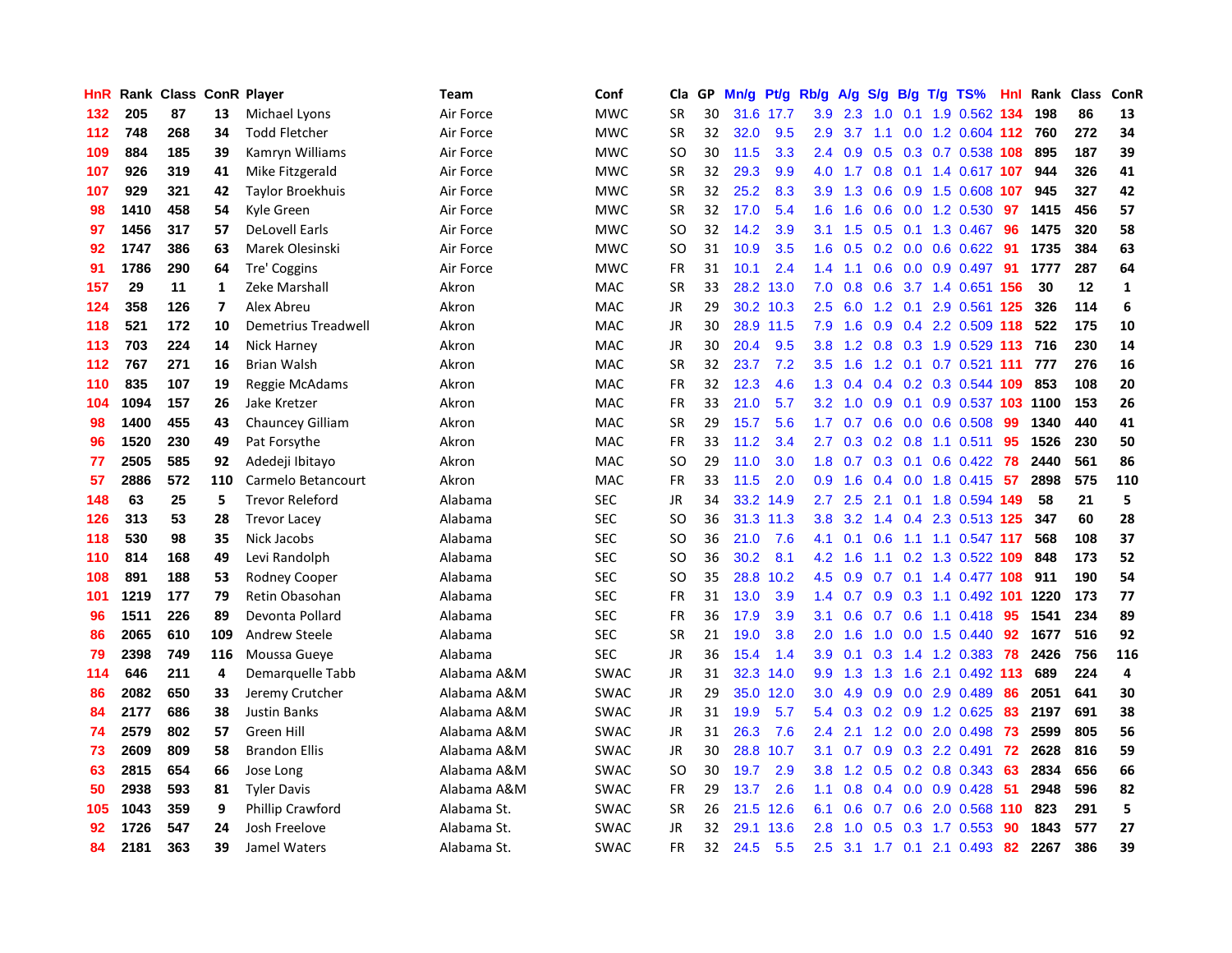| <b>HnR</b> |      | Rank Class ConR Player |    |                          | Team            | Conf        | Cla       | GP | Mn/g | <b>Pt/g</b> | Rb/g             | A/g             | S/g           |     | $B/g$ T/g TS%              | Hnl | Rank | Class | ConR                    |
|------------|------|------------------------|----|--------------------------|-----------------|-------------|-----------|----|------|-------------|------------------|-----------------|---------------|-----|----------------------------|-----|------|-------|-------------------------|
| 76         | 2510 | 449                    | 51 | <b>Bobby Brown</b>       | Alabama St.     | <b>SWAC</b> | <b>FR</b> | 30 | 17.2 | 5.0         | 3.8              | 0.5             | 0.4           |     | $0.4$ 1.1 0.433            | -74 | 2573 | 465   | 53                      |
| 75         | 2555 | 795                    | 55 | Denaell McDaniel         | Alabama St.     | <b>SWAC</b> | JR        | 26 | 26.9 | 6.1         |                  | $3.2$ $3.3$     |               |     | 0.6 0.2 2.3 0.468 74       |     | 2582 | 799   | 55                      |
| 71         | 2661 | 620                    | 59 | <b>Luther Page</b>       | Alabama St.     | <b>SWAC</b> | <b>SO</b> | 32 | 20.9 | 4.4         | 4.3              | 0.8             |               |     | $0.6$ $0.5$ 1.6 $0.433$    | -69 | 2710 | 630   | 62                      |
| 70         | 2681 | 730                    | 61 | Stephawn Brown           | Alabama St.     | <b>SWAC</b> | <b>SR</b> | 17 | 25.8 | 5.9         | 4.8              | 0.7             |               |     | $0.5$ $0.5$ 1.4 $0.478$    | 72  | 2645 | 725   | 60                      |
| 69         | 2698 | 834                    | 63 | <b>Ryan Watts</b>        | Alabama St.     | <b>SWAC</b> | <b>JR</b> | 29 | 19.2 | 5.8         | $2.2\phantom{0}$ | 1.2             | 0.8           |     | 0.2 1.5 0.441              | 68  | 2731 | 842   | 64                      |
| 68         | 2724 | 739                    | 65 | Shawntez Patterson       | Alabama St.     | <b>SWAC</b> | <b>SR</b> | 27 | 25.2 | 7.5         | 4.7              | 0.8             |               |     | $0.6$ 0.7 1.9 0.400        | 69  | 2719 | 740   | 63                      |
| 117        | 574  | 110                    | 7  | Sam Rowley               | Albany (NY)     | <b>AEC</b>  | <b>SO</b> | 35 | 25.5 | 9.0         | 6.2              | 1.1             | 1.2           |     | 0.4 2.1 0.565 116          |     | 590  | 114   | 9                       |
| 113        | 719  | 260                    | 12 | Mike Black               | Albany (NY)     | <b>AEC</b>  | <b>SR</b> | 35 | 32.3 | 14.8        | 3.2              | 2.4             | 1.0           | 0.1 | 2.9 0.524 113              |     | 724  | 261   | 12                      |
| 111        | 797  | 99                     | 14 | Peter Hooley             | Albany (NY)     | <b>AEC</b>  | FR        | 33 | 26.0 | 8.0         | $3.4^{\circ}$    | 3.1             | 0.8           |     | 0.2 2.1 0.547 111          |     | 773  | 94    | 13                      |
| 108        | 888  | 308                    | 21 | Jacob lati               | Albany (NY)     | <b>AEC</b>  | <b>SR</b> | 35 | 33.5 | 12.2        | 2.1              | 1.7             |               |     | 0.8 0.0 1.3 0.603 108      |     | 897  | 310   | 21                      |
| 103        | 1138 | 355                    | 25 | Luke Devlin              | Albany (NY)     | <b>AEC</b>  | JR        | 34 | 11.3 | 3.4         | $2.2^{\circ}$    | 0.4             |               |     | 0.4 0.0 0.6 0.537 102 1155 |     |      | 364   | 25                      |
| 96         | 1479 | 481                    | 33 | <b>Blake Metcalf</b>     | Albany (NY)     | <b>AEC</b>  | <b>SR</b> | 35 | 19.1 | 3.7         | 3.9 <sub>2</sub> | 0.9             |               |     | $0.4$ 0.7 1.1 0.540        | 96  | 1486 | 483   | 33                      |
| 92         | 1712 | 543                    | 40 | John Puk                 | Albany (NY)     | <b>AEC</b>  | JR        | 35 | 21.2 | 5.3         | $4.4^{\circ}$    | 0.5             |               |     | 0.2 0.5 1.3 0.556          | 92  | 1718 | 540   | 40                      |
| 81         | 2302 | 661                    | 56 | Jayson Guerrier          | Albany (NY)     | <b>AEC</b>  | <b>SR</b> | 32 | 13.3 | 3.7         | 1.6              | 0.5             |               |     | $0.2$ 0.1 0.7 0.486        | 82  | 2263 | 652   | 53                      |
| 76         | 2521 | 782                    | 62 | Gary Johnson             | Albany (NY)     | <b>AEC</b>  | JR        | 24 | 14.0 | 3.3         | 2.3              | 0.5             |               |     | $0.5$ 0.2 0.9 0.410        | 80  | 2351 | 734   | 60                      |
| 69         | 2711 | 840                    | 68 | DJ Evans                 | Albany (NY)     | <b>AEC</b>  | JR        | 33 | 9.9  | 2.4         | 0.8              | 0.5             | 0.2           |     | $0.1$ 0.7 0.468            | 69  | 2714 | 839   | 68                      |
| 95         | 1539 | 492                    | 18 | Marquis Baker            | Alcorn St.      | <b>SWAC</b> | <b>SR</b> | 23 | 35.1 | 16.1        |                  | $3.7 \quad 1.7$ | $1.4^{\circ}$ |     | 0.2 2.4 0.472 102 1160     |     |      | 386   | 11                      |
| 86         | 2049 | 460                    | 30 | LeAntwan Luckett         | Alcorn St.      | <b>SWAC</b> | <b>SO</b> | 34 | 32.9 | 13.4        | 4.0              | 2.4             | 1.0           |     | 0.2 2.9 0.439              | 85  | 2128 | 482   | 34                      |
| 86         | 2059 | 608                    | 31 | lan Francis              | Alcorn St.      | <b>SWAC</b> | <b>SR</b> | 30 | 21.4 | 4.4         | 5.1              | 0.7             |               |     | 1.1 0.6 1.2 0.447          | -85 | 2079 | 610   | 32                      |
| 84         | 2149 | 676                    | 35 | Josh Nicholas            | Alcorn St.      | <b>SWAC</b> | <b>JR</b> | 33 | 14.3 | 3.2         | 3.8 <sub>2</sub> | 0.2             |               |     | 0.2 1.1 0.8 0.517 83       |     | 2195 | 689   | 37                      |
| 82         | 2255 | 385                    | 41 | Devonte Hampton          | Alcorn St.      | <b>SWAC</b> | FR        | 25 | 20.6 | 5.4         | 2.8              | 0.8             |               |     | $0.9$ 0.2 1.0 0.484        | 81  | 2283 | 389   | 41                      |
| 80         | 2350 | 735                    | 45 | <b>Anthony Nieves</b>    | Alcorn St.      | <b>SWAC</b> | JR        | 34 | 28.8 | 11.6        | 3.3              | 1.7             | 0.8           |     | 0.2 3.4 0.478              | 78  | 2414 | 753   | 46                      |
| 76         | 2509 | 776                    | 50 | <b>Anthony Evans</b>     | Alcorn St.      | <b>SWAC</b> | JR        | 32 | 20.8 | 5.4         | 2.1              | 1.3             | 1.1           |     | $0.0$ 1.3 0.406            | 75  | 2546 | 788   | 50                      |
| 74         | 2572 | 712                    | 56 | <b>Michael Starks</b>    | Alcorn St.      | <b>SWAC</b> | <b>SR</b> | 32 | 17.0 | 3.2         | 3.3              | 0.2             | 0.3           |     | $0.7$ 0.8 0.490            | 73  | 2604 | 718   | 57                      |
| 55         | 2903 | 883                    | 75 | Stephane Raquil          | Alcorn St.      | <b>SWAC</b> | JR        | 33 | 10.4 | 1.4         | 1.7 <sub>2</sub> | 0.1             | 0.2           |     | 0.3 0.6 0.495              | 55  | 2913 | 887   | 76                      |
| 126        | 303  | 119                    | 7  | Stephen Lumpkins         | American        | Pat.        | <b>SR</b> | 30 |      | 33.3 14.2   | 9.4              | 1.5             | 0.6           |     | 1.0 2.4 0.525 124          |     | 353  | 138   | $\overline{\mathbf{z}}$ |
| 105        | 1045 | 320                    | 17 | <b>Tony Wroblicky</b>    | American        | Pat.        | JR        | 30 | 23.6 | 7.8         | 6.1              | 0.7             |               |     | 0.5 1.0 1.4 0.541 103 1111 |     |      | 349   | 17                      |
| 86         | 2026 | 450                    | 41 | John Schoof              | American        | Pat.        | <b>SO</b> | 30 | 36.2 | 9.6         | 2.6              | 2.5             |               |     | $0.4$ 0.1 1.8 0.650        | -85 | 2092 | 475   | 46                      |
| 86         | 2069 | 645                    | 44 | Daniel Munoz             | American        | Pat.        | JR        | 30 | 36.2 | 10.3        | 2.4              | 3.6             | 0.6           | 0.1 | 2.6 0.471                  | 84  | 2133 | 671   | 50                      |
| 74         | 2580 | 471                    | 61 | Jesse Reed               | American        | Pat.        | <b>FR</b> | 28 | 13.9 | 3.7         | 1.8              | 0.4             |               |     | $0.4$ 0.1 0.5 0.466        | 73  | 2601 | 475   | 62                      |
| 69         | 2693 | 733                    | 65 | Mike Bersch              | American        | Pat.        | <b>SR</b> | 26 | 19.1 | 4.0         | 2.3              | 0.8             | 0.3           |     | $0.0$ 0.8 0.452            | 70  | 2688 | 733   | 66                      |
| 67         | 2737 | 740                    | 67 | <b>Blake Jolivette</b>   | American        | Pat.        | <b>SR</b> | 20 | 27.6 | 6.6         | 2.4              | 1.8             | 0.6           |     | $0.0$ 1.7 $0.420$          | 75  | 2563 | 711   | 61                      |
| 42         | 2976 | 684                    | 72 | <b>Austin Carroll</b>    | American        | Pat.        | <b>SO</b> | 23 | 14.4 | 2.1         | 1.7 <sub>2</sub> | 0.7             | 0.2           |     | $0.0$ 1.0 $0.366$          | -46 | 2965 | 685   | 72                      |
| 118        | 534  | 202                    | 5  | Nathan Healy             | Appalachian St. | Southern    | <b>SR</b> | 31 | 35.0 | 14.5        | 7.7              | 1.4             | 1.9           |     | 1.5 1.6 0.583 117          |     | 557  | 211   | 6                       |
| 103        | 1111 | 233                    | 22 | Jay Canty                | Appalachian St. | Southern    | <b>SO</b> | 31 |      | 31.7 14.3   | 6.2              | 3.0             | 1.0           |     | 0.5 2.5 0.499 103 1130     |     |      | 237   | 22                      |
| 99         | 1354 | 431                    | 28 | <b>Tevin Baskin</b>      | Appalachian St. | Southern    | JR        | 31 | 20.3 | 9.9         | 4.1              | 0.3             | 0.9           |     | 1.1 0.9 0.544              | 98  | 1375 | 429   | 29                      |
| 80         | 2356 | 539                    | 62 | <b>Tabarris Hamilton</b> | Appalachian St. | Southern    | <b>SO</b> | 31 | 28.8 | 9.2         | 2.1              | 1.1             | 0.7           |     | $0.1$ 1.1 0.515            | -79 | 2373 | 545   | 64                      |
| 78         | 2458 | 572                    | 69 | <b>Michael Neal</b>      | Appalachian St. | Southern    | <b>SO</b> | 23 | 30.9 | 8.8         | 3.2              | 3.6             | 1.1           | 0.3 | 3.6 0.510                  | 81  | 2307 | 528   | 60                      |
| 76         | 2540 | 460                    | 73 | Michael Obacha           | Appalachian St. | Southern    | <b>FR</b> | 30 | 21.3 | 5.3         | 4.6              |                 |               |     | 0.4 0.7 0.1 1.1 0.546      | -75 | 2544 | 460   | 73                      |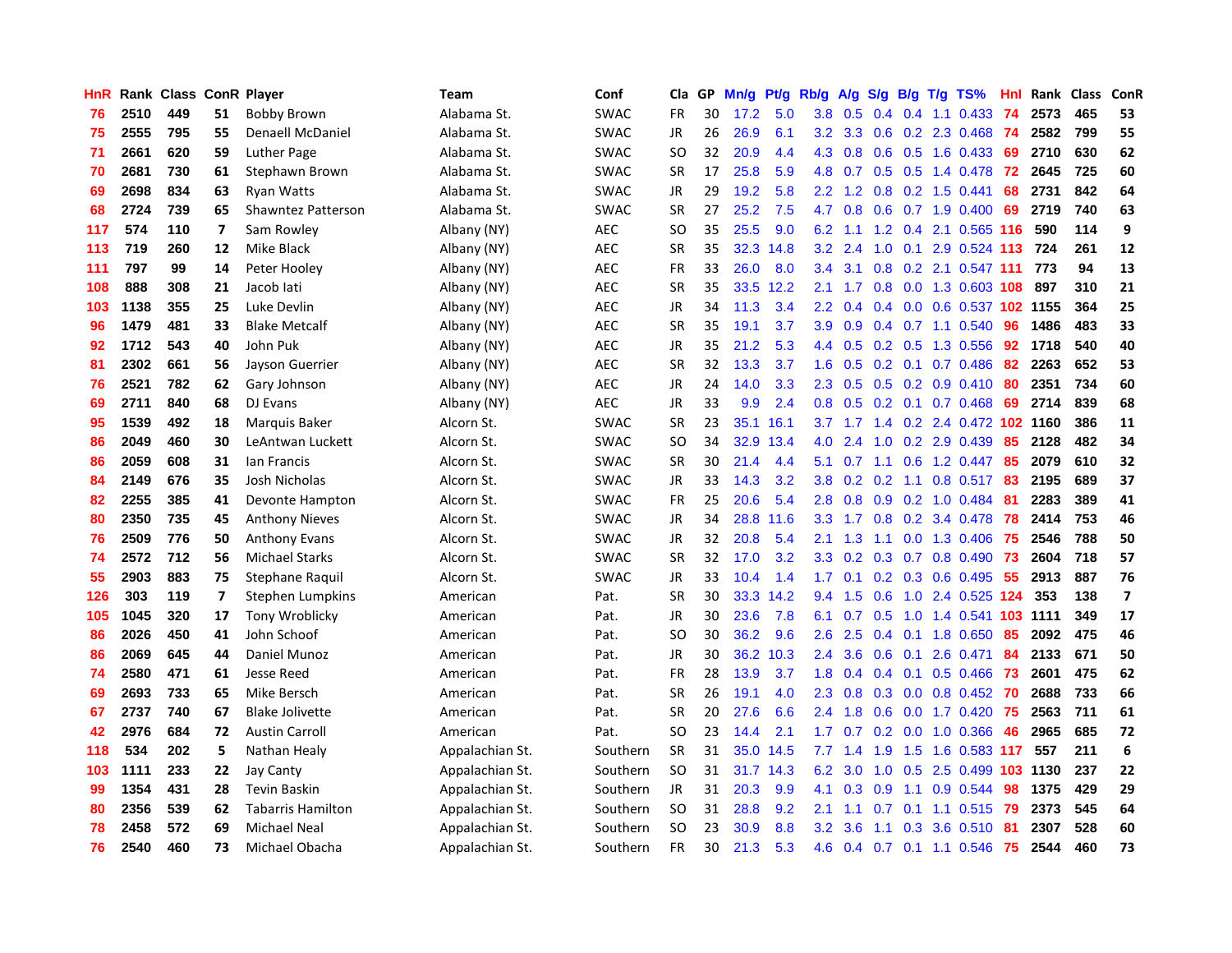| HnR |      | Rank Class ConR Player |                |                         | <b>Team</b>      | Conf        | Cla           | GP | Mn/g | <b>Pt/g</b> | Rb/g          | A/g | S/g |     | $B/g$ T/g TS%                     | Hnl |      | Rank Class | ConR                    |
|-----|------|------------------------|----------------|-------------------------|------------------|-------------|---------------|----|------|-------------|---------------|-----|-----|-----|-----------------------------------|-----|------|------------|-------------------------|
| 70  | 2677 | 728                    | 82             | Jamaal Trice            | Appalachian St.  | Southern    | <b>SR</b>     | 31 | 23.8 | 7.0         | 2.1           | 0.9 | 0.3 | 0.1 | 1.6 0.493                         | 70  | 2702 | 735        | 82                      |
| 59  | 2866 | 566                    | 95             | <b>Chris Burgess</b>    | Appalachian St.  | Southern    | FR            | 31 | 14.2 | 3.0         | 1.0           | 1.6 |     |     | $0.3$ 0.0 1.4 0.460               | 58  | 2877 | 569        | 97                      |
| 141 | 123  | 55                     | 6              | Solomon Hill            | Arizona          | P12         | <b>SR</b>     | 35 |      | 33.0 13.4   | 5.3           |     |     |     | 2.7 1.1 0.6 2.2 0.575 140 126     |     |      | 60         | 6                       |
| 139 | 135  | 26                     | $\overline{7}$ | Nick Johnson            | Arizona          | P12         | SO            | 35 |      | 31.4 11.5   | 3.6           |     |     |     | 3.2 1.9 0.6 1.9 0.549 139         |     | 140  | 26         | $\overline{\mathbf{z}}$ |
| 138 | 140  | 65                     | 9              | Kevin Parrom            | Arizona          | P12         | <b>SR</b>     | 35 | 23.6 | 8.3         | 4.9           | 1.9 | 0.6 |     | 0.2 1.1 0.612 138                 |     | 143  | 67         | 8                       |
| 132 | 204  | 86                     | 15             | Mark Lyons              | Arizona          | P12         | <b>SR</b>     | 35 | 30.3 | 15.6        | 1.9           | 2.8 | 1.1 |     | $0.1$ 2.7 0.569 132               |     | 209  | 91         | 14                      |
| 125 | 345  | 35                     | 24             | <b>Brandon Ashley</b>   | Arizona          | P12         | FR            | 35 | 20.5 | 7.5         | 5.3           | 0.7 |     |     | 0.5 0.5 1.5 0.577 124             |     | 351  | 34         | 24                      |
| 123 | 379  | 40                     | 28             | <b>Grant Jerrett</b>    | Arizona          | P12         | <b>FR</b>     | 34 | 17.8 | 5.2         | 3.6           | 0.5 |     |     | 0.5 1.0 0.6 0.533 123             |     | 379  | 40         | 27                      |
| 118 | 528  | 58                     | 38             | Kaleb Tarczewski        | Arizona          | P12         | FR            | 35 | 22.0 | 6.6         | 6.1           | 0.4 | 0.3 |     | 0.7 1.5 0.561 118                 |     | 530  | 55         | 37                      |
| 87  | 2004 | 631                    | 86             | Jordin Mayes            | Arizona          | P12         | JR            | 35 | 11.8 | 2.8         | 0.8           | 0.9 |     |     | 0.5 0.0 0.8 0.471                 | 87  | 1988 | 627        | 86                      |
| 108 | 899  | 284                    | 22             | Will Neighbour          | Ark.-Little Rock | Sun Belt    | JR            | 32 | 28.8 | 10.7        |               |     |     |     | 7.0 1.4 1.2 1.0 2.9 0.510 108 918 |     |      | 293        | 26                      |
| 108 | 900  | 116                    | 23             | <b>Josh Hagins</b>      | Ark.-Little Rock | Sun Belt    | <b>FR</b>     | 31 | 24.5 | 8.1         | 2.7           | 3.1 |     |     | 1.2 0.2 2.0 0.554 108             |     | 894  | 116        | 24                      |
| 108 | 914  | 118                    | 24             | John Gillon             | Ark.-Little Rock | Sun Belt    | FR            | 27 | 22.6 | 10.6        | 2.4           | 2.4 |     |     | 0.7 0.0 2.3 0.585 111             |     | 809  | 101        | 22                      |
| 103 | 1134 | 164                    | 32             | James White             | Ark.-Little Rock | Sun Belt    | <b>FR</b>     | 32 | 18.6 | 7.2         | 3.6           | 1.1 | 0.3 |     | 0.9 1.4 0.513 102 1165            |     |      | 167        | 35                      |
| 95  | 1554 | 237                    | 46             | <b>Kemy Osse</b>        | Ark.-Little Rock | Sun Belt    | FR            | 32 | 12.9 | 4.7         | 2.1           | 0.7 | 0.5 |     | $0.1$ 0.7 0.473                   | -94 | 1572 | 241        | 46                      |
| 89  | 1902 | 594                    | 56             | Leroy Isler             | Ark.-Little Rock | Sun Belt    | JR            | 32 | 26.8 | 7.4         | 3.3           | 0.9 | 1.3 |     | $0.1$ 1.9 0.499                   | 88  | 1912 | 599        | 56                      |
| 89  | 1916 | 423                    | 57             | <b>Taggart Lockhart</b> | Ark.-Little Rock | Sun Belt    | <b>SO</b>     | 25 | 20.7 | 5.1         | 2.7           | 1.3 | 0.7 |     | $0.1$ 0.9 0.506                   | -89 | 1877 | 413        | 53                      |
| 86  | 2071 | 466                    | 61             | <b>Ben Dillard</b>      | Ark.-Little Rock | Sun Belt    | <b>SO</b>     | 32 | 19.1 | 6.4         | 1.6           | 0.8 | 0.5 |     | $0.0$ 1.0 0.524                   | 85  | 2082 | 472        | 61                      |
| 79  | 2410 | 556                    | 74             | <b>Michael Javes</b>    | Ark.-Little Rock | Sun Belt    | <b>SO</b>     | 32 | 20.0 | 6.0         | 3.9           | 0.5 |     |     | 0.3 1.2 1.5 0.391                 | 78  | 2423 | 558        | 75                      |
| 105 | 1013 | 352                    | $\overline{7}$ | Lazabian Jackson        | Ark.-Pine Bluff  | <b>SWAC</b> | <b>SR</b>     | 30 |      | 31.5 11.9   | 4.5           | 2.3 |     |     | 2.4 0.1 1.9 0.497 104 1074        |     |      | 366        | 8                       |
| 105 | 1025 | 316                    | 8              | DaVon Haynes            | Ark.-Pine Bluff  | <b>SWAC</b> | JR            | 30 |      | 28.2 11.9   | 6.9           | 0.9 |     |     | 1.4 0.6 2.3 0.526 104 1083        |     |      | 341        | 9                       |
| 99  | 1340 | 435                    | 11             | <b>Terrell Kennedy</b>  | Ark.-Pine Bluff  | <b>SWAC</b> | <b>SR</b>     | 23 | 31.9 | 13.3        | 5.0           | 2.6 |     |     | 1.2 0.7 2.1 0.489 103 1139        |     |      | 381        | 10                      |
| 92  | 1746 | 532                    | 26             | Mitchell Anderson       | Ark.-Pine Bluff  | <b>SWAC</b> | <b>SR</b>     | 30 | 23.8 | 7.5         | 4.8           | 1.0 | 1.0 |     | 1.3 1.2 0.440                     | 90  | 1802 | 549        | 26                      |
| 86  | 2070 | 465                    | 32             | <b>Tevin Hammond</b>    | Ark.-Pine Bluff  | <b>SWAC</b> | <b>SO</b>     | 30 | 32.3 | 7.4         | 3.0           | 4.2 | 2.3 |     | 0.0 3.1 0.449                     | 85  | 2127 | 481        | 33                      |
| 81  | 2324 | 725                    | 43             | Daniel Broughton        | Ark.-Pine Bluff  | <b>SWAC</b> | JR            | 22 | 20.5 | 7.2         | 4.2           | 0.5 | 0.9 |     | $0.5$ 1.5 0.457                   | 81  | 2301 | 721        | 43                      |
| 69  | 2695 | 833                    | 62             | <b>Marcel Mosley</b>    | Ark.-Pine Bluff  | <b>SWAC</b> | <b>JR</b>     | 20 | 19.9 | 5.6         | 1.7           | 1.7 | 0.7 |     | $0.0$ 2.0 $0.496$                 | 73  | 2613 | 810        | 58                      |
| 59  | 2859 | 663                    | 70             | Jaylon Floyd            | Ark.-Pine Bluff  | <b>SWAC</b> | <sub>SO</sub> | 28 | 10.7 | 1.8         | 1.8           | 0.1 |     |     | 0.5 0.1 0.6 0.468 59              |     | 2870 | 664        | 71                      |
| 137 | 150  | 45                     | 12             | Marshawn Powell         | Arkansas         | <b>SEC</b>  | JR            | 32 | 25.6 | 14.5        | 5.4           |     |     |     | 1.3 1.2 1.2 1.8 0.543 136         |     | 160  | 47         | 12                      |
| 127 | 295  | 104                    | 24             | Coty Clarke             | Arkansas         | <b>SEC</b>  | JR            | 31 | 20.4 | 7.6         | 5.2           | 1.1 |     |     | 1.4 0.6 1.2 0.594 127             |     | 301  | 104        | 23                      |
| 126 | 300  | 49                     | 25             | B.J. Young              | Arkansas         | <b>SEC</b>  | <b>SO</b>     | 31 | 27.9 | 15.2        | 3.5           | 3.4 |     |     | 0.7 0.3 2.1 0.506 126             |     | 310  | 53         | 24                      |
| 110 | 824  | 170                    | 51             | Hunter Mickelson        | Arkansas         | <b>SEC</b>  | <b>SO</b>     | 32 | 16.6 | 5.4         | 3.5           | 0.6 | 0.7 |     | 1.2 0.9 0.491 110                 |     | 844  | 170        | 51                      |
| 108 | 920  | 119                    | 55             | <b>Michael Qualls</b>   | Arkansas         | <b>SEC</b>  | FR            | 31 | 15.6 | 4.6         | 3.4           | 0.7 |     |     | 0.7 0.7 0.7 0.450 107             |     | 931  | 120        | 56                      |
| 105 | 1015 | 138                    | 62             | Jacorey Williams        | Arkansas         | <b>SEC</b>  | <b>FR</b>     | 30 | 9.3  | 3.4         | 1.9           | 0.5 | 0.3 |     | 0.3 0.7 0.500 105 1027            |     |      | 136        | 61                      |
| 105 | 1059 | 326                    | 65             | <b>Rickey Scott</b>     | Arkansas         | <b>SEC</b>  | <b>JR</b>     | 32 | 14.4 | 4.3         | 2.0           | 1.4 | 0.6 |     | 0.2 0.6 0.463 104 1065            |     |      | 334        | 66                      |
| 104 | 1085 | 339                    | 68             | <b>Mardracus Wade</b>   | Arkansas         | <b>SEC</b>  | <b>JR</b>     | 32 | 23.6 | 6.5         | 1.5           | 1.7 |     |     | 1.7 0.2 1.1 0.511 103 1095        |     |      | 345        | 68                      |
| 103 | 1117 | 234                    | 71             | Rashad Madden           | Arkansas         | <b>SEC</b>  | <sub>SO</sub> | 31 | 16.8 | 4.2         | $2.4^{\circ}$ | 1.8 |     |     | 0.5 0.2 1.1 0.551 103 1126        |     |      | 236        | 71                      |
| 97  | 1443 | 451                    | 87             | Kikko Haydar            | Arkansas         | <b>SEC</b>  | JR            | 31 | 13.3 | 3.3         | 1.6           | 0.9 | 0.6 |     | $0.0$ 0.4 0.546                   | 97  | 1449 | 452        | 87                      |
| 91  | 1754 | 282                    | 94             | <b>Anthlon Bell</b>     | Arkansas         | <b>SEC</b>  | FR            | 29 | 9.2  | 4.4         | 0.8           | 0.3 | 0.1 | 0.1 | 0.3 0.469                         | 92  | 1723 | 273        | 94                      |
| 63  | 2813 | 863                    | 123            | <b>Fred Gulley</b>      | Arkansas         | <b>SEC</b>  | <b>JR</b>     | 21 | 13.0 | 1.5         | 1.3           |     |     |     | 0.8 0.7 0.1 0.6 0.410 70          |     | 2696 | 832        | 121                     |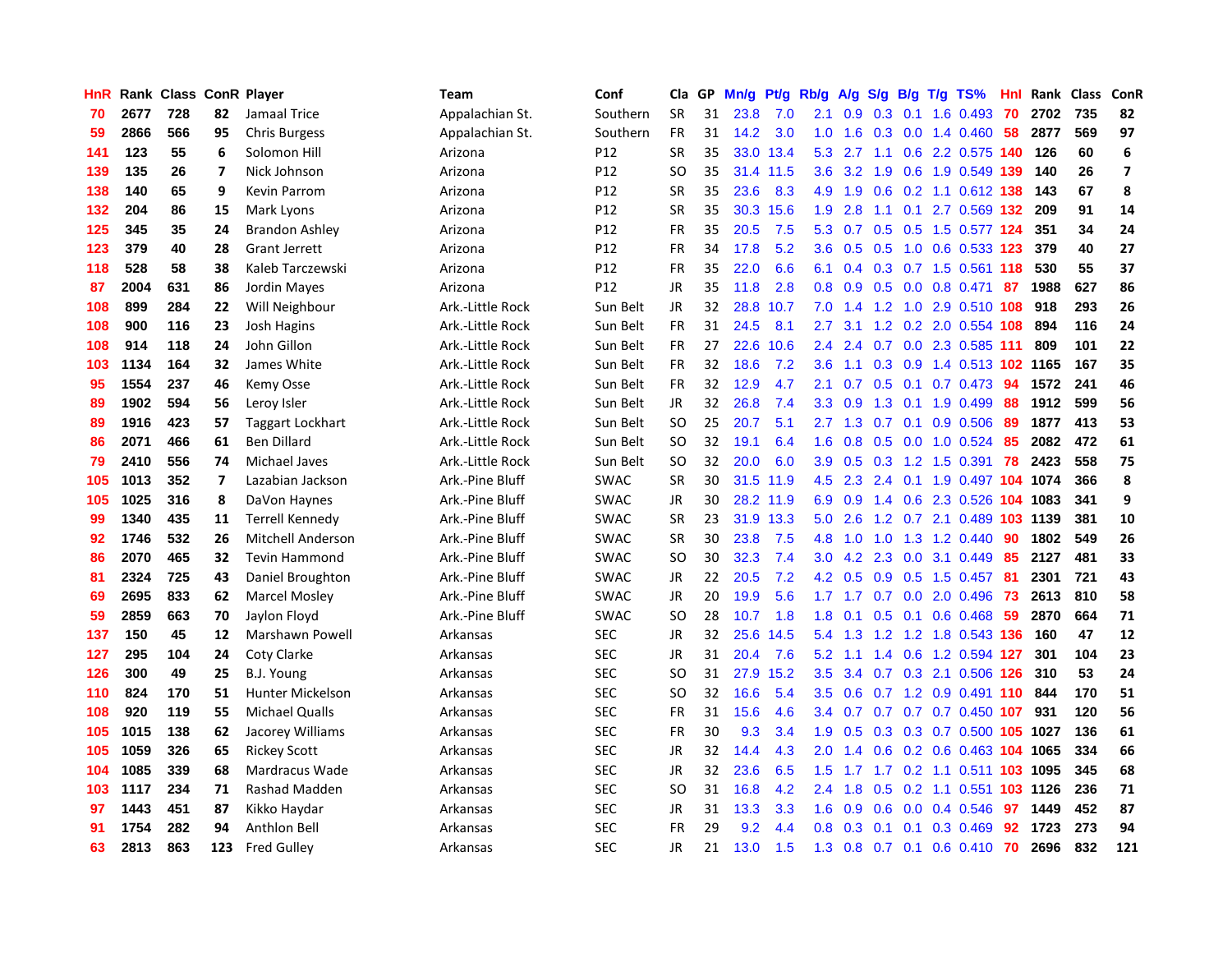| HnR |      | Rank Class ConR Player |     |                         | Team               | Conf            | Cla       | GP. | Mn/g | Pt/g      | Rb/g             | A/g | S/g              |                 | $B/g$ T/g TS%                      | Hnl | Rank | <b>Class</b> | <b>ConR</b> |
|-----|------|------------------------|-----|-------------------------|--------------------|-----------------|-----------|-----|------|-----------|------------------|-----|------------------|-----------------|------------------------------------|-----|------|--------------|-------------|
| 122 | 396  | 147                    | 8   | <b>Brandon Peterson</b> | Arkansas St.       | Sun Belt        | <b>SR</b> | 31  |      | 33.2 10.5 | 9.7              | 0.9 | 0.9              |                 | 1.3 1.6 0.552 122                  |     | 409  | 156          | 8           |
| 104 | 1069 | 330                    | 30  | <b>Edward Townsel</b>   | Arkansas St.       | Sun Belt        | JR        | 31  |      | 29.8 13.1 |                  |     |                  |                 | 3.2 1.2 1.6 0.0 1.5 0.506 104 1061 |     |      | 331          | 31          |
| 102 | 1157 | 385                    | 33  | <b>Trey Finn</b>        | Arkansas St.       | Sun Belt        | <b>SR</b> | 30  |      | 33.7 10.4 | 4.9              | 1.7 |                  |                 | 1.4 0.4 1.4 0.513 102 1162         |     |      | 387          | 34          |
| 101 | 1222 | 179                    | 35  | Raeford Worsham         | Arkansas St.       | Sun Belt        | FR        | 29  | 17.8 | 6.4       | 3.1              | 0.4 | 0.8              |                 | 0.4 1.1 0.538 101 1214             |     |      | 172          | 36          |
| 99  | 1325 | 194                    | 39  | <b>Cameron Golden</b>   | Arkansas St.       | Sun Belt        | <b>FR</b> | 31  | 20.1 | 7.4       | 2.7              | 2.1 | 1.0              | 0.1             | 2.0 0.466                          | 99  | 1325 | 193          | 38          |
| 97  | 1458 | 318                    | 42  | Rakeem Dickerson        | Arkansas St.       | Sun Belt        | <b>SO</b> | 31  | 20.8 | 4.9       | 2.0              | 2.2 | 1.3              |                 | $0.0$ 1.3 0.489                    | 96  | 1463 | 318          | 43          |
| 90  | 1853 | 575                    | 51  | Kendrick Washington     | Arkansas St.       | Sun Belt        | JR.       | 27  | 23.0 | 6.8       | 4.6              | 0.9 | 0.6              |                 | $0.6$ 1.9 0.463                    | 91  | 1757 | 551          | 49          |
| 86  | 2055 | 607                    | 59  | Marcus Hooten           | Arkansas St.       | Sun Belt        | <b>SR</b> | 31  | 19.4 | 7.1       | 2.2              | 1.1 | 0.5              |                 | $0.0$ 1.4 $0.453$                  | 86  | 2043 | 603          | 60          |
| 68  | 2723 | 512                    | 87  | <b>Kelvin Downs</b>     | Arkansas St.       | Sun Belt        | <b>FR</b> | 29  | 12.6 | 3.3       | 1.9              | 0.1 | 0.3              |                 | 0.3 1.0 0.530                      | 69  | 2718 | 510          | 89          |
| 136 | 166  | 72                     | 3   | Ella Ellis              | Army               | Pat.            | <b>SR</b> | 31  |      | 27.1 17.7 | 3.8 <sub>2</sub> | 1.4 |                  |                 | 0.7 0.6 2.1 0.628 135              |     | 180  | 81           | 4           |
| 109 | 853  | 111                    | 15  | Dylan Cox               | Army               | Pat.            | <b>FR</b> | 31  | 23.5 | 5.8       | 5.0              | 3.2 |                  |                 | 0.8 0.4 1.8 0.571 109 875          |     |      | 112          | 15          |
| 101 | 1210 | 175                    | 20  | Kyle Wilson             | Army               | Pat.            | FR        | 31  | 26.2 | 13.0      | $2.3^{\circ}$    | 1.8 |                  |                 | 0.5 0.0 1.9 0.539 101 1224         |     |      | 175          | 19          |
| 101 | 1218 | 176                    | 22  | Larry Toomey            | Army               | Pat.            | <b>FR</b> | 31  | 17.4 | 6.2       | 3.7              | 1.6 |                  |                 | 0.4 0.5 1.7 0.527 101 1229         |     |      | 176          | 20          |
| 101 | 1259 | 186                    | 23  | Kevin Ferguson          | Army               | Pat.            | <b>FR</b> | 31  | 12.4 | 3.5       | 3.1              | 0.5 | 0.2              |                 | 1.1 1.0 0.583 100 1263             |     |      | 182          | 22          |
| 92  | 1691 | 267                    | 34  | Kyle Toth               | Army               | Pat.            | <b>FR</b> | 29  | 24.8 | 8.2       | 3.1              | 0.7 | $0.4^{\circ}$    |                 | $0.0$ 0.7 0.547                    | 93  | 1658 | 258          | 33          |
| 90  | 1847 | 574                    | 37  | Josh Herbeck            | Army               | Pat.            | JR        | 19  | 18.8 | 7.9       | $2.0^{\circ}$    | 0.8 |                  |                 | $0.4$ 0.0 1.0 0.508                | 92  | 1702 | 535          | 36          |
| 89  | 1874 | 416                    | 38  | Maxwell Lenox           | Army               | Pat.            | SO        | 31  | 9.7  | 1.7       | 1.4              | 1.7 | $0.4^{\circ}$    |                 | 0.0 0.8 0.505                      | 89  | 1885 | 417          | 38          |
| 85  | 2126 | 667                    | 50  | <b>Andrew Stire</b>     | Army               | Pat.            | <b>JR</b> | 29  | 12.5 | 3.7       | 1.9              | 0.4 |                  |                 | 0.3 0.2 0.7 0.605 85               |     | 2109 | 661          | 48          |
| 81  | 2298 | 659                    | 52  | Jordan Springer         | Army               | Pat.            | <b>SR</b> | 30  | 15.6 | 3.4       | 3.9 <sup>°</sup> | 0.7 |                  |                 | $0.4$ 0.2 1.2 0.505 81             |     | 2286 | 658          | 52          |
| 131 | 229  | 97                     | 17  | <b>Carrick Felix</b>    | ASU                | P <sub>12</sub> | <b>SR</b> | 35  | 35.3 | 14.6      | 8.1              | 1.6 |                  |                 | 1.4 1.1 2.0 0.582 131              |     | 239  | 101          | 18          |
| 127 | 289  | 28                     | 22  | Jahii Carson            | ASU                | P <sub>12</sub> | <b>FR</b> | 35  | 37.2 | 18.5      | 3.7              | 5.1 | 1.2              |                 | 0.1 3.5 0.547 127                  |     | 302  | 28           | 21          |
| 121 | 442  | 150                    | 33  | Jordan Bachynski        | ASU                | P <sub>12</sub> | JR        | 35  | 25.4 | 9.8       | 5.9              | 0.1 | 0.2 <sub>0</sub> |                 | 3.4 1.8 0.586 120                  |     | 454  | 153          | 32          |
| 109 | 848  | 176                    | 53  | Jonathan Gilling        | ASU                | P <sub>12</sub> | SO        | 35  | 34.5 | 9.7       | 6.1              | 2.8 | 1.0              |                 | $0.4$ 1.7 0.550                    | 109 | 860  | 176          | 53          |
| 108 | 897  | 282                    | 57  | Evan Gordon             | ASU                | P12             | JR        | 35  | 32.2 | 10.1      | 2.9              | 2.2 | 1.3              |                 | 0.2 1.3 0.524 108                  |     | 899  | 286          | 57          |
| 94  | 1617 | 504                    | 80  | Chris Colvin            | ASU                | P12             | <b>SR</b> | 32  | 21.6 | 5.1       | 3.3 <sub>2</sub> | 2.0 | 0.9              |                 | $0.1$ 1.5 0.442                    | -95 | 1530 | 486          | 79          |
| 109 | 861  | 271                    | 52  | Chris Denson            | Auburn             | <b>SEC</b>      | JR        | 20  |      | 24.9 11.9 | 3.0 <sub>2</sub> | 1.6 | 1.0              |                 | 0.2 1.1 0.534 118                  |     | 532  | 178          | 35          |
| 106 | 991  | 342                    | 61  | Frankie Sullivan        | Auburn             | <b>SEC</b>      | <b>SR</b> | 32  | 31.2 | 14.5      | 3.9 <sup>°</sup> | 2.8 |                  |                 | 1.0 0.3 3.1 0.490 105 1037         |     |      | 357          | 62          |
| 102 | 1179 | 394                    | 75  | Rob Chubb               | Auburn             | <b>SEC</b>      | <b>SR</b> | 32  | 25.5 | 8.8       | 6.6              | 0.8 |                  |                 | 0.5 1.2 2.1 0.505 101 1221         |     |      | 409          | 78          |
| 101 | 1229 | 388                    | 80  | Asauhn Dixon-Tatum      | Auburn             | <b>SEC</b>      | <b>JR</b> | 32  | 14.0 | 3.7       | 3.3 <sub>2</sub> | 0.2 |                  |                 | 0.4 1.4 0.7 0.494 100 1265         |     |      | 400          | 80          |
| 98  | 1412 | 206                    | 86  | Shaquille Johnson       | Auburn             | <b>SEC</b>      | FR        | 32  | 18.6 | 5.3       | 3.0              | 1.3 | 0.6              |                 | $0.3$ 1.1 0.514                    | 97  | 1443 | 213          | 86          |
| 96  | 1480 | 221                    | 88  | Jordan Price            | Auburn             | <b>SEC</b>      | FR        | 27  | 14.8 | 5.4       | 1.8              | 0.9 |                  | $0.4 \quad 0.1$ | $0.9$ 0.523                        | -96 | 1513 | 226          | 88          |
| 94  | 1596 | 500                    | 90  | Allen Payne             | Auburn             | <b>SEC</b>      | JR        | 32  | 27.0 | 7.7       | 4.6              | 1.3 | 1.2              |                 | $0.1$ 1.8 0.505                    | -93 | 1628 | 512          | 91          |
| 90  | 1835 | 560                    | 98  | Josh Wallace            | Auburn             | <b>SEC</b>      | <b>SR</b> | 32  | 25.3 | 4.1       | 2.1              | 2.8 | 1.2              |                 | 0.1 1.3 0.442                      | -89 | 1865 | 568          | 100         |
| 89  | 1906 | 316                    | 102 | <b>Brian Greene</b>     | Auburn             | <b>SEC</b>      | FR        | 28  | 11.6 | 2.9       | 0.8              | 1.1 |                  |                 | $0.7$ 0.0 0.6 0.458                | 88  | 1916 | 315          | 102         |
| 77  | 2501 | 697                    | 118 | Noel Johnson            | Auburn             | <b>SEC</b>      | <b>SR</b> | 32  | 17.5 | 4.8       | 2.0              | 0.5 |                  |                 | 0.4 0.2 0.9 0.470 76               |     | 2517 | 703          | 118         |
| 96  | 1495 | 225                    | 39  | Chris Horton            | <b>Austin Peay</b> | <b>OVC</b>      | <b>FR</b> | 31  | 24.7 | 8.2       | 6.8              | 0.8 | 0.7              |                 | 3.0 2.0 0.542                      | -95 | 1536 | 233          | 40          |
| 95  | 1560 | 487                    | 44  | <b>Travis Betran</b>    | <b>Austin Peay</b> | <b>OVC</b>      | JR        | 31  |      | 34.5 17.2 | $2.2^{\circ}$    | 2.7 | 1.3              |                 | 0.3 2.6 0.568                      | -94 | 1596 | 500          | 44          |
| 95  | 1580 | 500                    | 46  | <b>Anthony Campbell</b> | <b>Austin Peay</b> | <b>OVC</b>      | <b>SR</b> | 30  | 31.0 | 14.6      | 4.9              | 1.9 | 0.8              | 0.0             | 2.4 0.595                          | 94  | 1590 | 502          | 43          |
| 89  | 1875 | 581                    | 55  | <b>Will Triggs</b>      | <b>Austin Peay</b> | <b>OVC</b>      | JR        | 30  |      | 29.3 12.2 |                  |     |                  |                 | 5.3 2.0 0.9 0.6 2.3 0.544          | 89  | 1891 | 588          | 55          |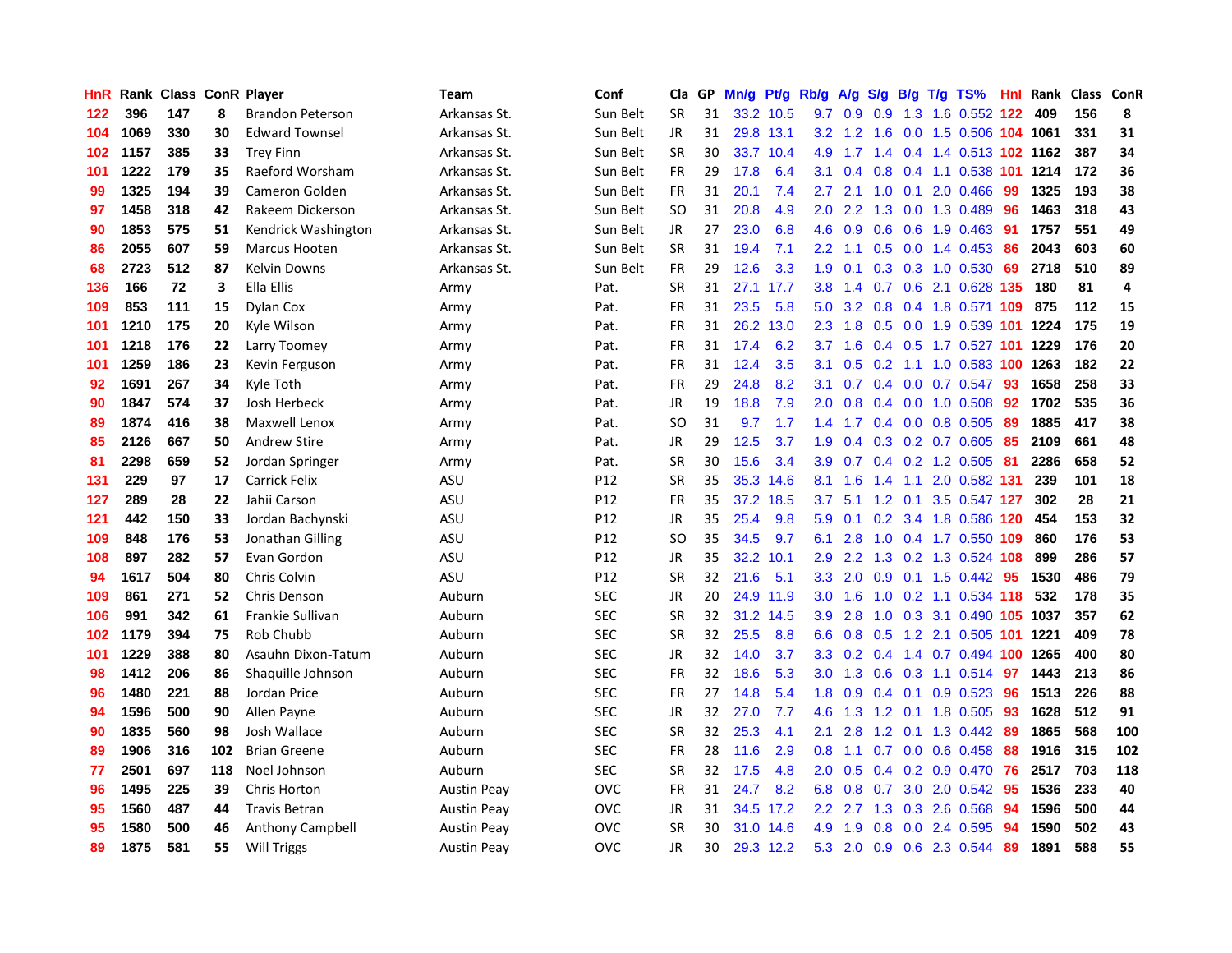| HnR |      | Rank Class |                | <b>ConR Player</b>   | Team               | Conf        | Cla       | <b>GP</b> | Mn/g | <b>Pt/g</b> | Rb/g             | A/g | S/g              | B/g | $T/g$ TS%                  | Hnl | Rank | <b>Class</b> | <b>ConR</b>             |
|-----|------|------------|----------------|----------------------|--------------------|-------------|-----------|-----------|------|-------------|------------------|-----|------------------|-----|----------------------------|-----|------|--------------|-------------------------|
| 83  | 2220 | 374        | 70             | Corey Arentsen       | <b>Austin Peay</b> | OVC         | FR        | 31        | 12.7 | 3.9         | 1.7              | 0.8 | 0.5              |     | $0.0$ 0.6 0.632            | -82 | 2246 | 381          | 70                      |
| 78  | 2430 | 564        | 78             | Chris Freeman        | Austin Peay        | OVC         | SO.       | 28        | 16.3 | 5.2         | 4.0              | 0.5 |                  |     | $0.3$ 0.6 0.9 0.498        | -78 | 2447 | 564          | 78                      |
| 69  | 2692 | 831        | 86             | Jeremy Purvis        | Austin Peay        | OVC         | JR        | 21        | 21.1 | 3.2         | 1.9              | 2.3 | 0.9              |     | $0.1$ 1.1 0.519            | 72  | 2626 | 815          | 84                      |
| 44  | 2966 | 603        | 100            | A.J. Lynch           | <b>Austin Peay</b> | OVC         | FR        | 29        | 13.3 | 2.3         | 1.0              | 1.7 | 0.3              |     | 0.1 1.6 0.346              | 45  | 2971 | 605          | 100                     |
| 30  | 2992 | 688        | 103            | Herdie Lawrence      | <b>Austin Peay</b> | OVC         | <b>SO</b> | 25        | 10.2 | 2.1         | 1.4              | 1.1 | 0.3              | 0.1 | 2.0 0.394                  | 33  | 2990 | 687          | 103                     |
| 110 | 813  | 285        | 18             | Jauwan Scaife        | Ball St.           | MAC         | SR        | 30        | 33.1 | 16.6        | 2.6              | 2.6 | 1.0              |     | 0.2 2.4 0.548 109          |     | 849  | 297          | 19                      |
| 106 | 970  | 301        | 23             | Chris Bond           | Ball St.           | <b>MAC</b>  | JR        | 30        | 29.1 | 8.9         | 6.0              | 1.4 | 2.0              |     | 0.5 2.0 0.564 105 1015     |     |      | 316          | 24                      |
| 101 | 1221 | 384        | 34             | Majok Majok          | Ball St.           | <b>MAC</b>  | JR        | 30        | 31.1 | 10.7        | 9.8              | 0.6 | 0.6              |     | 0.8 2.3 0.503 100 1259     |     |      | 398          | 36                      |
| 96  | 1482 | 460        | 46             | Matt Kamieniecki     | Ball St.           | <b>MAC</b>  | JR        | 27        | 20.9 | 4.6         | 5.9              | 1.1 | 0.9 <sub>0</sub> |     | $0.4$ 0.9 0.515            | -96 | 1466 | 459          | 45                      |
| 90  | 1830 | 570        | 67             | Jesse Berry          | Ball St.           | <b>MAC</b>  | JR        | 27        | 29.1 | 12.8        | 2.1              | 2.5 |                  |     | 0.6 0.1 3.1 0.549          | -89 | 1851 | 581          | 67                      |
| 83  | 2199 | 367        | 79             | <b>Marcus Posley</b> | Ball St.           | <b>MAC</b>  | <b>FR</b> | 30        | 22.5 | 6.5         | 2.0              | 2.9 |                  |     | $0.8$ 0.0 1.9 0.433        | -82 | 2218 | 372          | 79                      |
| 61  | 2844 | 555        | 107            | <b>Bo Calhoun</b>    | Ball St.           | <b>MAC</b>  | FR        | 27        | 9.7  | 1.7         | 1.7              | 0.1 |                  |     | 0.4 0.2 0.7 0.517 61       |     | 2851 | 561          | 108                     |
| 57  | 2885 | 765        | 109            | Zach Fields          | Ball St.           | <b>MAC</b>  | <b>SR</b> | 29        | 15.2 | 3.1         | 2.3              | 0.3 |                  |     | $0.2$ 0.2 1.3 0.481        | 57  | 2887 | 767          | 109                     |
| 165 | 14   | 6          | $\overline{2}$ | Pierre Jackson       | Baylor             | <b>B12</b>  | <b>SR</b> | 36        | 34.8 | 19.8        | 3.8              | 7.1 |                  |     | 1.5 0.0 3.4 0.569 166      |     | 13   | 6            | $\mathbf{1}$            |
| 147 | 68   | 26         | 6              | Cory Jefferson       | Baylor             | <b>B12</b>  | JR        | 37        | 27.9 | 13.3        | 8.0              | 0.3 |                  |     | 0.5 1.9 0.8 0.632 147      |     | 75   | 26           | $\overline{\mathbf{z}}$ |
| 123 | 382  | 41         | 22             | <b>Isaiah Austin</b> | Baylor             | <b>B12</b>  | FR        | 35        | 29.9 | 13.0        | 8.3              | 1.1 | 0.3              |     | 1.7 1.9 0.513 123          |     | 395  | 43           | 23                      |
| 116 | 584  | 64         | 34             | <b>Rico Gathers</b>  | Baylor             | <b>B12</b>  | <b>FR</b> | 37        | 16.7 | 5.7         | 5.7              | 0.2 | $0.4^{\circ}$    |     | 0.5 0.9 0.521 116          |     | 597  | 62           | 34                      |
| 113 | 717  | 259        | 41             | A.J. Walton          | Baylor             | <b>B12</b>  | <b>SR</b> | 37        | 27.5 | 7.1         | 3.2              | 3.6 |                  |     | 1.7 0.1 2.0 0.469 113 729  |     |      | 264          | 41                      |
| 108 | 911  | 289        | 54             | <b>Brady Heslip</b>  | Baylor             | <b>B12</b>  | JR        | 36        | 26.3 | 8.6         | $1.4^{\circ}$    | 0.9 |                  |     | 0.5 0.0 0.3 0.563 108      |     | 891  | 282          | 52                      |
| 92  | 1748 | 550        | 72             | Gary Franklin        | Baylor             | <b>B12</b>  | JR        | 37        | 18.0 | 4.0         | 0.9              | 1.1 |                  |     | $0.6$ 0.0 0.6 0.540        | 91  | 1754 | 550          | 71                      |
| 80  | 2351 | 536        | 80             | Deuce Bello          | Baylor             | <b>B12</b>  | <b>SO</b> | 36        | 10.9 | 2.4         | 1.4              | 0.6 | 0.6              |     | 0.3 0.8 0.459              | 80  | 2341 | 535          | 79                      |
| 141 | 114  | 50         | $\overline{2}$ | lan Clark            | Belmont            | OVC         | <b>SR</b> | 33        | 33.4 | 18.2        | 3.3              | 2.4 | 1.6              |     | 0.2 2.7 0.685 141          |     | 118  | 54           | $\overline{\mathbf{3}}$ |
| 130 | 240  | 102        | 6              | Kerron Johnson       | Belmont            | OVC         | <b>SR</b> | 33        | 30.0 | 14.0        | 3.2              | 4.8 |                  |     | 1.7 0.0 3.2 0.564 130      |     | 247  | 105          | 6                       |
| 123 | 385  | 133        | 9              | <b>Blake Jenkins</b> | Belmont            | OVC         | JR        | 32        | 24.2 | 9.6         | 4.6              | 1.1 |                  |     | 0.7 1.2 1.2 0.617 123      |     | 392  | 132          | $\overline{\mathbf{z}}$ |
| 121 | 434  | 147        | 10             | JJ Mann              | Belmont            | OVC         | <b>JR</b> | 33        | 30.2 | 10.5        | 4.7              | 2.5 | 1.9              |     | 0.0 1.5 0.577 121          |     | 445  | 149          | 11                      |
| 115 | 617  | 226        | 14             | <b>Trevor Noack</b>  | Belmont            | OVC         | <b>SR</b> | 33        | 27.9 | 12.1        | 5.5              | 0.6 |                  |     | $0.7$ 0.4 1.2 0.561 115    |     | 622  | 228          | 14                      |
| 110 | 843  | 294        | 22             | <b>Brandon Baker</b> | Belmont            | OVC         | <b>SR</b> | 33        | 14.1 | 3.3         | 2.9              |     |                  |     | 0.7 0.9 0.2 0.5 0.626 109  |     | 851  | 299          | 22                      |
| 104 | 1108 | 232        | 29             | Reece Chamberlain    | Belmont            | OVC         | <b>SO</b> | 33        | 16.7 | 3.6         | 1.6              | 2.2 |                  |     | 1.1 0.2 1.2 0.529 103 1101 |     |      | 230          | 30                      |
| 103 | 1114 | 160        | 30             | Craig Bradshaw       | Belmont            | OVC         | FR        | 33        | 9.3  | 2.2         | 1.3              | 0.6 |                  |     | 0.7 0.2 0.5 0.603 103 1116 |     |      | 157          | 31                      |
| 123 | 377  | 132        | 3              | Adrien Coleman       | Bethune-Cookman    | <b>MEAC</b> | JR        | 34        | 35.9 | 17.8        | 7.4              | 2.9 | $1.4^{\circ}$    |     | 0.4 2.9 0.538 122          |     | 421  | 138          | 3                       |
| 102 | 1172 | 392        | 18             | Alex Smith           | Bethune-Cookman    | <b>MEAC</b> | <b>SR</b> | 34        | 22.2 | 6.6         | 6.0              | 0.7 | 0.8              |     | 1.9 1.2 0.583 101          |     | 1241 | 411          | 22                      |
| 87  | 1988 | 591        | 48             | Paul Scotland        | Bethune-Cookman    | <b>MEAC</b> | <b>SR</b> | 34        | 21.8 | 8.1         | 2.1              | 2.2 | 1.3              |     | $0.0$ 1.7 $0.488$          | 86  | 2038 | 601          | 50                      |
| 87  | 2015 | 599        | 50             | <b>Kevin Dukes</b>   | Bethune-Cookman    | <b>MEAC</b> | <b>SR</b> | 34        | 34.7 | 11.1        | $2.2\phantom{0}$ | 3.1 | 1.6              |     | $0.1$ 1.6 0.514            | 85  | 2072 | 609          | 51                      |
| 81  | 2296 | 658        | 69             | Javoris Bryant       | Bethune-Cookman    | <b>MEAC</b> | <b>SR</b> | 28        | 25.9 | 8.6         | 5.8              | 0.9 | 0.9              |     | 0.8 1.4 0.432 81           |     | 2284 | 656          | 67                      |
| 75  | 2558 | 593        | 83             | Ricky Johnson        | Bethune-Cookman    | <b>MEAC</b> | <b>SO</b> | 28        | 27.1 | 6.8         | 2.6              | 2.6 |                  |     | 0.8 0.0 2.0 0.439 77       |     | 2465 | 573          | 78                      |
| 74  | 2576 | 801        | 84             | Malik Jackson        | Bethune-Cookman    | <b>MEAC</b> | JR        | 34        | 13.2 | 4.5         | 2.5              | 0.4 |                  |     | 0.3 0.3 0.6 0.475 73       |     | 2606 | 808          | 85                      |
| 57  | 2881 | 669        | 104            | Marc Mack            | Bethune-Cookman    | <b>MEAC</b> | <b>SO</b> | 34        | 16.7 | 3.1         | $2.7^{\circ}$    | 0.4 |                  |     | $0.4$ 0.2 1.0 0.409        | 56  | 2901 | 671          | 107                     |
| 110 | 839  | 108        | 19             | Jordan Reed          | Binghamton         | <b>AEC</b>  | FR        | 28        | 35.3 | 16.6        | 9.5              | 1.4 | 1.0              | 0.6 | 3.4 0.449 111              |     | 812  | 102          | 17                      |
| 86  | 2068 | 611        | 48             | Jimmy Gray           | Binghamton         | <b>AEC</b>  | SR        | 30        |      | 36.5 10.5   |                  |     |                  |     | 3.3 3.3 1.4 0.1 3.3 0.491  | 84  | 2147 | 626          | 48                      |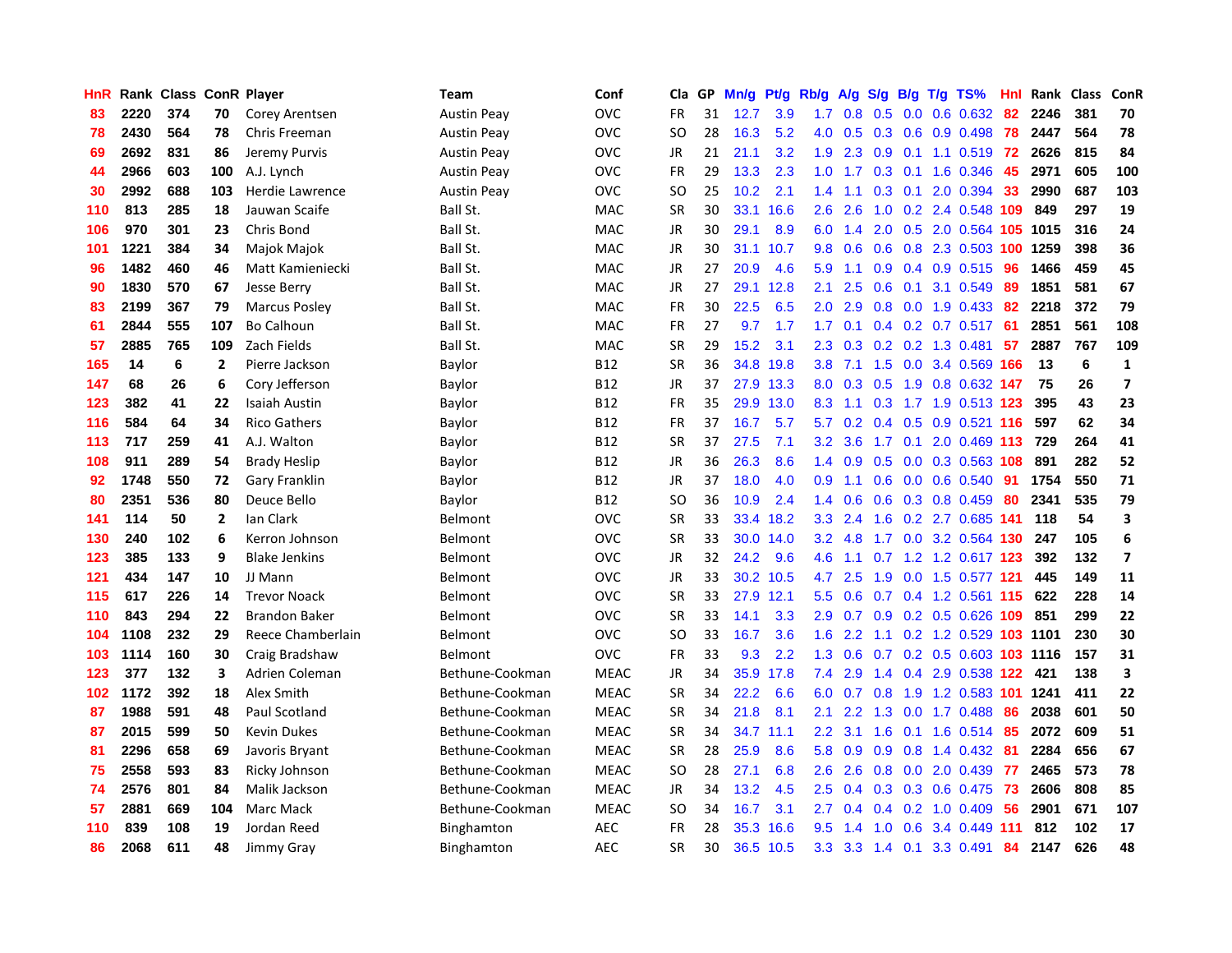| HnR |      | Rank Class ConR Player |    |                        | Team                  | Conf       | Cla           | <b>GP</b> | Mn/g | Pt/g      | Rb/g             | A/g |     |     | $S/g$ B/g T/g TS%          | Hnl | Rank | <b>Class</b> | ConR                    |
|-----|------|------------------------|----|------------------------|-----------------------|------------|---------------|-----------|------|-----------|------------------|-----|-----|-----|----------------------------|-----|------|--------------|-------------------------|
| 78  | 2449 | 763                    | 60 | <b>Brian Freeman</b>   | Binghamton            | <b>AEC</b> | JR            | 25        | 13.5 | 4.4       | 2.9              | 0.2 | 0.2 | 1.0 | 1.4 0.500                  | -77 | 2466 | 768          | 63                      |
| 77  | 2479 | 767                    | 61 | Rayner Moquete         | Binghamton            | <b>AEC</b> | JR            | 16        | 26.8 | 8.6       | 2.6              |     |     |     | 1.4 0.9 0.1 1.5 0.491      | 80  | 2340 | 732          | 59                      |
| 73  | 2591 | 804                    | 64 | Alex Ogundadegbe       | Binghamton            | <b>AEC</b> | JR            | 26        | 10.0 | 2.4       | 1.8              | 0.3 |     |     | 0.2 0.1 0.4 0.470 72       |     | 2638 | 818          | 65                      |
| 70  | 2672 | 826                    | 67 | <b>Roland Brown</b>    | Binghamton            | <b>AEC</b> | <b>JR</b>     | 29        | 18.2 | 5.6       | 4.2              | 0.3 |     |     | $0.4$ 0.6 1.6 0.419        | 69  | 2713 | 838          | 67                      |
| 66  | 2755 | 742                    | 71 | Taylor Johnston        | Binghamton            | <b>AEC</b> | <b>SR</b>     | 28        | 25.3 | 6.1       | 2.5              | 0.5 |     |     | 0.7 0.1 1.8 0.520          | 66  | 2779 | 749          | 71                      |
| 60  | 2850 | 760                    | 75 | Javon Ralling          | Binghamton            | <b>AEC</b> | <b>SR</b>     | 25        | 17.5 | 4.0       | 3.2              | 0.4 |     |     | $0.2$ $0.0$ 1.2 0.433      | 60  | 2862 | 763          | 75                      |
| 49  | 2948 | 777                    | 76 | Mike Horn              | Binghamton            | <b>AEC</b> | <b>SR</b>     | 27        | 18.2 | 0.8       | 1.7              | 0.4 |     |     | 0.9 0.0 0.3 0.214          | 50  | 2949 | 778          | 76                      |
| 35  | 2988 | 615                    | 77 | Karon Waller           | Binghamton            | <b>AEC</b> | <b>FR</b>     | 24        | 10.6 | 2.0       | 1.9              | 0.5 | 0.3 |     | $0.0$ 1.1 0.348            | 37  | 2988 | 614          | 77                      |
| 143 | 99   | 19                     | 6  | <b>Derrick Marks</b>   | Boise St.             | <b>MWC</b> | <sub>SO</sub> | 31        | 30.1 | 16.3      | 3.8 <sub>2</sub> | 3.9 | 1.8 |     | 0.5 3.4 0.561 143          |     | 100  | 19           | $\bf 6$                 |
| 139 | 134  | 25                     | 9  | <b>Anthony Drmic</b>   | Boise St.             | <b>MWC</b> | <sub>SO</sub> | 32        |      | 32.1 17.7 | 4.6              | 2.3 |     |     | 0.6 0.3 2.1 0.597 137      |     | 148  | 27           | 10                      |
| 129 | 248  | 85                     | 15 | Ryan Watkins           | Boise St.             | <b>MWC</b> | <b>JR</b>     | 32        | 21.3 | 8.4       | 6.8              | 0.4 |     |     | 0.6 0.4 1.0 0.634 128      |     | 270  | 92           | 17                      |
| 115 | 619  | 227                    | 25 | Kenny Buckner          | Boise St.             | <b>MWC</b> | <b>SR</b>     | 29        | 18.1 | 5.1       | 5.2              | 0.4 |     |     | $0.5$ 0.2 0.6 0.621 114    |     | 648  | 238          | 27                      |
| 112 | 759  | 244                    | 35 | Jeff Elorriaga         | Boise St.             | <b>MWC</b> | <b>JR</b>     | 29        | 33.9 | 10.2      | $3.4^{\circ}$    | 2.2 |     |     | 1.3 0.0 0.7 0.635 111      |     | 791  | 251          | 36                      |
| 97  | 1446 | 214                    | 56 | Mikey Thompson         | Boise St.             | <b>MWC</b> | <b>FR</b>     | 30        | 25.9 | 7.9       | 2.4              | 1.4 | 0.6 |     | 0.0 1.8 0.477              | 98  | 1374 | 200          | 54                      |
| 95  | 1532 | 331                    | 59 | Igor Hadziomerovic     | Boise St.             | <b>MWC</b> | <b>SO</b>     | 29        | 25.8 | 5.2       | 3.0              | 2.0 | 0.8 |     | 0.2 1.5 0.438              | 98  | 1401 | 303          | 55                      |
| 85  | 2140 | 673                    | 69 | <b>Thomas Bropleh</b>  | Boise St.             | <b>MWC</b> | <b>JR</b>     | 30        | 12.8 | 3.5       | 1.9              | 0.7 | 0.3 |     | $0.0$ 0.6 0.475            | 85  | 2122 | 667          | 70                      |
| 128 | 268  | 45                     | 21 | Ryan Anderson          | <b>Boston College</b> | <b>ACC</b> | SO            | 32        | 31.6 | 14.9      | 8.0              | 1.6 |     |     | 0.7 0.5 1.9 0.507 129      |     | 262  | 46           | 21                      |
| 122 | 398  | 43                     | 31 | Olivier Hanlan         | <b>Boston College</b> | <b>ACC</b> | <b>FR</b>     | 33        |      | 34.2 15.5 | 4.2              | 2.3 | 1.2 | 0.1 | 2.2 0.569 122 417          |     |      | 44           | 31                      |
| 109 | 864  | 181                    | 54 | Patrick Heckmann       | <b>Boston College</b> | <b>ACC</b> | SO            | 33        | 23.3 | 8.0       | 2.5              | 1.5 |     |     | 0.9 0.4 1.2 0.615 109 883  |     |      | 185          | 56                      |
| 105 | 1065 | 150                    | 63 | Joe Rahon              | <b>Boston College</b> | <b>ACC</b> | <b>FR</b>     | 33        | 35.6 | 10.1      | 3.2              | 3.7 |     |     | 1.0 0.1 2.1 0.531 104 1064 |     |      | 144          | 64                      |
| 102 | 1188 | 254                    | 67 | Lonnie Jackson         | <b>Boston College</b> | <b>ACC</b> | SO            | 33        | 29.3 | 8.6       | 2.7              | 1.9 |     |     | 0.9 0.0 1.5 0.567 101 1196 |     |      | 250          | 69                      |
| 97  | 1426 | 307                    | 77 | <b>Eddie Odio</b>      | <b>Boston College</b> | <b>ACC</b> | <b>SO</b>     | 33        | 19.1 | 4.3       | 3.4              | 0.5 | 0.5 |     | $0.7$ 0.5 0.530            | 97  | 1436 | 314          | 78                      |
| 88  | 1921 | 425                    | 88 | Dennis Clifford        | <b>Boston College</b> | <b>ACC</b> | SO            | 30        | 14.6 | 2.8       | 3.2              | 0.5 |     |     | $0.2$ 0.9 0.9 0.506        | -89 | 1882 | 415          | 88                      |
| 81  | 2288 | 657                    | 92 | <b>Andrew Van Nest</b> | <b>Boston College</b> | ACC        | <b>SR</b>     | 25        | 10.9 | 3.2       | 1.8              | 0.4 | 0.2 |     | $0.1$ 0.6 0.516            | -83 | 2193 | 639          | 92                      |
| 125 | 329  | 33                     | 4  | <b>Maurice Watson</b>  | Boston U.             | <b>AEC</b> | <b>FR</b>     | 30        | 29.5 | 11.2      | 3.3 <sub>2</sub> | 5.4 | 1.7 |     | 0.0 3.0 0.540 125          |     | 338  | 33           | $\overline{\mathbf{4}}$ |
| 117 | 575  | 186                    | 8  | Dom Morris             | Boston U.             | <b>AEC</b> | <b>JR</b>     | 30        |      | 28.4 11.6 | 6.3              | 0.6 | 0.8 |     | 0.3 1.4 0.617 116          |     | 585  | 191          | 8                       |
| 110 | 815  | 262                    | 17 | D.J. Irving            | Boston U.             | <b>AEC</b> | JR            | 30        |      | 34.7 14.2 | 3.3 <sub>2</sub> | 3.6 |     |     | 1.4 0.0 2.7 0.525 110 821  |     |      | 264          | 18                      |
| 109 | 851  | 177                    | 20 | <b>Malik Thomas</b>    | Boston U.             | <b>AEC</b> | <sub>SO</sub> | 30        | 23.1 | 7.3       | 5.3              | 1.3 |     |     | 1.0 0.7 1.4 0.536 109      |     | 863  | 178          | 20                      |
| 99  | 1324 | 193                    | 30 | John Papale            | Boston U.             | <b>AEC</b> | <b>FR</b>     | 30        | 30.3 | 9.3       | 2.6              | 1.1 |     |     | 0.7 0.1 0.7 0.581          | 99  | 1322 | 191          | 30                      |
| 95  | 1528 | 477                    | 35 | <b>Travis Robinson</b> | Boston U.             | <b>AEC</b> | JR            | 30        | 23.1 | 6.7       | 2.3              | 0.8 |     |     | 1.2 0.3 0.9 0.554          | -95 | 1529 | 482          | 34                      |
| 82  | 2260 | 387                    | 53 | Nathan Dieudonne       | Boston U.             | <b>AEC</b> | <b>FR</b>     | 28        | 17.1 | 4.5       | $3.4^{\circ}$    | 0.5 |     |     | $0.3$ 0.2 1.0 0.510        | 83  | 2206 | 369          | 52                      |
| 120 | 470  | 87                     | 9  | <b>Richaun Holmes</b>  | <b>Bowling Green</b>  | <b>MAC</b> | SO.           | 32        | 18.8 | 6.5       | 5.0              | 0.2 | 0.5 |     | 2.3 0.8 0.631 119          |     | 483  | 89           | 9                       |
| 102 | 1168 | 390                    | 30 | Jordon Crawford        | <b>Bowling Green</b>  | <b>MAC</b> | <b>SR</b>     | 32        | 34.9 | 15.0      | 2.6              | 4.3 | 1.7 |     | 0.0 3.6 0.477 102 1178     |     |      | 394          | 30                      |
| 102 | 1170 | 391                    | 31 | A'uston Calhoun        | <b>Bowling Green</b>  | <b>MAC</b> | <b>SR</b>     | 32        | 34.1 | 15.1      | 7.1              | 0.8 | 0.4 |     | 0.5 2.2 0.511 102 1181     |     |      | 395          | 31                      |
| 94  | 1625 | 357                    | 58 | Chauncey Orr           | <b>Bowling Green</b>  | <b>MAC</b> | SO            | 32        | 27.3 | 7.5       | 3.7              | 1.6 | 1.0 |     | $0.1$ 1.3 0.559            | 93  | 1623 | 357          | 58                      |
| 90  | 1818 | 566                    | 66 | <b>Cameron Black</b>   | <b>Bowling Green</b>  | <b>MAC</b> | JR            | 32        | 19.4 | 3.4       | 4.3              | 0.7 |     |     | 0.7 1.0 0.6 0.464          | 90  | 1806 | 565          | 66                      |
| 84  | 2164 | 494                    | 77 | Anthony Henderson      | <b>Bowling Green</b>  | <b>MAC</b> | <sub>SO</sub> | 29        | 14.4 | 3.5       | 2.1              | 0.8 |     |     | $0.7$ 0.0 0.4 0.429        | 84  | 2138 | 487          | 78                      |
| 82  | 2257 | 649                    | 81 | Luke Kraus             | <b>Bowling Green</b>  | <b>MAC</b> | Sr            | 32        | 24.2 | 4.1       | 2.2              | 1.6 | 1.2 | 0.1 | $0.9$ 0.428                | 82  | 2253 | 651          | 81                      |
| 71  | 2653 | 724                    | 99 | James Erger            | <b>Bowling Green</b>  | <b>MAC</b> | <b>SR</b>     | 31        | 10.3 | 1.5       | 0.9              | 0.6 |     |     | 0.4 0.1 0.4 0.522 71       |     | 2658 | 727          | 99                      |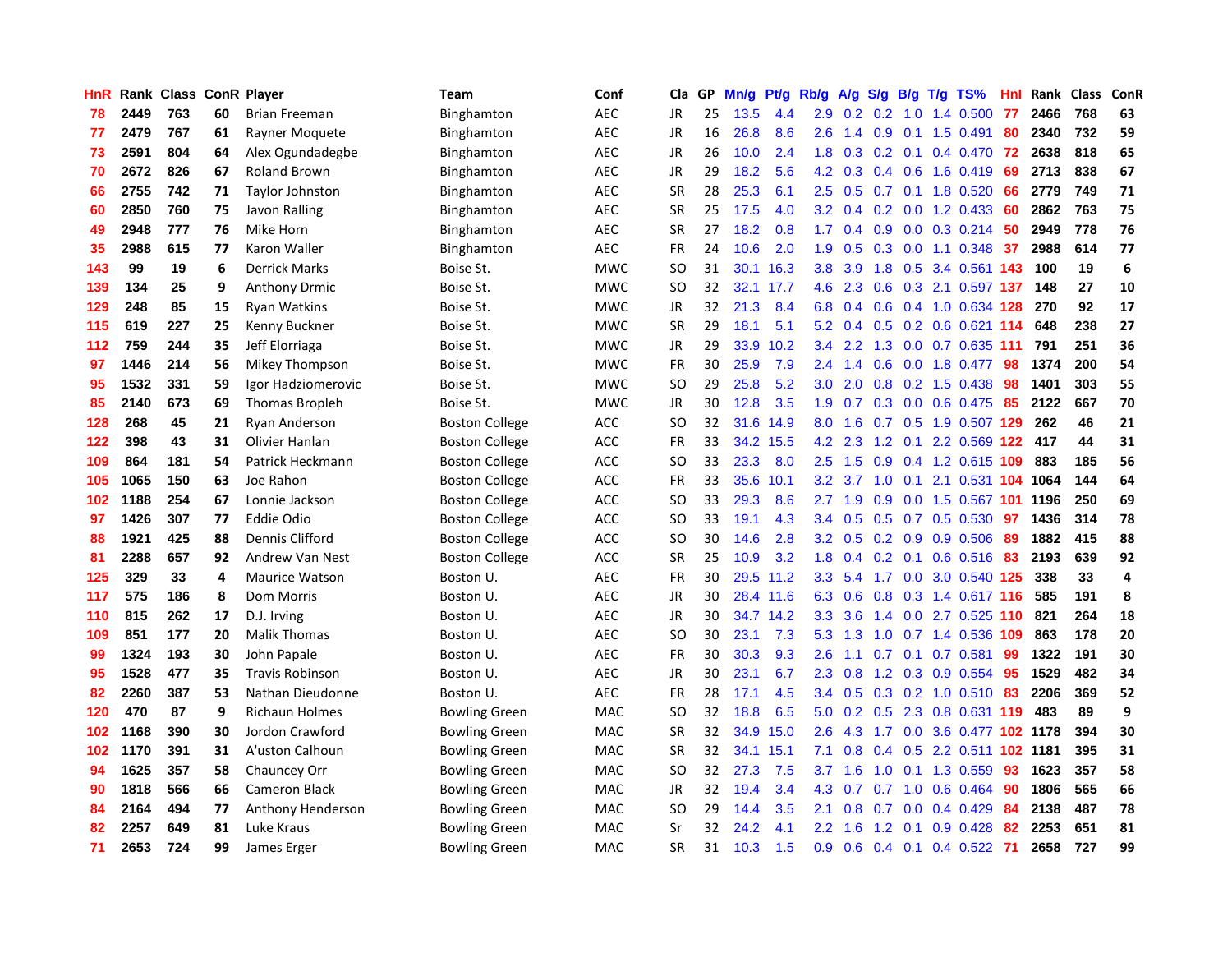| HnR |      | Rank Class |              | <b>ConR Player</b>           | Team                 | Conf       | Cla           | <b>GP</b> | Mn/g | <b>Pt/g</b> | Rb/g             | A/g       | S/g              | B/g             | $T/g$ TS%                    | Hnl | Rank        | <b>Class</b> | ConR        |
|-----|------|------------|--------------|------------------------------|----------------------|------------|---------------|-----------|------|-------------|------------------|-----------|------------------|-----------------|------------------------------|-----|-------------|--------------|-------------|
| 69  | 2694 | 832        | 100          | <b>Craig Sealey</b>          | <b>Bowling Green</b> | MAC        | JR            | 29        | 10.2 | 3.1         | 2.0 <sub>1</sub> | 0.3       | 0.3              | 0.1             | $0.9$ 0.438                  | -70 | 2692        | 830          | 101         |
| 68  | 2715 | 629        | 103          | Jehvon Clarke                | <b>Bowling Green</b> | MAC        | SO            | 25        | 11.9 | 3.4         |                  |           |                  |                 | 1.7 1.2 0.5 0.1 1.5 0.406 70 |     | 2681        | 625          | 100         |
| 119 | 494  | 169        | 23           | Walt Lemon                   | Bradley              | <b>MVC</b> | JR            | 35        | 34.3 | 15.6        | 4.2              | 3.8       |                  |                 | 2.1 0.4 3.7 0.527 119        |     | 503         | 170          | 22          |
| 111 | 773  | 249        | 30           | <b>Tyshon Pickett</b>        | <b>Bradley</b>       | <b>MVC</b> | JR            | 35        |      | 26.2 11.0   | 5.5              | 0.8       | 0.8              |                 | 0.4 1.3 0.544 111            |     | 778         | 247          | 31          |
| 111 | 777  | 276        | 31           | <b>Dyricus Simms-Edwards</b> | <b>Bradley</b>       | <b>MVC</b> | <b>SR</b>     | 35        |      | 33.9 12.3   | 3.7              | 2.7       | 2.5              |                 | 0.2 1.8 0.494 111            |     | 782         | 279          | 32          |
| 107 | 939  | 327        | 41           | Will Egolf                   | <b>Bradley</b>       | <b>MVC</b> | <b>SR</b>     | 30        | 26.5 | 10.0        | 5.5              | 1.2       |                  |                 | 1.2 0.9 1.4 0.522 108        |     | 889         | 309          | 38          |
| 98  | 1377 | 447        | 55           | Jake Eastman                 | <b>Bradley</b>       | <b>MVC</b> | <b>SR</b>     | 35        | 30.9 | 6.4         | 4.2              | 2.6       | 1.1              |                 | $0.2$ 1.2 0.506              | 98  | 1377        | 450          | 55          |
| 91  | 1782 | 392        | 67           | Jordan Prosser               | <b>Bradley</b>       | <b>MVC</b> | SO            | 35        | 18.5 | 5.5         | 3.5              | 0.2       | 0.3              | 0.1             | 0.6 0.533                    | -91 | 1775        | 395          | 68          |
| 73  | 2600 | 601        | 82           | Jalen Crawford               | <b>Bradley</b>       | <b>MVC</b> | <b>SO</b>     | 35        | 14.6 | 3.9         | 1.1              | 0.9       |                  | $0.4 \quad 0.1$ | $0.9$ 0.450                  | 73  | 2608        | 606          | 82          |
| 63  | 2817 | 544        | 83           | Ka'Darryl Bell               | <b>Bradley</b>       | <b>MVC</b> | FR            | 31        | 9.1  | 2.0         | 0.9              | 0.5       |                  |                 | 0.5 0.1 0.7 0.462 64         |     | 2820        | 544          | 83          |
| 106 | 980  | 339        | 12           | Matt Sullivan                | Brown                | Ivy        | <b>SR</b>     | 28        | 36.7 | 14.1        | 4.3              | 2.2       |                  |                 | 1.7 0.1 1.8 0.535 105 1020   |     |             | 352          | 14          |
| 103 | 1140 | 241        | 18           | Rafael Maia                  | Brown                | Ivy        | SO            | 28        | 27.2 | 10.5        | 7.5              | 1.2       | 0.8              |                 | 0.4 2.5 0.502 102 1184       |     |             | 245          | 19          |
| 101 | 1202 | 375        | 20           | Sean McGonagill              | Brown                | Ivy        | JR            | 28        | 37.5 | 14.0        | 4.5              | 3.9       | 1.3              | 0.1             | 3.0 0.503 101                |     | 1236        | 391          | 21          |
| 93  | 1635 | 255        | 37           | Cedric Kuakumensah           | Brown                | Ivy        | FR            | 28        | 25.8 | 6.9         | 7.5              | 1.3       | 0.4              |                 | 2.4 2.3 0.439                | 93  | 1666        | 260          | 37          |
| 91  | 1756 | 534        | 46           | Stephen Albrecht             | Brown                | Ivy        | <b>SR</b>     | 15        | 17.8 | 6.3         | 1.9              | 0.7       | 0.6              |                 | $0.2$ 0.7 0.547              | 92  | 1707        | 525          | 39          |
| 89  | 1912 | 599        | 52           | Tucker Halpern               | Brown                | Ivy        | JR            | 25        | 29.4 | 9.1         |                  | $2.7$ 1.3 | 1.3              |                 | $0.4$ 1.4 0.501              | 88  | 1908        | 596          | 51          |
| 78  | 2434 | 686        | 65           | <b>Tyler Ponticelli</b>      | Brown                | Ivy        | <b>SR</b>     | 28        | 20.9 | 3.0         | 3.4              | 1.5       | 0.4              |                 | 0.1 1.4 0.579                | -77 | 2459        | 690          | 66          |
| 54  | 2917 | 676        | 72           | Joe Sharkey                  | Brown                | Ivy        | SO            | 27        | 12.3 | 1.4         | 1.5              | 0.6       |                  |                 | $0.4$ 0.0 0.7 0.411          | 54  | 2926        | 677          | 72          |
| 113 | 697  | 222        | 13           | <b>Alex Francis</b>          | Bryant               | <b>NEC</b> | JR            | 31        |      | 34.9 17.4   | 8.6              | 1.8       |                  |                 | 0.7 0.2 3.4 0.576 113        |     | 698         | 225          | 13          |
| 110 | 828  | 291        | 15           | <b>Frankie Dobbs</b>         | Bryant               | <b>NEC</b> | <b>SR</b>     | 30        |      | 35.8 13.4   | 3.2              | 5.3       |                  |                 | 1.2 0.1 2.4 0.573 110 818    |     |             | 290          | 15          |
| 102 | 1177 | 250        | 23           | Dyami Starks                 | Bryant               | <b>NEC</b> | <sub>SO</sub> | 31        | 33.3 | 17.7        | 2.8              | 1.6       | 0.5              |                 | 0.2 2.2 0.585                |     | 102 1185    | 246          | 24          |
| 99  | 1339 | 426        | 34           | Corey Maynard                | Bryant               | <b>NEC</b> | JR            | 30        | 33.0 | 9.3         | 5.2              | 3.5       |                  |                 | 1.1 0.0 1.8 0.580            | 99  | 1317        | 415          | 31          |
| 94  | 1606 | 352        | 44           | Joe O'Shea                   | Bryant               | <b>NEC</b> | <sub>SO</sub> | 31        | 25.1 | 8.3         | 3.7              | 1.4       | 0.7              |                 | $0.2$ 1.0 0.572              | -94 | 1603        | 351          | 44          |
| 88  | 1963 | 584        | 57           | Vlad Kondratyev              | Bryant               | <b>NEC</b> | SR            | 31        | 18.8 | 5.4         | 4.3              | 0.4       | 0.2              |                 | 0.4 0.7 0.589                | 87  | 1949        | 583          | 57          |
| 60  | 2849 | 559        | 106          | Shane McLaughlin             | Bryant               | <b>NEC</b> | FR            | 31        | 12.5 | 1.0         | 1.1              | 1.3       | 0.5              |                 | $0.0$ $0.9$ $0.413$          | -60 | 2863        | 565          | 107         |
| 193 | 1    | 1          | 1            | Mike Muscala                 | <b>Bucknell</b>      | Pat.       | <b>SR</b>     | 34        |      | 31.7 18.7   | 11.1             | 2.3       |                  |                 | 0.5 2.4 1.7 0.569 192        |     | $\mathbf 1$ | $\mathbf 1$  | 1           |
| 119 | 487  | 165        | 9            | <b>Cameron Ayers</b>         | <b>Bucknell</b>      | Pat.       | JR            | 34        |      | 31.9 12.4   | 4.0              | 2.0       |                  |                 | 0.6 0.1 1.0 0.570 119        |     | 497         | 165          | 9           |
| 119 | 503  | 189        | 11           | Joe Willman                  | <b>Bucknell</b>      | Pat.       | <b>SR</b>     | 34        |      | 28.9 10.6   | 5.9              | 1.5       |                  |                 | $0.6$ $0.8$ 1.3 $0.525$ 118  |     | 517         | 197          | 10          |
| 111 | 803  | 282        | 14           | Bryson Johnson               | <b>Bucknell</b>      | Pat.       | <b>SR</b>     | 34        | 32.5 | 11.1        | $2.7^{\circ}$    | 2.3       |                  |                 | 0.4 0.1 1.1 0.578 111        |     | 808         | 286          | 12          |
| 93  | 1674 | 368        | 33           | Steven Kaspar                | <b>Bucknell</b>      | Pat.       | <b>SO</b>     | 34        | 16.0 | 2.4         | 2.1              | 2.1       | 0.4              |                 | 0.2 1.1 0.464                | -93 | 1669        | 371          | 34          |
| 81  | 2306 | 721        | 53           | Ryan Hill                    | <b>Bucknell</b>      | Pat.       | JR            | 34        | 18.7 | 2.8         | 2.2              | 1.4       |                  |                 | 0.4 0.1 1.3 0.464            | -81 | 2304        | 722          | 54          |
| 76  | 2513 | 701        | 60           | <b>Brian Fitzpatrick</b>     | <b>Bucknell</b>      | Pat.       | <b>SR</b>     | 33        | 8.6  | 2.2         | 1.6              | 0.2       | 0.0 <sub>1</sub> |                 | $0.2$ $0.3$ $0.483$          | 76  | 2502        | 699          | 59          |
| 67  | 2736 | 516        | 66           | <b>Ryan Frazier</b>          | <b>Bucknell</b>      | Pat.       | FR            | 33        | 16.0 | 2.7         | 1.2              | 0.9       |                  |                 | 0.4 0.0 0.7 0.392            | 68  | 2728        | 513          | 67          |
| 154 | 35   | 15         | $\mathbf{2}$ | Javon McCrea                 | <b>Buffalo</b>       | <b>MAC</b> | <b>JR</b>     | 34        | 30.0 | 18.0        | 7.9              | 2.0       |                  |                 | 1.3 2.6 2.9 0.584 153        |     | 41          | 16           | $\mathbf 2$ |
| 100 | 1293 | 420        | 37           | <b>Tony Watson</b>           | <b>Buffalo</b>       | <b>MAC</b> | <b>SR</b>     | 31        |      | 34.8 11.3   | 3.1              | 3.6       |                  |                 | 0.8 0.0 1.5 0.619 100 1269   |     |             | 418          | 37          |
| 99  | 1312 | 280        | 40           | Will Regan                   | <b>Buffalo</b>       | <b>MAC</b> | <sub>SO</sub> | 34        |      | 27.4 11.1   | 4.4              | 1.0       |                  |                 | $0.4$ 0.5 1.4 0.592          | 99  | 1342        | 286          | 42          |
| 94  | 1622 | 511        | 57           | Jarod Oldham                 | <b>Buffalo</b>       | <b>MAC</b> | JR            | 11        | 33.2 | 10.1        | 5.3              | 4.4       | 1.5              |                 | 0.5 3.2 0.483                | 95  | 1552        | 487          | 52          |
| 93  | 1644 | 517        | 60           | <b>Cameron Downing</b>       | <b>Buffalo</b>       | <b>MAC</b> | JR            | 34        | 13.8 | 5.6         | $2.2\phantom{0}$ | 0.6       | 0.2              |                 | 0.3 1.3 0.686                | 93  | 1674        | 525          | 61          |
| 87  | 1990 | 628        | 73           | Auraum Nuiriankh             | <b>Buffalo</b>       | <b>MAC</b> | JR            | 34        | 28.5 | 5.8         | 5.1              |           |                  |                 | 2.4 0.7 0.4 2.0 0.425        | 87  | 2007        | 631          | 74          |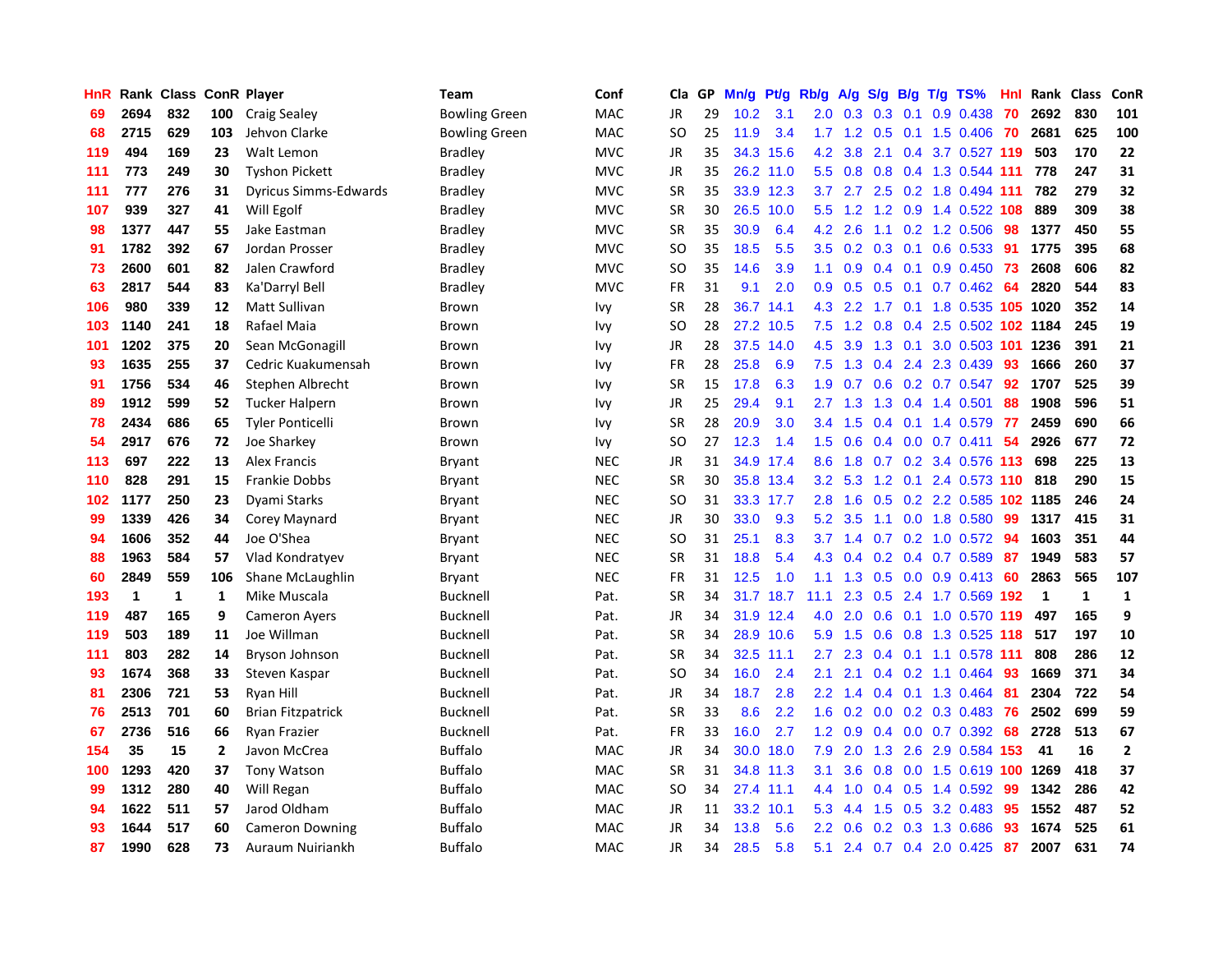| HnR |      | Rank Class ConR Player |                |                        | Team                | Conf        | Cla           | <b>GP</b> | Mn/g | Pt/g      | Rb/g             | A/g           | S/g              |  | B/g T/g TS%                 | Hnl | Rank | <b>Class</b> | ConR                    |
|-----|------|------------------------|----------------|------------------------|---------------------|-------------|---------------|-----------|------|-----------|------------------|---------------|------------------|--|-----------------------------|-----|------|--------------|-------------------------|
| 87  | 2000 | 335                    | 74             | Jarryn Skeete          | <b>Buffalo</b>      | <b>MAC</b>  | <b>FR</b>     | 33        | 28.1 | 7.1       | $3.5^{\circ}$    | 2.5           |                  |  | $0.9$ $0.2$ 2.2 $0.459$     | 87  | 1980 | 332          | 73                      |
| 66  | 2774 | 644                    | 105            | Xavier Ford            | <b>Buffalo</b>      | <b>MAC</b>  | SO            | 28        | 10.2 | 3.3       | 2.1              | $0.4^{\circ}$ |                  |  | $0.4$ 0.1 1.4 0.446 67      |     | 2761 | 642          | 104                     |
| 52  | 2925 | 678                    | 111            | Raphell Thomas-Edwards | Buffalo             | <b>MAC</b>  | SO            | 30        | 12.0 | 1.8       | $2.4^{\circ}$    | 0.5           |                  |  | 0.2 0.1 1.0 0.474 54        |     | 2918 | 675          | 111                     |
| 141 | 120  | 54                     | $\overline{7}$ | Andrew Smith           | <b>Butler</b>       | A10         | <b>SR</b>     | 35        | 27.5 | 11.3      | 6.1              | 1.4           |                  |  | $0.6$ $0.5$ 1.2 $0.573$ 141 |     | 117  | 53           | $\overline{7}$          |
| 134 | 184  | 79                     | 10             | Rotnei Clarke          | <b>Butler</b>       | A10         | <b>SR</b>     | 33        | 33.3 | 16.9      | 2.8              | 2.7           |                  |  | 0.7 0.0 2.8 0.573 135       |     | 174  | 79           | 10                      |
| 131 | 218  | 75                     | 12             | Khyle Marshall         | Butler              | A10         | JR            | 36        | 21.7 | 9.6       | 4.5              | 0.3           |                  |  | 0.4 0.4 1.0 0.567 131       |     | 233  | 79           | 13                      |
| 126 | 322  | 56                     | 22             | Kameron Woods          | <b>Butler</b>       | A10         | SO.           | 36        | 17.0 | 4.5       | 4.9              | 0.8           | 0.6              |  | 0.7 1.1 0.570               | 125 | 334  | 58           | 23                      |
| 124 | 366  | 64                     | 25             | Roosevelt Jones        | Butler              | A10         | SO            | 36        | 30.8 | 10.1      | 5.6              | 3.5           | 0.9 <sup>°</sup> |  | 0.5 2.9 0.498 123           |     | 377  | 66           | 27                      |
| 118 | 527  | 57                     | 41             | Kellen Dunham          | Butler              | A10         | <b>FR</b>     | 36        | 26.1 | 9.5       | 2.8              | 1.1           | 0.6              |  | 0.1 1.0 0.549 118           |     | 546  | 56           | 43                      |
| 106 | 977  | 208                    | 69             | Alex Barlow            | Butler              | A10         | SO            | 35        | 19.4 | 2.3       | 2.7              | 1.9           |                  |  | 1.2 0.2 1.2 0.547 106 976   |     |      | 207          | 70                      |
| 101 | 1215 | 382                    | 89             | <b>Erik Fromm</b>      | Butler              | A10         | JR            | 35        | 11.3 | 3.4       | $2.5^{\circ}$    | 0.1           |                  |  | 0.3 0.1 0.6 0.517 101 1217  |     |      | 383          | 89                      |
| 82  | 2268 | 650                    | 125            | <b>Chase Stigall</b>   | <b>Butler</b>       | A10         | <b>SR</b>     | 36        | 10.3 | 1.9       | 1.3              | 0.8           |                  |  | 0.3 0.0 0.7 0.454 81        |     | 2271 | 653          | 125                     |
| 153 | 40   | 15                     | $\overline{2}$ | <b>Brandon Davies</b>  | <b>BYU</b>          | <b>WCC</b>  | <b>SR</b>     | 36        |      | 29.3 17.7 | 8.0              | 2.4           | 1.3              |  | 1.0 2.6 0.562 152           |     | 44   | 16           | $\overline{2}$          |
| 144 | 88   | 14                     | 5              | <b>Tyler Haws</b>      | <b>BYU</b>          | <b>WCC</b>  | <b>SO</b>     | 36        |      | 34.3 21.7 | 4.6              | 2.0           | 1.3              |  | 0.1 2.0 0.576 144           |     | 93   | 15           | 5                       |
| 123 | 389  | 72                     | 19             | <b>Matt Carlino</b>    | <b>BYU</b>          | <b>WCC</b>  | <b>SO</b>     | 36        |      | 28.7 11.5 | 3.6              | 4.8           | 1.8              |  | 0.1 2.7 0.503 122           |     | 404  | 72           | 19                      |
| 110 | 841  | 293                    | 33             | <b>Brock Zylstra</b>   | <b>BYU</b>          | <b>WCC</b>  | <b>SR</b>     | 36        | 25.8 | 7.6       | 4.1              | 2.0           | 0.9 <sup>°</sup> |  | 0.1 1.0 0.548 109           |     | 857  | 301          | 34                      |
| 102 | 1151 | 243                    | 38             | <b>Nate Austin</b>     | <b>BYU</b>          | <b>WCC</b>  | <sub>SO</sub> | 36        | 17.5 | 3.6       | 4.6              | 0.6           | 0.6              |  | 0.6 0.6 0.506 102 1168      |     |      | 243          | 40                      |
| 100 | 1309 | 278                    | 42             | <b>Josh Sharp</b>      | <b>BYU</b>          | <b>WCC</b>  | <sub>SO</sub> | 32        | 18.5 | 4.4       | 3.9 <sup>°</sup> | 0.7           |                  |  | 0.4 0.2 0.7 0.601 101 1226  |     |      | 257          | 41                      |
| 99  | 1349 | 438                    | 43             | <b>Craig Cusick</b>    | <b>BYU</b>          | <b>WCC</b>  | <b>SR</b>     | 36        | 19.1 | 3.8       | 2.3              | 2.1           |                  |  | $0.8$ 0.0 0.8 0.521         | -99 | 1346 | 442          | 42                      |
| 101 | 1223 | 260                    | 24             | <b>Kyle Vinales</b>    | C. Connecticut St.  | <b>NEC</b>  | <sub>SO</sub> | 30        |      | 38.2 21.6 | $2.0^{\circ}$    | 3.8           |                  |  | 1.4 0.1 3.3 0.518 101 1242  |     |      | 262          | 25                      |
| 100 | 1262 | 400                    | 26             | Matt Hunter            | C. Connecticut St.  | <b>NEC</b>  | JR            | 30        | 37.2 | 15.7      | 7.7              | 2.6           | 2.6              |  | 0.9 3.4 0.480 100 1273      |     |      | 402          | 27                      |
| 90  | 1857 | 567                    | 54             | Joe Efese              | C. Connecticut St.  | <b>NEC</b>  | <b>SR</b>     | 30        | 20.8 | 7.2       | 3.9              | 0.4           | 0.5              |  | 1.6 1.2 0.591               | 89  | 1879 | 573          | 55                      |
| 87  | 1992 | 439                    | 58             | Malcolm McMillan       | C. Connecticut St.  | <b>NEC</b>  | SO            | 30        | 36.4 | 8.2       | 4.3              | 3.5           | 1.5              |  | $0.3$ 1.4 $0.510$           | -87 | 1997 | 442          | 60                      |
| 86  | 2053 | 640                    | 64             | <b>Terrell Allen</b>   | C. Connecticut St.  | <b>NEC</b>  | JR            | 30        | 19.8 | 6.2       | 3.9              | 0.8           | 0.4              |  | 0.6 0.8 0.554               | -86 | 2059 | 643          | 63                      |
| 83  | 2208 | 371                    | 72             | <b>Brandon Peel</b>    | C. Connecticut St.  | <b>NEC</b>  | FR            | 28        | 19.5 | 4.4       | 5.5              | 0.5           | 0.5              |  | $0.6$ 1.1 0.532             | -83 | 2208 | 370          | 72                      |
| 81  | 2285 | 521                    | 76             | Adonis Burbage         | C. Connecticut St.  | <b>NEC</b>  | SO            | 26        |      | 32.2 10.3 | 3.1              | 1.0           | 0.6              |  | $0.2$ 1.2 0.530             | -84 | 2152 | 490          | 69                      |
| 119 | 490  | 167                    | 6              | <b>Chris Eversley</b>  | Cal Poly            | <b>BWst</b> | JR            | 30        |      | 32.9 15.4 | 7.0              | 2.0           |                  |  | 0.7 0.1 1.8 0.516 120       |     | 450  | 150          | $\bf 6$                 |
| 105 | 1052 | 147                    | 21             | <b>Brian Bennett</b>   | Cal Poly            | <b>BWst</b> | <b>FR</b>     | 32        | 23.9 | 9.3       | 4.6              | 0.8           |                  |  | 0.4 0.3 0.7 0.542 104 1055  |     |      | 142          | 23                      |
| 97  | 1421 | 207                    | 37             | Reese Morgan           | Cal Poly            | BWst        | <b>FR</b>     | 32        | 19.1 | 5.9       | 2.3              | 1.1           |                  |  | $0.8$ 0.1 0.4 0.528         | -97 | 1429 | 210          | 37                      |
| 97  | 1424 | 461                    | 38             | Dylan Royer            | Cal Poly            | <b>BWst</b> | <b>SR</b>     | 32        | 28.1 | 10.1      | 2.4              | 1.1           | 0.8              |  | 0.1 1.1 0.582 97            |     | 1435 | 463          | 38                      |
| 96  | 1477 | 479                    | 40             | Chris O'Brien          | Cal Poly            | <b>BWst</b> | <b>SR</b>     | 31        | 20.7 | 5.1       | $2.5^{\circ}$    | 1.8           | 0.5              |  | $0.3$ 1.0 0.604             | -96 | 1484 | 482          | 40                      |
| 96  | 1502 | 469                    | 41             | Jamal Johnson          | Cal Poly            | <b>BWst</b> | JR            | 32        | 23.5 | 4.4       | 2.2              | 3.8           | 0.9              |  | $0.1$ 1.4 0.468             | -96 | 1511 | 476          | 41                      |
| 94  | 1614 | 249                    | 45             | Zach Gordon            | Cal Poly            | <b>BWst</b> | <b>FR</b>     | 31        | 8.7  | 2.2       | 2.3              | 0.1           | 0.3              |  | $0.2$ 0.3 0.519             | 93  | 1622 | 251          | 45                      |
| 92  | 1698 | 519                    | 47             | Drake U'u              | Cal Poly            | <b>BWst</b> | <b>SR</b>     | 32        | 21.8 | 5.3       | 3.2              | 2.5           | 0.6              |  | 0.0 1.2 0.435               | 92  | 1703 | 523          | 48                      |
| 87  | 1995 | 441                    | 63             | Kyle Odister           | Cal Poly            | <b>BWst</b> | SO            | 30        | 17.9 | 6.5       | 1.1              | 0.8           |                  |  | $0.5$ 0.1 0.8 0.509         | -87 | 1959 | 432          | 59                      |
| 124 | 355  | 134                    | 1              | <b>Stephon Carter</b>  | Cal St. Bakersfield | Ind.        | <b>SR</b>     | 30        | 31.8 | 15.9      |                  | 5.2 2.7       |                  |  | 2.3 0.3 3.1 0.532 124       |     | 369  | 142          | $\mathbf{1}$            |
| 94  | 1627 | 506                    | $\mathbf{2}$   | <b>Tyrone White</b>    | Cal St. Bakersfield | Ind.        | <b>SR</b>     | 27        |      | 28.1 10.7 | 4.2              | 2.0           |                  |  | $0.7$ $0.1$ $2.2$ $0.565$   | -94 | 1606 | 504          | $\overline{2}$          |
| 94  | 1630 | 513                    | 3              | <b>Brandon Barnes</b>  | Cal St. Bakersfield | Ind.        | <b>JR</b>     | 30        | 30.0 | 12.1      | 5.3              | 1.3           | 1.0              |  | $0.2$ 2.2 0.504             | 93  | 1641 | 517          | $\overline{\mathbf{3}}$ |
| 89  | 1891 | 588                    | 4              | Adam Young             | Cal St. Bakersfield | Ind.        | JR            | 30        | 26.1 | 7.5       | 5.1              | 1.5           |                  |  | 0.8 0.7 1.3 0.466           | -89 | 1896 | 591          | 4                       |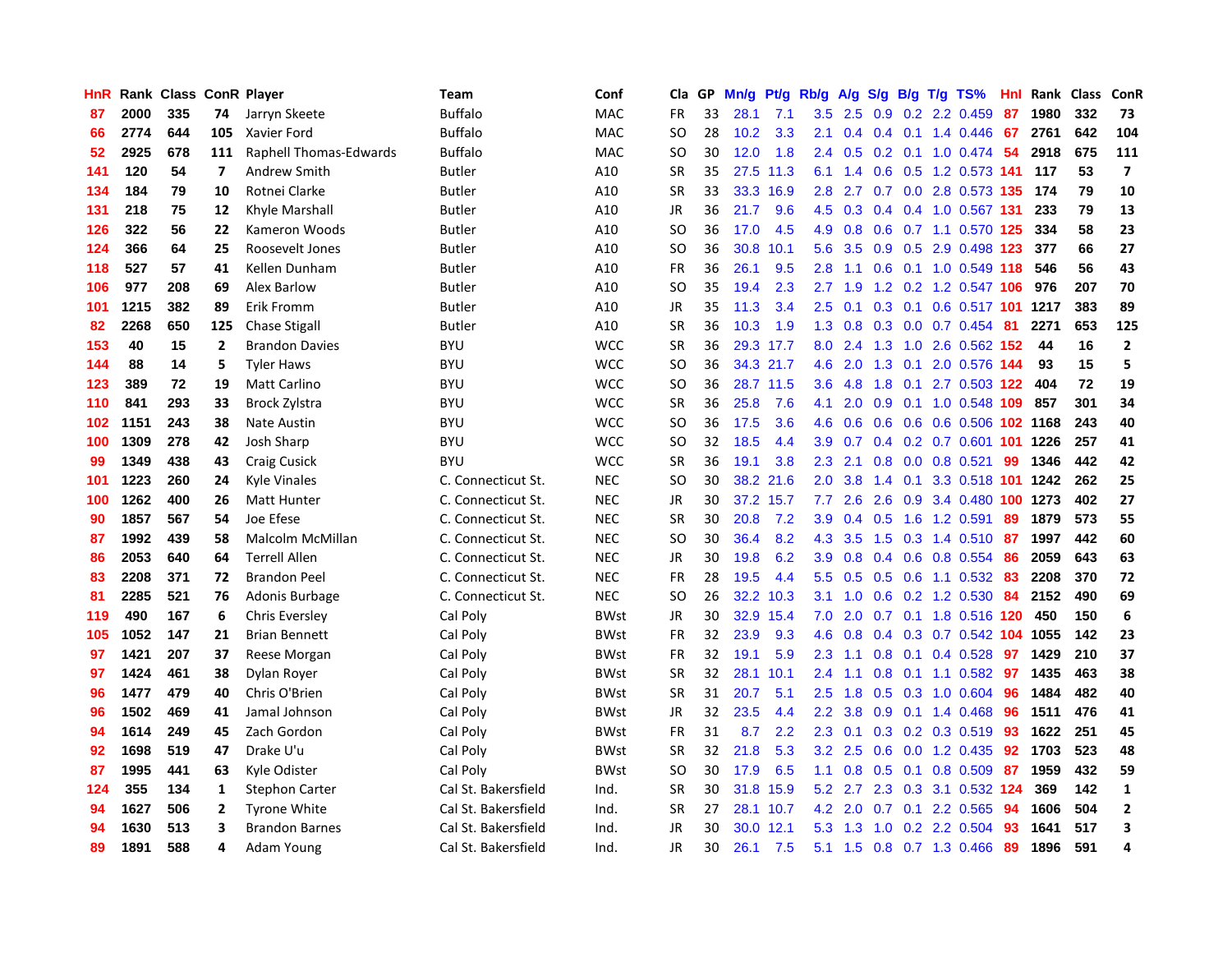| HnR |      | Rank Class ConR Player |    |                         | <b>Team</b>         | Conf        | Cla       | GP | Mn/g | Pt/g      | Rb/g | A/g             | S/g |     | $B/g$ T/g TS%              | Hnl | Rank     | Class | <b>ConR</b>  |
|-----|------|------------------------|----|-------------------------|---------------------|-------------|-----------|----|------|-----------|------|-----------------|-----|-----|----------------------------|-----|----------|-------|--------------|
| 88  | 1953 | 614                    | 5  | Javonte Maynor          | Cal St. Bakersfield | Ind.        | <b>JR</b> | 30 | 31.1 | 10.5      | 1.8  | 1.1             | 1.1 | 0.1 | 1.1 0.540                  | 87  | 1964     | 619   | 5            |
| 80  | 2348 | 408                    | 10 | <b>Britton Williams</b> | Cal St. Bakersfield | Ind.        | FR        | 29 | 21.5 | 3.7       | 1.1  | 3.2             |     |     | 0.7 0.0 1.5 0.469          | 80  | 2339     | 405   | 10           |
| 77  | 2486 | 768                    | 11 | Corey Hall              | Cal St. Bakersfield | Ind.        | JR        | 30 | 16.8 | 4.1       | 4.5  | 0.3             |     |     | 0.4 0.0 1.2 0.496 77       |     | 2498     | 775   | 11           |
| 121 | 430  | 157                    | 5  | D.J. Seeley             | Cal St. Fullerton   | <b>BWst</b> | SR        | 28 |      | 32.8 17.9 | 4.3  | 3.9             |     |     | 2.0 0.3 2.7 0.600 124      |     | 350      | 136   | 5            |
| 114 | 653  | 240                    | 11 | Kwame Vaughn            | Cal St. Fullerton   | <b>BWst</b> | <b>SR</b> | 32 |      | 34.9 18.4 | 4.6  | $3.7 \quad 1.5$ |     |     | 0.2 3.1 0.580 113 720      |     |          | 260   | 12           |
| 99  | 1335 | 433                    | 33 | Sammy Yeager            | Cal St. Fullerton   | <b>BWst</b> | <b>SR</b> | 25 | 31.8 | 15.8      | 4.4  | 2.2             | 0.8 |     | 0.4 2.3 0.589              |     | 100 1257 | 413   | 28           |
| 92  | 1739 | 383                    | 50 | Alex Harris             | Cal St. Fullerton   | BWst        | SO        | 32 | 32.9 | 10.5      | 4.3  | 2.5             |     |     | 1.7 0.2 1.3 0.530          | 90  | 1799     | 401   | 52           |
| 88  | 1950 | 325                    | 61 | Jared Brandon           | Cal St. Fullerton   | <b>BWst</b> | <b>FR</b> | 32 | 28.4 | 6.9       | 4.1  | 1.5             | 0.8 |     | 0.1 1.3 0.594              | 86  | 2010     | 335   | 63           |
| 80  | 2355 | 736                    | 69 | James Johnson           | Cal St. Fullerton   | BWst        | <b>JR</b> | 32 | 21.3 | 6.3       | 3.0  | 0.1             | 0.3 |     | 0.3 0.8 0.639              | 79  | 2400     | 747   | ${\bf 71}$   |
| 67  | 2735 | 635                    | 78 | James Douglas           | Cal St. Fullerton   | <b>BWst</b> | <b>SO</b> | 32 | 13.3 | 2.9       | 1.7  | 1.1             | 0.5 |     | $0.1$ 1.0 0.485            | 66  | 2767     | 643   | 78           |
| 118 | 526  | 96                     | 8  | <b>Stephen Maxwell</b>  | Cal St. Northridge  | BWst        | <b>SO</b> | 31 |      | 27.9 14.6 | 8.3  | 0.5             |     |     | 1.0 0.3 1.7 0.589 117      |     | 575      | 111   | 10           |
| 113 | 705  | 143                    | 12 | <b>Stephen Hicks</b>    | Cal St. Northridge  | <b>BWst</b> | <b>SO</b> | 27 |      | 30.7 15.7 | 7.0  | 1.0             |     |     | 2.0 0.3 2.0 0.564 116      |     | 603      | 121   | 11           |
| 106 | 993  | 306                    | 18 | Josh Greene             | Cal St. Northridge  | <b>BWst</b> | JR        | 30 | 32.3 | 14.5      | 2.8  | 3.7             |     |     | 1.7 0.1 2.1 0.547 105 1014 |     |          | 315   | 20           |
| 95  | 1540 | 235                    | 43 | Tre Hale-Edmerson       | Cal St. Northridge  | <b>BWst</b> | <b>FR</b> | 31 | 17.2 | 4.8       | 4.2  | 1.6             | 0.8 |     | 0.9 1.5 0.524              | 94  | 1581     | 244   | 43           |
| 92  | 1732 | 277                    | 49 | <b>Brandon Perry</b>    | Cal St. Northridge  | <b>BWst</b> | FR        | 29 | 14.6 | 6.3       | 3.5  | 0.4             |     |     | 0.4 0.7 1.0 0.496          | -91 | 1764     | 283   | 50           |
| 90  | 1831 | 301                    | 54 | Landon Drew             | Cal St. Northridge  | <b>BWst</b> | <b>FR</b> | 30 | 19.2 | 5.8       | 1.6  | 3.8             | 0.3 |     | $0.1$ 1.7 0.493            | -89 | 1854     | 303   | 54           |
| 82  | 2239 | 510                    | 67 | <b>Trevone Williams</b> | Cal St. Northridge  | <b>BWst</b> | SO        | 31 | 18.8 | 5.8       | 3.5  | 1.4             | 0.5 |     | 0.4 1.2 0.444              | 82  | 2261     | 518   | 66           |
| 82  | 2281 | 519                    | 68 | Allan Guei              | Cal St. Northridge  | <b>BWst</b> | SO        | 30 | 20.1 | 5.2       | 1.6  | 2.2             | 0.9 |     | $0.1$ 1.2 0.464            | -81 | 2281     | 524   | 68           |
| 53  | 2918 | 585                    | 83 | Donovan Johnson         | Cal St. Northridge  | <b>BWst</b> | FR        | 29 | 13.4 | 3.4       | 0.8  | 0.6             |     |     | $0.7$ 0.1 0.9 0.393        | -54 | 2917     | 584   | 83           |
| 149 | 60   | 24                     | 5  | Allen Crabbe            | California          | P12         | JR        | 33 | 36.2 | 18.4      | 6.1  | 2.6             |     |     | 1.1 0.7 2.5 0.565 148      |     | 70       | 25    | 5            |
| 132 | 211  | 72                     | 16 | Justin Cobbs            | California          | P12         | JR        | 33 | 35.6 | 15.1      | 3.5  | 4.8             |     |     | 1.1 0.2 2.9 0.541 131      |     | 234      | 80    | 17           |
| 116 | 603  | 201                    | 40 | <b>Richard Solomon</b>  | California          | P12         | JR        | 33 | 25.1 | 8.9       | 6.8  | 0.6             | 0.7 |     | 1.1 1.6 0.511 115          |     | 633      | 208   | 41           |
| 114 | 676  | 136                    | 46 | David Kravish           | California          | P12         | <b>SO</b> | 33 | 30.6 | 7.9       | 6.9  | 1.0             | 0.8 |     | 1.7 1.0 0.514 113          |     | 702      | 141   | 46           |
| 108 | 925  | 318                    | 59 | <b>Robert Thurman</b>   | California          | P12         | <b>SR</b> | 33 | 16.9 | 4.9       | 3.5  | 0.3             | 0.4 |     | 0.4 0.9 0.575              | 107 | 952      | 330   | 59           |
| 107 | 959  | 127                    | 63 | <b>Tyrone Wallace</b>   | California          | P12         | <b>FR</b> | 33 | 28.2 | 7.2       | 4.4  | 2.6             | 0.8 |     | 0.5 1.7 0.404 106          |     | 987      | 127   | 65           |
| 80  | 2360 | 675                    | 88 | <b>Brandon Smith</b>    | California          | P12         | <b>SR</b> | 27 | 16.9 | 2.4       | 1.4  | 1.8             | 0.7 |     | $0.0$ 1.1 $0.415$          | -83 | 2181     | 638   | 88           |
| 103 | 1131 | 238                    | 17 | <b>Trey Freeman</b>     | Campbell            | BSou        | <b>SO</b> | 33 |      | 37.2 14.3 | 3.2  | 5.8             |     |     | 1.4 0.1 2.7 0.522 100 1284 |     |          | 271   | 18           |
| 99  | 1328 | 432                    | 19 | Darren White            | Campbell            | <b>BSou</b> | <b>SR</b> | 11 |      | 33.7 21.8 | 7.2  | 1.8             |     |     | 2.0 0.5 2.5 0.549 134      |     | 196      | 85    | $\mathbf{1}$ |
| 89  | 1885 | 585                    | 38 | Marvelle Harris         | Campbell            | BSou        | JR        | 32 | 26.0 | 8.2       | 6.4  | 0.9             |     |     | 1.1 1.1 1.6 0.519 87       |     | 1994     | 629   | 43           |
| 85  | 2133 | 485                    | 50 | <b>Reco McCarter</b>    | Campbell            | BSou        | <b>SO</b> | 32 | 24.0 | 8.0       | 3.9  | 1.6             |     |     | 1.2 0.4 2.3 0.539          | 82  | 2236     | 511   | 58           |
| 81  | 2299 | 720                    | 66 | Darian Hooker           | Campbell            | <b>BSou</b> | JR        | 32 | 29.5 | 10.2      | 1.9  | 1.8             | 1.3 |     | $0.1$ 1.8 0.501            | 79  | 2384     | 743   | 69           |
| 79  | 2372 | 741                    | 69 | Antwon Oliver           | Campbell            | <b>BSou</b> | <b>JR</b> | 30 | 15.4 | 3.8       | 3.2  | 0.6             | 0.5 |     | 0.8 1.0 0.516              | -77 | 2467     | 769   | 72           |
| 79  | 2396 | 552                    | 71 | Andrew Ryan             | Campbell            | <b>BSou</b> | <b>SO</b> | 31 | 25.1 | 7.1       | 2.9  | 1.7             | 0.6 |     | $0.1$ 1.2 0.524            | 77  | 2470     | 574   | 73           |
| 78  | 2435 | 566                    | 74 | Darius Leonard          | Campbell            | <b>BSou</b> | <b>SO</b> | 33 | 18.5 | 5.6       | 3.7  | 0.5             | 0.6 |     | 0.2 0.8 0.481              | 76  | 2531     | 590   | 81           |
| 66  | 2757 | 853                    | 94 | Leek Leek               | Campbell            | <b>BSou</b> | <b>JR</b> | 27 | 15.5 | 5.1       | 2.4  | 0.4             |     |     | $0.3$ 0.4 1.1 0.477        | 66  | 2771     | 855   | 95           |
| 138 | 137  | 41                     | 3  | <b>Billy Baron</b>      | Canisius            | <b>MAAC</b> | <b>JR</b> | 34 |      | 34.8 17.2 | 4.1  | 5.0             |     |     | 1.0 0.0 2.8 0.566 138      |     | 146      | 45    | 3            |
| 118 | 538  | 175                    | 12 | Jordan Heath            | Canisius            | <b>MAAC</b> | <b>JR</b> | 31 | 27.1 | 9.2       | 5.9  | 0.7             | 1.0 |     | 1.7 0.9 0.585 119          |     | 498      | 166   | 11           |
| 108 | 890  | 309                    | 18 | <b>Isaac Sosa</b>       | Canisius            | <b>MAAC</b> | <b>SR</b> | 34 | 25.3 | 11.6      | 2.0  | 1.1             | 0.5 | 0.1 | 1.0 0.601 108              |     | 907      | 315   | 17           |
| 108 | 903  | 285                    | 19 | <b>Chris Manhertz</b>   | Canisius            | <b>MAAC</b> | JR        | 34 | 28.2 | 7.6       | 8.7  | 0.6             |     |     | 0.7 0.9 1.4 0.584 108      |     | 915      | 292   | 18           |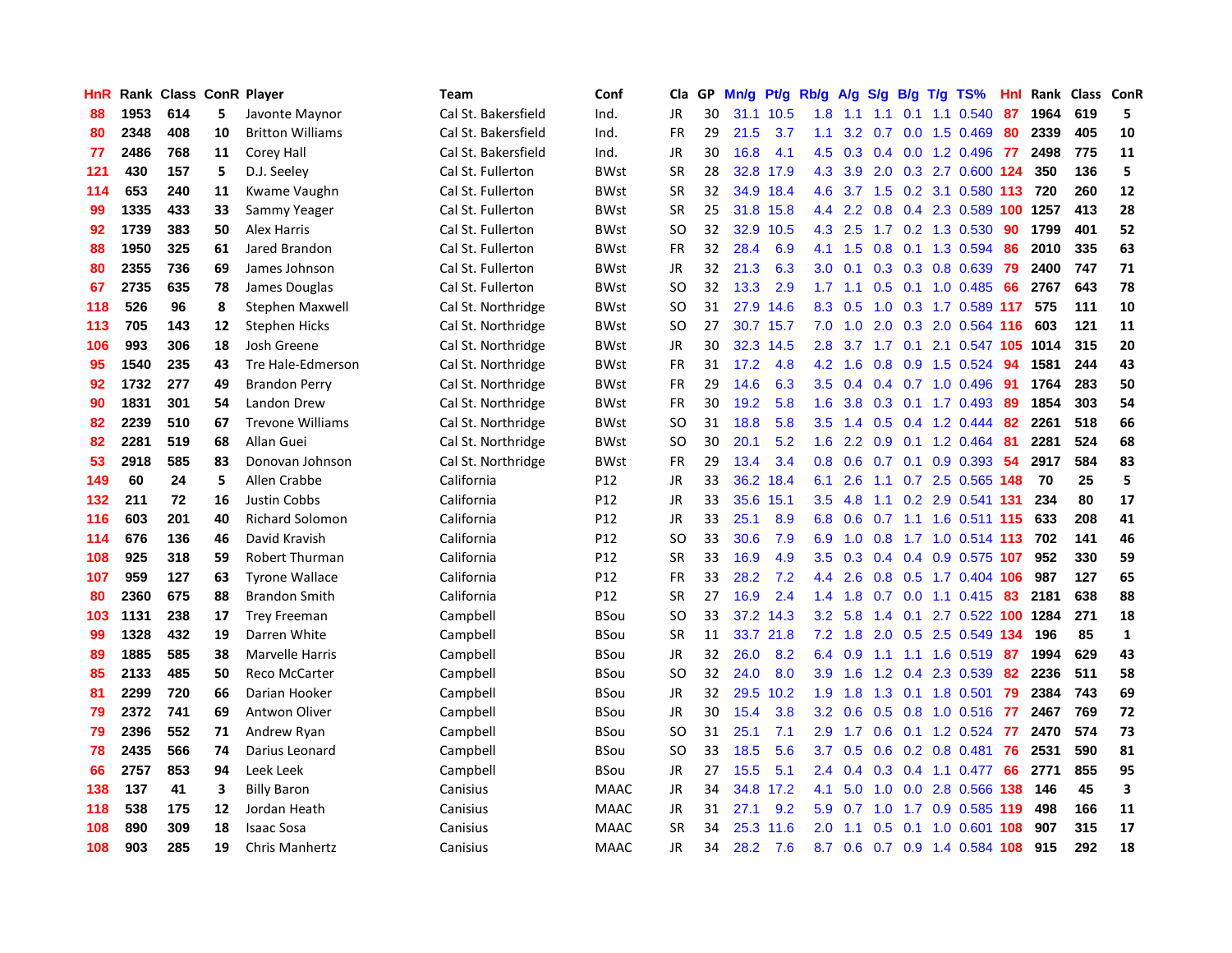| HnR |      | Rank Class ConR Player |                |                         | Team                       | Conf        | Cla       | GP | Mn/g | <b>Pt/g</b> | Rb/g             | A/g           | S/g           |     | $B/g$ T/g TS%              | Hnl | Rank     | <b>Class</b> | <b>ConR</b> |
|-----|------|------------------------|----------------|-------------------------|----------------------------|-------------|-----------|----|------|-------------|------------------|---------------|---------------|-----|----------------------------|-----|----------|--------------|-------------|
| 104 | 1096 | 366                    | 26             | Harold Washington       | Canisius                   | <b>MAAC</b> | <b>SR</b> | 34 |      | 32.0 13.8   | 2.6              | 2.3           | 0.9           | 0.1 | 2.9 0.566                  |     | 103 1104 | 374          | 27          |
| 91  | 1778 | 542                    | 50             | Alshwan Hymes           | Canisius                   | <b>MAAC</b> | <b>SR</b> | 30 | 19.2 | 7.1         | 2.1              |               |               |     | 1.0 0.5 0.0 1.8 0.562 92   |     | 1693     | 520          | 50          |
| 82  | 2241 | 705                    | 69             | <b>Reggie Groves</b>    | Canisius                   | <b>MAAC</b> | JR        | 31 | 13.8 | 3.5         | 1.3              | 1.6           |               |     | $0.7$ $0.2$ 1.4 $0.431$    | 83  | 2187     | 688          | 68          |
| 82  | 2242 | 511                    | 70             | Josiah Heath            | Canisius                   | MAAC        | <b>SO</b> | 34 | 16.1 | 3.1         | 3.5              | 0.5           |               |     | $0.3$ 0.2 0.6 0.463        | 82  | 2241     | 513          | 70          |
| 66  | 2763 | 745                    | 81             | Freddy Asprilla         | Canisius                   | <b>MAAC</b> | <b>SR</b> | 29 | 11.4 | 2.3         | 2.3              | 0.3           |               |     | $0.3$ 0.2 0.6 0.421        | 68  | 2737     | 744          | 81          |
| 103 | 1116 | 374                    | 20             | <b>Robert Crawford</b>  | Central Arkansas           | Southland   | <b>SR</b> | 29 | 28.6 | 14.8        | 4.1              | 1.4           | 1.0           |     | 0.6 1.7 0.593 103 1129     |     |          | 379          | 22          |
| 97  | 1473 | 477                    | 30             | Jarvis Garner           | Central Arkansas           | Southland   | <b>SR</b> | 28 | 30.2 | 15.9        | 7.0              | 1.3           |               |     | 1.1 0.4 2.4 0.518          | 96  | 1472     | 478          | 31          |
| 96  | 1500 | 468                    | 31             | LaQuentin Miles         | <b>Central Arkansas</b>    | Southland   | JR        | 25 | 28.6 | 15.4        | 5.2              | 3.1           | 1.5           |     | $0.4$ 3.1 0.463            | 98  | 1407     | 441          | 27          |
| 91  | 1802 | 562                    | 39             | Jordan Harks            | <b>Central Arkansas</b>    | Southland   | <b>JR</b> | 30 | 19.9 | 7.9         | 4.2              | 0.7           | 0.5           |     | 0.3 0.7 0.579              | 90  | 1841     | 575          | 40          |
| 90  | 1837 | 561                    | 40             | Anthony Borden          | <b>Central Arkansas</b>    | Southland   | <b>SR</b> | 22 | 20.9 | 6.9         | 5.1              | 0.5           |               |     | 0.5 2.2 1.0 0.512 91       |     | 1760     | 536          | 39          |
| 83  | 2212 | 372                    | 50             | Daouda Berete           | <b>Central Arkansas</b>    | Southland   | <b>FR</b> | 28 | 16.8 | 4.4         | 2.6              | 2.0           |               |     | 0.8 0.1 1.0 0.479 82       |     | 2240     | 379          | 50          |
| 82  | 2277 | 714                    | 54             | DeShone McClure         | <b>Central Arkansas</b>    | Southland   | JR        | 29 | 22.4 | 5.9         | 1.8              | 2.3           |               |     | 1.0 0.4 1.1 0.499          | -81 | 2295     | 718          | 54          |
| 76  | 2523 | 452                    | 70             | <b>Terrell Brown</b>    | <b>Central Arkansas</b>    | Southland   | <b>FR</b> | 26 | 9.7  | 2.7         | 2.8              | 0.3           |               |     | $0.3$ 0.2 0.9 0.561        | 76  | 2536     | 454          | 69          |
| 67  | 2750 | 849                    | 79             | <b>Ryan Williams</b>    | <b>Central Arkansas</b>    | Southland   | JR        | 30 | 13.5 | 3.8         | 1.9              | 1.3           |               |     | $0.7$ $0.0$ $1.3$ $0.413$  | 66  | 2782     | 861          | 80          |
| 60  | 2848 | 660                    | 84             | Oliver Wells            | <b>Central Arkansas</b>    | Southland   | -SO       | 29 | 14.1 | 2.4         | 1.3              | 1.2           | $0.4^{\circ}$ |     | $0.0$ 0.8 0.500            | 60  | 2861     | 661          | 84          |
| 56  | 2899 | 673                    | 86             | Lenell Brown            | <b>Central Arkansas</b>    | Southland   | -SO       | 26 | 12.3 | 1.8         | 1.6              | 1.2           | 0.6           |     | $0.0$ 1.2 0.410            | -57 | 2896     | 670          | 85          |
| 132 | 201  | 69                     | $\overline{7}$ | Isaiah Sykes            | Central Florida            | <b>CUSA</b> | <b>JR</b> | 31 | 34.8 | 16.0        | 7.5              | 4.5           | 2.3           |     | 0.5 3.5 0.504 131          |     | 221      | 76           | 8           |
| 126 | 321  | 124                    | 10             | Keith Clanton           | Central Florida            | <b>CUSA</b> | <b>SR</b> | 31 | 35.4 | 14.8        | 8.5              | 2.5           | 1.1           |     | 2.0 3.1 0.572 125          |     | 348      | 135          | 12          |
| 104 | 1076 | 336                    | 40             | <b>Tristan Spurlock</b> | Central Florida            | <b>CUSA</b> | JR        | 28 |      | 32.8 11.4   | 5.8              | 1.8           |               |     | 1.0 0.8 1.3 0.545 104 1068 |     |          | 335          | 39          |
| 99  | 1351 | 287                    | 47             | Kasey Wilson            | Central Florida            | <b>CUSA</b> | <b>SO</b> | 31 | 24.6 | 9.1         | 4.5              | 0.5           |               |     | $0.6$ $0.6$ 1.2 0.598      | -98 | 1376     | 298          | 49          |
| 95  | 1575 | 491                    | 61             | Calvin Newell           | Central Florida            | <b>CUSA</b> | JR        | 25 | 32.4 | 11.1        | 2.0              | 2.6           |               |     | 1.4 0.1 2.2 0.503          | 97  | 1412     | 442          | 50          |
| 82  | 2245 | 381                    | 77             | Matt Williams           | Central Florida            | <b>CUSA</b> | <b>FR</b> | 26 | 15.6 | 5.0         | 1.2              | 0.5           | $0.4^{\circ}$ |     | $0.0$ 0.4 0.553            | -83 | 2168     | 360          | 76          |
| 77  | 2470 | 441                    | 86             | Daiguan Walker          | Central Florida            | <b>CUSA</b> | <b>FR</b> | 31 | 20.9 | 4.0         | 1.9              | 1.6           |               |     | $0.4$ 0.0 1.5 0.490        | 77  | 2492     | 442          | 87          |
| 114 | 691  | 252                    | 12             | Kyle Randall            | Central Michigan           | <b>MAC</b>  | <b>SR</b> | 31 | 34.5 | 18.7        | 3.5              | 2.5           | 0.8           |     | $0.0$ 2.9 $0.569$          | 113 | 694      | 253          | 12          |
| 107 | 940  | 123                    | 21             | <b>Chris Fowler</b>     | Central Michigan           | MAC         | <b>FR</b> | 31 | 27.9 | 8.1         | 2.6              | 5.6           | $1.4^{\circ}$ |     | 0.0 2.6 0.548 107          |     | 950      | 122          | 23          |
| 95  | 1571 | 498                    | 50             | Olivier Mbaigoto        | Central Michigan           | <b>MAC</b>  | <b>SR</b> | 31 | 17.3 | 7.0         | 3.8              | 0.5           | 0.3           |     | 0.5 0.8 0.535              | -94 | 1571     | 499          | 54          |
| 92  | 1734 | 279                    | 62             | John Simons             | Central Michigan           | MAC         | <b>FR</b> | 31 | 27.2 | 7.4         | 4.9              |               |               |     | 1.2 0.9 0.2 1.1 0.594 92   |     | 1726     | 275          | 63          |
| 91  | 1767 | 288                    | 64             | <b>Blake Hibbitts</b>   | Central Michigan           | <b>MAC</b>  | <b>FR</b> | 31 | 24.6 | 8.8         | 3.7              | 0.6           |               |     | $0.5$ 0.6 0.9 0.559        | -91 | 1767     | 284          | 64          |
| 89  | 1872 | 308                    | 68             | <b>Austin Stewart</b>   | Central Michigan           | <b>MAC</b>  | FR        | 26 | 9.6  | 3.0         | 2.0 <sub>2</sub> | $0.4^{\circ}$ |               |     | $0.4$ 0.0 0.7 0.510        | -89 | 1863     | 305          | 68          |
| 73  | 2612 | 481                    | 97             | Derrick Richardson      | Central Michigan           | MAC         | FR        | 31 | 17.6 | 4.0         | 2.6              | 0.7           | 0.8           |     | 0.0 1.3 0.490              | 73  | 2624     | 480          | 97          |
| 72  | 2633 | 611                    | 98             | Austin Keel             | Central Michigan           | <b>MAC</b>  | SO.       | 31 | 17.2 | 4.6         | 1.8              | 0.7           | 0.5           |     | $0.1$ 0.7 0.429            | 72  | 2647     | 616          | 98          |
| 62  | 2828 | 757                    | 106            | Finis Craddock          | Central Michigan           | <b>MAC</b>  | SR        | 31 | 13.7 | 3.2         | 1.3              | 0.5           | 0.8           |     | $0.0$ 0.9 0.440            | 62  | 2845     | 759          | 106         |
| 121 | 427  | 81                     | 4              | Arlon Harper            | Charleston Southern        | <b>BSou</b> | <b>SO</b> | 32 | 28.3 | 15.3        | 4.4              | 2.1           | 2.0           | 0.1 | 2.1 0.570                  | 120 | 458      | 85           | 5           |
| 115 | 618  | 121                    | 7              | Saah Nimley             | <b>Charleston Southern</b> | <b>BSou</b> | SO        | 30 | 33.2 | 15.9        | 5.3              | 5.0           | 1.3           | 0.1 | 2.8 0.497 116              |     | 598      | 118          | 8           |
| 104 | 1067 | 226                    | 16             | <b>Cedrick Bowen</b>    | <b>Charleston Southern</b> | <b>BSou</b> | SO        | 26 | 18.1 | 7.5         | 4.0              | 0.5           | 0.6           |     | 0.5 0.6 0.612 106          |     | 968      | 203          | 13          |
| 92  | 1687 | 537                    | 27             | Allie Fullah            | <b>Charleston Southern</b> | <b>BSou</b> | Jr        | 32 | 16.2 | 4.0         | 3.8              | 0.2           | 0.5           |     | 1.3 0.7 0.570 92           |     | 1720     | 541          | 30          |
| 91  | 1770 | 538                    | 32             | <b>Mathiang Muo</b>     | <b>Charleston Southern</b> | <b>BSou</b> | <b>SR</b> | 28 | 29.8 | 11.2        | 5.1              | 0.7           | 0.7           |     | $0.1$ 1.5 0.537            | 92  | 1712     | 526          | 29          |
| 90  | 1827 | 557                    | 35             | Jeremy Sexton           | <b>Charleston Southern</b> | <b>BSou</b> | <b>SR</b> | 31 | 29.0 | 9.9         | 2.7              | 1.4           | 0.8           | 0.1 | 1.6 0.514                  | 90  | 1820     | 554          | 37          |
| 86  | 2039 | 455                    | 46             | Paul Gombwer            | <b>Charleston Southern</b> | <b>BSou</b> | SO        | 32 | 24.4 | 5.5         | 6.3              | 0.8           |               |     | 0.6 0.0 1.8 0.524 85       |     | 2073     | 468          | 47          |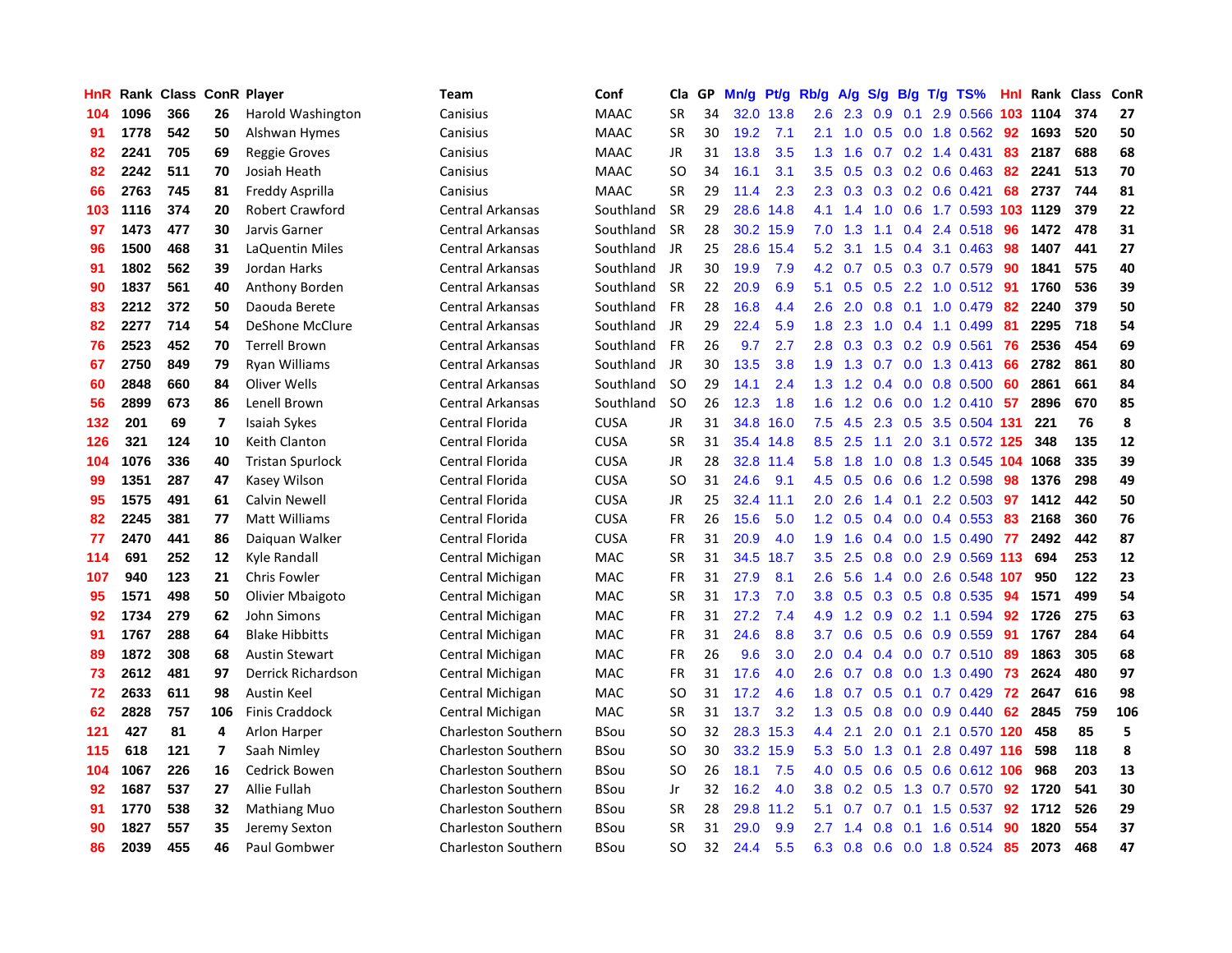| HnR |      | Rank Class ConR Player |     |                          | Team                       | Conf        | Cla       | <b>GP</b> | Mn/g              | <b>Pt/g</b> | Rb/g             | A/g             | S/g              |  | B/g T/g TS%                  | Hnl | Rank | <b>Class</b> | <b>ConR</b>    |
|-----|------|------------------------|-----|--------------------------|----------------------------|-------------|-----------|-----------|-------------------|-------------|------------------|-----------------|------------------|--|------------------------------|-----|------|--------------|----------------|
| 83  | 2224 | 376                    | 59  | Malcolm Bernard          | <b>Charleston Southern</b> | <b>BSou</b> | FR        | 30        | 10.1              | 2.2         | 2.0              | 0.6             | 0.6              |  | 0.3 0.6 0.475                | 82  | 2237 | 377          | 59             |
| 70  | 2674 | 827                    | 88  | Sheldon Strickland       | <b>Charleston Southern</b> | BSou        | <b>JR</b> | 31        | 12.7              | 4.0         |                  |                 |                  |  | 1.3 1.0 0.4 0.0 0.7 0.418 70 |     | 2690 | 829          | 88             |
| 129 | 261  | 44                     | 17  | Pierria Henry            | Charlotte                  | A10         | SO.       | 33        | 32.9              | 10.3        | 5.5              | $3.7^{\circ}$   |                  |  | 2.5 0.6 2.8 0.508 127        |     | 288  | 52           | 18             |
| 126 | 312  | 122                    | 20  | Chris Braswell           | Charlotte                  | A10         | <b>SR</b> | 32        | 24.5              | 11.9        | 5.5              | 1.4             |                  |  | 0.8 0.8 2.3 0.538 125        |     | 327  | 126          | 22             |
| 114 | 650  | 73                     | 50  | <b>Willie Clayton</b>    | Charlotte                  | A10         | <b>FR</b> | 33        | 22.9              | 8.5         | 6.2              | 0.2             |                  |  | 0.5 0.5 1.5 0.561 113        |     | 700  | 81           | 53             |
| 114 | 668  | 134                    | 51  | DeMario Mayfield         | Charlotte                  | A10         | SO        | 18        | 26.4              | 11.7        | 3.6              | 2.0             |                  |  | 1.3 0.2 2.2 0.578 124        |     | 367  | 64           | 26             |
| 104 | 1078 | 364                    | 77  | J.T. Thompson            | Charlotte                  | A10         | <b>SR</b> | 20        | 14.8              | 4.3         | 2.5              | 0.9             |                  |  | $0.4$ 0.2 0.5 0.509 103      |     | 1094 | 371          | 79             |
| 102 | 1191 | 171                    | 86  | <b>Darion Clark</b>      | Charlotte                  | A10         | FR        | 32        | 17.6              | 6.2         | 4.6              | 0.4             | 0.3              |  | 0.6 1.8 0.521 101            |     | 1239 | 178          | 91             |
| 93  | 1643 | 364                    | 107 | <b>Terrence Williams</b> | Charlotte                  | A10         | SO        | 33        | 23.3              | 7.6         |                  | $3.7 \quad 1.7$ | 0.8              |  | 0.2 2.0 0.424                | 92  | 1687 | 375          | 108            |
| 91  | 1796 | 292                    | 110 | Denzel Ingram            | Charlotte                  | A10         | FR        | 33        | 24.6              | 5.8         | 1.7 <sub>z</sub> | 1.5             |                  |  | $0.8$ 0.0 1.3 0.455          | -90 | 1833 | 298          | 111            |
| 85  | 2134 | 486                    | 121 | Victor E. Nickerson      | Charlotte                  | A10         | SO        | 30        | 22.5              | 5.8         | 2.6              |                 |                  |  | 1.1 0.7 0.1 1.7 0.453 86     |     | 2026 | 452          | 121            |
| 76  | 2534 | 458                    | 132 | Ivan Benkovic            | Charlotte                  | A10         | FR        | 30        | 9.7               | 2.6         | 0.8              | 0.2             |                  |  | 0.2 0.1 0.2 0.545 76         |     | 2532 | 453          | 131            |
| 120 | 472  | 160                    | 4   | Z Mason                  | Chattanooga                | Southern    | <b>JR</b> | 32        | 27.3              | 14.9        | 7.6              | 0.7             |                  |  | 0.9 0.9 1.6 0.558 118        |     | 534  | 179          | $\overline{a}$ |
| 98  | 1374 | 200                    | 30  | Gee McGhee               | Chattanooga                | Southern    | <b>FR</b> | 32        | 29.0              | 12.1        | 3.8              | 2.3             |                  |  | 1.3 0.2 1.5 0.501            | 97  | 1434 | 211          | 31             |
| 90  | 1821 | 402                    | 38  | Ronrico White            | Chattanooga                | Southern    | <b>SO</b> | 32        | 27.5              | 10.2        | 3.5              | 3.0             |                  |  | 1.1 0.0 2.2 0.513            | -89 | 1884 | 416          | 41             |
| 79  | 2391 | 683                    | 66  | Drazen Zlovaric          | Chattanooga                | Southern    | <b>SR</b> | 32        | 23.7              | 8.2         | 4.6              | 0.5             |                  |  | 0.3 0.3 1.3 0.502            | 78  | 2437 | 688          | 68             |
| 78  | 2456 | 433                    | 68  | <b>Farad Cobb</b>        | Chattanooga                | Southern    | <b>FR</b> | 26        | 18.2              | 5.7         | 2.3              | 1.7             | 0.9 <sub>0</sub> |  | $0.0$ 1.1 $0.409$            | -77 | 2463 | 435          | 69             |
| 72  | 2627 | 487                    | 77  | Eric Robertson           | Chattanooga                | Southern    | <b>FR</b> | 32        | 12.2              | 3.3         | 1.3              | 0.7             | 0.5              |  | $0.2$ 0.4 0.448              | -71 | 2666 | 491          | 80             |
| 63  | 2816 | 864                    | 91  | Sam Watson               | Chattanooga                | Southern    | <b>JR</b> | 32        | 14.8              | 2.5         | 2.9              | 0.4             |                  |  | 0.2 0.3 0.8 0.547            | 62  | 2841 | 871          | 93             |
| 59  | 2853 | 661                    | 93  | Jared Bryant             | Chattanooga                | Southern    | <b>SO</b> | 31        | 10.5              | 2.4         | $2.2\phantom{0}$ | 0.3             |                  |  | $0.3$ 0.0 0.8 0.514          | -59 | 2871 | 665          | 96             |
| 59  | 2855 | 561                    | 94  | Casey Jones              | Chattanooga                | Southern    | FR        | 18        | 22.2              | 5.3         | 3.6              | 1.3             |                  |  | 0.8 0.2 2.3 0.427            | 67  | 2754 | 520          | 85             |
| 58  | 2875 | 666                    | 97  | Martynas Bareika         | Chattanooga                | Southern    | <b>SO</b> | 32        | 14.3              | 3.2         | 2.4              | 0.8             | 0.4              |  | $0.0$ 1.5 0.449              | -57 | 2891 | 668          | 98             |
| 55  | 2905 | 674                    | 98  | Lance Stokes             | Chattanooga                | Southern    | <b>SO</b> | 19        | 15.3              | 2.8         | 1.9              | 0.8             | 0.8              |  | $0.1$ 1.1 0.417              | 60  | 2858 | 660          | 94             |
| 100 | 1269 | 403                    | 5   | <b>Quinton Pippen</b>    | Chicago St.                | GWC         | JR        | 32        | 28.5              | 10.4        | 4.2              | 2.1             | 1.8              |  | 0.3 1.5 0.512 100            |     | 1275 | 404          | 5              |
| 94  | 1629 | 512                    | 8   | <b>Matt Ross</b>         | Chicago St.                | GWC         | JR        | 33        | 30.4              | 10.1        | 6.3              | 0.9             | 0.9              |  | 1.0 1.8 0.542                | 92  | 1676 | 526          | 9              |
| 93  | 1646 | 519                    | 9   | Jamere Dismukes          | Chicago St.                | GWC         | JR        | 31        | 25.3              | 9.4         | 2.2              | 3.4             | 1.6              |  | $0.0$ 2.5 $0.470$            | 93  | 1657 | 520          | 8              |
| 93  | 1666 | 512                    | 10  | Jeremy Robinson          | Chicago St.                | GWC         | SR        | 33        | 20.6              | 8.5         | 5.3              | 1.2             |                  |  | $0.8$ 0.7 2.1 0.467          | 92  | 1705 | 524          | 10             |
| 91  | 1755 | 552                    | 12  | Nate Duhon               | Chicago St.                | <b>GWC</b>  | JR        | 29        | 25.0              | 9.1         | 3.0 <sub>2</sub> | 1.4             |                  |  | 1.8 0.1 1.7 0.505 91         |     | 1730 | 542          | 11             |
| 88  | 1952 | 431                    | 14  | Clarke Rosenberg         | Chicago St.                | GWC         | SO        | 33        | 22.8              | 7.7         | $2.7^{\circ}$    | 1.6             |                  |  | 1.1 0.2 1.7 0.513 87         |     | 1992 | 439          | 15             |
| 71  | 2662 | 821                    | 37  | Corey Gray               | Chicago St.                | <b>GWC</b>  | <b>JR</b> | 32        | 18.4              | 5.0         | 1.5              | 1.2             |                  |  | 0.5 0.0 1.2 0.486            | -71 | 2679 | 826          | 37             |
| 43  | 2969 | 902                    | 46  | <b>Markus Starks</b>     | Chicago St.                | <b>GWC</b>  | JR        | 30        | 13.6              | 1.9         | $2.4^{\circ}$    | 0.2             |                  |  | 0.1 0.2 0.8 0.380            | 45  | 2972 | 903          | 46             |
| 142 | 109  | 33                     | 15  | Sean Kilpatrick          | Cincinnati                 | ВE          | <b>JR</b> | 34        | 34.4              | 17.0        | 5.2              | 1.9             |                  |  | 1.2 0.2 2.0 0.515 141        |     | 113  | 33           | 15             |
| 139 | 132  | 61                     | 17  | Cashmere Wright          | Cincinnati                 | <b>BE</b>   | <b>SR</b> | 33        | 29.6              | 12.7        | $2.4^{\circ}$    | 3.2             | 1.6              |  | 0.0 1.8 0.530                | 140 | 134  | 63           | 17             |
| 120 | 467  | 158                    | 50  | Justin Jackson           | Cincinnati                 | <b>BE</b>   | <b>JR</b> | 30        | 18.8              | 3.8         |                  | $5.1 \quad 1.5$ | 1.0              |  | 1.4 1.8 0.437 120            |     | 477  | 160          | 51             |
| 120 | 471  | 175                    | 52  | Cheikh Mbodji            | Cincinnati                 | ВE          | <b>SR</b> | 34        | 21.0              | 5.1         | 4.7              | 0.2             |                  |  | $0.2$ 2.6 0.9 0.517 119      |     | 482  | 185          | 53             |
| 119 | 504  | 190                    | 56  | Jaquon Parker            | Cincinnati                 | ВE          | <b>SR</b> | 34        | 30.0 <sub>1</sub> | 10.9        | 4.8              | 1.6             |                  |  | 0.7 0.0 1.6 0.487 118 515    |     |      | 195          | 58             |
| 117 | 555  | 181                    | 61  | <b>Titus Rubles</b>      | Cincinnati                 | ВE          | JR        | 34        | 21.8              | 5.9         | 5.9              | 2.0             |                  |  | 1.1 0.3 1.9 0.411 117        |     | 558  | 185          | 62             |
| 111 | 790  | 98                     | 78  | <b>Shaquille Thomas</b>  | Cincinnati                 | <b>BE</b>   | FR        | 33        | 10.8              | 3.0         | $2.2^{\circ}$    | 0.5             |                  |  | $0.5$ 0.2 0.6 0.437 111      |     | 790  | 97           | 80             |
| 109 | 875  | 276                    | 82  | David Nyarsuk            | Cincinnati                 | <b>BE</b>   | <b>JR</b> | 33        | 11.3              | 2.6         | 2.5              |                 |                  |  | 0.2 0.1 0.9 0.7 0.585 109    |     | 877  | 278          | 82             |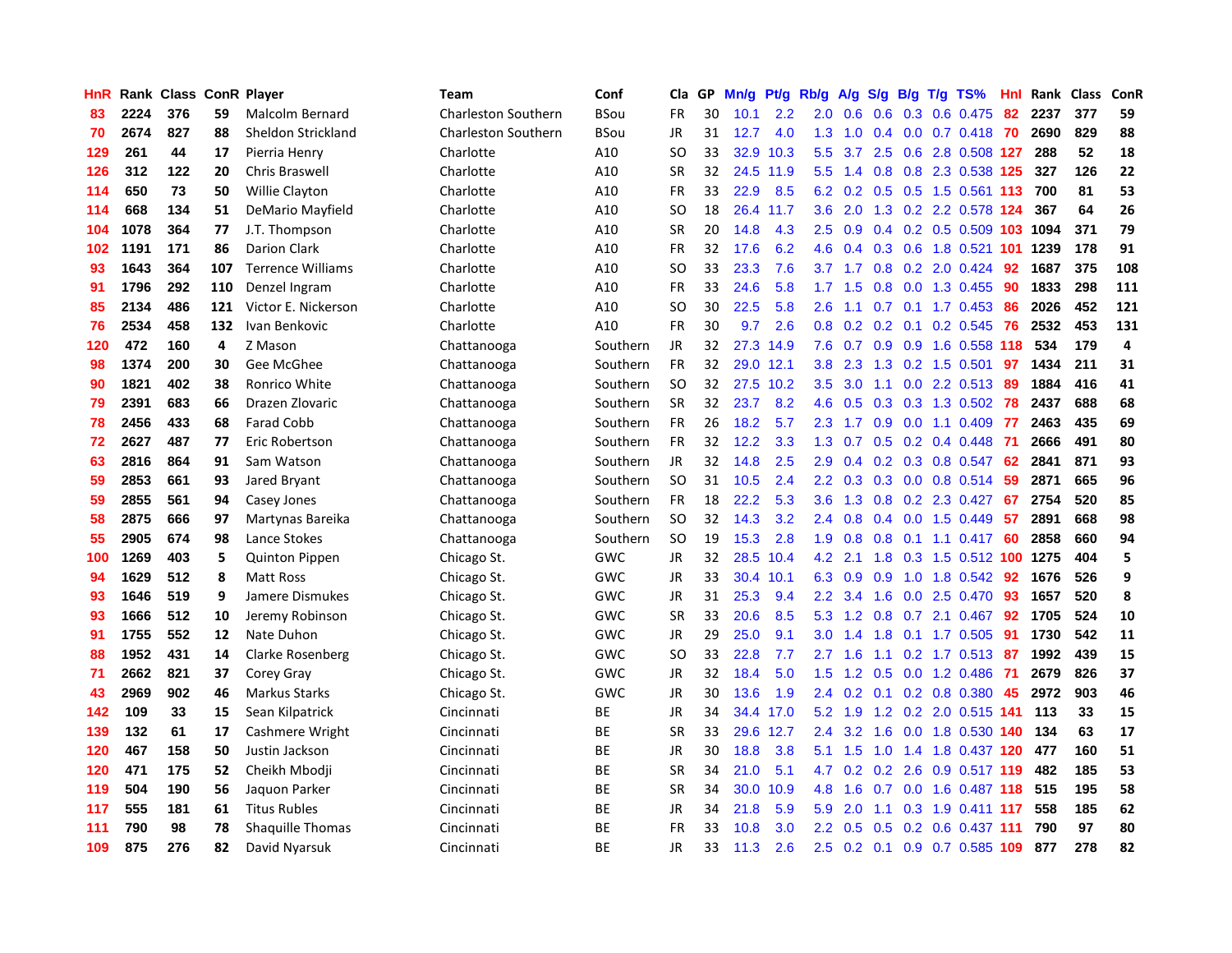| HnR |      | Rank Class ConR Player |                |                         | Team             | Conf        | Cla           | GP | Mn/g | <b>Pt/g</b> | Rb/g          | A/g     | S/g |     | $B/g$ T/g TS%                     | Hnl | Rank Class |     | ConR                    |
|-----|------|------------------------|----------------|-------------------------|------------------|-------------|---------------|----|------|-------------|---------------|---------|-----|-----|-----------------------------------|-----|------------|-----|-------------------------|
| 100 | 1304 | 275                    | 99             | Jermaine Sanders        | Cincinnati       | ВE          | <b>SO</b>     | 34 | 12.9 | 3.1         | 2.1           | 0.8     | 0.3 | 0.1 | $0.6$ $0.445$                     | 99  | 1297       | 280 | 100                     |
| 77  | 2498 | 584                    | 124            | Ge'Lawn Guyn            | Cincinnati       | <b>BE</b>   | SO            | 33 | 10.2 | 2.4         |               |         |     |     | 0.8 0.4 0.3 0.2 0.5 0.488 77 2477 |     |            | 577 | 124                     |
| 111 | 808  | 284                    | 12             | Mike Groselle           | Citadel          | Southern    | <b>SR</b>     | 30 |      | 31.7 15.6   | 7.6           | 1.6     |     |     | 1.3 0.6 2.2 0.601 110             |     | 829        | 294 | 12                      |
| 78  | 2454 | 570                    | 67             | P.J. Horgan             | Citadel          | Southern    | <b>SO</b>     | 19 | 31.6 | 10.7        | 6.3           | 1.1     |     |     | 1.2 0.3 2.2 0.600                 | 80  | 2355       | 542 | 62                      |
| 76  | 2512 | 586                    | 71             | Dylen Setzekorn         | Citadel          | Southern    | <b>SO</b>     | 28 | 10.1 | 4.3         | 1.4           | 0.1     | 0.5 |     | $0.1$ 0.7 0.623                   | -76 | 2514       | 585 | 72                      |
| 74  | 2582 | 597                    | 75             | <b>Marshall Harris</b>  | Citadel          | Southern    | <b>SO</b>     | 30 | 30.0 | 6.3         | 2.1           | 5.2     |     |     | 1.4 0.0 2.5 0.478                 | 73  | 2597       | 604 | 75                      |
| 73  | 2596 | 475                    | 76             | Matt Van Scyoc          | Citadel          | Southern    | <b>FR</b>     | 30 | 30.9 | 11.1        | 3.1           | 1.1     | 0.6 |     | $0.7$ 2.3 $0.565$                 | 73  | 2614       | 477 | 76                      |
| 72  | 2647 | 493                    | 80             | Raemond Robinson        | Citadel          | Southern    | FR            | 19 | 20.2 | 4.5         | 2.1           | 2.3     | 1.0 |     | $0.1$ 1.5 0.531                   | 72  | 2642       | 486 | 77                      |
| 71  | 2665 | 621                    | 81             | Lawrence Miller         | Citadel          | Southern    | <b>SO</b>     | 16 | 15.7 | 6.1         | 0.6           | 1.8     | 0.6 |     | $0.1$ 1.5 0.492                   | -71 | 2664       | 620 | 79                      |
| 68  | 2729 | 514                    | 84             | Janeil Jenkins          | Citadel          | Southern    | FR            | 30 | 9.1  | 2.5         | 0.7           | 1.3     |     |     | $0.4$ 0.0 1.1 0.573               | 67  | 2753       | 519 | 84                      |
| 66  | 2769 | 641                    | 86             | <b>Ashton Moore</b>     | Citadel          | Southern    | <b>SO</b>     | 30 | 20.2 | 5.7         | 1.3           | 1.5     |     |     | $0.6$ $0.1$ $1.0$ $0.448$         | -65 | 2794       | 647 | 87                      |
| 54  | 2912 | 773                    | 100            | Stephen Elmore          | Citadel          | Southern    | <b>SR</b>     | 30 | 13.7 | 2.6         | $3.4^{\circ}$ | 0.7     |     |     | $0.3$ 0.2 1.2 0.448               | -54 | 2920       | 774 | 101                     |
| 50  | 2940 | 595                    | 101            | <b>Quinton Marshall</b> | Citadel          | Southern    | <b>FR</b>     | 23 | 11.0 | 2.8         | 1.3           | 0.5     |     |     | $0.3$ 0.2 0.9 0.455               | 52  | 2940       | 593 | 102                     |
| 131 | 217  | 92                     | 18             | Devin Booker            | Clemson          | <b>ACC</b>  | <b>SR</b>     | 31 | 31.9 | 13.1        | 7.5           | 0.8     | 0.6 |     | 1.1 1.9 0.562 130                 |     | 244        | 104 | 18                      |
| 124 | 353  | 62                     | 28             | K.J. McDaniels          | Clemson          | <b>ACC</b>  | <b>SO</b>     | 28 | 27.5 | 10.9        | 5.0           | 0.8     | 1.1 |     | 2.1 1.6 0.521 126                 |     | 315        | 55  | 25                      |
| 117 | 559  | 211                    | 38             | Milton Jennings         | Clemson          | <b>ACC</b>  | <b>SR</b>     | 29 | 29.4 | 10.2        | 6.4           | 1.9     | 1.0 | 1.0 | 2.0 0.512 118                     |     | 544        | 205 | 37                      |
| 101 | 1246 | 264                    | 69             | Rod Hall                | Clemson          | <b>ACC</b>  | <b>SO</b>     | 31 | 29.8 | 5.7         | 2.5           | 3.5     | 0.9 |     | 0.1 1.9 0.468 100 1271            |     |            | 268 | 70                      |
| 99  | 1344 | 195                    | 72             | Jordan Roper            | Clemson          | <b>ACC</b>  | <b>FR</b>     | 30 | 22.7 | 7.9         | 1.3           | 0.9     |     |     | 1.2 0.0 0.9 0.492 98              |     | 1360       | 198 | 72                      |
| 99  | 1362 | 198                    | 73             | <b>Adonis Filer</b>     | Clemson          | <b>ACC</b>  | <b>FR</b>     | 31 | 19.9 | 6.3         | 2.3           | 1.5     |     |     | 0.7 0.0 1.3 0.478 98              |     | 1395       | 204 | 73                      |
| 93  | 1633 | 360                    | 84             | Damarcus Harrison       | Clemson          | <b>ACC</b>  | <b>SO</b>     | 31 | 21.4 | 5.2         | 2.8           | 1.1     |     |     | $0.8$ 0.2 0.8 0.425               | -93 | 1664       | 368 | 85                      |
| 73  | 2594 | 599                    | 97             | <b>Bernard Sullivan</b> | Clemson          | <b>ACC</b>  | <sub>SO</sub> | 28 | 9.1  | 1.8         | 1.3           | 0.1     | 0.3 |     | 0.1 0.3 0.510 74                  |     | 2591       | 601 | 97                      |
| 105 | 1037 | 142                    | 26             | <b>Bryn Forbes</b>      | Cleveland St.    | Hor.        | <b>FR</b>     | 32 | 28.3 | 12.7        | 3.5           | 1.2     | 0.8 |     | 0.0 1.7 0.565 104                 |     | 1091       | 151 | 26                      |
| 104 | 1079 | 227                    | 28             | <b>Marlin Mason</b>     | Cleveland St.    | Hor.        | <b>SO</b>     | 32 | 22.3 | 8.0         |               | 5.3 0.9 | 1.1 |     | 1.0 1.7 0.507 103 1135            |     |            | 239 | 27                      |
| 100 | 1282 | 270                    | 36             | <b>Charles Lee</b>      | Cleveland St.    | Hor.        | <b>SO</b>     | 32 | 34.4 | 11.5        | 2.9           | 4.8     | 1.2 |     | 0.2 3.5 0.535                     | 99  | 1338       | 285 | 37                      |
| 96  | 1525 | 476                    | 42             | Devon Long              | Cleveland St.    | Hor.        | JR            | 26 | 19.9 | 6.7         | 3.5           | 0.4     | 0.6 |     | 0.5 1.0 0.596                     | 96  | 1516       | 478 | 42                      |
| 90  | 1833 | 559                    | 54             | Tim Kamczyc             | Cleveland St.    | Hor.        | <b>SR</b>     | 32 | 30.4 | 8.1         | 3.6           | 1.5     | 1.0 |     | $0.4$ 1.2 0.501                   | 89  | 1890       | 575 | 56                      |
| 85  | 2115 | 480                    | 61             | Sebastian Douglas       | Cleveland St.    | Hor.        | <sub>SO</sub> | 31 | 27.9 | 6.8         | $3.4^{\circ}$ |         |     |     | 1.7 1.2 0.1 2.4 0.467 85          |     | 2131       | 484 | 62                      |
| 80  | 2340 | 405                    | 65             | Junior Lomomba          | Cleveland St.    | Hor.        | <b>FR</b>     | 25 | 18.5 | 5.8         | 2.3           | 1.2     |     |     | $0.8$ 0.0 1.6 0.450               | -81 | 2294       | 392 | 65                      |
| 73  | 2607 | 808                    | 71             | Ludovic Ndaye           | Cleveland St.    | Hor.        | JR            | 24 | 12.6 | 3.0         | 2.0           | 0.1     |     |     | 0.3 0.7 0.3 0.445                 | -74 | 2585       | 802 | 68                      |
| 47  | 2956 | 601                    | 75             | Josh Ivory              | Cleveland St.    | Hor.        | <b>FR</b>     | 30 | 8.9  | 1.3         | 1.0           | 0.4     | 0.2 |     | $0.1$ 0.6 0.443                   | 47  | 2962       | 602 | 75                      |
| 126 | 318  | 123                    | $\overline{2}$ | Anthony Raffa           | Coastal Carolina | BSou        | <b>SR</b>     | 29 | 32.6 | 19.1        | 3.6           | 1.4     | 1.9 |     | 0.2 2.0 0.566 125                 |     | 333        | 129 | $\overline{\mathbf{4}}$ |
| 106 | 1007 | 347                    | 14             | Kierre Greenwood        | Coastal Carolina | <b>BSou</b> | <b>SR</b>     | 28 | 32.0 | 12.9        | 3.1           | 4.1     | 1.9 | 0.1 | 2.8 0.506                         | 106 | 985        | 341 | 15                      |
| 88  | 1962 | 433                    | 43             | <b>Warren Gillis</b>    | Coastal Carolina | BSou        | <sub>SO</sub> | 27 | 28.9 | 10.5        | 4.0           | 1.4     | 1.6 | 0.1 | 2.2 0.508                         | -87 | 1965       | 434 | 42                      |
| 87  | 2012 | 336                    | 45             | Michel Enanga           | Coastal Carolina | BSou        | <b>FR</b>     | 29 | 25.2 | 6.0         | 6.0           | 1.3     | 1.4 |     | 0.6 1.9 0.447                     | 86  | 2017       | 337 | 45                      |
| 84  | 2185 | 688                    | 55             | El Hadji Ndieguene      | Coastal Carolina | BSou        | JR            | 28 | 28.1 | 6.1         | 6.9           | 0.6     |     |     | 0.7 0.3 1.6 0.480                 | -84 | 2158       | 678 | 51                      |
| 79  | 2390 | 412                    | 70             | <b>Tristian Curtis</b>  | Coastal Carolina | <b>BSou</b> | <b>FR</b>     | 22 | 13.7 | 2.9         | 3.0           | 0.5     |     |     | $0.1$ 0.1 0.5 0.573               | -80 | 2345       | 407 | 67                      |
| 77  | 2464 | 438                    | 76             | <b>Badou Diagne</b>     | Coastal Carolina | BSou        | FR            | 29 | 21.4 | 5.4         | 4.3           | 0.7     | 0.6 |     | $0.6$ 1.2 0.411                   | 77  | 2480       | 439 | 75                      |
| 54  | 2915 | 583                    | 103            | Uros Ljeskovic          | Coastal Carolina | <b>BSou</b> | <b>FR</b>     | 26 | 12.7 | 2.3         | 2.7           | 0.3     | 0.3 | 0.1 | 1.3 0.480                         | 56  | 2906       | 578 | 102                     |
| 122 | 405  | 151                    | 8              | Murphy Burnatowski      | Colgate          | Pat.        | <b>SR</b>     | 32 |      | 30.4 17.4   | 5.1           | 1.3     |     |     | 1.3 0.8 2.0 0.525 122             |     | 419        | 161 | 8                       |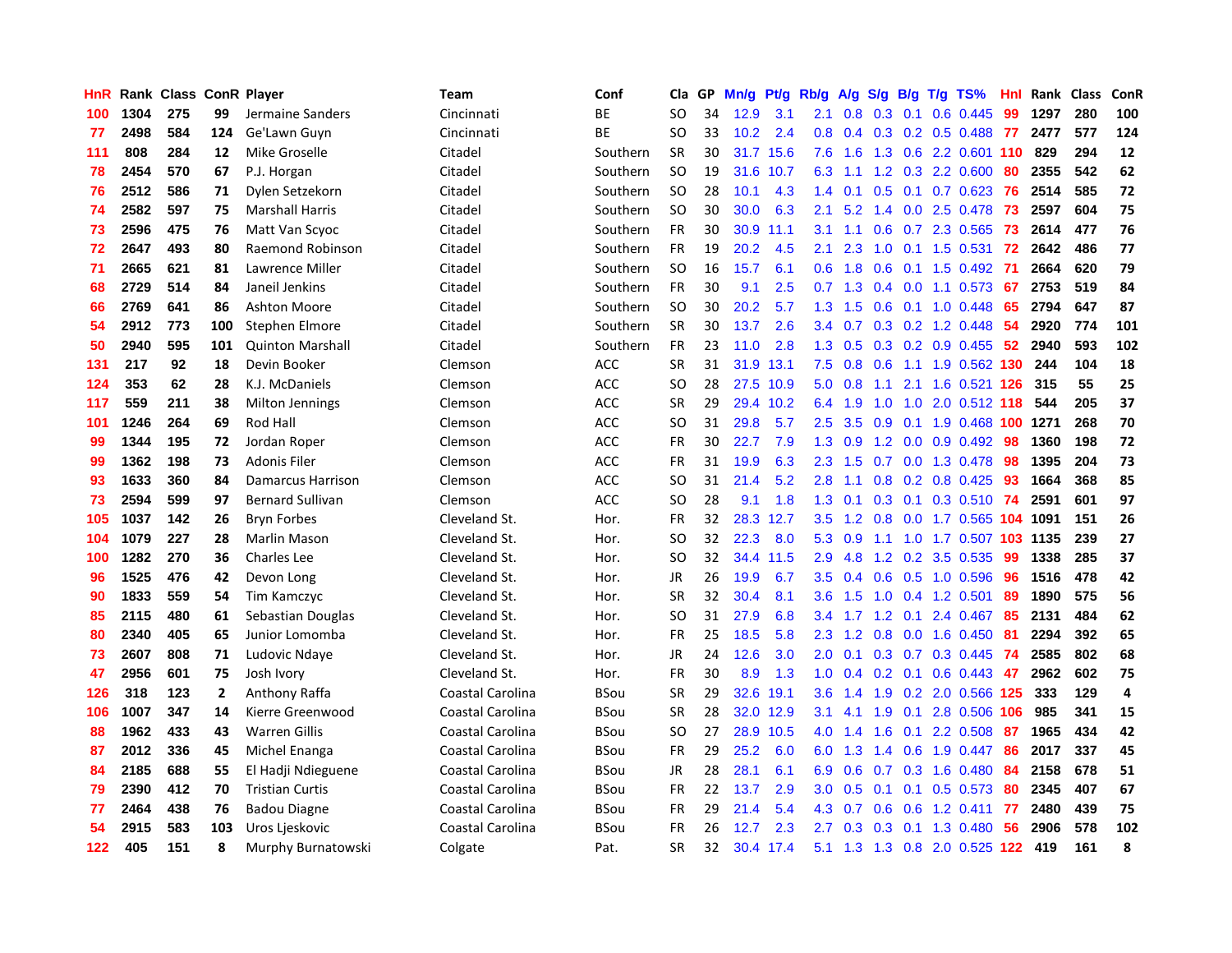| HnR |      | Rank Class ConR Player |              |                           | Team                | Conf            | Cla           | <b>GP</b> | Mn/g | Pt/g      | Rb/g             | A/g    | S/g              |     | B/g T/g TS%               | Hnl | Rank | <b>Class</b> | <b>ConR</b>    |
|-----|------|------------------------|--------------|---------------------------|---------------------|-----------------|---------------|-----------|------|-----------|------------------|--------|------------------|-----|---------------------------|-----|------|--------------|----------------|
| 93  | 1667 | 513                    | 32           | <b>Brandon James</b>      | Colgate             | Pat.            | <b>SR</b>     | 26        | 18.6 | 8.1       | 5.0              | 1.0    |                  |     | $0.5$ 0.2 1.9 0.526       | 95  | 1557 | 492          | 28             |
| 88  | 1961 | 617                    | 39           | Clayton Graham            | Colgate             | Pat.            | <b>JR</b>     | 31        | 10.2 | 2.6       | 2.4              | 0.5    |                  |     | 0.1 0.3 0.5 0.615 88      |     | 1945 | 614          | 39             |
| 87  | 2010 | 446                    | 40           | Luke Roh                  | Colgate             | Pat.            | SO            | 32        | 29.1 | 4.7       | 6.6              | 3.4    |                  |     | $0.8$ 0.4 2.1 0.466       | -87 | 2001 | 444          | 40             |
| 85  | 2125 | 666                    | 49           | Pat Moore                 | Colgate             | Pat.            | <b>JR</b>     | 31        | 27.5 | 9.8       | 2.5              | 1.5    |                  |     | $0.3$ 0.0 1.3 0.553       | -85 | 2114 | 662          | 49             |
| 81  | 2287 | 656                    | 51           | Mitch Rolls               | Colgate             | Pat.            | <b>SR</b>     | 32        | 28.1 | 7.2       | 1.8              | 2.8    | 0.5              |     | $0.1$ 1.9 0.480           | -81 | 2282 | 655          | 51             |
| 81  | 2311 | 664                    | 55           | John Brandenburg          | Colgate             | Pat.            | <b>SR</b>     | 32        | 19.6 | 5.1       | 3.3 <sub>2</sub> | 0.6    |                  |     | $0.4$ 0.8 1.1 0.475       | -81 | 2312 | 663          | 56             |
| 81  | 2313 | 527                    | 56           | <b>Matt McMullen</b>      | Colgate             | Pat.            | <b>SO</b>     | 31        | 11.3 | 2.5       | 2.9              | 0.6    | 0.1              |     | $0.1$ 0.5 0.472           | -81 | 2311 | 530          | 55             |
| 78  | 2453 | 432                    | 59           | Damon Sherman-Newsome     | Colgate             | Pat.            | <b>FR</b>     | 32        | 21.3 | 6.1       | 2.6              | 1.2    | 0.5              |     | 0.2 1.5 0.489             | 78  | 2455 | 432          | 58             |
| 46  | 2958 | 897                    | 71           | Chad Johnson              | Colgate             | Pat.            | <b>JR</b>     | 31        | 8.3  | 1.8       | 1.1              | 0.4    |                  |     | $0.3$ 0.1 0.6 0.432       | 47  | 2964 | 898          | 71             |
| 117 | 571  | 215                    | 6            | <b>Andrew Lawrence</b>    | Coll. of Charleston | Southern        | <b>SR</b>     | 33        | 32.6 | 13.5      | 3.0 <sub>2</sub> | 3.7    |                  |     | 1.3 0.3 2.6 0.545 117     |     | 548  | 207          | 5              |
| 109 | 856  | 269                    | 13           | Willis Hall               | Coll. of Charleston | Southern        | JR.           | 34        | 24.3 | 7.7       | 6.4              | 0.8    |                  |     | 0.3 0.4 1.0 0.601 109     |     | 869  | 274          | 15             |
| 107 | 955  | 298                    | 19           | <b>Trent Weideman</b>     | Coll. of Charleston | Southern        | <b>JR</b>     | 26        | 21.0 | 8.5       | 5.5 <sub>1</sub> | 0.7    |                  |     | 0.4 0.5 1.2 0.541 110 842 |     |      | 272          | 13             |
| 105 | 1042 | 222                    | 21           | Adjehi Baru               | Coll. of Charleston | Southern        | <b>SO</b>     | 35        | 30.7 | 9.8       | 8.3              | 0.6    | 0.4              |     | 1.3 1.9 0.544 104         |     | 1057 | 225          | 21             |
| 98  | 1413 | 306                    | 31           | <b>Anthony Stitt</b>      | Coll. of Charleston | Southern        | <b>SO</b>     | 34        | 32.9 | 11.0      | 2.4              | 3.2    | 0.5              | 0.1 | 2.5 0.531                 | 97  | 1414 | 310          | 30             |
| 96  | 1494 | 465                    | 32           | <b>Anthony Thomas</b>     | Coll. of Charleston | Southern        | <b>JR</b>     | 35        | 29.1 | 8.5       | 4.8              | 1.5    | 0.7              |     | 0.6 2.2 0.498             | 96  | 1517 | 479          | 32             |
| 85  | 2113 | 356                    | 51           | Theo Johnson              | Coll. of Charleston | Southern        | <b>FR</b>     | 33        | 10.5 | 2.8       | $1.5^{\circ}$    | 0.2    | 0.1              |     | 0.8 0.6 0.487             | 85  | 2111 | 356          | 51             |
| 82  | 2258 | 710                    | 58           | Nori Johnson              | Coll. of Charleston | Southern        | <b>JR</b>     | 35        | 17.2 | 4.5       | 1.9              | 0.7    | 0.5              |     | $0.4$ 1.0 0.497           | 81  | 2273 | 712          | 59             |
| 152 | 41   | 17                     | $\mathbf{2}$ | Andre Roberson            | Colorado            | P <sub>12</sub> | <b>JR</b>     | 31        | 33.4 | 10.9      | 11.2             | 1.4    |                  |     | 2.2 1.3 2.4 0.520 154     |     | 37   | 14           | $\overline{2}$ |
| 152 | 43   | 8                      | 3            | Spencer DinWiddie         | Colorado            | P12             | <sub>SO</sub> | 33        |      | 32.5 15.3 | 3.2              | 3.0    |                  |     | 1.3 0.5 2.2 0.583 151     |     | 48   | 9            | 3              |
| 123 | 378  | 39                     | 27           | <b>Josh Scott</b>         | Colorado            | P <sub>12</sub> | <b>FR</b>     | 31        |      | 28.2 10.3 | 5.7              | 0.6    |                  |     | 0.5 0.8 1.2 0.529 123     |     | 384  | 41           | 28             |
| 113 | 701  | 142                    | 47           | Askia Booker              | Colorado            | P <sub>12</sub> | <sub>SO</sub> | 33        | 31.8 | 12.4      | 3.5              | 2.2    |                  |     | 1.2 0.0 2.1 0.447 113 725 |     |      | 150          | 47             |
| 112 | 758  | 91                     | 49           | Xavier Johnson            | Colorado            | P12             | <b>FR</b>     | 33        | 24.0 | 8.9       | 4.8              | 0.4    |                  |     | 0.3 0.5 1.8 0.571 111     |     | 774  | 95           | 50             |
| 101 | 1261 | 411                    | 74           | Sabatino Chen             | Colorado            | P12             | <b>SR</b>     | 33        | 23.4 | 4.4       | 2.2              | 1.3    | 0.8              |     | 0.1 1.1 0.487 100         |     | 1277 | 420          | 74             |
| 77  | 2503 | 774                    | 90           | Jeremy Adams              | Colorado            | P12             | JR            | 30        | 11.0 | 2.6       | 1.4              | 0.2    | 0.3              |     | $0.0 \t0.6 \t0.491$       | -77 | 2460 | 766          | 90             |
| 45  | 2961 | 898                    | 95           | <b>Shane Harris-Tunks</b> | Colorado            | P12             | <b>JR</b>     | 32        | 8.7  | 1.3       | 1.6              | 0.1    | 0.2              |     | $0.1$ 0.7 0.384           | -46 | 2966 | 899          | 95             |
| 157 | 27   | 10                     | 3            | Colton Iverson            | Colorado St.        | <b>MWC</b>      | <b>SR</b>     | 35        | 29.5 | 14.2      | 9.8              | 1.3    |                  |     | 0.6 0.7 2.0 0.594 157     |     | 29   | 11           | 3              |
| 140 | 131  | 60                     | 8            | Pierce Hornung            | Colorado St.        | <b>MWC</b>      | <b>SR</b>     | 33        | 31.1 | 8.4       | 8.9              | 2.2    |                  |     | 1.2 0.5 1.3 0.584 141     |     | 119  | 55           | 8              |
| 124 | 362  | 137                    | 20           | Dorian Green              | Colorado St.        | <b>MWC</b>      | <b>SR</b>     | 34        | 32.8 | 13.0      | 2.6              | 3.6    |                  |     | 0.8 0.1 1.8 0.551 124     |     | 366  | 141          | 21             |
| 122 | 415  | 154                    | 22           | <b>Greg Smith</b>         | Colorado St.        | <b>MWC</b>      | <b>SR</b>     | 35        |      | 25.1 11.2 | 5.1              | 1.1    |                  |     | 0.4 0.4 1.8 0.537 121     |     | 426  | 162          | 22             |
| 116 | 590  | 219                    | 23           | Wes Eikmeier              | Colorado St.        | <b>MWC</b>      | <b>SR</b>     | 35        | 31.0 | 12.6      | 1.7              | 2.1    | 0.5 <sub>0</sub> |     | $0.1$ 1.7 $0.506$         | 116 | 601  | 224          | 24             |
| 113 | 716  | 144                    | 32           | Daniel Bejarano           | Colorado St.        | <b>MWC</b>      | SO            | 35        | 22.1 | 6.3       | 5.5 <sub>1</sub> | 0.9    | 0.6              |     | $0.1$ 0.9 0.488 113       |     | 718  | 146          | 31             |
| 95  | 1529 | 330                    | 58           | Jonathan Octeus           | Colorado St.        | <b>MWC</b>      | <b>SO</b>     | 35        | 19.6 | 4.7       | 2.6              | 1.3    | 0.4              |     | $0.1$ 1.1 0.470           | 95  | 1537 | 332          | 59             |
| 120 | 462  | 174                    | 3            | <b>Brian Barbour</b>      | Columbia            | <b>Ivy</b>      | SR            | 27        | 32.6 | 12.1      | 2.3              | 4.0    | 1.6              |     | 0.1 1.4 0.513 120         |     | 460  | 173          | 5              |
| 100 | 1298 | 190                    | 24           | <b>Grant Mullins</b>      | Columbia            | Ivy             | <b>FR</b>     | 26        | 27.0 | 9.3       | 3.1              | 1.5    | 1.0              |     | 0.2 1.4 0.564 100 1295    |     |      | 185          | 23             |
| 99  | 1320 | 428                    | 25           | <b>Mark Cisco</b>         | Columbia            | Ivy             | <b>SR</b>     | 28        | 23.6 | 8.1       | 5.7              | 0.8    |                  |     | $0.4$ 0.7 1.1 0.486       | -99 | 1344 | 441          | 25             |
| 98  | 1398 | 302                    | 27           | Cory Osetkowski           | Columbia            | Ivy             | <sub>SO</sub> | 25        | 15.6 | 3.9       | 3.3 <sub>2</sub> | 0.7    |                  |     | $0.6$ 0.7 0.5 0.471       | 98  | 1403 | 305          | 27             |
| 95  | 1541 | 334                    | 32           | Alex Rosenberg            | Columbia            | Ivy             | SO            | 28        | 27.0 | 9.5       | 4.3              | $-1.9$ |                  |     | $0.7$ 0.1 1.9 0.503       | -95 | 1560 | 341          | 32             |
| 93  | 1661 | 261                    | 38           | Maodo Lo                  | Columbia            | Ivy             | <b>FR</b>     | 24        | 20.0 | 6.2       | 1.8              | 1.2    | 0.8              |     | 0.4 1.0 0.528             | 93  | 1662 | 259          | 36             |
| 91  | 1749 | 387                    | 44           | Steve Frankoski           | Columbia            | Ivy             | SO            | 27        | 21.6 | 8.9       | 1.1              | 0.6    |                  |     | 0.3 0.0 1.1 0.587         | 91  | 1755 | 390          | 46             |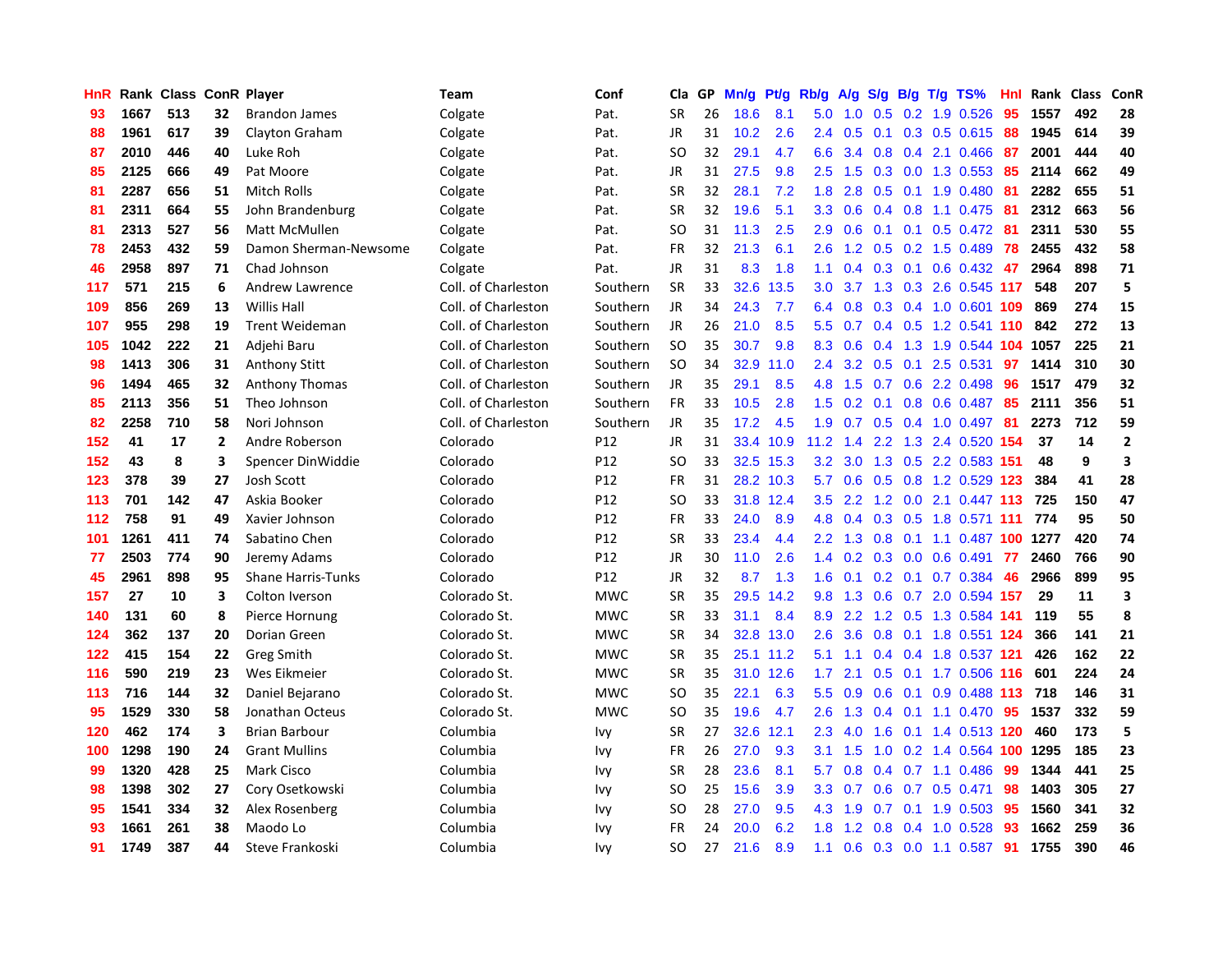| HnR |                | Rank Class   |              | <b>ConR Player</b>     | Team        | Conf        | Cla           | <b>GP</b> | Mn/g      | <b>Pt/g</b> | Rb/g          | A/g | S/g           |                 | B/g T/g TS%                  | Hnl | Rank | <b>Class</b>   | <b>ConR</b>  |
|-----|----------------|--------------|--------------|------------------------|-------------|-------------|---------------|-----------|-----------|-------------|---------------|-----|---------------|-----------------|------------------------------|-----|------|----------------|--------------|
| 83  | 2215           | 640          | 62           | John Daniels           | Columbia    | Ivy         | SR            | 27        | 16.5      | 2.7         | 4.6           | 0.6 |               |                 | $0.4$ 0.2 1.1 0.503          | 83  | 2212 | 642            | 61           |
| 79  | 2373           | 409          | 63           | <b>Isaac Cohen</b>     | Columbia    | Ivy         | <b>FR</b>     | 24        | 13.7      | 2.0         | 2.3           | 1.0 |               |                 | 0.3 0.1 0.6 0.522 80         |     | 2334 | 402            | 64           |
| 158 | 26             | 9            | 6            | Shabazz Napier         | Connecticut | ВE          | JR            | 28        | 37.3 17.1 |             | 4.4           | 4.6 | 2.0           |                 | 0.1 2.4 0.593 160            |     | 24   | 8              | 5            |
| 129 | 257            | 43           | 29           | Ryan Boatright         | Connecticut | ВE          | <sub>SO</sub> | 30        |           | 36.3 15.4   | 2.9           | 4.4 | 1.5           | 0.1             | 3.0 0.542 128                |     | 276  | 50             | 31           |
| 120 | 458            | 84           | 49           | <b>DeAndre Daniels</b> | Connecticut | ВE          | <sub>SO</sub> | 30        | 29.2 12.1 |             | 5.5           | 0.7 | 0.8           |                 | 1.5 1.7 0.529 119            |     | 504  | 93             | 56           |
| 115 | 627            | 205          | 65           | Enosch Wolf            | Connecticut | ВE          | JR            | 22        | 13.7      | 3.4         | $3.4^{\circ}$ | 0.6 |               |                 | 0.4 0.9 0.8 0.577 114        |     | 662  | 218            | 67           |
| 113 | 732            | 87           | 74           | Omar Calhoun           | Connecticut | ВE          | <b>FR</b>     | 29        | 32.1      | 11.1        | 3.9           | 1.3 | 1.0           |                 | 0.4 1.9 0.537 112 747        |     |      | 86             | 76           |
| 102 | 1173           | 367          | 93           | <b>Niels Giffey</b>    | Connecticut | ВE          | JR            | 28        | 21.0      | 4.9         | 3.6           | 0.6 | 0.9           |                 | 0.3 0.8 0.529 102 1173       |     |      | 369            | 93           |
| 101 | 1248           | 396          | 96           | <b>Tyler Olander</b>   | Connecticut | ВE          | JR            | 29        | 21.6      | 4.3         | 3.7           | 1.1 |               |                 | 0.2 0.9 0.7 0.479 100 1256   |     |      | 397            | 96           |
| 91  | 1768           | 536          | 110          | R.J. Evans             | Connecticut | ВE          | <b>SR</b>     | 27        | 15.1      | 3.1         | 1.7           | 0.7 |               |                 | $0.9$ 0.2 0.8 0.462 92       |     | 1719 | 529            | 112          |
| 73  | 2610           | 479          | 127          | Phillip Nolan          | Connecticut | <b>BE</b>   | <b>FR</b>     | 23        | 10.8      | 1.4         | 2.1           | 0.3 |               |                 | $0.0$ $0.5$ $0.4$ $0.452$ 75 |     | 2542 | 458            | 127          |
| 105 | 1035           | 318          | 16           | Michael Murray         | Coppin St.  | <b>MEAC</b> | JR            | 31        | 35.6      | 12.4        | 8.9           | 1.3 |               |                 | 1.1 0.4 2.0 0.471 104 1088   |     |      | 343            | 18           |
| 93  | 1642           | 507          | 33           | <b>Troy Franklin</b>   | Coppin St.  | <b>MEAC</b> | <b>SR</b>     | 15        |           | 24.3 11.8   | 1.8           | 2.7 | $2.4^{\circ}$ |                 | 0.0 3.3 0.488 105 1036       |     |      | 356            | 17           |
| 89  | 1878           | 582          | 43           | Andre Armstrong        | Coppin St.  | <b>MEAC</b> | JR            | 31        |           | 26.1 12.0   | 1.5           | 0.5 | 0.7           |                 | $0.1$ 1.5 0.542              | -88 | 1941 | 613            | 44           |
| 88  | 1948           | 324          | 44           | <b>Sterling Smith</b>  | Coppin St.  | <b>MEAC</b> | <b>FR</b>     | 30        | 23.7      | 5.2         | 4.1           | 0.9 | 0.9           | 0.1             | 0.8 0.515                    | -86 | 2018 | 338            | 49           |
| 87  | 2020           | 339          | 52           | Patrick Cole           | Coppin St.  | <b>MEAC</b> | FR            | 31        | 22.4      | 10.3        | 2.8           | 2.2 | 1.2           | 0.1             | 3.1 0.440                    | 85  | 2112 | 357            | 55           |
| 85  | 2123           | 483          | 57           | <b>Taarig Cephas</b>   | Coppin St.  | <b>MEAC</b> | <sub>SO</sub> | 32        | 30.1      | 7.7         | 3.2           | 3.0 | 1.3           |                 | $0.0$ 2.6 $0.490$            | 83  | 2192 | 502            | 63           |
| 79  | 2377           | 743          | 73           | Collin Johnson         | Coppin St.  | <b>MEAC</b> | JR            | 24        | 17.8      | 4.5         | 2.1           | 0.4 |               |                 | 1.1 0.1 0.9 0.509            | 78  | 2421 | 754            | 75           |
| 68  | 2731           | 845          | 90           | Charles leans          | Coppin St.  | <b>MEAC</b> | JR            | 32        | 15.0      | 3.8         | 2.3           | 0.4 |               |                 | 0.3 0.6 0.9 0.420            | 66  | 2772 | 856            | 93           |
| 62  | 2829           | 550          | 97           | Zach Burnham           | Coppin St.  | <b>MEAC</b> | FR            | 27        | 19.1      | 3.7         | 3.5           | 0.2 |               |                 | $0.4$ 0.3 1.0 0.385          | 63  | 2824 | 548            | 97           |
| 118 | 519            | 95           | 4            | <b>Shonn Miller</b>    | Cornell     | Ivy         | <sub>SO</sub> | 27        | 28.8      | 11.5        | 6.8           | 0.9 | 1.9           |                 | 1.9 1.7 0.552                | 122 | 413  | 76             | 4            |
| 97  | 1437           | 212          | 29           | Nolan Cressler         | Cornell     | Ivy         | FR            | 31        | 23.1      | 9.3         | 3.7           | 0.8 | 0.6           |                 | $0.0$ 1.0 0.564              | 96  | 1499 | 221            | 30           |
| 94  | 1600           | 502          | 36           | Eitan Chemerinski      | Cornell     | Ivy         | <b>SR</b>     | 31        | 19.5      | 5.9         | 3.2           | 0.6 | 0.8           |                 | 0.4 1.2 0.641                | 93  | 1642 | 511            | 35           |
| 92  | 1707           | 520          | 42           | <b>Errick Peck</b>     | Cornell     | Ivy         | <b>SR</b>     | 29        | 24.5      | 9.7         | 4.8           | 1.6 | 0.5           |                 | 0.4 2.2 0.496                | -91 | 1752 | 535            | 45           |
| 91  | 1800           | 550          | 48           | Johnathan Gray         | Cornell     | Ivy         | <b>SR</b>     | 25        | 24.8      | 10.0        | 3.1           | 1.0 | 0.5           |                 | 0.3 1.5 0.540                | 90  | 1829 | 558            | 49           |
| 88  | 1947           | 582          | 53           | Josh Figini            | Cornell     | Ivy         | <b>SR</b>     | 31        | 11.5      | 3.6         | 1.6           | 0.2 |               |                 | 0.5 0.4 0.4 0.516 87         |     | 1990 | 591            | 54           |
| 85  | 2108           | 659          | 57           | Dominick Scelfo        | Cornell     | Ivy         | JR            | 28        | 14.9      | 5.1         | 1.1           | 1.0 |               |                 | 0.5 0.0 0.9 0.507 84         |     | 2135 | 672            | 58           |
| 84  | 2161           | 493          | 61           | <b>Galal Cancer</b>    | Cornell     | Ivy         | SO            | 28        | 22.1      | 5.7         | $2.5\,$       | 2.7 |               |                 | 1.0 0.1 1.8 0.429            | 84  | 2155 | 491            | 59           |
| 73  | 2592           | 716          | 67           | Miles Asafo-Adjei      | Cornell     | Ivy         | <b>SR</b>     | 30        | 20.5      | 2.8         | 1.6           | 2.6 |               |                 | 0.4 0.0 1.2 0.390            | 73  | 2603 | 717            | 69           |
| 73  | 2602           | 602          | 68           | Devin Cherry           | Cornell     | Ivy         | <b>SO</b>     | 27        | 15.9      | 6.2         | 2.2           | 1.1 |               |                 | 0.4 0.0 1.9 0.470            | 74  | 2589 | 600            | 67           |
| 174 | $\overline{7}$ | $\mathbf{2}$ | $\mathbf{1}$ | Doug McDermott         | Creighton   | <b>MVC</b>  | JR            | 36        | 31.6      | 23.2        | 7.7           | 1.6 |               | $0.2 \quad 0.1$ | 2.6 0.666 174                |     | 8    | $\overline{2}$ | $\mathbf{1}$ |
| 137 | 146            | 69           | 10           | Gregory Echenique      | Creighton   | <b>MVC</b>  | <b>SR</b>     | 36        | 22.9      | 9.7         | 6.6           | 0.4 | 0.6           |                 | 1.7 1.3 0.655 137            |     | 154  | 72             | 10           |
| 128 | 280            | 110          | 14           | <b>Grant Gibbs</b>     | Creighton   | <b>MVC</b>  | <b>SR</b>     | 36        | 30.8      | 8.5         | 4.1           | 5.8 | 0.9           |                 | 0.2 2.2 0.607 127            |     | 291  | 115            | 14           |
| 125 | 323            | 112          | 15           | Ethan Wragge           | Creighton   | <b>MVC</b>  | JR            | 36        | 16.2      | 7.7         | 2.6           | 0.4 |               |                 | 0.3 0.2 0.3 0.680 125        |     | 328  | 115            | 16           |
| 118 | 531            | 99           | 24           | Austin Chatman         | Creighton   | <b>MVC</b>  | <sub>SO</sub> | 36        | 32.0      | 7.4         | 2.6           |     |               |                 | 4.2 0.8 0.0 2.1 0.503 118    |     | 537  | 101            | 24           |
| 110 | 831            | 264          | 35           | Jahenns Manigat        | Creighton   | <b>MVC</b>  | <b>JR</b>     | 36        | 27.9      | 5.9         | 2.1           | 2.3 |               |                 | 0.8 0.1 1.4 0.548 110        |     | 839  | 271            | 35           |
| 96  | 1506           | 325          | 60           | Avery Dingman          | Creighton   | <b>MVC</b>  | SO            | 36        | 13.8      | 3.7         | 2.3           | 0.6 | 0.3           |                 | $0.0$ 0.6 0.568              | -96 | 1502 | 325            | 60           |
| 117 | 563            | 108          | 5            | Gabas Maldunas         | Dartmouth   | Ivy         | <sub>SO</sub> | 28        | 27.3      | 11.4        | 6.9           | 1.4 | 1.1           | 1.4             | 2.0 0.497 117                |     | 577  | 112            | 6            |
| 95  | 1561           | 239          | 33           | Malik Gill             | Dartmouth   | Ivy         | <b>FR</b>     | 26        | 16.5      | 5.1         | 1.5           | 1.8 | 1.9           |                 | $0.1$ 1.6 0.442              | 95  | 1534 | 232            | 31           |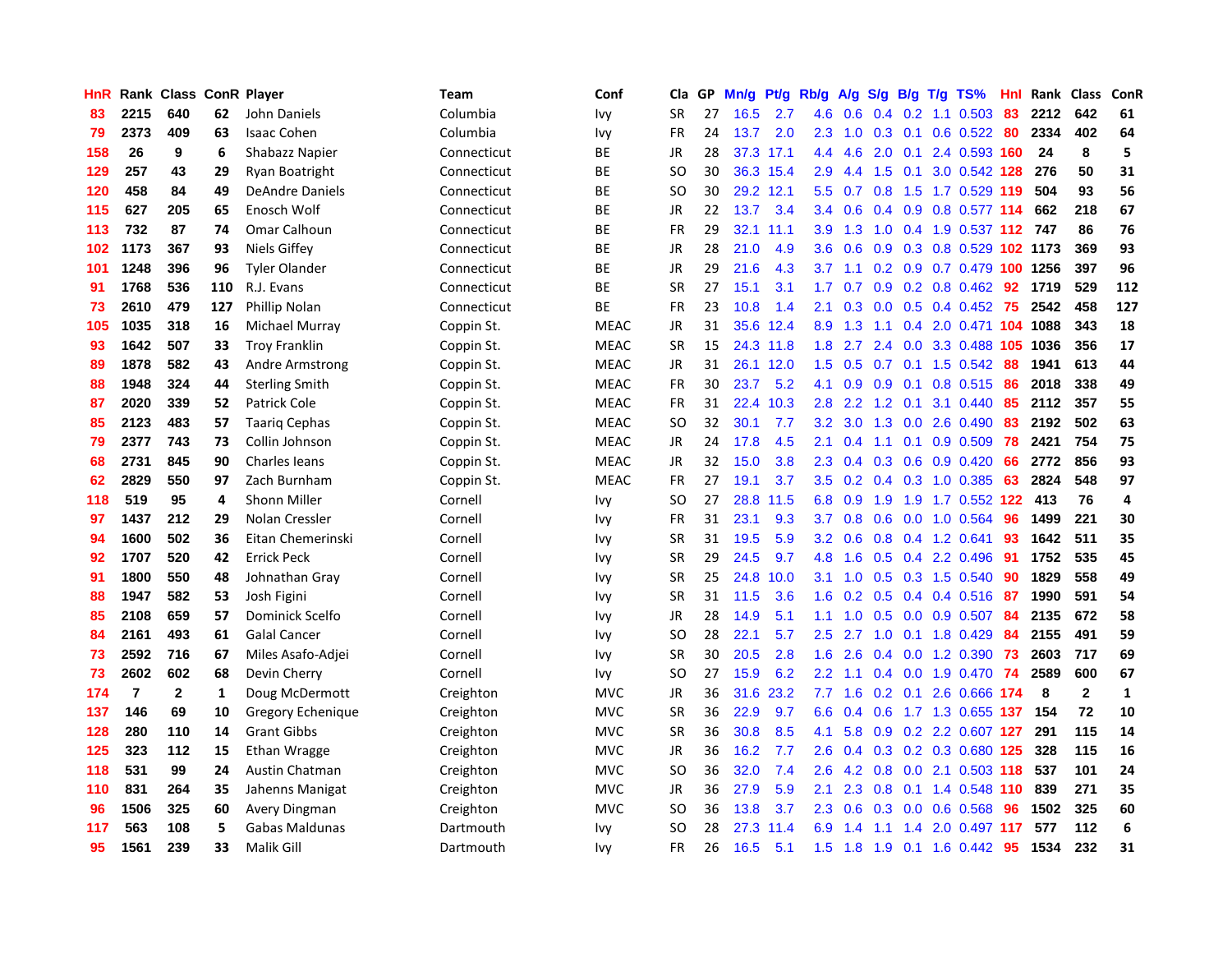| HnR |      | Rank Class |                | <b>ConR Player</b>    | Team         | Conf        | Cla           | <b>GP</b> | Mn/g | <b>Pt/g</b> | Rb/g             | A/g | S/g | B/g | $T/g$ TS%                     | Hnl | Rank | <b>Class</b> | <b>ConR</b>             |
|-----|------|------------|----------------|-----------------------|--------------|-------------|---------------|-----------|------|-------------|------------------|-----|-----|-----|-------------------------------|-----|------|--------------|-------------------------|
| 94  | 1590 | 498        | 35             | <b>Tyler Melville</b> | Dartmouth    | Ivy         | JR            | 27        | 19.7 | 7.5         | 1.5              | 1.5 |     |     | $0.4$ 0.1 1.3 0.610           | 94  | 1588 | 498          | 34                      |
| 92  | 1703 | 272        | 41             | Connor Boehm          | Dartmouth    | Ivy         | FR            | 28        | 24.7 | 8.7         | 5.4              | 0.8 |     |     | 0.3 0.2 1.6 0.525 92          |     | 1710 | 270          | 40                      |
| 90  | 1836 | 404        | 49             | Jvonte Brooks         | Dartmouth    | Ivy         | SO            | 20        | 23.6 | 7.0         | 5.6              | 1.2 |     |     | $0.6$ 0.1 1.8 0.505           | 91  | 1762 | 392          | 47                      |
| 88  | 1971 | 332        | 55             | Alex Mitola           | Dartmouth    | Ivy         | FR            | 28        | 32.6 | 11.3        | 2.5              | 2.0 |     |     | 1.1 0.0 2.2 0.539             | 87  | 1973 | 331          | 53                      |
| 86  | 2088 | 471        | 56             | John Golden           | Dartmouth    | Ivy         | <b>SO</b>     | 28        | 30.8 | 7.5         | 2.8              | 1.4 | 1.1 |     | 0.2 1.2 0.473                 | 85  | 2091 | 474          | 56                      |
| 46  | 2957 | 602        | 73             | Kevin Crescenzi       | Dartmouth    | Ivy         | FR            | 27        | 11.7 | 2.1         | 1.7              | 0.3 |     |     | $0.4$ 0.2 0.9 0.363           | 47  | 2961 | 601          | 73                      |
| 146 | 76   | 33         | 1              | Jake Cohen            | Davidson     | Southern    | <b>SR</b>     | 34        | 25.6 | 14.9        | 5.3              | 1.5 | 0.7 |     | 1.6 1.7 0.603 145             |     | 83   | 37           | $\mathbf{1}$            |
| 124 | 348  | 121        | 3              | De'Mon Brooks         | Davidson     | Southern    | <b>JR</b>     | 34        | 27.0 | 13.7        | 6.2              | 0.8 | 0.9 |     | 0.6 1.9 0.557 124             |     | 358  | 123          | 3                       |
| 112 | 772  | 273        | 11             | Nik Cochran           | Davidson     | Southern    | <b>SR</b>     | 34        | 30.9 | 9.9         | 2.4              | 3.3 | 0.8 |     | 0.0 1.9 0.712 111             |     | 783  | 280          | 11                      |
| 109 | 876  | 303        | 14             | J.P. Kuhlman          | Davidson     | Southern    | <b>SR</b>     | 31        | 29.5 | 8.0         | $2.7^{\circ}$    | 3.6 |     |     | 0.9 0.0 1.5 0.546 109         |     | 855  | 300          | 14                      |
| 108 | 912  | 193        | 15             | Tyler Kalinoski       | Davidson     | Southern    | <b>SO</b>     | 34        | 22.6 | 7.6         | 2.8              | 1.6 |     |     | 0.7 0.0 1.1 0.574 108 917     |     |      | 191          | 16                      |
| 108 | 919  | 292        | 16             | Chris Czerapowicz     | Davidson     | Southern    | <b>JR</b>     | 34        | 25.7 | 9.1         | 5.0              | 0.5 |     |     | 0.4 0.2 0.5 0.554 107         |     | 926  | 296          | 17                      |
| 103 | 1128 | 353        | 23             | <b>Tom Droney</b>     | Davidson     | Southern    | <b>JR</b>     | 34        | 21.5 | 4.2         | 2.9              | 2.1 | 0.6 |     | 0.1 0.8 0.548 103 1141        |     |      | 359          | 23                      |
| 99  | 1359 | 441        | 29             | Clint Mann            | Davidson     | Southern    | <b>SR</b>     | 18        | 18.8 | 6.9         | 2.8              | 0.9 | 0.9 |     | 0.5 1.2 0.486 102 1154        |     |      | 385          | 24                      |
| 131 | 222  | 93         | 14             | <b>Kevin Dillard</b>  | Dayton       | A10         | <b>SR</b>     | 31        | 33.0 | 15.3        | 1.9              | 4.5 | 1.1 | 0.1 | 3.2 0.561 131                 |     | 241  | 102          | 15                      |
| 120 | 466  | 157        | 36             | Devin Oliver          | Dayton       | A10         | JR            | 31        | 28.5 | 8.9         | 7.8              | 1.8 | 1.2 |     | 0.2 2.0 0.523 119             |     | 489  | 163          | 38                      |
| 119 | 496  | 52         | 39             | Dyshawn Pierre        | Dayton       | A10         | <b>FR</b>     | 31        | 27.3 | 8.8         | 5.1              | 2.0 |     |     | 0.4 0.2 1.6 0.616 118         |     | 518  | 53           | 41                      |
| 118 | 522  | 199        | 40             | Josh Benson           | Dayton       | A10         | <b>SR</b>     | 31        | 23.4 | 10.6        | 4.2              | 0.9 | 0.5 |     | 1.0 2.2 0.575 118             |     | 540  | 202          | 42                      |
| 115 | 639  | 209        | 48             | Vee Sanford           | Dayton       | A10         | JR            | 31        | 29.1 | 12.3        | $2.7^{\circ}$    | 2.3 |     |     | 1.0 0.3 2.1 0.552 114         |     | 656  | 216          | 50                      |
| 113 | 727  | 84         | 54             | Jalen Robinson        | Dayton       | A10         | FR            | 31        | 18.7 | 6.1         | 5.1              | 0.5 |     |     | 0.7 0.3 1.2 0.516 112 736     |     |      | 85           | 56                      |
| 96  | 1512 | 328        | 102            | Matt Derenbecker      | Dayton       | A10         | <b>SO</b>     | 30        | 13.6 | 4.5         | 1.1              | 0.5 | 0.1 |     | $0.1$ 0.5 0.602               | -96 | 1504 | 327          | 103                     |
| 83  | 2226 | 377        | 124            | Khari Price           | Dayton       | A10         | FR            | 24        | 18.3 | 2.8         | 1.5              | 1.4 | 0.5 |     | $0.1$ 0.8 0.553               | 88  | 1942 | 322          | 116                     |
| 130 | 246  | 105        | 3              | Jamelle Hagins        | Delaware     | CAA         | <b>SR</b>     | 33        | 33.1 | 11.6        | 10.7             | 1.1 | 0.9 |     | 2.4 2.3 0.581 129             |     | 265  | 110          | 4                       |
| 118 | 545  | 178        | 13             | Devon Saddler         | Delaware     | CAA         | JR            | 33        | 37.8 | 19.9        | 4.5              | 2.8 | 1.0 |     | 0.2 3.2 0.540 117             |     | 582  | 189          | 13                      |
| 109 | 869  | 182        | 18             | Jarvis Threatt        | Delaware     | CAA         | <sub>SO</sub> | 30        | 33.6 | 13.0        | 5.7              | 3.2 | 1.8 |     | 0.2 2.5 0.477 110             |     | 834  | 168          | 16                      |
| 94  | 1595 | 349        | 38             | Kyle Anderson         | Delaware     | CAA         | <b>SO</b>     | 33        | 33.2 | 9.1         | 3.1              | 1.1 |     |     | 0.7 0.5 1.3 0.514 93          |     | 1620 | 356          | 36                      |
| 89  | 1900 | 574        | 49             | Josh Brinkley         | Delaware     | CAA         | <b>SR</b>     | 31        | 23.3 | 7.3         | 3.9 <sub>2</sub> | 0.3 |     |     | $0.1$ $0.5$ $1.0$ $0.549$     | -89 | 1892 | 576          | 49                      |
| 82  | 2254 | 709        | 64             | Carl Baptiste         | Delaware     | CAA         | JR            | 33        | 18.7 | 4.0         | 4.2              | 0.3 |     |     | $0.4$ 0.4 1.1 0.564           | -81 | 2274 | 713          | 63                      |
| 54  | 2913 | 581        | 83             | <b>Terrell Rogers</b> | Delaware     | CAA         | <b>FR</b>     | 27        | 14.8 | 3.6         | 1.3              | 1.2 |     |     | 0.3 0.0 1.1 0.374             | -58 | 2878 | 570          | 83                      |
| 114 | 687  | 251        | $\overline{7}$ | Marques Oliver        | Delaware St. | <b>MEAC</b> | <b>SR</b>     | 32        | 28.8 | 9.2         | 7.0              | 0.9 | 1.8 |     | 1.9 2.3 0.564 114             |     | 667  | 245          | $\overline{\mathbf{z}}$ |
| 93  | 1680 | 371        | 36             | <b>Tyshawn Bell</b>   | Delaware St. | <b>MEAC</b> | <b>SO</b>     | 31        | 21.2 | 8.0         | 2.7              | 0.5 | 0.5 |     | 0.3 0.6 0.570                 | 93  | 1667 | 370          | 39                      |
| 88  | 1964 | 330        | 45             | Miles Bowman          | Delaware St. | <b>MEAC</b> | <b>FR</b>     | 32        | 12.7 | 4.2         | 3.3              | 0.2 | 0.3 |     | $0.2$ 0.8 0.500               | 87  | 1972 | 330          | 46                      |
| 86  | 2081 | 649        | 54             | <b>Albert Thomas</b>  | Delaware St. | <b>MEAC</b> | <b>JR</b>     | 30        | 22.3 | 4.9         | 2.1              | 2.8 | 0.7 |     | $0.0$ 1.7 $0.557$             | 85  | 2088 | 652          | 54                      |
| 85  | 2117 | 481        | 56             | Tahj Tate             | Delaware St. | <b>MEAC</b> | <b>SO</b>     | 32        | 34.8 | 12.8        | 3.1              | 2.3 |     |     | 1.3 0.2 2.9 0.488             | 85  | 2129 | 483          | 56                      |
| 83  | 2188 | 500        | 63             | Kendall Gray          | Delaware St. | <b>MEAC</b> | <b>SO</b>     | 29        | 23.5 | 5.5         | 3.5              | 0.4 |     |     | $0.3$ 2.6 1.4 0.511           | 83  | 2184 | 497          | 61                      |
| 82  | 2267 | 516        | 66             | Amere May             | Delaware St. | <b>MEAC</b> | <b>SO</b>     | 26        | 16.9 | 6.0         | 2.0              | 0.8 |     |     | 0.7 0.3 1.3 0.456             | -82 | 2256 | 517          | 65                      |
| 81  | 2289 | 716        | 68             | Casey Walker          | Delaware St. | <b>MEAC</b> | JR            | 33        | 30.7 | 8.6         | $3.4^{\circ}$    | 0.7 |     |     | 0.7 0.4 1.2 0.411             | 81  | 2300 | 720          | 69                      |
| 150 | 52   | 23         | $\mathbf{1}$   | Chris Udofia          | Denver       | <b>WAC</b>  | JR            | 32        | 30.7 | 13.3        | 4.5              | 3.3 | 1.6 |     | 2.3 1.8 0.570                 | 149 | 59   | 22           | $\mathbf{1}$            |
| 117 | 561  | 213        | 13             | Chase Hallam          | Denver       | <b>WAC</b>  | SR            | 32        | 31.1 | 9.6         |                  |     |     |     | 3.7 2.0 2.1 0.6 1.2 0.578 117 |     | 570  | 216          | 14                      |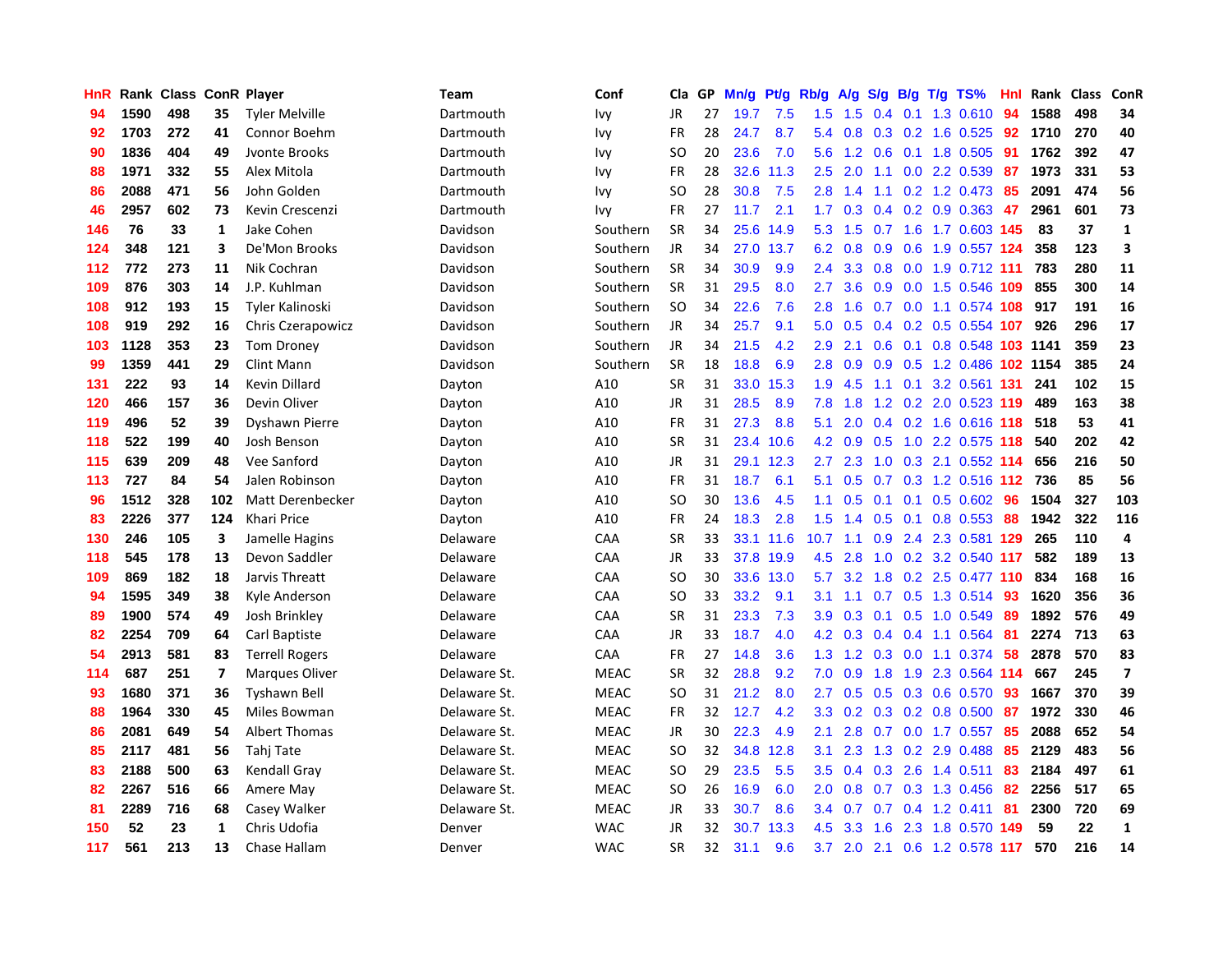| HnR | Rank | <b>Class</b> |                         | <b>ConR Player</b>      | Team    | Conf       | Cla           | <b>GP</b> | Mn/g | Pt/g      | Rb/g             | A/g    |     |     | S/g B/g T/g TS%            | Hnl | Rank    | <b>Class</b> | <b>ConR</b>    |
|-----|------|--------------|-------------------------|-------------------------|---------|------------|---------------|-----------|------|-----------|------------------|--------|-----|-----|----------------------------|-----|---------|--------------|----------------|
| 114 | 690  | 140          | 16                      | Royce O'Neale           | Denver  | <b>WAC</b> | <b>SO</b>     | 32        |      | 35.2 11.2 | 5.5              | 3.5    |     |     | 1.4 0.4 2.3 0.563 113      |     | 695     | 140          | 18             |
| 113 | 721  | 145          | 19                      | Cam Griffin             | Denver  | <b>WAC</b> | SO.           | 32        | 21.5 | 6.1       | 3.6              | $-1.8$ |     |     | 1.5 0.3 1.4 0.565 113 722  |     |         | 148          | 20             |
| 112 | 743  | 150          | 21                      | <b>Brett Olson</b>      | Denver  | <b>WAC</b> | SO            | 32        |      | 34.0 11.4 | 2.0              | 2.4    |     |     | 1.2 0.3 1.5 0.646 112 750  |     |         | 155          | 21             |
| 103 | 1124 | 162          | 33                      | Jalen Love              | Denver  | <b>WAC</b> | FR            | 31        | 23.9 | 7.2       | 1.0              | 1.5    |     |     | 0.9 0.2 1.0 0.607 103 1113 |     |         | 155          | 32             |
| 133 | 191  | 63           | 24                      | <b>Brandon Young</b>    | DePaul  | BE         | JR            | 32        | 31.5 | 16.7      | 3.3              | 4.6    | 1.5 |     | 0.2 2.7 0.527 133          |     | 201     | 66           | 24             |
| 120 | 446  | 151          | 48                      | Cleveland Melvin        | DePaul  | BE         | JR            | 32        | 31.1 | 16.6      | 6.8              | 0.8    |     |     | 1.2 0.8 2.3 0.518 120      |     | 464     | 159          | 49             |
| 99  | 1336 | 434          | 102                     | <b>Worrel Clahar</b>    | DePaul  | <b>BE</b>  | <b>SR</b>     | 32        | 24.8 | 7.3       | 3.5              | 3.3    | 1.3 |     | $0.1$ 2.1 0.501            | 99  | 1331    | 438          | 101            |
| 94  | 1610 | 354          | 108                     | Jamee Crockett          | DePaul  | ВE         | SO            | 28        | 22.9 | 8.7       | 3.6              | 1.3    | 1.0 |     | 0.4 1.4 0.464              | -94 | 1592    | 346          | 108            |
| 93  | 1684 | 535          | 109                     | Donnavan Kirk           | DePaul  | ВE         | JR            | 31        | 25.5 | 6.2       | 3.9              | 0.5    |     |     | $0.4$ 1.6 0.7 0.545        | -93 | 1671    | 524          | 110            |
| 91  | 1779 | 391          | 112                     | <b>Charles McKinney</b> | DePaul  | ВE         | <sub>SO</sub> | 30        | 20.0 | 5.3       | 2.5              | 1.5    |     |     | 1.1 0.2 1.5 0.537 91       |     | 1753    | 389          | 113            |
| 81  | 2295 | 718          | 121                     | Moses Morgan            | DePaul  | <b>BE</b>  | JR            | 29        | 18.9 | 5.9       | 2.3              | 1.0    |     |     | 0.6 0.3 1.2 0.437 82       |     | 2227    | 701          | 120            |
| 68  | 2727 | 632          | 130                     | Derrell Robertson       | DePaul  | BE         | <sub>SO</sub> | 32        | 13.0 | 1.9       | 2.6              | 0.1    |     |     | $0.2$ 0.5 0.6 0.541        | 68  | 2745    | 636          | 130            |
| 63  | 2804 | 538          | 131                     | <b>Durrell McDonald</b> | DePaul  | BE         | FR            | 32        | 11.1 | 2.9       | 0.9              | 0.7    | 0.6 |     | 0.0 1.2 0.495              | 63  | 2826    | 549          | 131            |
| 147 | 75   | 27           | $\overline{2}$          | Ray McCallum            | Detroit | Hor.       | JR            | 33        |      | 36.6 18.7 | 5.1              | 4.5    | 1.9 |     | 0.6 2.1 0.573 146          |     | 78      | 27           | $\overline{2}$ |
| 117 | 557  | 210          | 11                      | Doug Anderson           | Detroit | Hor.       | <b>SR</b>     | 33        | 26.7 | 12.1      | 4.6              | 1.4    | 1.3 |     | 0.6 1.0 0.546 117          |     | 561     | 212          | 12             |
| 114 | 659  | 243          | 15                      | Nick Minnerath          | Detroit | Hor.       | <b>SR</b>     | 33        |      | 29.6 14.6 | 5.9              | 1.0    | 0.8 |     | 0.4 1.3 0.558 114          |     | 665     | 244          | 15             |
| 108 | 921  | 293          | 22                      | Jason Calliste          | Detroit | Hor.       | <b>JR</b>     | 33        | 35.2 | 14.4      | 3.1              | 3.3    | 1.3 |     | 0.2 2.2 0.561 108          |     | 921     | 294          | 21             |
| 101 | 1258 | 399          | 33                      | Evan Bruinsma           | Detroit | Hor.       | JR            | 32        | 21.5 | 5.6       | 4.3              | 1.1    |     |     | 0.8 0.5 1.1 0.603 101 1230 |     |         | 388          | 30             |
| 98  | 1411 | 305          | 38                      | Juwan Howard            | Detroit | Hor.       | <b>SO</b>     | 32        | 25.1 | 7.6       | 3.2              | 1.5    |     |     | 0.7 0.3 1.2 0.494 98       |     | 1366    | 295          | 38             |
| 73  | 2604 | 603          | 70                      | P.J. Boutte             | Detroit | Hor.       | SO            | 32        | 8.8  | 1.4       | 0.9              | 1.3    |     |     | 0.7 0.0 0.8 0.351 73       |     | 2598    | 605          | 69             |
| 125 | 332  | 127          | 16                      | Jordan Clarke           | Drake   | <b>MVC</b> | <b>SR</b>     | 30        | 28.3 | 9.3       | 8.6              | 1.1    |     |     | 1.3 0.5 1.5 0.565 126      |     | 316     | 124          | 15             |
| 119 | 486  | 164          | 22                      | Seth VanDeest           | Drake   | <b>MVC</b> | JR            | 32        | 22.4 | 9.5       | 4.8              | 1.1    |     |     | 0.4 0.9 1.5 0.596 118      |     | 514     | 173          | 23             |
| 111 | 780  | 95           | 32                      | Micah Mason             | Drake   | <b>MVC</b> | FR            | 30        | 15.6 | 5.4       | 1.2              | 2.2    |     |     | 0.5 0.0 1.3 0.661 111      |     | 772     | 93           | 30             |
| 109 | 881  | 306          | 37                      | <b>Ben Simons</b>       | Drake   | <b>MVC</b> | <b>SR</b>     | 32        | 34.6 | 14.1      | 3.6              | 1.8    | 0.9 |     | 0.3 1.8 0.579 108          |     | 901     | 311          | 39             |
| 106 | 990  | 341          | 42                      | <b>Richard Carter</b>   | Drake   | <b>MVC</b> | <b>SR</b>     | 32        | 25.7 | 9.2       | 2.2              | 3.4    | 1.2 | 0.1 | 2.2 0.495 105 1013         |     |         | 350          | 42             |
| 100 | 1295 | 189          | 52                      | Joey King               | Drake   | <b>MVC</b> | FR            | 32        | 19.0 | 6.9       | 2.9              | 0.9    |     |     | $0.3$ 0.4 1.4 0.559        | -99 | 1306    | 186          | 52             |
| 99  | 1317 | 426          | 54                      | <b>Chris Hines</b>      | Drake   | <b>MVC</b> | <b>SR</b>     | 31        | 26.8 | 9.7       | 2.1              |        |     |     | 1.1 0.6 0.1 1.5 0.570 99   |     | 1309    | 430          | 53             |
| 83  | 2209 | 696          | 75                      | <b>Gary Ricks</b>       | Drake   | <b>MVC</b> | JR            | 31        | 14.2 | 3.2       | 1.5              | 1.0    |     |     | $0.3$ 0.0 0.5 0.493        | -83 | 2199    | 692          | 75             |
| 79  | 2404 | 553          | 78                      | Jeremy Jeffers          | Drake   | <b>MVC</b> | <b>SO</b>     | 30        | 11.6 | 3.3       | 1.3              | 0.7    |     |     | 0.2 0.0 0.9 0.527 79       |     | 2380    | 547          | 80             |
| 126 | 310  | 51           | 6                       | Damion Lee              | Drexel  | CAA        | <b>SO</b>     | 27        | 33.0 | 17.1      | 5.1              | 1.8    | 0.8 |     | 0.1 1.9 0.556 129          |     | 256     | 44           | 3              |
| 112 | 753  | 242          | 14                      | Frank Massenat          | Drexel  | CAA        | JR            | 31        | 35.5 | 14.7      | 2.4              | 4.2    | 0.8 |     | 0.4 2.3 0.491 110          |     | 824     | 265          | 15             |
| 97  | 1431 | 211          | 31                      | <b>Tavon Allen</b>      | Drexel  | CAA        | <b>FR</b>     | 29        | 14.8 | 6.6       | 1.7 <sup>2</sup> | 0.9    | 0.6 |     | $0.1$ 1.2 0.487            | 96  | 1512    | 225          | 32             |
| 95  | 1550 | 495          | 35                      | <b>Derrick Thomas</b>   | Drexel  | CAA        | <b>SR</b>     | 31        | 34.6 | 9.2       | 2.5              | 2.3    | 0.8 |     | $0.1$ 1.5 0.469            | 93  | 1627    | 507          | 37             |
| 93  | 1649 | 520          | 39                      | Dartaye Ruffin          | Drexel  | CAA        | JR            | 30        | 30.8 | 6.9       | 6.8              | 0.5    |     |     | 1.0 0.7 1.4 0.480          | 92  | 1714    | 538          | 41             |
| 93  | 1660 | 511          | 40                      | Daryl McCoy             | Drexel  | CAA        | <b>SR</b>     | 29        | 27.9 | 4.4       | 8.6              |        |     |     | 1.0 0.6 0.2 1.7 0.545      |     | 92 1725 | 530          | 42             |
| 79  | 2392 | 551          | 70                      | Kazembe Abif            | Drexel  | CAA        | <b>SO</b>     | 27        | 20.6 | 4.4       | $3.4^{\circ}$    | 0.3    |     |     | $0.2$ 0.2 0.9 0.545        | 80  | 2349    | 539          | 68             |
| 64  | 2796 | 647          | 81                      | Aquil Younger           | Drexel  | CAA        | SO            | 31        | 8.3  | 1.4       | 1.0              | 0.7    |     |     | 0.5 0.0 0.9 0.462          | -63 | 2830    | 655          | 82             |
| 170 | 11   | 4            | $\mathbf{2}$            | Mason Plumlee           | Duke    | <b>ACC</b> | <b>SR</b>     | 36        | 34.7 | 17.1      | 9.9              | 1.9    | 1.0 |     | 1.4 2.9 0.620              | 169 | 12      | 5            | $\overline{2}$ |
| 145 | 84   | 38           | $\overline{\mathbf{z}}$ | Seth Curry              | Duke    | <b>ACC</b> | SR            | 35        |      | 32.3 17.5 | 2.5              | 1.5    |     |     | 0.9 0.2 1.2 0.612 145      |     | 89      | 41           | 8              |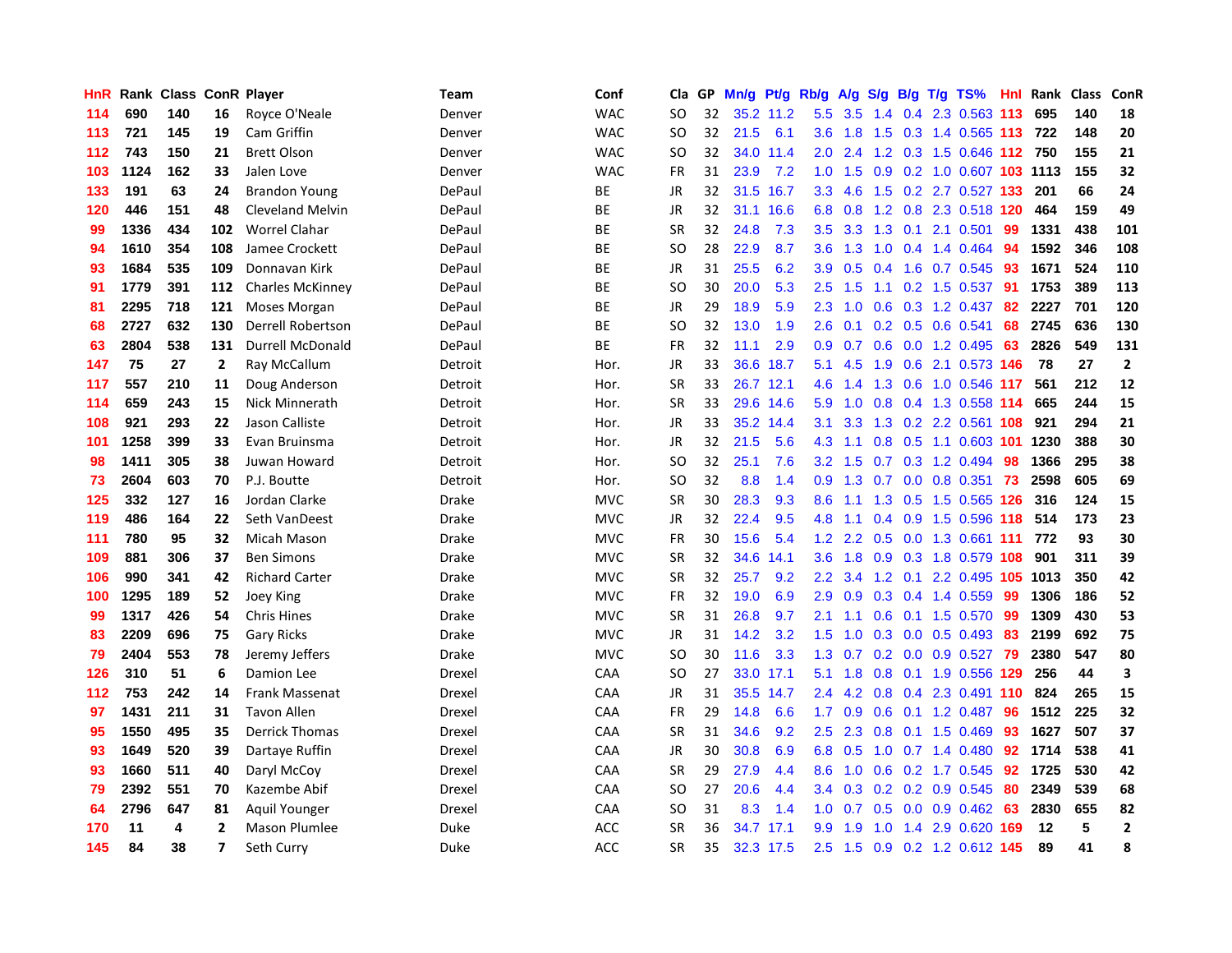| HnR |      | Rank Class ConR Player |              |                           | Team               | Conf        | Cla       | GP | Mn/g | Pt/g      | Rb/g             | A/g             | S/g           |     | $B/g$ T/g TS%                | Hnl | Rank | <b>Class</b> | <b>ConR</b>  |
|-----|------|------------------------|--------------|---------------------------|--------------------|-------------|-----------|----|------|-----------|------------------|-----------------|---------------|-----|------------------------------|-----|------|--------------|--------------|
| 143 | 98   | 44                     | 8            | Ryan Kelly                | Duke               | ACC         | <b>SR</b> | 23 |      | 28.9 12.9 | 5.3              |                 |               |     | 1.7 0.7 1.6 1.0 0.582 151    |     | 51   | 19           | 6            |
| 136 | 160  | 28                     | 14           | Quinn Cook                | Duke               | <b>ACC</b>  | SO.       | 36 |      | 33.6 11.7 | 3.8 <sup>°</sup> | 5.3             |               |     | 1.4 0.1 2.2 0.527 135        |     | 181  | 31           | 15           |
| 128 | 270  | 21                     | 22           | Rasheed Sulaimon          | Duke               | <b>ACC</b>  | <b>FR</b> | 36 |      | 29.2 11.6 | $3.4^{\circ}$    | 1.9             |               |     | 0.8 0.1 1.3 0.546 127        |     | 290  | 24           | 22           |
| 124 | 371  | 38                     | 29           | Amile Jefferson           | Duke               | <b>ACC</b>  | <b>FR</b> | 32 | 12.7 | 4.0       | 2.9 <sup>°</sup> | 0.2             |               |     | 0.4 0.5 0.4 0.555 123        |     | 386  | 42           | 30           |
| 116 | 601  | 200                    | 41           | <b>Tyler Thornton</b>     | Duke               | <b>ACC</b>  | JR        | 36 | 22.0 | 3.6       | 2.3              | 2.2             | 1.3           |     | $0.1$ 1.1 0.573 115          |     | 628  | 207          | 42           |
| 76  | 2515 | 779                    | 95           | <b>Josh Hairston</b>      | Duke               | <b>ACC</b>  | JR        | 35 | 12.7 | 2.6       | 2.1              | 0.2             |               |     | $0.1$ $0.2$ $0.5$ $0.484$    | -76 | 2501 | 777          | 95           |
| 103 | 1144 | 165                    | 84           | Derrick Colter            | Duquesne           | A10         | <b>FR</b> | 30 | 32.2 | 13.5      | 2.8              | 5.2             | 0.8           |     | 0.2 3.6 0.478 102 1153       |     |      | 166          | 84           |
| 97  | 1447 | 215                    | 98           | <b>Quevyn Winters</b>     | Duquesne           | A10         | <b>FR</b> | 30 | 22.0 | 9.6       | 3.9 <sup>°</sup> | 0.9             | 0.6           | 0.1 | 2.0 0.566                    | 97  | 1452 | 214          | 99           |
| 96  | 1488 | 482                    | 100          | Sean Johnson              | Duquesne           | A10         | <b>SR</b> | 30 | 25.5 | 11.5      | 3.1              | 1.7             | 0.7           |     | 0.3 1.8 0.488                | 96  | 1483 | 481          | 100          |
| 91  | 1797 | 547                    | 111          | Andre Marhold             | Duguesne           | A10         | <b>SR</b> | 29 | 22.8 | 6.0       | 5.6              | 0.6             |               |     | 0.2 1.7 1.4 0.489 91         |     | 1786 | 542          | 109          |
| 90  | 1863 | 578                    | 115          | Jerry Jones               | Duquesne           | A10         | <b>JR</b> | 29 | 23.9 | 7.3       | 3.6 <sup>°</sup> | 1.2             |               |     | 1.0 0.3 1.4 0.495            | -89 | 1847 | 579          | 114          |
| 88  | 1974 | 333                    | 117          | Jeremiah Jones            | Duguesne           | A10         | <b>FR</b> | 30 | 26.0 | 7.7       | 4.1              | 0.9             | 0.6           |     | $0.0$ $0.9$ $0.481$          | -87 | 1958 | 328          | 118          |
| 87  | 2011 | 447                    | 119          | Kadeem Pantophlet         | Duquesne           | A10         | <b>SO</b> | 30 | 21.0 | 5.0       | 4.2              | 0.9             | $0.4^{\circ}$ |     | $0.1$ 1.0 0.532              | -87 | 2002 | 445          | 120          |
| 77  | 2485 | 580                    | 129          | Marvin Binney             | Duquesne           | A10         | SO        | 29 | 12.7 | 3.1       | 1.0 <sub>1</sub> | 0.7             | 0.5           |     | $0.0$ 0.7 0.572              | -77 | 2476 | 576          | 129          |
| 142 | 108  | 47                     | $\mathbf{1}$ | Maurice Kemp              | East Carolina      | <b>CUSA</b> | <b>SR</b> | 35 | 34.3 | 18.9      | 8.0              | 2.4             | $1.7^{\circ}$ |     | 1.1 1.9 0.571                | 141 | 123  | 58           | $\mathbf{2}$ |
| 113 | 712  | 231                    | 25           | Miguel Paul               | East Carolina      | <b>CUSA</b> | <b>JR</b> | 33 |      | 33.1 13.3 |                  | $2.2$ 7.2       | 1.5           |     | 0.2 3.6 0.546 113            |     | 712  | 228          | 27           |
| 111 | 805  | 258                    | 31           | Akeem Richmond            | East Carolina      | <b>CUSA</b> | JR        | 35 | 20.1 | 10.9      | 1.8              | 1.2             | 0.7           | 0.1 | 0.9 0.598 110                |     | 835  | 269          | 32           |
| 105 | 1038 | 319                    | 39           | Robert Sampson            | East Carolina      | <b>CUSA</b> | <b>JR</b> | 33 | 29.9 | 9.1       | 9.2              | 0.9             | 1.0           |     | 1.8 1.4 0.525 104 1062       |     |      | 332          | 38           |
| 103 | 1110 | 348                    | 41           | Ty Armstrong              | East Carolina      | <b>CUSA</b> | <b>JR</b> | 35 | 20.3 | 9.3       |                  | $4.5\quad0.6$   |               |     | 0.5 0.6 1.3 0.575 103 1140   |     |      | 358          | 42           |
| 95  | 1581 | 344                    | 63           | Paris Roberts-Campbell    | East Carolina      | <b>CUSA</b> | SO        | 35 | 25.6 | 5.6       | 2.1              | 1.8             |               |     | 1.3 0.3 1.0 0.537            | -94 | 1605 | 352          | 63           |
| 82  | 2274 | 393                    | 79           | <b>Marshall Guilmette</b> | East Carolina      | <b>CUSA</b> | <b>FR</b> | 31 | 13.3 | 4.0       | $2.3^{\circ}$    | 0.7             |               |     | $0.2$ $0.3$ $0.9$ $0.532$ 82 |     | 2234 | 376          | 80           |
| 81  | 2303 | 662                    | 80           | Shamarr Bowden            | East Carolina      | <b>CUSA</b> | <b>SR</b> | 25 | 15.2 | 4.6       | 0.7              | 1.5             | 0.5           |     | $0.0$ 0.6 0.511              | 84  | 2153 | 628          | 74           |
| 73  | 2614 | 718                    | 88           | <b>Corvonn Gaines</b>     | East Carolina      | <b>CUSA</b> | <b>SR</b> | 22 | 17.0 | 2.1       | 2.5              | 2.0             | 0.5           |     | 0.2 0.9 0.393                | -79 | 2378 | 676          | 84           |
| 94  | 1593 | 246                    | 31           | Lester Wilson             | East Tennessee St. | ASun        | <b>FR</b> | 32 | 31.9 | 13.0      | 5.3              | 0.3             | 0.6           |     | $0.1$ 1.2 0.531              | 93  | 1675 | 262          | 35           |
| 94  | 1598 | 501                    | 32           | <b>Hunter Harris</b>      | East Tennessee St. | ASun        | <b>JR</b> | 31 | 26.9 | 8.1       | 5.4              | 0.7             | 0.9           |     | 0.9 1.4 0.522 93             |     | 1650 | 518          | 34           |
| 92  | 1737 | 529                    | 36           | Jarvis Jones              | East Tennessee St. | ASun        | <b>SR</b> | 25 | 36.8 | 16.0      | 2.8              | 2.6             | 1.8           |     | $0.1$ 2.8 0.478              | -93 | 1629 | 508          | 33           |
| 84  | 2158 | 492                    | 55           | Rashawn Rembert           | East Tennessee St. | ASun        | SO        | 31 | 27.5 | 8.9       | $2.3^{\circ}$    |                 |               |     | 1.4 0.9 0.2 1.7 0.532 83     |     | 2211 | 504          | 57           |
| 83  | 2196 | 501                    | 57           | Josh Walton               | East Tennessee St. | ASun        | <b>SO</b> | 32 | 21.9 | 5.7       |                  | $4.2 \quad 0.3$ |               |     | 0.8 0.7 1.2 0.526            | 82  | 2255 | 516          | 60           |
| 71  | 2668 | 822                    | 73           | Kinard Gadsden-Gilliard   | East Tennessee St. | ASun        | <b>JR</b> | 31 | 23.6 | 5.1       | 3.8              | 1.5             |               |     | 0.5 0.2 2.0 0.424 70         |     | 2693 | 831          | 74           |
| 69  | 2714 | 510                    | 75           | Petey McClain             | East Tennessee St. | ASun        | <b>FR</b> | 25 | 21.7 | 3.2       | 1.8              | 3.2             |               |     | $0.7$ $0.0$ 2.2 $0.402$      | -70 | 2680 | 498          | 73           |
| 64  | 2799 | 537                    | 79           | Yunio Barrueta            | East Tennessee St. | ASun        | <b>FR</b> | 25 | 11.8 | 2.4       | 2.3              | 0.4             | 0.1           |     | $0.1$ 0.6 0.438              | -64 | 2811 | 541          | 79           |
| 59  | 2867 | 567                    | 82           | Mario Stramaglia          | East Tennessee St. | ASun        | <b>FR</b> | 27 | 12.5 | 3.7       | 1.5              | 0.7             | 0.3           |     | $0.0$ 1.1 0.416              | 59  | 2866 | 567          | 81           |
| 109 | 886  | 278                    | 23           | Sherman Blanford          | Eastern Illinois   | <b>OVC</b>  | JR        | 32 | 25.9 | 10.5      | 6.4              | 2.3             | 1.2           |     | 0.5 1.8 0.478 108            |     | 896  | 284          | 24           |
| 94  | 1631 | 359                    | 48           | Josh Piper                | Eastern Illinois   | <b>OVC</b>  | <b>SO</b> | 32 |      | 29.4 10.2 | $4.4^{\circ}$    | 1.3             | 0.6           |     | $0.7$ 1.4 $0.574$            | 93  | 1635 | 358          | 47           |
| 93  | 1675 | 531                    | 51           | Morris Woods              | Eastern Illinois   | <b>OVC</b>  | JR        | 31 | 24.4 | 11.0      | 4.3              | 1.4             |               |     | 0.8 0.4 2.6 0.531            | -93 | 1663 | 522          | 48           |
| 90  | 1848 | 408                    | 54           | Alex Austin               | Eastern Illinois   | <b>OVC</b>  | <b>SO</b> | 32 | 23.8 | 9.3       | 2.5              | 1.1             |               |     | 0.8 0.0 1.2 0.573 89         |     | 1852 | 407          | 54           |
| 86  | 2061 | 609                    | 61           | Malcolm Herron            | Eastern Illinois   | <b>OVC</b>  | <b>SR</b> | 31 | 16.0 | 6.3       | $2.4^{\circ}$    | 0.7             | 0.5           |     | $0.1$ 0.9 0.510              | -86 | 2050 | 605          | 61           |
| 83  | 2189 | 637                    | 69           | <b>Austin Akers</b>       | Eastern Illinois   | <b>OVC</b>  | <b>SR</b> | 31 | 33.8 | 5.0       | 2.5              | 4.0             | 1.0           |     | 0.0 1.3 0.438                | -84 | 2157 | 630          | 67           |
| 80  | 2354 | 673                    | 75           | <b>Taylor Jones</b>       | Eastern Illinois   | <b>OVC</b>  | <b>SR</b> | 32 | 29.0 | 5.6       | 2.5              | 1.6             |               |     | 1.0 0.1 1.5 0.563 79         |     | 2361 | 672          | 74           |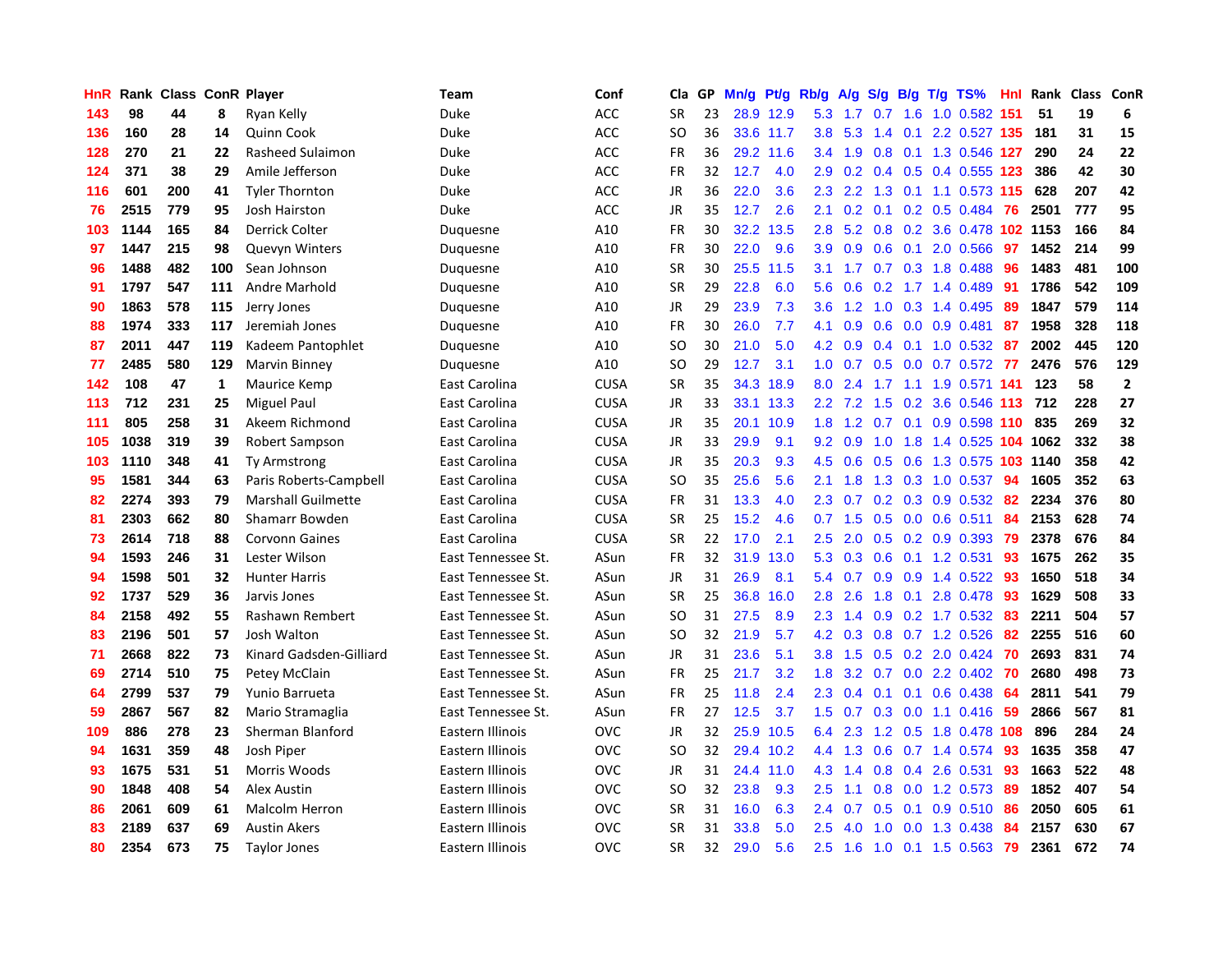| HnR | Rank | <b>Class</b> |                | <b>ConR Player</b>     | <b>Team</b>        | Conf        | Cla           | <b>GP</b> | Mn/g | <b>Pt/g</b> | Rb/g | A/g | S/g              | B/g           | $T/g$ TS%                  | Hnl | Rank | <b>Class</b> | ConR           |
|-----|------|--------------|----------------|------------------------|--------------------|-------------|---------------|-----------|------|-------------|------|-----|------------------|---------------|----------------------------|-----|------|--------------|----------------|
| 54  | 2916 | 584          | 95             | Cameron Harvey         | Eastern Illinois   | OVC         | <b>FR</b>     | 31        | 10.2 | 1.9         | 0.5  | 0.5 |                  |               | $0.2$ 0.0 0.5 0.522        | -54 | 2925 | 587          | 95             |
| 118 | 541  | 103          | 12             | Corey Walden           | Eastern Kentucky   | OVC         | <b>SO</b>     | 35        | 29.1 | 13.0        | 3.5  | 1.9 |                  |               | 1.7 0.1 1.6 0.633 117      |     | 574  | 110          | 13             |
| 116 | 595  | 197          | 13             | Glenn Cosey            | Eastern Kentucky   | OVC         | JR            | 29        | 35.4 | 15.2        | 3.3  | 3.2 | 1.6              |               | 0.0 1.3 0.582 118          |     | 527  | 177          | 12             |
| 113 | 720  | 261          | 17             | Mike DiNunno           | Eastern Kentucky   | OVC         | <b>SR</b>     | 34        | 35.3 | 14.8        | 2.1  | 4.3 | 1.9              |               | 0.0 2.7 0.577 113 726      |     |      | 262          | 17             |
| 111 | 811  | 167          | 20             | <b>Eric Stutz</b>      | Eastern Kentucky   | OVC         | <b>SO</b>     | 35        | 23.6 | 8.3         | 4.7  | 1.3 | 0.8              |               | 0.7 1.6 0.664 110          |     | 832  | 167          | 21             |
| 96  | 1516 | 474          | 42             | <b>Marcus Lewis</b>    | Eastern Kentucky   | OVC         | JR            | 35        | 21.6 | 6.0         | 2.4  | 0.9 |                  |               | 1.2 0.5 0.8 0.526          | 95  | 1533 | 485          | 39             |
| 93  | 1672 | 530          | 50             | Tarius Johnson         | Eastern Kentucky   | OVC         | JR            | 35        | 22.3 | 6.6         | 4.2  | 1.1 | 0.5              |               | 0.1 1.2 0.499              | 92  | 1684 | 529          | 49             |
| 92  | 1722 | 546          | 52             | Jeff Johnson           | Eastern Kentucky   | OVC         | JR            | 35        | 15.1 | 3.9         | 1.9  | 1.4 | 0.5              |               | $0.2$ 1.0 $0.626$          | 91  | 1739 | 546          | 51             |
| 102 | 1171 | 366          | 32             | Derek Thompson         | Eastern Michigan   | <b>MAC</b>  | JR            | 33        | 23.7 | 11.1        | 1.8  | 1.3 | 0.8              |               | 0.1 1.4 0.503 102 1164     |     |      | 368          | 28             |
| 101 | 1227 | 386          | 35             | DaShonte Riley         | Eastern Michigan   | <b>MAC</b>  | JR            | 34        | 23.4 | 4.0         | 6.1  | 0.7 |                  |               | 1.0 2.0 1.4 0.489 101 1228 |     |      | 387          | 34             |
| 99  | 1337 | 424          | 41             | Glenn Bryant           | Eastern Michigan   | <b>MAC</b>  | JR            | 34        | 27.4 | 10.6        | 4.5  | 0.6 |                  |               | 0.9 1.3 1.7 0.463          | -99 | 1332 | 416          | 40             |
| 94  | 1620 | 510          | 56             | Daylen Harrison        | Eastern Michigan   | MAC         | JR            | 34        | 28.1 | 8.9         | 4.8  | 1.4 |                  |               | $1.1$ 0.4 2.3 0.499        | -93 | 1625 | 511          | 60             |
| 93  | 1676 | 514          | 61             | <b>Jamell Harris</b>   | Eastern Michigan   | MAC         | <b>SR</b>     | 34        | 20.3 | 4.3         | 4.1  | 0.5 | 0.7              |               | 1.0 1.0 0.512 92           |     | 1678 | 517          | 62             |
| 86  | 2050 | 639          | 75             | J.R. Sims              | Eastern Michigan   | MAC         | JR            | 34        | 22.3 | 5.8         | 1.5  | 1.2 | 1.4              |               | 0.0 1.3 0.468              | 86  | 2045 | 639          | 75             |
| 80  | 2357 | 674          | 85             | Matt Balkema           | Eastern Michigan   | <b>MAC</b>  | <b>SR</b>     | 33        | 11.6 | 2.1         | 2.6  | 0.2 | 0.3              | 0.1           | 0.4 0.459                  | 80  | 2354 | 671          | 85             |
| 77  | 2469 | 440          | 88             | Jalen Ross             | Eastern Michigan   | <b>MAC</b>  | <b>FR</b>     | 34        | 21.8 | 4.6         | 1.6  | 2.3 | 0.8              |               | 0.0 2.3 0.440              | 77  | 2478 | 438          | 89             |
| 106 | 1001 | 134          | 12             | Venky Jois             | Eastern Washington | <b>BSky</b> | FR            | 28        | 32.7 | 12.3        | 9.0  | 2.0 | 0.9              |               | 2.4 2.5 0.533 105          |     | 1012 | 134          | 14             |
| 100 | 1272 | 268          | 19             | <b>Martin Seiferth</b> | Eastern Washington | <b>BSky</b> | <sub>SO</sub> | 31        | 22.9 | 8.2         | 6.3  | 0.3 | 0.4              |               | 2.2 1.2 0.592              | 97  | 1418 | 311          | 23             |
| 94  | 1607 | 247          | 28             | <b>Tyler Harvey</b>    | Eastern Washington | <b>BSky</b> | <b>FR</b>     | 21        | 14.0 | 7.1         | 2.3  | 1.5 |                  |               | 0.7 0.1 1.0 0.608          | 97  | 1428 | 209          | 25             |
| 93  | 1683 | 534          | 32             | Justin Crosgile        | Eastern Washington | <b>BSky</b> | JR            | 12        | 36.0 | 14.7        | 5.9  | 5.5 |                  |               | 1.7 0.0 3.4 0.494 107      |     | 946  | 300          | 12             |
| 88  | 1975 | 589          | 41             | Colin Chiverton        | Eastern Washington | <b>BSky</b> | <b>SR</b>     | 24        | 17.3 | 10.8        | 2.0  | 0.4 | 0.5              |               | $0.5$ 1.4 $0.520$          | 86  | 2022 | 597          | 41             |
| 80  | 2329 | 533          | 58             | Parker Kelly           | Eastern Washington | <b>BSky</b> | SO.           | 30        | 28.1 | 9.5         | 2.6  | 1.0 | 0.3              |               | $0.3$ 1.1 $0.588$          | 78  | 2419 | 557          | 61             |
| 77  | 2473 | 765          | 66             | Kevin Winford          | Eastern Washington | <b>BSky</b> | JR            | 25        | 20.6 | 6.1         | 1.9  | 2.4 | 0.6              |               | $0.0$ 1.4 $0.471$          | 76  | 2512 | 780          | 67             |
| 77  | 2502 | 698          | 68             | Jeffrey Forbes         | Eastern Washington | BSky        | <b>SR</b>     | 29        | 25.3 | 6.0         | 2.4  | 2.0 | 0.8              |               | $0.0$ 1.1 $0.489$          | 75  | 2548 | 708          | 70             |
| 70  | 2673 | 499          | 77             | <b>Thomas Reuter</b>   | Eastern Washington | <b>BSky</b> | <b>FR</b>     | 31        | 22.2 | 5.4         | 3.1  | 1.5 |                  |               | 0.7 0.4 1.8 0.427          | 68  | 2727 | 512          | 79             |
| 62  | 2826 | 756          | 90             | Jordan Hickert         | Eastern Washington | <b>BSky</b> | <b>SR</b>     | 30        | 9.7  | 2.9         | 2.1  | 0.4 | 0.0 <sub>1</sub> |               | $0.1$ 0.5 0.444            | -60 | 2859 | 762          | 91             |
| 60  | 2846 | 557          | 91             | <b>Daniel Hill</b>     | Eastern Washington | <b>BSky</b> | <b>FR</b>     | 22        | 11.9 | 1.8         | 1.3  | 1.5 |                  |               | $0.4$ 0.0 0.9 0.406        | -61 | 2852 | 562          | 90             |
| 125 | 326  | 114          | $\overline{2}$ | Lucas Troutman         | Elon               | Southern    | <b>JR</b>     | 31        | 26.4 | 15.1        | 5.3  | 0.6 | 1.2              |               | 2.1 2.1 0.565 127          |     | 296  | 103          | $\overline{2}$ |
| 102 | 1160 | 363          | 24             | <b>Ryley Beaumont</b>  | Elon               | Southern    | <b>JR</b>     | 33        | 31.7 | 11.8        | 7.1  | 1.8 |                  |               | 0.7 0.4 1.7 0.540 102 1192 |     |      | 377          | 25             |
| 101 | 1212 | 380          | 25             | Sebastian Koch         | Elon               | Southern    | <b>JR</b>     | 32        | 30.8 | 9.6         | 4.6  | 2.5 | 0.9              |               | 0.3 1.5 0.602 101          |     | 1225 | 385          | 26             |
| 95  | 1570 | 490          | 34             | Jack Isenbarger        | Elon               | Southern    | <b>JR</b>     | 33        | 31.8 | 13.2        | 3.4  | 2.6 | 0.8 <sub>0</sub> | 0.1           | 2.1 0.518                  | 94  | 1591 | 499          | 34             |
| 92  | 1689 | 266          | 35             | <b>Tanner Samson</b>   | Elon               | Southern    | <b>FR</b>     | 32        | 28.1 | 7.1         | 3.4  | 1.7 | 0.9              |               | $0.2$ 0.6 0.551            | 92  | 1688 | 266          | 36             |
| 92  | 1704 | 374          | 36             | <b>Austin Hamilton</b> | Elon               | Southern    | <b>SO</b>     | 16        | 25.1 | 7.4         | 2.6  | 3.3 | 1.5              |               | 0.2 1.8 0.439              | 93  | 1648 | 364          | 35             |
| 77  | 2493 | 582          | 70             | <b>Ryan Winters</b>    | Elon               | Southern    | <b>SO</b>     | 32        | 13.8 | 2.9         | 2.3  | 0.7 | $0.4^{\circ}$    |               | 0.2 0.6 0.551              | 77  | 2495 | 582          | 71             |
| 58  | 2869 | 665          | 96             | Kevin Blake            | Elon               | Southern    | <b>SO</b>     | 28        | 10.0 | 1.8         | 1.1  | 0.4 |                  |               | $0.4$ 0.0 0.4 0.410        | 60  | 2864 | 662          | 95             |
| 47  | 2955 | 600          | 103            | <b>Tony Sabato</b>     | Elon               | Southern    | <b>FR</b>     | 33        | 9.0  | 1.3         | 1.6  | 0.5 |                  |               | $0.1$ 0.2 0.8 0.404        | 47  | 2963 | 603          | 103            |
| 154 | 37   | 13           | 3              | Colt Ryan              | Evansville         | <b>MVC</b>  | <b>SR</b>     | 34        | 33.0 | 20.1        | 3.6  | 4.0 | 1.5              | 0.1           | 2.2 0.552 156              |     | 31   | 13           | $\overline{2}$ |
| 117 | 556  | 60           | 26             | Egidijus Mockevicius   | Evansville         | <b>MVC</b>  | FR            | 36        | 18.4 | 5.8         | 5.0  | 0.2 | 0.4              | 1.8           | 1.1 0.648 116              |     | 592  | 61           | 26             |
| 115 | 642  | 235          | 28             | <b>Troy Taylor</b>     | Evansville         | <b>MVC</b>  | SR            | 36        | 29.4 | 6.9         | 6.9  |     |                  | $3.9$ 1.3 0.1 | 2.1 0.491 113              |     | 686  | 250          | 29             |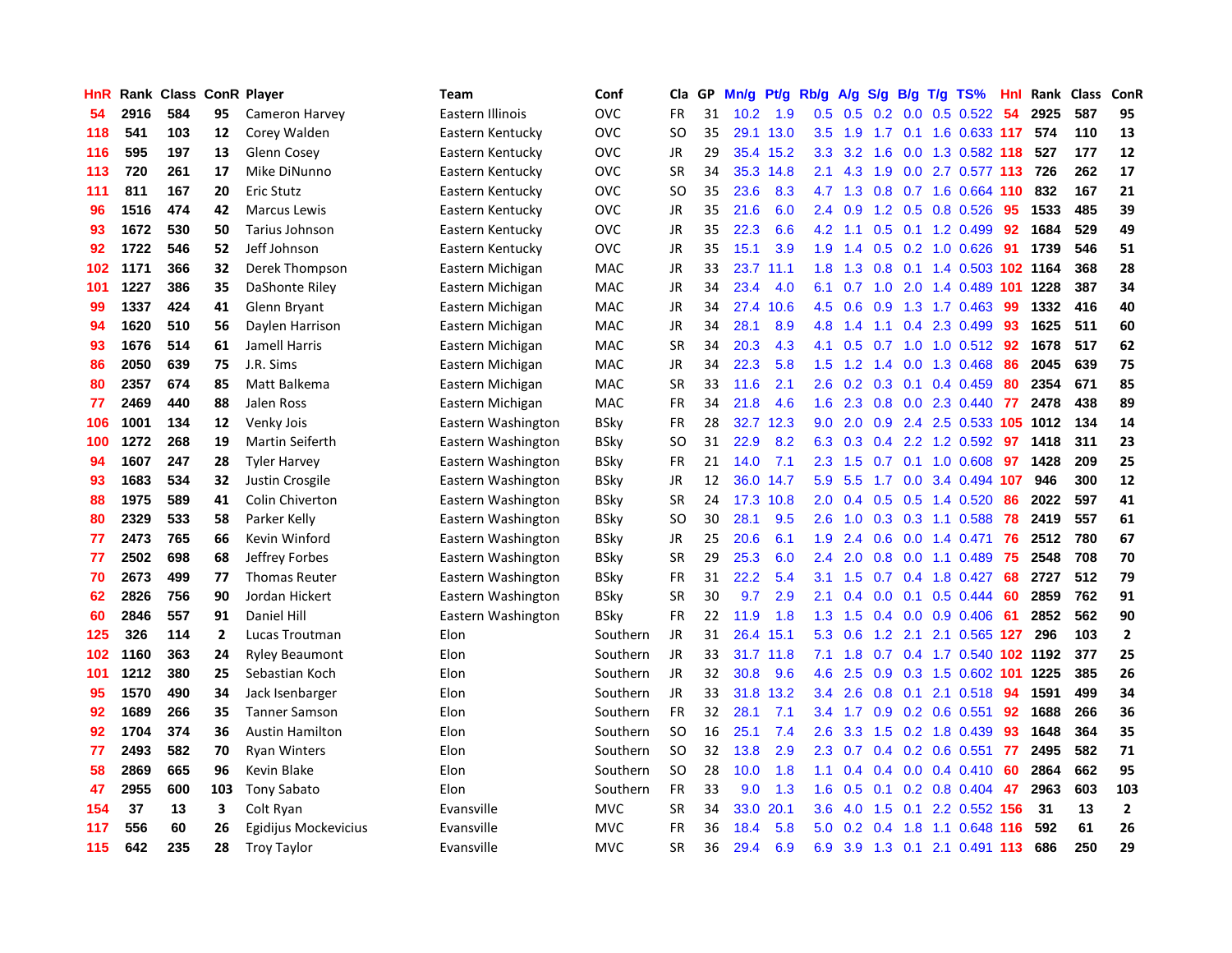| HnR |      | <b>Rank Class</b> |                | <b>ConR Player</b>     | <b>Team</b>         | Conf        | Cla           | <b>GP</b> | Mn/g | Pt/g | Rb/g             | A/g       | S/g              |     | B/g T/g TS%                | Hnl | Rank | <b>Class</b> | ConR                    |
|-----|------|-------------------|----------------|------------------------|---------------------|-------------|---------------|-----------|------|------|------------------|-----------|------------------|-----|----------------------------|-----|------|--------------|-------------------------|
| 107 | 927  | 320               | 40             | Ned Cox                | Evansville          | <b>MVC</b>  | <b>SR</b>     | 35        | 29.9 | 10.8 | 1.9              | 3.0       |                  |     | 0.7 0.2 1.2 0.532 106      |     | 967  | 335          | 41                      |
| 101 | 1200 | 173               | 49             | D.J. Balentine         | Evansville          | <b>MVC</b>  | <b>FR</b>     | 36        | 22.8 | 8.1  |                  | $1.7$ 1.9 |                  |     | 0.4 0.2 1.1 0.503 100 1243 |     |      | 179          | 51                      |
| 97  | 1455 | 316               | 58             | Ryan Sawvell           | Evansville          | <b>MVC</b>  | <b>SO</b>     | 35        | 12.4 | 3.5  | 2.9 <sup>°</sup> | 0.3       |                  |     | $0.3$ 0.0 0.5 0.530        | -96 | 1492 | 321          | 59                      |
| 94  | 1621 | 355               | 62             | Jaylon Moore           | Evansville          | <b>MVC</b>  | <b>SO</b>     | 35        | 11.1 | 3.5  | 1.9              | 0.1       |                  |     | 0.2 0.5 0.6 0.552 93       |     | 1647 | 363          | 63                      |
| 89  | 1882 | 571               | 70             | Lewis Jones            | Evansville          | <b>MVC</b>  | <b>SR</b>     | 35        | 21.5 | 6.1  | 2.4              | 1.1       | 0.5              |     | $0.1$ 1.1 0.459            | -89 | 1869 | 570          | 69                      |
| 79  | 2417 | 421               | 79             | Adam Wing              | Evansville          | <b>MVC</b>  | <b>FR</b>     | 30        | 15.6 | 2.7  | 2.7              | 1.0       | 0.5              |     | $0.1$ 0.9 0.438 81         |     | 2298 | 394          | 77                      |
| 119 | 488  | 183               | 11             | Derek Needham          | Fairfield           | <b>MAAC</b> | <b>SR</b>     | 35        | 33.1 | 14.6 | 3.4              | 3.1       | 1.4              |     | $0.1$ 2.7 $0.517$ 119      |     | 506  | 192          | 12                      |
| 107 | 937  | 325               | 20             | Colin Nickerson        | Fairfield           | <b>MAAC</b> | <b>SR</b>     | 35        | 27.3 | 5.6  | 4.5              | 2.5       | 1.6              |     | 0.1 1.3 0.506 107          |     | 951  | 329          | 21                      |
| 104 | 1093 | 156               | 25             | Amadou Sidibe          | Fairfield           | <b>MAAC</b> | <b>FR</b>     | 34        | 21.7 | 5.7  | 6.2              | 0.5       | 0.5              |     | 0.4 1.2 0.549 104 1090     |     |      | 150          | 26                      |
| 102 | 1155 | 361               | 29             | <b>Maurice Barrow</b>  | Fairfield           | <b>MAAC</b> | JR            | 35        | 26.9 | 8.9  | 3.9 <sup>°</sup> | $-1.1$    |                  |     | 0.9 0.6 1.5 0.503 102 1174 |     |      | 370          | 29                      |
| 101 | 1225 | 180               | 35             | Coleman Johnson        | Fairfield           | <b>MAAC</b> | <b>FR</b>     | 29        | 11.7 | 3.4  | 2.0              | 0.3       |                  |     | 0.4 0.7 0.7 0.536 101 1223 |     |      | 174          | 34                      |
| 99  | 1364 | 433               | 41             | <b>Keith Matthews</b>  | Fairfield           | <b>MAAC</b> | JR            | 35        | 17.0 | 5.1  | 3.0 <sub>2</sub> | 0.5       |                  |     | $0.5$ 0.7 0.9 0.496        | -98 | 1373 | 428          | 41                      |
| 96  | 1499 | 483               | 45             | Desmond Wade           | Fairfield           | <b>MAAC</b> | <b>SR</b>     | 31        | 26.8 | 6.4  | $2.3^{\circ}$    | 3.5       | 1.0              |     | $0.3$ 2.2 $0.427$          | 97  | 1451 | 469          | 43                      |
| 93  | 1638 | 256               | 46             | <b>Marcus Gilbert</b>  | Fairfield           | <b>MAAC</b> | <b>FR</b>     | 33        | 20.7 | 5.8  | 3.2              | 0.6       | 0.5              |     | $0.5$ 1.4 0.543            | -94 | 1619 | 249          | 48                      |
| 86  | 2030 | 341               | 65             | Josip Mikulic          | Fairfield           | <b>MAAC</b> | <b>FR</b>     | 33        | 14.3 | 4.3  | 1.9              | 0.5       |                  |     | $0.3$ 0.6 1.0 0.495        | 87  | 2005 | 334          | 64                      |
| 122 | 399  | 149               | $\overline{2}$ | Kinu Rochford          | Fairleigh Dickinson | <b>NEC</b>  | <b>SR</b>     | 27        | 29.0 | 14.7 | 8.9              | 2.0       |                  |     | 0.7 1.3 2.7 0.605 128      |     | 280  | 113          | $\overline{\mathbf{2}}$ |
| 84  | 2171 | 630               | 69             | <b>Melquan Bolding</b> | Fairleigh Dickinson | <b>NEC</b>  | SR            | 31        | 33.8 | 13.5 | 4.4              | 1.7       | 1.1              |     | 0.3 2.3 0.495              | 82  | 2245 | 648          | 75                      |
| 80  | 2358 | 737               | 77             | Mathias Seilund        | Fairleigh Dickinson | <b>NEC</b>  | JR            | 28        | 19.3 | 5.9  | $2.4^{\circ}$    | 0.7       | 0.6              |     | 0.5 0.7 0.552 78           |     | 2432 | 758          | 81                      |
| 78  | 2452 | 689               | 84             | Lonnie Robinson        | Fairleigh Dickinson | <b>NEC</b>  | <b>SR</b>     | 31        | 30.6 | 8.6  | 3.2              | 1.9       |                  |     | 0.5 0.2 1.9 0.533 76       |     | 2511 | 701          | 87                      |
| 74  | 2570 | 800               | 89             | <b>Sidney Sanders</b>  | Fairleigh Dickinson | <b>NEC</b>  | JR            | 27        | 23.5 | 4.6  | 1.8              | 3.4       |                  |     | 1.1 0.1 1.9 0.430 74       |     | 2596 | 804          | 92                      |
| 72  | 2631 | 610               | 92             | Mustafaa Jones         | Fairleigh Dickinson | <b>NEC</b>  | <b>SO</b>     | 31        | 21.8 | 5.3  | 1.8              | 1.1       | 0.9 <sup>°</sup> |     | $0.1$ 1.2 0.505            | -71 | 2678 | 624          | 96                      |
| 62  | 2832 | 551               | 105            | <b>Xavier Harris</b>   | Fairleigh Dickinson | <b>NEC</b>  | <b>FR</b>     | 29        | 16.6 | 4.1  | 3.3 <sub>2</sub> | 0.4       |                  |     | $0.2$ 0.4 1.4 0.488        | 61  | 2849 | 559          | 106                     |
| 59  | 2852 | 560               | 107            | Sekou Harris           | Fairleigh Dickinson | <b>NEC</b>  | <b>FR</b>     | 22        | 16.9 | 5.5  | 1.5              | 2.4       |                  |     | 0.4 0.3 2.6 0.415          | 62  | 2842 | 555          | 105                     |
| 141 | 113  | 35                | $\overline{2}$ | <b>Tymell Murphy</b>   | Fla. International  | Sun Belt    | <b>JR</b>     | 32        | 30.4 | 14.6 | 6.8              | 1.9       | 1.7              | 1.1 | 2.5 0.601 140              |     | 124  | 35           | $\overline{\mathbf{3}}$ |
| 106 | 974  | 206               | 27             | Deric Hill             | Fla. International  | Sun Belt    | <b>SO</b>     | 32        | 23.0 | 6.2  | $2.4^{\circ}$    | 3.3       | 2.3              | 0.1 | 2.2 0.501 106 1002         |     |      | 213          | 29                      |
| 101 | 1236 | 402               | 37             | Cameron Bell           | Fla. International  | Sun Belt    | <b>SR</b>     | 20        | 20.1 | 8.9  | 3.1              | 1.5       | 1.3              |     | 0.3 2.1 0.525 104 1071     |     |      | 365          | 32                      |
| 96  | 1514 | 472               | 43             | <b>Malik Smith</b>     | Fla. International  | Sun Belt    | <b>JR</b>     | 32        | 33.1 | 14.1 |                  | $2.7$ 1.3 |                  |     | 1.0 0.0 2.1 0.529          | 95  | 1528 | 481          | 44                      |
| 96  | 1527 | 234               | 44             | Jerome Frink           | Fla. International  | Sun Belt    | <b>FR</b>     | 32        | 30.6 | 10.2 | 6.3              | 0.6       |                  |     | 1.1 0.7 2.0 0.512 95       |     | 1546 | 236          | 45                      |
| 94  | 1628 | 358               | 47             | Marco Porcher          | Fla. International  | Sun Belt    | <sub>SO</sub> | 32        | 13.4 | 5.1  | 1.6              | 0.5       |                  |     | 0.3 0.1 0.6 0.526          | -93 | 1643 | 360          | 48                      |
| 85  | 2114 | 619               | 65             | Tola Akomolafe         | Fla. International  | Sun Belt    | <b>SR</b>     | 32        | 23.5 | 4.4  | 4.1              | 0.8       | 1.0              |     | 0.3 1.1 0.468              | -85 | 2130 | 619          | 64                      |
| 78  | 2450 | 568               | 77             | Juan Ferrales          | Fla. International  | Sun Belt    | SO            | 31        | 13.0 | 3.8  | 1.1              | 0.8       |                  |     | 0.4 0.1 0.9 0.504          | 78  | 2454 | 569          | 76                      |
| 65  | 2780 | 750               | 92             | Gabby Belardo          | Fla. International  | Sun Belt    | <b>SR</b>     | 23        | 14.2 | 4.1  | 1.1              | 1.8       | 0.6              |     | 0.0 1.9 0.407              | 69  | 2709 | 737          | 88                      |
| 154 | 38   | 14                | $\overline{2}$ | Erik Murphy            | Florida             | <b>SEC</b>  | <b>SR</b>     | 36        | 26.4 | 12.2 | 5.5              | 1.4       | 0.6              |     | 0.7 1.4 0.640 154          |     | 38   | 14           | 3                       |
| 146 | 81   | 29                | 8              | Patric Young           | Florida             | <b>SEC</b>  | <b>JR</b>     | 37        | 26.5 | 10.1 | 6.3              | 0.9       | 0.9 <sub>0</sub> |     | 1.6 1.5 0.566 145          |     | 87   | 29           | 9                       |
| 141 | 118  | 36                | 10             | Casey Prather          | Florida             | <b>SEC</b>  | JR            | 29        | 17.1 | 6.2  | 3.7              | 1.0       |                  |     | 0.9 0.6 1.0 0.624 143      |     | 102  | 31           | 10                      |
| 134 | 180  | 58                | 15             | Scottie Wilbekin       | Florida             | <b>SEC</b>  | <b>JR</b>     | 35        | 31.9 | 9.1  | 2.9              | 5.0       |                  |     | 1.5 0.1 2.1 0.549 134      |     | 191  | 63           | 16                      |
| 134 | 187  | 80                | 17             | Kenny Boynton          | Florida             | <b>SEC</b>  | <b>SR</b>     | 37        | 31.6 | 12.0 | 3.0 <sub>2</sub> | 2.8       | 0.8              |     | 0.1 1.3 0.530 133          |     | 199  | 87           | 17                      |
| 133 | 193  | 83                | 18             | Mike Rosario           | Florida             | <b>SEC</b>  | <b>SR</b>     | 36        | 29.5 | 12.5 | 2.6              | 2.0       | 0.9              |     | 0.0 1.8 0.565 133          |     | 202  | 88           | 18                      |
| 132 | 213  | 74                | 20             | Will Yeguete           | Florida             | <b>SEC</b>  | <b>JR</b>     | 31        | 20.9 | 5.5  | 5.8              |           |                  |     | 1.0 1.2 0.3 1.3 0.545 132  |     | 215  | 71           | 20                      |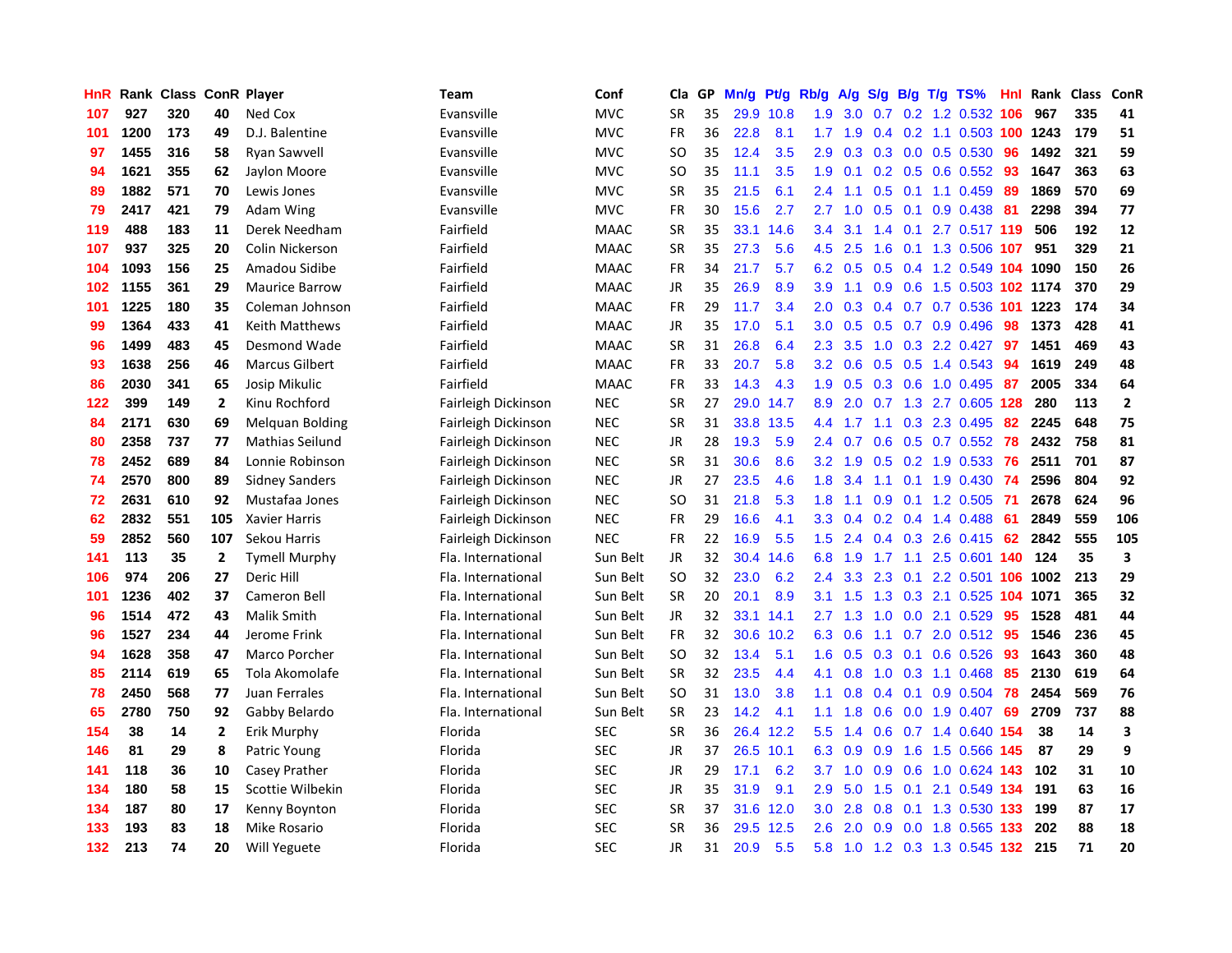| HnR |      | Rank Class ConR Player |                |                         | Team                      | Conf        | Cla           | <b>GP</b> | Mn/g | <b>Pt/g</b> | Rb/g             | A/g     | S/g           |     | B/g T/g TS%                   | Hnl | Rank | <b>Class</b> | ConR                    |
|-----|------|------------------------|----------------|-------------------------|---------------------------|-------------|---------------|-----------|------|-------------|------------------|---------|---------------|-----|-------------------------------|-----|------|--------------|-------------------------|
| 128 | 275  | 23                     | 22             | Michael Frazier         | Florida                   | <b>SEC</b>  | <b>FR</b>     | 36        | 17.9 | 5.6         | 3.1              | 0.9     | 0.6           |     | 0.0 0.8 0.654 127             |     | 284  | 22           | 22                      |
| 92  | 1711 | 542                    | 38             | Jamari Bradshaw         | Florida A&M               | <b>MEAC</b> | <b>JR</b>     | 31        | 21.5 | 9.2         | 3.5              |         |               |     | 1.1 1.5 0.0 1.9 0.497 91      |     | 1737 | 544          | 40                      |
| 87  | 2008 | 632                    | 49             | Jamie Adams             | Florida A&M               | <b>MEAC</b> | <b>JR</b>     | 30        | 30.6 | 14.0        | $2.2^{\circ}$    | 3.1     | 1.9           |     | $0.0$ 3.5 $0.460$             | -87 | 2006 | 630          | 48                      |
| 83  | 2231 | 701                    | 65             | Muhammad Abdul-Aleem    | Florida A&M               | <b>MEAC</b> | <b>JR</b>     | 31        | 22.0 | 9.2         | 4.1              | 1.3     |               |     | $1.1$ 0.2 2.3 0.444           | -82 | 2242 | 704          | 64                      |
| 81  | 2314 | 400                    | 70             | <b>Trey Kellum</b>      | Florida A&M               | <b>MEAC</b> | <b>FR</b>     | 31        | 21.7 | 6.3         | 4.4              | 0.6     | 0.6           |     | 0.5 1.4 0.494                 | 80  | 2332 | 401          | 72                      |
| 79  | 2389 | 682                    | 74             | Markee Teal             | Florida A&M               | <b>MEAC</b> | <b>SR</b>     | 31        | 23.0 | 7.1         | 5.2              | 0.4     |               |     | $0.6$ 0.4 1.6 0.533           | -79 | 2398 | 681          | 74                      |
| 79  | 2416 | 755                    | 75             | Reggie Lewis            | Florida A&M               | <b>MEAC</b> | JR            | 30        | 30.9 | 10.5        | 1.8              | 2.1     |               |     | $0.8$ 0.2 1.5 0.465           | 78  | 2433 | 759          | 76                      |
| 75  | 2541 | 786                    | 80             | <b>Walter Davis</b>     | Florida A&M               | <b>MEAC</b> | <b>JR</b>     | 31        | 20.3 | 2.5         | 3.9 <sup>°</sup> | 0.7     |               |     | $0.7$ $0.8$ $0.7$ $0.443$     | -75 | 2560 | 793          | 81                      |
| 63  | 2805 | 651                    | 96             | D'Andre Bullard         | Florida A&M               | <b>MEAC</b> | <sub>SO</sub> | 20        | 20.7 | 4.5         | 2.5              | 1.6     | 1.0           |     | $0.1$ 1.9 $0.421$             | 68  | 2748 | 638          | 91                      |
| 58  | 2874 | 878                    | 102            | Onyekachukwu Odi        | Florida A&M               | <b>MEAC</b> | JR            | 31        | 12.4 | 2.1         | 2.8              | 0.1     |               |     | 0.3 1.2 1.0 0.367 57          |     | 2883 | 880          | 104                     |
| 120 | 449  | 167                    | 11             | Greg Gantt              | Florida Atlantic          | Sun Belt    | <b>SR</b>     | 32        |      | 36.7 21.2   | 4.2              | 1.4     |               |     | 0.8 0.1 2.4 0.539 119 496     |     |      | 189          | 11                      |
| 107 | 958  | 126                    | 26             | Stefan Moody            | Florida Atlantic          | Sun Belt    | <b>FR</b>     | 29        | 31.3 | 15.7        | 4.2              | 2.2     |               |     | 0.7 0.3 3.1 0.540 108 916     |     |      | 117          | 25                      |
| 91  | 1808 | 563                    | 49             | Pablo Bertone           | Florida Atlantic          | Sun Belt    | JR.           | 30        | 25.3 | 9.4         | 3.6              | 1.9     |               |     | $0.7$ $0.2$ $2.5$ $0.521$     | 90  | 1839 | 574          | 51                      |
| 89  | 1886 | 573                    | 54             | Jordan McCoy            | Florida Atlantic          | Sun Belt    | <b>SR</b>     | 30        | 27.3 | 5.7         | 6.4              | 0.4     |               |     | $0.6$ 0.7 0.9 0.528           | -88 | 1911 | 578          | 55                      |
| 83  | 2202 | 694                    | 67             | Andre Mattison          | Florida Atlantic          | Sun Belt    | <b>JR</b>     | 29        | 12.1 | 2.4         | 2.3              | 0.2     |               |     | $0.4$ 0.6 0.6 0.526           | -83 | 2216 | 698          | 67                      |
| 83  | 2236 | 703                    | 69             | Dragan Sekelja          | Florida Atlantic          | Sun Belt    | <b>JR</b>     | 32        | 16.0 | 3.4         | 3.8 <sub>2</sub> | 1.3     |               |     | $0.4$ 0.4 1.5 0.450           | 82  | 2259 | 708          | 69                      |
| 82  | 2256 | 386                    | 70             | Jackson Trapp           | Florida Atlantic          | Sun Belt    | <b>FR</b>     | 29        | 21.9 | 5.0         | 2.2              | 2.1     |               |     | $0.7$ $0.7$ $2.0$ $0.466$     | 82  | 2239 | 378          | 68                      |
| 80  | 2328 | 532                    | 71             | Kelvin Penn             | Florida Atlantic          | Sun Belt    | <b>SO</b>     | 32        | 20.7 | 1.3         | 4.2              | 0.4     |               |     | 0.5 2.2 0.8 0.396             | 80  | 2353 | 541          | 71                      |
| 68  | 2722 | 631                    | 86             | <b>Richard Morrow</b>   | Florida Atlantic          | Sun Belt    | <b>SO</b>     | 20        | 15.9 | 3.6         |                  |         |               |     | 3.2 0.7 0.2 0.1 1.3 0.504 72  |     | 2643 | 613          | 85                      |
| 133 | 194  | 64                     | 1              | <b>Chase Fieler</b>     | Florida Gulf Coast        | ASun        | <b>JR</b>     | 37        |      | 27.9 12.1   | 5.4              | 1.6     |               |     | 1.1 1.3 1.7 0.637 133 203     |     |      | 67           | $\mathbf{1}$            |
| 129 | 253  | 41                     | $\overline{2}$ | <b>Bernard Thompson</b> | Florida Gulf Coast        | ASun        | <b>SO</b>     | 37        | 29.9 | 14.3        |                  | 4.4 1.7 | 2.8           | 0.1 | 2.2 0.553 129                 |     | 260  | 45           | $\overline{\mathbf{3}}$ |
| 124 | 374  | 140                    | 6              | Sherwood Brown          | Florida Gulf Coast        | ASun        | <b>SR</b>     | 37        | 33.1 | 15.5        | 6.5              | 1.2     |               |     | 1.4 0.3 1.8 0.562 123         |     | 376  | 144          | 5                       |
| 115 | 624  | 122                    | 9              | <b>Brett Comer</b>      | Florida Gulf Coast        | ASun        | SO.           | 37        | 27.1 | 8.0         | 3.2              | 6.6     |               |     | 1.6 0.2 3.7 0.456 115         |     | 630  | 126          | 9                       |
| 102 | 1175 | 248                    | 22             | Eric McKnight           | <b>Florida Gulf Coast</b> | ASun        | SO.           | 37        | 20.7 | 6.5         | 4.4              | 0.3     |               |     | 0.4 1.3 1.4 0.585 102 1183    |     |      | 244          | 23                      |
| 92  | 1741 | 530                    | 37             | Eddie Murray            | Florida Gulf Coast        | ASun        | SR            | 36        | 17.6 | 3.8         | 3.1              | 0.4     |               |     | 0.4 0.4 0.7 0.589             | 92  | 1701 | 522          | 36                      |
| 87  | 1991 | 629                    | 51             | Christophe Varidel      | Florida Gulf Coast        | ASun        | JR            | 37        | 16.2 | 6.2         | 1.8              | 0.6     |               |     | 0.5 0.0 1.5 0.540             | -87 | 1979 | 625          | 49                      |
| 86  | 2041 | 345                    | 53             | Dajuan Graf             | Florida Gulf Coast        | ASun        | <b>FR</b>     | 37        | 13.0 | 2.3         | 1.6              |         |               |     | 1.4 0.6 0.0 0.8 0.478 86      |     | 2030 | 341          | 52                      |
| 69  | 2708 | 628                    | 74             | Filip Cvjeticanin       | Florida Gulf Coast        | ASun        | <sub>SO</sub> | 35        | 13.0 | 3.6         | 2.1              | 0.2     |               |     | 0.1 0.1 0.5 0.402 70          |     | 2698 | 628          | 75                      |
| 136 | 155  | 48                     | 13             | Okaro White             | Florida St.               | <b>ACC</b>  | JR            | 34        | 28.9 | 12.4        | 5.9              | 0.8     | 1.0           |     | 1.1 1.6 0.612 135 170         |     |      | 53           | 13                      |
| 125 | 333  | 128                    | 26             | Michael Snaer           | Florida St.               | <b>ACC</b>  | <b>SR</b>     | 33        | 32.7 | 14.8        | 4.5              | 2.5     | 1.0           |     | 0.5 2.8 0.561 125             |     | 344  | 134          | 27                      |
| 111 | 807  | 259                    | 51             | Kiel Turpin             | Florida St.               | <b>ACC</b>  | JR            | 34        | 15.8 | 5.4         | 3.0 <sub>2</sub> | 0.3     | $0.4^{\circ}$ |     | 1.3 0.9 0.546 110             |     | 831  | 268          | 53                      |
| 109 | 852  | 110                    | 53             | Devon Bookert           | Florida St.               | <b>ACC</b>  | <b>FR</b>     | 34        | 21.5 | 6.5         | 1.8              | 2.4     | 0.6           |     | 0.1 1.7 0.647 108             |     | 885  | 114          | 57                      |
| 109 | 873  | 275                    | 56             | <b>Terrance Shannon</b> | Florida St.               | <b>ACC</b>  | JR            | 20        | 21.0 | 7.9         | 5.6              | 0.8     | 1.2           |     | 0.6 2.3 0.495 111             |     | 785  | 250          | 50                      |
| 106 | 998  | 133                    | 59             | Boris Bojanovsky        | Florida St.               | <b>ACC</b>  | <b>FR</b>     | 33        | 11.1 | 2.9         | 1.9              | 0.3     |               |     | 0.2 0.8 0.6 0.590 105 1029    |     |      | 138          | 60                      |
| 98  | 1397 | 204                    | 75             | Aaron Thomas            | Florida St.               | <b>ACC</b>  | <b>FR</b>     | 34        | 18.6 | 6.0         | 2.4              | 1.1     |               |     | 0.6 0.3 1.4 0.477 97          |     | 1421 | 207          | 76                      |
| 97  | 1433 | 309                    | 78             | <b>Terry Whisnant</b>   | Florida St.               | <b>ACC</b>  | <sub>SO</sub> | 30        | 17.2 | 5.2         | 1.0              | 0.6     |               |     | 0.5 0.1 0.4 0.563 97          |     | 1427 | 312          | 77                      |
| 89  | 1917 | 600                    | 87             | Ian Miller              | Florida St.               | <b>ACC</b>  | JR            | 28        | 18.8 | 5.3         | 1.6              | 1.9     |               |     | $0.8$ 0.0 1.4 0.429           | 90  | 1796 | 562          | 86                      |
| 78  | 2457 | 434                    | 94             | Montay Brandon          | Florida St.               | <b>ACC</b>  | <b>FR</b>     | 33        | 19.8 | 3.9         | 1.8              | 1.4     | 0.3           |     | 0.2 1.9 0.466                 | 78  | 2436 | 428          | 94                      |
| 112 | 751  | 241                    | 56             | <b>Branden Frazier</b>  | Fordham                   | A10         | JR            | 31        |      | 35.0 14.2   |                  |         |               |     | 3.7 5.0 0.9 0.0 3.0 0.479 110 |     | 837  | 270          | 62                      |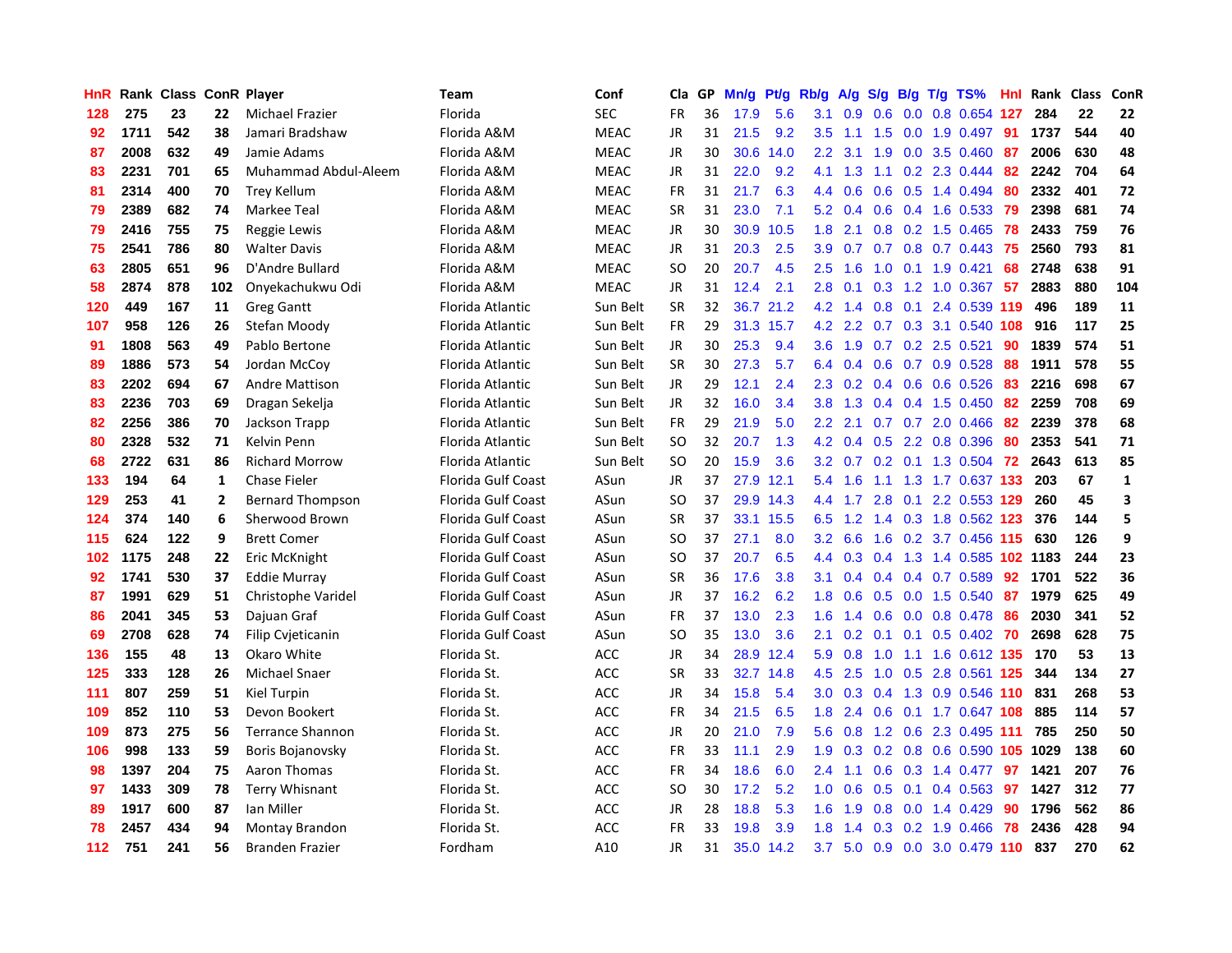| HnR |      | <b>Rank Class</b> |     | <b>ConR Player</b>     | Team         | Conf        | Cla       | <b>GP</b> | Mn/g | <b>Pt/g</b> | Rb/g             | A/g | S/g              | B/g | $T/g$ TS%                     | Hnl | Rank  | <b>Class</b> | ConR |
|-----|------|-------------------|-----|------------------------|--------------|-------------|-----------|-----------|------|-------------|------------------|-----|------------------|-----|-------------------------------|-----|-------|--------------|------|
| 105 | 1017 | 215               | 72  | <b>Chris Gaston</b>    | Fordham      | A10         | <b>SO</b> | 17        | 31.1 | 14.4        | 7.5              | 1.0 | 1.2              |     | 1.4 2.6 0.503 119             |     | 510   | 95           | 40   |
| 105 | 1039 | 220               | 74  | <b>Ryan Canty</b>      | Fordham      | A10         | SO.       | 31        | 18.4 | 6.0         | 7.0              | 0.2 |                  |     | 0.3 0.9 1.2 0.530 103 1131    |     |       | 238          | 83   |
| 92  | 1708 | 274               | 109 | <b>Ryan Rhoomes</b>    | Fordham      | A10         | <b>FR</b> | 30        | 18.2 | 3.6         | 5.1              | 0.4 |                  |     | $0.3$ 0.7 0.7 0.505           | 90  | 1810  | 292          | 110  |
| 90  | 1852 | 304               | 114 | <b>Mandell Thomas</b>  | Fordham      | A10         | <b>FR</b> | 30        | 27.8 | 9.8         | 3.1              | 1.7 |                  |     | $0.9$ 0.4 2.1 0.485           | 88  | 1934  | 319          | 115  |
| 88  | 1970 | 331               | 116 | <b>Travion Leonard</b> | Fordham      | A10         | <b>FR</b> | 31        | 17.3 | 6.3         | 4.3              | 0.3 |                  |     | 0.2 0.5 1.6 0.485             | 86  | 2054  | 344          | 122  |
| 86  | 2063 | 463               | 120 | <b>Bryan Smith</b>     | Fordham      | A10         | SO        | 27        | 25.1 | 7.9         | 3.3 <sub>2</sub> | 1.2 | 0.9              |     | $0.4$ 1.6 0.471               | 85  | 2097  | 477          | 123  |
| 76  | 2522 | 451               | 130 | Jermaine Myers         | Fordham      | A10         | <b>FR</b> | 31        | 21.5 | 3.6         | 1.7              | 2.2 | 0.7              |     | 0.1 1.8 0.448                 | 74  | 2575  | 466          | 133  |
| 66  | 2767 | 525               | 136 | Jeffrey Short          | Fordham      | A10         | <b>FR</b> | 27        | 16.9 | 5.6         | 1.9              | 0.7 |                  |     | $0.2$ 0.2 1.4 0.439           | 67  | 2759  | 521          | 136  |
| 135 | 172  | 55                | 11  | <b>Tyler Johnson</b>   | Fresno St.   | <b>MWC</b>  | JR        | 29        | 29.6 | 12.1        | 4.1              | 2.0 | 0.9 <sup>°</sup> |     | 0.2 1.4 0.546 135             |     | - 177 | 55           | 12   |
| 115 | 620  | 228               | 26  | Kevin Foster           | Fresno St.   | <b>MWC</b>  | <b>SR</b> | 29        | 21.5 | 8.6         | 6.3              |     |                  |     | 0.2 0.5 0.6 1.5 0.471 115 645 |     |       | 237          | 26   |
| 110 | 838  | 266               | 38  | Allen Huddleston       | Fresno St.   | <b>MWC</b>  | JR        | 30        | 26.4 | 9.7         | 2.1              |     |                  |     | 1.7 1.3 0.1 1.9 0.497 109     |     | 879   | 279          | 38   |
| 106 | 981  | 130               | 43  | Marvelle Harris        | Fresno St.   | <b>MWC</b>  | <b>FR</b> | 30        | 24.1 | 7.4         | 2.5              | 1.5 | 0.9              |     | 0.2 1.5 0.508 105 1023        |     |       | 135          | 44   |
| 106 | 1005 | 311               | 44  | Kevin Olekaibe         | Fresno St.   | <b>MWC</b>  | JR        | 30        | 24.9 | 8.3         | 2.1              | 1.3 | 1.1              |     | 0.1 1.4 0.481 105 1046        |     |       | 325          | 45   |
| 104 | 1103 | 346               | 47  | Jerry Brown            | Fresno St.   | <b>MWC</b>  | JR        | 30        | 24.8 | 5.3         | 4.3              | 0.7 |                  |     | 1.2 0.6 1.0 0.451 103 1136    |     |       | 356          | 48   |
| 99  | 1346 | 197               | 52  | Robert Upshaw          | Fresno St.   | <b>MWC</b>  | <b>FR</b> | 22        | 16.4 | 4.1         | 3.8              | 0.3 | 0.3 <sub>0</sub> |     | 1.8 1.0 0.391                 | 99  | 1318  | 189          | 51   |
| 75  | 2563 | 465               | 72  | <b>Tanner Giddings</b> | Fresno St.   | <b>MWC</b>  | <b>FR</b> | 29        | 14.2 | 2.1         | 1.9              | 0.2 | 0.2              |     | $0.4$ 0.4 0.432               | 75  | 2568  | 463          | 72   |
| 68  | 2717 | 511               | 73  | Aaron Anderson         | Fresno St.   | <b>MWC</b>  | <b>FR</b> | 27        | 15.0 | 1.7         | 1.3              | 1.2 | 0.5              |     | $0.0$ 1.1 $0.422$             | -70 | 2694  | 504          | 73   |
| 107 | 941  | 328               | 18  | Colin Reddick          | Furman       | Southern    | <b>SR</b> | 31        | 28.5 | 12.6        | 6.2              | 1.7 | 0.9              |     | 1.0 1.8 0.541 105 1018        |     |       | 351          | 20   |
| 85  | 2107 | 658               | 50  | <b>Charlie Reddick</b> | Furman       | Southern    | JR.       | 23        | 26.7 | 9.5         | 5.3              | 1.6 |                  |     | 0.8 0.6 1.7 0.556             | -89 | 1849  | 580          | 38   |
| 82  | 2248 | 383               | 57  | Stephen Croone         | Furman       | Southern    | <b>FR</b> | 27        | 28.0 | 9.9         | 2.9              | 4.0 |                  |     | 1.4 0.3 3.6 0.499             | 83  | 2210  | 371          | 54   |
| 72  | 2646 | 492               | 79  | Kendrec Ferrara        | Furman       | Southern    | <b>FR</b> | 31        | 27.7 | 6.9         | 5.5              | 0.7 |                  |     | 0.4 1.0 1.6 0.508             | -70 | 2686  | 500          | 81   |
| 70  | 2687 | 732               | 83  | <b>Bobby Austin</b>    | Furman       | Southern    | <b>SR</b> | 31        | 30.0 | 7.3         | 3.1              | 1.5 | 0.9 <sup>°</sup> |     | 0.3 1.9 0.476                 | 69  | 2723  | 741          | 83   |
| 65  | 2785 | 530               | 87  | Larry Wideman          | Furman       | Southern    | <b>FR</b> | 31        | 25.1 | 7.9         | 1.9              | 0.8 | 0.5              |     | 0.2 2.1 0.503                 | 64  | 2817  | 543          | 89   |
| 64  | 2800 | 754               | 89  | <b>Bryant Irwin</b>    | Furman       | Southern    | <b>SR</b> | 29        | 24.0 | 6.4         | $3.4^{\circ}$    | 0.3 | 0.3              |     | 0.4 0.8 0.439                 | 64  | 2818  | 756          | 90   |
| 112 | 740  | 266               | 9   | Tashan Newsome         | Gardner-Webb | <b>BSou</b> | <b>SR</b> | 30        | 27.9 | 14.1        | 5.1              | 2.6 | 0.6              |     | 0.1 1.9 0.506 115             |     | 637   | 232          | 9    |
| 112 | 755  | 269               | 10  | Kevin Hartley          | Gardner-Webb | <b>BSou</b> | <b>SR</b> | 34        | 28.9 | 9.6         | 6.4              | 0.9 |                  |     | 1.7 0.4 1.6 0.644 111         |     | 764   | 273          | 11   |
| 108 | 904  | 190               | 11  | Donta Harper           | Gardner-Webb | <b>BSou</b> | SO        | 34        | 28.1 | 12.7        | 4.9              | 2.1 |                  |     | 1.4 1.0 3.1 0.504 108         |     | 923   | 193          | 12   |
| 93  | 1670 | 367               | 26  | <b>Tyler Strange</b>   | Gardner-Webb | <b>BSou</b> | <b>SO</b> | 34        | 30.4 | 5.6         | 2.6              | 4.1 |                  |     | 1.6 0.0 2.1 0.465             | -92 | 1681  | 374          | 27   |
| 91  | 1805 | 296               | 34  | Jerome Hill            | Gardner-Webb | <b>BSou</b> | FR        | 33        | 20.2 | 6.1         | 4.7              | 0.2 |                  |     | 0.5 0.2 1.1 0.532 90          |     | 1805  | 290          | 36   |
| 89  | 1915 | 422               | 39  | Jarvis Davis           | Gardner-Webb | <b>BSou</b> | <b>SO</b> | 32        | 9.2  | 3.2         | 1.0              | 0.7 | 0.5              |     | $0.0$ 0.9 0.551               | 88  | 1924  | 424          | 41   |
| 87  | 1994 | 440               | 44  | Max Landis             | Gardner-Webb | BSou        | SO        | 34        | 23.6 | 7.9         | 1.4              | 1.4 | 0.6              |     | $0.0$ $0.9$ $0.474$           | -87 | 1999  | 443          | 44   |
| 84  | 2160 | 682               | 53  | Onzie Branch           | Gardner-Webb | <b>BSou</b> | JR        | 34        | 15.0 | 3.1         | 3.8              | 0.5 | 0.6              |     | 0.3 0.7 0.410                 | 84  | 2161  | 680          | 52   |
| 74  | 2573 | 594               | 85  | Corey Hensley          | Gardner-Webb | <b>BSou</b> | <b>SO</b> | 29        | 9.8  | 2.8         | 1.5              | 0.2 | 0.1              |     | $0.2$ 0.4 0.526               | 75  | 2566  | 597          | 84   |
| 66  | 2760 | 854               | 95  | Michael Byron          | Gardner-Webb | <b>BSou</b> | <b>JR</b> | 27        | 11.0 | 2.1         | 1.6              | 0.2 | 0.1              |     | $0.6$ $0.5$ $0.455$           | 68  | 2739  | 844          | 92   |
| 129 | 250  | 87                | 4   | Sherrod Wright         | George Mason | CAA         | JR        | 38        | 32.3 | 16.6        | 4.9              | 1.5 |                  |     | 1.0 0.3 2.6 0.574 128 275     |     |       | 95           | 5    |
| 120 | 455  | 154               | 9   | Jonathan Arledge       | George Mason | CAA         | JR        | 38        | 19.4 | 9.0         | 4.8              | 0.8 |                  |     | 0.5 0.6 1.3 0.560 119         |     | 502   | 169          | 9    |
| 120 | 463  | 155               | 10  | Bryon Allen            | George Mason | CAA         | JR        | 38        | 27.0 | 8.3         | 3.0 <sub>2</sub> | 4.0 | 1.3              |     | 0.1 1.9 0.530 119             |     | 513   | 172          | 10   |
| 106 | 973  | 205               | 20  | Corey Edwards          | George Mason | CAA         | <b>SO</b> | 38        | 20.4 | 4.9         | 1.7              | 2.8 | 1.3              |     | $0.0$ 1.7 $0.589$             | 105 | 1025  | 219          | 20   |
| 98  | 1383 | 297               | 27  | <b>Erik Copes</b>      | George Mason | CAA         | SO        | 34        | 25.0 | 5.9         | 6.0              | 0.5 |                  |     | $0.4$ 1.1 1.1 0.487           | 98  | 1370  | 297          | 27   |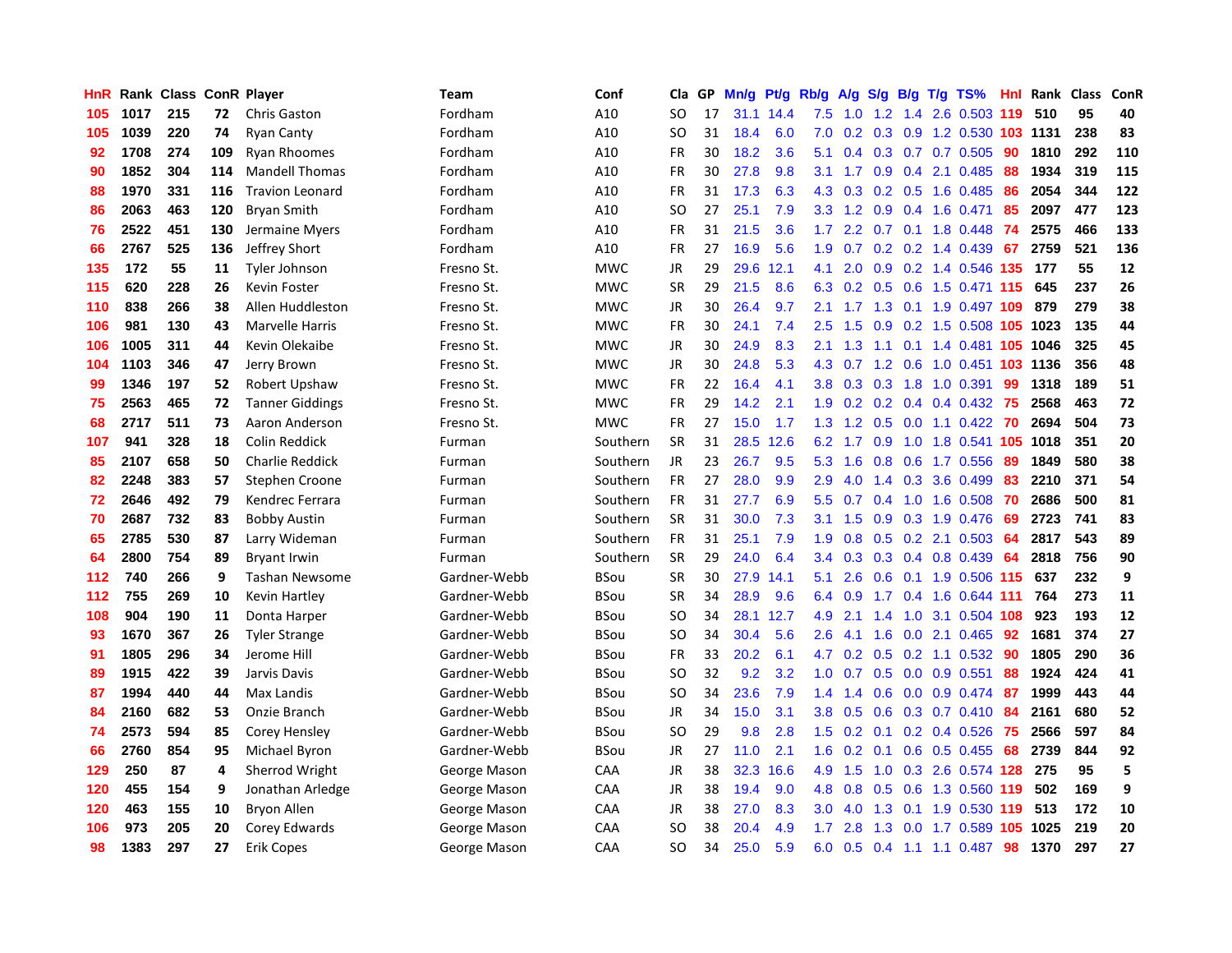| HnR | Rank | Class        |              | <b>ConR Player</b>       | Team              | Conf       | Cla           | <b>GP</b> | Mn/g | <b>Pt/g</b> | Rb/g             | A/g | S/g                        | B/g | $T/g$ TS%                  | Hnl | Rank | <b>Class</b>            | ConR         |
|-----|------|--------------|--------------|--------------------------|-------------------|------------|---------------|-----------|------|-------------|------------------|-----|----------------------------|-----|----------------------------|-----|------|-------------------------|--------------|
| 96  | 1489 | 223          | 34           | Patrick Holloway         | George Mason      | CAA        | <b>FR</b>     | 38        | 13.1 | 5.3         | 0.9 <sub>0</sub> | 0.6 | 0.6                        |     | $0.0$ 0.5 0.481            | 95  | 1527 | 231                     | 34           |
| 89  | 1869 | 307          | 47           | Marko Gujanicic          | George Mason      | CAA        | FR            | 37        | 19.8 | 5.3         | 3.7              | 1.3 |                            |     | $0.7$ $0.1$ 1.8 $0.466$    | 89  | 1889 | 311                     | 48           |
| 85  | 2109 | 660          | 59           | Vertrail Vaughns         | George Mason      | CAA        | JR            | 36        | 15.3 | 5.0         | 1.1              | 0.4 |                            |     | $0.5$ 0.0 0.6 0.511        | 85  | 2101 | 657                     | 58           |
| 83  | 2193 | 691          | 62           | Johnny Williams          | George Mason      | CAA        | <b>JR</b>     | 20        | 24.8 | 7.0         | 4.1              | 0.7 | 0.9 <sup>°</sup>           |     | $0.7$ 1.4 $0.442$          | 92  | 1690 | 530                     | 39           |
| 80  | 2353 | 538          | 68           | Anali Okoloji            | George Mason      | CAA        | <sub>SO</sub> | 33        | 12.4 | 2.9         | 2.6              | 0.3 | 0.5                        |     | $0.2$ 0.8 0.453            | 80  | 2320 | 532                     | 66           |
| 136 | 163  | 71           | 9            | Isaiah Armwood           | George Washington | A10        | <b>SR</b>     | 30        | 31.3 | 11.9        | 8.8              | 1.6 | 1.0                        |     | 2.3 2.6 0.544              | 135 | 168  | 76                      | 9            |
| 118 | 542  | 205          | 42           | Dwayne Smith             | George Washington | A10        | <b>SR</b>     | 30        | 12.9 | 7.0         | 2.6              | 0.3 | 0.5                        |     | $0.5$ 0.7 0.512            | 117 | 554  | 210                     | 44           |
| 115 | 629  | 230          | 47           | Lasan Kromah             | George Washington | A10        | <b>SR</b>     | 30        | 24.5 | 10.1        | 3.7              | 1.9 | 1.2                        |     | 0.4 2.2 0.525              | 115 | 641  | 234                     | 48           |
| 114 | 693  | 79           | 52           | Kevin Larsen             | George Washington | A10        | <b>FR</b>     | 30        | 24.3 | 8.2         | 5.0              | 1.5 | 0.5                        |     | 0.5 1.5 0.538 113          |     | 696  | 79                      | 52           |
| 106 | 983  | 131          | 70           | Patricio Garino          | George Washington | A10        | FR            | 30        | 26.9 | 8.8         | $3.4^{\circ}$    | 2.1 |                            |     | 2.3 0.4 2.6 0.493 106      |     | 991  | 129                     | 72           |
| 101 | 1253 | 184          | 92           | Joe McDonald             | George Washington | A10        | <b>FR</b>     | 30        | 28.1 | 7.5         | 3.7              | 3.2 |                            |     | 1.2 0.0 3.0 0.464 100 1250 |     |      | 181                     | 92           |
| 85  | 2138 | 624          | 122          | <b>Bryan Bynes</b>       | George Washington | A10        | <b>SR</b>     | 26        | 20.6 | 4.4         | 2.4              | 1.9 | 0.5                        |     | $0.1$ 1.2 0.417            | -87 | 1966 | 585                     | 119          |
| 79  | 2395 | 413          | 127          | Kethan Savage            | George Washington | A10        | <b>FR</b>     | 29        | 11.5 | 3.1         | 1.7              | 0.6 | 0.3                        |     | 0.2 0.9 0.464              | 79  | 2377 | 416                     | 127          |
| 76  | 2533 | 589          | 131          | John Kopriva             | George Washington | A10        | SO            | 29        | 9.1  | 1.8         | 1.6              | 0.2 |                            |     | $0.3$ 0.2 0.4 0.473        | 76  | 2521 | 588                     | 130          |
| 65  | 2791 | 860          | 137          | Nemanja Mikic            | George Washington | A10        | <b>JR</b>     | 30        | 12.9 | 3.2         | 1.2              | 0.4 | 0.1                        |     | $0.2$ 0.7 0.425            | 64  | 2809 | 866                     | 137          |
| 183 | 3    | $\mathbf{2}$ | 1            | <b>Otto Porter</b>       | Georgetown        | BE         | SO            | 31        | 35.4 | 16.2        | 7.5              | 2.7 | 1.8                        |     | 0.9 1.5 0.585              | 184 | 3    | $\overline{\mathbf{2}}$ | $\mathbf{1}$ |
| 125 | 327  | 57           | 34           | Greg Whittington         | Georgetown        | <b>BE</b>  | <sub>SO</sub> | 13        | 35.2 | 12.1        | 7.0              | 2.0 | 1.3                        |     | 0.8 2.0 0.525              | 130 | 245  | 43                      | 29           |
| 124 | 373  | 130          | 39           | <b>Markel Starks</b>     | Georgetown        | ВE         | <b>JR</b>     | 32        | 34.1 | 12.8        | 1.8              | 3.0 | 1.3                        |     | 0.1 2.0 0.563 123          |     | 398  | 134                     | 41           |
| 122 | 414  | 138          | 45           | Nate Lubick              | Georgetown        | <b>BE</b>  | <b>JR</b>     | 32        | 29.6 | 7.1         | 5.4              | 2.8 |                            |     | 0.7 0.8 2.1 0.600 121      |     | 443  | 147                     | 47           |
| 120 | 469  | 50           | 51           | D'Vauntes Smith-Rivera   | Georgetown        | <b>BE</b>  | <b>FR</b>     | 32        | 25.5 | 8.9         | 3.0              | 1.4 | 0.8                        |     | 0.0 1.2 0.523 119          |     | 509  | 52                      | 57           |
| 114 | 673  | 135          | 69           | Jabril Trawick           | Georgetown        | <b>BE</b>  | <sub>SO</sub> | 32        | 26.6 | 5.8         | 2.9              | 1.9 | 1.1                        |     | $0.3$ 1.7 $0.522$ 113      |     | 705  | 142                     | 73           |
| 108 | 910  | 192          | 83           | <b>Mikael Hopkins</b>    | Georgetown        | ВE         | SO            | 32        | 20.1 | 5.9         | 2.9              | 1.3 | 0.9                        | 1.1 | 2.0 0.458 107              |     | 937  | 197                     | 83           |
| 76  | 2537 | 784          | 125          | Moses Ayegba             | Georgetown        | BE         | JR            | 28        | 9.4  | 1.3         | 2.5              | 0.4 | 0.1                        |     | $0.3$ 0.8 0.463            | 77  | 2491 | 773                     | 125          |
| 176 | 5    | 3            | $\mathbf{1}$ | Kentavious Caldwell-Pope | Georgia           | <b>SEC</b> | SO            | 32        | 33.9 | 18.5        | 7.1              | 1.8 | 2.0                        | 0.5 | 2.0 0.574 175              |     | 6    | 3                       | $\mathbf{1}$ |
| 104 | 1088 | 154          | 69           | <b>Charles Mann</b>      | Georgia           | <b>SEC</b> | <b>FR</b>     | 32        | 21.5 | 6.7         | 3.1              | 2.9 | 0.8                        | 0.1 | 2.7 0.493                  | 103 | 1115 | 156                     | 70           |
| 100 | 1286 | 417          | 81           | <b>Vincent Williams</b>  | Georgia           | <b>SEC</b> | <b>SR</b>     | 32        | 19.3 | 5.0         | 1.6              | 2.1 | 0.6                        |     | $0.1$ 1.5 0.516            | -99 | 1303 | 426                     | 81           |
| 99  | 1329 | 283          | 82           | <b>Tim Dixon</b>         | Georgia           | <b>SEC</b> | <sub>SO</sub> | 32        | 10.9 | 1.8         | 2.2              | 0.4 |                            |     | $0.3$ $0.5$ $0.5$ $0.537$  | -99 | 1353 | 290                     | 82           |
| 99  | 1367 | 293          | 83           | Nemanja Djurisic         | Georgia           | <b>SEC</b> | <sub>SO</sub> | 32        | 24.6 | 7.9         | 4.3              | 1.4 |                            |     | 0.5 0.3 2.2 0.484          | 98  | 1394 | 301                     | 84           |
| 93  | 1645 | 518          | 91           | Donte Williams           | Georgia           | <b>SEC</b> | <b>JR</b>     | 29        | 22.6 | 5.1         | 4.8              | 0.2 |                            |     | $0.3$ 1.2 1.1 0.473        | 94  | 1609 | 506                     | 90           |
| 89  | 1867 | 306          | 99           | <b>Kenny Gaines</b>      | Georgia           | <b>SEC</b> | <b>FR</b>     | 30        | 10.3 | 3.7         | 1.1              | 0.3 |                            |     | $0.2$ 0.3 0.5 0.465        | -89 | 1878 | 308                     | 101          |
| 86  | 2040 | 344          | 107          | <b>Brandon Morris</b>    | Georgia           | <b>SEC</b> | <b>FR</b>     | 32        | 16.3 | 4.1         | 2.3              | 0.7 | $0.4^{\circ}$              |     | $0.2$ 1.1 0.478            | 86  | 2061 | 345                     | 111          |
| 80  | 2365 | 678          | 115          | <b>Sherrard Brantley</b> | Georgia           | <b>SEC</b> | <b>SR</b>     | 32        | 17.5 | 3.3         | 1.2              | 1.0 | $\overline{2}$<br>$\Omega$ | 0.1 | 0.7 0.484                  | 79  | 2385 | 678                     | 115          |
| 72  | 2625 | 720          | 119          | John Florveus            | Georgia           | <b>SEC</b> | <b>SR</b>     | 28        | 17.6 | 2.5         | 3.2              | 0.4 | 0.3                        |     | $0.6$ 1.2 0.473            | 75  | 2567 | 712                     | 119          |
| 114 | 685  | 219          | 8            | Eric Ferguson            | Georgia Southern  | Southern   | <b>JR</b>     | 33        | 29.6 | 13.5        | 6.2              | 1.0 | 1.5                        |     | 0.8 2.4 0.540              | 113 | 713  | 229                     | 8            |
| 99  | 1327 | 431          | 26           | C.J. Reed                | Georgia Southern  | Southern   | <b>SR</b>     | 33        | 34.6 | 12.9        | 3.3 <sub>2</sub> | 3.8 |                            |     | 1.2 0.0 2.1 0.481          | 99  | 1352 | 443                     | 28           |
| 85  | 2121 | 357          | 52           | <b>Cleon Roberts</b>     | Georgia Southern  | Southern   | <b>FR</b>     | 33        | 27.3 | 8.6         | 2.5              | 1.0 |                            |     | $1.1$ 0.2 1.4 0.557        | 84  | 2137 | 359                     | 52           |
| 83  | 2205 | 639          | 54           | Cameron Baskerville      | Georgia Southern  | Southern   | <b>SR</b>     | 33        | 19.2 | 5.5         | 3.9 <sup>°</sup> | 0.3 | 0.6                        |     | $0.3$ 1.2 $0.550$          | 83  | 2217 | 643                     | 55           |
| 83  | 2211 | 697          | 55           | Marvin Baynham           | Georgia Southern  | Southern   | <b>JR</b>     | 33        | 19.1 | 5.1         | 4.2              | 0.5 | 0.5                        |     | 0.2 1.2 0.542              | 82  | 2228 | 702                     | 56           |
| 80  | 2333 | 728          | 60           | <b>Tre Bussey</b>        | Georgia Southern  | Southern   | JR            | 33        | 29.8 | 8.7         | $3.4^{\circ}$    |     |                            |     | 1.2 0.7 0.1 1.7 0.448      | 80  | 2346 | 733                     | 61           |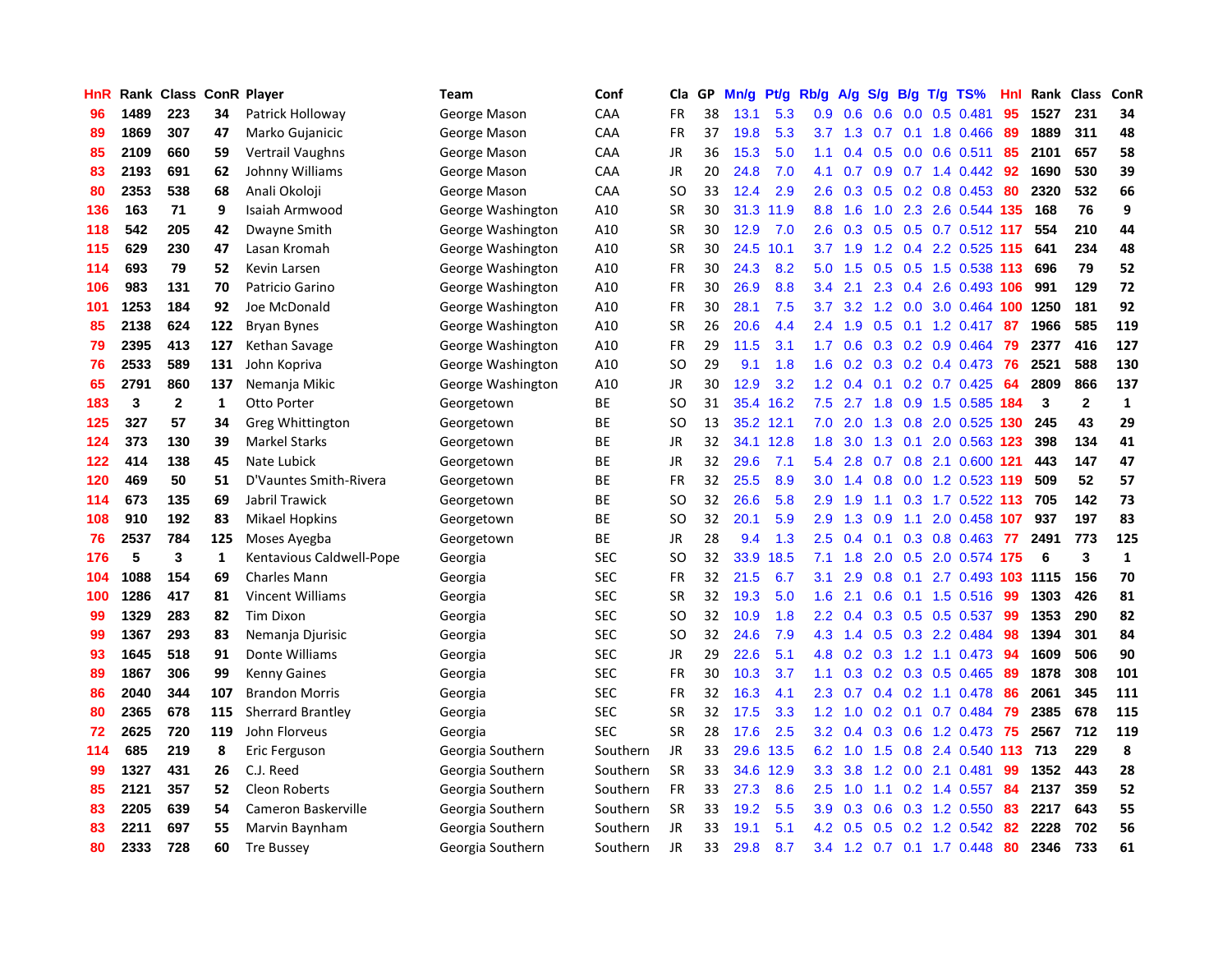| HnR |      | Rank Class |    | <b>ConR Player</b>         | <b>Team</b>      | Conf        | Cla       | <b>GP</b> | Mn/g | <b>Pt/g</b> | Rb/g             | A/g             |               |     | $S/g$ B/g T/g TS%          | Hnl | Rank | <b>Class</b> | ConR         |
|-----|------|------------|----|----------------------------|------------------|-------------|-----------|-----------|------|-------------|------------------|-----------------|---------------|-----|----------------------------|-----|------|--------------|--------------|
| 76  | 2536 | 783        | 72 | <b>Brian Holmes</b>        | Georgia Southern | Southern    | JR        | 26        | 19.7 | 4.2         | 2.1              | 1.7             | 0.8           | 0.0 | 1.4 0.468                  | 77  | 2494 | 774          | 70           |
| 64  | 2802 | 649        | 90 | Kameron Dunnican           | Georgia Southern | Southern    | <b>SO</b> | 32        | 10.9 | 1.5         | 2.0              | 0.3             |               |     | $0.3$ 0.7 0.7 0.462 63     |     | 2825 | 653          | 92           |
| 128 | 266  | 20         | 5  | R.J. Hunter                | Georgia St.      | CAA         | <b>FR</b> | 31        |      | 33.5 17.0   | 5.1              | 1.8             |               |     | 1.7 0.8 1.7 0.565 128 278  |     |      | 20           | 6            |
| 109 | 850  | 267        | 16 | <b>Manny Atkins</b>        | Georgia St.      | CAA         | JR        | 31        |      | 35.8 14.2   | 6.7              | 2.2             | 1.5           |     | 0.3 2.2 0.541 109          |     | 876  | 277          | 18           |
| 101 | 1213 | 381        | 23 | Devonta White              | Georgia St.      | CAA         | JR        | 31        | 36.2 | 14.8        | 2.8              | 3.9             |               |     | 1.7 0.0 3.0 0.528          | 101 | 1233 | 389          | 23           |
| 90  | 1824 | 556        | 44 | James Vincent              | Georgia St.      | CAA         | <b>SR</b> | 31        | 23.5 | 4.8         | 4.9              | 0.5             | 0.4           |     | 2.3 1.0 0.527              | 90  | 1830 | 559          | 46           |
| 89  | 1873 | 580        | 48 | Rashaad Richardson         | Georgia St.      | CAA         | JR        | 31        | 27.0 | 7.3         | 2.7              | 1.1             |               |     | 1.2 0.0 0.7 0.543          | 89  | 1887 | 587          | 47           |
| 79  | 2400 | 416        | 71 | Markus Crider              | Georgia St.      | CAA         | FR        | 31        | 17.1 | 3.7         | 3.2              | 0.8             | 0.6           |     | $0.2$ 1.2 0.537            | 78  | 2412 | 423          | 71           |
| 140 | 126  | 39         | 12 | <b>Daniel Miller</b>       | Georgia Tech     | ACC         | JR        | 31        | 28.5 | 8.4         | 6.6              | 2.2             | 0.9           |     | 2.1 1.5 0.544 139          |     | 136  | 41           | 12           |
| 122 | 417  | 139        | 32 | Kammeon Holsey             | Georgia Tech     | <b>ACC</b>  | JR        | 31        | 19.3 | 8.8         | 4.7              | 1.0             |               |     | 0.4 0.3 1.9 0.568 121      |     | 436  | 146          | 32           |
| 121 | 443  | 48         | 34 | <b>Robert Carter</b>       | Georgia Tech     | <b>ACC</b>  | FR        | 31        | 26.4 | 9.9         | 6.7              |                 |               |     | 1.0 0.7 1.0 1.6 0.497 120  |     | 466  | 47           | 34           |
| 115 | 609  | 67         | 42 | <b>Marcus Georges-Hunt</b> | Georgia Tech     | <b>ACC</b>  | FR        | 31        | 28.9 | 10.8        | 4.9              | 1.5             |               |     | 0.8 0.1 1.1 0.501 115      |     | 632  | 69           | 43           |
| 106 | 1011 | 351        | 60 | Mfon Udofia                | Georgia Tech     | <b>ACC</b>  | <b>SR</b> | 31        | 29.5 | 8.3         | 2.7              | 2.9             | 0.8           |     | 0.0 1.7 0.490 105 1031     |     |      | 354          | 61           |
| 102 | 1166 | 364        | 66 | <b>Brandon Reed</b>        | Georgia Tech     | <b>ACC</b>  | JR        | 30        | 16.6 | 5.2         | 2.6              | 1.2             |               |     | 0.4 0.1 0.8 0.462 102 1186 |     |      | 375          | 68           |
| 97  | 1475 | 220        | 79 | Chris Bolden               | Georgia Tech     | <b>ACC</b>  | <b>FR</b> | 31        | 23.9 | 7.3         | 2.1              | 1.3             | 0.8           |     | $0.1$ 1.3 0.451            | 96  | 1491 | 219          | 79           |
| 176 | 6    | 1          | 1  | Kelly Olynyk               | Gonzaga          | <b>WCC</b>  | JR        | 32        | 26.4 | 17.8        | 7.3              | 1.7             |               |     | 0.7 1.1 2.4 0.669 180      |     | 4    | $\mathbf{1}$ | $\mathbf{1}$ |
| 152 | 42   | 16         | 3  | Elias Harris               | Gonzaga          | <b>WCC</b>  | <b>SR</b> | 34        | 27.8 | 14.6        | 7.4              | 1.6             | 1.2           |     | 0.6 1.8 0.570              | 152 | 46   | 17           | 3            |
| 130 | 247  | 40         | 11 | <b>Kevin Pangos</b>        | Gonzaga          | <b>WCC</b>  | <b>SO</b> | 35        |      | 32.2 11.9   | 2.7              | 3.3             | 1.5           |     | 0.0 1.5 0.579 129          |     | 264  | 48           | 11           |
| 128 | 272  | 22         | 13 | Przemek Karnowski          | Gonzaga          | <b>WCC</b>  | FR        | 34        | 10.7 | 5.4         | 2.6              |                 |               |     | 0.2 0.2 0.3 0.8 0.541 127  |     | 294  | 26           | 13           |
| 124 | 356  | 125        | 16 | Sam Dower                  | Gonzaga          | <b>WCC</b>  | JR        | 35        | 16.0 | 6.9         | $2.7^{\circ}$    | 0.3             |               |     | 0.5 0.4 0.9 0.598 123      |     | 380  | 129          | 17           |
| 124 | 368  | 129        | 18 | David Stockton             | Gonzaga          | <b>WCC</b>  | <b>JR</b> | 35        | 18.7 | 3.7         | 1.7 <sub>z</sub> | 3.4             | 1.5           |     | 0.0 1.2 0.479 123          |     | 396  | 133          | 18           |
| 122 | 412  | 78         | 21 | Gary Bell                  | Gonzaga          | <b>WCC</b>  | <b>SO</b> | 34        | 28.6 | 9.0         | 2.2              | 2.1             | 0.8           |     | 0.0 1.3 0.545 122          |     | 415  | 77           | 21           |
| 119 | 483  | 181        | 23 | Mike Hart                  | Gonzaga          | <b>WCC</b>  | <b>SR</b> | 35        | 16.9 | 2.0         | 3.9              | 1.1             | 0.9           |     | $0.1$ 0.2 0.745 118        |     | 520  | 198          | 23           |
| 110 | 826  | 104        | 32 | Kyle Dranginis             | Gonzaga          | <b>WCC</b>  | <b>FR</b> | 33        | 10.4 | 2.9         | 1.5              | 1.0             | $0.4^{\circ}$ |     | 0.1 0.8 0.552 110          |     | 841  | 106          | 33           |
| 84  | 2170 | 629        | 66 | Guy Edi                    | Gonzaga          | <b>WCC</b>  | <b>SR</b> | 31        | 10.7 | 3.0         | 2.1              | 0.3             | 0.3           |     | $0.0$ 0.6 0.458            | 85  | 2093 | 612          | 64           |
| 79  | 2371 | 680        | 47 | <b>Terry Rose</b>          | Grambling        | <b>SWAC</b> | <b>SR</b> | 28        | 34.9 | 14.1        | $3.4^{\circ}$    | 1.0             |               |     | 0.5 0.0 2.4 0.544          | -77 | 2482 | 694          | 48           |
| 58  | 2871 | 762        | 71 | Peter "PJ" Roberson        | Grambling        | <b>SWAC</b> | <b>SR</b> | 26        | 19.2 | 5.0         | 4.3              |                 |               |     | 0.3 0.3 1.2 1.2 0.389      | -57 | 2893 | 769          | 72           |
| 57  | 2884 | 670        | 72 | Demetri Wheeler            | Grambling        | <b>SWAC</b> | <b>SO</b> | 25        | 24.3 | 5.0         | 4.5              | 0.7             |               |     | 0.4 0.4 1.4 0.456 56       |     | 2903 | 672          | 74           |
| 57  | 2893 | 672        | 74 | <b>Brandon Dorsett</b>     | Grambling        | <b>SWAC</b> | <b>SO</b> | 27        | 15.9 | 3.8         | 2.1              | 1.4             |               |     | 0.7 0.0 1.3 0.383          | 55  | 2909 | 674          | 75           |
| 55  | 2904 | 771        | 76 | Carl Cobbins               | Grambling        | <b>SWAC</b> | <b>SR</b> | 25        | 9.4  | 2.6         | 1.6              | 0.4             | 0.5           |     | $0.0$ $0.8$ $0.396$        | 54  | 2923 | 775          | 78           |
| 53  | 2919 | 885        | 78 | Steven Danridge            | Grambling        | <b>SWAC</b> | JR        | 26        | 16.7 | 3.8         | 2.7              | 0.4             |               |     | $0.2$ 0.7 1.3 0.460        | 52  | 2943 | 893          | 80           |
| 51  | 2936 | 679        | 80 | David Copeland             | Grambling        | <b>SWAC</b> | <b>SO</b> | 22        | 27.1 | 3.5         | 2.7              | 3.2             | 0.6           |     | $0.0$ 2.5 0.413            | -50 | 2950 | 682          | 83           |
| 42  | 2974 | 903        | 86 | <b>Bryant Purvis</b>       | Grambling        | <b>SWAC</b> | JR        | 20        | 26.7 | 6.1         | 4.7              | 0.9             | 0.5           |     | 0.0 2.8 0.395              | 45  | 2970 | 902          | 84           |
| 39  | 2982 | 612        | 87 | Will Hornsby               | Grambling        | <b>SWAC</b> | <b>FR</b> | 22        | 20.0 | 3.5         | 1.9              | 2.2             | 0.6           | 0.1 | 2.6 0.338                  | 40  | 2983 | 612          | 88           |
| 35  | 2989 | 781        | 89 | Derron Hobbs               | Grambling        | <b>SWAC</b> | <b>SR</b> | 10        | 23.9 | 5.9         | 1.5              | 2.8             |               |     | 0.4 0.1 3.6 0.424          | 43  | 2979 | 781          | 86           |
| 32  | 2990 | 687        | 90 | Roman Higgins              | Grambling        | <b>SWAC</b> | <b>SO</b> | 25        | 13.8 | 3.5         | 2.0              | 0.2             |               |     | $0.4$ 0.0 1.4 0.396        | 32  | 2991 | 688          | 90           |
| 126 | 316  | 55         | 6  | Keifer Sykes               | Green Bay        | Hor.        | SO        | 34        | 34.6 | 15.9        | 3.3              | 4.3             | 1.1           |     | 0.1 2.5 0.539 124          |     | 349  | 61           | 8            |
| 118 | 514  | 55         | 10 | Jordan Fouse               | Green Bay        | Hor.        | FR        | 34        | 29.3 | 6.8         | 7.9              | 2.0             | 1.6           | 1.4 | 1.6 0.498                  | 117 | 556  | 58           | 11           |
| 115 | 615  | 204        | 13 | Alec Brown                 | Green Bay        | Hor.        | JR        | 34        | 30.6 | 14.1        | 6.0              | $1.2 \quad 0.6$ |               |     | 1.7 2.6 0.530 114          |     | 661  | 217          | 14           |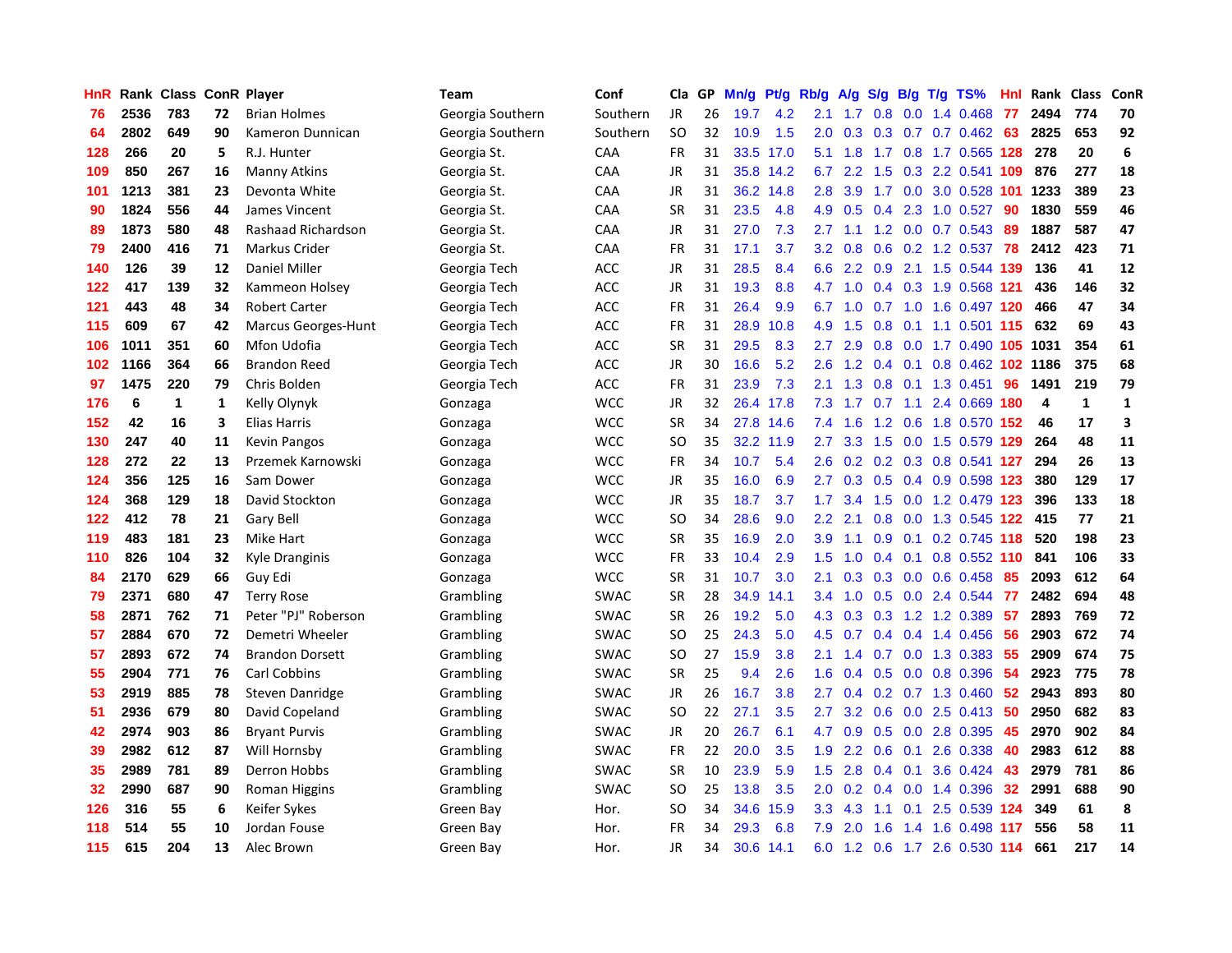| HnR | Rank |     |              | <b>Class ConR Player</b> | Team              | Conf        | Cla           | <b>GP</b> | Mn/g | <b>Pt/g</b> | Rb/g          | A/g    | S/g              | B/g | $T/g$ TS%                  | Hnl | Rank     | <b>Class</b> | <b>ConR</b>             |
|-----|------|-----|--------------|--------------------------|-------------------|-------------|---------------|-----------|------|-------------|---------------|--------|------------------|-----|----------------------------|-----|----------|--------------|-------------------------|
| 111 | 804  | 283 | 19           | <b>Brennan Cougill</b>   | Green Bay         | Hor.        | SR            | 30        | 21.6 | 9.0         | 5.3           | 1.6    | 0.5              |     | 0.6 2.1 0.526              | 111 | 786      | 281          | 19                      |
| 101 | 1233 | 262 | 31           | <b>Greg Mays</b>         | Green Bay         | Hor.        | SO            | 31        | 20.3 | 6.5         | 4.7           | 0.5    |                  |     | 0.3 0.6 1.0 0.554 100 1272 |     |          | 269          | 33                      |
| 93  | 1664 | 526 | 47           | Sultan Muhammad          | Green Bay         | Hor.        | JR            | 34        | 23.5 | 5.8         | 2.3           | 1.3    |                  |     | $0.5$ 0.1 1.1 0.566        | 92  | 1699     | 534          | 47                      |
| 81  | 2308 | 723 | 64           | Ken Cerroni              | Green Bay         | Hor.        | <b>JR</b>     | 24        | 21.0 | 5.8         | 1.1           | 0.7    | 0.5              |     | 0.0 0.9 0.596              | 86  | 2055     | 642          | 61                      |
| 74  | 2578 | 470 | 68           | Carrington Love          | Green Bay         | Hor.        | <b>FR</b>     | 34        | 15.8 | 2.6         | 1.4           | 1.4    | 0.6              |     | $0.1$ 1.1 0.425            | 73  | 2600     | 474          | 70                      |
| 111 | 784  | 252 | 10           | Du'Vaughn Maxwell        | Hampton           | <b>MEAC</b> | JR            | 31        | 30.4 | 10.4        | 7.2           | 0.8    | 1.0              |     | 2.5 2.1 0.503 110          |     | 830      | 267          | 12                      |
| 98  | 1388 | 202 | 25           | <b>Deron Powers</b>      | Hampton           | <b>MEAC</b> | <b>FR</b>     | 31        | 33.9 | 11.9        | 2.7           | 4.6    | 1.3              |     | 0.0 3.5 0.491              | 97  | 1437     | 212          | 30                      |
| 86  | 2034 | 451 | 53           | Emmanuel Okoroba         | Hampton           | <b>MEAC</b> | <b>SO</b>     | 31        | 22.1 | 8.3         | 5.1           | 0.3    | 0.4              |     | 0.5 1.6 0.489              | 85  | 2081     | 471          | 53                      |
| 84  | 2144 | 358 | 58           | Dwight Meikle            | Hampton           | <b>MEAC</b> | <b>FR</b>     | 31        | 18.8 | 5.8         | 4.5           | 0.8    |                  |     | $0.5$ 0.4 2.2 0.522        | -83 | 2170     | 361          | 60                      |
| 84  | 2157 | 360 | 61           | Ke'Ron Brown             | Hampton           | <b>MEAC</b> | <b>FR</b>     | 31        | 22.7 | 5.7         | 4.3           | $-1.1$ |                  |     | 1.7 0.3 2.0 0.424          | -83 | 2186     | 364          | 62                      |
| 83  | 2223 | 700 | 64           | Ramon Mercado            | Hampton           | <b>MEAC</b> | <b>JR</b>     | 31        | 22.9 | 7.9         | 3.2           | 1.0    |                  |     | $0.7$ $0.3$ $1.5$ $0.456$  | -82 | 2258     | 707          | 66                      |
| 80  | 2338 | 671 | 71           | <b>Wesley Dunning</b>    | Hampton           | <b>MEAC</b> | <b>SR</b>     | 28        | 13.1 | 2.6         | 3.0           | 0.3    | 0.3              |     | 0.4 0.8 0.525              | 79  | 2364     | 673          | 73                      |
| 72  | 2649 | 722 | 86           | Jasper Williams          | Hampton           | <b>MEAC</b> | <b>SR</b>     | 23        | 22.1 | 5.7         | 2.3           | 1.8    | 1.0              |     | $0.0$ 1.7 0.394            | 75  | 2571     | 713          | 82                      |
| 57  | 2894 | 768 | 107          | Aaron Austin             | Hampton           | <b>MEAC</b> | <b>SR</b>     | 17        | 21.0 | 3.9         | 2.4           | 1.9    | 0.6              |     | 0.4 1.9 0.370              | 66  | 2773     | 748          | 94                      |
| 123 | 395  | 74  | 5            | Mark Nwakamma            | Hartford          | <b>AEC</b>  | <b>SO</b>     | 31        | 28.5 | 14.7        | 5.5           | 1.8    | 1.4              |     | 0.7 3.3 0.515 122          |     | 405      | 73           | 5                       |
| 100 | 1294 | 273 | 29           | Nate Sikma               | Hartford          | <b>AEC</b>  | <sub>SO</sub> | 30        | 26.4 | 7.8         | 4.8           | 2.2    | 1.2              |     | 0.5 2.2 0.485              | 100 | 1267     | 267          | 28                      |
| 95  | 1542 | 335 | 36           | Yolonzo Moore            | Hartford          | <b>AEC</b>  | <b>SO</b>     | 31        | 33.1 | 9.2         | 3.7           | 2.6    | 1.3              |     | $0.0$ 2.2 $0.536$          | 95  | 1538     | 333          | 35                      |
| 94  | 1626 | 253 | 37           | Evan Cooper              | Hartford          | <b>AEC</b>  | <b>FR</b>     | 30        | 27.0 | 7.8         | $2.2^{\circ}$ | 1.8    | 1.5              |     | $0.0$ 1.7 0.537            | -93 | 1621     | 250          | 38                      |
| 92  | 1730 | 527 | 41           | John Peterson            | Hartford          | <b>AEC</b>  | <b>SR</b>     | 31        | 17.9 | 4.5         | 2.2           | 0.9    |                  |     | $0.4$ 0.1 0.6 0.576        | 92  | 1715     | 527          | 39                      |
| 90  | 1858 | 410 | 44           | Wes Cole                 | Hartford          | <b>AEC</b>  | SO            | 31        | 16.6 | 6.3         | 1.6           | 0.9    |                  |     | $0.5$ 0.0 1.1 0.477        | 89  | 1848     | 406          | 44                      |
| 87  | 2009 | 445 | 47           | Corban Wroe              | Hartford          | <b>AEC</b>  | <b>SO</b>     | 31        | 19.2 | 2.8         | 2.1           | 1.1    | 0.9              | 0.1 | $0.6$ 0.606                | 87  | 1995     | 440          | 46                      |
| 72  | 2643 | 616 | 66           | Jamie Schneck            | Hartford          | <b>AEC</b>  | SO            | 30        | 14.2 | 3.1         | 2.0           | 0.5    | 0.3              |     | $0.2$ 0.8 0.484            | 72  | 2637     | 612          | 64                      |
| 125 | 334  | 58  | $\mathbf{2}$ | <b>Wesley Saunders</b>   | Harvard           | Ivy         | SO.           | 30        | 37.3 | 16.2        | 4.2           | 3.5    | 1.8              | 0.4 | 3.0 0.587 125              |     | 339      | 59           | $\overline{\mathbf{3}}$ |
| 112 | 749  | 152 | 8            | Steve Moundou-Missi      | Harvard           | Ivy         | SO            | 30        | 20.6 | 7.9         | 5.1           | 0.5    | 0.9              |     | 0.9 1.2 0.570              | 112 | 748      | 154          | 10                      |
| 112 | 762  | 157 | 9            | Kenyatta Smith           | Harvard           | Ivy         | <sub>SO</sub> | 28        | 14.5 | 5.8         | 4.3           | 0.3    | 0.3              |     | 2.1 1.4 0.590              |     | 113 719  | 147          | 9                       |
| 109 | 866  | 113 | 10           | Siyani Chambers          | Harvard           | Ivy         | FR            | 30        | 37.8 | 12.4        | 2.6           | 5.7    |                  |     | 1.5 0.0 3.4 0.575 109 870  |     |          | 111          | 11                      |
| 106 | 988  | 212 | 14           | Jonah Travis             | Harvard           | Ivy         | <sub>SO</sub> | 29        | 16.5 | 6.2         | 3.1           | 0.5    |                  |     | 0.7 0.3 1.1 0.606 106      |     | 982      | 211          | 13                      |
| 104 | 1090 | 342 | 16           | Laurent Rivard           | Harvard           | Ivy         | <b>JR</b>     | 30        | 35.4 | 10.3        | 3.6           | 0.8    | 1.0              |     | 0.0 0.7 0.621 104 1080     |     |          | 339          | 15                      |
| 103 | 1141 | 380 | 19           | <b>Christian Webster</b> | Harvard           | Ivy         | <b>SR</b>     | 30        | 33.6 | 8.4         | 2.9           | 1.6    | 0.9              |     | $0.4$ 1.6 0.526            |     | 102 1148 | 383          | 18                      |
| 127 | 297  | 105 | 4            | Christian Standhardinger | Hawaii            | <b>BWst</b> | <b>JR</b>     | 32        | 30.1 | 15.8        | 7.9           | 1.3    | 1.4              |     | 0.5 1.9 0.554 126          |     | 317      | 109          | $\overline{a}$          |
| 111 | 785  | 277 | 13           | Vander Joaquim           | Hawaii            | <b>BWst</b> | <b>SR</b>     | 32        | 26.3 | 13.8        | 8.1           | 0.9    | $0.4^{\circ}$    |     | 1.0 2.3 0.540              | 111 | 810      | 287          | 13                      |
| 107 | 936  | 122 | 16           | <b>Isaac Fotu</b>        | Hawaii            | <b>BWst</b> | <b>FR</b>     | 32        | 25.1 | 10.1        | 6.2           | 1.0    | 0.2              |     | 0.8 1.6 0.631 107          |     | 953      | 123          | 17                      |
| 92  | 1731 | 548 | 48           | Brandon Spearman         | Hawaii            | <b>BWst</b> | <b>JR</b>     | 27        | 26.0 | 9.6         | 2.9           | 1.4    | 1.1              |     | $0.1$ 1.3 0.514            | 92  | 1704     | 536          | 49                      |
| 89  | 1870 | 569 | 56           | <b>Hauns Brereton</b>    | Hawaii            | <b>BWst</b> | <b>SR</b>     | 31        | 24.7 | 10.0        | 3.7           | 1.1    |                  |     | $0.3$ 0.1 1.3 0.500        | -89 | 1861     | 566          | 55                      |
| 88  | 1969 | 586 | 62           | Jace Tavita              | Hawaii            | <b>BWst</b> | <b>SR</b>     | 32        | 25.9 | 3.2         | 1.5           | 5.7    |                  |     | $0.5$ 0.1 2.6 0.518 87     |     | 1975     | 586          | 61                      |
| 78  | 2437 | 426 | 71           | Brandon Jawato           | Hawaii            | <b>BWst</b> | FR            | 27        | 17.1 | 6.1         | 1.0           | 0.4    |                  |     | $0.6$ 0.0 0.7 0.560        | 79  | 2365     | 411          | 69                      |
| 55  | 2906 | 884 | 81           | Garrett Jefferson        | Hawaii            | <b>BWst</b> | <b>JR</b>     | 31        | 9.8  | 1.5         | 0.8           | 1.0    | 0.6              |     | 0.2 1.0 0.371              | 55  | 2910     | 886          | 82                      |
| 54  | 2914 | 582 | 82           | Manroop Clair            | Hawaii            | <b>BWst</b> | <b>FR</b>     | 25        | 11.5 | 2.4         | 1.0           | 1.2    | 0.2 <sub>0</sub> |     | $0.0$ 1.2 $0.449$          | 57  | 2885     | 572          | 81                      |
| 125 | 343  | 34  | 3            | John Brown               | <b>High Point</b> | <b>BSou</b> | FR.           | 28        | 25.9 | 16.4        | 6.1           |        |                  |     | 0.7 1.7 1.2 1.3 0.544 128  |     | 282      | 21           | $\overline{2}$          |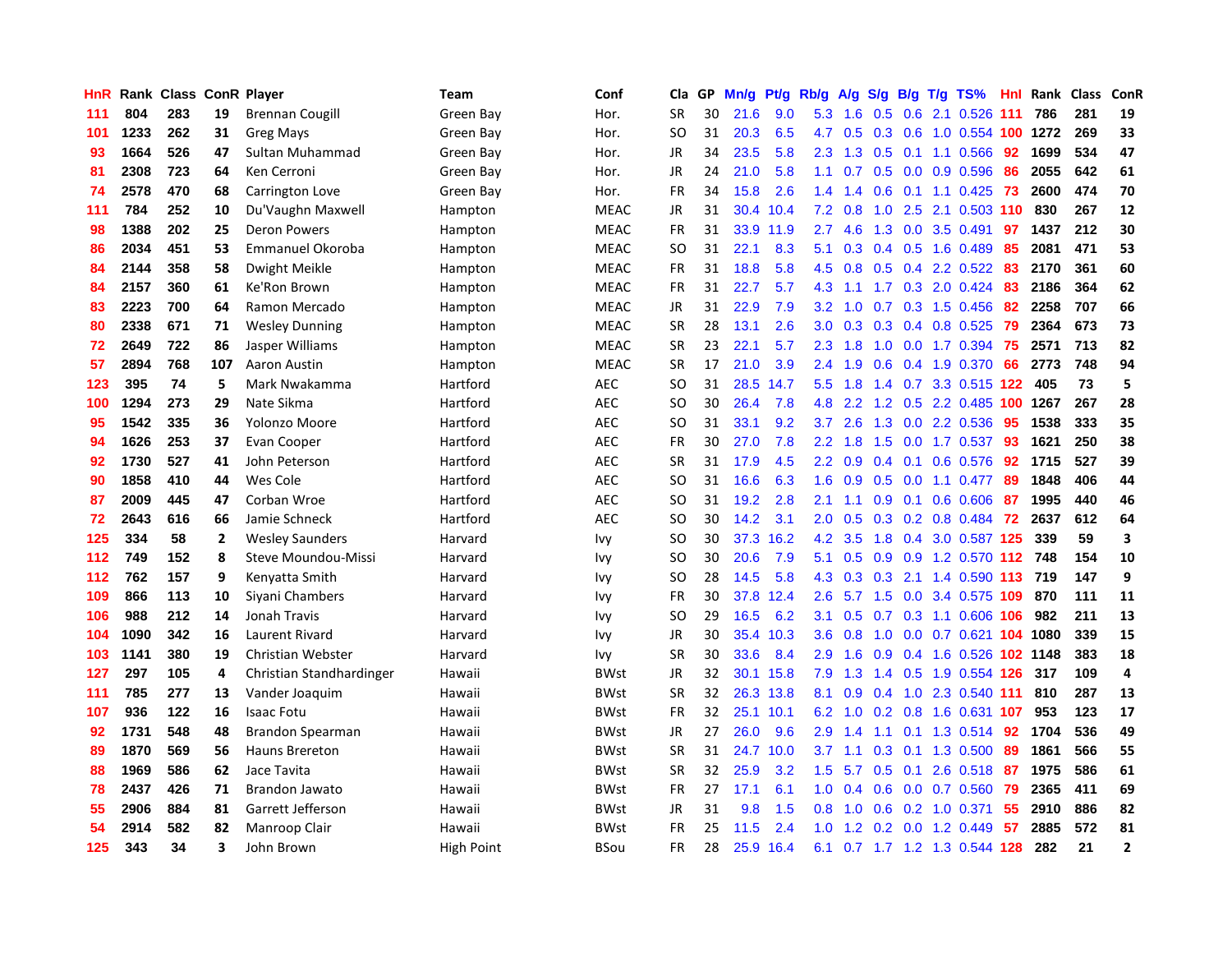| HnR | Rank | <b>Class ConR Player</b> |              |                         | Team                   | Conf        | Cla           | <b>GP</b> | Mn/g | <b>Pt/g</b> | Rb/g             | A/g             | S/g              |     | B/g T/g TS%                | Hnl | Rank | Class | <b>ConR</b>    |
|-----|------|--------------------------|--------------|-------------------------|------------------------|-------------|---------------|-----------|------|-------------|------------------|-----------------|------------------|-----|----------------------------|-----|------|-------|----------------|
| 120 | 448  | 166                      | 5.           | Allan Chaney            | High Point             | BSou        | <b>SR</b>     | 30        |      | 26.3 14.5   | 8.0              | 1.4             | 0.5              |     | 1.2 1.8 0.575 120          |     | 463  | 174   | 6              |
| 99  | 1361 | 442                      | 20           | Corey Law               | <b>High Point</b>      | BSou        | <b>SR</b>     | 28        | 14.6 | 5.9         |                  | $4.2 \quad 0.3$ |                  |     | 0.5 0.4 0.7 0.592 98       |     | 1354 | 444   | 20             |
| 92  | 1744 | 384                      | 29           | Devante Wallace         | High Point             | BSou        | SO            | 21        | 16.0 | 5.0         |                  | $2.7$ 1.5       |                  |     | $0.3$ $0.3$ $0.7$ $0.515$  | -91 | 1784 | 398   | 33             |
| 91  | 1751 | 281                      | 30           | Adam Weary              | High Point             | BSou        | <b>FR</b>     | 31        | 26.6 | 10.2        | 3.4              | 2.3             |                  |     | 1.4 0.3 1.9 0.522          | -90 | 1794 | 289   | 35             |
| 83  | 2198 | 693                      | 57           | Dejuan McGaughy         | High Point             | BSou        | <b>JR</b>     | 31        | 22.8 | 6.9         | 1.6              | 2.5             | 0.7              |     | 0.3 1.6 0.494              | 82  | 2225 | 700   | 57             |
| 83  | 2222 | 641                      | 58           | <b>Branimir Mikulic</b> | High Point             | BSou        | SR            | 31        | 12.2 | 3.4         | 2.9              | 0.3             |                  |     | $0.3$ 0.3 0.6 0.601        | 82  | 2252 | 650   | 60             |
| 82  | 2261 | 388                      | 62           | Lorenzo Cugini          | High Point             | BSou        | <b>FR</b>     | 31        | 14.0 | 4.1         | 2.6              | 0.8             |                  |     | $0.3$ 0.2 0.7 0.490        | -81 | 2292 | 391   | 64             |
| 79  | 2411 | 752                      | 72           | Derrell Edwards         | High Point             | BSou        | JR            | 31        | 25.4 | 5.1         | 1.9              | 1.9             | 1.0              |     | 0.2 1.3 0.403              | 78  | 2448 | 765   | 71             |
| 75  | 2543 | 706                      | 82           | Jairus Simms            | <b>High Point</b>      | BSou        | <b>SR</b>     | 28        | 16.8 | 1.9         | 1.4              | 3.2             | 0.6              |     | $0.0$ 1.4 $0.402$ 76       |     | 2529 | 706   | 80             |
| 109 | 846  | 297                      | 15           | Stevie Mejia            | Hofstra                | CAA         | <b>SR</b>     | 32        | 34.3 | 11.9        | 3.8 <sub>2</sub> | 4.1             |                  |     | 2.0 0.1 3.3 0.477 105 1010 |     |      | 349   | 19             |
| 95  | 1572 | 343                      | 37           | Moussa Kone             | Hofstra                | <b>CAA</b>  | SO            | 32        | 22.2 | 6.5         | 4.4              | 0.4             |                  |     | $0.6$ $0.8$ 1.0 $0.521$    | -91 | 1749 | 387   | 43             |
| 88  | 1965 | 618                      | 52           | Stephen Nwaukoni        | Hofstra                | CAA         | JR            | 25        | 23.4 | 6.8         | 7.9              | 0.4             |                  |     | $0.3$ 0.1 2.0 0.469        | 86  | 2068 | 647   | 57             |
| 86  | 2089 | 352                      | 57           | Jordan Allen            | Hofstra                | CAA         | <b>FR</b>     | 32        | 22.4 | 5.0         | 2.9              | 0.7             | 0.9 <sub>0</sub> |     | $0.5$ 0.9 0.525            | -82 | 2226 | 374   | 62             |
| 83  | 2187 | 636                      | 60           | David Imes              | Hofstra                | CAA         | <b>SR</b>     | 31        | 29.2 | 7.6         | 5.2              | 0.9             |                  |     | 0.7 0.9 1.6 0.452 80       |     | 2316 | 665   | 65             |
| 82  | 2279 | 518                      | 65           | <b>Taran Buie</b>       | Hofstra                | CAA         | <b>SO</b>     | 30        | 32.1 | 12.4        | 3.6              | 1.6             | 0.9              |     | $0.2$ 3.0 $0.418$          | -80 | 2350 | 540   | 69             |
| 52  | 2926 | 774                      | 84           | Matt Grogan             | Hofstra                | CAA         | <b>SR</b>     | 28        | 10.3 | 1.9         | 0.9 <sup>°</sup> | 0.3             | 0.3              |     | $0.1$ 0.5 0.417            | -52 | 2941 | 777   | 85             |
| 131 | 236  | 82                       | 6            | Dave Dudzinski          | <b>Holy Cross</b>      | Pat.        | JR            | 30        | 29.0 | 15.2        | 6.6              | 0.8             | 0.6              |     | 0.9 1.5 0.558 130          |     | 249  | 84    | 5              |
| 97  | 1453 | 470                      | 25           | Eric Obeysekere         | <b>Holy Cross</b>      | Pat.        | <b>SR</b>     | 23        | 17.0 | 4.1         | 4.7              | 0.5             |                  |     | $0.3$ 1.0 0.7 0.586        | 99  | 1321 | 434   | 24             |
| 97  | 1463 | 473                      | 26           | <b>Phil Beans</b>       | <b>Holy Cross</b>      | Pat.        | <b>SR</b>     | 28        | 23.7 | 9.0         | 3.7              | 0.6             |                  |     | $0.2$ 0.4 1.0 0.589        | 97  | 1458 | 470   | 26             |
| 95  | 1568 | 341                      | 28           | Justin Burrell          | <b>Holy Cross</b>      | Pat.        | SO            | 30        | 29.9 | 12.1        | $2.0^{\circ}$    | $3.7^{\circ}$   |                  |     | $0.5$ 0.1 2.8 0.511        | 94  | 1595 | 349   | 29             |
| 86  | 2085 | 614                      | 47           | Jordan Stevens          | <b>Holy Cross</b>      | Pat.        | <b>SR</b>     | 30        | 29.2 | 5.7         | $2.4^{\circ}$    | 2.5             |                  |     | $0.8$ 0.2 1.8 0.480        | 85  | 2100 | 613   | 47             |
| 85  | 2111 | 479                      | 48           | Malcolm Miller          | <b>Holy Cross</b>      | Pat.        | SO.           | 27        | 26.8 | 5.7         | 5.4              | 1.6             | 0.6              |     | 0.8 1.7 0.489              | 85  | 2075 | 470   | 44             |
| 78  | 2429 | 423                      | 57           | <b>Cullen Hamilton</b>  | <b>Holy Cross</b>      | Pat.        | <b>FR</b>     | 30        | 24.6 | 6.3         | 2.9              | 0.8             |                  |     | $0.3$ 0.0 1.0 0.440        | 78  | 2450 | 431   | 57             |
| 74  | 2586 | 713                      | 62           | Dee Goens               | <b>Holy Cross</b>      | Pat.        | <b>SR</b>     | 30        | 13.0 | 2.3         | 1.6              | 1.6             |                  |     | $0.4$ 0.0 1.0 0.405        | -73 | 2607 | 719   | 63             |
| 50  | 2943 | 680                      | 70           | Taylor Abt              | <b>Holy Cross</b>      | Pat.        | SO            | 22        | 11.7 | 2.0         | 2.0              | 0.1             |                  |     | $0.1$ $0.5$ $0.6$ $0.406$  | 53  | 2928 | 678   | 70             |
| 135 | 178  | 31                       | 6            | <b>TaShawn Thomas</b>   | Houston                | <b>CUSA</b> | SO            | 33        | 32.4 | 16.9        | 9.8              | 2.4             |                  |     | 1.0 1.7 2.1 0.565 134      |     | 197  | 34    | $\overline{7}$ |
| 114 | 680  | 137                      | 23           | Joseph Young            | Houston                | <b>CUSA</b> | SO.           | 32        | 32.8 | 18.0        | 3.5              | 2.5             |                  |     | 0.6 0.0 1.3 0.595 114      |     | 684  | 136   | 24             |
| 102 | 1178 | 393                      | 45           | Leon Gibson             | Houston                | <b>CUSA</b> | <b>SR</b>     | 32        | 16.2 | 6.3         | 5.6              | 0.5             |                  |     | 0.3 0.6 0.9 0.543 101 1199 |     |      | 399   | 44             |
| 97  | 1459 | 217                      | 54           | Danuel House            | Houston                | <b>CUSA</b> | FR            | 33        | 28.6 | 12.4        | 4.9              | 1.8             |                  |     | 0.9 0.2 1.9 0.541          | 96  | 1495 | 220   | 55             |
| 89  | 1876 | 309                      | 70           | <b>Jherrod Stiggers</b> | Houston                | <b>CUSA</b> | <b>FR</b>     | 33        | 20.7 | 8.1         | $2.7^{\circ}$    | 0.8             | 0.8 <sub>0</sub> |     | $0.1$ 1.4 0.549            | 89  | 1894 | 312   | 70             |
| 82  | 2265 | 515                      | 78           | J.J. Thompson           | Houston                | <b>CUSA</b> | SO            | 29        | 21.0 | 6.0         | 1.1              | 2.9             | 0.9 <sup>°</sup> |     | $0.0$ 2.0 $0.516$          | -83 | 2189 | 499   | 78             |
| 80  | 2349 | 734                      | 83           | <b>Brandon Morris</b>   | Houston                | <b>CUSA</b> | JR            | 32        | 12.2 | 2.6         | 1.9              | 1.3             | 0.6              |     | $0.2$ 0.8 0.486            | -80 | 2358 | 735   | 83             |
| 80  | 2359 | 738                      | 84           | <b>Tione Womack</b>     | Houston                | <b>CUSA</b> | JR            | 33        | 18.8 | 2.7         | 1.8              | 2.5             | 0.9 <sub>0</sub> |     | 0.2 1.3 0.469              | 79  | 2382 | 742   | 85             |
| 62  | 2831 | 657                      | 92           | Mikhail McLean          | Houston                | <b>CUSA</b> | <sub>SO</sub> | 26        | 13.3 | 2.4         | 2.6              | 0.3             |                  |     | $0.3$ 0.2 0.7 0.492        | 65  | 2805 | 649   | 92             |
| 114 | 682  | 250                      | $\mathbf{2}$ | Art Bernardi            | <b>Houston Baptist</b> | GWC         | <b>SR</b>     | 31        |      | 29.7 14.7   | 7.0              | 1.3             |                  |     | 1.2 0.9 2.6 0.508 112 737  |     |      | 266   | $\overline{2}$ |
| 83  | 2214 | 505                      | 20           | <b>Tyler Russell</b>    | <b>Houston Baptist</b> | GWC         | SO.           | 15        |      | 27.0 11.4   | 2.5              | 2.6             |                  |     | $0.9$ 0.2 2.8 0.479        | -86 | 2034 | 456   | 18             |
| 82  | 2247 | 382                      | 21           | Dauson Womack           | <b>Houston Baptist</b> | GWC         | FR            | 31        | 20.7 | 5.2         | 5.2              | 0.7             |                  |     | 0.8 0.5 1.4 0.467          | -81 | 2279 | 388   | 22             |
| 82  | 2283 | 394                      | 23           | <b>Rob Lewis</b>        | <b>Houston Baptist</b> | GWC         | <b>FR</b>     | 29        | 21.0 | 8.2         | 2.3              | 1.8             | 0.8              | 0.1 | 2.8 0.519                  | -81 | 2303 | 395   | 24             |
| 80  | 2335 | 403                      | 25           | Cody Joyce              | <b>Houston Baptist</b> | GWC         | <b>FR</b>     | 29        | 15.0 | 3.9         | 2.6              |                 |                  |     | 0.2 0.3 0.4 0.6 0.577      | 79  | 2368 | 412   | 26             |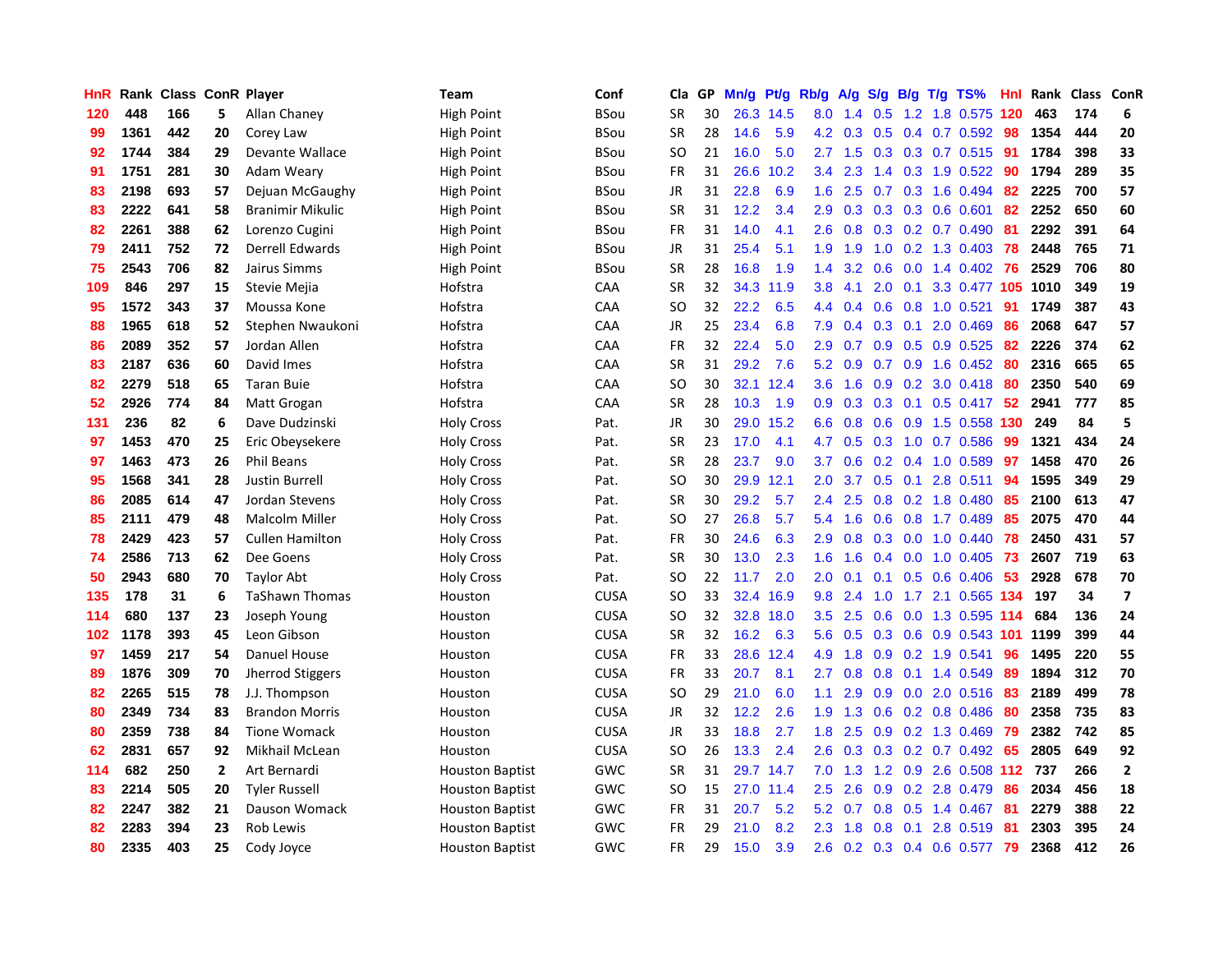| HnR |      | Rank Class ConR Player |                         |                        | Team                   | Conf        | Cla           | GP | Mn/g | <b>Pt/g</b> | Rb/g             | A/g | S/g              |     | $B/g$ T/g TS%              | Hnl | Rank     | <b>Class</b> | ConR                    |
|-----|------|------------------------|-------------------------|------------------------|------------------------|-------------|---------------|----|------|-------------|------------------|-----|------------------|-----|----------------------------|-----|----------|--------------|-------------------------|
| 79  | 2374 | 544                    | 26                      | Marcel Smith           | <b>Houston Baptist</b> | GWC         | SO            | 31 | 27.0 | 7.0         | 2.0              | 2.5 | 1.0              |     | $0.0$ 2.1 $0.536$          | 78  | 2413     | 554          | 28                      |
| 75  | 2564 | 466                    | 34                      | James Harper           | <b>Houston Baptist</b> | GWC         | FR            | 30 | 13.6 | 4.4         | 1.9              | 0.6 |                  |     | 0.5 0.2 1.2 0.470 74       |     | 2587     | 470          | 35                      |
| 70  | 2691 | 505                    | 38                      | Caleb Crayton          | <b>Houston Baptist</b> | GWC         | <b>FR</b>     | 27 | 22.1 | 6.4         | 4.1              | 0.8 |                  |     | $0.6$ $0.0$ 2.1 $0.460$    | -70 | 2684     | 499          | 38                      |
| 67  | 2754 | 852                    | 40                      | Anthony Hill           | <b>Houston Baptist</b> | <b>GWC</b>  | JR            | 29 | 23.9 | 4.9         | 2.1              | 1.2 |                  |     | 0.5 0.0 1.3 0.436          | 67  | 2756     | 850          | 40                      |
| 100 | 1274 | 414                    | 22                      | Mike Phillips          | Howard                 | MEAC        | <b>SR</b>     | 31 | 34.8 | 12.0        | 6.9              | 1.0 | 0.8              |     | 0.7 2.3 0.467              | 99  | 1307     | 429          | 24                      |
| 85  | 2099 | 617                    | 55                      | Calvin Thompson        | Howard                 | <b>MEAC</b> | <b>SR</b>     | 16 | 26.4 | 11.3        | 3.5              | 1.6 |                  |     | $0.9$ $0.2$ 2.1 $0.444$    | -93 | 1634     | 510          | 35                      |
| 84  | 2148 | 675                    | 59                      | Alphonso Leary         | Howard                 | <b>MEAC</b> | JR            | 31 | 27.3 | 5.2         | 5.9              | 0.2 |                  |     | 0.7 1.2 1.3 0.480          | 83  | 2167     | 682          | 59                      |
| 77  | 2467 | 574                    | 76                      | Simuel Frazier         | Howard                 | <b>MEAC</b> | SO            | 28 | 31.0 | 8.0         | 2.8              | 3.8 | 1.6              | 0.1 | 3.7 0.409                  | 77  | 2490     | 581          | 79                      |
| 77  | 2468 | 575                    | 77                      | Prince Okoroh          | Howard                 | <b>MEAC</b> | <sub>SO</sub> | 31 | 29.3 | 6.9         | 4.6              | 0.9 | 1.2              |     | 0.8 1.9 0.416              | -76 | 2499     | 583          | 80                      |
| 75  | 2553 | 707                    | 82                      | Anton Dickerson        | Howard                 | <b>MEAC</b> | <b>SR</b>     | 30 | 16.6 | 6.4         | 1.6              | 0.5 |                  |     | 0.3 0.0 1.2 0.462 74       |     | 2578     | 716          | 83                      |
| 69  | 2700 | 734                    | 89                      | <b>Tre Lee</b>         | Howard                 | <b>MEAC</b> | <b>SR</b>     | 30 | 24.2 | 5.0         | 3.0 <sub>2</sub> | 1.2 |                  |     | 0.5 0.2 1.7 0.402 69       |     | 2716     | 739          | 89                      |
| 67  | 2740 | 637                    | 94                      | Theodore Boyomo        | Howard                 | <b>MEAC</b> | <sub>SO</sub> | 29 | 13.0 | 1.3         | 2.7              | 0.2 |                  |     | $0.3$ 0.2 0.6 0.561        | 67  | 2758     | 640          | 92                      |
| 59  | 2864 | 664                    | 101                     | <b>Brandon Ford</b>    | Howard                 | <b>MEAC</b> | <b>SO</b>     | 28 | 13.4 | 2.8         | 1.2              | 0.8 | 0.5              |     | 0.0 0.9 0.371              | 59  | 2867     | 663          | 101                     |
| 148 | 64   | 26                     | $\mathbf{2}$            | Kyle Barone            | Idaho                  | <b>WAC</b>  | <b>SR</b>     | 30 |      | 34.0 17.1   | 9.7              | 1.8 | 0.3              |     | 1.2 1.9 0.643 147          |     | 73       | 31           | $\overline{2}$          |
| 104 | 1092 | 343                    | 31                      | <b>Stephen Madison</b> | Idaho                  | <b>WAC</b>  | JR            | 30 | 30.9 | 14.2        | 4.7              | 2.2 | 0.6              |     | $0.4$ 2.5 0.560            |     | 103 1114 | 351          | 33                      |
| 101 | 1250 | 408                    | 36                      | Mike McChristian       | Idaho                  | <b>WAC</b>  | <b>SR</b>     | 30 | 29.0 | 8.4         | 4.3              | 2.8 | 1.1              |     | 0.3 1.5 0.560 100 1266     |     |          | 417          | 35                      |
| 92  | 1745 | 385                    | 54                      | Connor Hill            | Idaho                  | <b>WAC</b>  | <sub>SO</sub> | 30 | 31.2 | 12.1        | 1.9              | 1.2 | 0.3              |     | $0.0$ 1.2 0.613            | -91 | 1759     | 391          | 53                      |
| 79  | 2393 | 747                    | 75                      | <b>Denzel Douglas</b>  | Idaho                  | <b>WAC</b>  | JR            | 30 | 11.9 | 2.0         | 1.6              | 1.6 |                  |     | 0.5 0.0 1.1 0.513 79       |     | 2408     | 751          | 76                      |
| 76  | 2518 | 702                    | 79                      | Mansa Habeeb           | Idaho                  | <b>WAC</b>  | <b>SR</b>     | 29 | 21.2 | 5.6         | $2.4^{\circ}$    | 1.4 |                  |     | 0.6 0.1 2.0 0.503 76       |     | 2505     | 700          | 79                      |
| 70  | 2685 | 829                    | 82                      | <b>Robert Harris</b>   | Idaho                  | <b>WAC</b>  | <b>JR</b>     | 24 | 17.5 | 4.7         | 2.0              | 1.8 |                  |     | 0.5 0.0 1.8 0.467 73       |     | 2623     | 814          | 80                      |
| 57  | 2889 | 767                    | 85                      | <b>Wendell Faines</b>  | Idaho                  | <b>WAC</b>  | <b>SR</b>     | 27 | 10.9 | 2.0         | 2.2              | 0.3 |                  |     | $0.1$ 0.4 0.7 0.450        | 58  | 2880     | 766          | 84                      |
| 48  | 2952 | 896                    | 86                      | Joe Kammerer           | Idaho                  | <b>WAC</b>  | JR            | 28 | 9.6  | 1.6         | 1.2              | 0.2 | 0.0 <sub>1</sub> |     | $0.1$ 0.5 0.517            | 49  | 2954     | 896          | 86                      |
| 101 | 1204 | 376                    | 16                      | <b>Tomas Sanchez</b>   | Idaho St.              | BSky        | JR            | 29 | 33.4 | 10.3        | 3.3              | 3.9 | 1.6              |     | 0.0 2.7 0.571 102 1176     |     |          | 372          | 16                      |
| 92  | 1717 | 376                    | 33                      | <b>Chris Hansen</b>    | Idaho St.              | BSky        | SO            | 30 | 32.1 | 11.4        | 3.5              | 1.1 | 1.3              |     | 0.3 1.0 0.525              | 91  | 1729     | 382          | 33                      |
| 81  | 2318 | 666                    | 56                      | Neveij Walters         | Idaho St.              | BSky        | <b>SR</b>     | 30 | 18.9 | 5.1         | 3.6              | 0.2 | 0.7              |     | 1.1 1.2 0.497              | 80  | 2327     | 668          | 57                      |
| 79  | 2412 | 685                    | 61                      | Melvin Morgan          | Idaho St.              | BSky        | <b>SR</b>     | 30 | 32.0 | 12.0        | 3.4              | 2.4 | 1.3              |     | $0.0$ 3.2 $0.459$          | 78  | 2427     | 687          | 62                      |
| 78  | 2424 | 758                    | 62                      | Andre Hatchett         | Idaho St.              | BSky        | JR            | 28 | 31.4 | 9.2         | 4.7              | 1.6 |                  |     | $0.9$ 0.1 1.9 0.481        | 78  | 2434     | 760          | 63                      |
| 71  | 2670 | 824                    | 76                      | Avibakuro Preh         | Idaho St.              | BSky        | JR            | 29 | 16.2 | 2.0         | 2.3              | 0.2 |                  |     | 0.3 1.2 0.5 0.648 70       |     | 2683     | 827          | 76                      |
| 66  | 2759 | 744                    | 82                      | Sherrod Baldwin        | Idaho St.              | BSky        | <b>SR</b>     | 20 | 13.2 | 3.9         | 1.1              | 0.5 |                  |     | $0.4$ 0.1 0.5 0.470        | 68  | 2743     | 745          | 81                      |
| 58  | 2872 | 877                    | 92                      | Nnamdi Ezenwa          | Idaho St.              | BSky        | JR            | 30 | 18.0 | 2.3         | 2.6              | 0.4 | 0.6              |     | $0.2$ 0.9 0.405            | 58  | 2881     | 878          | 93                      |
| 150 | 53   | 19                     | $\overline{\mathbf{z}}$ | <b>Brandon Paul</b>    | Illinois               | <b>B10</b>  | <b>SR</b>     | 36 | 32.0 | 16.6        | 4.4              | 2.7 |                  |     | 1.2 0.6 2.7 0.532 150      |     | 55       | 22           | $\overline{\mathbf{z}}$ |
| 124 | 376  | 67                     | 40                      | <b>Tracy Abrams</b>    | Illinois               | <b>B10</b>  | <sub>SO</sub> | 36 | 28.7 | 10.6        | 3.5              | 3.4 | 1.4              |     | $0.1$ 2.6 0.485            | 123 | 374      | 65           | 41                      |
| 117 | 549  | 207                    | 51                      | <b>Tyler Griffey</b>   | Illinois               | <b>B10</b>  | <b>SR</b>     | 36 | 21.8 | 7.2         | 3.5              | 0.6 | 0.6              |     | 0.6 0.8 0.543 117          |     | 549      | 208          | 53                      |
| 117 | 552  | 179                    | 52                      | Joseph Bertrand        | Illinois               | <b>B10</b>  | <b>JR</b>     | 35 | 22.7 | 7.3         | 4.1              | 0.6 | 0.9 <sub>0</sub> |     | 0.2 1.1 0.567 117          |     | 552      | 183          | 54                      |
| 117 | 553  | 209                    | 53                      | D.J. Richardson        | Illinois               | <b>B10</b>  | <b>SR</b>     | 36 | 33.8 | 12.3        | 3.9              | 1.6 |                  |     | 1.3 0.2 1.4 0.506 117      |     | 553      | 209          | 55                      |
| 114 | 686  | 139                    | 62                      | Nnanna Egwu            | Illinois               | <b>B10</b>  | SO            | 36 | 25.4 | 6.5         | 4.9              | 0.5 | 0.6              |     | 1.4 1.0 0.478 114          |     | 682      | 134          | 63                      |
| 100 | 1264 | 412                    | 80                      | Sam McLaurin           | Illinois               | <b>B10</b>  | <b>SR</b>     | 36 | 20.7 | 3.8         | 3.4              | 0.4 |                  |     | 0.3 0.7 0.8 0.480 100 1246 |     |          | 412          | 80                      |
| 98  | 1385 | 298                    | 83                      | Myke Henry             | Illinois               | <b>B10</b>  | SO            | 35 | 10.6 | 3.2         | 2.1              | 0.1 |                  |     | $0.4$ 0.2 0.7 0.459        | 98  | 1364     | 294          | 82                      |
| 147 | 66   | 28                     | 5                       | Jackie Carmichael      | Illinois St.           | <b>MVC</b>  | SR            | 33 |      | 30.6 17.4   | 9.3              | 0.8 | 1.0              |     | 2.1 2.3 0.562 146          |     | 77       | 33           | $\overline{7}$          |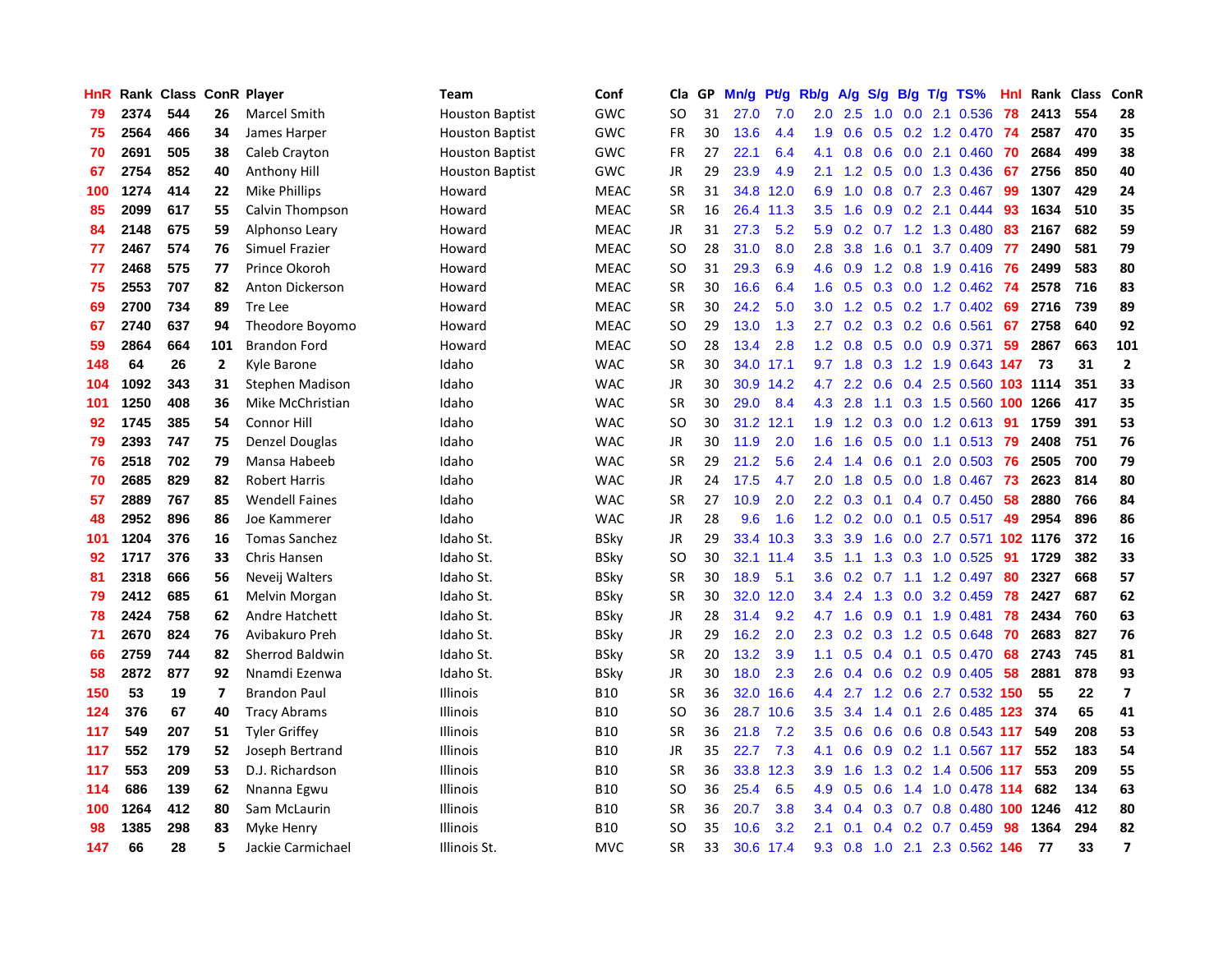| HnR |      | Rank Class ConR Player |                |                      | Team             | Conf        | Cla           | <b>GP</b> | Mn/g      | Pt/g      | Rb/g             | A/g | S/g |  | B/g T/g TS%                    | Hnl | Rank | Class | <b>ConR</b>    |
|-----|------|------------------------|----------------|----------------------|------------------|-------------|---------------|-----------|-----------|-----------|------------------|-----|-----|--|--------------------------------|-----|------|-------|----------------|
| 140 | 127  | 58                     | 9              | <b>Tyler Brown</b>   | Illinois St.     | <b>MVC</b>  | <b>SR</b>     | 32        | 29.6      | 18.1      | 4.4              | 2.7 |     |  | 1.4 0.2 2.9 0.584 140          |     | 131  | 61    | 8              |
| 111 | 810  | 166                    | 34             | Johnny Hill          | Illinois St.     | <b>MVC</b>  | <b>SO</b>     | 33        | 25.3      | 7.7       | 3.9 <sub>2</sub> |     |     |  | 3.1 1.3 0.0 1.9 0.567 110      |     | 836  | 169   | 34             |
| 108 | 905  | 286                    | 39             | Jon Ekey             | Illinois St.     | <b>MVC</b>  | JR            | 33        | 22.9      | 6.4       | 4.2              | 0.9 |     |  | 0.8 1.0 0.7 0.555 107          |     | 932  | 298   | 40             |
| 105 | 1051 | 360                    | 44             | John Wilkins         | Illinois St.     | <b>MVC</b>  | <b>SR</b>     | 33        | 20.0      | 6.7       | 3.3              | 0.8 |     |  | 0.4 0.7 1.1 0.600 104 1070     |     |      | 364   | 45             |
| 103 | 1142 | 357                    | 47             | <b>Bryant Allen</b>  | Illinois St.     | <b>MVC</b>  | JR            | 32        | 28.4      | 8.6       | 1.8              | 1.9 | 1.1 |  | 0.1 1.1 0.475 103 1132         |     |      | 355   | 48             |
| 92  | 1740 | 280                    | 65             | Nick Zeisloft        | Illinois St.     | <b>MVC</b>  | FR            | 25        | 15.2      | 4.5       | 1.4              | 0.8 |     |  | 0.3 0.0 0.3 0.602 94           |     | 1617 | 247   | 62             |
| 84  | 2150 | 359                    | 73             | Kaza Keane           | Illinois St.     | <b>MVC</b>  | <b>FR</b>     | 31        | 18.4      | 2.7       | 2.1              | 3.2 |     |  | 0.5 0.1 1.9 0.401              | 85  | 2090 | 354   | 71             |
| 119 | 512  | 195                    | 9              | <b>Gary Talton</b>   | Illinois-Chicago | Hor.        | <b>SR</b>     | 34        | 34.4      | 12.3      | 4.0              | 4.4 |     |  | 1.4 0.2 2.7 0.501 118          |     | 528  | 199   | 10             |
| 113 | 724  | 263                    | 17             | Josh Crittle         | Illinois-Chicago | Hor.        | <b>SR</b>     | 34        |           | 27.1 10.5 | 5.5              | 2.1 |     |  | 0.9 0.9 2.2 0.514 113 727      |     |      | 263   | 17             |
| 105 | 1023 | 353                    | 25             | Daniel Barnes        | Illinois-Chicago | Hor.        | SR            | 32        | 31.9 12.1 |           | 4.4              |     |     |  | 0.8 1.5 0.3 1.5 0.541 106      |     | 998  | 345   | 25             |
| 101 | 1230 | 389                    | 30             | Hayden Humes         | Illinois-Chicago | Hor.        | JR            | 34        |           | 33.2 10.3 | 5.2              | 1.3 |     |  | 0.6 0.4 1.4 0.580 101 1235     |     |      | 390   | 31             |
| 91  | 1793 | 545                    | 52             | Anthony Kelley       | Illinois-Chicago | Hor.        | <b>SR</b>     | 20        | 16.8      | 4.1       | 3.3 <sub>2</sub> | 0.8 |     |  | $0.4$ 0.3 1.0 0.526            | 92  | 1700 | 521   | 48             |
| 87  | 1997 | 442                    | 59             | Marc Brown           | Illinois-Chicago | Hor.        | <b>SO</b>     | 33        | 25.2      | 5.7       | 3.0              | 1.0 | 0.6 |  | $0.1$ 1.1 0.480                | 87  | 1953 | 429   | 59             |
| 78  | 2451 | 569                    | 67             | Joey Miller          | Illinois-Chicago | Hor.        | SO            | 33        | 14.1      | 3.9       | 1.2              | 0.8 | 0.6 |  | 0.1 1.0 0.438 78               |     | 2444 | 563   | 67             |
| 70  | 2682 | 623                    | 73             | Will Simonton        | Illinois-Chicago | Hor.        | SO            | 34        | 13.1      | 2.4       | 2.2              | 0.3 |     |  | 0.3 0.6 0.6 0.420              | 70  | 2703 | 629   | 73             |
| 172 | 8    | 3                      | $\overline{2}$ | Victor Oladipo       | Indiana          | <b>B10</b>  | JR            | 36        | 28.4      | 13.6      | 6.3              | 2.1 |     |  | 2.2 0.8 2.3 0.665 172          |     | 9    | 3     | $\overline{2}$ |
| 171 | 9    | 4                      | 3              | Cody Zeller          | Indiana          | <b>B10</b>  | <b>SO</b>     | 36        |           | 29.5 16.5 | 8.1              | 1.3 | 1.0 |  | 1.3 2.3 0.614 170              |     | 10   | 4     | 3              |
| 133 | 196  | 84                     | 23             | Christian Watford    | Indiana          | <b>B10</b>  | <b>SR</b>     | 36        |           | 27.9 12.3 | 6.3              | 0.9 |     |  | $0.6$ $0.5$ 1.6 $0.593$ 132    |     | 205  | 89    | 23             |
| 131 | 220  | 76                     | 24             | Will Sheehey         | Indiana          | <b>B10</b>  | JR            | 36        | 22.3      | 9.5       | 3.5              | 1.3 |     |  | 0.8 0.2 1.1 0.559 131          |     | 229  | 78    | 25             |
| 131 | 226  | 95                     | 25             | Jordan Hulls         | Indiana          | <b>B10</b>  | <b>SR</b>     | 36        | 28.8      | 9.7       | 2.3              | 3.0 |     |  | $0.8$ 0.0 1.2 0.614 131        |     | 238  | 100   | 26             |
| 127 | 286  | 27                     | 34             | Kevin Ferrell        | Indiana          | <b>B10</b>  | <b>FR</b>     | 36        | 28.1      | 7.6       | 2.8              | 4.1 |     |  | 0.8 0.2 2.1 0.507 127          |     | 300  | 27    | 33             |
| 112 | 744  | 151                    | 64             | Remy Abell           | Indiana          | <b>B10</b>  | <b>SO</b>     | 36        | 12.5      | 4.0       | 1.5              | 0.9 |     |  | $0.3$ 0.0 0.8 0.590 112        |     | 752  | 157   | 65             |
| 89  | 1897 | 314                    | 92             | Jeremy Hollowell     | Indiana          | <b>B10</b>  | FR            | 33        | 9.7       | 2.8       | 2.1              | 0.3 |     |  | $0.2$ 0.4 0.9 0.484            | 90  | 1818 | 295   | 89             |
| 154 | 33   | 14                     | $\overline{2}$ | Jake Odum            | Indiana St.      | <b>MVC</b>  | JR            | 33        | 32.4      | 13.6      | 4.5              | 4.6 | 1.5 |  | 0.3 2.7 0.589 154              |     | 35   | 12    | 3              |
| 120 | 465  | 86                     | 21             | R.J. Mahurin         | Indiana St.      | <b>MVC</b>  | <sub>SO</sub> | 33        | 24.2      | 10.1      | 4.2              | 0.5 | 0.6 |  | 0.8 1.0 0.553 120              |     | 472  | 87    | 21             |
| 104 | 1070 | 331                    | 45             | <b>Mangisto Arop</b> | Indiana St.      | <b>MVC</b>  | JR            | 31        | 29.1      | 12.0      | 5.1              | 0.8 |     |  | 0.7 0.2 2.3 0.517 105 1050     |     |      | 326   | 44             |
| 103 | 1127 | 352                    | 46             | Dawon Cummings       | Indiana St.      | <b>MVC</b>  | JR            | 33        | 22.2      | 6.4       | 3.2              | 1.8 |     |  | 0.9 0.2 1.4 0.487 103 1125     |     |      | 354   | 47             |
| 101 | 1209 | 257                    | 50             | <b>Justin Gant</b>   | Indiana St.      | <b>MVC</b>  | <b>SO</b>     | 33        | 24.9      | 7.5       | 4.4              | 0.8 |     |  | 0.4 0.7 1.3 0.483 101 1203     |     |      | 253   | 49             |
| 94  | 1605 | 506                    | 61             | Lucas Eitel          | Indiana St.      | <b>MVC</b>  | JR            | 33        | 17.8      | 4.1       | 1.6              | 0.9 |     |  | 0.4 0.2 0.6 0.554 94           |     | 1598 | 501   | 61             |
| 92  | 1733 | 278                    | 64             | Khristian Smith      | Indiana St.      | <b>MVC</b>  | <b>FR</b>     | 33        | 21.3      | 5.1       | 2.9              | 0.9 |     |  | $0.5$ 0.4 1.0 0.425            | 92  | 1709 | 269   | 64             |
| 91  | 1752 | 388                    | 66             | Jake Kitchell        | Indiana St.      | <b>MVC</b>  | <b>SO</b>     | 33        | 11.9      | 2.7       | 2.3              | 0.4 |     |  | 0.2 0.3 0.7 0.563 91           |     | 1733 | 383   | 66             |
| 79  | 2379 | 410                    | 77             | Devonte Brown        | Indiana St.      | <b>MVC</b>  | <b>FR</b>     | 33        | 17.6      | 3.8       | 1.9              | 1.1 |     |  | 0.5 0.1 1.7 0.518              | 79  | 2372 | 414   | 78             |
| 125 | 340  | 60                     | 6              | David Laury          | Iona             | <b>MAAC</b> | <b>SO</b>     | 25        | 30.9      | 13.1      | 10.3             | 2.0 |     |  | 1.1 1.6 2.1 0.553 131          |     | 226  | 39    | 5              |
| 124 | 350  | 132                    | $\overline{7}$ | Lamont Jones         | Iona             | <b>MAAC</b> | <b>SR</b>     | 34        |           | 36.6 22.6 | 3.0 <sub>2</sub> | 3.4 |     |  | 1.2 0.1 3.4 0.561 122          |     | 402  | 153   | 8              |
| 121 | 431  | 146                    | 10             | Sean Armand          | Iona             | <b>MAAC</b> | JR            | 34        |           | 36.3 16.6 | 5.1              |     |     |  | 3.0 1.2 0.5 2.0 0.585 119      |     | 487  | 162   | 10             |
| 102 | 1156 | 362                    | 30             | Tre Bowman           | Iona             | <b>MAAC</b> | JR            | 32        | 23.5      | 8.3       | 3.8              | 0.8 |     |  | 0.6 0.2 1.0 0.611 101 1211     |     |      | 382   | 33             |
| 102 | 1165 | 246                    | 31             | <b>Tavon Sledge</b>  | Iona             | <b>MAAC</b> | <b>SO</b>     | 34        | 25.3      | 6.1       | 2.9              | 3.2 |     |  | 1.2 0.2 1.7 0.532 101 1240     |     |      | 261   | 35             |
| 100 | 1297 | 422                    | 36             | Taaj Ridley          | Iona             | <b>MAAC</b> | <b>SR</b>     | 32        | 24.4      | 8.2       | 5.6              | 0.9 | 0.4 |  | 0.3 1.4 0.539                  | 99  | 1323 | 435   | 39             |
| 99  | 1345 | 196                    | 39             | A.J. English         | Iona             | <b>MAAC</b> | <b>FR</b>     | 17        | 21.8      | 7.0       | 2.5              |     |     |  | 1.3 0.8 0.4 0.5 0.561 100 1248 |     |      | 180   | 36             |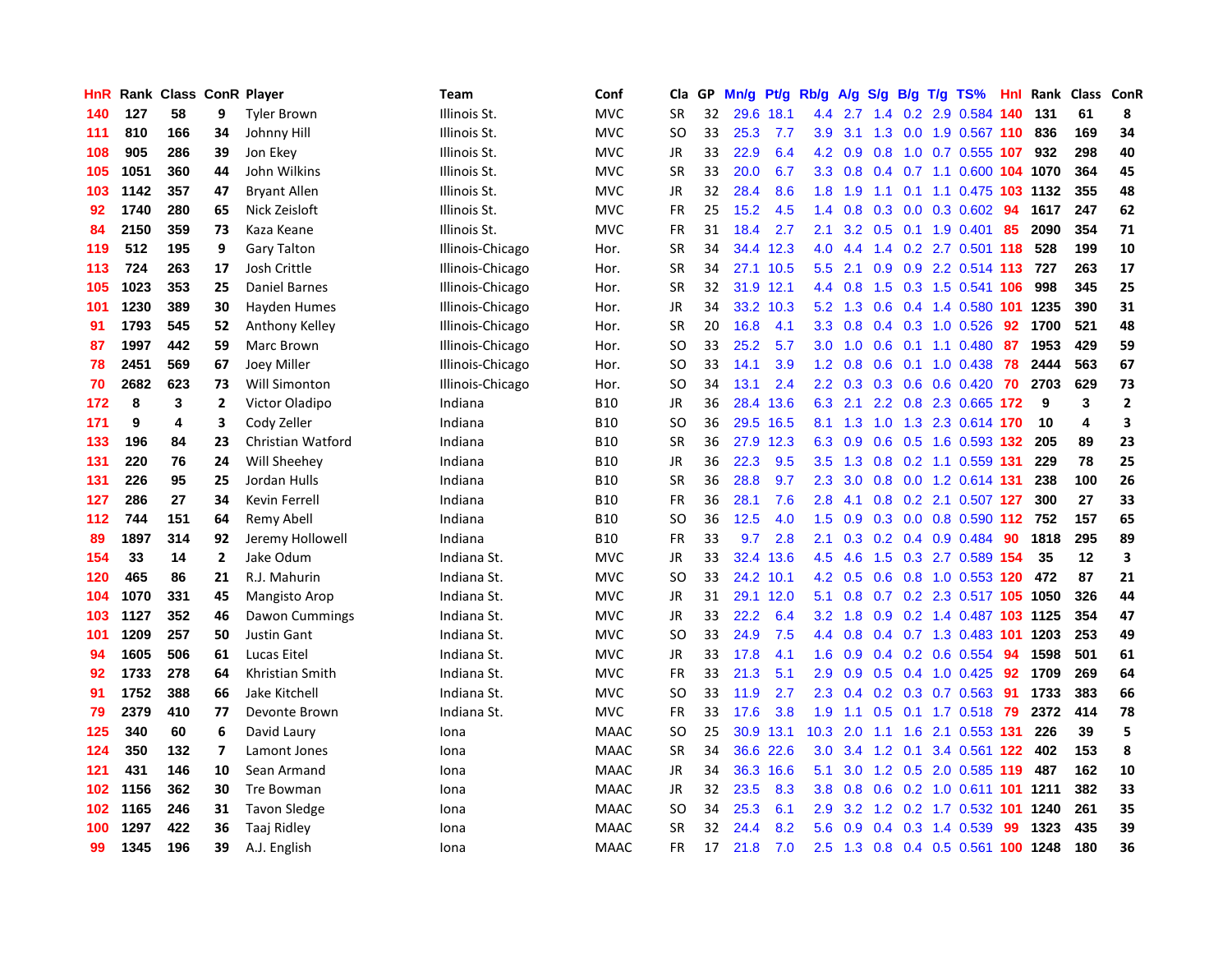| HnR |      | Rank Class ConR Player |    |                           | Team         | Conf        | Cla       | <b>GP</b> | Mn/g      | Pt/g      | Rb/g             | A/g             | S/g           |     | B/g T/g TS%               | Hnl | Rank | <b>Class</b> | ConR                     |
|-----|------|------------------------|----|---------------------------|--------------|-------------|-----------|-----------|-----------|-----------|------------------|-----------------|---------------|-----|---------------------------|-----|------|--------------|--------------------------|
| 89  | 1894 | 591                    | 55 | DaShawn Gomez             | Iona         | <b>MAAC</b> | <b>JR</b> | 31        | 9.9       | 1.7       | 0.7              | 1.7             | 0.3           |     | $0.0$ 0.4 0.454           | 88  | 1920 | 602          | 59                       |
| 82  | 2271 | 653                    | 72 | <b>Curtis Dennis</b>      | Iona         | <b>MAAC</b> | <b>SR</b> | 29        | 12.0      | 3.8       | 1.4              | 0.3             |               |     | $0.3$ 0.2 0.4 0.502 82    |     | 2243 | 647          | 71                       |
| 144 | 91   | 16                     | 10 | Aaron White               | lowa         | <b>B10</b>  | SO        | 38        | 29.2      | 12.8      | 6.2              | 1.3             |               |     | 1.1 0.7 1.6 0.570 144     |     | 96   | 17           | 11                       |
| 140 | 130  | 40                     | 16 | Roy Devyn Marble          | lowa         | <b>B10</b>  | <b>JR</b> | 37        | 30.5      | 15.0      | 4.0              | 3.0             | 1.1           |     | 0.3 2.2 0.528 140         |     | 130  | 39           | 15                       |
| 127 | 283  | 102                    | 33 | Melsahn Basabe            | lowa         | <b>B10</b>  | <b>JR</b> | 38        | 18.5      | 6.8       | 5.1              | 0.5             | $0.4^{\circ}$ |     | 1.2 1.0 0.513 127         |     | 295  | 102          | 32                       |
| 124 | 364  | 127                    | 39 | Zach McCabe               | lowa         | <b>B10</b>  | <b>JR</b> | 38        | 15.6      | 5.7       | 3.7              | 1.3             | 0.8           |     | $0.1$ 1.1 0.491 124       |     | 370  | 127          | 39                       |
| 120 | 456  | 171                    | 43 | Eric May                  | lowa         | <b>B10</b>  | <b>SR</b> | 38        | 21.8      | 5.2       | 3.7              | 1.8             | 0.9           |     | 0.2 0.6 0.537 120         |     | 474  | 181          | 46                       |
| 119 | 476  | 88                     | 45 | Abodunrin Gabriel Olaseni | lowa         | <b>B10</b>  | SO        | 37        | 10.7      | 2.7       | 2.6              | 0.2             |               |     | 0.2 1.0 0.5 0.556 119     |     | 490  | 90           | 48                       |
| 119 | 498  | 53                     | 48 | <b>Mike Gesell</b>        | lowa         | <b>B10</b>  | <b>FR</b> | 34        | 25.1      | 8.7       | 2.6              | 2.6             |               |     | 1.2 0.3 1.7 0.501 119     |     | 491  | 51           | 49                       |
| 114 | 664  | 76                     | 61 | Adam Woodbury             | lowa         | <b>B10</b>  | <b>FR</b> | 38        | 16.5      | 4.9       |                  | 4.8 0.6         |               |     | 0.4 0.8 1.3 0.491 114 671 |     |      | 75           | 62                       |
| 110 | 829  | 105                    | 66 | <b>Anthony Clemmons</b>   | lowa         | <b>B10</b>  | <b>FR</b> | 38        | 16.8      | 4.3       | 1.6              | 2.8             |               |     | 0.6 0.2 1.7 0.480 110     |     | 840  | 105          | 68                       |
| 90  | 1832 | 403                    | 89 | Josh Oglesby              | lowa         | <b>B10</b>  | SO        | 37        | 16.2      | 4.5       | $1.4^{\circ}$    | 1.0             |               |     | 0.3 0.1 0.5 0.408 91      |     | 1787 | 399          | 88                       |
| 147 | 70   | 30                     | 7  | <b>Tyrus McGee</b>        | lowa St.     | <b>B12</b>  | <b>SR</b> | 35        | 24.0      | 13.1      | $3.5^{\circ}$    | 1.3             | 1.1           |     | 0.3 0.9 0.652 146         |     | 79   | 34           | 8                        |
| 137 | 151  | 46                     | 10 | Melvin Ejim               | lowa St.     | B12         | JR        | 35        |           | 27.6 11.3 | 9.3              | 1.5             | 1.0           |     | 0.5 1.9 0.572 136         |     | 161  | 48           | 12                       |
| 130 | 237  | 17                     | 16 | Georges Niang             | lowa St.     | <b>B12</b>  | <b>FR</b> | 35        | 25.1 12.1 |           | 4.6              | 1.8             | 0.7           |     | 0.2 1.5 0.594 130         |     | 252  | 17           | 17                       |
| 129 | 258  | 106                    | 17 | Will Clyburn              | Iowa St.     | B12         | <b>SR</b> | 35        |           | 31.5 14.9 | 6.8              | 2.1             | 0.9           |     | 0.4 2.6 0.553 128         |     | 269  | 111          | 18                       |
| 119 | 482  | 180                    | 27 | Korie Lucious             | Iowa St.     | <b>B12</b>  | <b>SR</b> | 35        | 31.1      | 10.1      | 1.9 <sup>°</sup> | 5.6             | 0.8           |     | 0.0 3.3 0.518 119         |     | 505  | 191          | 28                       |
| 119 | 506  | 191                    | 28 | Chris Babb                | lowa St.     | <b>B12</b>  | <b>SR</b> | 33        | 32.7      | 9.1       | $3.4^{\circ}$    | 2.2             | 1.1           |     | 0.2 0.9 0.567 119         |     | 478  | 183          | 26                       |
| 111 | 806  | 165                    | 50 | Percy Gibson              | Iowa St.     | <b>B12</b>  | <b>SO</b> | 31        | 12.1      | 4.5       | 2.6              |                 |               |     | 0.2 0.3 0.6 0.5 0.495 111 |     | 805  | 164          | 46                       |
| 98  | 1375 | 446                    | 65 | Anthony Booker            | lowa St.     | B12         | <b>SR</b> | 30        | 11.6      | 3.4       | 2.8 <sub>1</sub> | 0.2             |               |     | $0.3$ 0.6 0.5 0.483       | -99 | 1304 | 427          | 62                       |
| 112 | 768  | 272                    | 8  | <b>Frank Gaines</b>       | <b>IPFW</b>  | Summit      | SR        | 32        | 34.0      | 19.8      | 4.0              | 1.2             |               |     | 1.4 0.5 2.5 0.545 111     |     | 788  | 282          | 9                        |
| 91  | 1777 | 541                    | 36 | <b>Demario Hines</b>      | <b>IPFW</b>  | Summit      | <b>SR</b> | 32        | 25.6      | 8.3       | 5.7              | 1.0             | 0.6           |     | 1.0 1.6 0.520             | -90 | 1823 | 556          | 36                       |
| 90  | 1823 | 567                    | 37 | Luis Jacobo               | <b>IPFW</b>  | Summit      | JR        | 33        |           | 29.0 11.4 | 4.2              | 1.4             | 0.9           |     | $0.2$ 2.0 $0.542$         | -89 | 1876 | 585          | 37                       |
| 88  | 1922 | 601                    | 39 | Michael Kibiloski         | <b>IPFW</b>  | Summit      | JR        | 27        | 22.6      | 6.8       | 3.9 <sup>°</sup> | 1.1             | 0.6           |     | $0.2$ 0.9 0.551           | -87 | 1968 | 620          | 40                       |
| 88  | 1958 | 328                    | 41 | Joe Reed                  | <b>IPFW</b>  | Summit      | <b>FR</b> | 32        | 18.6      | 4.5       | 3.6 <sup>°</sup> | 0.6             | 0.8           |     | 0.3 0.7 0.545             | 86  | 2011 | 336          | 43                       |
| 86  | 2079 | 470                    | 45 | Isaiah McCray             | <b>IPFW</b>  | Summit      | SO        | 33        | 21.3      | 4.5       | 3.3 <sub>1</sub> | 2.5             |               |     | 1.3 0.2 1.7 0.448         | -84 | 2132 | 485          | 46                       |
| 84  | 2155 | 491                    | 46 | Joseph Edwards            | <b>IPFW</b>  | Summit      | SO        | 33        | 24.1      | 7.5       | 2.8 <sub>1</sub> |                 |               |     | 1.4 0.8 0.1 1.7 0.551     | -83 | 2190 | 500          | 48                       |
| 81  | 2320 | 724                    | 51 | Pierre Bland              | <b>IPFW</b>  | Summit      | JR        | 33        | 21.4      | 3.0       | $2.7^{\circ}$    | 2.9             |               |     | $0.9$ 0.1 1.7 0.441       | -79 | 2362 | 736          | 53                       |
| 59  | 2861 | 874                    | 71 | Kevin Harden              | <b>IPFW</b>  | Summit      | <b>JR</b> | 12        | 29.0      | 6.3       | 4.9              | 1.3             | 1.0           |     | 0.0 2.3 0.393 77          |     | 2468 | 770          | 56                       |
| 99  | 1338 | 425                    | 21 | <b>Mitchell Patton</b>    | <b>IUPUI</b> | Summit      | <b>JR</b> | 27        | 26.3      | 13.7      | 5.0              | 1.0             | 0.3           |     | 1.1 1.9 0.596 102 1158    |     |      | 365          | 14                       |
| 84  | 2178 | 498                    | 47 | <b>Lyonell Gaines</b>     | <b>IUPUI</b> | Summit      | SO        | 32        | 20.0      | 5.3       | 4.4              | 1.1             | 0.6           |     | $0.1$ 0.8 0.533           | -82 | 2238 | 512          | 49                       |
| 82  | 2253 | 648                    | 49 | John Hart                 | <b>IUPUI</b> | Summit      | <b>SR</b> | 19        | 32.8      | 14.2      | 3.1              | 2.2             | $1.4^{\circ}$ | 0.4 | 3.4 0.542                 | -84 | 2140 | 621          | 47                       |
| 82  | 2280 | 715                    | 50 | Donovan Gibbs             | <b>IUPUI</b> | Summit      | JR        | 32        |           | 33.3 10.2 | 6.5              | 1.4             | 0.7           |     | 0.5 2.2 0.578             | -80 | 2333 | 729          | 51                       |
| 77  | 2489 | 770                    | 56 | Greg Rice                 | <b>IUPUI</b> | Summit      | <b>JR</b> | 32        | 29.2      | 8.7       | 2.6              | 3.4             | 1.1           |     | $0.0$ 2.4 $0.486$         | 76  | 2538 | 785          | 59                       |
| 77  | 2507 | 775                    | 57 | Sean Esposito             | <b>IUPUI</b> | Summit      | JR        | 32        | 31.3      | 8.2       | 2.9 <sup>°</sup> | 2.3             | 0.9           |     | $0.2$ 1.1 $0.466$         | -75 | 2551 | 789          | 61                       |
| 75  | 2550 | 793                    | 60 | P.J. Hubert               | <b>IUPUI</b> | Summit      | JR        | 28        | 15.0      | 5.6       |                  | $1.0 \quad 0.8$ |               |     | $0.3$ 0.1 0.8 0.554       | -74 | 2583 | 800          | 63                       |
| 70  | 2689 | 624                    | 66 | Jordan Shanklin           | <b>IUPUI</b> | Summit      | <b>SO</b> | 32        | 22.1      | 5.6       | 1.5              | 1.3             | 0.6           |     | 0.0 1.0 0.506             | -68 | 2726 | 633          | 69                       |
| 109 | 858  | 299                    | 5  | <b>Christian Williams</b> | Jackson St.  | <b>SWAC</b> | <b>SR</b> | 29        | 28.5      | 14.5      | 3.0              | 1.6             | $1.7^{\circ}$ |     | $0.1$ 1.6 0.530           | 108 | 906  | 314          | $\overline{\phantom{a}}$ |
| 96  | 1483 | 321                    | 17 | Kelsey Howard             | Jackson St.  | <b>SWAC</b> | SO        | 28        | 29.9 14.1 |           | 4.0              | 0.6             |               |     | 0.8 0.2 1.5 0.540         | 96  | 1496 | 322          | 19                       |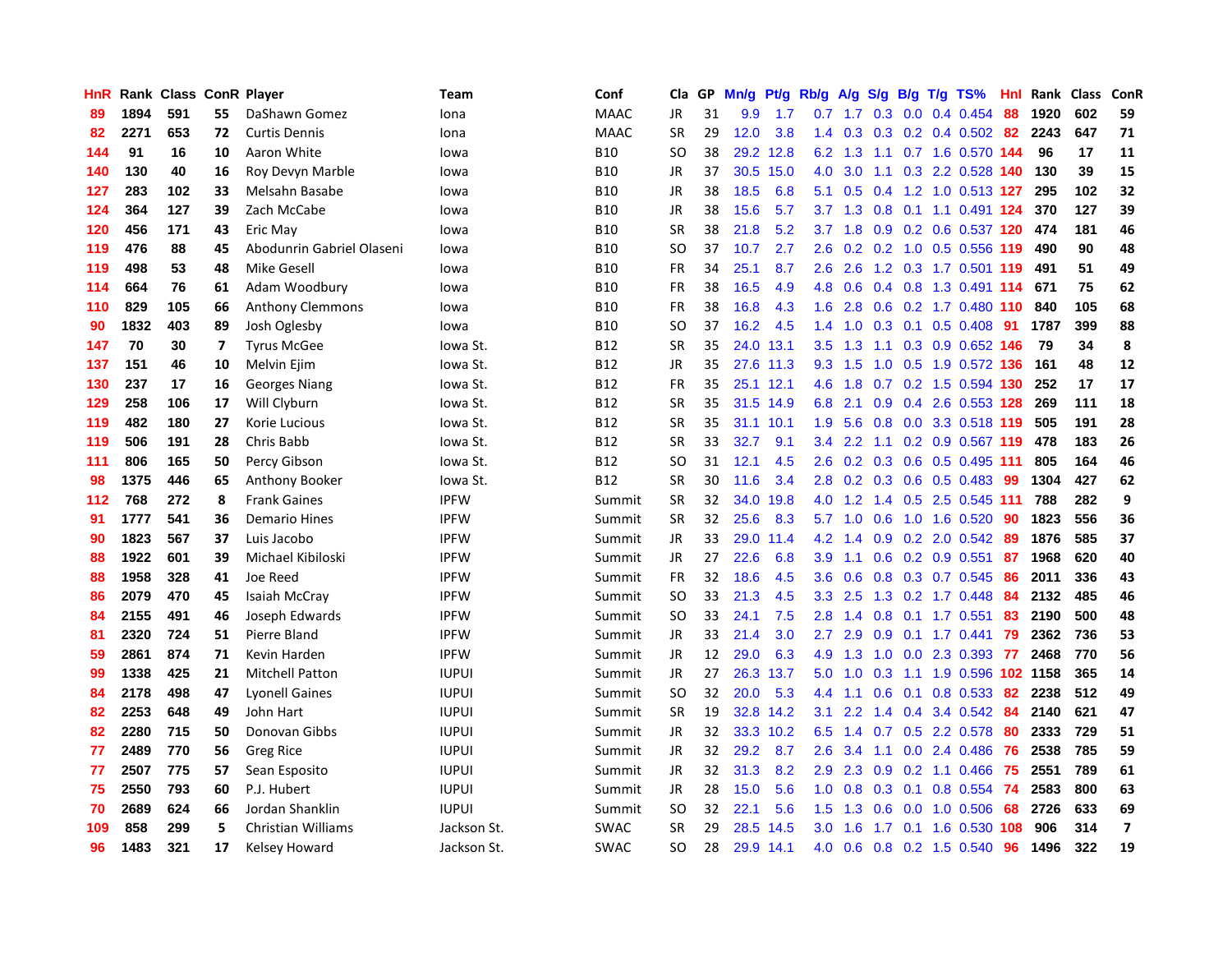| HnR |      | Rank Class |              | <b>ConR Player</b>       | Team             | Conf        | Cla.          | <b>GP</b> | Mn/g | <b>Pt/g</b> | Rb/g             | A/g     | S/g              | B/g             | $T/g$ TS%                     | Hnl | Rank | <b>Class</b>   | <b>ConR</b>    |
|-----|------|------------|--------------|--------------------------|------------------|-------------|---------------|-----------|------|-------------|------------------|---------|------------------|-----------------|-------------------------------|-----|------|----------------|----------------|
| 93  | 1634 | 514        | 20           | <b>Dundrecous Massey</b> | Jackson St.      | <b>SWAC</b> | <b>JR</b>     | 18        |      | 18.4 12.8   | 1.7 <sub>z</sub> | 2.1     |                  | $1.3 \quad 0.1$ | 2.4 0.468 101                 |     | 1202 | 380            | 13             |
| 84  | 2152 | 490        | 36           | Derrell Taylor           | Jackson St.      | <b>SWAC</b> | <sub>SO</sub> | 28        | 20.4 | 5.0         | 4.6              | 0.4     |                  |                 | 0.6 0.4 0.9 0.565 83          |     | 2169 | 494            | 36             |
| 84  | 2174 | 685        | 37           | <b>Willie Readus</b>     | Jackson St.      | <b>SWAC</b> | <b>JR</b>     | 20        | 20.5 | 7.1         | 5.6              | 0.6     |                  |                 | $0.7$ $0.1$ $1.1$ $0.450$     | -84 | 2148 | 675            | 35             |
| 80  | 2363 | 739        | 46           | Jeff Stubbs              | Jackson St.      | <b>SWAC</b> | JR            | 27        | 19.1 | 8.3         | $2.4^{\circ}$    | 1.1     | 1.0              |                 | $0.3$ 2.4 0.486               | -79 | 2387 | 744            | 45             |
| 77  | 2496 | 583        | 49           | Sydney Coleman           | Jackson St.      | <b>SWAC</b> | <b>SO</b>     | 29        | 20.2 | 4.1         | 3.4              | 0.2     | 0.3              |                 | 0.9 0.6 0.502                 | -76 | 2518 | 586            | 49             |
| 70  | 2678 | 729        | 60           | Jonathan Lewis           | Jackson St.      | <b>SWAC</b> | <b>SR</b>     | 28        | 19.3 | 1.2         | 1.6              | 2.1     |                  |                 | 1.0 0.0 0.9 0.407             | 70  | 2700 | 734            | 61             |
| 61  | 2842 | 759        | 69           | Phillip Williams         | Jackson St.      | <b>SWAC</b> | <b>SR</b>     | 29        | 21.0 | 3.6         | 2.1              | 0.7     | 1.0              |                 | 0.0 1.2 0.358                 | 60  | 2857 | 761            | 70             |
| 101 | 1207 | 378        | 24           | Keith McDougle           | Jacksonville     | ASun        | JR            | 28        | 24.6 | 13.1        | 3.9 <sup>°</sup> | 1.4     | $1.4^{\circ}$    | 0.1             | 2.4 0.543 103 1110            |     |      | 348            | 20             |
| 97  | 1432 | 463        | 27           | <b>Glenn Powell</b>      | Jacksonville     | ASun        | <b>SR</b>     | 32        | 25.2 | 9.1         | 6.9              | 0.6     | 0.8              |                 | 0.9 2.0 0.545                 | 97  | 1461 | 472            | 28             |
| 91  | 1757 | 283        | 38           | Jarvis Haywood           | Jacksonville     | ASun        | <b>FR</b>     | 31        |      | 25.7 11.5   |                  |         |                  |                 | 4.3 1.4 0.9 0.3 2.5 0.515 91  |     | 1768 | 285            | 39             |
| 90  | 1815 | 565        | 43           | Javon Dawson             | Jacksonville     | ASun        | JR            | 28        | 20.1 | 7.0         | 4.5              | 1.2     |                  |                 | 0.6 0.3 1.4 0.491 90          |     | 1795 | 561            | 42             |
| 87  | 1978 | 622        | 49           | Dylan Fritsch            | Jacksonville     | ASun        | JR            | 26        | 21.9 | 9.9         | 2.3              | 0.5     |                  |                 | $0.2$ 0.3 0.8 0.528           | -87 | 1985 | 626            | 50             |
| 86  | 2025 | 340        | 52           | Kordario Fleming         | Jacksonville     | ASun        | <b>FR</b>     | 32        | 28.0 | 7.6         | 5.4              | 1.7     | 1.0              |                 | 0.8 2.2 0.485                 | -86 | 2042 | 343            | 53             |
| 85  | 2094 | 653        | 54           | <b>Russell Powell</b>    | Jacksonville     | ASun        | JR            | 32        | 27.6 | 5.8         | $2.5^{\circ}$    | 4.2     | 0.8              |                 | $0.0$ 2.3 0.511               | -85 | 2108 | 660            | 54             |
| 81  | 2294 | 525        | 61           | Evin Graham              | Jacksonville     | ASun        | <b>SO</b>     | 28        | 16.8 | 3.1         | $2.4^{\circ}$    | 2.0     | 0.8              |                 | $0.1$ 1.3 0.453               | -81 | 2280 | 523            | 61             |
| 66  | 2761 | 524        | 78           | Tyler Alderman           | Jacksonville     | ASun        | <b>FR</b>     | 32        | 8.8  | 1.5         | 2.0              | 0.1     |                  |                 | $0.2$ 0.5 0.4 0.441           | 66  | 2785 | 529            | 78             |
| 59  | 2857 | 563        | 80           | Marcellous Bell          | Jacksonville     | ASun        | <b>FR</b>     | 27        | 12.3 | 3.8         | 0.7              | 0.5     | 0.4              | 0.1             | $0.5$ 0.404                   | -61 | 2855 | 564            | 80             |
| 121 | 435  | 159        | 11           | <b>Tarvin Gaines</b>     | Jacksonville St. | <b>OVC</b>  | Sr            | 27        | 31.7 | 16.4        | 5.2              | 0.9     |                  |                 | 1.0 0.7 1.5 0.591 121         |     | 437  | 165            | 10             |
| 110 | 821  | 288        | 21           | Ronnie Boggs             | Jacksonville St. | <b>OVC</b>  | <b>SR</b>     | 28        |      | 34.4 11.3   |                  | 5.9 2.3 |                  |                 | 1.9 0.6 1.8 0.537 109         |     | 859  | 303            | 23             |
| 100 | 1302 | 415        | 34           | <b>Brian Williams</b>    | Jacksonville St. | <b>OVC</b>  | JR            | 28        |      | 35.8 13.1   | $2.4^{\circ}$    | 4.3     |                  |                 | 1.6 0.2 2.4 0.488             | -99 | 1333 | 417            | 34             |
| 97  | 1430 | 308        | 37           | Darion Rackley           | Jacksonville St. | OVC         | SO            | 18        | 29.6 | 13.7        | $2.2^{\circ}$    | 1.5     | 1.6              |                 | 0.4 3.0 0.572 98              |     | 1378 | 299            | 35             |
| 95  | 1549 | 482        | 43           | Nick Cook                | Jacksonville St. | <b>OVC</b>  | JR            | 28        | 25.4 | 5.4         | 4.8              | 1.7     | 1.1              |                 | 1.7 1.7 0.495                 | -94 | 1586 | 496            | 42             |
| 85  | 2100 | 618        | 65           | Rinaldo Mafra            | Jacksonville St. | <b>OVC</b>  | <b>SR</b>     | 28        | 14.2 | 4.0         | 2.6              | 0.4     |                  |                 | $0.1$ 0.4 0.7 0.602 85        |     | 2123 | 618            | 64             |
| 77  | 2497 | 696        | 80           | Mason Leggett            | Jacksonville St. | <b>OVC</b>  | <b>SR</b>     | 27        | 20.1 | 2.7         | 2.1              | 1.5     | 1.2              |                 | $0.1$ 1.1 0.408               | 77  | 2488 | 695            | 80             |
| 118 | 536  | 203        | 11           | Devon Moore              | James Madison    | CAA         | <b>SR</b>     | 35        | 33.9 | 11.1        | 3.7              | 4.9     | 1.3              |                 | 0.4 2.4 0.566 117             |     | 571  | 217            | 11             |
| 118 | 544  | 206        | 12           | A.J. Davis               | James Madison    | CAA         | <b>SR</b>     | 35        |      | 23.5 12.2   | 3.6              | 0.7     |                  |                 | 1.3 0.4 1.7 0.602 117         |     | 581  | 220            | 12             |
| 104 | 1081 | 153        | 21           | <b>Andre Nation</b>      | James Madison    | CAA         | <b>FR</b>     | 35        | 27.3 | 9.3         | 3.1              | 1.5     |                  |                 | 1.5 1.3 1.3 0.505 103 1128    |     |      | 160            | 21             |
| 102 | 1158 | 386        | 22           | Rayshawn Goins           | James Madison    | CAA         | <b>SR</b>     | 35        | 27.8 | 12.1        | 7.3              | 0.8     |                  |                 | 0.6 0.3 1.7 0.476 101 1218    |     |      | 407            | 22             |
| 92  | 1700 | 270        | 42           | <b>Charles Cooke</b>     | James Madison    | CAA         | <b>FR</b>     | 32        | 22.8 | 5.8         | 2.8              | 0.9     |                  |                 | 0.7 0.6 0.5 0.504 92          |     | 1711 | 271            | 40             |
| 88  | 1968 | 585        | 53           | Alioune Diouf            | James Madison    | CAA         | <b>SR</b>     | 35        | 20.0 | 4.9         | 3.5              | 0.7     | 0.9 <sup>°</sup> |                 | 0.4 1.3 0.475                 | -87 | 1998 | 594            | 54             |
| 87  | 1993 | 334        | 54           | <b>Ron Curry</b>         | James Madison    | CAA         | <b>FR</b>     | 34        | 27.4 | 5.7         | 2.1              | 1.8     | 0.9              |                 | 0.2 1.0 0.435                 | -88 | 1943 | 323            | 52             |
| 72  | 2639 | 490        | 77           | <b>Taylor Bessick</b>    | James Madison    | CAA         | <b>FR</b>     | 34        | 11.5 | 2.3         | 2.1              | 0.2     |                  |                 | $0.4$ 0.5 0.4 0.414           | 71  | 2656 | 489            | 77             |
| 166 | 13   | 5          | $\mathbf{1}$ | Jeff Withey              | Kansas           | B12         | <b>SR</b>     | 37        | 30.9 | 13.7        | 8.5              | 0.9     | 0.8              |                 | 3.9 2.0 0.614 166             |     | 15   | $\overline{7}$ | $\overline{2}$ |
| 149 | 58   | 4          | 5            | Ben McLemore             | Kansas           | <b>B12</b>  | <b>FR</b>     | 37        | 32.2 | 15.9        | 5.2              | 2.0     | 1.0              |                 | 0.7 2.1 0.628 149             |     | 66   | 5              | $\bf 6$        |
| 138 | 139  | 64         | 8            | Kevin Young              | Kansas           | <b>B12</b>  | <b>SR</b>     | 36        | 22.8 | 7.8         | 6.8              |         |                  |                 | 1.2 1.1 0.6 1.3 0.568 138 142 |     |      | 66             | 9              |
| 135 | 174  | 14         | 12           | <b>Perry Ellis</b>       | Kansas           | <b>B12</b>  | <b>FR</b>     | 37        | 13.6 | 5.8         | 3.9 <sup>°</sup> | 0.6     |                  |                 | 0.4 0.3 0.5 0.535 135         |     | 183  | 14             | 13             |
| 131 | 235  | 100        | 15           | <b>Travis Releford</b>   | Kansas           | B12         | <b>SR</b>     | 37        | 33.8 | 11.9        | 3.8 <sub>2</sub> | 2.6     |                  |                 | 1.3 0.2 1.6 0.671 131         |     | 242  | 103            | 16             |
| 127 | 294  | 116        | 20           | Elijah Johnson           | Kansas           | <b>B12</b>  | <b>SR</b>     | 37        | 31.0 | 9.9         | 3.1              | 4.6     | 0.9              |                 | 0.2 3.1 0.493 127             |     | 304  | 120            | 21             |
| 115 | 625  | 123        | 37           | Naadir Tharpe            | Kansas           | B12         | SO            | 37        | 19.4 | 5.5         | 1.5              |         |                  |                 | 3.1 0.6 0.0 1.4 0.467 115     |     | 629  | 125            | 37             |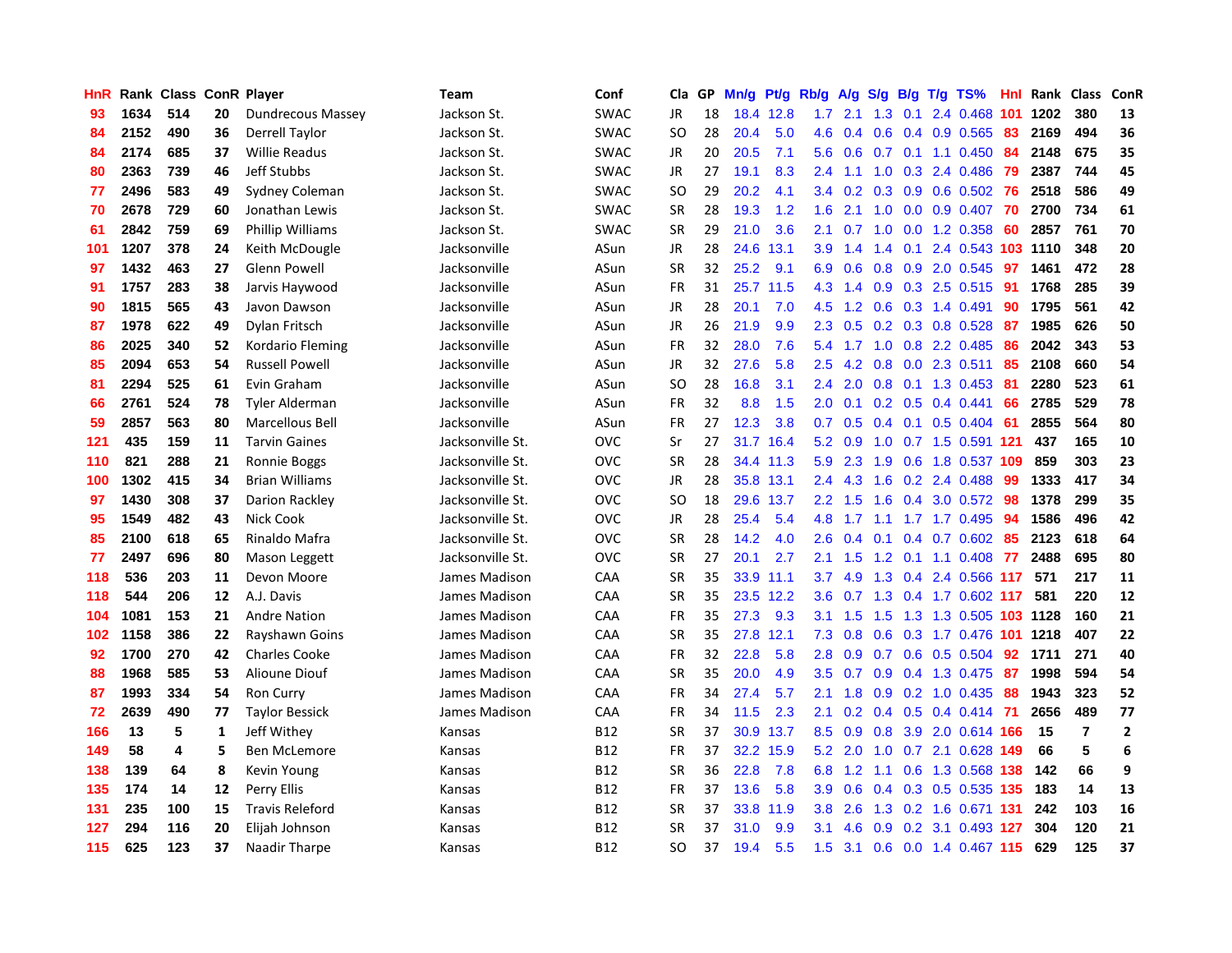| HnR |      | Rank Class ConR Player |                         |                          | Team         | Conf            | Cla           | <b>GP</b> | Mn/g | <b>Pt/g</b> | Rb/g             | A/g    | S/g              |     | B/g T/g TS%                  | Hnl | Rank | Class        | <b>ConR</b>    |
|-----|------|------------------------|-------------------------|--------------------------|--------------|-----------------|---------------|-----------|------|-------------|------------------|--------|------------------|-----|------------------------------|-----|------|--------------|----------------|
| 99  | 1323 | 192                    | 64                      | Jamari Traylor           | Kansas       | <b>B12</b>      | FR            | 37        | 9.6  | 2.1         | 2.1              | 0.3    | 0.5              |     | 0.8 0.7 0.463                | -99 | 1311 | 187          | 63             |
| 137 | 147  | 70                     | 9                       | Rodney McGruder          | Kansas St.   | B <sub>12</sub> | <b>SR</b>     | 35        | 33.5 | 15.6        | 5.4              | 2.0    |                  |     | 1.3 0.3 1.7 0.525 137 156    |     |      | 74           | 10             |
| 136 | 161  | 29                     | 11                      | Angel Rodriguez          | Kansas St.   | B12             | <sub>SO</sub> | 33        | 28.2 | 11.4        | 2.1              | 5.2    |                  |     | 1.5 0.0 2.4 0.502 136 158    |     |      | 28           | 11             |
| 128 | 281  | 100                    | 18                      | <b>Shane Southwell</b>   | Kansas St.   | <b>B12</b>      | <b>JR</b>     | 33        | 25.9 | 8.4         | 3.8              | 2.5    |                  |     | 1.1 0.5 1.2 0.560 128        |     | 283  | 98           | 19             |
| 127 | 293  | 115                    | 19                      | Jordan Henriguez-Roberts | Kansas St.   | <b>B12</b>      | <b>SR</b>     | 33        | 15.9 | 5.0         | 5.0              | 0.4    | 0.2              |     | 1.9 0.8 0.482 127            |     | 299  | 118          | 20             |
| 122 | 416  | 79                     | 25                      | <b>Thomas Gipson</b>     | Kansas St.   | B12             | <sub>SO</sub> | 35        | 18.7 | 7.9         | 5.0              | 0.4    |                  |     | 0.5 0.3 1.5 0.538 121        |     | 430  | 80           | 24             |
| 116 | 586  | 193                    | 35                      | Will Spradling           | Kansas St.   | <b>B12</b>      | JR            | 34        | 27.4 | 7.4         | 2.6              | 2.4    | 0.9 <sub>0</sub> |     | $0.1$ 1.0 0.559 116          |     | 586  | 192          | 33             |
| 112 | 752  | 153                    | 44                      | Nino Williams            | Kansas St.   | <b>B12</b>      | <b>SO</b>     | 34        | 12.5 | 4.2         | 3.3              | 0.5    | 0.4              | 0.1 | 0.7 0.488 112 753            |     |      | 158          | 44             |
| 106 | 1009 | 349                    | 56                      | <b>Martavious Irving</b> | Kansas St.   | <b>B12</b>      | <b>SR</b>     | 33        | 20.8 | 5.1         | 1.8              | 2.2    | 0.5              |     | 0.1 1.1 0.508 106 971        |     |      | 336          | 55             |
| 97  | 1435 | 465                    | 28                      | <b>Markeith Cummings</b> | Kennesaw St. | ASun            | <b>SR</b>     | 27        |      | 33.0 16.5   | 4.4              | 1.4    |                  |     | 1.0 0.1 2.6 0.525 100 1285   |     |      | 424          | 27             |
| 96  | 1501 | 484                    | 29                      | Aaron Anderson           | Kennesaw St. | ASun            | <b>SR</b>     | 30        | 33.5 | 9.6         | 9.0              | 1.0    |                  |     | 0.8 0.4 1.6 0.522 95         |     | 1525 | 485          | 29             |
| 80  | 2334 | 534                    | 62                      | Delbert Love             | Kennesaw St. | ASun            | <b>SO</b>     | 30        | 35.8 | 12.2        | 3.2              | 2.8    | 1.5              | 0.1 | 2.7 0.471                    | 80  | 2343 | 537          | 62             |
| 76  | 2526 | 455                    | 66                      | Jordan Montgomery        | Kennesaw St. | ASun            | FR            | 26        | 10.8 | 3.6         | 1.3              | 0.6    | 0.5              |     | $0.1$ 0.7 0.511              | 76  | 2522 | 450          | 66             |
| 74  | 2571 | 467                    | 67                      | <b>Myles Hamilton</b>    | Kennesaw St. | ASun            | FR            | 30        | 23.1 | 5.8         | 2.0              | 2.5    |                  |     | 1.3 0.2 1.8 0.434            | -74 | 2588 | 471          | 67             |
| 67  | 2752 | 522                    | 77                      | Nigel Pruitt             | Kennesaw St. | ASun            | <b>FR</b>     | 30        | 18.9 | 5.1         | 2.2              | 0.7    | 0.7              |     | 0.3 1.3 0.467                | 66  | 2774 | 526          | 77             |
| 59  | 2860 | 873                    | 81                      | Andrew Osemhen           | Kennesaw St. | ASun            | JR            | 30        | 14.8 | 3.1         | 2.1              | 0.2    | 0.3              |     | 0.4 0.8 0.479                | 58  | 2873 | 877          | 82             |
| 57  | 2890 | 573                    | 83                      | <b>Yonel Brown</b>       | Kennesaw St. | ASun            | <b>FR</b>     | 30        | 23.7 | 3.5         | 0.9              | 1.3    | 0.9 <sub>0</sub> |     | $0.0$ 1.5 $0.361$            | 56  | 2900 | 576          | 83             |
| 53  | 2924 | 888                    | 85                      | <b>Brandon Dawson</b>    | Kennesaw St. | ASun            | JR            | 29        | 12.9 | 3.5         | 1.8              | 0.0    |                  |     | $0.1$ 0.2 0.7 0.468          | 53  | 2936 | 891          | 85             |
| 146 | 79   | 35                     | 3                       | <b>Chris Evans</b>       | Kent St.     | <b>MAC</b>      | <b>SR</b>     | 35        |      | 32.7 16.2   | 7.7              | 2.1    |                  |     | 1.9 0.7 2.7 0.568 145        |     | 84   | 38           | 3              |
| 111 | 788  | 278                    | 17                      | Randal Holt              | Kent St.     | <b>MAC</b>      | <b>SR</b>     | 35        | 32.3 | 14.7        | 3.2              | 2.4    | 1.3              |     | $0.1$ 2.2 0.524 111          |     | 793  | 284          | 17             |
| 105 | 1055 | 324                    | 24                      | Darren Goodson           | Kent St.     | <b>MAC</b>      | <b>JR</b>     | 34        | 20.2 | 8.4         | 3.8              | 1.6    | 0.3              |     | 0.1 1.2 0.509 105 1045       |     |      | 324          | 25             |
| 103 | 1123 | 235                    | 27                      | Devareaux Manley         | Kent St.     | <b>MAC</b>      | <b>SO</b>     | 32        | 11.3 | 4.6         | 1.0              | 0.3    |                  |     | 0.3 0.1 0.2 0.617 103 1117   |     |      | 234          | 27             |
| 100 | 1307 | 277                    | 39                      | <b>Kris Brewer</b>       | Kent St.     | MAC             | <b>SO</b>     | 35        | 30.1 | 9.1         | 2.8              | 2.7    | 0.9 <sub>0</sub> |     | 0.3 2.7 0.591                | 99  | 1300 | 282          | 38             |
| 91  | 1776 | 558                    | 65                      | Melvin Tabb              | Kent St.     | <b>MAC</b>      | JR            | 35        | 13.6 | 3.9         | 3.1              | 0.4    |                  |     | $0.2$ 0.2 0.7 0.517          | -91 | 1772 | 554          | 65             |
| 89  | 1903 | 595                    | 70                      | <b>Bryson Pope</b>       | Kent St.     | <b>MAC</b>      | <b>JR</b>     | 35        | 18.7 | 4.8         | 3.6              | 0.6    |                  |     | 0.7 0.3 0.9 0.446            | 89  | 1895 | 590          | 70             |
| 88  | 1939 | 609                    | 72                      | Mark Henniger            | Kent St.     | <b>MAC</b>      | JR            | 35        | 20.5 | 4.7         | 3.6              | 0.4    |                  |     | $0.4$ 0.4 0.8 0.531          | 88  | 1932 | 608          | 72             |
| 76  | 2529 | 456                    | 93                      | <b>Kellon Thomas</b>     | Kent St.     | <b>MAC</b>      | <b>FR</b>     | 35        | 12.5 | 2.7         | 1.0 <sub>1</sub> | $-1.0$ |                  |     | 0.5 0.1 0.8 0.480 76         |     | 2526 | 451          | 93             |
| 147 | 74   | 5                      | $\overline{\mathbf{z}}$ | <b>Nerlens Noel</b>      | Kentucky     | <b>SEC</b>      | FR            | 24        | 31.9 | 10.5        | 9.5              | 1.6    | 2.1              |     | 4.4 1.9 0.576 159            |     | 26   | $\mathbf{2}$ | $\overline{2}$ |
| 126 | 307  | 29                     | 27                      | Willie Cauley-Stein      | Kentucky     | <b>SEC</b>      | <b>FR</b>     | 29        | 23.6 | 8.3         | 6.2              | 0.9    | 0.8              |     | 2.1 1.7 0.571 126            |     | 321  | 31           | 26             |
| 118 | 535  | 101                    | 36                      | Kyle Wiltjer             | Kentucky     | <b>SEC</b>      | <b>SO</b>     | 33        |      | 23.8 10.2   | 4.2              | 1.5    |                  |     | 0.4 0.4 1.3 0.547 116        |     | 600  | 120          | 39             |
| 117 | 566  | 62                     | 37                      | Alex Poythress           | Kentucky     | <b>SEC</b>      | FR            | 33        |      | 25.8 11.2   | 6.0              | 0.7    |                  |     | 0.3 0.4 2.0 0.629 115        |     | 623  | 68           | 43             |
| 114 | 677  | 78                     | 43                      | Archie Goodwin           | Kentucky     | <b>SEC</b>      | <b>FR</b>     | 33        | 31.8 | 14.1        | 4.6              | 2.7    |                  |     | 1.1 0.5 3.1 0.503 112 754    |     |      | 87           | 47             |
| 114 | 679  | 248                    | 44                      | <b>Julius Mays</b>       | Kentucky     | <b>SEC</b>      | <b>SR</b>     | 33        | 33.0 | 9.3         | 2.9              | 2.9    | $0.4^{\circ}$    |     | 0.0 1.2 0.547 112 757        |     |      | 271          | 48             |
| 108 | 896  | 189                    | 54                      | <b>Ryan Harrow</b>       | Kentucky     | <b>SEC</b>      | <sub>SO</sub> | 29        | 27.1 | 9.9         | 2.8              | 2.8    |                  |     | 0.7 0.1 1.7 0.481 108        |     | 905  | 188          | 53             |
| 92  | 1716 | 544                    | 93                      | Jarrod Polson            | Kentucky     | <b>SEC</b>      | <b>JR</b>     | 33        | 13.8 | 3.1         |                  |        |                  |     | 1.7 1.1 0.3 0.1 0.8 0.601 90 |     | 1804 | 564          | 96             |
| 143 | 96   | 42                     | 4                       | Ramon Galloway           | La Salle     | A10             | <b>SR</b>     | 34        |      | 33.3 17.2   | 4.6              |        |                  |     | 3.7 1.9 0.5 3.1 0.558 143    |     | 101  | 46           | $\overline{4}$ |
| 131 | 219  | 37                     | 13                      | Jerrell Wright           | La Salle     | A10             | <sub>SO</sub> | 34        |      | 24.0 10.8   | 6.7              | 0.8    | 0.6              |     | 1.0 1.7 0.590                | 131 | 232  | 41           | 12             |
| 125 | 341  | 119                    | 23                      | <b>Tyreek Duren</b>      | La Salle     | A10             | JR            | 34        | 34.5 | 14.2        | 2.9              | 3.3    | 1.6              | 0.4 | 2.0 0.565                    | 124 | 354  | 121          | 24             |
| 119 | 485  | 163                    | 37                      | <b>Tyrone Garland</b>    | La Salle     | A10             | <b>JR</b>     | 27        |      | 24.5 13.1   | 2.1              |        |                  |     | 2.0 1.2 0.0 1.4 0.505 121    |     | 444  | 148          | 35             |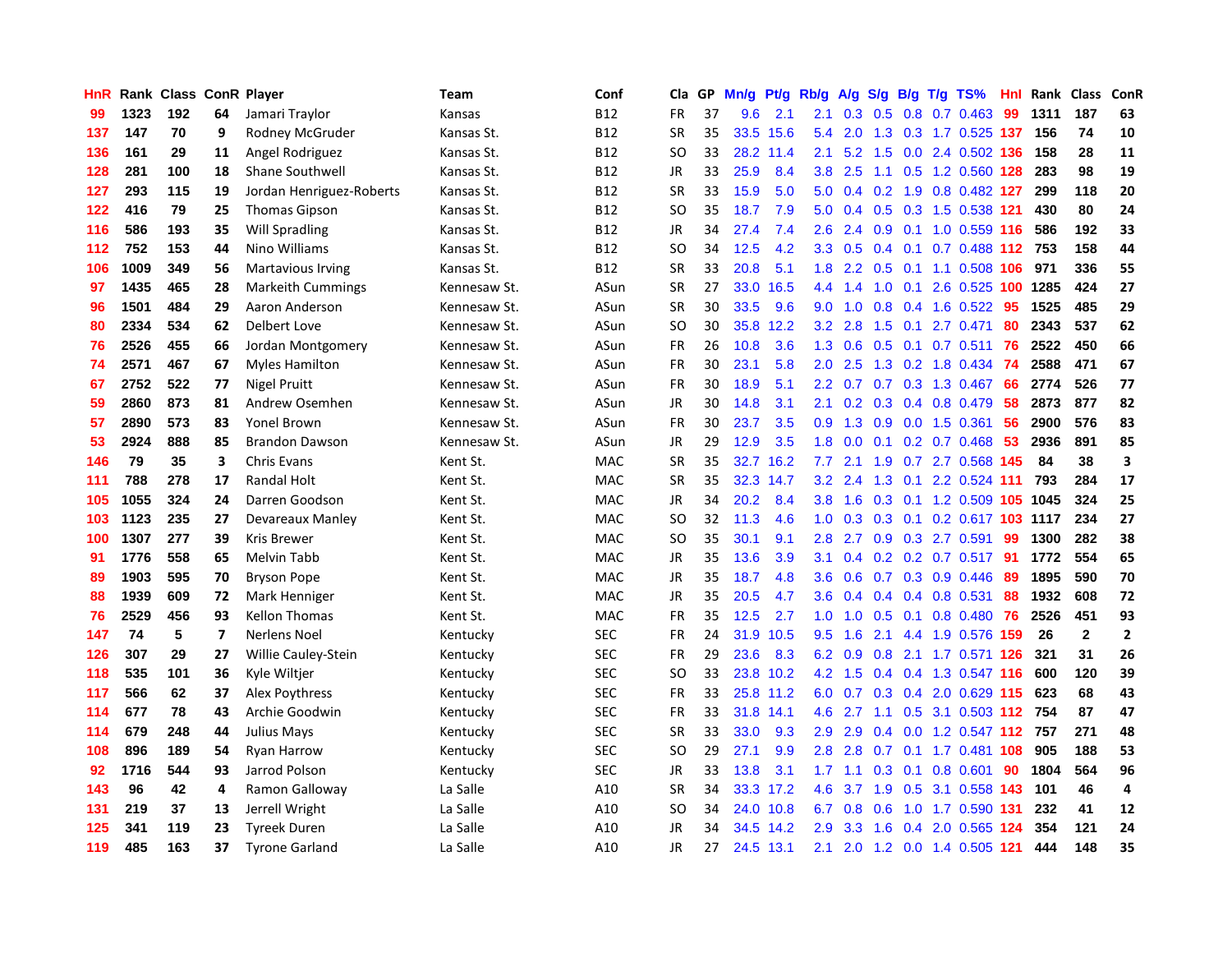| <b>HnR</b> |      | Rank Class |              | <b>ConR Player</b>      | <b>Team</b> | Conf        | Cla       | GP | Mn/g | Pt/g      | Rb/g             | A/g |               |     | S/g B/g T/g TS%               |     | Hnl Rank       | <b>Class</b> | ConR                    |
|------------|------|------------|--------------|-------------------------|-------------|-------------|-----------|----|------|-----------|------------------|-----|---------------|-----|-------------------------------|-----|----------------|--------------|-------------------------|
| 113        | 725  | 146        | 53           | Steve Zack              | La Salle    | A10         | SO        | 27 | 22.3 | 6.4       | 6.4              |     |               |     | 1.0 0.3 1.3 1.5 0.565 112 734 |     |                | 153          | 55                      |
| 112        | 766  | 247        | 59           | Sam Mills               | La Salle    | A10         | <b>JR</b> | 33 | 33.6 | 8.0       | 2.6              | 2.2 |               |     | 1.0 0.3 1.2 0.536 112 742     |     |                | 236          | 57                      |
| 101        | 1205 | 256        | 88           | D.J. Peterson           | La Salle    | A10         | SO        | 34 | 25.6 | 3.9       | $2.4^{\circ}$    | 1.5 | 0.9           |     | 0.1 0.4 0.562 101 1216        |     |                | 256          | 88                      |
| 137        | 144  | 68         | $\mathbf{2}$ | Tony Johnson            | Lafayette   | Pat.        | <b>SR</b> | 34 | 31.2 | 13.3      | 3.8 <sub>2</sub> | 4.8 | 1.9           |     | 0.2 2.2 0.628 137             |     | 157            | 75           | $\overline{\mathbf{3}}$ |
| 119        | 500  | 92         | 10           | Seth Hinrichs           | Lafayette   | Pat.        | SO        | 34 |      | 28.6 14.5 | 4.9              | 1.8 | 0.6           |     | 0.1 1.8 0.604 118             |     | 524            | 98           | 11                      |
| 99         | 1313 | 281        | 24           | Dan Trist               | Lafayette   | Pat.        | SO        | 29 | 25.8 | 12.4      | 3.7              | 1.6 | 0.5           |     | 0.4 2.4 0.552 100             |     | 1289           | 274          | 23                      |
| 95         | 1535 | 332        | 27           | Joey Ptasinksi          | Lafayette   | Pat.        | SO        | 34 | 28.8 | 9.6       | $2.3^{\circ}$    | 1.9 |               |     | 1.1 0.1 1.1 0.561             | 95  | 1547           | 336          | 27                      |
| 94         | 1608 | 503        | 29           | Levi Giese              | Lafayette   | Pat.        | <b>SR</b> | 34 | 25.2 | 6.9       | 4.1              | 0.9 |               |     | $0.7$ 1.8 0.9 0.515           | -94 | 1616           | 506          | 30                      |
| 94         | 1615 | 250        | 30           | <b>Bryce Scott</b>      | Lafayette   | Pat.        | <b>FR</b> | 33 | 24.6 | 8.2       | 1.8              | 1.7 |               |     | 0.5 0.1 1.1 0.593 94          |     | 1618           | 248          | 31                      |
| 71         | 2660 | 495        | 64           | Zach Rufer              | Lafayette   | Pat.        | <b>FR</b> | 34 | 12.6 | 2.1       | 2.3              |     |               |     | 1.3 0.7 0.1 1.1 0.368 71      |     | 2676           | 496          | 65                      |
| 66         | 2772 | 642        | 68           | Alan Flannigan          | Lafayette   | Pat.        | SO        | 29 | 15.3 | 2.6       | 2.9 <sup>°</sup> | 0.4 |               |     | $0.5$ 0.2 0.9 0.444           | -68 | 2732           | 634          | 68                      |
| 100        | 1296 | 421        | 25           | Stan Brown              | Lamar       | Southland   | <b>SR</b> | 31 | 28.9 | 11.6      | 7.6              | 0.5 |               |     | $0.5$ 0.8 1.6 0.515           | -99 | 1329           | 437          | 26                      |
| 77         | 2495 | 772        | 69           | Amos Wilson             | Lamar       | Southland   | JR        | 27 | 25.0 | 8.9       | 4.7              | 0.8 |               |     | 1.2 0.5 2.2 0.444             | 77  | 2481           | 772          | 66                      |
| 73         | 2590 | 715        | 72           | Donley Minor            | Lamar       | Southland   | <b>SR</b> | 31 | 33.0 | 9.6       | 3.3 <sub>2</sub> | 3.6 |               |     | 0.7 0.2 3.0 0.456             | 73  | 2617           | 721          | 72                      |
| 71         | 2664 | 496        | 75           | Rhon Mitchell           | Lamar       | Southland   | <b>FR</b> | 31 | 29.0 | 10.3      | 4.9              | 1.2 |               |     | $0.2$ 0.8 2.5 0.431           | 70  | 2689           | 502          | 75                      |
| 69         | 2696 | 506        | 76           | <b>Keilan Blanks</b>    | Lamar       | Southland   | <b>FR</b> | 25 | 21.1 | 6.6       | $2.2^{\circ}$    | 1.8 | 0.3           |     | 0.0 2.2 0.494                 | 69  | 2711           | 507          | 76                      |
| 69         | 2705 | 736        | 77           | Nikko Acosta            | Lamar       | Southland   | <b>SR</b> | 30 | 12.7 | 2.9       | $2.5^{\circ}$    | 0.4 |               |     | $0.2$ 0.7 0.9 0.440           | 68  | 2730           | 742          | 77                      |
| 64         | 2797 | 648        | 82           | Hondo Webb              | Lamar       | Southland   | SO.       | 28 | 14.7 | 3.4       | 2.6              | 1.0 |               |     | $0.4$ 0.1 1.9 0.552           | -64 | 2813           | 651          | 82                      |
| 62         | 2820 | 546        | 83           | <b>Donnell Minton</b>   | Lamar       | Southland   | <b>FR</b> | 31 | 24.1 | 5.4       | 2.7              | 1.8 |               |     | $0.5$ $0.2$ $2.7$ $0.440$     | 62  | 2844           | 556          | 83                      |
| 19         | 2993 | 616        | 89           | <b>Matt Hancock</b>     | Lamar       | Southland   | <b>FR</b> | 26 | 10.4 | 1.0       | 0.7              | 0.3 |               |     | $0.0$ $0.0$ $0.7$ $0.347$     | 22  | 2993           | 616          | 89                      |
| 133        | 192  | 82         | 4            | C.J. McCollum           | Lehigh      | Pat.        | <b>SR</b> | 12 |      | 31.0 23.9 | 5.0              | 2.9 | $1.4^{\circ}$ |     | 0.3 2.7 0.623 175             |     | $\overline{7}$ | 3            | $\overline{2}$          |
| 131        | 233  | 99         | 5            | Holden Greiner          | Lehigh      | Pat.        | <b>SR</b> | 31 | 31.6 | 13.2      | 6.7              | 1.9 | 1.3           |     | 0.8 1.6 0.596 127             |     | 297            | 116          | 6                       |
| 114        | 681  | 249        | 12           | Gabe Knutson            | Lehigh      | Pat.        | <b>SR</b> | 30 | 28.1 | 13.9      | 4.3              | 1.1 | $0.4^{\circ}$ |     | 0.4 1.3 0.564 110             |     | 814            | 288          | 13                      |
| 114        | 683  | 218        | 13           | Mackey McKnight         | Lehigh      | Pat.        | JR        | 31 | 33.3 | 11.9      | 3.6              | 4.9 | 1.3           |     | 0.3 3.0 0.546 110             |     | 819            | 262          | 14                      |
| 105        | 1024 | 315        | 16           | Anthony D'Orazio        | Lehigh      | Pat.        | <b>JR</b> | 31 | 23.1 | 6.4       | 3.7              | 1.5 | 1.3           |     | 0.2 0.6 0.484 102 1159        |     |                | 366          | 18                      |
| 102        | 1152 | 360        | 18           | <b>B.J. Bailey</b>      | Lehigh      | Pat.        | JR        | 18 | 27.8 | 8.3       | 3.3              | 1.4 |               |     | 1.1 0.6 1.2 0.625 103 1097    |     |                | 346          | 16                      |
| 102        | 1186 | 252        | 19           | Corey Schaefer          | Lehigh      | Pat.        | <b>SO</b> | 31 | 19.5 | 4.6       | 1.7 <sub>1</sub> | 2.1 |               |     | 0.6 0.1 0.8 0.565 99          |     | 1335           | 284          | 25                      |
| 92         | 1729 | 380        | 35           | Stefan Cvrkalj          | Lehigh      | Pat.        | <b>SO</b> | 31 | 14.2 | 4.7       | 1.1              | 0.5 |               |     | 0.5 0.2 0.6 0.546             | -89 | 1868           | 410          | 37                      |
| 81         | 2310 | 526        | 54           | <b>Conroy Baltimore</b> | Lehigh      | Pat.        | <b>SO</b> | 24 | 11.0 | 2.2       | 2.5              | 0.2 |               |     | 0.4 0.5 0.6 0.505             | -81 | 2297           | 526          | 53                      |
| 78         | 2436 | 425        | 58           | Justin Goldsborough     | Lehigh      | Pat.        | <b>FR</b> | 31 | 11.7 | 2.4       | 2.1              | 0.2 |               |     | $0.2$ 0.6 0.5 0.521           | 76  | 2530           | 452          | 60                      |
| 107        | 963  | 300        | 13           | John Caleb Sanders      | Liberty     | <b>BSou</b> | JR        | 36 | 30.2 | 14.4      | 3.9              | 3.6 | 0.9           | 0.1 | 2.6 0.542 106                 |     | 996            | 311          | 16                      |
| 100        | 1273 | 405        | 18           | Davon Marshall          | Liberty     | <b>BSou</b> | JR        | 36 | 32.2 | 13.6      | 2.1              | 2.8 | 0.8           | 0.1 | 2.0 0.628 100                 |     | 1294           | 408          | 19                      |
| 88         | 1933 | 607        | 41           | Joel Vander Pol         | Liberty     | <b>BSou</b> | <b>JR</b> | 26 | 14.0 | 4.5       | 4.8              | 0.3 | 0.3           |     | $0.7$ 1.1 $0.537$             | 89  | 1883           | 586          | 39                      |
| 85         | 2142 | 625        | 51           | <b>Tavares Speaks</b>   | Liberty     | <b>BSou</b> | <b>SR</b> | 36 | 31.2 | 13.2      | $3.4^{\circ}$    | 1.2 |               |     | 1.2 0.1 2.1 0.517 84          |     | 2154           | 629          | 50                      |
| 84         | 2184 | 687        | 54           | JR Coronado             | Liberty     | <b>BSou</b> | JR        | 36 | 24.4 | 4.9       | 8.2              | 0.6 |               |     | 0.4 0.7 1.3 0.497             | -83 | 2196           | 690          | 55                      |
| 81         | 2293 | 524        | 65           | Andrew Smith            | Liberty     | <b>BSou</b> | <b>SO</b> | 36 | 14.5 | 3.5       | 3.1              | 0.6 |               |     | 0.4 0.6 0.6 0.514 81          |     | 2308           | 529          | 65                      |
| 79         | 2415 | 754        | 73           | Casey Roberts           | Liberty     | <b>BSou</b> | JR        | 36 | 16.6 | 5.4       | 1.7 <sub>2</sub> | 0.9 |               |     | $0.4$ 0.0 0.6 0.514           | 78  | 2438           | 762          | 70                      |
| 76         | 2535 | 590        | 81           | <b>Tomasz Gielo</b>     | Liberty     | <b>BSou</b> | <b>SO</b> | 30 | 23.3 | 7.3       | 4.5              | 1.0 | 0.3           |     | 0.5 1.7 0.481                 | 77  | 2472           | 575          | 74                      |
| $112$      | 741  | 88         | 12           | Stephen Hurt            | Lipscomb    | ASun        | FR        | 30 |      | 24.3 11.5 | 7.8              |     |               |     | 1.0 0.4 0.5 2.4 0.568 111     |     | 769            | 91           | 13                      |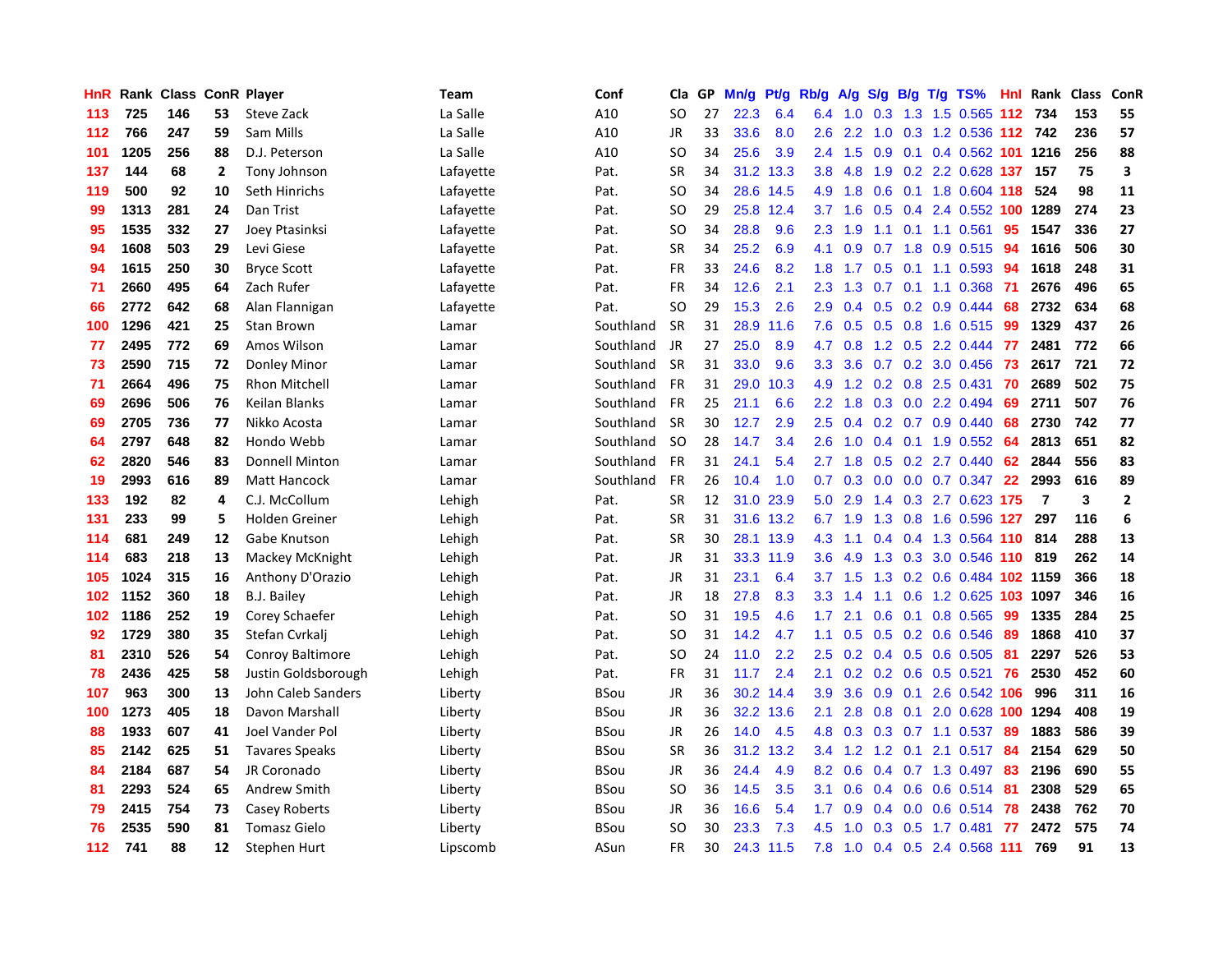| HnR |      | Rank Class ConR Player |     |                         | Team           | Conf        | Cla           | <b>GP</b> | Mn/g | Pt/g      | Rb/g          | A/g       | S/g              |                 | B/g T/g TS%                   | Hnl | Rank | <b>Class</b> | ConR           |
|-----|------|------------------------|-----|-------------------------|----------------|-------------|---------------|-----------|------|-----------|---------------|-----------|------------------|-----------------|-------------------------------|-----|------|--------------|----------------|
| 107 | 932  | 323                    | 16  | Deonte Alexander        | Lipscomb       | ASun        | <b>SR</b>     | 29        |      | 30.7 13.7 | 3.2           | $-1.6$    |                  |                 | 1.3 0.3 1.8 0.574 107         |     | 933  | 321          | 16             |
| 105 | 1032 | 317                    | 17  | Khion Sankey            | Lipscomb       | ASun        | <b>JR</b>     | 30        | 29.0 | 8.3       | 7.0           | 2.8       |                  |                 | 1.4 0.2 2.5 0.532 104 1063    |     |      | 333          | 18             |
| 93  | 1658 | 366                    | 34  | Malcolm Smith           | Lipscomb       | ASun        | SO            | 25        |      | 24.0 11.1 | 4.8           | 0.8       |                  |                 | $0.7$ $0.2$ $2.0$ $0.505$     | 94  | 1611 | 355          | 32             |
| 87  | 1982 | 436                    | 50  | <b>Martin Smith</b>     | Lipscomb       | ASun        | <sub>SO</sub> | 30        | 32.4 | 11.2      |               | 4.7 1.8   | 0.8              |                 | 0.4 2.2 0.495                 | 87  | 2003 | 446          | 51             |
| 74  | 2584 | 598                    | 68  | <b>Carter Sanderson</b> | Lipscomb       | ASun        | <b>SO</b>     | 29        | 17.8 | 5.5       | 1.8           | 1.2       | 0.9 <sub>0</sub> |                 | 0.0 1.8 0.451                 | 74  | 2595 | 603          | 68             |
| 53  | 2923 | 586                    | 84  | <b>Talbott Denny</b>    | Lipscomb       | ASun        | <b>FR</b>     | 30        | 9.4  | 2.4       | 1.6           | 0.2       |                  |                 | $0.5$ 0.1 0.8 0.415           | -52 | 2938 | 591          | 86             |
| 51  | 2935 | 591                    | 86  | J.J. Butler             | Lipscomb       | ASun        | <b>FR</b>     | 23        | 13.3 | 1.5       | 1.0           | 1.7       | 0.6              |                 | $0.0$ 1.3 0.315               | -54 | 2916 | 583          | 84             |
| 37  | 2984 | 906                    | 90  | Oscar Garcia            | Lipscomb       | ASun        | JR            | 30        | 11.4 | 2.0       | 1.8           | 0.2       | 0.3              |                 | $0.0$ 1.0 0.407               | -37 | 2986 | 906          | 90             |
| 147 | 72   | 32                     | 1   | James Ennis             | Long Beach St. | <b>BWst</b> | <b>SR</b>     | 33        | 33.1 | 16.5      | 6.7           | 2.1       |                  |                 | 1.8 1.3 3.0 0.610 145         |     | 85   | 39           | $\overline{2}$ |
| 104 | 1075 | 335                    | 23  | <b>Tony Freeland</b>    | Long Beach St. | <b>BWst</b> | JR            | 22        |      | 27.6 11.0 |               | 4.9 1.5   |                  |                 | 1.0 0.2 2.2 0.593 107         |     | 930  | 297          | 16             |
| 100 | 1288 | 412                    | 29  | Dan Jennings            | Long Beach St. | <b>BWst</b> | <b>JR</b>     | 32        | 24.8 | 8.4       | 6.4           | 0.8       |                  |                 | 0.4 0.9 1.7 0.507 99          |     | 1313 | 413          | 31             |
| 100 | 1290 | 272                    | 30  | Michael Caffey          | Long Beach St. | <b>BWst</b> | SO            | 33        | 32.8 | 12.0      | 4.0           | 3.8       |                  |                 | 1.4 0.2 2.8 0.467 99          |     | 1326 | 283          | 33             |
| 99  | 1319 | 419                    | 32  | Keala King              | Long Beach St. | <b>BWst</b> | <b>JR</b>     | 22        | 28.1 | 9.8       | 4.8           | 2.9       | 0.9 <sub>0</sub> |                 | 0.0 2.5 0.500                 | -99 | 1301 | 409          | 30             |
| 92  | 1742 | 531                    | 51  | Peter Pappageorge       | Long Beach St. | <b>BWst</b> | SR            | 33        | 26.5 | 6.9       | 1.9           | 1.5       |                  |                 | 0.7 0.0 0.8 0.546             | -91 | 1774 | 540          | 51             |
| 86  | 2045 | 346                    | 64  | Deng Deng               | Long Beach St. | <b>BWst</b> | <b>FR</b>     | 32        | 15.1 | 5.3       | 2.3           | 0.2       |                  |                 | 0.3 0.4 0.8 0.496             | -86 | 2062 | 346          | 64             |
| 72  | 2623 | 608                    | 74  | Kris Gulley             | Long Beach St. | <b>BWst</b> | SO            | 31        | 15.0 | 3.9       | 2.5           | 0.3       | 0.3              |                 | $0.1$ 1.2 0.524               | -73 | 2619 | 608          | 73             |
| 53  | 2922 | 887                    | 84  | Kyle Richardson         | Long Beach St. | <b>BWst</b> | JR            | 31        | 10.5 | 2.2       | 1.4           | 0.3       | 0.3              |                 | 0.2 0.8 0.437                 | 53  | 2929 | 888          | 84             |
| 120 | 459  | 173                    | 6   | Jamal Olasewere         | Long Island U. | <b>NEC</b>  | <b>SR</b>     | 32        | 30.3 | 18.9      | 8.6           | 1.3       |                  |                 | 1.5 0.6 3.4 0.579 120         |     | 468  | 177          | 5              |
| 105 | 1031 | 357                    | 20  | C.J. Garner             | Long Island U. | <b>NEC</b>  | <b>SR</b>     | 32        | 35.0 | 16.1      | 4.1           | 2.5       |                  |                 | 1.6 0.3 2.1 0.577 104 1067    |     |      | 363          | 21             |
| 100 | 1280 | 409                    | 28  | Jason Brickman          | Long Island U. | <b>NEC</b>  | JR            | 34        | 36.5 | 9.5       | $2.6^{\circ}$ | 8.5       |                  |                 | 1.0 0.0 3.9 0.618             | 99  | 1348 | 422          | 33             |
| 98  | 1420 | 460                    | 36  | <b>Booker Hucks</b>     | Long Island U. | <b>NEC</b>  | <b>SR</b>     | 28        | 12.3 | 5.6       | 2.2           | 0.2       | 0.1              |                 | $0.4$ 0.7 0.667               | 96  | 1476 | 480          | 39             |
| 92  | 1709 | 521                    | 48  | <b>Brandon Thompson</b> | Long Island U. | <b>NEC</b>  | <b>SR</b>     | 34        | 26.4 | 8.1       | 3.1           | 1.3       |                  |                 | 1.1 0.3 0.8 0.544             | -91 | 1788 | 543          | 50             |
| 91  | 1798 | 548                    | 51  | Kenny Onyechi           | Long Island U. | <b>NEC</b>  | <b>SR</b>     | 28        | 12.9 | 4.3       | 2.6           | 0.3       |                  |                 | $0.3$ 0.5 0.5 0.598           | -90 | 1838 | 562          | 54             |
| 88  | 1959 | 329                    | 56  | E.J. Reed               | Long Island U. | <b>NEC</b>  | <b>FR</b>     | 34        | 19.4 | 7.7       | 4.0           | 0.1       |                  |                 | $0.4$ 0.9 1.4 0.556           | -86 | 2023 | 340          | 61             |
| 84  | 2186 | 499                    | 71  | <b>Gerrell Martin</b>   | Long Island U. | <b>NEC</b>  | SO            | 32        | 10.4 | 3.7       | 1.6           | 0.4       |                  |                 | 0.3 0.0 0.5 0.584             | 82  | 2223 | 507          | 73             |
| 77  | 2461 | 573                    | 86  | Troy Joseph             | Long Island U. | <b>NEC</b>  | SO            | 29        | 12.2 | 3.2       | 2.0           | 0.3       |                  |                 | $0.3$ 0.2 0.4 0.560           | 77  | 2461 | 571          | 84             |
| 96  | 1484 | 461                    | 22  | T.T. Carey              | Longwood       | <b>BSou</b> | <b>JR</b>     | 33        |      | 34.1 15.6 | 5.1           | 1.8       |                  |                 | 2.2 0.6 1.9 0.531             | -95 | 1531 | 483          | 22             |
| 96  | 1523 | 232                    | 23  | <b>Michael Kessens</b>  | Longwood       | <b>BSou</b> | <b>FR</b>     | 33        |      | 32.7 13.7 | 8.8           | 1.4       |                  |                 | 1.2 1.3 2.9 0.571             | 95  | 1566 | 240          | 23             |
| 78  | 2445 | 567                    | 75  | Jevani Dubin            | Longwood       | <b>BSou</b> | <sub>SO</sub> | 33        | 24.4 | 10.0      | 5.7           | 0.5       |                  |                 | 0.5 0.6 1.8 0.531             | 77  | 2483 | 578          | 76             |
| 72  | 2636 | 489                    | 87  | Lucas Woodhouse         | Longwood       | <b>BSou</b> | <b>FR</b>     | 33        | 26.1 | 5.2       | $2.2^{\circ}$ | 5.5       |                  | $0.7 \quad 0.1$ | 3.0 0.494                     | -71 | 2670 | 494          | 87             |
| 68  | 2720 | 842                    | 92  | David Robinson          | Longwood       | BSou        | JR            | 33        | 27.9 | 8.8       | 1.7           | 1.3       | 0.6              |                 | 0.0 1.7 0.540                 | 67  | 2752 | 849          | 93             |
| 67  | 2738 | 517                    | 93  | Karl Ziegler            | Longwood       | <b>BSou</b> | <b>FR</b>     | 33        | 21.3 | 7.1       | 2.9           | 1.0       | 0.6              |                 | $0.1$ 1.7 $0.527$             | 67  | 2765 | 523          | 94             |
| 59  | 2865 | 565                    | 101 | Nik Brown               | Longwood       | BSou        | <b>FR</b>     | 17        | 27.9 | 9.7       | 2.9           | 3.6       | 1.2              | 0.1             | 3.9 0.415                     | 66  | 2776 | 527          | 96             |
| 30  | 2991 | 908                    | 106 | Jeff Havenstein         | Longwood       | <b>BSou</b> | <b>JR</b>     | 31        | 9.6  | 0.7       | 1.5           | 0.2       | 0.1              |                 | $0.2$ 0.4 0.377               | 31  | 2992 | 908          | 106            |
| 124 | 361  | 36                     | 8   | Alex Hamilton           | Louisiana Tech | <b>WAC</b>  | <b>FR</b>     | 34        | 17.5 | 7.8       |               | $2.2$ 2.7 |                  |                 | 1.0 0.2 1.7 0.516 124         |     | 362  | 37           | 10             |
| 122 | 409  | 77                     | 9   | Michale Kyser           | Louisiana Tech | <b>WAC</b>  | <b>SO</b>     | 34        | 19.3 | 5.0       | 5.3           | 0.6       |                  |                 | 0.6 2.7 0.8 0.501 122 416     |     |      | 78           | 11             |
| 118 | 539  | 102                    | 12  | Kenneth Smith           | Louisiana Tech | <b>WAC</b>  | SO            | 34        | 27.9 | 6.8       | 4.0           | 5.0       |                  |                 | 1.7 0.1 2.4 0.514 118         |     | 538  | 102          | 13             |
| 113 | 733  | 147                    | 20  | Isaiah Massey           | Louisiana Tech | <b>WAC</b>  | <b>SO</b>     | 31        | 9.5  | 3.1       | 2.6           | 0.3       | 0.5              |                 | 0.2 0.3 0.516 113             |     | 711  | 144          | 19             |
| 112 | 757  | 155                    | 22  | Raheem Appleby          | Louisiana Tech | <b>WAC</b>  | SO            | 34        | 26.3 | 14.9      |               |           |                  |                 | 2.7 1.2 1.1 0.2 1.7 0.480 112 |     | 751  | 156          | 22             |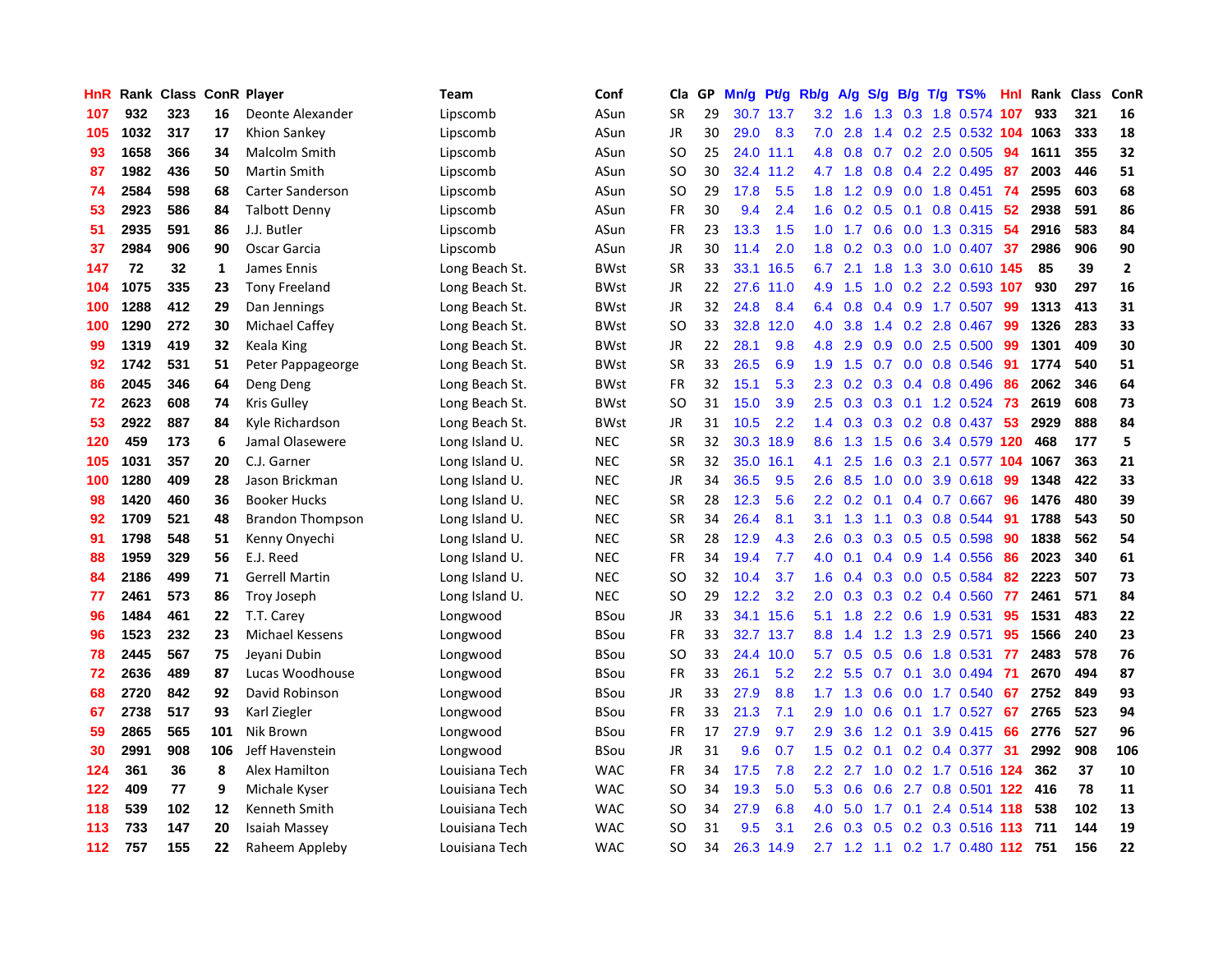| HnR | Rank |     |                | <b>Class ConR Player</b> | <b>Team</b>         | Conf       | Cla           | <b>GP</b> | Mn/g | <b>Pt/g</b> | Rb/g             | A/g             | S/g | B/g | $T/g$ TS%                     | Hnl | Rank | <b>Class</b> | ConR                    |
|-----|------|-----|----------------|--------------------------|---------------------|------------|---------------|-----------|------|-------------|------------------|-----------------|-----|-----|-------------------------------|-----|------|--------------|-------------------------|
| 110 | 816  | 263 | 23             | Cordarius Johnson        | Louisiana Tech      | <b>WAC</b> | JR            | 34        | 20.6 | 7.9         | 3.1              | 0.5             | 1.3 | 0.1 | $0.9$ 0.521                   | 110 | 817  | 261          | 23                      |
| 108 | 898  | 283 | 25             | Kenyon McNeaill          | Louisiana Tech      | <b>WAC</b> | JR            | 33        | 16.3 | 7.0         | 1.3              | 1.1             | 0.6 |     | $0.1$ 0.9 0.525 108           |     | 890  | 281          | 24                      |
| 108 | 906  | 287 | 26             | <b>Chris Anderson</b>    | Louisiana Tech      | <b>WAC</b> | JR            | 34        | 14.4 | 4.5         | 3.5              | 0.6             |     |     | $0.9$ $0.5$ $0.9$ $0.494$ 108 |     | 902  | 288          | 26                      |
| 100 | 1291 | 419 | 38             | <b>Brandon Gibson</b>    | Louisiana Tech      | <b>WAC</b> | <b>SR</b>     | 34        | 19.8 | 7.1         | 3.7              | 0.7             |     |     | 0.8 0.4 1.3 0.468 100 1270    |     |      | 419          | 36                      |
| 96  | 1496 | 466 | 44             | Jaron Johnson            | Louisiana Tech      | <b>WAC</b> | JR            | 34        | 15.1 | 4.6         | 2.9              | 0.3             |     |     | 0.3 0.2 0.6 0.525             | 96  | 1489 | 468          | 43                      |
| 90  | 1839 | 562 | 57             | J.L. Lewis               | Louisiana Tech      | <b>WAC</b> | <b>SR</b>     | 33        | 10.7 | 2.6         | 2.5              | 0.2             |     |     | $0.3$ 0.2 0.6 0.551           | 90  | 1809 | 551          | 55                      |
| 136 | 158  | 27  | 4              | <b>Elfrid Payton</b>     | Louisiana-Lafayette | Sun Belt   | <b>SO</b>     | 33        | 35.5 | 15.9        | 5.6              | 5.5             |     |     | 2.4 0.6 3.4 0.526 135         |     | 172  | 30           | $\overline{\mathbf{4}}$ |
| 118 | 518  | 56  | 14             | Shawn Long               | Louisiana-Lafayette | Sun Belt   | <b>FR</b>     | 33        | 31.1 | 15.5        | 10.2             | 1.0             | 0.8 |     | 2.0 2.6 0.495 117             |     | 550  | 57           | 13                      |
| 93  | 1637 | 515 | 48             | <b>Bryant Mbamalu</b>    | Louisiana-Lafayette | Sun Belt   | JR            | 29        | 32.8 | 13.8        | 3.7              | 1.4             | 0.8 |     | $0.0$ 1.7 $0.581$             | 94  | 1600 | 503          | 47                      |
| 83  | 2200 | 638 | 66             | Alan-Michael Thompson    | Louisiana-Lafayette | Sun Belt   | <b>SR</b>     | 30        | 25.2 | 9.0         | 1.7              | 0.5             | 0.6 |     | $0.1$ 0.8 0.587               | 83  | 2179 | 637          | 65                      |
| 79  | 2399 | 415 | 73             | <b>Elridge Moore</b>     | Louisiana-Lafayette | Sun Belt   | <b>FR</b>     | 33        | 25.6 | 4.8         |                  | $3.7 \quad 1.5$ |     |     | 1.0 0.5 1.7 0.446 78          |     | 2420 | 425          | 74                      |
| 72  | 2645 | 491 | 84             | Steven Wronkoski         | Louisiana-Lafayette | Sun Belt   | FR.           | 33        | 24.5 | 5.6         | $2.5^{\circ}$    | 0.4             |     |     | 0.5 0.0 1.8 0.524 71          |     | 2669 | 493          | 86                      |
| 66  | 2756 | 523 | 88             | Kasey Shepherd           | Louisiana-Lafayette | Sun Belt   | <b>FR</b>     | 33        | 10.9 | 3.5         | 1.2 <sub>2</sub> | 0.7             | 0.5 |     | $0.0$ 0.9 0.429               | 66  | 2780 | 528          | 91                      |
| 52  | 2929 | 587 | 96             | Josh Soto                | Louisiana-Lafayette | Sun Belt   | <b>FR</b>     | 27        | 10.6 | 2.7         | 1.4              | 0.1             |     |     | 0.3 0.0 0.5 0.448             | 54  | 2924 | 586          | 96                      |
| 106 | 1003 | 310 | 29             | Amos Olatayo             | Louisiana-Monroe    | Sun Belt   | <b>JR</b>     | 23        | 30.8 | 15.8        | 5.8              | 0.9             |     |     | 1.4 0.4 2.2 0.515 110         |     | 815  | 260          | 23                      |
| 83  | 2233 | 702 | 68             | Jayon James              | Louisiana-Monroe    | Sun Belt   | <b>JR</b>     | 27        | 33.0 | 9.4         | 6.1              | 5.1             | 1.4 |     | 0.4 4.9 0.420                 | 82  | 2266 | 710          | 70                      |
| 78  | 2427 | 562 | 75             | <b>Trent Mackey</b>      | Louisiana-Monroe    | Sun Belt   | <b>SO</b>     | 27        | 32.3 | 11.0        | 2.7              | 1.1             | 0.6 |     | 0.0 1.5 0.564                 | 77  | 2462 | 572          | 77                      |
| 78  | 2446 | 762 | 76             | Marcelis Hansberry       | Louisiana-Monroe    | Sun Belt   | <b>JR</b>     | 17        | 25.3 | 7.5         | 2.3              | 1.2             | 1.2 |     | $0.1$ 1.4 $0.506$             | 77  | 2474 | 771          | 78                      |
| 77  | 2482 | 444 | 79             | Kyle Koszuta             | Louisiana-Monroe    | Sun Belt   | FR            | 27        | 15.3 | 3.7         | 0.9              | 1.8             | 0.9 |     | 0.0 1.6 0.549                 | 76  | 2510 | 447          | 80                      |
| 76  | 2514 | 778 | 81             | Millaun Brown            | Louisiana-Monroe    | Sun Belt   | JR            | 27        | 27.5 | 6.1         | 5.4              | 0.5             |     |     | 0.9 0.3 1.6 0.546             | 75  | 2545 | 787          | 81                      |
| 73  | 2595 | 806 | 83             | R.J. McCray              | Louisiana-Monroe    | Sun Belt   | JR            | 26        | 29.7 | 7.0         | 1.9              | 2.4             | 0.8 |     | $0.1$ 2.7 0.488               | 73  | 2602 | 806          | 83                      |
| 65  | 2779 | 645 | 91             | <b>Trey Lindsey</b>      | Louisiana-Monroe    | Sun Belt   | <b>SO</b>     | 27        | 19.3 | 4.1         | 2.5              | 1.3             | 0.4 |     | $0.1$ 1.0 0.431               | 65  | 2804 | 648          | 94                      |
| 167 | 12   | 4   | $\overline{2}$ | <b>Russ Smith</b>        | Louisville          | ВE         | JR            | 40        | 30.3 | 18.7        | 3.3              | 2.9             |     |     | 2.1 0.1 2.7 0.536             | 166 | 14   | 4            | $\overline{\mathbf{2}}$ |
| 161 | 20   | 6   | 4              | Gorgui Dieng             | Louisville          | <b>BE</b>  | JR            | 33        | 31.1 | 9.8         | 9.4              | 2.0             |     |     | 1.3 2.5 1.8 0.557 165         |     | 16   | 5            | 3                       |
| 145 | 82   | 37  | 11             | Peyton Siva              | Louisville          | ВE         | <b>SR</b>     | 40        | 31.2 | 10.0        | 2.4              | 5.7             | 2.3 |     | 0.2 2.7 0.510 144             |     | 90   | 42           | 11                      |
| 144 | 95   | 18  | 13             | Chane Behanan            | Louisville          | ВE         | <sub>SO</sub> | 39        | 26.1 | 9.8         | 6.5              | 1.1             |     |     | 1.4 0.4 1.6 0.516 143         |     | 106  | 21           | 13                      |
| 139 | 133  | 8   | 18             | <b>Montrezl Harrell</b>  | Louisville          | ВE         | FR            | 40        | 16.2 | 5.7         | 3.6              | 0.2             |     |     | 0.5 0.7 0.6 0.566 138         |     | 141  | 8            | 18                      |
| 137 | 149  | 44  | 20             | Luke Hancock             | Louisville          | <b>BE</b>  | JR            | 40        | 22.4 | 8.1         | 2.6              | 1.4             |     |     | 1.0 0.1 1.0 0.600 136         |     | 163  | 49           | 20                      |
| 132 | 214  | 36  | 27             | Wayne Blackshear         | Louisville          | ВE         | <b>SO</b>     | 39        | 20.1 | 7.6         | 3.1              | 0.6             |     |     | 0.9 0.3 0.6 0.534 131         |     | 230  | 40           | 28                      |
| 126 | 304  | 120 | 32             | Stephan Van Treese       | Louisville          | <b>BE</b>  | <b>SR</b>     | 37        | 11.2 | 1.7         | 3.1              | 0.2             |     |     | 0.5 0.3 0.4 0.660 126         |     | 322  | 125          | 34                      |
| 112 | 739  | 149 | 75             | Kevin Ware               | Louisville          | <b>BE</b>  | <b>SO</b>     | 37        | 16.6 | 4.5         | 1.8              | 0.8             | 1.1 |     | $0.1$ 1.1 0.530               | 113 | 691  | 138          | 71                      |
| 125 | 337  | 59  | $\overline{7}$ | <b>Christian Thomas</b>  | Loyola (IL)         | Hor.       | SO            | 31        | 27.1 | 12.1        | 6.5              | 0.8             |     |     | 0.7 0.1 1.2 0.589 123         |     | 399  | 70           | 9                       |
| 122 | 410  | 153 | 8              | Ben Averkamp             | Loyola (IL)         | Hor.       | <b>SR</b>     | 25        | 32.0 | 14.8        | 6.5              | 1.7             | 0.7 |     | 1.2 2.2 0.556 127             |     | 303  | 119          | 6                       |
| 104 | 1071 | 362 | 27             | Jordan Hicks             | Loyola (IL)         | Hor.       | <b>SR</b>     | 31        | 28.3 | 9.0         | 4.6              | 1.5             | 0.8 |     | 0.4 1.9 0.612 102 1149        |     |      | 384          | 28                      |
| 94  | 1602 | 504 | 45             | <b>Cully Payne</b>       | Loyola (IL)         | Hor.       | JR            | 25        | 28.8 | 7.9         | 1.9              | 4.2             | 1.0 |     | $0.0$ 3.0 $0.495$             | 94  | 1582 | 492          | 44                      |
| 93  | 1647 | 257 | 46             | Devon Turk               | Loyola (IL)         | Hor.       | <b>FR</b>     | 31        | 22.4 | 8.7         | 1.8              | 0.7             |     |     | 0.4 0.3 1.3 0.561             | 91  | 1727 | 276          | 50                      |
| 91  | 1787 | 394 | 50             | Joe Crisman              | Loyola (IL)         | Hor.       | SO            | 26        | 26.7 | 4.9         | 3.1              | 1.8             |     |     | $0.7$ $0.3$ $0.9$ $0.536$     | 92  | 1722 | 380          | 49                      |
| 91  | 1801 | 293 | 53             | Matt O'Leary             | Loyola (IL)         | Hor.       | FR            | 30        | 14.7 | 3.8         | $2.3^{\circ}$    | 1.3             | 0.3 |     | $0.4$ 0.9 0.456               | 89  | 1871 | 306          | 54                      |
| 88  | 1956 | 327 | 58             | Jeff White               | Loyola (IL)         | Hor.       | <b>FR</b>     | 28        | 22.2 | 5.3         | 2.4              |                 |     |     | 2.7 0.6 0.1 1.8 0.431         | 87  | 1948 | 325          | 58                      |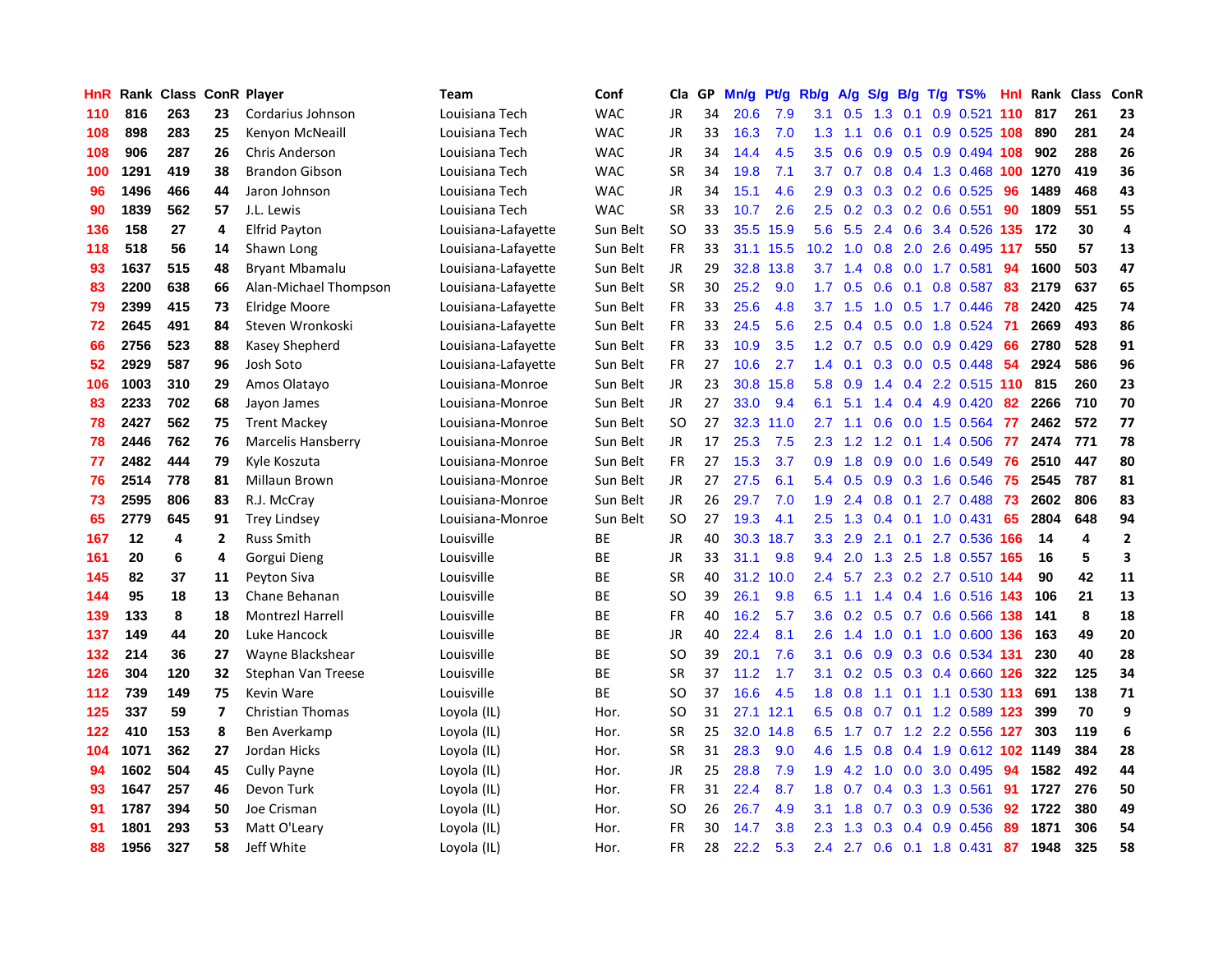| HnR | Rank | <b>Class</b> |     | <b>ConR Player</b>       | Team             | Conf        | Cla           | GP | Mn/g | <b>Pt/g</b> | Rb/g             | A/g             |     | S/g B/g | $T/g$ TS%                       | Hnl | Rank | Class | <b>ConR</b>    |
|-----|------|--------------|-----|--------------------------|------------------|-------------|---------------|----|------|-------------|------------------|-----------------|-----|---------|---------------------------------|-----|------|-------|----------------|
| 73  | 2601 | 477          | 69  | Nick Osborne             | Loyola (IL)      | Hor.        | <b>FR</b>     | 31 | 10.6 | 2.7         | $2.2^{\circ}$    |                 |     |         | $0.3$ $0.2$ $0.3$ $0.6$ $0.437$ | -72 | 2648 | 487   | 71             |
| 133 | 198  | 66           | 4   | Dylon Cormier            | Loyola (MD)      | <b>MAAC</b> | <b>JR</b>     | 34 | 35.1 | 16.4        | 4.6              | 2.5             |     |         | 1.8 0.3 1.8 0.507 132 217       |     |      | 73    | 4              |
| 122 | 420  | 156          | 9   | <b>Erik Etherly</b>      | Loyola (MD)      | <b>MAAC</b> | <b>SR</b>     | 30 | 33.9 | 15.7        | 6.5              | 1.6             |     |         | 1.5 1.0 2.3 0.492 123           |     | 383  | 146   | $\overline{7}$ |
| 107 | 960  | 335          | 21  | Robert Olson             | Loyola (MD)      | <b>MAAC</b> | <b>SR</b>     | 35 | 32.6 | 12.7        | 4.4              | 2.1             |     |         | 1.1 0.2 1.6 0.494 105 1030      |     |      | 353   | 22             |
| 105 | 1014 | 137          | 23  | Jarred Jones             | Loyola (MD)      | <b>MAAC</b> | <b>FR</b>     | 33 | 11.0 | 2.6         | $2.2\phantom{0}$ | 0.5             | 0.5 |         | 0.5 0.7 0.597 104 1076          |     |      | 147   | 25             |
| 103 | 1135 | 379          | 28  | Anthony Winbush          | Loyola (MD)      | <b>MAAC</b> | <b>SR</b>     | 32 | 31.7 | 7.0         | 6.2              | 2.4             | 0.8 |         | 0.5 1.7 0.520 102 1182          |     |      | 396   | 30             |
| 99  | 1356 | 439          | 40  | Julius Brooks            | Loyola (MD)      | <b>MAAC</b> | <b>SR</b>     | 34 | 15.7 | 4.5         | $3.4^{\circ}$    | 0.2             |     |         | $0.2$ 0.7 0.9 0.575             | 97  | 1419 | 459   | 42             |
| 93  | 1679 | 370          | 49  | R.J. Williams            | Loyola (MD)      | <b>MAAC</b> | SO            | 17 | 31.7 | 4.9         | 2.5              | 4.0             | 1.6 |         | 0.2 2.2 0.519 100 1288          |     |      | 273   | 38             |
| 87  | 1980 | 623          | 62  | Jordan Latham            | Loyola (MD)      | <b>MAAC</b> | JR            | 32 | 16.6 | 4.1         | 2.2              | 0.7             | 0.3 |         | 1.2 1.1 0.526                   | 87  | 1974 | 623   | 62             |
| 137 | 143  | 42           | 8   | Anthony Ireland          | Loyola Marymount | <b>WCC</b>  | JR            | 34 |      | 37.5 20.2   | 4.4              | 3.6             |     |         | 1.7 0.0 3.3 0.526 134           |     | 185  | 59    | 8              |
| 101 | 1242 | 394          | 39  | Ayodeji Egbeyemi         | Loyola Marymount | <b>WCC</b>  | JR            | 25 |      | 33.6 10.6   | 6.0              | 1.6             |     |         | 1.2 0.6 1.3 0.510 102 1152      |     |      | 363   | 39             |
| 97  | 1470 | 476          | 48  | <b>Ashley Hamilton</b>   | Loyola Marymount | <b>WCC</b>  | <b>SR</b>     | 34 | 32.3 | 12.9        | 7.1              | 1.4             | 1.0 |         | $0.4$ 3.1 0.483                 | -94 | 1574 | 500   | 52             |
| 92  | 1710 | 541          | 54  | Alex Osborne             | Loyola Marymount | <b>WCC</b>  | JR            | 34 | 22.6 | 5.3         | 4.7              | 0.4             | 1.3 |         | $0.5$ 1.1 0.506                 | 90  | 1816 | 568   | 55             |
| 89  | 1901 | 419          | 58  | <b>Chase Flint</b>       | Loyola Marymount | <b>WCC</b>  | SO            | 23 | 28.5 | 4.6         | 3.8 <sub>2</sub> | 3.2             |     |         | 1.1 0.0 1.2 0.438               | -89 | 1898 | 418   | 57             |
| 88  | 1940 | 610          | 59  | Godwin Okonji            | Loyola Marymount | <b>WCC</b>  | JR            | 32 | 21.2 | 4.9         | 3.8              | 0.3             | 0.5 |         | 0.6 0.9 0.597                   | -86 | 2014 | 634   | 60             |
| 76  | 2525 | 454          | 70  | <b>Nick Stover</b>       | Loyola Marymount | <b>WCC</b>  | <b>FR</b>     | 30 | 13.4 | 3.7         | 1.3              | 0.5             | 0.4 |         | $0.1$ 0.4 0.433                 | 75  | 2547 | 461   | 71             |
| 46  | 2959 | 778          | 80  | <b>Taylor Walker</b>     | Loyola Marymount | <b>WCC</b>  | <b>SR</b>     | 21 | 16.8 | 3.9         | 1.4              | 0.7             | 0.3 |         | $0.0$ 1.6 0.453                 | 55  | 2907 | 772   | 78             |
| 37  | 2983 | 686          | 81  | <b>Bruce English</b>     | Loyola Marymount | <b>WCC</b>  | <b>SO</b>     | 24 | 17.4 | 3.5         | $1.2^{\circ}$    | 0.8             |     |         | $0.3$ 0.0 1.2 0.340             | 47  | 2959 | 684   | 81             |
| 134 | 183  | 78           | 16  | <b>Charles Carmouche</b> | LSU              | <b>SEC</b>  | <b>SR</b>     | 30 |      | 26.7 10.7   | 3.9 <sup>°</sup> | 3.6             |     |         | 1.9 0.1 1.8 0.566 134           |     | 186  | 82    | 14             |
| 119 | 491  | 90           | 31  | Anthony Hickey           | LSU              | <b>SEC</b>  | SO.           | 29 |      | 33.0 11.2   | $3.5^{\circ}$    | 3.8             |     |         | 2.9 0.2 1.8 0.477 119           |     | 492  | 91    | 30             |
| 115 | 607  | 119          | 40  | Johnny O'Bryant          | LSU              | <b>SEC</b>  | <sub>SO</sub> | 29 | 29.1 | 13.6        |                  | $8.7 \quad 1.7$ |     |         | $0.5$ 0.7 3.2 0.504 115 613     |     |      | 123   | 42             |
| 113 | 709  | 228          | 46  | Shavon Coleman           | LSU              | <b>SEC</b>  | JR            | 31 | 28.1 | 10.5        | 5.9              | 0.8             |     |         | 1.4 0.9 1.7 0.512 112           |     | 741  | 235   | 46             |
| 107 | 931  | 120          | 56  | Malik Morgan             | LSU              | <b>SEC</b>  | <b>FR</b>     | 31 | 18.4 | 5.3         | 2.9              | 1.3             |     |         | 1.2 0.3 0.9 0.516 107           |     | 959  | 125   | 58             |
| 105 | 1028 | 355          | 63  | Andrew Del Piero         | LSU              | <b>SEC</b>  | <b>SR</b>     | 31 | 13.6 | 4.3         | 3.1              | 0.1             | 0.2 |         | 1.1 0.8 0.550 104 1054          |     |      | 361   | 64             |
| 105 | 1050 | 322          | 64  | Andre Stringer           | LSU              | <b>SEC</b>  | <b>JR</b>     | 31 | 30.6 | 10.4        | 1.9              | 2.1             | 0.8 |         | 0.2 1.7 0.541 104               |     | 1075 | 336   | 67             |
| 68  | 2734 | 515          | 122 | <b>Shane Hammink</b>     | LSU              | <b>SEC</b>  | <b>FR</b>     | 26 | 10.8 | 2.1         | 1.7              | 0.8             |     |         | $0.2$ 0.1 0.8 0.419             | 69  | 2707 | 506   | 122            |
| 111 | 783  | 160          | 13  | <b>Justin Edwards</b>    | Maine            | <b>AEC</b>  | SO            | 29 | 32.8 | 16.7        | 5.2              | 3.4             |     |         | 1.9 0.4 4.1 0.506 111           |     | 794  | 161   | 15             |
| 108 | 922  | 194          | 22  | Alasdair Fraser          | Maine            | <b>AEC</b>  | <b>SO</b>     | 30 | 33.3 | 13.4        | 8.1              | 1.6             |     |         | 0.8 1.5 2.2 0.518 106           |     | 969  | 204   | 22             |
| 91  | 1807 | 398          | 42  | Xavier Pollard           | Maine            | <b>AEC</b>  | <b>SO</b>     | 29 | 29.1 | 9.7         | 4.4              | 4.3             |     |         | 1.2 0.0 2.9 0.455               | 90  | 1840 | 405   | 43             |
| 87  | 2007 | 597          | 46  | Mike Allison             | Maine            | <b>AEC</b>  | <b>SR</b>     | 29 | 28.7 | 6.5         | 7.3              | 0.1             | 0.4 |         | 1.7 0.9 0.531                   | 86  | 2036 | 600   | 47             |
| 83  | 2194 | 366          | 50  | Shaun Lawton             | Maine            | <b>AEC</b>  | <b>FR</b>     | 25 | 14.9 | 3.3         | 1.5              | 2.1             | 1.1 |         | $0.1$ 1.7 0.494                 | 83  | 2202 | 367   | 51             |
| 83  | 2210 | 504          | 51  | Zarko Valjarevic         | Maine            | <b>AEC</b>  | <b>SO</b>     | 22 | 20.8 | 8.4         | 1.4              | 0.5             | 0.7 |         | $0.1$ 0.9 0.532                 | -83 | 2188 | 498   | 50             |
| 79  | 2402 | 750          | 58  | Jon Mesghna              | Maine            | <b>AEC</b>  | JR            | 26 | 25.2 | 6.6         | 3.2              | 1.2             |     |         | 0.4 0.0 1.2 0.550               | 80  | 2336 | 730   | 57             |
| 64  | 2795 | 536          | 73  | <b>Till Gloger</b>       | Maine            | <b>AEC</b>  | <b>FR</b>     | 29 | 14.3 | 2.9         | 2.3              | 0.0             |     |         | $0.2$ 0.2 0.6 0.522             | 64  | 2814 | 542   | 74             |
| 156 | 30   | 11           | 1   | <b>Rhamel Brown</b>      | Manhattan        | <b>MAAC</b> | <b>JR</b>     | 32 | 26.5 | 11.4        | 7.2              | 0.6             |     |         | 1.0 3.0 2.0 0.517 154           |     | 39   | 15    | $\mathbf{1}$   |
| 106 | 986  | 211          | 22  | <b>Emmy Andujar</b>      | Manhattan        | <b>MAAC</b> | <b>SO</b>     | 32 | 26.6 | 8.0         | 5.0              | 2.4             |     |         | 0.9 0.2 2.8 0.479 104 1053      |     |      | 224   | 23             |
| 104 | 1101 | 158          | 27  | <b>Shane Richards</b>    | Manhattan        | <b>MAAC</b> | FR            | 32 | 20.5 | 7.2         | 1.9              | 0.6             |     |         | 0.4 0.1 1.0 0.593 102 1167      |     |      | 168   | 28             |
| 102 | 1195 | 372          | 34  | Michael Alvarado         | Manhattan        | <b>MAAC</b> | <b>JR</b>     | 29 | 24.7 | 8.4         | 2.4              | 2.1             | 1.2 | 0.0     | 2.6 0.497 100 1255              |     |      | 396   | 37             |
| 97  | 1444 | 312          | 42  | <b>RaShawn Stores</b>    | Manhattan        | <b>MAAC</b> | SO            | 32 | 23.7 | 5.8         | 2.3              | 2.3             |     |         | 0.8 0.0 1.9 0.508               | 96  | 1515 | 328   | 46             |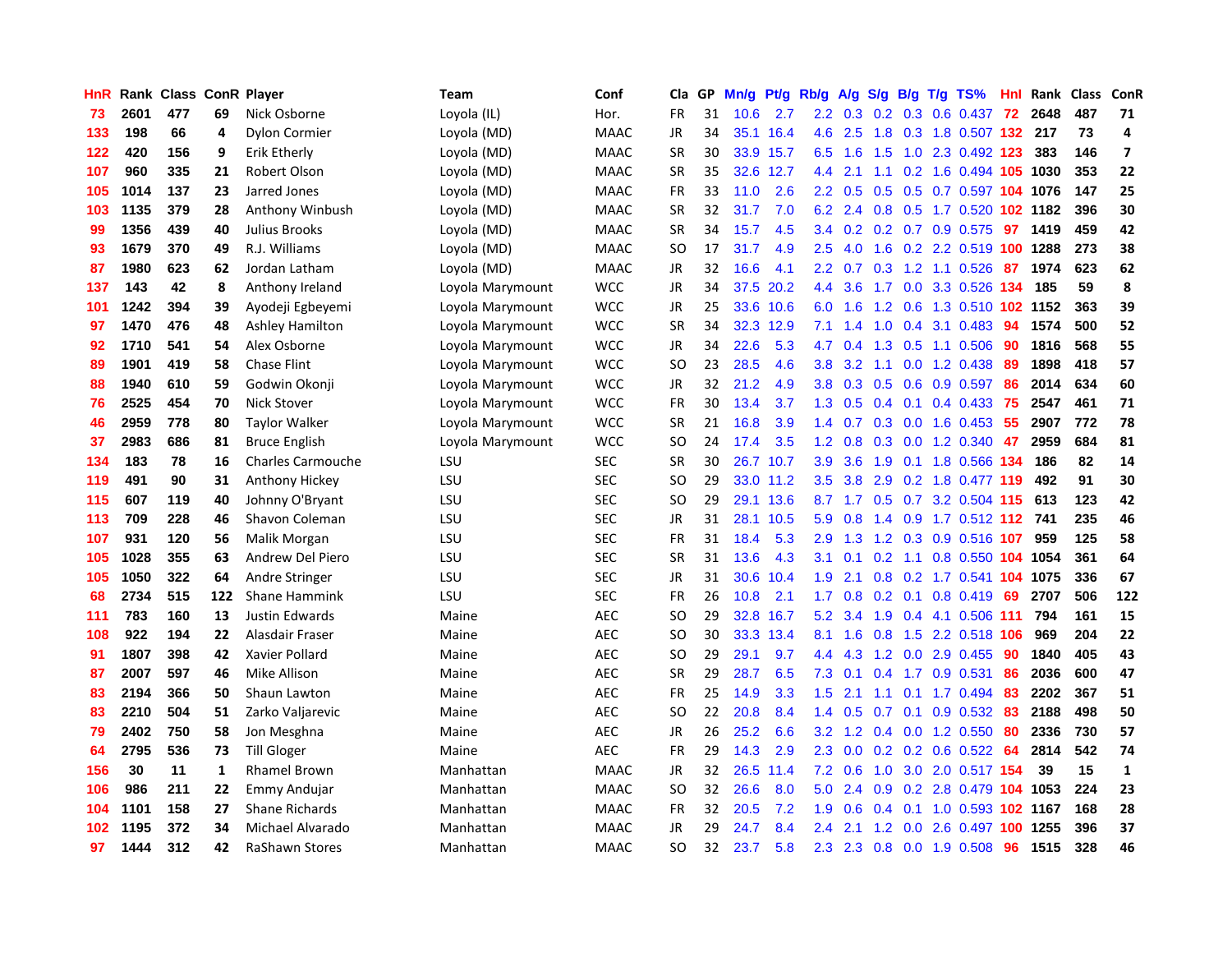| HnR              |      | Rank Class ConR Player |     |                         | <b>Team</b> | Conf        | Cla       | <b>GP</b> | Mn/g | <b>Pt/g</b> | Rb/g             | A/g | S/g              | B/g | $T/g$ TS%                  | Hnl | Rank | Class | <b>ConR</b>      |
|------------------|------|------------------------|-----|-------------------------|-------------|-------------|-----------|-----------|------|-------------|------------------|-----|------------------|-----|----------------------------|-----|------|-------|------------------|
| 90               | 1813 | 400                    | 52  | Donovan Kates           | Manhattan   | <b>MAAC</b> | <b>SO</b> | 32        | 25.8 | 6.7         | 3.0              | 0.8 | 0.3              | 0.1 | 1.8 0.514                  | -89 | 1872 | 411   | 53               |
| 90               | 1816 | 552                    | 53  | Roberto Colonette       | Manhattan   | <b>MAAC</b> | <b>SR</b> | 32        | 17.8 | 3.6         | 2.8              | 0.3 |                  |     | 0.4 0.5 0.9 0.516 89       |     | 1875 | 572   | 55               |
| 88               | 1972 | 587                    | 61  | Mohamed Koita           | Manhattan   | <b>MAAC</b> | <b>SR</b> | 28        | 13.3 | 3.4         | 1.4              | 0.3 |                  |     | 0.5 0.1 0.7 0.580 87       |     | 1981 | 587   | 63               |
| 42               | 2972 | 607                    | 85  | CJ Jones                | Manhattan   | <b>MAAC</b> | FR        | 32        | 10.6 | 1.7         | 1.0              | 0.8 |                  |     | 0.4 0.0 1.0 0.318          | -41 | 2982 | 611   | 85               |
| 39               | 2981 | 685                    | 86  | Ryan McCoy              | Manhattan   | <b>MAAC</b> | <b>SO</b> | 29        | 9.2  | 0.9         | 1.1              | 0.6 |                  |     | 0.3 0.3 0.9 0.316          | 40  | 2984 | 686   | 86               |
| 113              | 735  | 236                    | 13  | Adam Kemp               | Marist      | <b>MAAC</b> | JR        | 31        | 29.9 | 10.4        | 8.6              | 0.4 | 0.7              |     | 2.2 1.9 0.557 111          |     | 795  | 253   | 13               |
| 109              | 878  | 184                    | 16  | Chavaughn Lewis         | Marist      | <b>MAAC</b> | <b>SO</b> | 31        | 35.2 | 16.7        | 5.7              | 2.7 | 2.0              |     | 0.5 3.5 0.477 107          |     | 936  | 196   | 19               |
| 100              | 1303 | 416                    | 37  | Jay Bowie               | Marist      | <b>MAAC</b> | JR        | 18        | 26.5 | 9.4         | 4.9              | 1.3 | 0.8              |     | 0.2 0.9 0.669 107          |     | 938  | 299   | 20               |
| 89               | 1908 | 421                    | 57  | <b>Isaiah Morton</b>    | Marist      | <b>MAAC</b> | <b>SO</b> | 31        | 31.7 | 7.4         | 2.2              | 3.9 | 1.0              |     | $0.0$ 2.6 $0.502$          | -87 | 1957 | 431   | 61               |
| 88               | 1945 | 581                    | 60  | Devin Price             | Marist      | <b>MAAC</b> | <b>SR</b> | 25        | 35.2 | 13.7        | 2.4              | 2.0 |                  |     | 1.0 0.1 2.2 0.501          | 89  | 1900 | 577   | 56               |
| 78               | 2422 | 559                    | 76  | T.J. Curry              | Marist      | <b>MAAC</b> | <b>SO</b> | 30        | 16.6 | 3.3         | 1.9              | 1.7 |                  |     | 0.4 0.0 1.0 0.498 78       |     | 2453 | 568   | 77               |
| 72               | 2621 | 607                    | 80  | <b>Manny Thomas</b>     | Marist      | <b>MAAC</b> | <b>SO</b> | 30        | 17.7 | 4.5         | 2.6              | 0.9 |                  |     | $0.4$ 0.2 1.4 0.482 72     |     | 2644 | 614   | 80               |
| 160              | 21   | $\overline{7}$         | 5   | Davante Gardner         | Marquette   | ВE          | JR        | 35        | 21.4 | 11.5        | 4.8              | 0.9 |                  |     | 0.7 0.6 1.6 0.659 160      |     | 25   | 9     | $\boldsymbol{6}$ |
| 136              | 162  | 50                     | 21  | Jamil Wilson            | Marquette   | ВE          | JR        | 35        | 25.1 | 9.7         | 4.9              | 1.7 |                  |     | 0.6 0.9 1.5 0.543 136      |     | 166  | 51    | 21               |
| 128              | 276  | 24                     | 30  | Steve Taylor            | Marquette   | ВE          | <b>FR</b> | 35        | 8.6  | 3.0         | 2.1              | 0.2 |                  |     | 0.4 0.0 0.4 0.556 127      |     | 285  | 23    | 32               |
| 124              | 365  | 128                    | 37  | Vander Blue             | Marquette   | ВE          | JR        | 34        | 33.0 | 14.8        | 3.2              | 1.8 |                  |     | 1.1 0.0 2.3 0.538 124      |     | 368  | 126   | 36               |
| 123              | 383  | 142                    | 42  | Chris Otule             | Marquette   | BE          | <b>SR</b> | 35        | 17.8 | 5.1         | 3.5              | 0.2 |                  |     | 0.2 1.0 0.9 0.607 123      |     | 397  | 152   | 40               |
| 122              | 397  | 148                    | 43  | Junior Cadougan         | Marquette   | <b>BE</b>   | <b>SR</b> | 35        | 28.1 | 8.5         | 2.9              | 3.8 | 1.1              |     | 0.1 2.5 0.493 122          |     | 407  | 155   | 43               |
| 119              | 475  | 177                    | 54  | <b>Trent Lockett</b>    | Marquette   | ВE          | <b>SR</b> | 35        | 26.6 | 7.0         | 5.1              | 1.8 |                  |     | 0.7 0.4 1.9 0.514 119      |     | 488  | 187   | 55               |
| 105              | 1021 | 216                    | 87  | Juan Anderson           | Marquette   | <b>BE</b>   | <b>SO</b> | 35        | 13.0 | 2.7         | 2.9              | 0.9 |                  |     | 0.6 0.3 0.8 0.415 105 1022 |     |      | 217   | 87               |
| 103              | 1125 | 236                    | 91  | <b>Todd Mayo</b>        | Marquette   | BE          | <b>SO</b> | 23        | 14.1 | 5.3         | 1.2              | 0.7 |                  |     | $0.5$ 0.1 1.0 0.502 106    |     | 973  | 205   | 85               |
| 91               | 1792 | 397                    | 113 | Derrick Wilson          | Marquette   | BE          | <b>SO</b> | 35        | 13.1 | 1.1         | 0.9              | 1.6 |                  |     | 0.7 0.0 0.5 0.308          | 91  | 1783 | 397   | 115              |
| 117              | 569  | 185                    | 20  | Elijah Pittman          | Marshall    | <b>CUSA</b> | JR        | 32        | 32.3 | 16.1        | 4.2              | 1.6 |                  |     | 0.8 0.8 2.4 0.602 115      |     | 625  | 205   | 20               |
| 113              | 713  | 232                    | 26  | DeAndre Kane            | Marshall    | <b>CUSA</b> | JR        | 28        | 37.1 | 15.1        | 4.4              | 7.0 | 1.8              |     | 0.2 4.2 0.457 115          |     | 646  | 211   | 21               |
| 105              | 1027 | 354                    | 38  | Dennis Tinnon           | Marshall    | <b>CUSA</b> | <b>SR</b> | 32        | 30.6 | 10.5        | 9.1              | 1.4 | 0.9              |     | $0.3$ 2.2 0.523 103        |     | 1093 | 370   | 41               |
| 98               | 1394 | 452                    | 49  | <b>Nigel Spikes</b>     | Marshall    | <b>CUSA</b> | <b>SR</b> | 32        | 24.8 | 5.7         | 7.3              | 0.6 |                  |     | 0.7 1.9 1.4 0.485          | 96  | 1464 | 474   | 53               |
| 92               | 1690 | 538                    | 66  | D.D. Scarver            | Marshall    | <b>CUSA</b> | JR        | 32        |      | 26.4 11.9   | 2.0              | 1.6 |                  |     | 0.7 0.2 1.8 0.501 91       |     | 1771 | 553   | 68               |
| 80               | 2332 | 670                    | 82  | Robert Goff             | Marshall    | <b>CUSA</b> | <b>SR</b> | 29        | 17.6 | 4.8         | 3.6 <sup>°</sup> | 0.5 |                  |     | $0.4$ 0.7 1.2 0.481        | -80 | 2331 | 669   | 82               |
| 51               | 2933 | 589                    | 95  | <b>Tamron Manning</b>   | Marshall    | <b>CUSA</b> | FR        | 28        | 11.0 | 1.3         | 0.8              | 1.1 |                  |     | $0.3$ 0.1 1.0 0.440        | -53 | 2935 | 590   | 95               |
| 44               | 2965 | 683                    | 97  | Chris Martin            | Marshall    | <b>CUSA</b> | <b>SO</b> | 23        | 15.1 | 3.1         | 1.0              | 0.8 |                  |     | 0.7 0.0 1.3 0.375          | -51 | 2944 | 680   | 96               |
| 143              | 101  | 20                     | 9   | Alex Len                | Maryland    | <b>ACC</b>  | <b>SO</b> | 38        | 26.4 | 11.9        | 7.8              | 1.0 |                  |     | 0.2 2.1 1.6 0.564 143      |     | 103  | 20    | 9                |
| 134              | 188  | 33                     | 17  | Dezmine Wells           | Maryland    | ACC         | <b>SO</b> | 38        | 28.6 | 13.1        | 4.9              | 3.0 | 0.9 <sub>0</sub> |     | 0.5 2.8 0.580              | 134 | 195  | 33    | 17               |
| 115              | 632  | 232                    | 43  | James Padgett           | Maryland    | <b>ACC</b>  | <b>SR</b> | 35        | 15.5 | 5.2         | 3.7              | 0.5 | 0.3              |     | 0.2 0.8 0.563 115          |     | 638  | 233   | 44               |
| 113              | 694  | 141                    | 45  | <b>Nick Faust</b>       | Maryland    | ACC         | <b>SO</b> | 38        | 25.8 | 9.4         | 3.7              | 2.5 | 1.0              | 0.1 | 2.2 0.510 113              |     | 692  | 139   | 46               |
| 113              | 722  | 262                    | 46  | Logan Aronhalt          | Maryland    | <b>ACC</b>  | <b>SR</b> | 38        | 14.2 | 6.0         | 1.7              | 0.4 |                  |     | 0.3 0.1 0.7 0.593 113 715  |     |      | 259   | 47               |
| 112              | 770  | 93                     | 50  | <b>Charles Mitchell</b> | Maryland    | ACC         | FR        | 38        | 15.8 | 5.5         | 5.4              | 0.4 |                  |     | 0.2 0.4 1.5 0.515 111 767  |     |      | 90    | 49               |
| 109              | 882  | 115                    | 57  | Seth Allen              | Maryland    | <b>ACC</b>  | FR        | 36        | 22.0 | 7.8         | $2.2\phantom{0}$ | 2.3 | 1.0              |     | $0.1$ 1.9 0.503 109        |     | 864  | 110   | 55               |
| 105              | 1040 | 143                    | 61  | Jake Layman             | Maryland    | <b>ACC</b>  | FR        | 38        | 19.9 | 5.5         | 3.2              | 0.9 | 0.6              |     | 0.6 1.0 0.507 105 1041     |     |      | 140   | 62               |
| 102 <sub>1</sub> | 1193 | 371                    | 68  | Pe'Shon Howard          | Maryland    | <b>ACC</b>  | JR        | 36        | 22.8 | 3.3         | 2.4              | 3.6 |                  |     | 0.7 0.0 1.7 0.444 103 1137 |     |      | 357   | 66               |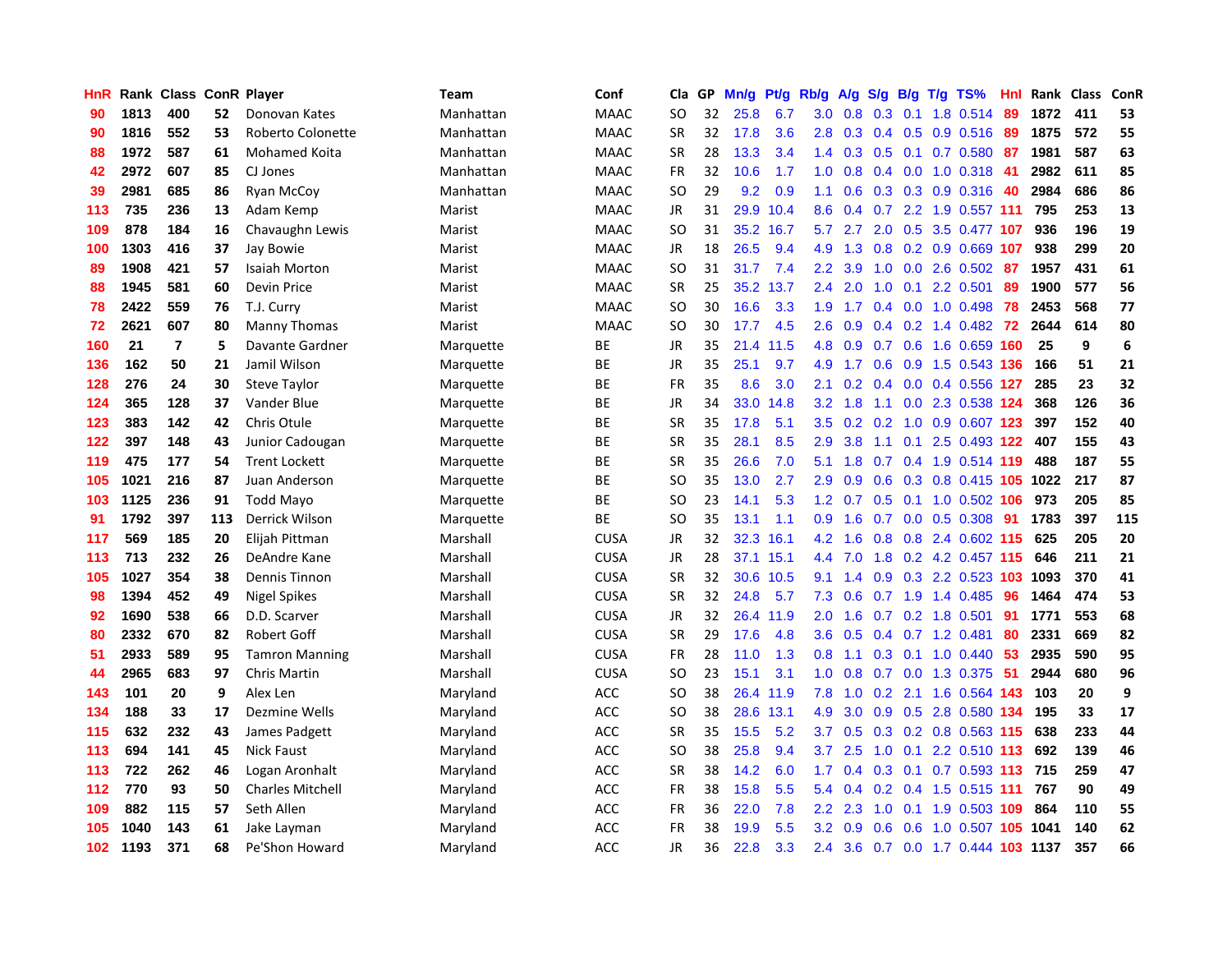| HnR |      | Rank Class ConR Player |                |                         | Team              | Conf        | Cla       | <b>GP</b> | Mn/g | <b>Pt/g</b> | Rb/g             | A/g           | S/g              |     | $B/g$ T/g TS%                    | Hnl | Rank | <b>Class</b> | ConR           |
|-----|------|------------------------|----------------|-------------------------|-------------------|-------------|-----------|-----------|------|-------------|------------------|---------------|------------------|-----|----------------------------------|-----|------|--------------|----------------|
| 97  | 1422 | 208                    | 76             | <b>Shaquille Cleare</b> | Maryland          | <b>ACC</b>  | <b>FR</b> | 37        | 12.0 | 3.7         | 2.7              | 0.1           | 0.1              |     | 0.3 0.6 0.582                    | 97  | 1411 | 206          | 75             |
| 143 | 103  | 31                     | 5              | Chaz Williams           | Massachusetts     | A10         | JR        | 33        |      | 35.3 15.5   |                  | 4.2 7.3       |                  |     | 2.0 0.2 3.5 0.544 143            |     | 108  | 32           | 5              |
| 115 | 608  | 120                    | 45             | Cady Lalanne            | Massachusetts     | A10         | SO.       | 32        | 22.1 | 8.4         | 7.4              | 0.2           |                  |     | 0.4 1.4 1.4 0.589 116            |     | 599  | 119          | 47             |
| 106 | 1008 | 348                    | 71             | <b>Terrell Vinson</b>   | Massachusetts     | A10         | <b>SR</b> | 33        |      | 25.9 12.3   | 3.9 <sup>°</sup> | 1.3           | 0.8              |     | 0.5 1.9 0.555 105 1008           |     |      | 348          | 73             |
| 104 | 1073 | 333                    | 76             | Jesse Morgan            | Massachusetts     | A10         | JR        | 14        |      | 28.7 13.4   | 2.9              | 1.8           |                  |     | 1.7 0.1 1.4 0.485 106            |     | 990  | 309          | 71             |
| 101 | 1247 | 182                    | 90             | <b>Trey Davis</b>       | Massachusetts     | A10         | FR        | 32        | 9.5  | 3.3         | 1.1              | 1.3           |                  |     | 0.4 0.0 0.9 0.528 101 1238       |     |      | 177          | 90             |
| 100 | 1292 | 413                    | 94             | Raphiael Putney         | Massachusetts     | A10         | JR        | 33        | 22.7 | 7.1         | 4.6              | 1.5           | 0.8              |     | 1.3 2.1 0.502 100 1281           |     |      | 406          | 94             |
| 99  | 1360 | 290                    | 95             | Maxie Esho              | Massachusetts     | A10         | SO        | 33        | 20.6 | 5.5         | 5.0              | 0.5           | 0.8              |     | 1.2 1.3 0.488                    | 99  | 1349 | 289          | 95             |
| 97  | 1441 | 468                    | 97             | <b>Freddie Riley</b>    | Massachusetts     | A10         | <b>SR</b> | 33        | 28.5 | 8.8         | 1.5              | 1.0           |                  |     | $0.7$ 0.1 1.1 0.534              | 97  | 1441 | 464          | 98             |
| 92  | 1696 | 517                    | 108            | Sampson Carter          | Massachusetts     | A10         | <b>SR</b> | 33        | 22.7 | 6.4         | 4.3              | 0.7           |                  |     | 0.8 0.5 1.5 0.505 92             |     | 1686 | 518          | 107            |
| 110 | 842  | 175                    | 12             | Kevin Hardy             | McNeese St.       | Southland   | <b>SO</b> | 31        | 35.0 | 9.7         | 6.2              | 4.5           |                  |     | 2.2 1.2 2.1 0.470 109            |     | 880  | 184          | 12             |
| 97  | 1466 | 319                    | 29             | Desharick Guidry        | McNeese St.       | Southland   | -SO       | 31        | 31.8 | 12.6        | 7.5              | 0.9           |                  |     | 1.1 0.5 1.8 0.529                | -96 | 1503 | 326          | 32             |
| 85  | 2091 | 353                    | 45             | <b>Austin Lewis</b>     | McNeese St.       | Southland   | <b>FR</b> | 27        | 13.3 | 2.8         | 3.0              | 0.1           | 0.3              |     | $1.4$ 0.4 0.493                  | -85 | 2103 | 355          | 45             |
| 85  | 2128 | 620                    | 47             | Dontae Cannon           | McNeese St.       | Southland   | <b>SR</b> | 31        | 35.0 | 12.4        | 3.3              | 3.1           | 1.3              |     | $0.1$ 2.0 0.484 84               |     | 2146 | 625          | 48             |
| 82  | 2270 | 652                    | 53             | Jeremie Mitchell        | McNeese St.       | Southland   | <b>SR</b> | 31        | 27.0 | 8.5         | 2.0              | 1.5           | 1.3              |     | 0.1 1.4 0.513 81                 |     | 2287 | 659          | 53             |
| 81  | 2286 | 522                    | 56             | Craig McFerrin          | McNeese St.       | Southland   | -SO       | 24        | 26.6 | 8.7         | 6.5              | 0.7           | 0.3 <sub>0</sub> |     | $1.3$ 2.5 0.515                  | 82  | 2248 | 514          | 51             |
| 69  | 2710 | 839                    | 78             | <b>Adrian Fields</b>    | McNeese St.       | Southland   | JR        | 31        | 16.9 | 5.2         | 2.1              | 0.6           | 0.5              |     | 0.3 0.8 0.414                    | 68  | 2734 | 843          | 78             |
| 103 | 1119 | 350                    | 17             | <b>Troy Snyder</b>      | Md.-Eastern Shore | <b>MEAC</b> | JR        | 27        |      | 34.4 11.9   | 6.8              | 1.7           | 1.9              |     | $0.7$ 2.7 $0.451$                | 99  | 1336 | 419          | 26             |
| 93  | 1652 | 258                    | 34             | <b>Kevin Mays</b>       | Md.-Eastern Shore | <b>MEAC</b> | <b>FR</b> | 19        |      | 31.8 13.3   |                  |               |                  |     | 6.7 1.3 1.5 0.1 2.8 0.465 99     |     | 1324 | 192          | 25             |
| 89  | 1866 | 414                    | 42             | Kyree Jones             | Md.-Eastern Shore | <b>MEAC</b> | <b>SO</b> | 11        | 31.5 | 13.6        | $2.5^{\circ}$    | 2.5           |                  |     | 1.2 0.2 1.6 0.523 114            |     | 680  | 133          | 8              |
| 77  | 2475 | 766                    | 78             | <b>Ronald Spencer</b>   | Md.-Eastern Shore | <b>MEAC</b> | JR        | 13        | 25.9 | 6.5         | 5.5              | 0.5           |                  |     | $0.2$ 0.8 1.2 0.462              | -78 | 2439 | 763          | 77             |
| 75  | 2549 | 591                    | 81             | Ishaq Pitt              | Md.-Eastern Shore | <b>MEAC</b> | <b>SO</b> | 28        | 20.5 | 5.4         | 3.7              | 1.6           | 0.4              | 0.1 | 2.0 0.434                        | 71  | 2667 | 621          | 86             |
| 68  | 2732 | 846                    | 91             | Louis Bell              | Md.-Eastern Shore | <b>MEAC</b> | JR        | 28        | 24.4 | 6.5         | 1.3              | 0.8           | 0.5              |     | 0.1 1.2 0.468                    | 64  | 2812 | 867          | 95             |
| 67  | 2739 | 636                    | 93             | Dominique Cowell        | Md.-Eastern Shore | <b>MEAC</b> | SO.       | 28        | 26.4 | 3.8         | 1.0              | 2.1           |                  |     | 1.1 0.0 1.8 0.405                | 64  | 2819 | 652          | 96             |
| 66  | 2775 | 748                    | 95             | Olatunji Kosile         | Md.-Eastern Shore | <b>MEAC</b> | <b>SR</b> | 28        | 19.4 | 4.3         | 4.1              | 0.2           | 0.3              |     | 0.8 1.6 0.440                    | 62  | 2838 | 758          | 98             |
| 57  | 2882 | 570                    | 105            | <b>Travis Trim</b>      | Md.-Eastern Shore | <b>MEAC</b> | <b>FR</b> | 24        | 10.6 | 0.8         | 1.6              | 0.7           |                  |     | $0.4$ 0.1 0.5 0.274              | 55  | 2911 | 579          | 109            |
| 53  | 2920 | 886                    | 109            | <b>Francis Ezeiru</b>   | Md.-Eastern Shore | <b>MEAC</b> | JR        | 13        | 19.6 | 3.7         | 5.8              |               |                  |     | $0.0$ $0.2$ $0.5$ 1.2 $0.345$ 57 |     | 2888 | 881          | 105            |
| 13  | 2994 | 909                    | 110            | <b>Donald Williams</b>  | Md.-Eastern Shore | <b>MEAC</b> | JR        | 27        | 11.9 | 3.4         | 0.8 <sub>0</sub> |               |                  |     | 0.2 0.5 0.0 1.2 0.294 13         |     | 2994 | 909          | 110            |
| 141 | 117  | 52                     | $\overline{2}$ | D.J. Stephens           | <b>Memphis</b>    | <b>CUSA</b> | <b>SR</b> | 36        | 23.6 | 7.6         | 6.6              | 0.7           |                  |     | 0.9 2.6 0.7 0.667 141            |     | 122  | 57           | $\mathbf{1}$   |
| 135 | 168  | 53                     | 5              | Joe Jackson             | Memphis           | <b>CUSA</b> | JR        | 36        | 32.6 | 13.6        | 3.3 <sub>2</sub> | 4.8           |                  |     | 1.7 0.2 2.8 0.607 135            |     | 179  | 56           | 6              |
| 128 | 267  | 95                     | 9              | <b>Chris Crawford</b>   | <b>Memphis</b>    | <b>CUSA</b> | JR        | 36        | 27.3 | 10.4        | 3.8 <sub>2</sub> | $3.2^{\circ}$ | 1.5              |     | 0.4 1.7 0.565 128                |     | 274  | 94           | 9              |
| 121 | 441  | 149                    | 15             | Geron Johnson           | <b>Memphis</b>    | <b>CUSA</b> | <b>JR</b> | 33        | 28.8 | 10.4        | 4.6              | 3.5           |                  |     | 1.8 0.4 2.9 0.537 120            |     | 455  | 154          | 16             |
| 118 | 546  | 59                     | 18             | Shag Goodwin            | <b>Memphis</b>    | <b>CUSA</b> | <b>FR</b> | 36        | 20.7 | 7.4         | 4.4              | 1.3           |                  |     | 1.1 1.1 1.8 0.503 117            |     | 563  | 60           | 18             |
| 117 | 558  | 107                    | 19             | <b>Adonis Thomas</b>    | <b>Memphis</b>    | <b>CUSA</b> | SO        | 36        | 29.3 | 11.7        | 4.5              | 1.9           | 0.7              |     | 0.7 1.6 0.479 117                |     | 573  | 109          | 19             |
| 113 | 708  | 227                    | 24             | <b>Tarik Black</b>      | Memphis           | <b>CUSA</b> | <b>JR</b> | 32        | 20.8 | 8.1         | 4.8              | 0.4           |                  |     | 0.7 0.6 1.3 0.554 114 677        |     |      | 221          | 23             |
| 103 | 1136 | 354                    | 43             | Antonio Barton          | Memphis           | <b>CUSA</b> | JR        | 26        | 16.7 | 5.6         | 1.3              | $-1.1$        |                  |     | 0.8 0.2 0.8 0.522 105 1007       |     |      | 313          | 36             |
| 128 | 273  | 98                     | 3              | Langston Hall           | Mercer            | ASun        | JR        | 31        |      | 31.2 11.3   | 3.1              | 5.0           | 1.0 <sub>1</sub> |     | 0.4 2.2 0.579 132 219            |     |      | 74           | $\overline{2}$ |
| 117 | 572  | 216                    | 8              | <b>Travis Smith</b>     | Mercer            | ASun        | <b>SR</b> | 36        | 30.0 | 13.9        | 2.8              | 1.9           | 0.8              | 0.1 | 2.0 0.611 116                    |     | 596  | 223          | 8              |
| 115 | 641  | 210                    | 11             | <b>Bud Thomas</b>       | Mercer            | ASun        | <b>JR</b> | 36        | 27.7 | 7.6         |                  | $4.5$ 2.6     |                  |     | 1.1 0.6 1.0 0.537 114            |     | 673  | 220          | 11             |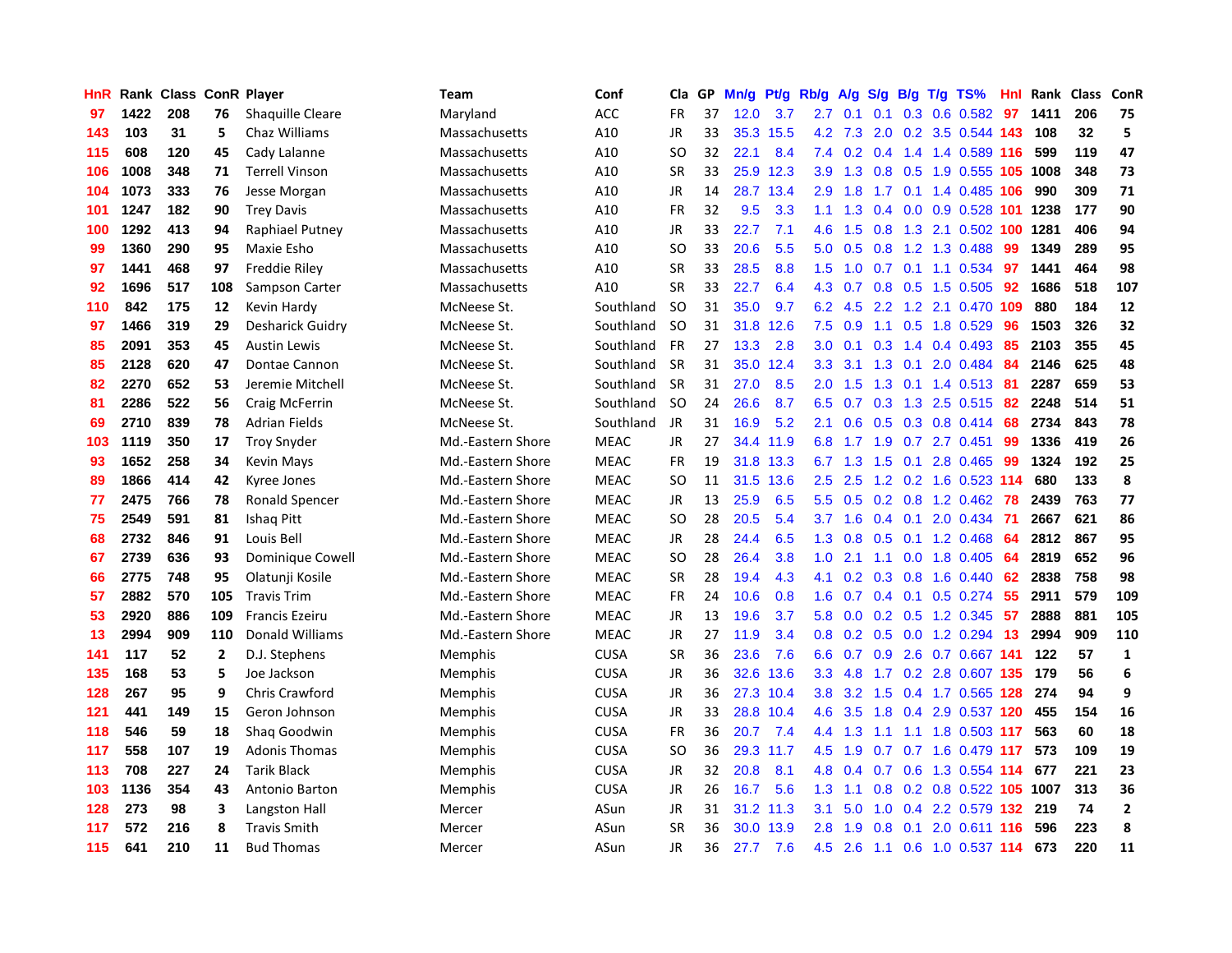| HnR |              | <b>Rank Class</b> |    | <b>ConR Player</b>         | Team             | Conf       | Cla       | <b>GP</b> | Mn/g | <b>Pt/g</b> | Rb/g             | A/g             | S/g | B/g | $T/g$ TS%                  | Hnl | Rank         | <b>Class</b> | ConR                    |
|-----|--------------|-------------------|----|----------------------------|------------------|------------|-----------|-----------|------|-------------|------------------|-----------------|-----|-----|----------------------------|-----|--------------|--------------|-------------------------|
| 108 | 889          | 279               | 15 | Daniel Coursey             | Mercer           | ASun       | JR        | 34        | 18.7 | 7.5         | 3.8 <sub>2</sub> | 0.2             | 0.4 |     | 1.3 1.4 0.560 108          |     | 908          | 289          | 15                      |
| 105 | 1062         | 329               | 19 | Jake Gollon                | Mercer           | ASun       | JR        | 36        | 29.1 | 8.6         | 5.0              | 2.4             |     |     | 1.1 0.3 2.2 0.491 104 1078 |     |              | 338          | 19                      |
| 102 | 1197         | 373               | 23 | Monty Brown                | Mercer           | ASun       | JR        | 36        | 11.8 | 4.3         | 2.6              | 0.3             |     |     | 0.3 0.6 0.8 0.505 101 1222 |     |              | 384          | 24                      |
| 91  | 1760         | 553               | 39 | Anthony White              | Mercer           | ASun       | JR        | 35        | 10.6 | 4.1         | 1.0              | 0.3             |     |     | $0.2$ 0.1 0.5 0.518        | -91 | 1773         | 555          | 40                      |
| 89  | 1889         | 418               | 46 | T.J. Hallice               | Mercer           | ASun       | <b>SO</b> | 36        | 14.9 | 3.1         | 2.4              | 0.8             |     |     | $0.3$ 0.4 0.7 0.539        | 89  | 1901         | 420          | 46                      |
| 79  | 2394         | 748               | 64 | Kevin Canevari             | Mercer           | ASun       | JR        | 36        | 10.2 | 1.3         | 0.7              | 0.9             |     |     | $0.8$ 0.0 0.6 0.479        | 78  | 2411         | 752          | 63                      |
| 71  | 2656         | 726               | 72 | Chris Smith                | Mercer           | ASun       | <b>SR</b> | 36        | 9.9  | 2.3         | 1.6              | 0.4             |     |     | $0.4$ 0.2 0.8 0.451        | 71  | 2675         | 732          | 72                      |
| 158 | 25           | 6                 | 3  | Shane Larkin               | Miami (FL)       | <b>ACC</b> | SO        | 36        | 36.4 | 14.5        | 3.8 <sub>2</sub> | 4.6             | 2.0 | 0.1 | 2.3 0.596 157              |     | 27           | 6            | $\overline{\mathbf{3}}$ |
| 135 | 169          | 74                | 15 | Kenny Kadji                | Miami (FL)       | <b>ACC</b> | <b>SR</b> | 36        | 29.1 | 12.9        | 6.8              | 0.8             |     |     | 0.4 1.3 1.8 0.555 135      |     | 178          | 80           | 14                      |
| 130 | 244          | 104               | 19 | Julian Gamble              | Miami (FL)       | <b>ACC</b> | <b>SR</b> | 36        | 20.4 | 6.5         | 4.9              |                 |     |     | 0.2 0.4 1.8 0.8 0.558 129  |     | 253          | 107          | 19                      |
| 125 | 336          | 129               | 27 | <b>Durand Scott</b>        | Miami (FL)       | <b>ACC</b> | <b>SR</b> | 33        | 34.6 | 13.1        | 4.0              | 2.6             |     |     | 1.5 0.1 2.0 0.541 125      |     | 340          | 132          | 26                      |
| 121 | 437          | 160               | 33 | <b>Trey McKinney-Jones</b> | Miami (FL)       | ACC        | <b>SR</b> | 36        | 30.3 | 9.2         | $3.4^{\circ}$    | 1.6             |     |     | 0.8 0.0 0.9 0.564 121      |     | 447          | 169          | 33                      |
| 113 | 736          | 265               | 47 | Reggie Johnson             | Miami (FL)       | ACC        | <b>SR</b> | 26        | 21.3 | 6.7         | 7.0              | 0.8             |     |     | $0.4$ 0.9 2.2 0.450 115    |     | 620          | 227          | 41                      |
| 106 | 997          | 308               | 58 | <b>Rion Brown</b>          | Miami (FL)       | ACC        | JR        | 36        | 22.2 | 6.4         | 2.0              | 0.8             |     |     | 0.4 0.1 0.6 0.484 106 1003 |     |              | 312          | 59                      |
| 113 | 707          | 226               | 15 | Will Felder                | Miami (OH)       | <b>MAC</b> | JR        | 31        | 27.5 | 11.6        | 5.3              | 0.9             | 0.8 |     | 1.0 1.7 0.585 113          |     | 728          | 231          | 15                      |
| 101 | 1211         | 379               | 33 | Jon Harris                 | Miami (OH)       | <b>MAC</b> | JR        | 31        | 25.7 | 8.5         | 4.2              | 1.1             |     |     | $0.7$ 0.4 1.0 0.575 101    |     | 1227         | 386          | 33                      |
| 96  | 1481         | 459               | 45 | Allen Roberts              | Miami (OH)       | <b>MAC</b> | JR        | 29        | 27.4 | 12.3        | 2.6              | 1.6             | 1.0 | 0.1 | 2.1 0.533                  | 96  | 1470         | 460          | 46                      |
| 94  | 1589         | 497               | 55 | Drew McGhee                | Miami (OH)       | <b>MAC</b> | JR        | 25        | 12.2 | 5.2         | 2.3              | 0.3             |     |     | $0.1$ 0.2 0.8 0.590        | -95 | 1532         | 484          | 51                      |
| 89  | 1892         | 589               | 69 | <b>Quinten Rollins</b>     | Miami (OH)       | <b>MAC</b> | JR        | 31        | 28.9 | 5.2         | 3.0 <sub>1</sub> | 3.9             |     |     | 1.9 0.2 2.3 0.438 89       |     | 1897         | 592          | 71                      |
| 83  | 2207         | 370               | 80 | Reggie Johnson             | Miami (OH)       | <b>MAC</b> | <b>FR</b> | 31        | 25.4 | 8.4         | $2.3^{\circ}$    | 1.1             |     |     | 1.3 0.1 2.1 0.467 82       |     | 2220         | 373          | 80                      |
| 81  | 2305         | 397               | 83 | Geovonie McKnight          | Miami (OH)       | MAC        | FR        | 31        | 18.9 | 5.4         | 2.5              | 1.6             |     |     | 1.2 0.2 2.0 0.423          | 80  | 2318         | 399          | 83                      |
| 78  | 2426         | 561               | 86 | Will Sullivan              | Miami (OH)       | MAC        | SO.       | 31        | 17.7 | 3.5         | $2.2^{\circ}$    | 0.8             |     |     | $0.9$ 0.0 0.9 0.495        | 78  | 2442         | 562          | 87                      |
| 73  | 2606         | 717               | 96 | Vince Legarza              | Miami (OH)       | MAC        | <b>SR</b> | 29        | 10.5 | 1.6         | 1.6              | 0.6             |     |     | $0.2$ 0.1 0.5 0.511        | 73  | 2609         | 720          | 95                      |
| 187 | $\mathbf{2}$ | 1                 | 1  | <b>Trey Burke</b>          | Michigan         | <b>B10</b> | SO        | 39        | 35.3 | 18.6        |                  | $3.2 \quad 6.7$ | 1.6 |     | 0.5 2.2 0.565 186          |     | $\mathbf{2}$ | $\mathbf{1}$ | $\mathbf{1}$            |
| 144 | 92           | 6                 | 11 | Mitch McGary               | Michigan         | <b>B10</b> | <b>FR</b> | 39        | 19.7 | 7.5         | 6.3              | 0.6             |     |     | 1.1 0.7 1.2 0.582 143      |     | 97           | 6            | 12                      |
| 131 | 227          | 79                | 26 | Tim Hardaway Jr.           | Michigan         | <b>B10</b> | JR        | 38        | 34.8 | 14.5        |                  | 4.7 2.4         |     |     | 0.7 0.4 1.9 0.535 131      |     | 227          | 77           | 24                      |
| 131 | 232          | 16                | 27 | Glenn Robinson             | Michigan         | <b>B10</b> | <b>FR</b> | 39        |      | 33.6 11.0   | 5.4              |                 |     |     | 1.1 1.0 0.3 0.8 0.621 130  |     | 243          | 16           | 27                      |
| 129 | 260          | 19                | 28 | Nik Stauskas               | Michigan         | <b>B10</b> | <b>FR</b> | 39        | 30.5 | 11.0        | 3.0 <sub>1</sub> | 1.3             |     |     | 0.6 0.2 1.1 0.630 129      |     | 266          | 19           | 29                      |
| 117 | 554          | 180               | 54 | Jordan Morgan              | Michigan         | <b>B10</b> | <b>JR</b> | 36        | 15.9 | 4.6         | 4.3              | 0.4             |     |     | $0.4$ 0.1 0.9 0.574 118    |     | 535          | 180          | 51                      |
| 113 | 723          | 82                | 63 | Spike Albrecht             | Michigan         | <b>B10</b> | <b>FR</b> | 39        | 8.1  | 2.2         | 0.8              | 0.7             |     |     | $0.3$ 0.0 0.4 0.646 113    |     | 721          | 84           | 64                      |
| 74  | 2585         | 472               | 98 | Caris LeVert               | Michigan         | <b>B10</b> | <b>FR</b> | 33        | 10.7 | 2.3         | 1.1              | 0.8             |     |     | 0.2 0.1 0.3 0.396          | -77 | 2493         | 443          | 98                      |
| 157 | 28           | 10                | 4  | Adreian Payne              | Michigan St.     | <b>B10</b> | JR        | 36        | 25.6 | 10.5        | 7.6              | 0.8             | 0.8 |     | 1.3 1.8 0.624 155          |     | 32           | 10           | $\overline{4}$          |
| 143 | 100          | 45                | 13 | <b>Derrick Nix</b>         | Michigan St.     | <b>B10</b> | <b>SR</b> | 36        | 27.6 | 9.9         | 6.6              | 1.6             |     |     | 1.1 0.1 1.5 0.546 142 110  |     |              | 50           | 13                      |
| 140 | 128          | 24                | 15 | Branden Dawson             | Michigan St.     | <b>B10</b> | <b>SO</b> | 36        | 26.9 | 8.9         | 5.9              | 1.3             | 1.6 |     | 0.9 2.0 0.531 139          |     | 138          | 25           | 16                      |
| 136 | 156          | 12                | 17 | <b>Gary Harris</b>         | Michigan St.     | <b>B10</b> | FR        | 34        |      | 29.7 12.9   | 2.5              | 1.4             |     |     | 1.3 0.2 1.5 0.581 135 167  |     |              | 12           | 19                      |
| 135 | 179          | 57                | 21 | Keith Appling              | Michigan St.     | <b>B10</b> | JR        | 36        | 33.6 | 13.4        | $3.4^{\circ}$    | 3.3             |     |     | 1.3 0.6 2.3 0.521 133      |     | 200          | 65           | 22                      |
| 126 | 309          | 30                | 37 | Denzel Valentine           | Michigan St.     | <b>B10</b> | FR        | 36        | 20.8 | 5.0         | 4.1              | 2.4             |     |     | 0.8 0.3 2.0 0.516 125      |     | 336          | 32           | 38                      |
| 106 | 985          | 210               | 73 | <b>Travis Trice</b>        | Michigan St.     | <b>B10</b> | <b>SO</b> | 27        | 18.6 | 4.8         | 1.6              | 1.9             | 0.9 |     | 0.0 1.3 0.459 110          |     | 822          | 166          | 67                      |
| 141 | 116          | 51                | 3  | Marcos Knight              | Middle Tennessee | Sun Belt   | SR        | 34        | 26.4 | 12.6        | 5.8              | 2.5             |     |     | 1.1 0.4 1.9 0.511 141      |     | 121          | 56           | $\overline{2}$          |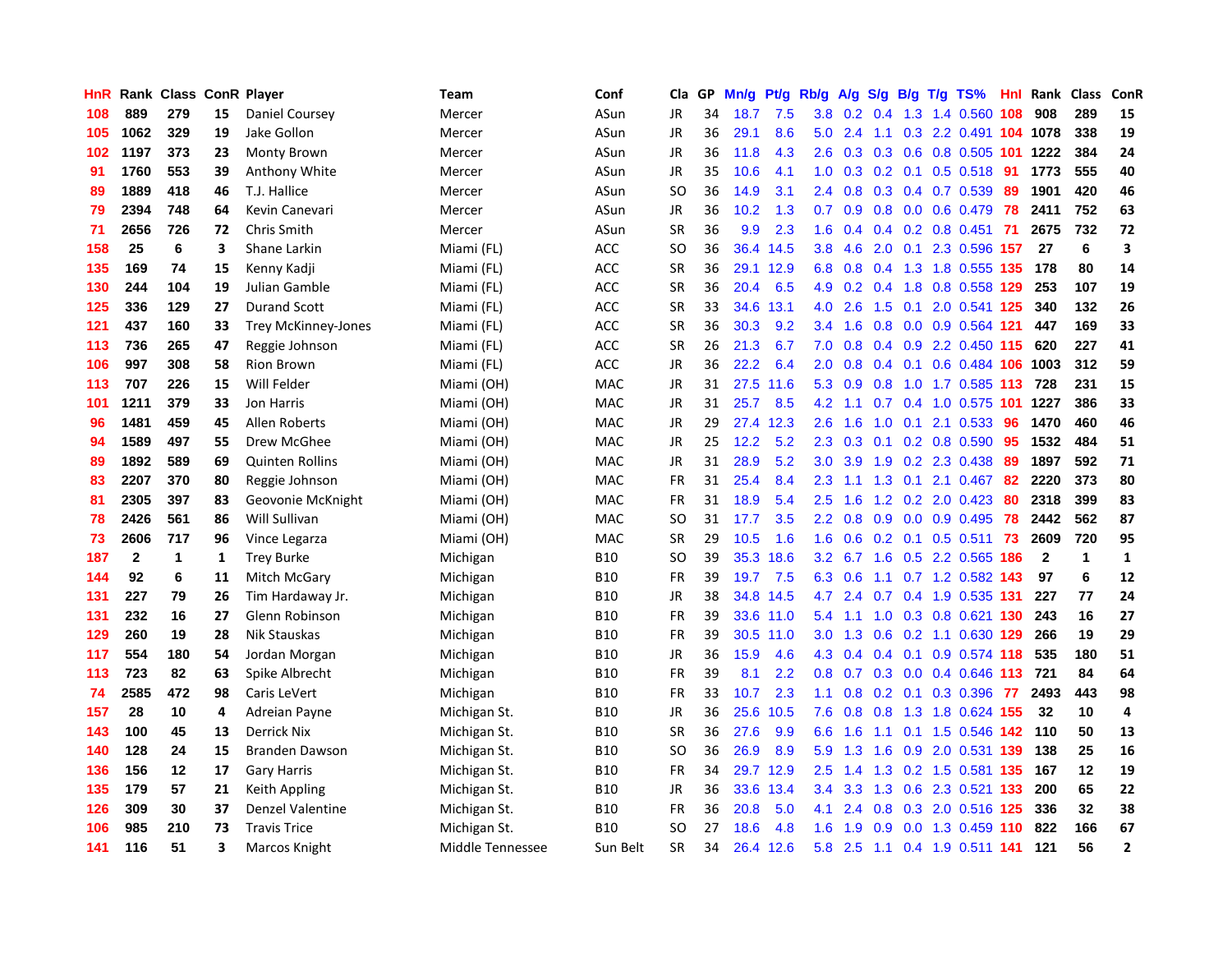| HnR |      | Rank Class ConR Player |                |                           | Team             | Conf        | Cla       | GP | Mn/g | Pt/g      | Rb/g             | A/g             | S/g |  | $B/g$ T/g TS%             | Hnl | Rank | Class ConR |                         |
|-----|------|------------------------|----------------|---------------------------|------------------|-------------|-----------|----|------|-----------|------------------|-----------------|-----|--|---------------------------|-----|------|------------|-------------------------|
| 131 | 225  | 78                     | 5              | <b>Trantell Knight</b>    | Middle Tennessee | Sun Belt    | <b>JR</b> | 34 | 16.5 | 4.7       | 2.6              | 2.5             | 1.3 |  | $0.1$ 1.4 0.590           | 131 | 235  | 81         | 6                       |
| 125 | 324  | 125                    | 6              | <b>Bruce Massey</b>       | Middle Tennessee | Sun Belt    | <b>SR</b> | 34 | 23.4 | 6.6       | 3.2              | 3.3             |     |  | 1.5 0.4 1.8 0.496 125     |     | 332  | 128        | $\overline{\mathbf{z}}$ |
| 122 | 413  | 137                    | 9              | Shawn Jones               | Middle Tennessee | Sun Belt    | JR        | 34 | 21.1 | 8.5       | 5.4              | 0.4             |     |  | 0.3 1.3 1.4 0.522 122 423 |     |      | 140        | 9                       |
| 121 | 439  | 162                    | 10             | <b>Raymond Cintron</b>    | Middle Tennessee | Sun Belt    | <b>SR</b> | 33 | 21.5 | 8.5       | 2.0 <sub>1</sub> | 1.4             |     |  | $0.5$ 0.1 1.1 0.629 120   |     | 448  | 170        | 10                      |
| 119 | 495  | 185                    | 12             | Jason Jones               | Middle Tennessee | Sun Belt    | <b>SR</b> | 30 | 9.7  | 3.5       | 2.0              | 0.4             |     |  | $0.2$ 0.1 0.6 0.610 119   |     | 508  | 193        | 12                      |
| 115 | 614  | 203                    | 17             | Kerry Hammonds            | Middle Tennessee | Sun Belt    | JR        | 34 | 21.7 | 6.3       | 3.2              | 1.6             | 0.6 |  | 0.3 1.2 0.595 115         |     | 624  | 204        | 16                      |
| 114 | 672  | 215                    | 18             | Neiko Hunter              | Middle Tennessee | Sun Belt    | JR        | 34 | 18.5 | 7.7       | 2.9              | 0.4             |     |  | $0.5$ 0.4 1.4 0.573 114   |     | 678  | 222        | 18                      |
| 108 | 916  | 315                    | 25             | J.T. Sulton               | Middle Tennessee | Sun Belt    | <b>SR</b> | 34 | 19.9 | 6.2       | 3.9              | 0.4             | 0.6 |  | $0.6$ 1.2 $0.520$         | 108 | 919  | 318        | 27                      |
| 98  | 1408 | 457                    | 41             | James Gallman             | Middle Tennessee | Sun Belt    | <b>SR</b> | 32 | 13.4 | 4.1       | 1.1              | 0.9             | 0.3 |  | $0.0$ 0.7 0.550           | 98  | 1369 | 449        | 41                      |
| 100 | 1301 | 414                    | 37             | Jordan Aaron              | Milwaukee        | Hor.        | JR        | 32 | 35.6 | 14.4      | 3.6              | 4.0             |     |  | 1.3 0.0 3.8 0.503 99      |     | 1334 | 418        | 36                      |
| 90  | 1849 | 565                    | 55             | <b>Demetrius Harris</b>   | Milwaukee        | Hor.        | <b>SR</b> | 32 | 25.2 | 9.1       |                  | $5.3 \quad 0.7$ |     |  | 0.9 1.0 2.3 0.464 89      |     | 1888 | 574        | 55                      |
| 90  | 1854 | 305                    | 56             | <b>Austin Arians</b>      | Milwaukee        | Hor.        | <b>FR</b> | 29 | 20.8 | 6.6       | 2.9              | 0.9             |     |  | $0.5$ 0.1 0.7 0.521       | -89 | 1853 | 302        | 53                      |
| 88  | 1938 | 323                    | 57             | J.J. Panoske              | Milwaukee        | Hor.        | FR        | 29 | 17.5 | 5.0       | 3.7              | 0.6             |     |  | $0.3$ 1.4 1.4 0.475       | 88  | 1935 | 320        | 57                      |
| 87  | 1998 | 592                    | 60             | Paris Gulley              | Milwaukee        | Hor.        | <b>SR</b> | 26 | 37.0 | 14.7      | 3.5              | 1.5             | 0.8 |  | $0.0$ 1.9 $0.497$         | 87  | 1986 | 589        | 60                      |
| 85  | 2137 | 623                    | 62             | James Haarsma             | Milwaukee        | Hor.        | <b>SR</b> | 26 | 23.3 | 6.5       | 4.5              | 1.0             |     |  | 0.9 0.4 1.6 0.466         | -84 | 2151 | 627        | 63                      |
| 84  | 2159 | 681                    | 63             | Kyle Kelm                 | Milwaukee        | Hor.        | JR        | 25 | 21.0 | 5.1       | 3.6              | 0.8             |     |  | $0.2$ 0.4 0.8 0.510       | -84 | 2164 | 681        | 64                      |
| 71  | 2651 | 723                    | 72             | Ryan Haggerty             | Milwaukee        | Hor.        | <b>SR</b> | 31 | 19.4 | 2.5       | 2.0              | 1.1             |     |  | 0.4 0.4 0.8 0.479         | 71  | 2663 | 729        | 72                      |
| 149 | 57   | 22                     | 8              | <b>Trevor Mbakwe</b>      | Minnesota        | <b>B10</b>  | <b>SR</b> | 34 | 24.9 | 10.0      | 8.7              | 1.1             |     |  | 0.7 1.4 2.1 0.578 149     |     | 64   | 27         | 8                       |
| 147 | 73   | 11                     | 9              | <b>Andre Hollins</b>      | Minnesota        | <b>B10</b>  | <b>SO</b> | 34 |      | 30.0 14.6 | 3.7              | 3.4             |     |  | 1.1 0.3 2.3 0.572 146     |     | 76   | 13         | 9                       |
| 134 | 181  | 59                     | 22             | <b>Austin Hollins</b>     | Minnesota        | <b>B10</b>  | <b>JR</b> | 34 |      | 29.8 10.7 | 3.2              | 2.6             |     |  | 1.7 0.4 1.3 0.535 134     |     | 187  | 60         | 21                      |
| 127 | 298  | 117                    | 35             | Rodney Williams           | Minnesota        | <b>B10</b>  | <b>SR</b> | 33 | 28.2 | 10.1      | 5.0              | 1.7             |     |  | 0.8 1.3 1.6 0.511 126     |     | 306  | 121        | 34                      |
| 119 | 499  | 91                     | 49             | Joe Coleman               | Minnesota        | <b>B10</b>  | <b>SO</b> | 34 | 26.3 | 8.7       | 3.6              | 1.5             |     |  | 1.1 0.3 2.0 0.524 119     |     | 507  | 94         | 50                      |
| 117 | 573  | 109                    | 56             | <b>Eliott Eliason</b>     | Minnesota        | <b>B10</b>  | <b>SO</b> | 33 | 13.7 | 2.2       | 3.5              | 1.0             | 0.3 |  | 1.1 0.8 0.503 117         |     | 580  | 113        | 57                      |
| 109 | 867  | 273                    | 70             | Maverick Ahanmisi         | Minnesota        | <b>B10</b>  | JR        | 34 | 10.5 | 3.3       | 0.8              | 0.9             | 0.4 |  | 0.0 0.8 0.592 109         |     | 873  | 276        | 71                      |
| 101 | 1244 | 405                    | 79             | Julian Welch              | Minnesota        | <b>B10</b>  | <b>SR</b> | 32 | 12.7 | 3.0       | 1.4              | 1.4             | 0.6 |  | 0.1 0.8 0.429 101 1204    |     |      | 401        | 79                      |
| 86  | 2090 | 615                    | 95             | Andre Ingram              | Minnesota        | <b>B10</b>  | <b>SR</b> | 33 | 10.2 | 1.8       | 1.8              | 0.1             | 0.5 |  | $0.4$ 0.5 0.453           | 86  | 2048 | 604        | 94                      |
| 85  | 2110 | 478                    | 96             | Oto Osenieks              | Minnesota        | <b>B10</b>  | <b>SO</b> | 31 | 9.2  | 2.2       | 1.7              | 0.7             |     |  | $0.3$ 0.1 0.6 0.390       | 86  | 2028 | 453        | 93                      |
| 132 | 200  | 68                     | $\overline{2}$ | Davon Usher               | Miss. Valley St. | <b>SWAC</b> | JR        | 28 | 32.7 | 18.8      | 6.1              | 1.4             |     |  | 1.6 0.4 2.3 0.554 130     |     | 246  | 83         | $\overline{2}$          |
| 93  | 1671 | 262                    | 22             | Matt Smith                | Miss. Valley St. | <b>SWAC</b> | FR        | 28 | 29.1 | 10.2      | 6.4              | 0.4             |     |  | 1.2 1.4 1.6 0.484         | 91  | 1746 | 280        | 23                      |
| 76  | 2539 | 785                    | 53             | Darryl Marshall           | Miss. Valley St. | SWAC        | <b>JR</b> | 28 | 26.9 | 7.9       | $2.2\phantom{0}$ | 2.8             | 0.9 |  | 0.0 2.2 0.475 74          |     | 2579 | 798        | 54                      |
| 75  | 2546 | 790                    | 54             | <b>Ervin Thomas</b>       | Miss. Valley St. | SWAC        | <b>JR</b> | 22 | 19.5 | 4.0       | 5.2              | 1.1             | 0.6 |  | $0.5$ 1.2 0.401           | 75  | 2564 | 795        | 52                      |
| 62  | 2835 | 658                    | 67             | <b>Blake Ralling</b>      | Miss. Valley St. | <b>SWAC</b> | <b>SO</b> | 28 | 19.8 | 3.8       | 3.2              | 0.9             |     |  | 0.6 0.1 1.0 0.387         | 60  | 2856 | 659        | 69                      |
| 61  | 2839 | 553                    | 68             | <b>Darius Tomlin</b>      | Miss. Valley St. | SWAC        | <b>FR</b> | 24 | 17.5 | 5.5       | 1.6              | 1.5             | 0.9 |  | 0.0 2.4 0.457             | 61  | 2846 | 557        | 68                      |
| 52  | 2931 | 588                    | 79             | <b>Cameron Dobbs</b>      | Miss. Valley St. | SWAC        | <b>FR</b> | 28 | 12.0 | 4.0       | 1.0              | 0.6             | 0.2 |  | $0.1$ 0.7 0.391           | 51  | 2946 | 595        | 81                      |
| 50  | 2941 | 892                    | 82             | Marcus Johnson            | Miss. Valley St. | SWAC        | <b>JR</b> | 18 | 13.6 | 2.7       | 1.2              | 0.4             |     |  | $0.4$ 0.0 0.6 0.449       | 53  | 2934 | 890        | 79                      |
| 42  | 2973 | 608                    | 85             | Julius Francis            | Miss. Valley St. | SWAC        | FR        | 27 | 16.6 | 4.0       | 2.9              | 0.3             |     |  | 0.3 0.2 1.9 0.377 42      |     | 2980 | 610        | 87                      |
| 36  | 2986 | 907                    | 88             | Cortlan Henry             | Miss. Valley St. | SWAC        | JR        | 26 | 13.1 | 2.2       | 1.2              | 0.3             |     |  | $0.4$ 0.0 0.8 0.366       | 37  | 2987 | 907        | 89                      |
| 148 | 65   | 27                     | 6              | Murphy Holloway           | Mississippi      | <b>SEC</b>  | <b>SR</b> | 36 | 31.4 | 14.5      | 9.7              | 1.3             | 1.6 |  | 0.7 2.1 0.555 147         |     | 72   | 30         | $\overline{7}$          |
| 141 | 122  | 38                     | 11             | <b>Marshall Henderson</b> | Mississippi      | <b>SEC</b>  | JR        | 36 | 31.5 | 20.1      | 3.1              |                 |     |  | 1.8 1.3 0.1 2.1 0.561 140 |     | 132  | 40         | 11                      |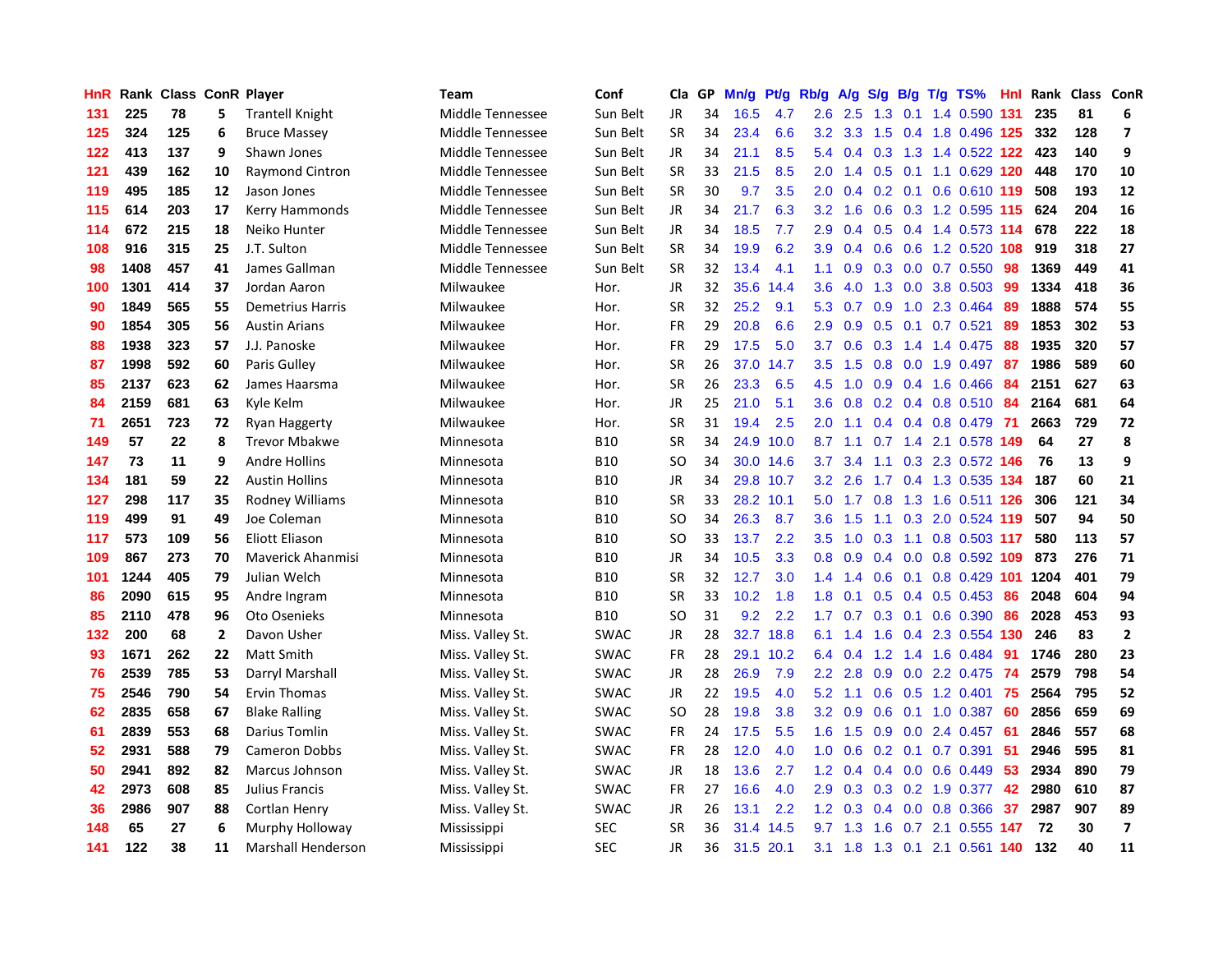| HnR | Rank | <b>Class</b> |     | <b>ConR Player</b>         | Team            | Conf       | Cla           | <b>GP</b> | Mn/g | <b>Pt/g</b> | Rb/g             | A/g | S/g |     | B/g T/g TS%                | Hnl | Rank | <b>Class</b> | <b>ConR</b> |
|-----|------|--------------|-----|----------------------------|-----------------|------------|---------------|-----------|------|-------------|------------------|-----|-----|-----|----------------------------|-----|------|--------------|-------------|
| 135 | 176  | 76           | 13  | Reginald Buckner           | Mississippi     | <b>SEC</b> | <b>SR</b>     | 36        | 28.4 | 9.4         | 7.5              | 0.8 | 1.1 |     | 2.7 1.4 0.573 134          |     | 188  | 83           | 15          |
| 119 | 505  | 93           | 32  | Aaron Jones                | Mississippi     | <b>SEC</b> | <sub>SO</sub> | 20        | 16.9 | 3.5         | 4.1              | 0.6 |     |     | 0.6 1.6 0.5 0.556 118      |     | 519  | 96           | 33          |
| 116 | 602  | 65           | 39  | <b>Derrick Millinghaus</b> | Mississippi     | <b>SEC</b> | <b>FR</b>     | 33        | 13.9 | 5.3         | $1.4^{\circ}$    | 1.8 |     |     | 0.8 0.0 0.9 0.459 115      |     | 608  | 63           | 40          |
| 114 | 645  | 128          | 42  | Jarvis Summers             | Mississippi     | <b>SEC</b> | <b>SO</b>     | 34        | 27.0 | 9.1         | 1.8              | 3.8 |     |     | 1.0 0.2 1.7 0.490 115      |     | 640  | 128          | 44          |
| 106 | 969  | 337          | 60  | Nick Williams              | Mississippi     | <b>SEC</b> | <b>SR</b>     | 34        | 25.4 | 8.0         | 2.7              | 1.4 | 0.7 |     | $0.1$ 0.6 0.466 107        |     | 924  | 319          | 55          |
| 102 | 1187 | 253          | 76  | LaDarius White             | Mississippi     | <b>SEC</b> | SO            | 36        | 20.9 | 6.4         | 3.0 <sub>2</sub> | 1.2 |     |     | 0.6 0.3 1.3 0.484 101 1198 |     |      | 251          | 75          |
| 107 | 957  | 125          | 58  | Gavin Ware                 | Mississippi St. | <b>SEC</b> | <b>FR</b>     | 32        | 25.8 | 8.4         | 6.4              | 0.3 |     |     | $0.5$ 0.8 1.3 0.545        | 106 | 999  | 131          | 60          |
| 101 | 1206 | 377          | 78  | Colin Borchert             | Mississippi St. | <b>SEC</b> | JR            | 29        | 27.0 | 9.0         | 5.0              | 1.3 | 1.1 |     | 1.2 2.3 0.495 102 1175     |     |      | 371          | 74          |
| 99  | 1371 | 199          | 84  | <b>Fred Thomas</b>         | Mississippi St. | <b>SEC</b> | <b>FR</b>     | 32        | 28.7 | 9.7         | 3.5              | 1.3 | 1.8 |     | 0.8 1.5 0.438              | 98  | 1406 | 205          | 85          |
| 89  | 1898 | 315          | 101 | Craig Sword                | Mississippi St. | <b>SEC</b> | <b>FR</b>     | 32        |      | 26.7 10.5   | 2.9              | 2.3 |     |     | 1.7 0.4 4.0 0.453 88       |     | 1931 | 318          | 105         |
| 88  | 1946 | 613          | 103 | Jalen Steele               | Mississippi St. | <b>SEC</b> | JR            | 18        |      | 26.6 10.1   | 2.9              | 1.1 |     |     | 0.8 0.1 1.8 0.470 88       |     | 1928 | 607          | 104         |
| 87  | 2023 | 449          | 104 | Trivante Bloodman          | Mississippi St. | <b>SEC</b> | SO            | 32        | 29.1 | 6.1         | 3.3 <sub>2</sub> | 2.3 |     |     | 1.2 0.0 2.8 0.486          | -86 | 2057 | 465          | 110         |
| 86  | 2042 | 456          | 108 | Roquez Johnson             | Mississippi St. | <b>SEC</b> | <b>SO</b>     | 28        | 26.1 | 8.8         | 4.5              | 0.4 | 0.8 |     | 0.5 2.5 0.484              | -86 | 2021 | 451          | 108         |
| 80  | 2345 | 733          | 114 | <b>Tyson Cunningham</b>    | Mississippi St. | <b>SEC</b> | JR            | 32        | 20.8 | 2.4         | 2.4              | 1.3 |     |     | $0.7$ 0.1 1.0 0.517        | 79  | 2375 | 740          | 114         |
| 150 | 50   | 18           | 4   | Alex Oriakhi               | Missouri        | <b>SEC</b> | <b>SR</b>     | 34        |      | 25.8 11.2   | 8.4              | 0.4 | 0.6 |     | 1.6 1.4 0.666              | 148 | 69   | 29           | 6           |
| 143 | 102  | 46           | 9   | Laurence Bowers            | Missouri        | <b>SEC</b> | <b>SR</b>     | 29        |      | 27.1 14.1   | 6.1              | 1.1 | 0.6 |     | 1.2 1.3 0.588 146          |     | 81   | 35           | 8           |
| 129 | 251  | 88           | 21  | <b>Phil Pressey</b>        | Missouri        | <b>SEC</b> | <b>JR</b>     | 34        |      | 33.9 11.9   | 3.3 <sub>2</sub> | 7.1 | 1.8 | 0.1 | 3.5 0.473 128              |     | 281  | 97           | 21          |
| 127 | 285  | 111          | 23  | Keion Bell                 | Missouri        | <b>SEC</b> | <b>SR</b>     | 32        |      | 25.3 10.7   | 4.2              | 1.6 |     |     | 1.2 0.1 1.8 0.601 126 312  |     |      | 123          | 25          |
| 120 | 447  | 152          | 30  | <b>Earnest Ross</b>        | Missouri        | <b>SEC</b> | JR            | 34        |      | 25.3 10.3   | 5.0              |     |     |     | 1.1 1.2 0.2 1.9 0.526 119  |     | 499  | 167          | 31          |
| 115 | 640  | 126          | 41  | Jabari Brown               | Missouri        | <b>SEC</b> | SO            | 25        |      | 32.7 13.7   | $3.4^{\circ}$    | 1.4 |     |     | 0.7 0.0 1.7 0.563 118      |     | 523  | 97           | 34          |
| 105 | 1061 | 328          | 66  | Anthony Criswell           | Missouri        | <b>SEC</b> | JR            | 31        | 18.8 | 5.2         | 4.8              | 0.7 |     |     | 0.4 0.1 0.8 0.478 105 1044 |     |      | 323          | 63          |
| 77  | 2466 | 439          | 117 | Negus Webster-Chan         | Missouri        | <b>SEC</b> | <b>FR</b>     | 32        | 15.5 | 2.5         | 2.0              | 0.8 |     |     | $0.4$ 0.0 0.7 0.419        | 78  | 2430 | 426          | 117         |
| 124 | 352  | 133          | 17  | Anthony Downing            | Missouri St.    | <b>MVC</b> | <b>SR</b>     | 33        |      | 34.3 13.7   | 4.4              | 2.7 |     |     | 1.1 0.1 1.7 0.504 123      |     | 382  | 145          | 18          |
| 111 | 781  | 96           | 33  | <b>Marcus Marshall</b>     | Missouri St.    | <b>MVC</b> | <b>FR</b>     | 32        | 30.9 | 11.5        | 3.0 <sub>2</sub> | 2.1 | 0.6 |     | 0.1 1.4 0.559 111          |     | 787  | 96           | 33          |
| 98  | 1392 | 300          | 56  | Christian Kirk             | Missouri St.    | <b>MVC</b> | SO            | 32        | 24.9 | 8.7         | 4.2              | 0.7 |     |     | 0.4 0.1 1.3 0.521          | 98  | 1409 | 308          | 57          |
| 98  | 1402 | 440          | 57  | <b>Keith Pickens</b>       | Missouri St.    | <b>MVC</b> | <b>JR</b>     | 30        | 23.4 | 6.1         | 4.7              | 1.0 |     |     | 0.7 0.5 1.2 0.492 98       |     | 1397 | 439          | 56          |
| 97  | 1464 | 218          | 59  | Drew Wilson                | Missouri St.    | <b>MVC</b> | <b>FR</b>     | 31        | 13.0 | 2.5         | 3.4              | 0.3 |     |     | 0.4 0.3 0.4 0.487 96       |     | 1485 | 217          | 58          |
| 85  | 2118 | 662          | 72  | Nathan Scheer              | Missouri St.    | <b>MVC</b> | <b>JR</b>     | 33        | 22.5 | 5.1         | $2.4^{\circ}$    | 0.8 |     |     | $0.6$ 0.2 0.9 0.506        | -84 | 2139 | 673          | 73          |
| 78  | 2433 | 424          | 80  | Gavin Thurman              | Missouri St.    | <b>MVC</b> | <b>FR</b>     | 31        | 21.2 | 6.9         | 2.8              | 0.7 |     |     | 0.2 0.1 1.4 0.419 79       |     | 2396 | 419          | 81          |
| 78  | 2444 | 429          | 81  | Dorrian Williams           | Missouri St.    | <b>MVC</b> | <b>FR</b>     | 30        | 22.9 | 4.3         | $2.2^{\circ}$    | 1.9 | 0.6 |     | $0.1$ 1.6 0.411            | 79  | 2374 | 415          | 79          |
| 105 | 1034 | 358          | 21  | Ed Waite                   | Monmouth        | <b>NEC</b> | <b>SR</b>     | 31        | 19.6 | 8.4         | 4.8              | 0.8 |     |     | 1.2 0.2 1.9 0.551 104      |     | 1086 | 367          | 22          |
| 99  | 1368 | 444          | 35  | Jesse Steele               | Monmouth        | <b>NEC</b> | <b>SR</b>     | 31        | 31.5 | 12.2        | 2.0              | 3.6 | 1.8 |     | $0.0$ 2.5 0.463            | 97  | 1420 | 460          | 37          |
| 97  | 1438 | 310          | 37  | <b>Andrew Nicholas</b>     | Monmouth        | <b>NEC</b> | SO            | 18        | 29.4 | 13.9        | 3.6              | 2.1 | 1.8 |     | 0.3 2.3 0.473 106          |     | 1005 | 215          | 18          |
| 91  | 1806 | 297          | 52  | Christian White            | Monmouth        | <b>NEC</b> | <b>FR</b>     | 28        | 11.2 | 3.5         | 0.9 <sub>0</sub> | 1.0 | 0.5 |     | $0.0$ 0.7 0.602            | 90  | 1815 | 293          | 52          |
| 87  | 1999 | 443          | 59  | Max DiLeo                  | Monmouth        | <b>NEC</b> | <sub>SO</sub> | 30        | 10.8 | 2.1         | 1.4              | 0.6 |     |     | 0.8 0.2 0.4 0.477          | 86  | 2037 | 458          | 62          |
| 86  | 2033 | 605          | 62  | Stephen Spinella           | Monmouth        | <b>NEC</b> | <b>SR</b>     | 31        | 24.6 | 7.5         | 4.1              | 1.1 |     |     | 0.5 0.2 1.3 0.515 85       |     | 2083 | 611          | 65          |
| 86  | 2084 | 613          | 67  | Dion Nesmith               | Monmouth        | <b>NEC</b> | <b>SR</b>     | 31        | 26.8 | 8.1         | 2.3              | 2.2 | 1.3 |     | $0.1$ 1.5 0.460            | 84  | 2134 | 620          | 68          |
| 77  | 2508 | 700          | 88  | Marcus Ware                | Monmouth        | <b>NEC</b> | <b>SR</b>     | 30        | 17.8 | 6.4         | 4.0              | 0.5 | 0.5 | 0.1 | 1.6 0.434                  | 76  | 2525 | 704          | 88          |
| 73  | 2603 | 478          | 91  | Tyrone O'Garro             | Monmouth        | <b>NEC</b> | <b>FR</b>     | 31        | 15.8 | 2.5         | 3.8              | 0.5 |     |     | $0.5$ 0.1 0.9 0.490        | 72  | 2632 | 482          | 94          |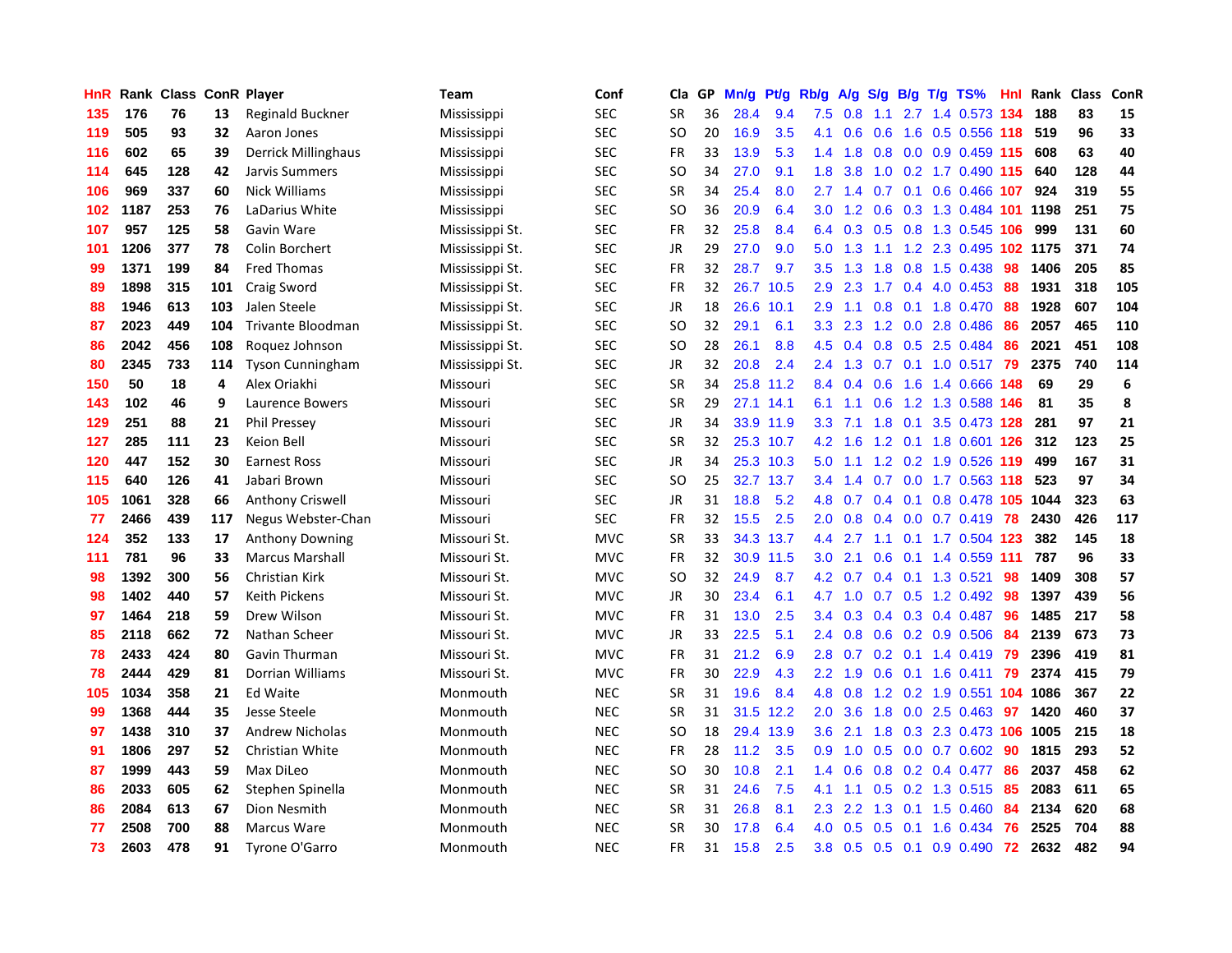| HnR. |      | Rank Class ConR Player |     |                             | Team             | Conf        | Cla       | GP | Mn/g | <b>Pt/g</b> | Rb/g             | A/g            | S/g              |  | B/g T/g TS%                        | Hnl | Rank     | Class | <b>ConR</b>             |
|------|------|------------------------|-----|-----------------------------|------------------|-------------|-----------|----|------|-------------|------------------|----------------|------------------|--|------------------------------------|-----|----------|-------|-------------------------|
| 63   | 2807 | 652                    | 102 | <b>Khalil Brown</b>         | Monmouth         | <b>NEC</b>  | <b>SO</b> | 24 | 15.9 | 3.9         |                  |                |                  |  | 1.8 0.4 0.3 0.4 1.2 0.474 66       |     | 2783     | 645   | 102                     |
| 125  | 335  | 116                    | 3   | Kareem Jamar                | Montana          | <b>BSky</b> | <b>JR</b> | 32 |      | 35.0 14.2   |                  | $5.9$ 4.0      |                  |  | 0.9 0.7 2.9 0.583 124              |     | 371      | 128   | 4                       |
| 113  | 695  | 254                    | 11  | Will Cherry                 | Montana          | <b>BSky</b> | <b>SR</b> | 22 |      | 32.9 13.3   | 4.3              | 3.9            |                  |  | 1.9 0.4 2.6 0.519 120 470          |     |          | 178   | $\overline{\mathbf{z}}$ |
| 102  | 1161 | 387                    | 14  | Mathias Ward                | Montana          | <b>BSky</b> | <b>SR</b> | 24 |      | 31.5 14.8   | 3.9 <sup>°</sup> | 0.8            |                  |  | 0.5 0.2 1.8 0.594 102 1169         |     |          | 390   | 15                      |
| 101  | 1216 | 383                    | 17  | Spencer Coleman             | Montana          | BSky        | JR        | 32 | 21.4 | 7.6         | 3.7 <sub>2</sub> | 0.8            |                  |  | $0.8$ 0.3 1.2 0.600                |     | 100 1268 | 401   | 19                      |
| 99   | 1352 | 288                    | 21  | Jordan Gregory              | Montana          | BSky        | SO        | 30 | 26.9 | 8.2         | 3.2              | 1.3            |                  |  | 0.7 0.1 1.0 0.636                  | -98 | 1400     | 302   | 22                      |
| 96   | 1524 | 329                    | 27  | Michael Weisner             | Montana          | <b>BSky</b> | SO        | 32 | 20.6 | 6.0         | 2.5              | 0.8            |                  |  | $0.4$ 0.4 1.0 0.673                | -94 | 1570     | 343   | 29                      |
| 92   | 1719 | 377                    | 34  | Keron DeShields             | Montana          | <b>BSky</b> | SO        | 31 | 21.4 | 6.6         | 1.9              | 1.8            | 0.8              |  | 0.1 1.2 0.488                      | -91 | 1750     | 388   | 34                      |
| 75   | 2548 | 792                    | 69  | Eric Hutchison              | Montana          | <b>BSky</b> | JR        | 29 | 15.8 | 3.3         | 2.1              | 0.3            |                  |  | 0.3 0.6 0.7 0.537                  | -76 | 2523     | 782   | 68                      |
| 71   | 2658 | 619                    | 75  | Kevin Henderson             | Montana          | <b>BSky</b> | SO        | 29 | 11.7 | 2.6         |                  |                |                  |  | 1.9 0.4 0.3 0.0 0.7 0.503 71       |     | 2662     | 619   | 74                      |
| 93   | 1648 | 508                    | 30  | Christian Moon              | Montana St.      | <b>BSky</b> | SR.       | 22 | 32.6 | 13.9        | 3.0 <sub>1</sub> | $-1.0$         |                  |  | 1.2 0.0 1.1 0.633 96               |     | 1494     | 484   | 28                      |
| 93   | 1669 | 529                    | 31  | Antonio Biglow              | Montana St.      | <b>BSky</b> | JR        | 25 |      | 27.0 11.0   | 2.0 <sub>1</sub> | 3.1            | 1.8              |  | 0.1 2.1 0.512 94                   |     | 1613     | 508   | 31                      |
| 91   | 1781 | 559                    | 35  | <b>Flavien Davis</b>        | Montana St.      | <b>BSky</b> | <b>JR</b> | 28 | 25.8 | 11.2        | 4.6              | 1.4            | 0.8              |  | $0.2$ 1.7 0.541                    | 90  | 1811     | 566   | 37                      |
| 86   | 2043 | 637                    | 44  | Paul Egwuonwu               | Montana St.      | BSky        | JR        | 27 | 28.9 | 9.3         | 6.7              | 1.3            | 1.0              |  | 0.9 1.7 0.496                      | 85  | 2094     | 653   | 46                      |
| 82   | 2264 | 390                    | 53  | <b>Marcus Colbert</b>       | Montana St.      | <b>BSky</b> | <b>FR</b> | 30 | 20.5 | 5.5         | 2.1              | 2.0            | 0.9 <sub>0</sub> |  | $0.0$ 1.2 0.532                    | -80 | 2317     | 398   | 56                      |
| 80   | 2326 | 727                    | 57  | Calen Coleman               | Montana St.      | BSky        | JR        | 30 | 19.4 | 6.9         |                  | $2.5\quad 0.7$ | 0.6              |  | $0.0$ 0.8 0.519                    | 79  | 2379     | 741   | 59                      |
| 80   | 2331 | 669                    | 59  | Xavier Johnson-Blount       | Montana St.      | <b>BSky</b> | <b>SR</b> | 24 | 30.7 | 10.5        |                  | 4.2 1.3        | 1.2              |  | 0.1 1.8 0.505                      | -81 | 2306     | 661   | 53                      |
| 71   | 2652 | 618                    | 74  | <b>Michael Dison</b>        | Montana St.      | <b>BSky</b> | <b>SO</b> | 29 | 13.7 | 3.4         | 1.8              | 0.9            | 0.9              |  | 0.0 0.9 0.444 70                   |     | 2682     | 626   | 75                      |
| 114  | 670  | 214                    | 16  | <b>Chad Posthumus</b>       | Morehead St.     | <b>OVC</b>  | JR        | 33 | 18.5 | 7.5         |                  |                |                  |  | 6.8 0.4 0.8 0.9 1.0 0.506 112 733  |     |          | 233   | 18                      |
| 111  | 792  | 163                    | 19  | Angelo Warner               | Morehead St.     | <b>OVC</b>  | <b>SO</b> | 31 |      | 26.8 10.9   | 4.4              | 2.5            |                  |  | 1.7 0.0 2.3 0.557 111              |     | 803      | 163   | 20                      |
| 108  | 924  | 317                    | 24  | <b>Milton Chavis</b>        | Morehead St.     | <b>OVC</b>  | <b>SR</b> | 30 | 22.5 | 11.1        | 3.8              | 0.8            | 1.3              |  | 0.4 1.6 0.533 107                  |     | 927      | 320   | 25                      |
| 105  | 1054 | 361                    | 27  | Kahlil Owens                | Morehead St.     | <b>OVC</b>  | <b>SR</b> | 24 | 14.0 | 6.1         | 4.9              | 0.3            | 0.6              |  | 0.5 1.1 0.546 107                  |     | 942      | 324   | 26                      |
| 101  | 1240 | 393                    | 31  | <b>Maurice Lewis-Briggs</b> | Morehead St.     | <b>OVC</b>  | JR        | 17 | 17.9 | 8.3         | 5.1              | 0.8            |                  |  | 1.1 0.2 1.9 0.509 104              |     | 1059     | 329   | 28                      |
| 98   | 1391 | 438                    | 35  | <b>Bruce Reed</b>           | Morehead St.     | <b>OVC</b>  | JR        | 31 | 13.0 | 3.6         | $2.5\,$          | 0.9            | 0.7              |  | 0.4 1.1 0.595                      | 97  | 1439     | 450   | 37                      |
| 96   | 1503 | 485                    | 40  | Devon Atkinson              | Morehead St.     | <b>OVC</b>  | SR        | 33 | 28.5 | 7.6         | 1.5              | 5.1            | 1.2              |  | 0.0 2.9 0.537                      | -95 | 1558     | 493   | 41                      |
| 89   | 1888 | 586                    | 56  | Drew Kelly                  | Morehead St.     | <b>OVC</b>  | JR        | 31 | 20.8 | 7.1         | 3.5              | 0.9            | 0.6              |  | $0.2$ 1.7 0.528                    | -88 | 1902     | 593   | 57                      |
| 86   | 2054 | 641                    | 60  | Bakari Turner               | Morehead St.     | <b>OVC</b>  | JR        | 33 | 18.8 | 8.2         |                  |                |                  |  | 1.7 1.0 0.4 0.1 1.6 0.505 85       |     | 2099     | 656   | 63                      |
| 78   | 2459 | 690                    | 79  | Jason Holmes                | Morehead St.     | <b>OVC</b>  | <b>SR</b> | 32 | 10.0 | 2.7         |                  |                |                  |  | 1.8 0.2 0.3 0.5 0.6 0.497 77       |     | 2489     | 696   | 81                      |
| 73   | 2597 | 807                    | 82  | Jarrett Stokes              | Morehead St.     | <b>OVC</b>  | JR        | 32 | 15.8 | 4.8         | 1.0 <sub>1</sub> | 1.2            |                  |  | 0.4 0.0 0.8 0.451 73               |     | 2616     | 811   | 83                      |
| 115  | 622  | 229                    | 6   | DeWayne Jackson             | Morgan St.       | <b>MEAC</b> | <b>SR</b> | 32 | 32.1 | 13.8        | 5.6              | 2.5            |                  |  | 1.7 0.9 2.4 0.523 115              |     | 631      | 230   | 6                       |
| 112  | 738  | 238                    | 9   | lan Chiles                  | Morgan St.       | <b>MEAC</b> | JR        | 32 | 21.7 | 9.3         | 5.2              | 0.8            | 0.4              |  | 1.7 1.1 0.541 112 744              |     |          | 238   | 10                      |
| 100  | 1285 | 411                    | 23  | <b>Justin Black</b>         | Morgan St.       | <b>MEAC</b> | JR        | 32 |      | 33.3 14.2   | 4.2              | 2.9            | 1.2              |  | 0.0 2.9 0.507 100 1274             |     |          | 403   | 23                      |
| 95   | 1547 | 494                    | 31  | <b>Anthony Hubbard</b>      | Morgan St.       | <b>MEAC</b> | <b>SR</b> | 32 |      | 28.2 11.4   | 6.5              | 1.4            | 0.8              |  | $0.3$ 2.8 $0.510$                  | -95 | 1548     | 490   | 33                      |
| 93   | 1677 | 369                    | 35  | Shaguille Duncan            | Morgan St.       | <b>MEAC</b> | <b>SO</b> | 28 | 25.0 | 7.3         | 4.1              | 0.7            | 0.4              |  | 2.2 1.4 0.560                      | 93  | 1660     | 367   | 38                      |
| 87   | 1979 | 435                    | 46  | <b>Blake Bozeman</b>        | Morgan St.       | <b>MEAC</b> | SO        | 32 | 31.7 | 5.8         | 2.6              | 2.8            | 0.7              |  | $0.1$ 2.0 0.414 87                 |     | 1970     | 435   | 45                      |
| 56   | 2898 | 576                    | 108 | Donte Pretlow               | Morgan St.       | <b>MEAC</b> | <b>FR</b> | 30 | 14.1 | 2.1         |                  |                |                  |  | 1.2 1.4 0.7 0.0 1.6 0.400 57 2897  |     |          | 574   | 106                     |
| 116  | 585  | 192                    | 11  | <b>Rashad Whack</b>         | Mount St. Mary's | <b>NEC</b>  | JR        | 32 | 29.9 | 13.9        | 3.7              | 1.6            | 2.1              |  | 0.2 1.7 0.542 115 610              |     |          | 199   | 11                      |
| 106  | 975  | 303                    | 17  | Sam Prescott                | Mount St. Mary's | <b>NEC</b>  | <b>JR</b> | 32 | 26.2 | 11.1        | 4.2              | 1.5            | 1.1              |  | 0.2 1.3 0.520                      |     | 105 1019 | 319   | 19                      |
| 105  | 1029 | 140                    | 19  | Shivaughn Wiggins           | Mount St. Mary's | <b>NEC</b>  | FR        | 30 | 25.8 | 9.7         |                  |                |                  |  | 2.1 2.2 1.2 0.1 1.3 0.574 105 1028 |     |          | 137   | 20                      |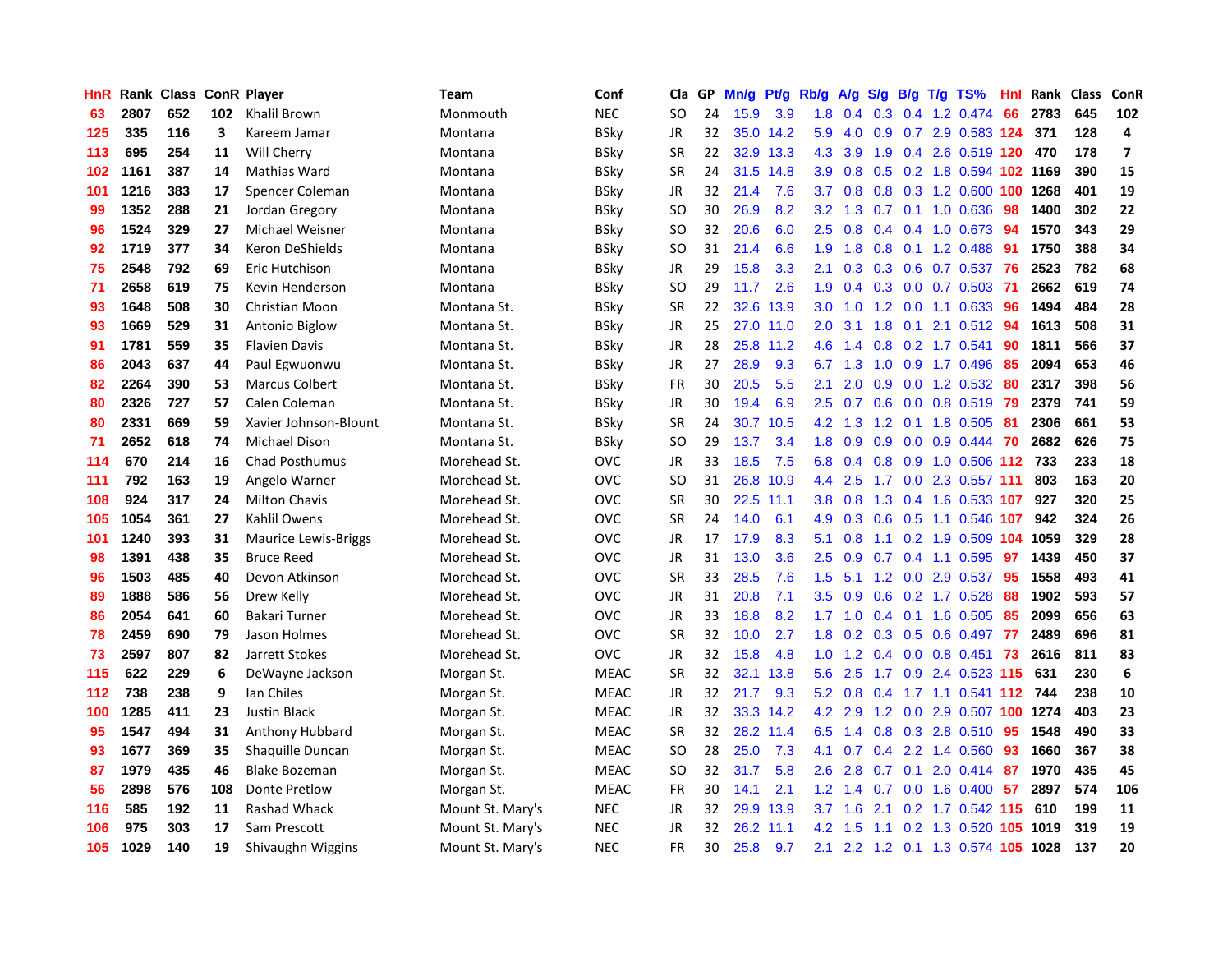| HnR |      | Rank Class ConR Player |              |                          | Team              | Conf        | Cla       | <b>GP</b> | Mn/g | Pt/g      | Rb/g             | A/g             | S/g           |     | B/g T/g TS%               | Hnl | Rank | <b>Class</b> | <b>ConR</b>  |
|-----|------|------------------------|--------------|--------------------------|-------------------|-------------|-----------|-----------|------|-----------|------------------|-----------------|---------------|-----|---------------------------|-----|------|--------------|--------------|
| 99  | 1331 | 421                    | 33           | Julian Norfleet          | Mount St. Mary's  | <b>NEC</b>  | JR        | 32        |      | 31.3 10.8 | 2.4              | 3.2             |               |     | 1.3 0.4 1.7 0.506         | -98 | 1367 | 426          | 34           |
| 96  | 1492 | 463                    | 40           | Kristijan Krajina        | Mount St. Mary's  | <b>NEC</b>  | JR        | 32        | 16.3 | 5.9       | 3.5              |                 |               |     | 0.4 0.5 0.3 1.3 0.610 95  |     | 1522 | 480          | 41           |
| 96  | 1510 | 327                    | 41           | Kelvin Parker            | Mount St. Mary's  | <b>NEC</b>  | SO        | 28        | 15.8 | 5.3       | $2.5\,$          | 0.7             |               |     | $0.9$ $0.2$ $0.9$ $0.498$ | 95  | 1542 | 334          | 42           |
| 83  | 2225 | 642                    | 73           | Raven Barber             | Mount St. Mary's  | <b>NEC</b>  | <b>SR</b> | 32        | 16.1 | 5.0       | 2.9              | 0.3             |               |     | $0.1$ 0.4 1.3 0.595       | 82  | 2247 | 649          | 76           |
| 74  | 2589 | 474                    | 90           | <b>Taylor Danaher</b>    | Mount St. Mary's  | <b>NEC</b>  | <b>FR</b> | 32        | 12.4 | 2.8       | 2.1              | 0.2             |               |     | $0.3$ 0.3 0.6 0.511       | 73  | 2612 | 476          | 93           |
| 72  | 2634 | 814                    | 94           | Josh Castellanos         | Mount St. Mary's  | <b>NEC</b>  | JR        | 20        | 21.6 | 4.3       | 1.2              | 3.2             | 0.6           | 0.1 | 2.0 0.429                 | 79  | 2366 | 738          | 77           |
| 72  | 2640 | 614                    | 95           | Xavier Owens             | Mount St. Mary's  | <b>NEC</b>  | <b>SO</b> | 22        | 14.6 | 4.3       | 2.1              | 0.2             | 0.6           |     | $0.0$ 0.8 0.508           | 75  | 2554 | 595          | 90           |
| 144 | 89   | 40                     | $\mathbf{1}$ | Isaiah Canaan            | Murray St.        | <b>OVC</b>  | <b>SR</b> | 31        | 36.5 | 21.8      | 3.5              | 4.3             | 1.5           | 0.1 | 3.2 0.571 143             |     | 107  | 49           | $\mathbf{2}$ |
| 138 | 136  | 62                     | 3            | <b>Edward Daniel</b>     | Murray St.        | <b>OVC</b>  | <b>SR</b> | 31        |      | 29.6 13.2 | 10.0             | 1.1             | 1.2           |     | 1.6 2.0 0.578 137         |     | 153  | 71           | 4            |
| 100 | 1278 | 416                    | 33           | <b>Stacy Wilson</b>      | Murray St.        | <b>OVC</b>  | <b>SR</b> | 31        |      | 30.2 13.5 | 3.7              | 2.5             |               |     | 1.1 0.4 2.8 0.519 99      |     | 1310 | 431          | 33           |
| 98  | 1395 | 453                    | 36           | <b>Brandon Garrett</b>   | Murray St.        | <b>OVC</b>  | <b>SR</b> | 31        | 24.6 | 6.6       | 5.0              | 0.8             |               |     | 0.7 0.6 1.5 0.628         | 97  | 1432 | 462          | 36           |
| 93  | 1662 | 524                    | 49           | Dexter Fields            | Murray St.        | <b>OVC</b>  | JR        | 31        | 26.8 | 6.5       | $2.5\,$          | 1.5             | 0.9           |     | $0.2$ 1.1 0.521           | 92  | 1696 | 532          | 50           |
| 86  | 2075 | 350                    | 62           | Jeffrey Moss             | Murray St.        | <b>OVC</b>  | <b>FR</b> | 29        | 21.4 | 4.4       | 2.0              | 1.3             | 0.6           |     | $0.2$ 1.0 0.597           | 86  | 2032 | 342          | 60           |
| 68  | 2716 | 737                    | 87           | Latreze Mushatt          | Murray St.        | OVC         | <b>SR</b> | 17        | 20.6 | 4.4       | 3.9              | 0.6             |               |     | $0.4$ 0.2 1.1 0.444       | 79  | 2404 | 682          | 76           |
| 101 | 1217 | 259                    | 21           | Worth Smith              | Navy              | Pat.        | <b>SO</b> | 31        | 29.5 | 10.2      | 5.4              | 0.6             |               |     | 1.1 1.2 1.7 0.488 101     |     | 1234 | 259          | 21           |
| 94  | 1632 | 254                    | 31           | Tilman Dunbar            | Navy              | Pat.        | <b>FR</b> | 31        | 30.5 | 9.5       | $2.2\phantom{0}$ | 4.9             | 0.9           |     | $0.0$ 2.7 $0.428$         | -93 | 1640 | 255          | 32           |
| 91  | 1766 | 287                    | 36           | Kendall Knorr            | Navy              | Pat.        | <b>FR</b> | 27        | 20.4 | 5.8       | 2.6              | 0.6             | 0.7           |     | $0.0$ 0.4 0.549           | 92  | 1692 | 267          | 35           |
| 86  | 2038 | 454                    | 42           | <b>Brandon Venturini</b> | Navy              | Pat.        | <b>SO</b> | 31        | 26.5 | 8.8       | 2.6              | 1.4             |               |     | $0.9$ 0.1 1.0 0.460       | 86  | 2047 | 461          | 42           |
| 86  | 2048 | 638                    | 43           | Thurgood Wynn            | Navy              | Pat.        | JR        | 30        | 16.7 | 3.9       | 2.8              | 1.1             |               |     | 0.6 0.0 1.0 0.475 86      |     | 2046 | 640          | 41           |
| 86  | 2074 | 468                    | 45           | Kevin Alter              | Navy              | Pat.        | <b>SO</b> | 27        | 10.5 | 4.0       | 0.8              | 0.4             |               |     | $0.1$ 0.0 0.3 0.537       | -86 | 2052 | 463          | 43           |
| 86  | 2080 | 648                    | 46           | <b>Brennan Wyatt</b>     | Navy              | Pat.        | <b>JR</b> | 31        | 9.4  | 1.9       | 1.1              | 1.4             |               |     | 0.4 0.0 0.6 0.417         | 85  | 2085 | 650          | 45           |
| 72  | 2622 | 485                    | 63           | Will Kelly               | Navy              | Pat.        | FR        | 31        | 17.4 | 2.7       | 3.4              | 0.3             |               |     | $0.4$ 0.3 0.8 0.519       | 72  | 2633 | 483          | 64           |
| 57  | 2891 | 880                    | 69           | James Loupos             | Navy              | Pat.        | JR        | 30        | 15.3 | 2.5       | 1.9              | 0.2             | 0.3           |     | $0.2$ 0.6 0.425           | 57  | 2890 | 882          | 69           |
| 111 | 800  | 280                    | 11           | <b>Adrian Powell</b>     | NC A&T            | <b>MEAC</b> | <b>SR</b> | 37        | 31.3 | 12.3      | 4.9              | 1.9             | 1.8           |     | 0.3 2.1 0.487 110         |     | 816  | 289          | 11           |
| 102 | 1194 | 397                    | 19           | <b>Austin Witter</b>     | <b>NCA&amp;T</b>  | <b>MEAC</b> | <b>SR</b> | 37        | 31.1 | 6.2       | 7.0              | 2.1             | 0.9           |     | 2.9 2.0 0.454 101         |     | 1210 | 405          | 20           |
| 98  | 1404 | 205                    | 26           | <b>Bruce Beckford</b>    | NC A&T            | <b>MEAC</b> | FR        | 35        | 22.5 | 8.2       | 4.5              | 0.3             |               |     | $0.5$ 0.4 1.4 0.565       | 98  | 1389 | 202          | 28           |
| 97  | 1476 | 458                    | 29           | Lamont Middleton         | <b>NCA&amp;T</b>  | <b>MEAC</b> | <b>JR</b> | 37        | 30.9 | 12.4      | 4.1              | 2.2             |               |     | 0.9 0.2 2.8 0.488 96      |     | 1488 | 467          | 32           |
| 91  | 1794 | 546                    | 41           | Jean Louisme             | NC A&T            | <b>MEAC</b> | <b>SR</b> | 37        | 27.1 | 9.3       | 3.3 <sub>2</sub> | 1.6             |               |     | 1.1 0.1 1.9 0.496         | -90 | 1798 | 547          | 42           |
| 84  | 2168 | 628                    | 62           | DaMetrius Upchurch       | <b>NCA&amp;T</b>  | <b>MEAC</b> | <b>SR</b> | 36        | 15.1 | 4.3       | 3.5              | 0.3             |               |     | 0.3 0.3 1.1 0.500         | 84  | 2160 | 631          | 58           |
| 80  | 2341 | 731                    | 72           | Jeremy Underwood         | <b>NC A&amp;T</b> | <b>MEAC</b> | JR        | 36        | 23.2 | 6.4       | 1.6              | 1.8             | 0.9           |     | $0.0$ 2.6 0.554           | -80 | 2323 | 725          | 70           |
| 57  | 2880 | 764                    | 103          | R.J. Buck                | <b>NC A&amp;T</b> | <b>MEAC</b> | <b>SR</b> | 33        | 10.4 | 1.6       | 1.3              | 0.3             | $0.4^{\circ}$ |     | $0.1$ 0.5 0.425           | 58  | 2875 | 764          | 102          |
| 119 | 481  | 162                    | 4            | <b>Stanton Kidd</b>      | <b>NC Central</b> | <b>MEAC</b> | JR        | 31        |      | 32.2 14.5 | 6.9              | 1.0             | 1.0           |     | 0.6 2.1 0.601 119         |     | 512  | 171          | 4            |
| 109 | 877  | 277                    | 13           | Jeremy Ingram            | <b>NC Central</b> | <b>MEAC</b> | <b>JR</b> | 31        |      | 33.3 15.7 |                  | $3.7 \quad 1.4$ | 1.4           |     | 0.6 2.5 0.587 108         |     | 898  | 285          | 14           |
| 99  | 1316 | 418                    | 24           | Drimir Ferguson          | <b>NC Central</b> | <b>MEAC</b> | JR        | 30        | 12.5 | 3.5       | 1.0              | 1.8             | 0.9           |     | $0.0$ 1.1 0.541           | 99  | 1337 | 420          | 27           |
| 98  | 1406 | 456                    | 27           | Ray Willis               | <b>NC Central</b> | <b>MEAC</b> | <b>SR</b> | 31        |      | 31.2 12.0 |                  | 4.5 1.5         |               |     | 1.0 0.5 1.8 0.535         | 97  | 1422 | 461          | 29           |
| 97  | 1427 | 450                    | 28           | <b>Emanuel Chapman</b>   | <b>NC Central</b> | <b>MEAC</b> | <b>JR</b> | 31        | 28.3 | 4.4       | 2.8              | 5.8             |               |     | 1.4 0.2 2.7 0.481         | 97  | 1455 | 456          | 31           |
| 93  | 1682 | 372                    | 37           | Jay Copeland             | <b>NC Central</b> | <b>MEAC</b> | <b>SO</b> | 27        | 22.0 | 7.3       | 4.4              | 0.2             | 0.6           |     | $0.7$ 1.6 0.582           | -93 | 1652 | 365          | 36           |
| 84  | 2151 | 677                    | 60           | Alfonzo Houston          | <b>NC Central</b> | <b>MEAC</b> | JR        | 31        | 12.0 | 3.5       | 1.4              | 0.6             | 0.4           | 0.1 | $0.5$ 0.527               | 84  | 2156 | 677          | 57           |
| 77  | 2490 | 581                    | 79           | Karamo Jawara            | <b>NC Central</b> | <b>MEAC</b> | SO        | 25        | 19.6 | 2.8       | 3.2              | 1.6             |               |     | $0.6$ 0.2 1.0 0.480       | 80  | 2328 | 534          | 71           |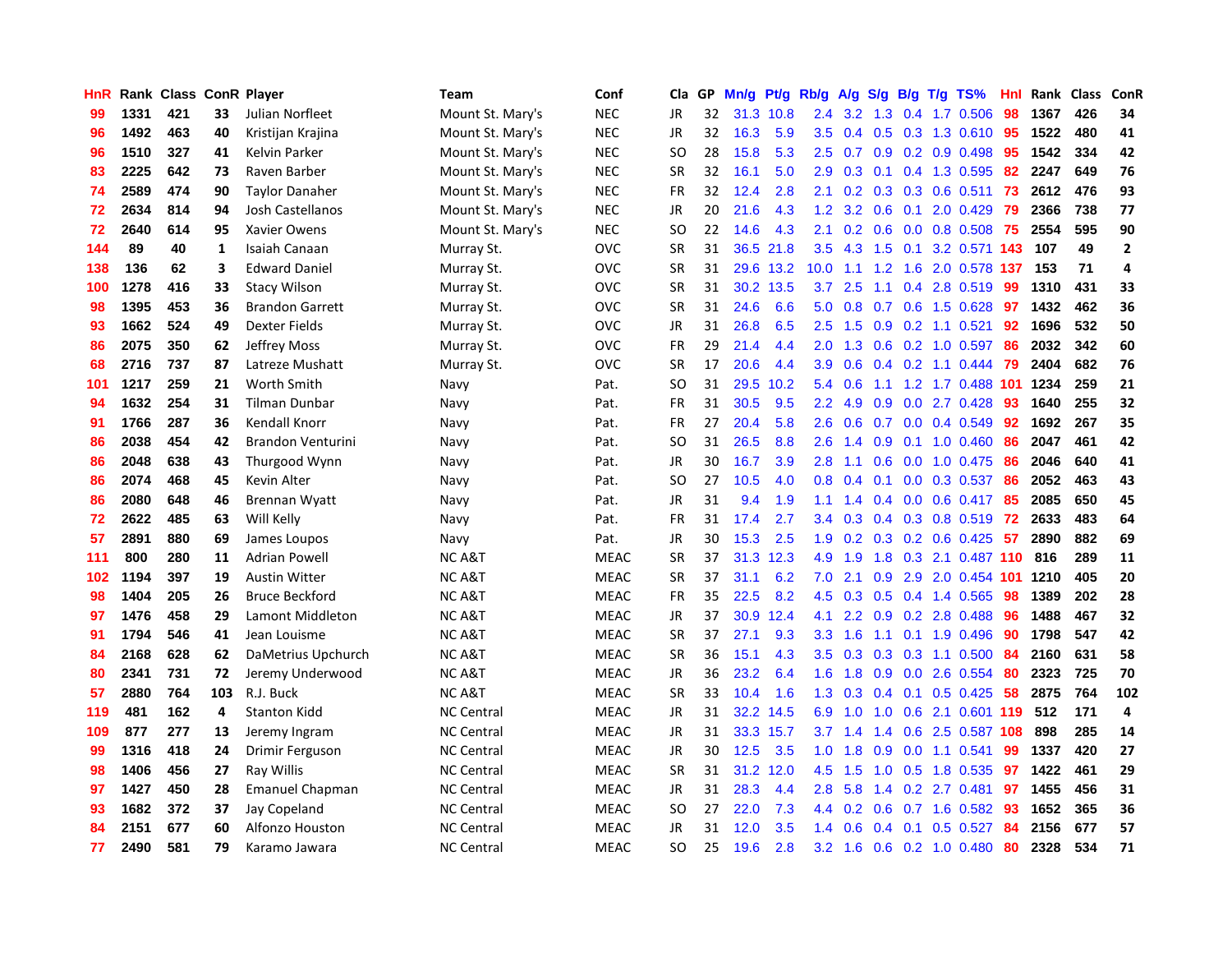| HnR | Rank | <b>Class</b> |              | <b>ConR Player</b>      | Team            | Conf        | Cla           | <b>GP</b> | Mn/g | <b>Pt/g</b> | Rb/g             | A/g             | S/g              |     | B/g T/g TS%                   | Hnl | Rank | <b>Class</b> | ConR                    |
|-----|------|--------------|--------------|-------------------------|-----------------|-------------|---------------|-----------|------|-------------|------------------|-----------------|------------------|-----|-------------------------------|-----|------|--------------|-------------------------|
| 142 | 111  | 48           | 11           | <b>Richard Howell</b>   | <b>NC State</b> | <b>ACC</b>  | <b>SR</b>     | 35        |      | 31.6 12.7   | 10.9             | $1.7 \quad 1.0$ |                  |     | 0.9 1.6 0.582 141             |     | 115  | 51           | 10                      |
| 134 | 186  | 61           | 16           | Lorenzo Brown           | <b>NC State</b> | <b>ACC</b>  | <b>JR</b>     | 33        |      | 34.2 12.4   |                  |                 |                  |     | 4.3 7.2 2.0 0.6 3.5 0.505 135 |     | 182  | 57           | 16                      |
| 128 | 277  | 25           | 23           | T.J. Warren             | <b>NC State</b> | <b>ACC</b>  | <b>FR</b>     | 35        |      | 27.0 12.1   |                  | 4.2 0.8         |                  |     | 1.2 0.4 1.0 0.634 127         |     | 293  | 25           | 23                      |
| 118 | 543  | 177          | 37           | C.J. Leslie             | <b>NC State</b> | ACC         | JR            | 35        |      | 32.4 15.1   | 7.4              | 1.5             | 1.0              |     | 1.2 3.0 0.543 117             |     | 555  | 184          | 38                      |
| 116 | 593  | 220          | 40           | Scott Wood              | <b>NC State</b> | <b>ACC</b>  | <b>SR</b>     | 35        | 34.0 | 12.6        | 2.9              | 1.1             | 0.5              |     | 0.6 1.0 0.657 116             |     | 606  | 226          | 40                      |
| 103 | 1130 | 163          | 65           | <b>Rodney Purvis</b>    | <b>NC State</b> | <b>ACC</b>  | <b>FR</b>     | 35        | 25.6 | 8.3         | 2.4              | 1.3             | 0.6              |     | 0.1 1.5 0.503 103 1143        |     |      | 163          | 67                      |
| 96  | 1522 | 231          | 80           | <b>Tyler Lewis</b>      | <b>NC State</b> | ACC         | <b>FR</b>     | 34        | 12.4 | 3.5         | 1.1              | 1.4             | 0.2 <sub>0</sub> |     | $0.1$ 0.6 0.557               | 96  | 1506 | 222          | 80                      |
| 119 | 477  | 178          | 6            | Jeremy Atkinson         | NC-Asheville    | BSou        | <b>SR</b>     | 32        | 34.4 | 17.8        | 7.1              | 2.5             | 1.6              | 0.1 | 2.7 0.568 119                 |     | 501  | 190          | $\overline{\mathbf{z}}$ |
| 105 | 1036 | 219          | 15           | Keith Hornsby           | NC-Asheville    | BSou        | SO            | 30        | 33.6 | 15.0        | 4.2              | 3.1             | $1.4^{\circ}$    |     | 0.2 2.2 0.562 106             |     | 1004 | 214          | 17                      |
| 95  | 1557 | 485          | 24           | D.J. Cunningham         | NC-Asheville    | <b>BSou</b> | JR            | 31        | 23.1 | 7.6         | 5.7              | 1.1             | 0.7              |     | 3.0 2.1 0.461                 | 94  | 1568 | 488          | 24                      |
| 92  | 1718 | 545          | 28           | <b>Trent Meyer</b>      | NC-Asheville    | <b>BSou</b> | JR            | 32        | 32.8 | 9.7         | 3.0              | 3.9             |                  |     | 2.0 0.3 2.3 0.494 91          |     | 1731 | 543          | 31                      |
| 91  | 1765 | 286          | 31           | Will Weeks              | NC-Asheville    | BSou        | <b>FR</b>     | 32        | 30.1 | 9.0         | 5.4              | 1.8             |                  |     | 0.9 0.3 2.0 0.578             | -91 | 1776 | 286          | 32                      |
| 90  | 1846 | 564          | 37           | Jon Nwannunu            | NC-Asheville    | <b>BSou</b> | <b>SR</b>     | 32        | 19.3 | 7.3         | 3.9              | 0.6             | 0.4              |     | 0.6 1.2 0.554                 | 89  | 1859 | 565          | 38                      |
| 75  | 2561 | 463          | 83           | Sam Hughes              | NC-Asheville    | BSou        | <b>FR</b>     | 32        | 9.6  | 2.9         | 1.7              | 0.5             | 0.5              |     | $0.3$ 0.7 0.442               | 74  | 2576 | 467          | 85                      |
| 44  | 2968 | 605          | 105          | <b>Marcus Neely</b>     | NC-Asheville    | <b>BSou</b> | <b>FR</b>     | 27        | 13.2 | 1.4         | 1.5              | 0.6             | $0.4^{\circ}$    |     | 0.3 0.7 0.320                 | 47  | 2957 | 599          | 105                     |
| 106 | 996  | 345          | 20           | Derrell Armstrong       | NC-Greensboro   | Southern    | <b>SR</b>     | 30        | 27.2 | 14.7        | 4.9              | 2.1             | 1.3              | 0.1 | 2.5 0.546 106                 |     | 993  | 343          | 19                      |
| 99  | 1353 | 430          | 27           | <b>Trevis Simpson</b>   | NC-Greensboro   | Southern    | <b>JR</b>     | 29        | 29.6 | 18.7        | 4.2              | 1.4             | 0.7              | 0.1 | 2.0 0.515                     | -99 | 1308 | 411          | 27                      |
| 88  | 1930 | 429          | 43           | <b>Nicholas Paulos</b>  | NC-Greensboro   | Southern    | <b>SO</b>     | 31        | 20.0 | 8.0         | 2.7              | 0.5             |                  |     | 0.7 0.3 0.8 0.603 87          |     | 1952 | 428          | 44                      |
| 84  | 2163 | 627          | 53           | Korey VanDussen         | NC-Greensboro   | Southern    | <b>SR</b>     | 19        | 24.1 | 6.5         | $2.4^{\circ}$    |                 |                  |     | 2.7 1.2 0.1 1.2 0.534         | -84 | 2141 | 622          | 53                      |
| 83  | 2228 | 378          | 56           | Kayel Locke             | NC-Greensboro   | Southern    | <b>FR</b>     | 31        | 22.0 | 9.9         | 4.4              | 0.7             |                  |     | 0.5 0.2 1.2 0.472 82          |     | 2250 | 382          | 57                      |
| 80  | 2342 | 672          | 61           | Kelvin McNeil           | NC-Greensboro   | Southern    | <b>SR</b>     | 31        | 21.4 | 5.5         | 6.4              | 0.6             |                  |     | $0.7$ $0.2$ 1.1 $0.462$       | -79 | 2371 | 675          | 63                      |
| 79  | 2378 | 744          | 64           | David Williams          | NC-Greensboro   | Southern    | JR            | 30        | 23.6 | 5.2         | 4.9              | 1.1             | 1.6              |     | 0.3 1.5 0.477                 | 79  | 2389 | 745          | 66                      |
| 72  | 2630 | 813          | 78           | <b>Drew Parker</b>      | NC-Greensboro   | Southern    | JR            | 31        | 21.9 | 3.3         | 2.1              | 2.6             | 0.6              |     | $0.0$ 1.3 0.443               | -71 | 2657 | 824          | 78                      |
| 62  | 2834 | 552          | 92           | Jordan Potts            | NC-Greensboro   | Southern    | FR            | 26        | 16.5 | 3.6         | 1.3              | 1.6             | 0.7              |     | $0.0$ 1.3 0.463               | 63  | 2822 | 546          | 91                      |
| 143 | 97   | 43           | $\mathbf{2}$ | Keith Rendelman         | NC-Wilmington   | CAA         | <b>SR</b>     | 30        | 33.9 | 17.0        | 10.5             | 0.7             | 1.8              | 1.6 | 2.1 0.560                     | 143 | 105  | 48           | $\mathbf 2$             |
| 86  | 2046 | 458          | 56           | <b>Cedrick Williams</b> | NC-Wilmington   | CAA         | <sub>SO</sub> | 30        | 25.7 | 6.5         | 6.0              | 0.5             | 0.6              |     | 1.4 0.9 0.484                 | -86 | 2044 | 460          | 56                      |
| 81  | 2309 | 398          | 66           | Chris Dixon             | NC-Wilmington   | CAA         | <b>FR</b>     | 29        | 27.8 | 9.8         | 3.3 <sub>2</sub> | 3.3             |                  |     | $0.5$ 0.1 2.8 0.479           | -81 | 2310 | 396          | 64                      |
| 78  | 2425 | 560          | 72           | Freddie Jackson         | NC-Wilmington   | CAA         | SO            | 29        | 26.3 | 5.9         | 3.6              | 1.4             |                  |     | 1.1 0.4 1.7 0.489             | 78  | 2417 | 555          | 72                      |
| 77  | 2504 | 448          | 74           | Craig Ponder            | NC-Wilmington   | CAA         | <b>FR</b>     | 30        | 25.8 | 8.5         | 2.1              | 1.9             |                  |     | $0.7$ $0.2$ $2.3$ $0.492$     | -76 | 2504 | 444          | 74                      |
| 74  | 2583 | 803          | 76           | Shane Reybold           | NC-Wilmington   | CAA         | JR            | 27        | 9.9  | 1.9         | 2.1              | 0.2             |                  |     | 0.4 0.4 0.3 0.451             | 74  | 2584 | 801          | 76                      |
| 71  | 2669 | 823          | 78           | <b>Tanner Milson</b>    | NC-Wilmington   | CAA         | JR            | 30        | 23.4 | 6.4         | 1.2              | 1.9             |                  |     | $0.3$ 0.0 1.8 0.490           | 70  | 2685 | 828          | 79                      |
| 47  | 2954 | 599          | 86           | Luke Hager              | NC-Wilmington   | <b>CAA</b>  | <b>FR</b>     | 30        | 12.4 | 2.3         | 1.9              | 0.6             |                  |     | $0.4$ 0.1 1.0 0.340           | 47  | 2958 | 600          | 86                      |
| 106 | 1006 | 312          | 12           | <b>Justin Simmons</b>   | Neb.-Omaha      | Summit      | JR            | 31        | 28.4 | 16.7        | 4.0              | 2.1             | 1.2              |     | 0.6 3.0 0.554 105             |     | 1026 | 320          | 12                      |
| 93  | 1678 | 532          | 32           | John Karhoff            | Neb.-Omaha      | Summit      | JR            | 31        | 27.8 | 12.0        | 4.1              | 2.4             | 0.8              |     | $0.7$ 1.7 0.521               | 92  | 1683 | 528          | 32                      |
| 86  | 2062 | 644          | 44           | Matt Hagerbaumer        | Neb.-Omaha      | Summit      | JR            | 31        | 13.8 | 2.7         | 3.5              | 0.7             |                  |     | $0.4$ 0.8 0.5 0.728           | -86 | 2064 | 644          | 44                      |
| 80  | 2347 | 535          | 53           | C.J. Carter             | Neb.-Omaha      | Summit      | SO            | 30        | 29.2 | 9.7         | 3.1              | 2.8             |                  |     | $1.1$ 0.1 2.6 0.522           | -80 | 2347 | 538          | 52                      |
| 79  | 2401 | 684          | 55           | Alex Welhouse           | Neb.-Omaha      | Summit      | <b>SR</b>     | 31        | 27.0 | 8.3         | 4.7              | 0.7             | 0.6 <sup>°</sup> |     | $0.1$ 1.4 0.582               | -79 | 2407 | 683          | 54                      |
| 76  | 2516 | 780          | 58           | <b>Alex Phillips</b>    | Neb.-Omaha      | Summit      | <b>JR</b>     | 31        | 21.1 | 8.2         | 2.5              | 1.4             |                  |     | 0.7 0.0 2.3 0.553             | 76  | 2524 | 783          | 57                      |
| 76  | 2531 | 457          | 59           | <b>Marcus Tyus</b>      | Neb.-Omaha      | Summit      | FR            | 31        | 17.1 | 6.0         | 2.5              | 1.0             |                  |     | 0.6 0.1 1.2 0.500             | 75  | 2539 | 456          | 60                      |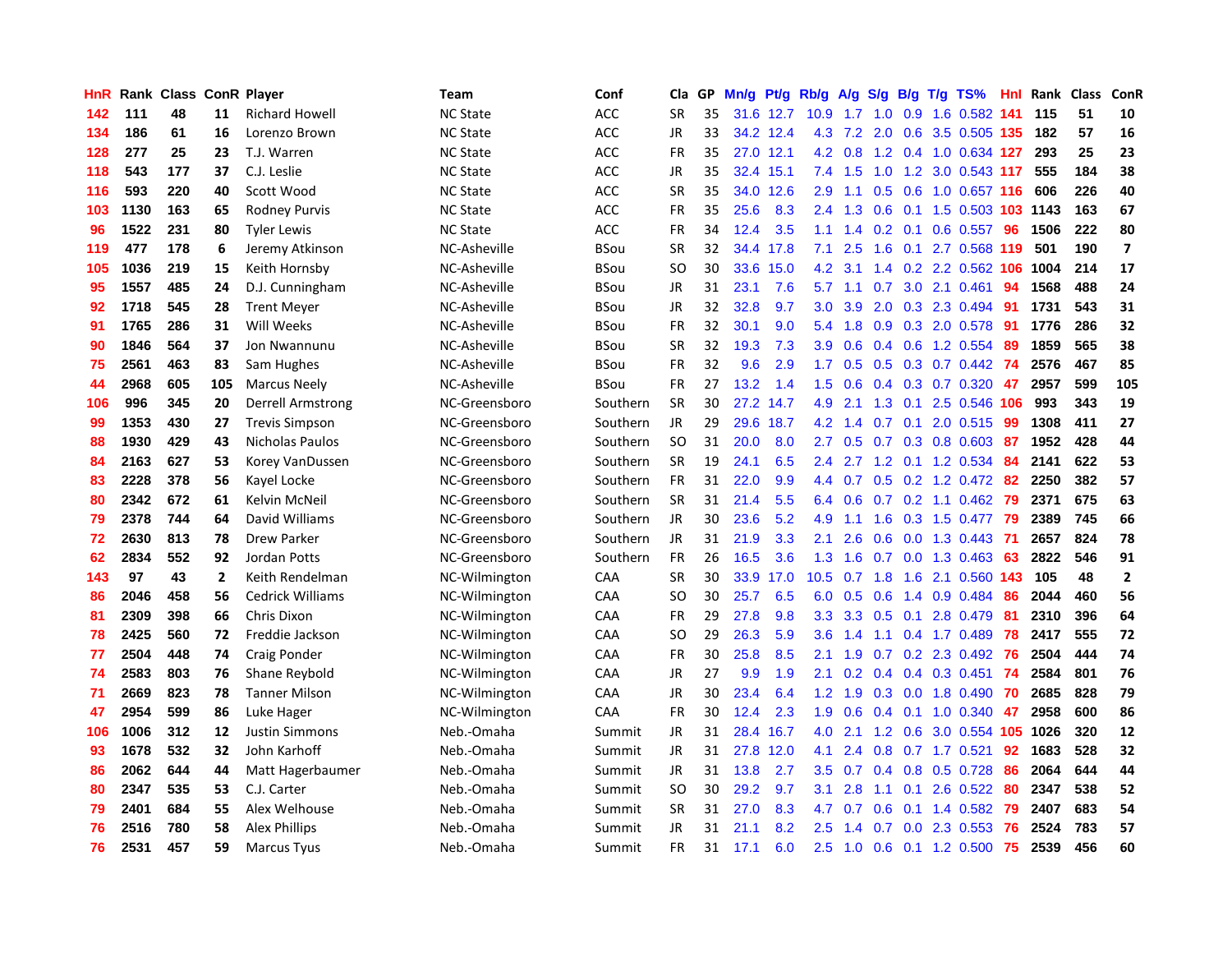| HnR | Rank | <b>Class ConR Player</b> |    |                         | Team              | Conf       | Cla       | <b>GP</b> | Mn/g | Pt/g      | Rb/g             | A/g |     |     | $S/g$ B/g T/g TS%      | Hnl | Rank | <b>Class</b> | <b>ConR</b>             |
|-----|------|--------------------------|----|-------------------------|-------------------|------------|-----------|-----------|------|-----------|------------------|-----|-----|-----|------------------------|-----|------|--------------|-------------------------|
| 73  | 2593 | 805                      | 63 | Caleb Steffensmeier     | Neb.-Omaha        | Summit     | JR        | 31        | 18.5 | 3.5       | 1.4              | 1.6 | 0.7 |     | $0.2$ 0.6 0.564        | 73  | 2605 | 807          | 64                      |
| 129 | 263  | 108                      | 29 | <b>Brandon Ubel</b>     | Nebraska          | <b>B10</b> | <b>SR</b> | 31        |      | 33.0 11.5 | 6.7              | 1.6 |     |     | 0.6 0.8 2.0 0.546 129  |     | 254  | 108          | 28                      |
| 115 | 613  | 224                      | 59 | Dylan Talley            | Nebraska          | <b>B10</b> | <b>SR</b> | 33        | 35.5 | 13.7      | 4.8              | 2.5 |     |     | 0.9 0.2 2.2 0.465 114  |     | 655  | 240          | 61                      |
| 109 | 883  | 307                      | 71 | Andre Almeida           | Nebraska          | <b>B10</b> | <b>SR</b> | 29        | 14.6 | 4.6       | 3.3 <sub>2</sub> | 0.4 |     |     | 0.2 1.1 0.9 0.506 109  |     | 881  | 306          | 72                      |
| 105 | 1066 | 151                      | 76 | <b>Shavon Shields</b>   | Nebraska          | <b>B10</b> | FR        | 28        | 28.7 | 8.6       | 5.1              | 0.9 | 0.8 |     | 0.3 1.7 0.535 104      |     | 1069 | 145          | 74                      |
| 102 | 1149 | 359                      | 78 | Ray Gallegos            | Nebraska          | <b>B10</b> | JR        | 33        | 37.5 | 12.5      | 3.1              | 1.2 | 1.4 |     | 0.4 1.1 0.469 101      |     | 1197 | 379          | 78                      |
| 96  | 1490 | 323                      | 84 | David Rivers            | Nebraska          | <b>B10</b> | <b>SO</b> | 33        | 25.1 | 5.6       | 3.4              | 0.7 |     |     | 0.4 0.4 0.6 0.445      | 95  | 1524 | 331          | 84                      |
| 86  | 2056 | 347                      | 94 | Benny Parker            | Nebraska          | <b>B10</b> | <b>FR</b> | 33        | 20.6 | 2.7       | 1.3              | 2.1 |     |     | $0.7$ 0.1 1.3 0.419    | 85  | 2084 | 352          | 96                      |
| 131 | 223  | 77                       | 14 | Deonte Burton           | Nevada            | <b>MWC</b> | JR        | 31        | 34.1 | 16.3      | $2.4^{\circ}$    | 3.6 |     |     | 1.4 0.5 2.4 0.548 131  |     | 237  | 82           | 16                      |
| 115 | 611  | 222                      | 24 | <b>Malik Story</b>      | Nevada            | <b>MWC</b> | <b>SR</b> | 31        | 33.1 | 16.7      | $3.4^{\circ}$    | 2.2 |     |     | 1.2 0.1 2.4 0.534 115  |     | 626  | 229          | 25                      |
| 98  | 1414 | 444                      | 55 | Jerry Evans             | Nevada            | <b>MWC</b> | JR        | 29        | 27.0 | 7.5       | 5.4              |     |     |     | 1.2 0.9 0.2 1.4 0.530  | 97  | 1413 | 443          | 56                      |
| 93  | 1651 | 522                      | 62 | Jordan Burris           | Nevada            | <b>MWC</b> | JR        | 31        | 24.2 | 6.7       | 4.0              | 1.4 |     |     | $0.5$ 0.8 1.3 0.477    | -93 | 1655 | 519          | 61                      |
| 90  | 1838 | 571                      | 65 | Devonte Elliott         | Nevada            | <b>MWC</b> | JR        | 31        | 16.5 | 4.9       | 3.6 <sup>°</sup> | 0.3 |     |     | $0.4$ 0.7 1.0 0.507    | -90 | 1837 | 573          | 65                      |
| 86  | 2083 | 351                      | 67 | Cole Huff               | Nevada            | <b>MWC</b> | <b>FR</b> | 30        | 17.4 | 4.3       | 3.3 <sub>2</sub> | 0.5 |     |     | $0.4$ 0.3 0.9 0.489    | 86  | 2063 | 347          | 67                      |
| 85  | 2119 | 663                      | 68 | Kevin Panzer            | Nevada            | <b>MWC</b> | JR        | 31        | 22.4 | 4.8       | 4.3              | 0.5 |     |     | 0.3 0.5 1.3 0.521      | 85  | 2118 | 665          | 69                      |
| 78  | 2447 | 430                      | 71 | Marqueze Coleman        | Nevada            | <b>MWC</b> | <b>FR</b> | 31        | 14.0 | 4.5       | $1.2^{\circ}$    | 0.9 | 0.5 |     | $0.1$ 1.4 0.513        | 78  | 2456 | 433          | 71                      |
| 117 | 578  | 188                      | 9  | Chris Pelcher           | New Hampshire     | <b>AEC</b> | JR        | 25        | 25.1 | 9.1       | 6.3              | 0.9 | 0.8 |     | 1.4 1.2 0.545 120      |     | 456  | 155          | 6                       |
| 102 | 1185 | 395                      | 27 | Ferg Myrick             | New Hampshire     | <b>AEC</b> | <b>SR</b> | 28        | 30.6 | 13.6      | 6.2              | 1.2 | 0.9 |     | $0.7$ 2.3 0.448 101    |     | 1219 | 408          | 27                      |
| 96  | 1505 | 486                      | 34 | Chris Matagrano         | New Hampshire     | <b>AEC</b> | <b>SR</b> | 29        | 17.8 | 5.4       | 3.1              | 0.7 |     |     | 0.3 0.2 0.9 0.579      | -95 | 1559 | 494          | 36                      |
| 92  | 1686 | 536                      | 39 | Patrick Konan           | New Hampshire     | <b>AEC</b> | JR        | 28        |      | 31.9 11.8 | 5.4              | 0.8 |     |     | $0.8$ 0.4 2.4 0.506    | -91 | 1738 | 545          | 41                      |
| 90  | 1819 | 553                      | 43 | <b>Chandler Rhoads</b>  | New Hampshire     | <b>AEC</b> | <b>SR</b> | 29        | 36.0 | 10.8      | 4.8              | 3.4 | 1.6 |     | $0.1$ 2.3 0.408        | -89 | 1870 | 571          | 45                      |
| 82  | 2238 | 704                      | 52 | Jordon Bronner          | New Hampshire     | <b>AEC</b> | JR        | 29        | 23.9 | 3.9       | 1.5              | 2.1 | 0.6 |     | $0.1$ 0.9 0.487        | -81 | 2275 | 714          | 55                      |
| 80  | 2362 | 676                      | 57 | <b>Scott Morris</b>     | New Hampshire     | <b>AEC</b> | <b>SR</b> | 28        | 17.5 | 4.5       | 0.8              | 0.6 |     |     | $0.5$ 0.0 0.6 0.591    | 79  | 2386 | 679          | 61                      |
| 107 | 950  | 332                      | 4  | <b>Chris Flores</b>     | New Jersey Tech   | GWC        | <b>SR</b> | 29        | 33.3 | 16.9      | 3.9 <sup>°</sup> | 2.9 | 2.4 |     | 0.2 2.8 0.516 106      |     | 972  | 337          | $\overline{4}$          |
| 95  | 1546 | 493                      | 6  | Ryan Woods              | New Jersey Tech   | GWC        | <b>SR</b> | 28        | 35.3 | 14.4      | 4.8              | 1.6 | 1.1 |     | 0.6 1.4 0.554          | 95  | 1540 | 488          | 6                       |
| 94  | 1597 | 350                      | 7  | Daguan Holiday          | New Jersey Tech   | GWC        | SO        | 29        | 18.7 | 5.4       | 4.9              | 0.4 | 0.8 |     | 1.5 1.1 0.586          | 94  | 1608 | 354          | $\overline{\mathbf{z}}$ |
| 87  | 2022 | 602                      | 16 | P.J. Miller             | New Jersey Tech   | GWC        | <b>SR</b> | 29        | 28.9 | 10.1      | 2.1              | 3.5 |     |     | 1.7 0.2 2.4 0.473      | -86 | 2027 | 599          | 17                      |
| 86  | 2064 | 348                      | 18 | Ky Howard               | New Jersey Tech   | GWC        | <b>FR</b> | 29        | 22.4 | 7.2       | 4.6              | 2.3 |     |     | $0.8$ 0.1 2.2 0.491    | -86 | 2067 | 348          | 19                      |
| 78  | 2432 | 565                      | 28 | Odera Nweke             | New Jersey Tech   | GWC        | SO        | 27        | 18.5 | 4.3       | 4.3              | 0.7 |     |     | 0.9 0.8 1.3 0.443      | -78 | 2418 | 556          | 29                      |
| 77  | 2484 | 445                      | 31 | <b>Terrence Smith</b>   | New Jersey Tech   | GWC        | <b>FR</b> | 12        | 21.3 | 4.9       | 5.8              | 0.4 | 0.6 |     | 0.8 0.8 0.454          | -81 | 2296 | 393          | 23                      |
| 75  | 2547 | 791                      | 33 | <b>Quentin Bastian</b>  | New Jersey Tech   | GWC        | JR        | 20        | 12.8 | 3.0       | 3.3 <sub>2</sub> | 0.2 |     |     | $0.4$ 0.7 0.8 0.472    | -76 | 2500 | 776          | 33                      |
| 74  | 2575 | 468                      | 35 | Nigel Sydnor            | New Jersey Tech   | GWC        | <b>FR</b> | 29        | 14.4 | 4.6       | 1.6              | 0.9 |     |     | $0.4$ 0.0 0.9 0.520    | 74  | 2586 | 469          | 34                      |
| 67  | 2743 | 741                      | 39 | Sean McCarthy           | New Jersey Tech   | GWC        | <b>SR</b> | 28        | 15.8 | 2.9       | 4.5              | 0.3 | 0.1 |     | 0.8 1.2 0.458          | 67  | 2755 | 747          | 39                      |
| 146 | 78   | 28                       | 4  | <b>Kendall Williams</b> | <b>New Mexico</b> | <b>MWC</b> | <b>JR</b> | 34        | 34.4 | 13.3      | 3.5              | 4.9 | 1.1 | 0.1 | 2.1 0.552 146          |     | 80   | 28           | 4                       |
| 144 | 90   | 15                       | 5  | Alex Kirk               | New Mexico        | <b>MWC</b> | SO        | 35        | 29.1 | 12.1      | 8.1              | 0.5 | 0.4 |     | 1.8 1.5 0.550 143      |     | 99   | 18           | 5                       |
| 134 | 190  | 62                       | 12 | <b>Cameron Bairstow</b> | <b>New Mexico</b> | <b>MWC</b> | JR        | 35        | 24.1 | 9.7       | 5.9              | 0.9 |     |     | 0.7 0.6 1.2 0.530 133  |     | 204  | 68           | 14                      |
| 129 | 264  | 93                       | 16 | <b>Tony Snell</b>       | <b>New Mexico</b> | <b>MWC</b> | JR        | 35        | 31.2 | 12.5      | 2.6              | 2.9 | 0.8 |     | 0.5 2.1 0.559 128      |     | 279  | 96           | 18                      |
| 122 | 406  | 76                       | 21 | Hugh Greenwood          | <b>New Mexico</b> | <b>MWC</b> | <b>SO</b> | 35        | 28.5 | 7.0       | 5.0              | 2.4 | 1.3 |     | 0.5 1.3 0.521          | 121 | 427  | 79           | 23                      |
| 106 | 1010 | 350                      | 45 | <b>Chad Adams</b>       | New Mexico        | <b>MWC</b> | SR        | 34        | 19.7 | 4.5       | 3.2              | 0.7 | 0.6 |     | 0.1 0.7 0.558 105 1006 |     |      | 347          | 43                      |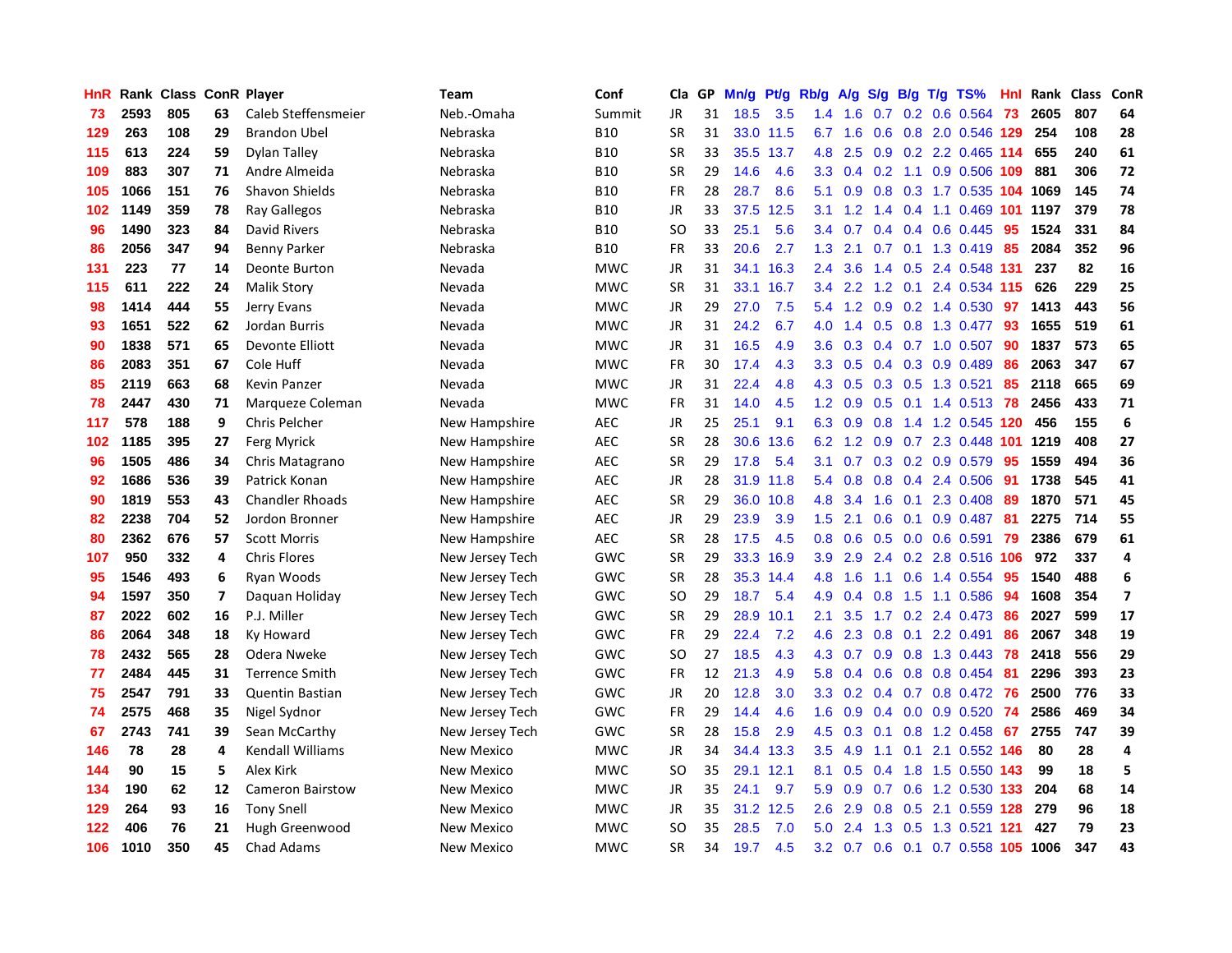| HnR. |      | Rank Class ConR Player |                |                              | Team           | Conf        | Cla       | GP | Mn/g | <b>Pt/g</b> | Rb/g             | A/g             | S/g |  | B/g T/g TS%                  | Hnl | Rank | Class | <b>ConR</b>             |
|------|------|------------------------|----------------|------------------------------|----------------|-------------|-----------|----|------|-------------|------------------|-----------------|-----|--|------------------------------|-----|------|-------|-------------------------|
| 103  | 1126 | 377                    | 48             | Jamal Fenton                 | New Mexico     | <b>MWC</b>  | <b>SR</b> | 32 | 14.5 | 3.8         |                  | $1.2 \quad 1.3$ | 0.9 |  | 0.0 0.7 0.432 103 1107       |     |      | 375   | 47                      |
| 78   | 2423 | 757                    | 70             | Demetrius Walker             | New Mexico     | <b>MWC</b>  | <b>JR</b> | 23 | 15.4 | 5.0         |                  |                 |     |  | 1.2 0.7 0.5 0.2 1.3 0.479 86 |     | 2025 | 636   | 66                      |
| 136  | 154  | 11                     | 3              | Sim Bhullar                  | New Mexico St. | <b>WAC</b>  | <b>FR</b> | 35 | 24.4 | 10.1        |                  | $6.7\quad 0.7$  |     |  | 0.1 2.4 1.3 0.580 135 176    |     |      | 13    | 4                       |
| 130  | 239  | 39                     | 4              | <b>Daniel Mullings</b>       | New Mexico St. | <b>WAC</b>  | <b>SO</b> | 35 | 34.3 | 13.8        | 5.2              | 2.6             |     |  | 2.3 0.5 3.0 0.549 129        |     | 263  | 47    | 6                       |
| 109  | 855  | 268                    | 24             | Renaldo Dixon                | New Mexico St. | <b>WAC</b>  | JR        | 34 | 18.7 | 5.6         | 4.0              | 0.6             | 0.2 |  | 1.4 1.1 0.556 108            |     | 892  | 283   | 25                      |
| 107  | 938  | 326                    | 28             | <b>Tyrone Watson</b>         | New Mexico St. | <b>WAC</b>  | <b>SR</b> | 24 | 32.5 | 10.3        | 5.0              | 2.8             |     |  | 0.9 0.3 2.5 0.540            | 106 | 964  | 334   | 28                      |
| 107  | 945  | 330                    | 29             | Bandja Sy                    | New Mexico St. | <b>WAC</b>  | <b>SR</b> | 35 | 35.3 | 11.9        | 7.3              | 1.4             | 0.7 |  | 0.6 2.3 0.486                | 106 | 984  | 340   | 29                      |
| 92   | 1693 | 373                    | 51             | Terrel de Rouen              | New Mexico St. | <b>WAC</b>  | SO        | 32 | 19.6 | 5.6         | 2.1              | 1.8             | 0.4 |  | $0.1$ 1.4 0.503              | -93 | 1665 | 369   | 50                      |
| 90   | 1861 | 412                    | 58             | K.C. Ross-Miller             | New Mexico St. | <b>WAC</b>  | <b>SO</b> | 30 | 23.1 | 5.3         | 1.9              | 2.3             | 1.1 |  | $0.1$ 2.0 0.466              | -92 | 1698 | 378   | 51                      |
| 88   | 1934 | 608                    | 61             | Kevin Aronis                 | New Mexico St. | <b>WAC</b>  | JR        | 35 | 9.6  | 3.0         |                  |                 |     |  | 0.8 0.3 0.2 0.2 0.3 0.510 87 |     | 1961 | 617   | 61                      |
| 83   | 2197 | 502                    | 69             | Remi Barry                   | New Mexico St. | <b>WAC</b>  | <b>SO</b> | 27 | 12.9 | 4.0         | $2.6^{\circ}$    | 0.3             |     |  | $0.1$ 0.0 0.7 0.491 85       |     | 2107 | 479   | 65                      |
| 88   | 1973 | 588                    | 6              | Rarlensee Nelson             | New Orleans    | Ind.        | <b>SR</b> | 26 | 30.4 | 10.1        | 3.1              | 6.6             |     |  | 1.3 0.0 4.0 0.483 87         |     | 2004 | 596   | 6                       |
| 87   | 2021 | 601                    | 7              | Lovell Cook                  | New Orleans    | Ind.        | <b>SR</b> | 26 | 27.6 | 14.2        | 3.2              | 0.3             | 1.0 |  | $0.3$ 1.5 0.574              | -86 | 2060 | 607   | $\overline{\mathbf{z}}$ |
| 84   | 2154 | 679                    | 8              | Cory Dixon                   | New Orleans    | Ind.        | JR        | 26 | 21.5 | 8.7         | 5.1              | 0.8             | 0.9 |  | 0.9 2.1 0.547                | 83  | 2176 | 685   | 8                       |
| 84   | 2175 | 362                    | 9              | Kevin Hill                   | New Orleans    | Ind.        | <b>FR</b> | 26 | 12.0 | 4.9         | 4.8              | 0.2             | 0.4 |  | $0.6$ 1.1 0.559              | 83  | 2198 | 366   | 9                       |
| 75   | 2545 | 789                    | 12             | Eddie Denard                 | New Orleans    | Ind.        | JR        | 26 | 17.1 | 5.4         | 3.8 <sub>1</sub> | 0.9             | 0.9 |  | $0.2$ 1.1 0.504              | 75  | 2570 | 797   | 12                      |
| 67   | 2753 | 851                    | 13             | <b>Maurice County</b>        | New Orleans    | Ind.        | JR        | 25 | 9.0  | 1.8         | 0.9 <sup>°</sup> | 0.8             |     |  | $0.4$ 0.2 0.5 0.458          | 66  | 2781 | 860   | 14                      |
| 65   | 2787 | 859                    | 14             | <b>Tradarrius McPhearson</b> | New Orleans    | Ind.        | JR        | 24 | 25.1 | 6.2         | 2.9 <sup>°</sup> | 1.5             | 1.1 |  | $0.0$ 2.0 0.466              | 65  | 2799 | 863   | 15                      |
| 62   | 2824 | 866                    | 15             | Corey Blake                  | New Orleans    | Ind.        | JR        | 14 | 26.6 | 7.7         | 3.9 <sup>°</sup> | 1.2             |     |  | 1.9 0.4 2.9 0.420            | -67 | 2757 | 851   | 13                      |
| 58   | 2870 | 876                    | 16             | <b>Isaac Mack</b>            | New Orleans    | Ind.        | JR        | 26 | 17.3 | 5.2         | 1.9 <sup>°</sup> | 0.8             |     |  | $0.7$ $0.0$ 1.5 $0.431$      | -58 | 2882 | 879   | 16                      |
| 55   | 2907 | 578                    | 17             | Evans Ganapamo               | New Orleans    | Ind.        | <b>FR</b> | 25 | 11.6 | 4.1         | 1.3              | 0.4             |     |  | $0.2$ $0.3$ $0.9$ $0.438$    | -54 | 2915 | 582   | 17                      |
| 45   | 2963 | 900                    | 18             | Max Banchy                   | New Orleans    | Ind.        | JR        | 25 | 14.2 | 2.7         | 1.1              | 0.4             |     |  | $0.4$ 0.0 1.1 0.511          | 45  | 2973 | 904   | 18                      |
| 126  | 314  | 54                     | 5              | Juan'ya Green                | Niagara        | MAAC        | SO        | 33 |      | 38.0 16.5   | 4.0              | 4.9             | 1.9 |  | 0.4 2.7 0.521 125            |     | 331  | 57    | 6                       |
| 109  | 885  | 186                    | 17             | <b>Antoine Mason</b>         | Niagara        | <b>MAAC</b> | SO        | 29 | 36.3 | 18.7        | 4.1              | 1.5             | 1.1 |  | $0.2$ 2.2 0.554 110          |     | 845  | 171   | 15                      |
| 105  | 1044 | 144                    | 24             | T.J. Cline                   | Niagara        | <b>MAAC</b> | <b>FR</b> | 33 | 20.2 | 7.9         | 4.6              | 0.7             | 0.5 |  | 0.1 0.7 0.573 104 1056       |     |      | 143   | 24                      |
| 102  | 1184 | 251                    | 33             | Ameen Tanksley               | Niagara        | <b>MAAC</b> | SO        | 33 |      | 30.3 11.3   | 6.0              | 1.2             | 1.1 |  | 0.5 1.3 0.510 101 1205       |     |      | 254   | 32                      |
| 96   | 1478 | 480                    | 44             | Devon White                  | Niagara        | MAAC        | <b>SR</b> | 25 | 18.6 | 5.6         | 5.1              |                 |     |  | 0.3 0.8 1.0 1.0 0.475 96     |     | 1467 | 476   | 44                      |
| 93   | 1653 | 523                    | 47             | Marvin Jordan                | Niagara        | <b>MAAC</b> | <b>JR</b> | 31 | 28.5 | 8.2         | 1.8              | 1.5             |     |  | 1.2 0.0 0.9 0.529            | 94  | 1601 | 504   | 47                      |
| 85   | 2096 | 354                    | 66             | Tahjere McCall               | Niagara        | <b>MAAC</b> | <b>FR</b> | 32 | 19.8 | 4.0         | 3.3              | 2.4             | 1.2 |  | $0.0$ 2.1 $0.380$            | 85  | 2078 | 350   | 66                      |
| 73   | 2619 | 811                    | 79             | Malcolm Lemmons              | Niagara        | <b>MAAC</b> | <b>JR</b> | 31 | 13.5 | 3.3         | 1.8              | 0.5             | 0.4 |  | $0.1$ 0.7 0.454              | -73 | 2610 | 809   | 79                      |
| 149  | 61   | 24                     | $\overline{2}$ | <b>Fred Hunter</b>           | Nicholls St.   | Southland   | <b>SR</b> | 27 | 31.9 | 19.9        | 8.1              | 2.1             | 1.8 |  | 0.3 2.4 0.610 152            |     | 47   | 18    | $\mathbf{2}$            |
| 96   | 1519 | 475                    | 32             | Dantrell Thomas              | Nicholls St.   | Southland   | <b>JR</b> | 23 | 30.4 | 13.8        | 4.9              | 2.7             | 1.1 |  | $0.8$ 2.6 0.482              | -97 | 1453 | 454   | 30                      |
| 83   | 2218 | 373                    | 51             | T.J. Carpenter               | Nicholls St.   | Southland   | <b>FR</b> | 26 | 30.3 | 10.0        |                  | 4.4 1.7         | 1.0 |  | $0.1$ 1.6 0.519              | 79  | 2360 | 410   | 57                      |
| 83   | 2229 | 379                    | 52             | <b>Amin Torres</b>           | Nicholls St.   | Southland   | <b>FR</b> | 26 | 17.7 | 7.7         | 1.4              | 1.2             | 0.7 |  | $0.0$ 1.7 $0.530$            | 79  | 2370 | 413   | 59                      |
| 77   | 2476 | 578                    | 66             | <b>Shane Rillieux</b>        | Nicholls St.   | Southland   | <b>SO</b> | 29 | 30.9 | 5.1         | 2.2 <sub>2</sub> | 2.7             |     |  | 0.8 0.1 1.8 0.419            | -75 | 2549 | 592   | 70                      |
| 77   | 2488 | 769                    | 68             | Jeremy Smith                 | Nicholls St.   | Southland   | <b>JR</b> | 27 | 24.4 | 7.4         | 2.7              | 1.0             |     |  | 0.5 0.1 1.6 0.555 75         |     | 2565 | 796   | 71                      |
| 73   | 2611 | 480                    | 73             | JaMarkus Horace              | Nicholls St.   | Southland   | <b>FR</b> | 28 | 15.8 | 5.1         | 3.1              | 0.2             |     |  | $0.2$ 0.8 1.2 0.448          | 70  | 2687 | 501   | 74                      |
| 66   | 2770 | 747                    | 80             | Linden Smith-Hyde            | Nicholls St.   | Southland   | <b>SR</b> | 25 | 15.1 | 3.0         | 1.6              | 0.5             | 0.4 |  | $0.0$ 0.6 0.556              | 65  | 2802 | 754   | 81                      |
| 56   | 2897 | 882                    | 85             | Pedro Maciel                 | Nicholls St.   | Southland   | JR        | 26 | 13.8 | 1.8         | 0.9 <sub>0</sub> |                 |     |  | 1.2 0.4 0.0 0.8 0.529        | 55  | 2908 | 885   | 86                      |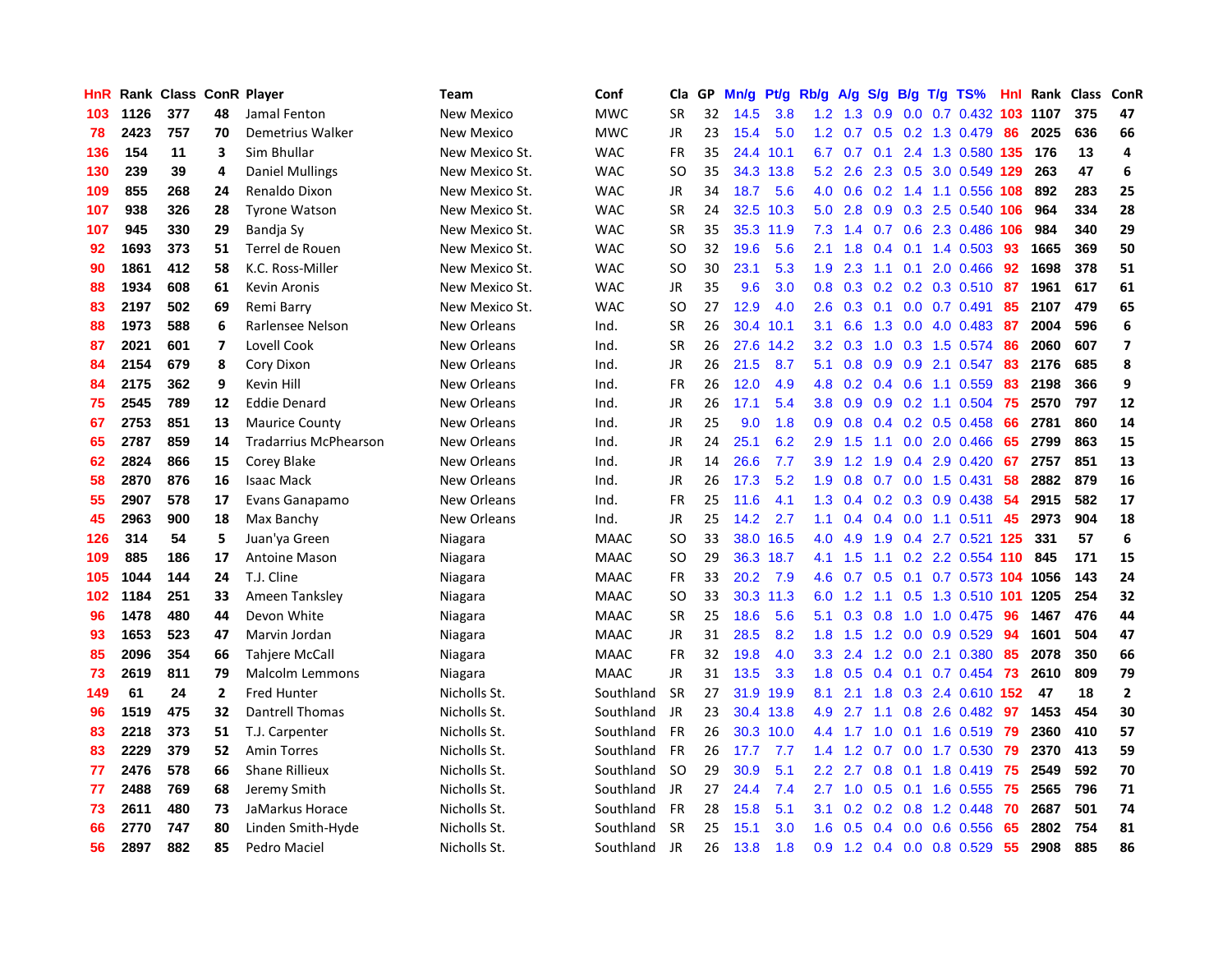| HnR |      | Rank Class ConR Player |              |                          | <b>Team</b>      | Conf        | Cla           | <b>GP</b> | Mn/g | <b>Pt/g</b> | Rb/g             | A/g             |               |     | $S/g$ B/g T/g TS%                 | Hnl | Rank | Class ConR |                         |
|-----|------|------------------------|--------------|--------------------------|------------------|-------------|---------------|-----------|------|-------------|------------------|-----------------|---------------|-----|-----------------------------------|-----|------|------------|-------------------------|
| 124 | 347  | 120                    | $\mathbf{2}$ | Pendarvis Williams       | Norfolk St.      | <b>MEAC</b> | JR            | 31        |      | 33.1 14.3   | 4.5              | 1.7             | 1.1           |     | 0.6 1.2 0.595 126                 |     | 323  | 111        | $\overline{\mathbf{2}}$ |
| 113 | 706  | 225                    | 8            | <b>Brandon Goode</b>     | Norfolk St.      | <b>MEAC</b> | JR            | 33        | 20.6 | 7.7         |                  |                 |               |     | 5.3 0.2 0.4 2.0 1.3 0.594 112 743 |     |      | 237        | 9                       |
| 106 | 972  | 129                    | 15           | <b>Rashid Gaston</b>     | Norfolk St.      | <b>MEAC</b> | <b>FR</b>     | 30        | 22.0 | 8.3         | 6.3              |                 |               |     | 0.4 0.3 0.7 1.5 0.551 107         |     | 955  | 124        | 15                      |
| 95  | 1543 | 336                    | 30           | Jamel Fuentes            | Norfolk St.      | <b>MEAC</b> | SO            | 30        | 26.0 | 4.9         | 3.6              | 4.9             | 1.8           |     | $0.1$ 3.0 0.379                   | -94 | 1577 | 344        | 34                      |
| 94  | 1619 | 505                    | 32           | Rob Johnson              | Norfolk St.      | <b>MEAC</b> | <b>SR</b>     | 33        | 28.9 | 9.5         | 5.1              | 1.8             |               |     | 1.0 0.3 1.8 0.446                 | -93 | 1654 | 514        | 37                      |
| 91  | 1750 | 551                    | 39           | <b>Malcolm Hawkins</b>   | Norfolk St.      | <b>MEAC</b> | JR            | 33        | 27.1 | 11.5        | 2.9              | 1.1             |               |     | 1.2 0.3 2.5 0.477 91              |     | 1781 | 558        | 41                      |
| 82  | 2269 | 651                    | 67           | Kris Brown               | Norfolk St.      | <b>MEAC</b> | <b>SR</b>     | 33        | 19.8 | 4.6         | 2.2              | 1.1             |               |     | $0.6$ $0.2$ 1.2 $0.490$           | -81 | 2289 | 660        | 68                      |
| 152 | 44   | 18                     | 4            | Reggie Bullock           | North Carolina   | <b>ACC</b>  | JR            | 35        | 31.4 | 13.9        | 6.5              | 2.9             |               |     | 1.3 0.3 1.2 0.622 152             |     | 45   | 18         | 4                       |
| 150 | 55   | 9                      | 6            | P.J. Hairston            | North Carolina   | <b>ACC</b>  | SO            | 34        | 23.6 | 14.6        |                  | $4.3 \quad 1.4$ |               |     | 1.3 0.4 1.1 0.582 151             |     | 50   | 10         | 5                       |
| 127 | 284  | 26                     | 24           | <b>Brice Johnson</b>     | North Carolina   | <b>ACC</b>  | <b>FR</b>     | 36        | 10.6 | 5.4         |                  | $3.2 \quad 0.3$ |               |     | 0.5 0.5 0.5 0.516 127             |     | 305  | 29         | 24                      |
| 120 | 460  | 85                     | 35           | James Michael McAdoo     | North Carolina   | <b>ACC</b>  | SO            | 36        |      | 30.0 14.4   |                  |                 |               |     | 7.3 1.1 1.5 0.4 2.7 0.465 119     |     | 493  | 92         | 35                      |
| 119 | 501  | 187                    | 36           | Dexter Strickland        | North Carolina   | <b>ACC</b>  | <b>SR</b>     | 36        | 27.7 | 7.8         | $2.4^{\circ}$    |                 |               |     | 4.2 1.2 0.1 1.3 0.486 118         |     | 529  | 200        | 36                      |
| 117 | 562  | 61                     | 39           | Marcus Paige             | North Carolina   | <b>ACC</b>  | FR            | 35        | 29.2 | 8.2         | $2.7^{\circ}$    | 4.6             |               |     | 1.4 0.1 2.5 0.481 117             |     | 560  | 59         | 39                      |
| 109 | 871  | 274                    | 55           | Leslie McDonald          | North Carolina   | <b>ACC</b>  | JR            | 30        | 17.9 | 7.2         | 2.1              | 1.2             | 0.5           |     | 0.1 0.7 0.492 110                 |     | 828  | 266        | 52                      |
| 103 | 1118 | 161                    | 64           | J.P. Tokoto              | North Carolina   | <b>ACC</b>  | <b>FR</b>     | 35        | 8.6  | 2.6         | 1.7              | 0.7             |               |     | 0.5 0.1 0.9 0.479 103 1133        |     |      | 161        | 65                      |
| 84  | 2166 | 495                    | 90           | <b>Desmond Hubert</b>    | North Carolina   | <b>ACC</b>  | <sub>SO</sub> | 36        | 9.3  | 1.1         | $1.7^{\circ}$    | 0.1             |               |     | $0.2$ 0.8 0.4 0.488               | 83  | 2165 | 493        | 90                      |
| 118 | 523  | 173                    | 6            | <b>Troy Huff</b>         | North Dakota     | BSky        | JR            | 25        | 32.2 | 19.2        | 6.9              | 1.2             |               |     | 2.4 0.3 2.2 0.522 127             |     | 292  | 101        | $\overline{2}$          |
| 114 | 688  | 220                    | 10           | Aaron Anderson           | North Dakota     | <b>BSky</b> | JR            | 33        | 32.0 | 13.3        | 3.3              | 3.3             | $1.4^{\circ}$ |     | 0.1 1.7 0.597 111                 |     | 798  | 255        | 11                      |
| 96  | 1515 | 473                    | 26           | Jamal Webb               | North Dakota     | BSky        | JR            | 32        | 33.3 | 9.7         |                  |                 |               |     | 4.5 4.2 2.3 0.3 3.2 0.511         | 94  | 1604 | 505        | 30                      |
| 83  | 2234 | 645                    | 51           | Mitch Wilmer             | North Dakota     | <b>BSky</b> | <b>SR</b>     | 33        | 19.9 | 5.7         |                  |                 |               |     | 4.9 0.2 0.6 1.4 1.5 0.478 81      |     | 2314 | 664        | 55                      |
| 82  | 2246 | 706                    | 52           | Josh Schuler             | North Dakota     | BSky        | JR            | 25        | 27.9 | 9.2         | 1.8              | 1.2             |               |     | 0.8 0.0 0.7 0.532 82              |     | 2222 | 699        | 51                      |
| 74  | 2568 | 798                    | 72           | <b>Brandon Brekke</b>    | North Dakota     | BSky        | JR            | 19        | 15.9 | 5.3         | 4.1              | 0.2             |               |     | 0.2 0.2 1.0 0.526                 | 75  | 2540 | 786        | 69                      |
| 67  | 2747 | 848                    | 81           | Jordan Allard            | North Dakota     | BSky        | JR            | 33        | 14.1 | 3.0         | 3.2              | 0.4             |               |     | 0.4 0.5 0.8 0.387                 | 65  | 2801 | 865        | 87                      |
| 65  | 2778 | 749                    | 87           | Doug Archer              | North Dakota     | <b>BSky</b> | <b>SR</b>     | 28        | 14.7 | 2.5         | 1.9              | 0.7             |               |     | 0.2 1.2 0.8 0.479                 | 66  | 2788 | 752        | 84                      |
| 65  | 2789 | 646                    | 88           | Lenny Antwi              | North Dakota     | BSky        | SO            | 33        | 20.1 | 4.7         | 1.5              | 0.7             |               |     | $0.2$ 0.0 1.1 0.475               | 63  | 2828 | 654        | 88                      |
| 57  | 2877 | 569                    | 94           | Shane Benton             | North Dakota     | BSky        | FR            | 30        | 11.8 | 2.9         | 1.5              | 0.5             |               |     | 0.3 0.0 0.7 0.442 57              |     | 2886 | 573        | 94                      |
| 129 | 249  | 86                     | 3            | <b>Taylor Braun</b>      | North Dakota St. | Summit      | JR            | 24        |      | 31.0 15.4   | 5.2              | 3.0             |               |     | 1.5 0.3 2.7 0.575 139             |     | 139  | 42         | $\overline{2}$          |
| 126 | 302  | 107                    | 4            | Marshall Bjorklund       | North Dakota St. | Summit      | JR            | 34        |      | 27.3 11.5   | 5.9              |                 |               |     | 1.2 0.4 0.5 1.7 0.653 125         |     | 346  | 120        | 5                       |
| 122 | 419  | 140                    | 6            | TrayVonn Wright          | North Dakota St. | Summit      | JR            | 34        |      | 28.0 10.3   | 6.0              | 0.7             |               |     | 0.9 1.8 0.9 0.534 120             |     | 459  | 156        | 6                       |
| 109 | 870  | 114                    | 10           | Chris Kading             | North Dakota St. | Summit      | FR            | 34        | 17.0 | 4.4         | $3.4^{\circ}$    | 0.4             |               |     | 0.3 0.8 0.2 0.627 108 920         |     |      | 118        | 10                      |
| 109 | 874  | 183                    | 11           | Lawrence Alexander       | North Dakota St. | Summit      | <b>SO</b>     | 34        | 34.2 | 10.8        | 3.7              | 3.6             | 1.0           | 0.1 | 2.6 0.505 108                     |     | 922  | 192        | 11                      |
| 101 | 1226 | 181                    | 15           | Kory Brown               | North Dakota St. | Summit      | FR            | 34        | 25.1 | 4.9         | 3.1              | 2.1             |               |     | 1.1 0.3 1.4 0.539 100 1276        |     |      | 184        | 16                      |
| 99  | 1333 | 423                    | 20           | Mike Felt                | North Dakota St. | Summit      | JR            | 34        | 19.2 | 8.0         | 1.7              | 0.5             | 0.3           |     | $0.0$ 0.5 0.523                   | 98  | 1386 | 434        | 20                      |
| 75  | 2552 | 461                    | 61           | <b>Brett VandenBergh</b> | North Dakota St. | Summit      | <b>FR</b>     | 32        | 15.8 | 1.8         | 1.5              | 0.8             | 0.3           |     | $0.2$ 0.5 0.546                   | -76 | 2537 | 455        | 58                      |
| 124 | 349  | 122                    | 5            | <b>Travis Wallace</b>    | North Florida    | ASun        | JR            | 32        |      | 23.9 14.2   | 5.2              | 0.7             | 0.5           |     | 0.9 1.5 0.593 123                 |     | 387  | 130        | 6                       |
| 109 | 859  | 300                    | 14           | Parker Smith             | North Florida    | ASun        | <b>SR</b>     | 32        |      | 32.3 16.3   | 3.4              | 1.6             |               |     | 0.6 0.1 2.1 0.615 108             |     | 903  | 312        | 14                      |
| 96  | 1517 | 228                    | 30           | <b>BaeBae Daniels</b>    | North Florida    | ASun        | <b>FR</b>     | 31        | 11.8 | 3.8         | $2.0^{\circ}$    | 0.3             |               |     | $0.5$ 1.0 0.5 0.544               | -95 | 1543 | 235        | 30                      |
| 91  | 1764 | 535                    | 41           | Andy Diaz                | North Florida    | ASun        | SR            | 27        | 16.3 | 6.9         | 3.3 <sub>2</sub> | 0.5             |               |     | 0.6 0.6 1.8 0.532                 | -90 | 1792 | 546        | 41                      |
| 91  | 1804 | 295                    | 42           | <b>Beau Beech</b>        | North Florida    | ASun        | <b>FR</b>     | 32        | 23.8 | 7.9         |                  |                 |               |     | 3.8 1.2 1.1 0.5 1.6 0.520         | 90  | 1836 | 299        | 43                      |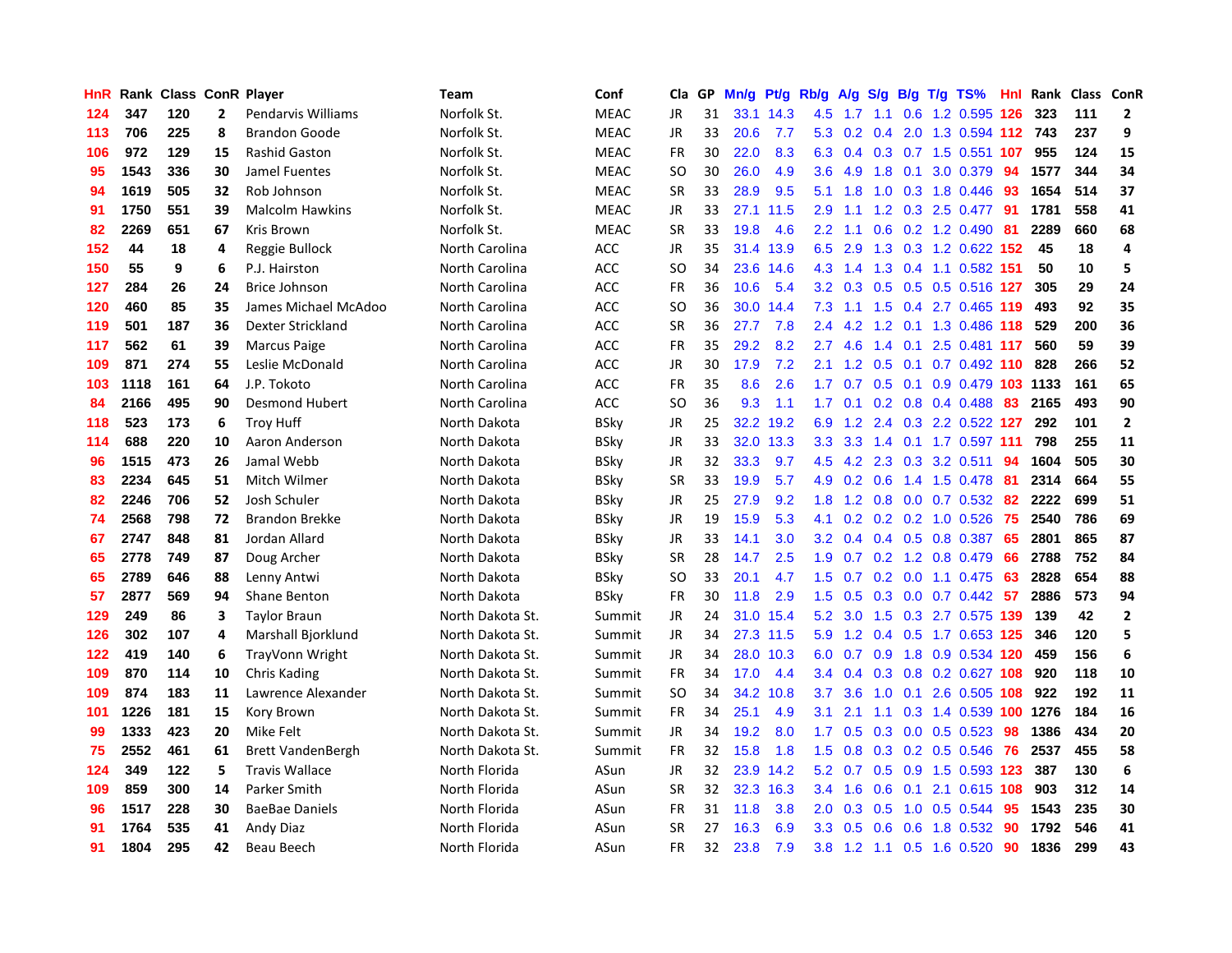| HnR |      | Rank Class ConR Player |    |                             | <b>Team</b>       | Conf        | Cla           | <b>GP</b> | Mn/g | <b>Pt/g</b> | Rb/g             | A/g     | S/g |             | B/g T/g TS%                | Hnl | Rank | <b>Class</b> | ConR |
|-----|------|------------------------|----|-----------------------------|-------------------|-------------|---------------|-----------|------|-------------|------------------|---------|-----|-------------|----------------------------|-----|------|--------------|------|
| 90  | 1829 | 558                    | 45 | William Wilson              | North Florida     | ASun        | <b>SR</b>     | 32        | 31.6 | 3.7         | 2.5              | 6.1     | 1.4 | 0.1         | 2.3 0.413                  | -89 | 1862 | 567          | 45   |
| 84  | 2162 | 683                    | 56 | <b>Charles McRoy</b>        | North Florida     | ASun        | <b>JR</b>     | 32        | 19.3 | 6.1         | 3.1              | 0.9     |     |             | $0.5$ 0.1 1.1 0.490 83     |     | 2183 | 687          | 55   |
| 79  | 2385 | 681                    | 63 | David Jeune                 | North Florida     | ASun        | <b>SR</b>     | 32        | 23.9 | 3.7         | 5.0              | 1.4     |     |             | 0.5 0.4 1.7 0.432 78       |     | 2415 | 685          | 64   |
| 48  | 2951 | 598                    | 88 | Ray Rodriguez               | North Florida     | ASun        | <b>FR</b>     | 32        | 9.1  | 2.4         | 0.8              | 0.9     |     |             | $0.1$ 0.0 1.4 0.484        | 48  | 2956 | 598          | 88   |
| 118 | 513  | 94                     | 13 | <b>Tony Mitchell</b>        | North Texas       | Sun Belt    | <b>SO</b>     | 32        | 32.4 | 13.0        | 8.5              | 0.8     | 1.0 |             | 2.7 2.4 0.525 117          |     | 564  | 106          | 14   |
| 106 | 984  | 340                    | 28 | Roger Franklin              | North Texas       | Sun Belt    | <b>SR</b>     | 32        | 29.3 | 11.7        | 6.3              | 1.0     | 1.0 |             | 0.8 1.7 0.533 105 1043     |     |      | 359          | 30   |
| 95  | 1537 | 333                    | 45 | Chris Jones                 | North Texas       | Sun Belt    | <b>SO</b>     | 16        | 27.3 | 9.2         | 3.6              | 4.6     |     |             | 2.1 0.0 2.9 0.439 104      |     | 1079 | 228          | 33   |
| 90  | 1817 | 401                    | 50 | Jordan Williams             | North Texas       | Sun Belt    | <b>SO</b>     | 32        |      | 31.7 14.2   | 3.7              | 0.7     | 0.7 |             | 0.6 2.2 0.518              | -89 | 1855 | 408          | 52   |
| 86  | 2057 | 642                    | 60 | Alzee Williams              | North Texas       | Sun Belt    | JR            | 28        | 34.5 | 11.1        | $3.4^{\circ}$    | 1.4     | 0.5 |             | 0.1 1.3 0.491              | 86  | 2009 | 632          | 58   |
| 77  | 2471 | 442                    | 78 | P.J. Hardwick               | North Texas       | Sun Belt    | <b>FR</b>     | 32        | 23.7 | 3.7         | 2.9              | 2.5     | 0.9 |             | 0.0 2.1 0.465 76           |     | 2506 | 445          | 79   |
| 74  | 2587 | 714                    | 82 | Niko Stojilkovic            | North Texas       | Sun Belt    | <b>SR</b>     | 32        | 13.1 | 2.6         | $2.4^{\circ}$    | 0.9     |     |             | 0.4 0.1 0.8 0.432 73       |     | 2621 | 722          | 84   |
| 121 | 438  | 161                    | 8  | Joel Smith                  | Northeastern      | CAA         | <b>SR</b>     | 31        | 34.9 | 16.1        | 3.9 <sup>°</sup> | 2.8     |     |             | 1.0 0.3 2.4 0.646 121      |     | 438  | 166          | 8    |
| 109 | 872  | 302                    | 19 | Jonathan Lee                | Northeastern      | CAA         | <b>SR</b>     | 24        |      | 35.6 13.8   | 4.4              | 4.0     | 1.8 |             | 0.0 2.5 0.528 113 709      |     |      | 257          | 14   |
| 101 | 1232 | 261                    | 24 | <b>Quincy Ford</b>          | Northeastern      | CAA         | <b>SO</b>     | 33        |      | 32.3 12.2   | 5.8              | 1.5     |     |             | 1.2 0.6 2.1 0.537 100 1293 |     |      | 278          | 26   |
| 97  | 1451 | 315                    | 32 | Reggie Spencer              | Northeastern      | CAA         | <b>SO</b>     | 33        | 30.3 | 9.8         | 6.0              | 1.5     |     |             | 0.7 0.7 1.6 0.537          | 96  | 1518 | 329          | 33   |
| 95  | 1564 | 241                    | 36 | David Walker                | Northeastern      | CAA         | <b>FR</b>     | 33        | 29.8 | 6.2         | 2.2              | 2.4     | 1.3 |             | 0.4 1.3 0.568              | 94  | 1615 | 246          | 35   |
| 90  | 1860 | 411                    | 46 | Demetrius Pollard           | Northeastern      | CAA         | <sub>SO</sub> | 33        | 16.4 | 5.6         | 1.5              | 1.0     | 0.9 |             | $0.0$ 1.2 0.523            | 88  | 1913 | 422          | 51   |
| 87  | 2019 | 338                    | 55 | Zach Stahl                  | Northeastern      | CAA         | <b>FR</b>     | 29        | 16.7 | 5.7         | 1.8              | 0.7     | 0.5 |             | 0.3 1.1 0.552              | -86 | 2020 | 339          | 55   |
| 69  | 2697 | 625                    | 80 | <b>Marco Banegas-Flores</b> | Northeastern      | CAA         | <sub>SO</sub> | 25        | 12.4 | 2.2         | 1.0              | 1.2     |     |             | 0.8 0.2 1.0 0.430 71       |     | 2671 | 622          | 78   |
| 97  | 1425 | 449                    | 24 | Max Jacobsen                | Northern Arizona  | <b>BSky</b> | JR            | 32        | 22.6 | 9.0         | 4.6              | 0.9     |     |             | 0.8 0.5 1.5 0.594          | 97  | 1431 | 447          | 26   |
| 91  | 1783 | 289                    | 36 | Dewayne Russell             | Northern Arizona  | BSky        | FR            | 32        | 33.3 | 14.4        | $2.4^{\circ}$    | 3.2     |     | $1.5 \t0.1$ | 3.1 0.504                  | -91 | 1785 | 288          | 35   |
| 89  | 1864 | 568                    | 39 | <b>Stallon Saldivar</b>     | Northern Arizona  | BSky        | <b>SR</b>     | 29        | 32.7 | 6.6         | 5.6              | 4.6     | 1.4 | 0.1         | 2.3 0.499                  | 90  | 1822 | 555          | 38   |
| 86  | 2024 | 603                    | 42 | <b>Gabe Rogers</b>          | Northern Arizona  | BSky        | <b>SR</b>     | 32        | 34.8 | 17.9        | 2.0              | 1.8     | 1.0 |             | $0.1$ 2.8 0.509            | 86  | 2024 | 598          | 42   |
| 82  | 2276 | 517                    | 54 | Gaellen Bewernick           | Northern Arizona  | <b>BSky</b> | SO.           | 31        | 27.9 | 6.0         | 5.9              | 1.0     | 0.7 |             | 0.4 1.3 0.547              | 82  | 2268 | 520          | 52   |
| 81  | 2304 | 663                    | 55 | Michael Dunn                | Northern Arizona  | BSky        | SR            | 32        | 23.6 | 5.8         | 3.1              | 1.5     | 1.1 |             | 0.3 1.3 0.524              | -81 | 2309 | 662          | 54   |
| 74  | 2567 | 711                    | 71 | Ephraim Ekanem              | Northern Arizona  | BSky        | <b>SR</b>     | 31        | 10.2 | 3.1         | 2.2              | 0.1     |     |             | 0.3 0.4 0.5 0.471          | 74  | 2577 | 715          | 73   |
| 66  | 2776 | 527                    | 86 | Jordyn Martin               | Northern Arizona  | BSky        | FR            | 32        | 13.4 | 2.0         | 2.8              | 0.6     |     |             | $0.2$ 0.4 0.8 0.460        | -65 | 2797 | 535          | 86   |
| 116 | 594  | 196                    | 8  | Derrick Barden              | Northern Colorado | BSky        | JR            | 31        |      | 31.9 13.5   |                  | 8.8 0.9 |     |             | 1.2 0.5 1.5 0.587 115 615  |     |      | 200          | 9    |
| 101 | 1231 | 390                    | 18 | <b>Tate Unruh</b>           | Northern Colorado | BSky        | JR            | 31        | 32.1 | 13.5        | 4.3              | 1.6     |     |             | 1.3 0.1 1.5 0.603 100 1252 |     |      | 394          | 18   |
| 98  | 1409 | 443                    | 23 | <b>Paul Garnica</b>         | Northern Colorado | BSky        | JR            | 31        | 17.3 | 7.2         | $1.7^{\circ}$    | 2.0     |     |             | 0.9 0.0 1.2 0.583 97       |     | 1426 | 446          | 24   |
| 90  | 1855 | 409                    | 38 | <b>Tevin Svihovec</b>       | Northern Colorado | BSky        | SO            | 30        | 30.1 | 11.9        | 3.5              | 3.2     | 0.9 | 0.1         | 2.8 0.531                  | 89  | 1881 | 414          | 39   |
| 86  | 2028 | 634                    | 43 | Connor Osborne              | Northern Colorado | <b>BSky</b> | JR            | 31        | 22.6 | 6.1         | 4.8              | 1.1     | 0.5 |             | 0.9 1.5 0.540              | -86 | 2041 | 638          | 43   |
| 86  | 2044 | 457                    | 45 | <b>Tim Huskisson</b>        | Northern Colorado | <b>BSky</b> | SO.           | 31        | 24.4 | 7.6         | 3.7              | 1.7     | 1.0 |             | $0.6$ 1.7 0.498            | -86 | 2058 | 466          | 44   |
| 68  | 2725 | 843                    | 80 | <b>Emmanuel Addo</b>        | Northern Colorado | BSky        | JR            | 30        | 15.1 | 4.9         | 2.0              | 0.7     | 0.1 |             | $0.1$ 1.0 0.510            | -68 | 2741 | 845          | 80   |
| 51  | 2934 | 590                    | 96 | <b>Greg Tucker</b>          | Northern Colorado | <b>BSky</b> | <b>FR</b>     | 27        | 11.7 | 2.0         | 0.8              | 0.9     | 0.5 |             | $0.0$ 0.8 0.401            | 53  | 2932 | 589          | 96   |
| 102 | 1148 | 358                    | 28 | <b>Askel Bolin</b>          | Northern Illinois | <b>MAC</b>  | JR            | 30        | 26.7 | 7.4         |                  | 4.2 1.5 |     |             | 0.9 0.3 1.4 0.519 101 1206 |     |      | 381          | 32   |
| 92  | 1736 | 381                    | 63 | Abdel Nader                 | Northern Illinois | <b>MAC</b>  | SO            | 19        | 25.4 | 13.1        | 5.6              | 0.9     |     |             | 1.3 0.5 3.2 0.424          | -98 | 1361 | 292          | 44   |
| 84  | 2172 | 361                    | 78 | Akeem Springs               | Northern Illinois | <b>MAC</b>  | FR            | 18        | 19.8 | 7.7         | $2.9^{\circ}$    | 0.8     |     |             | 0.7 0.1 1.4 0.424 85       |     | 2089 | 353          | 76   |
| 82  | 2275 | 713                    | 82 | Antone Christian            | Northern Illinois | <b>MAC</b>  | <b>JR</b>     | 23        | 12.0 | 3.6         | 1.5              |         |     |             | 0.4 0.3 0.0 0.6 0.451      | 81  | 2291 | 717          | 82   |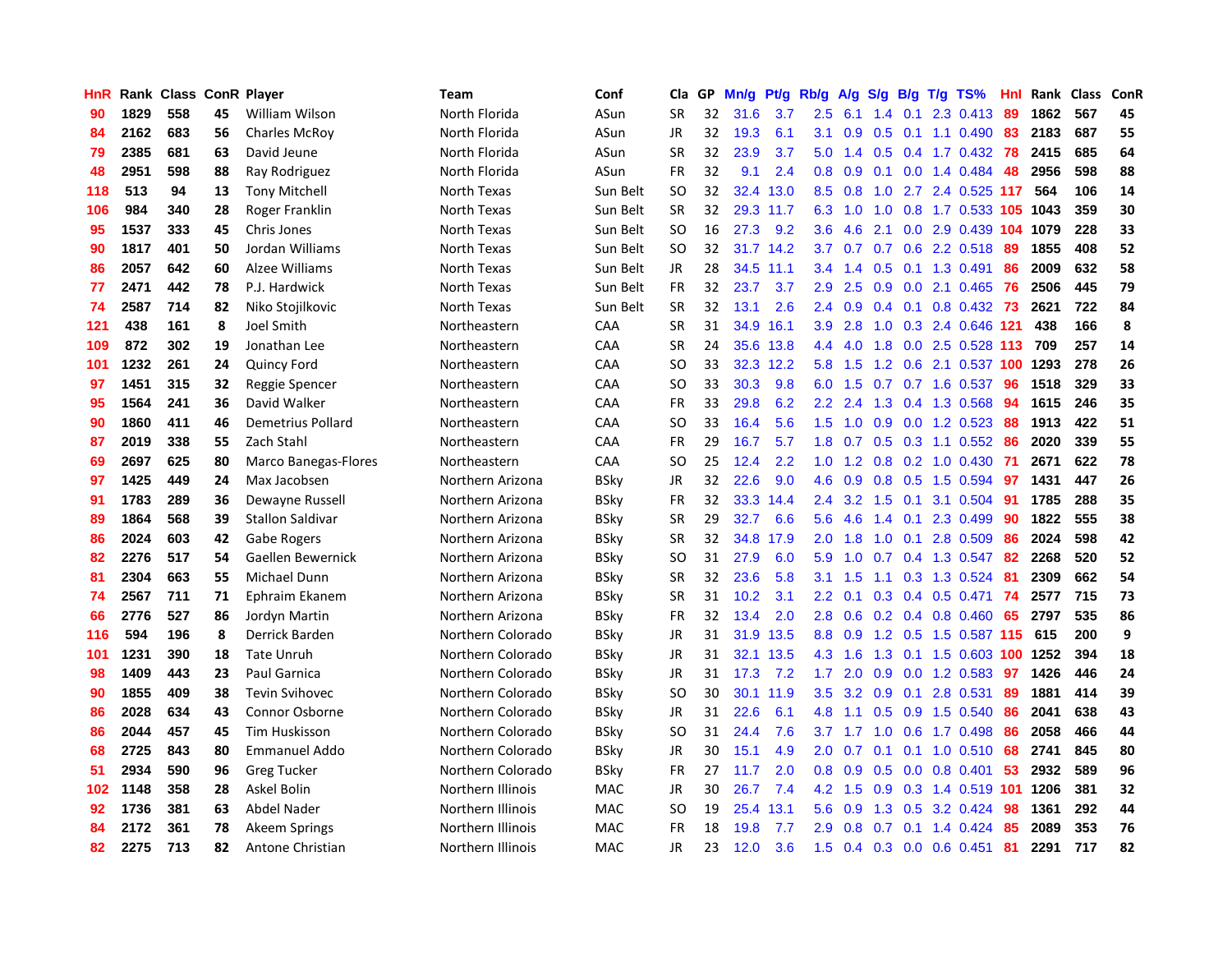| HnR |      | Rank Class ConR Player |     |                       | <b>Team</b>       | Conf       | Cla       | GP | Mn/g | <b>Pt/g</b> | Rb/g             | A/g             | S/g           | B/g | $T/g$ TS%                          | Hnl | Rank | <b>Class</b> | ConR                    |
|-----|------|------------------------|-----|-----------------------|-------------------|------------|-----------|----|------|-------------|------------------|-----------------|---------------|-----|------------------------------------|-----|------|--------------|-------------------------|
| 81  | 2319 | 401                    | 84  | Darrell Bowie         | Northern Illinois | MAC        | FR        | 30 | 20.6 | 5.9         | 3.8              | 0.3             | 0.9           |     | 0.2 1.9 0.455                      | -80 | 2352 | 408          | 84                      |
| 77  | 2463 | 437                    | 87  | Sam Mader             | Northern Illinois | <b>MAC</b> | <b>FR</b> | 25 | 15.4 | 3.6         |                  | $1.8 \quad 0.4$ |               |     | 0.4 0.5 0.8 0.459 77               |     | 2485 | 440          | 90                      |
| 77  | 2472 | 576                    | 89  | Kevin Gray            | Northern Illinois | <b>MAC</b> | SO        | 30 | 20.4 | 4.5         | 3.7              | 0.5             |               |     | 0.3 0.2 0.8 0.435 76               |     | 2508 | 584          | 91                      |
| 77  | 2494 | 446                    | 91  | <b>Travon Baker</b>   | Northern Illinois | MAC        | <b>FR</b> | 30 | 22.3 | 3.8         | 2.0              | 1.9             |               |     | 1.4 0.0 2.0 0.422                  | -76 | 2519 | 449          | 92                      |
| 75  | 2554 | 592                    | 94  | Keith Gray            | Northern Illinois | MAC        | SO.       | 30 | 15.9 | 4.1         | 2.6              | 0.2             |               |     | 0.3 0.1 1.0 0.498                  | -74 | 2581 | 599          | 94                      |
| 74  | 2588 | 473                    | 95  | Mike Davis            | Northern Illinois | MAC        | <b>FR</b> | 29 | 13.8 | 3.8         | 2.1              | 0.2             |               |     | $0.5$ 0.1 0.7 0.399                | 73  | 2615 | 478          | 96                      |
| 69  | 2712 | 508                    | 101 | Daveon Balls          | Northern Illinois | MAC        | <b>FR</b> | 29 | 20.0 | 3.3         | 2.0              | 1.8             |               |     | 0.8 0.0 1.6 0.358                  | 68  | 2729 | 514          | 102                     |
| 69  | 2713 | 509                    | 102 | J.J. Cravatta         | Northern Illinois | <b>MAC</b> | <b>FR</b> | 28 | 11.2 | 2.7         | 1.1              | 0.3             |               |     | $0.4$ 0.0 0.5 0.432                | 68  | 2735 | 516          | 103                     |
| 147 | 67   | 10                     | 6   | Seth Tuttle           | Northern Iowa     | <b>MVC</b> | <b>SO</b> | 36 | 25.9 | 11.4        | 6.6              | 1.7             | 1.0           |     | 0.7 1.9 0.617 147                  |     | -71  | 12           | $\boldsymbol{6}$        |
| 132 | 203  | 85                     | 11  | Jake Koch             | Northern Iowa     | <b>MVC</b> | <b>SR</b> | 36 |      | 28.7 10.4   | 6.5              | 2.1             |               |     | 1.2 1.2 2.1 0.543 132 214          |     |      | 94           | 11                      |
| 114 | 647  | 129                    | 29  | Deon Mitchell         | Northern Iowa     | <b>MVC</b> | <b>SO</b> | 35 | 27.3 | 9.3         | 2.3              | 3.6             |               |     | 1.3 0.0 2.4 0.516 114              |     | 651  | 129          | 28                      |
| 110 | 834  | 292                    | 36  | Marc Sonnen           | Northern Iowa     | <b>MVC</b> | <b>SR</b> | 36 |      | 33.1 10.5   | $2.4^{\circ}$    | 1.3             |               |     | 0.8 0.2 0.8 0.627 109              |     | 847  | 296          | 36                      |
| 108 | 895  | 311                    | 38  | Anthony James         | Northern Iowa     | <b>MVC</b> | <b>SR</b> | 32 | 32.0 | 13.2        | 3.7              | 2.1             | 0.9           |     | 0.0 2.5 0.514 109                  |     | 866  | 304          | 37                      |
| 89  | 1881 | 311                    | 69  | Matt Bohannon         | Northern Iowa     | <b>MVC</b> | <b>FR</b> | 36 | 20.9 | 4.7         | 2.1              | 0.3             |               |     | $0.4$ 0.0 0.6 0.565                | -89 | 1880 | 309          | 70                      |
| 83  | 2190 | 689                    | 74  | Chip Rank             | Northern Iowa     | <b>MVC</b> | JR        | 36 | 15.6 | 3.0         | 2.5              | 0.5             |               |     | $0.4$ 0.0 0.6 0.435                | 83  | 2182 | 686          | 74                      |
| 127 | 299  | 118                    | 4   | <b>Eshaunte Jones</b> | Northern Kentucky | ASun       | <b>SR</b> | 27 | 32.2 | 15.7        | 3.9 <sup>°</sup> | 2.1             | 0.7           |     | 0.1 1.6 0.582 125                  |     | 330  | 127          | $\overline{4}$          |
| 104 | 1083 | 338                    | 20  | Chad Jackson          | Northern Kentucky | ASun       | JR        | 27 | 29.6 | 10.1        | 5.6              | 1.9             | $1.4^{\circ}$ |     | 0.3 2.7 0.570 103 1123             |     |      | 353          | 21                      |
| 90  | 1820 | 554                    | 44  | <b>Ernest Watson</b>  | Northern Kentucky | ASun       | <b>SR</b> | 26 | 27.5 | 6.2         | 5.4              | 1.3             | 1.0           |     | $0.7$ 0.6 0.415                    | -89 | 1850 | 563          | 44                      |
| 88  | 1925 | 577                    | 47  | Ethan Faulkner        | Northern Kentucky | ASun       | <b>SR</b> | 27 | 32.3 | 6.6         | 2.6              | 3.3             |               |     | 1.0 0.1 1.9 0.470 87               |     | 1954 | 584          | 48                      |
| 83  | 2221 | 375                    | 59  | Jack Flournoy         | Northern Kentucky | ASun       | FR        | 27 | 11.1 | 3.9         | 1.0              | 0.4             |               |     | 0.3 0.2 0.6 0.502 82               |     | 2251 | 383          | 59                      |
| 77  | 2500 | 447                    | 65  | <b>Tyler White</b>    | Northern Kentucky | ASun       | FR        | 24 | 19.6 | 6.0         | 1.7              | 0.9             |               |     | $0.5$ 0.1 1.1 0.479                | 77  | 2469 | 436          | 65                      |
| 73  | 2599 | 476                    | 69  | <b>Todd Johnson</b>   | Northern Kentucky | ASun       | FR        | 26 | 13.4 | 2.8         | 1.3              | 1.1             |               |     | 0.7 0.0 0.8 0.416                  | 73  | 2618 | 479          | 70                      |
| 72  | 2650 | 494                    | 71  | Nate Snodgrass        | Northern Kentucky | ASun       | FR        | 25 | 17.4 | 3.1         | 1.2              | 1.3             |               |     | $0.4$ 0.0 0.7 0.462                | 72  | 2650 | 488          | 71                      |
| 36  | 2987 | 614                    | 91  | John Staley           | Northern Kentucky | ASun       | FR        | 26 | 9.5  | 1.2         | 1.1              | 0.3             | 0.0           |     | $0.0$ 0.5 0.455                    | 37  | 2989 | 615          | 91                      |
| 119 | 480  | 179                    | 46  | Jared Swopshire       | Northwestern      | <b>B10</b> | SR        | 24 | 32.5 | 9.7         | 6.7              | 2.3             | 0.8           |     | 0.5 1.3 0.558 123                  |     | 372  | 143          | 40                      |
| 118 | 520  | 198                    | 50  | Reggie Hearn          | Northwestern      | <b>B10</b> | <b>SR</b> | 30 | 33.0 | 13.4        | 4.6              | 1.5             | 1.2           |     | 0.4 1.9 0.553 117                  |     | 547  | 206          | 52                      |
| 109 | 847  | 298                    | 68  | Drew Crawford         | Northwestern      | <b>B10</b> | <b>SR</b> | 10 | 31.8 | 13.5        | 4.6              | 1.7             |               |     | 1.0 0.7 1.6 0.506 121              |     | 439  | 167          | 44                      |
| 105 | 1018 | 139                    | 74  | Alex Olah             | Northwestern      | <b>B10</b> | <b>FR</b> | 31 | 22.2 | 6.1         | 4.1              | 2.0             |               |     | 0.5 0.9 1.5 0.446 104 1085         |     |      | 149          | 75                      |
| 105 | 1057 | 224                    | 75  | Dave Sobolewski       | Northwestern      | <b>B10</b> | SO.       | 32 | 34.8 | 9.8         | 2.8              | 4.0             |               |     | 1.0 0.3 1.9 0.498 103 1120         |     |      | 235          | 76                      |
| 104 | 1077 | 363                    | 77  | Alex Marcotullio      | Northwestern      | <b>B10</b> | <b>SR</b> | 31 | 20.5 | 5.2         | $2.2^{\circ}$    | 1.6             | 0.9           |     | 0.1 1.0 0.580 103 1142             |     |      | 382          | 77                      |
| 100 | 1284 | 188                    | 81  | Tre Demps             | Northwestern      | <b>B10</b> | <b>FR</b> | 31 | 19.4 | 7.8         | 1.7              | 0.8             | 0.4           |     | $0.0$ $0.8$ $0.477$                | -99 | 1343 | 196          | 81                      |
| 91  | 1761 | 284                    | 88  | Kale Abrahamson       | Northwestern      | <b>B10</b> | <b>FR</b> | 32 | 16.3 | 4.9         | 2.0              | 0.4             |               |     | $0.3$ 0.1 0.6 0.494                | 90  | 1828 | 297          | 90                      |
| 90  | 1851 | 303                    | 90  | Mike Turner           | Northwestern      | <b>B10</b> | <b>FR</b> | 32 | 15.8 | 1.9         | 2.0              | 1.8             | 0.6           |     | $0.6$ 0.9 0.396                    | -88 | 1918 | 316          | 92                      |
| 137 | 148  | 43                     | 3   | DeQuan Hicks          | Northwestern St.  | Southland  | JR        | 29 | 20.2 | 14.0        | 5.9              | 1.7             | 1.6           |     | 0.6 2.3 0.604 140                  |     | 127  | 36           | $\overline{\mathbf{3}}$ |
| 130 | 243  | 18                     | 5   | Jalan West            | Northwestern St.  | Southland  | <b>FR</b> | 32 | 25.2 | 10.2        | $2.5^{\circ}$    | 5.2             | 2.3           |     | 0.1 1.9 0.559 129                  |     | 258  | 18           | 5                       |
| 123 | 391  | 144                    | 6   | James Hulbin          | Northwestern St.  | Southland  | <b>SR</b> | 32 | 21.5 | 11.8        | 5.7              | 0.9             |               |     | 0.6 0.9 1.2 0.583 122 418          |     |      | 160          | $\boldsymbol{6}$        |
| 108 | 908  | 288                    | 15  | <b>Brison White</b>   | Northwestern St.  | Southland  | JR        | 32 | 18.6 | 8.0         | 1.7 <sub>1</sub> | 2.2             |               |     | 1.6 0.1 1.3 0.504 107              |     | 925  | 295          | 15                      |
| 103 | 1129 | 237                    | 21  | <b>Marvin Fraizer</b> | Northwestern St.  | Southland  | -SO       | 32 | 15.9 | 4.9         | 4.1              | 0.3             | 0.6           |     | 1.3 0.7 0.534 102 1157             |     |      | 242          | 23                      |
| 103 | 1143 | 381                    | 22  | <b>Shamir Davis</b>   | Northwestern St.  | Southland  | <b>SR</b> | 32 |      | 25.3 12.3   |                  |                 |               |     | 2.0 2.1 0.8 0.0 1.8 0.528 102 1172 |     |      | 392          | 24                      |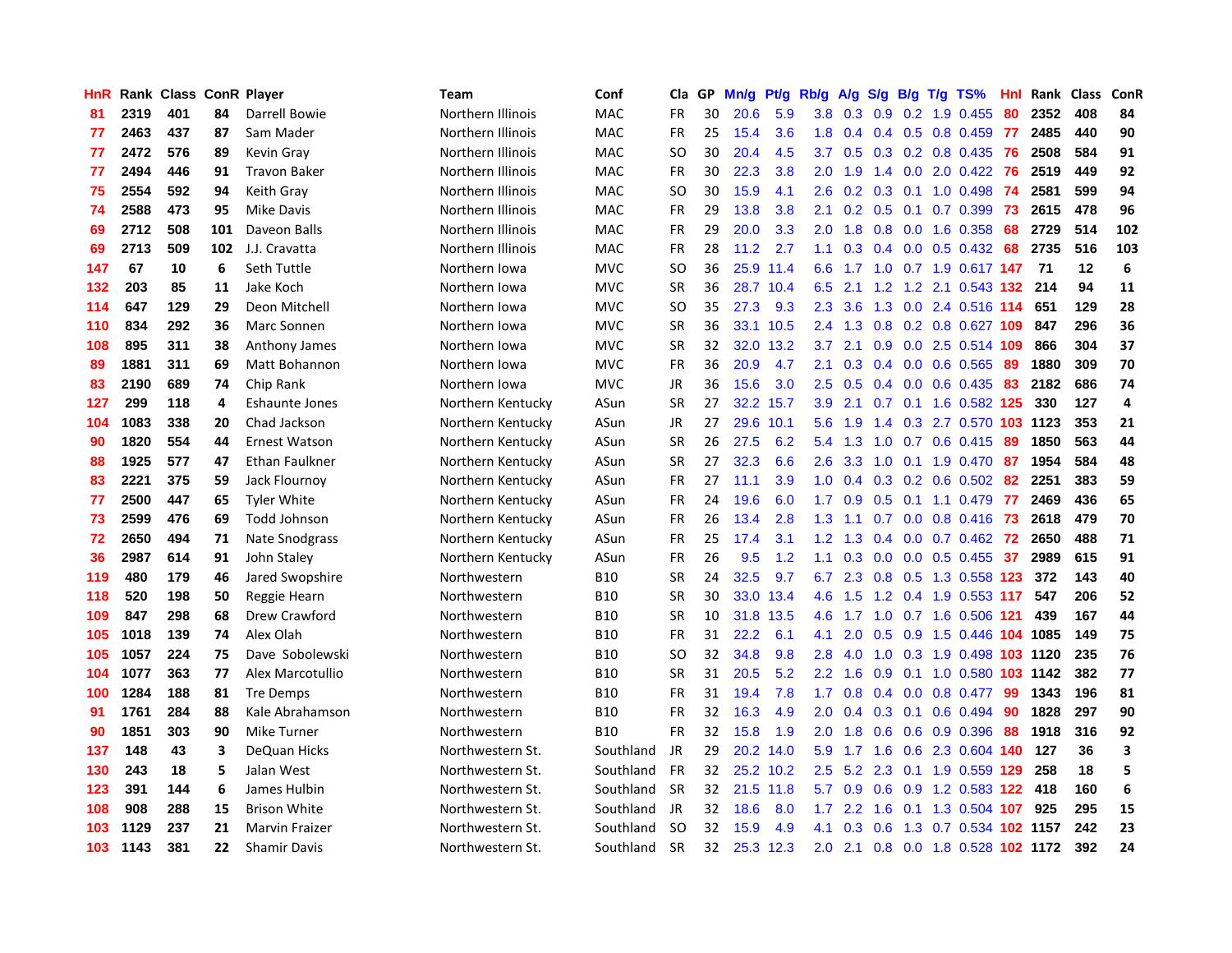| HnR |      | Rank Class ConR Player |                |                        | <b>Team</b>      | Conf       | Cla       | GP | Mn/g | <b>Pt/g</b> | Rb/g             | A/g | S/g              |  | $B/g$ T/g TS%                 | Hnl | Rank Class |     | ConR                    |
|-----|------|------------------------|----------------|------------------------|------------------|------------|-----------|----|------|-------------|------------------|-----|------------------|--|-------------------------------|-----|------------|-----|-------------------------|
| 93  | 1655 | 509                    | 38             | Gary Roberson          | Northwestern St. | Southland  | <b>SR</b> | 31 | 16.1 | 6.3         | 2.9              | 0.6 | 0.4              |  | 0.2 1.0 0.537                 | 93  | 1651       | 512 | 37                      |
| 88  | 1960 | 616                    | 43             | Patrick Robinson       | Northwestern St. | Southland  | JR        | 31 | 18.3 | 3.7         | 3.2              | 1.0 |                  |  | 0.8 0.6 1.3 0.532 88          |     | 1937       | 610 | 41                      |
| 84  | 2156 | 680                    | 49             | <b>Gary Stewart</b>    | Northwestern St. | Southland  | JR        | 32 | 18.0 | 5.4         | 2.8              | 0.9 |                  |  | 0.5 0.3 1.4 0.492 84          |     | 2159       | 679 | 49                      |
| 82  | 2278 | 654                    | 55             | O.J. Evans             | Northwestern St. | Southland  | <b>SR</b> | 32 | 15.7 | 3.5         | 3.7              | 0.3 |                  |  | 0.3 0.6 0.7 0.456 81          |     | 2285       | 657 | 52                      |
| 154 | 34   | 12                     | 7              | Jack Cooley            | Notre Dame       | ВE         | <b>SR</b> | 35 | 29.3 | 13.1        | 10.1             | 0.8 |                  |  | 0.7 1.2 1.4 0.606 154         |     | 40         | 15  | $\overline{7}$          |
| 121 | 436  | 148                    | 47             | Jerian Grant           | Notre Dame       | <b>BE</b>  | JR        | 35 |      | 36.3 13.3   | 2.9              | 5.5 |                  |  | 1.3 0.2 2.9 0.514 120         |     | 451        | 151 | 48                      |
| 118 | 524  | 174                    | 58             | <b>Eric Atkins</b>     | Notre Dame       | BE         | JR        | 35 |      | 38.3 11.2   | 2.6              | 5.5 |                  |  | 1.4 0.1 2.1 0.537 118         |     | 543        | 181 | 61                      |
| 118 | 525  | 200                    | 59             | <b>Garrick Sherman</b> | Notre Dame       | <b>BE</b>  | <b>SR</b> | 30 | 15.6 | 7.0         | 3.4              | 0.4 |                  |  | $0.2$ 0.4 1.2 0.563 118       |     | 541        | 203 | 60                      |
| 117 | 576  | 111                    | 63             | Pat Connaughton        | Notre Dame       | <b>BE</b>  | <b>SO</b> | 35 | 32.1 | 8.9         | 4.7              | 2.1 | 0.5              |  | 0.3 0.9 0.576 116             |     | 593        | 116 | 63                      |
| 113 | 700  | 255                    | 72             | Tom Knight             | Notre Dame       | <b>BE</b>  | <b>SR</b> | 28 | 17.5 | 5.5         | 3.5              | 0.8 |                  |  | 0.3 0.9 0.6 0.519 114         |     | 685        | 249 | 70                      |
| 110 | 818  | 286                    | 79             | <b>Scott Martin</b>    | Notre Dame       | <b>BE</b>  | <b>SR</b> | 18 | 29.7 | 7.9         | 5.9              |     |                  |  | 1.3 0.7 0.4 0.7 0.593 115 644 |     |            | 236 | 66                      |
| 96  | 1526 | 233                    | 105            | Cameron Biedscheid     | Notre Dame       | <b>BE</b>  | <b>FR</b> | 34 | 17.4 | 6.2         | $1.4^{\circ}$    | 1.0 |                  |  | 0.2 0.3 0.9 0.486 96          |     | 1508       | 223 | 106                     |
| 117 | 565  | 183                    | $\overline{7}$ | Duke Mondy             | Oakland          | Summit     | <b>JR</b> | 33 | 31.3 | 12.0        | 4.4              | 5.1 | 3.0 <sub>2</sub> |  | 0.3 3.4 0.494 117             |     | 576        | 187 | $\overline{\mathbf{z}}$ |
| 112 | 769  | 248                    | 9              | <b>Travis Bader</b>    | Oakland          | Summit     | JR        | 33 |      | 38.2 22.1   | 2.9              | 1.0 | 0.9              |  | 0.1 1.4 0.585 111             |     | 775        | 245 | 8                       |
| 100 | 1281 | 269                    | 18             | <b>Corey Petros</b>    | Oakland          | Summit     | <b>SO</b> | 33 |      | 33.8 12.5   | 8.2              | 1.0 | 0.6              |  | 0.3 1.5 0.553 100 1278        |     |            | 270 | 17                      |
| 95  | 1533 | 489                    | 26             | Drew Valentine         | Oakland          | Summit     | <b>SR</b> | 33 | 34.5 | 10.2        | 6.5              |     |                  |  | 2.2 1.7 0.1 2.2 0.563         | 95  | 1544       | 489 | 27                      |
| 91  | 1775 | 557                    | 35             | <b>Ryan Bass</b>       | Oakland          | Summit     | JR        | 32 | 26.6 | 9.3         | $2.5^{\circ}$    | 2.7 | 1.2              |  | 0.1 1.8 0.476                 | -91 | 1763       | 552 | 33                      |
| 72  | 2642 | 615                    | 64             | Dante Williams         | Oakland          | Summit     | <b>SO</b> | 31 | 15.0 | 3.7         | 1.8              | 0.5 |                  |  | 0.2 0.2 0.4 0.532 72          |     | 2631       | 610 | 66                      |
| 61  | 2837 | 659                    | 70             | <b>Matt Poches</b>     | Oakland          | Summit     | SO        | 31 | 8.8  | 2.3         | 0.7              | 0.5 |                  |  | $0.3$ 0.0 0.7 0.511           | -62 | 2840       | 658 | 72                      |
| 144 | 93   | 41                     | 4              | D.J. Cooper            | Ohio             | <b>MAC</b> | <b>SR</b> | 34 |      | 31.6 14.1   | 3.2              | 7.1 |                  |  | 2.0 0.2 3.5 0.561 144         |     | 94         | 45  | $\overline{a}$          |
| 125 | 344  | 131                    | 6              | Reggie Keely           | Ohio             | <b>MAC</b> | <b>SR</b> | 34 | 23.2 | 12.1        | 4.5              | 0.7 |                  |  | $0.8$ 0.8 1.2 0.616 124       |     | 352        | 137 | $\overline{7}$          |
| 114 | 667  | 213                    | 11             | Jon Smith              | Ohio             | MAC        | JR        | 34 | 16.3 | 4.8         | 3.6              | 0.3 | 0.7              |  | 1.4 0.3 0.625 114             |     | 669        | 219 | 11                      |
| 107 | 946  | 331                    | 22             | <b>Walter Offutt</b>   | Ohio             | <b>MAC</b> | <b>SR</b> | 34 | 30.7 | 10.6        | 4.2              | 2.1 | 1.3              |  | 0.1 1.6 0.554 107             |     | 949        | 328 | 22                      |
| 102 | 1162 | 388                    | 29             | Ivo Baltic             | Ohio             | <b>MAC</b> | <b>SR</b> | 34 | 25.3 | 7.0         | 5.0              | 2.1 | 1.1              |  | 0.6 2.1 0.487 102 1166        |     |            | 389 | 29                      |
| 101 | 1254 | 398                    | 36             | Nick Kellogg           | Ohio             | <b>MAC</b> | JR        | 34 | 25.6 | 8.0         | 2.1              | 1.4 | 1.0              |  | 0.1 1.2 0.563 100 1244        |     |            | 392 | 35                      |
| 94  | 1586 | 345                    | 53             | Stevie Taylor          | Ohio             | <b>MAC</b> | SO        | 34 | 10.0 | 3.1         | 0.6              | 1.2 | 0.6              |  | 0.1 0.6 0.475 94              |     | 1580       | 345 | 56                      |
| 93  | 1640 | 516                    | 59             | Ricardo Johnson        | Ohio             | <b>MAC</b> | JR        | 33 | 12.5 | 3.5         | $2.2^{\circ}$    | 1.1 |                  |  | $0.4$ 0.2 0.8 0.502 93        |     | 1624       | 510 | 59                      |
| 88  | 1931 | 605                    | 71             | <b>Travis Wilkins</b>  | Ohio             | MAC        | JR        | 30 | 12.2 | 3.4         | 0.7              | 0.7 |                  |  | 0.4 0.0 0.2 0.579 89          |     | 1866       | 584 | 69                      |
| 84  | 2153 | 678                    | 76             | T.J. Hall              | Ohio             | MAC        | JR        | 32 | 13.5 | 4.8         | 1.6              | 0.9 |                  |  | 0.4 0.1 1.0 0.524 85          |     | 2105       | 658 | 77                      |
| 155 | 32   | 13                     | 5              | Deshaun Thomas         | Ohio St.         | <b>B10</b> | JR        | 37 | 35.4 | 19.8        | 5.9              | 1.3 |                  |  | 0.5 0.3 1.4 0.548 154         |     | 36         | 13  | 5                       |
| 144 | 94   | 17                     | 12             | <b>Shannon Scott</b>   | Ohio St.         | <b>B10</b> | <b>SO</b> | 37 | 20.9 | 4.9         | 2.8              | 3.8 |                  |  | 1.7 0.3 1.2 0.478 144         |     | 95         | 16  | 10                      |
| 135 | 170  | 54                     | 19             | Aaron Craft            | Ohio St.         | <b>B10</b> | JR        | 37 | 34.1 | 10.0        | 3.6              | 4.6 |                  |  | 2.1 0.2 1.9 0.508 135         |     | 175        | 54  | 20                      |
| 128 | 274  | 46                     | 32             | LaQuinton Ross         | Ohio St.         | <b>B10</b> | SO        | 37 | 16.9 | 8.3         | 2.9              | 0.5 |                  |  | 0.4 0.3 1.6 0.572 128         |     | 277        | 51  | 31                      |
| 126 | 305  | 108                    | 36             | Lenzelle Smith Jr.     | Ohio St.         | <b>B10</b> | JR        | 37 | 27.4 | 9.2         | 4.8              | 1.5 | 0.5              |  | 0.1 1.2 0.534 126             |     | 314        | 108 | 36                      |
| 126 | 311  | 52                     | 38             | Sam Thompson           | Ohio St.         | <b>B10</b> | <b>SO</b> | 37 | 25.1 | 7.8         | 3.5              | 1.0 |                  |  | 0.7 0.8 0.9 0.574 126         |     | 320        | 56  | 37                      |
| 120 | 457  | 172                    | 44             | Evan Ravenel           | Ohio St.         | <b>B10</b> | <b>SR</b> | 37 | 16.8 | 4.9         | 4.2              | 0.3 |                  |  | 0.4 0.7 0.8 0.540 120         |     | 467        | 176 | 45                      |
| 116 | 599  | 116                    | 58             | Amir Williams          | Ohio St.         | <b>B10</b> | SO        | 37 | 16.5 | 3.5         | 3.9 <sub>2</sub> | 0.1 |                  |  | 0.3 1.4 0.8 0.556 116         |     | 604        | 122 | 59                      |
| 165 | 15   | $\overline{7}$         | 3              | Romero Osby            | Oklahoma         | <b>B12</b> | <b>SR</b> | 32 | 28.5 | 16.0        | 7.0              | 1.3 | 0.6              |  | 0.8 1.3 0.597 165             |     | 17         | 8   | $\overline{\mathbf{3}}$ |
| 119 | 474  | 176                    | 26             | Steven Pledger         | Oklahoma         | <b>B12</b> | SR        | 32 |      | 28.4 11.6   | 3.3 <sub>2</sub> |     |                  |  | 1.4 1.0 0.1 1.2 0.541 119     |     | 484        | 186 | 27                      |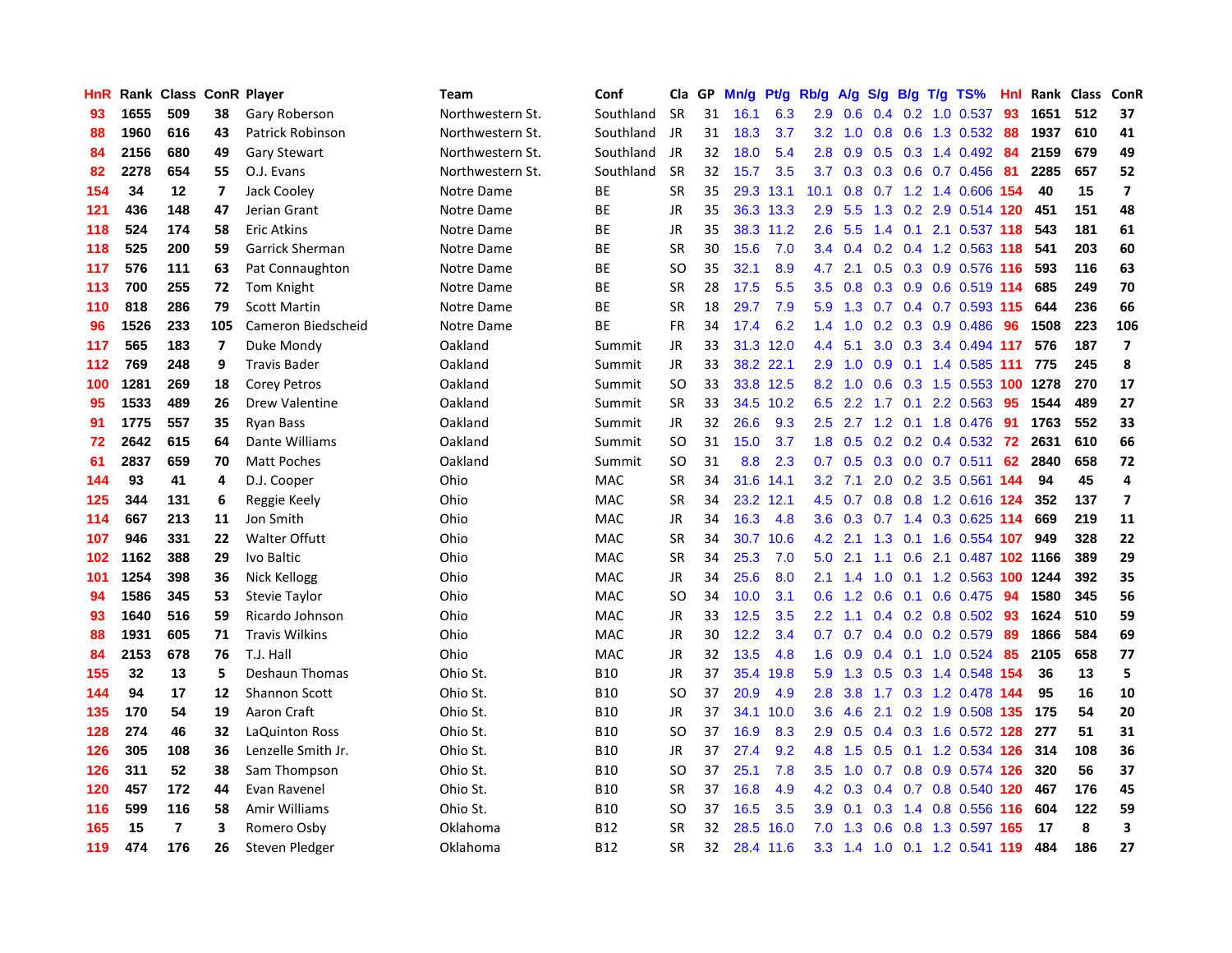| HnR |      | <b>Rank Class</b> |                | <b>ConR Player</b>    | Team                | Conf       | Cla           | <b>GP</b> | Mn/g      | <b>Pt/g</b> | Rb/g             | A/g             | S/g |  | $B/g$ T/g TS%                 | Hnl | Rank | <b>Class</b> | ConR                    |
|-----|------|-------------------|----------------|-----------------------|---------------------|------------|---------------|-----------|-----------|-------------|------------------|-----------------|-----|--|-------------------------------|-----|------|--------------|-------------------------|
| 117 | 577  | 187               | 32             | Amath M'Baye          | Oklahoma            | <b>B12</b> | JR            | 32        | 25.0 10.1 |             |                  | $5.2 \quad 0.8$ |     |  | 0.7 0.8 1.8 0.518 116         |     | 584  | 190          | 32                      |
| 116 | 598  | 198               | 36             | <b>Cameron Clark</b>  | Oklahoma            | <b>B12</b> | JR            | 32        | 17.3      | 6.5         | 3.2              |                 |     |  | 0.4 0.6 0.2 1.0 0.561 116     |     | 605  | 196          | 35                      |
| 114 | 651  | 238               | 39             | Andrew Fitzgerald     | Oklahoma            | <b>B12</b> | <b>SR</b>     | 32        | 15.7      | 5.7         | 3.3 <sub>2</sub> | 0.4             |     |  | $0.4$ 0.4 0.5 0.475 114       |     | 653  | 239          | 38                      |
| 113 | 696  | 80                | 40             | <b>Buddy Hield</b>    | Oklahoma            | <b>B12</b> | FR            | 27        | 25.1      | 7.8         |                  | 4.2 1.9         |     |  | 1.2 0.3 1.6 0.465 114         |     | 672  | 76           | 39                      |
| 113 | 737  | 237               | 43             | Sam Grooms            | Oklahoma            | <b>B12</b> | JR            | 31        | 20.6      | 5.0         | 1.7              | 3.2             |     |  | 0.3 0.0 1.2 0.547 112         |     | 731  | 232          | 43                      |
| 105 | 1012 | 136               | 57             | Je'lon Hornbeak       | Oklahoma            | <b>B12</b> | FR            | 32        | 22.7      | 5.6         | 2.7              | 1.7             |     |  | 1.0 0.2 1.6 0.519 105 1011    |     |      | 133          | 57                      |
| 80  | 2344 | 406               | 79             | <b>Isaiah Cousins</b> | Oklahoma            | <b>B12</b> | <b>FR</b>     | 32        | 15.9      | 2.7         | 2.0              | 1.6             | 0.7 |  | $0.1$ 1.3 0.353               | 80  | 2338 | 404          | 78                      |
| 164 | 16   | $\mathbf{1}$      | 4              | <b>Marcus Smart</b>   | Oklahoma St.        | <b>B12</b> | FR            | 33        | 33.5      | 15.4        | 5.8              | 4.2             | 3.0 |  | 0.7 3.4 0.526 163             |     | 19   | $\mathbf 1$  | 4                       |
| 135 | 175  | 56                | 13             | Markel Brown          | Oklahoma St.        | <b>B12</b> | JR            | 33        | 34.1      | 15.3        | 4.4              | 2.4             |     |  | 1.0 0.8 1.7 0.544 134         |     | 184  | 58           | 14                      |
| 119 | 508  | 54                | 29             | Phil Forte            | Oklahoma St.        | <b>B12</b> | FR            | 33        |           | 25.3 10.2   | 1.5              | 0.8             |     |  | 1.1 0.0 0.5 0.552 118         |     | 526  | 54           | 29                      |
| 118 | 529  | 97                | 30             | Le'Bryan Nash         | Oklahoma St.        | <b>B12</b> | <sub>SO</sub> | 33        |           | 31.9 14.0   | 4.1              | 1.8             |     |  | $0.6$ $0.2$ $2.6$ $0.532$ 118 |     | 539  | 103          | 30                      |
| 117 | 550  | 106               | 31             | <b>Mike Cobbins</b>   | Oklahoma St.        | <b>B12</b> | <b>SO</b>     | 28        | 26.0      | 6.9         | 6.1              | 0.3             |     |  | 0.4 1.5 0.9 0.580 118         |     | 545  | 104          | 31                      |
| 111 | 774  | 274               | 46             | Philip Jurick         | Oklahoma St.        | <b>B12</b> | <b>SR</b>     | 33        | 17.3      | 2.8         | 5.8              | 0.3             | 0.2 |  | 1.1 0.9 0.604 111             |     | 780  | 278          | 45                      |
| 98  | 1390 | 203               | 66             | Kamari Murphy         | Oklahoma St.        | <b>B12</b> | FR            | 33        | 18.1      | 3.8         | 3.9              | 0.6             |     |  | $0.2$ 0.6 1.1 0.475           | 98  | 1391 | 203          | 66                      |
| 72  | 2648 | 817               | 81             | Kirby Gardner         | Oklahoma St.        | <b>B12</b> | JR            | 33        | 9.5       | 1.3         | 1.0              | 0.9             |     |  | $0.4$ 0.0 0.6 0.341           | -71 | 2661 | 825          | 83                      |
| 100 | 1263 | 266               | 25             | <b>Richard Ross</b>   | Old Dominion        | CAA        | <b>SO</b>     | 30        | 24.9      | 7.3         | 5.7              | 0.7             | 0.9 |  | 1.9 1.1 0.572 100 1292        |     |      | 277          | 25                      |
| 98  | 1384 | 450               | 28             | DeShawn Painter       | Old Dominion        | CAA        | <b>SR</b>     | 30        | 29.0      | 13.0        | 8.4              | 0.8             | 0.4 |  | 1.0 2.0 0.474                 | 97  | 1416 | 457          | 30                      |
| 96  | 1485 | 222               | 33             | Keenan Palmore        | Old Dominion        | CAA        | FR            | 29        | 26.4      | 8.2         | 4.3              | 3.0             | 1.9 |  | 0.1 1.8 0.474 96              |     | 1487 | 218          | 31                      |
| 85  | 2095 | 473               | 58             | Dimitri Batten        | Old Dominion        | CAA        | <b>SO</b>     | 30        | 24.0      | 10.3        |                  | $2.7$ 1.3       |     |  | $0.8$ 0.4 1.4 0.496           | -85 | 2119 | 480          | 59                      |
| 83  | 2192 | 690               | 61             | Donte Hill            | Old Dominion        | CAA        | JR            | 30        | 30.8      | 8.2         | 4.0              | 2.9             |     |  | 1.3 0.5 2.5 0.467 83          |     | 2207 | 695          | 61                      |
| 80  | 2346 | 407               | 67             | Aaron Bacote          | Old Dominion        | CAA        | <b>FR</b>     | 29        | 27.3      | 7.8         | 2.5              | 2.6             | 1.0 |  | 0.2 2.7 0.500                 | 80  | 2344 | 406          | 67                      |
| 77  | 2477 | 691               | 73             | Nick Wright           | Old Dominion        | CAA        | <b>SR</b>     | 28        | 20.3      | 6.7         | 4.1              | 0.5             |     |  | 0.4 0.5 1.0 0.432             | 77  | 2479 | 693          | 73                      |
| 61  | 2840 | 554               | 82             | Deion Clark           | Old Dominion        | CAA        | FR            | 18        | 20.4      | 4.9         | 1.5              | 1.1             | 0.6 |  | 0.1 1.2 0.486                 | 68  | 2733 | 515          | 81                      |
| 135 | 173  | 75                | 4              | Damen Bell-Holter     | Oral Roberts        | Southland  | <b>SR</b>     | 35        | 31.5      | 15.5        | 9.4              | 1.2             |     |  | 0.5 1.3 2.0 0.571 134         |     | 192  | 84           | 4                       |
| 117 | 551  | 208               | $\overline{7}$ | <b>Warren Niles</b>   | <b>Oral Roberts</b> | Southland  | <b>SR</b>     | 35        | 36.4      | 18.9        | 4.1              | 1.6             |     |  | 1.2 0.2 2.0 0.567 117         |     | 583  | 221          | $\overline{\mathbf{z}}$ |
| 116 | 592  | 195               | 8              | Shawn Glover          | <b>Oral Roberts</b> | Southland  | JR            | 33        | 32.7      | 14.4        | 5.1              | 1.9             |     |  | 1.2 1.3 2.1 0.531 116         |     | 588  | 194          | 8                       |
| 103 | 1115 | 349               | 19             | Steven Roundtree      | Oral Roberts        | Southland  | JR            | 23        | 23.8      | 9.8         | 6.4              | 1.3             |     |  | 0.9 0.7 2.7 0.503 105 1032    |     |      | 321          | 18                      |
| 95  | 1559 | 238               | 34             | Korey Billbury        | Oral Roberts        | Southland  | <b>FR</b>     | 35        | 24.1      | 6.1         | 3.8              | 2.5             |     |  | 1.2 0.1 2.1 0.500             | -94 | 1589 | 245          | 34                      |
| 88  | 1935 | 321               | 41             | D.J. Jackson          | Oral Roberts        | Southland  | <b>FR</b>     | 35        | 23.7      | 4.2         | 1.7 <sub>z</sub> | 2.6             | 0.8 |  | $0.0$ 1.6 0.529               | -87 | 1947 | 324          | 42                      |
| 75  | 2544 | 788               | 71             | Mikey Manghum         | Oral Roberts        | Southland  | JR            | 34        | 19.4      | 2.5         | 1.2              | 1.4             | 0.4 |  | 0.1 0.8 0.612 76              |     | 2534 | 784          | 68                      |
| 65  | 2792 | 533               | 81             | <b>Brandon Conley</b> | <b>Oral Roberts</b> | Southland  | FR            | 31        | 14.6      | 2.4         | 2.4              | 0.4             |     |  | 0.3 0.3 0.9 0.514             | 66  | 2768 | 525          | 79                      |
| 159 | 22   | 9                 | 1              | Arsalan Kazemi        | Oregon              | P12        | <b>SR</b>     | 35        | 29.0      | 9.4         | 10.0             | 1.4             | 2.0 |  | 0.7 1.5 0.618 161             |     | 22   | 10           | $\mathbf{1}$            |
| 124 | 357  | 135               | 25             | E.J. Singler          | Oregon              | P12        | <b>SR</b>     | 37        | 31.0      | 11.7        | 4.9              | 2.8             | 0.9 |  | 0.3 2.5 0.532 124             |     | 365  | 140          | 26                      |
| 121 | 426  | 46                | 30             | <b>Dominic Artis</b>  | Oregon              | P12        | FR            | 28        | 23.8      | 8.5         | 2.2              | 3.2             | 1.5 |  | 0.3 2.4 0.471 121             |     | 440  | 46           | 30                      |
| 121 | 433  | 158               | 31             | Carlos Emory          | Oregon              | P12        | <b>SR</b>     | 37        |           | 26.3 11.1   | 4.4              |                 |     |  | 1.0 0.8 0.3 2.0 0.543 120     |     | 449  | 171          | 31                      |
| 120 | 461  | 49                | 34             | Damyean Dotson        | Oregon              | P12        | <b>FR</b>     | 37        | 27.9      | 11.4        | 3.5              | 0.9             | 0.9 |  | 0.1 1.4 0.520 119             |     | 481  | 49           | 34                      |
| 119 | 493  | 184               | 36             | <b>Tony Woods</b>     | Oregon              | P12        | <b>SR</b>     | 37        | 21.0      | 8.9         | 3.5              | 0.5             | 0.1 |  | 1.1 1.6 0.550 119             |     | 511  | 194          | 35                      |
| 116 | 605  | 66                | 41             | <b>Ben Carter</b>     | Oregon              | P12        | <b>FR</b>     | 37        | 10.4      | 2.4         | 2.3              | 0.5             | 0.5 |  | 0.4 0.6 0.489 115             |     | 619  | 66           | 40                      |
| 111 | 796  | 255               | 51             | Johnathan Loyd        | Oregon              | P12        | <b>JR</b>     | 37        | 22.1      | 5.0         | 1.6              |                 |     |  | 2.9 1.4 0.1 1.9 0.471 111     |     | 813  | 259          | 51                      |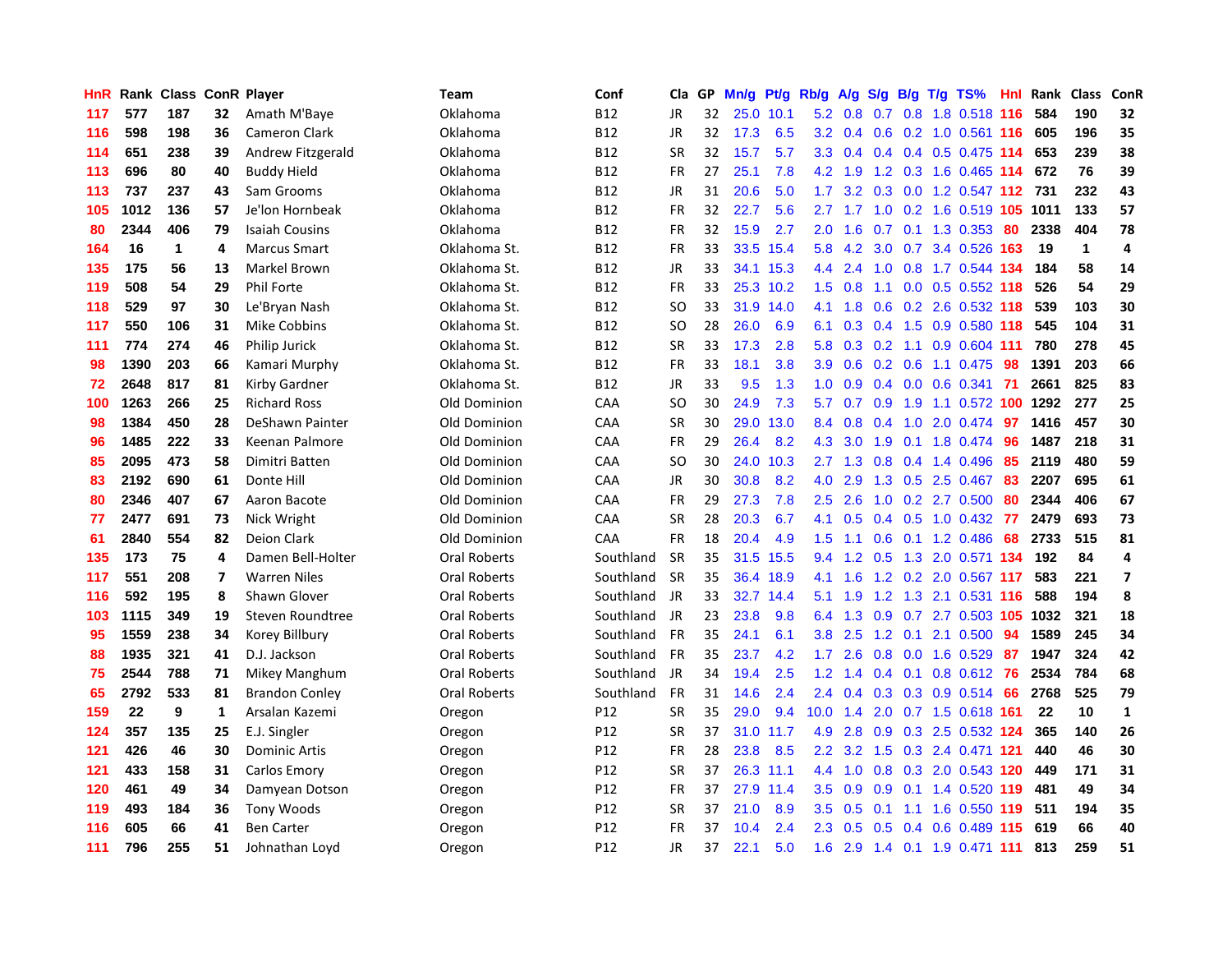| HnR | Rank | <b>Class</b> |                         | <b>ConR Player</b>      | Team         | Conf        | Cla.          | <b>GP</b> | Mn/g | <b>Pt/g</b> | Rb/g             | A/g | S/g              |     | B/g T/g TS%                        | Hnl | Rank | <b>Class</b> | <b>ConR</b>    |
|-----|------|--------------|-------------------------|-------------------------|--------------|-------------|---------------|-----------|------|-------------|------------------|-----|------------------|-----|------------------------------------|-----|------|--------------|----------------|
| 105 | 1020 | 314          | 67                      | <b>Waverly Austin</b>   | Oregon       | P12         | <b>JR</b>     | 35        | 11.0 | 3.1         |                  |     |                  |     | 2.7 0.2 0.4 0.8 1.0 0.466 105 1016 |     |      | 317          | 67             |
| 129 | 256  | 42           | 19                      | Eric Moreland           | Oregon St.   | P12         | SO            | 29        | 30.7 | 9.4         | 10.6             | 1.6 |                  |     | 0.9 2.5 2.2 0.585 131              |     | 225  | 38           | 16             |
| 128 | 265  | 94           | 20                      | Roberto Nelson          | Oregon St.   | P12         | JR            | 32        |      | 31.3 17.8   | 3.3 <sub>2</sub> | 2.4 | 1.0              |     | 0.3 2.3 0.563 127                  |     | 286  | 99           | 20             |
| 128 | 282  | 101          | 21                      | Devon Collier           | Oregon St.   | P12         | <b>JR</b>     | 32        |      | 25.5 12.6   | 6.0              | 1.6 | 0.9              |     | 0.9 2.2 0.547 126                  |     | 307  | 105          | 22             |
| 121 | 440  | 163          | 32                      | Joe Burton              | Oregon St.   | P12         | <b>SR</b>     | 32        | 28.7 | 11.0        | 6.4              | 3.4 | 1.1              |     | 0.3 2.5 0.508 120                  |     | 473  | 180          | 33             |
| 104 | 1095 | 344          | 70                      | <b>Ahmad Starks</b>     | Oregon St.   | P12         | JR            | 32        |      | 29.3 10.4   | 2.0              | 2.3 | 1.0              |     | 0.0 1.4 0.523 103 1119             |     |      | 352          | 71             |
| 76  | 2532 | 588          | 91                      | <b>Challe Barton</b>    | Oregon St.   | P12         | <b>SO</b>     | 32        | 16.9 | 2.9         | 1.1              | 1.4 | 0.6              |     | $0.1$ 1.2 0.492                    | 75  | 2550 | 593          | 91             |
| 70  | 2680 | 502          | 93                      | Olaf Schaftenaar        | Oregon St.   | P12         | <b>FR</b>     | 29        | 13.0 | 3.8         | 1.2              | 0.4 | 0.1              |     | $0.3$ 0.7 0.459                    | -71 | 2674 | 495          | 93             |
| 63  | 2809 | 540          | 94                      | Jarmal Reid             | Oregon St.   | P12         | <b>FR</b>     | 32        | 13.7 | 1.5         | 1.7              | 0.8 |                  |     | $0.4$ 0.3 0.4 0.306                | 63  | 2832 | 552          | 94             |
| 119 | 502  | 188          | $\overline{\mathbf{z}}$ | Lorenzo McCloud         | Pacific      | <b>BWst</b> | SR            | 35        | 28.5 | 11.1        | 3.0 <sub>2</sub> | 4.0 |                  |     | 0.7 0.1 2.1 0.552 118              |     | 516  | 196          | $\overline{7}$ |
| 118 | 533  | 201          | 9                       | <b>Travis Fulton</b>    | Pacific      | <b>BWst</b> | <b>SR</b>     | 35        | 24.5 | 9.4         | 4.0              | 1.6 |                  |     | 0.8 0.1 1.1 0.583 118              |     | 542  | 204          | 9              |
| 111 | 812  | 261          | 15                      | <b>Tony Gill</b>        | Pacific      | <b>BWst</b> | <b>JR</b>     | 35        | 17.4 | 7.2         | 3.3 <sub>2</sub> | 0.7 |                  |     | $0.4$ 0.1 0.8 0.607 110            |     | 820  | 263          | 14             |
| 106 | 994  | 344          | 19                      | Rodrigo De Souza        | Pacific      | <b>BWst</b> | <b>SR</b>     | 35        | 18.0 | 4.5         | 2.3              | 1.9 | 0.9 <sub>0</sub> |     | $0.0$ 0.8 0.579 106                |     | 1000 | 346          | 19             |
| 105 | 1053 | 323          | 22                      | <b>Trevin Harris</b>    | Pacific      | <b>BWst</b> | JR            | 35        | 11.0 | 3.2         | 1.7              | 1.0 |                  |     | $0.3$ 0.1 0.6 0.563 104            |     | 1052 | 328          | 22             |
| 99  | 1318 | 427          | 31                      | <b>Colin Beatty</b>     | Pacific      | <b>BWst</b> | <b>SR</b>     | 35        | 23.0 | 5.9         | 3.5              | 1.4 | $0.4^{\circ}$    |     | $0.3$ 0.9 0.539                    | 99  | 1315 | 432          | 32             |
| 98  | 1399 | 439          | 36                      | Sama Taku               | Pacific      | <b>BWst</b> | JR            | 35        | 25.2 | 8.1         | 3.5              | 1.9 | 0.9              |     | $0.0$ 1.8 $0.481$                  | 98  | 1398 | 440          | 36             |
| 95  | 1534 | 480          | 42                      | Ross Rivera             | Pacific      | <b>BWst</b> | JR            | 33        | 17.9 | 7.6         | $2.7^{\circ}$    | 0.3 | 0.2              |     | $0.1$ 1.0 0.522                    | -96 | 1514 | 477          | 42             |
| 94  | 1601 | 503          | 44                      | Khalil Kelley           | Pacific      | <b>BWst</b> | JR            | 35        | 17.1 | 5.3         | 3.7              | 0.7 |                  |     | $0.3$ $0.5$ $0.9$ $0.457$          | -94 | 1599 | 502          | 44             |
| 128 | 271  | 97           | 31                      | Jermaine Marshall       | Penn St.     | <b>B10</b>  | JR            | 31        | 34.6 | 15.3        | 4.6              | 2.6 |                  |     | 1.5 0.6 2.6 0.510 126              |     | 309  | 106          | 35             |
| 123 | 384  | 69           | 42                      | D.J. Newbill            | Penn St.     | <b>B10</b>  | SO            | 31        | 36.5 | 16.3        | 5.0              | 4.0 |                  |     | 1.2 0.3 3.9 0.475 121              |     | 433  | 81           | 43             |
| 98  | 1378 | 435          | 82                      | Sasa Borovnjak          | Penn St.     | <b>B10</b>  | JR            | 31        | 23.5 | 7.4         | 3.6              | 0.5 | 0.5              |     | $0.4$ 1.1 0.562                    | -97 | 1440 | 451          | 83             |
| 93  | 1636 | 361          | 85                      | <b>Ross Travis</b>      | Penn St.     | <b>B10</b>  | SO            | 31        | 31.4 | 7.0         | 7.4              | 0.6 | 0.6              |     | $0.4$ 1.4 0.411                    | 92  | 1695 | 377          | 87             |
| 87  | 2002 | 594          | 93                      | Nick Colella            | Penn St.     | <b>B10</b>  | <b>SR</b>     | 31        | 26.7 | 4.0         | 2.5              | 1.1 | 0.7              |     | $0.1$ 0.6 0.519                    | 86  | 2053 | 606          | 95             |
| 81  | 2312 | 399          | 97                      | <b>Brandon Taylor</b>   | Penn St.     | <b>B10</b>  | <b>FR</b>     | 31        | 20.2 | 5.3         | 3.3              | 0.3 | 0.3              |     | $0.4$ 1.0 0.451                    | 80  | 2359 | 409          | 97             |
| 73  | 2608 | 605          | 99                      | Jonathan Graham         | Penn St.     | <b>B10</b>  | SO            | 31        | 13.6 | 1.9         | $2.7^{\circ}$    | 0.2 |                  |     | $0.1$ 0.8 0.5 0.390                | 72  | 2646 | 615          | 99             |
| 106 | 987  | 305          | 13                      | Fran Dougherty          | Pennsylvania | Ivy         | JR            | 13        |      | 26.2 12.8   | 7.5              | 1.0 | 0.6              |     | 1.1 1.9 0.553 129                  |     | 255  | 87           | $\overline{2}$ |
| 105 | 1058 | 325          | 15                      | <b>Miles Cartwright</b> | Pennsylvania | Ivy         | JR            | 30        |      | 33.8 13.5   | 3.4              | 3.8 |                  |     | 1.0 0.1 3.5 0.525 103 1145         |     |      | 361          | 16             |
| 101 | 1251 | 183          | 23                      | Darien Nelson-Henry     | Pennsylvania | Ivy         | <b>FR</b>     | 29        | 17.7 | 7.6         | 4.1              | 0.6 |                  |     | 0.6 0.9 2.0 0.546                  | 99  | 1327 | 194          | 24             |
| 95  | 1565 | 340          | 34                      | Patrick Lucas-Perry     | Pennsylvania | Ivy         | <sub>SO</sub> | 30        | 16.3 | 5.0         | 1.4              | 0.7 |                  |     | 0.5 0.0 0.3 0.594                  | 93  | 1670 | 372          | 38             |
| 93  | 1685 | 264          | 39                      | <b>Tony Hicks</b>       | Pennsylvania | Ivy         | <b>FR</b>     | 30        | 23.3 | 10.4        | $2.5\,$          | 2.0 | 0.7              |     | $0.0$ 2.4 $0.483$                  | 90  | 1807 | 291          | 48             |
| 88  | 1966 | 619          | 54                      | Dau Jok                 | Pennsylvania | Ivy         | JR            | 29        | 12.6 | 3.7         | $2.2^{\circ}$    | 0.3 | 0.0 <sub>1</sub> |     | $0.1$ $0.3$ $0.538$                | 85  | 2076 | 648          | 55             |
| 85  | 2131 | 484          | 58                      | Henry Brooks            | Pennsylvania | Ivy         | <sub>SO</sub> | 30        | 21.9 | 6.5         | 3.4              | 0.5 | 0.8              |     | $0.4$ 1.5 0.523                    | 83  | 2201 | 503          | 60             |
| 84  | 2147 | 489          | 60                      | Greg Louis              | Pennsylvania | Ivy         | SO            | 31        | 13.7 | 3.9         | 3.2              | 0.3 | 0.5              |     | $0.2$ 0.9 0.469                    | 82  | 2232 | 509          | 62             |
| 79  | 2384 | 411          | 64                      | Jamal Lewis             | Pennsylvania | Ivy         | <b>FR</b>     | 28        | 21.9 | 3.5         | 2.0              | 2.4 | $1.4^{\circ}$    |     | $0.1$ 1.9 0.402                    | 79  | 2399 | 421          | 65             |
| 77  | 2465 | 764          | 66                      | <b>Steve Rennard</b>    | Pennsylvania | Ivy         | JR            | 19        | 22.6 | 4.2         | 1.9              | 1.6 | 1.0              |     | 0.0 1.3 0.564                      | 80  | 2329 | 727          | 63             |
| 72  | 2638 | 613          | 70                      | Camryn Crocker          | Pennsylvania | lvy         | SO            | 27        | 15.9 | 2.2         | 1.6              | 2.3 |                  |     | 0.4 0.1 1.7 0.437 72               |     | 2653 | 617          | 70             |
| 115 | 616  | 225          | 26                      | Lorne Jackson           | Pepperdine   | <b>WCC</b>  | SR            | 30        | 30.1 | 13.6        | 3.7              | 2.8 | 1.5              |     | 0.2 3.2 0.524 114                  |     | 664  | 243          | 27             |
| 105 | 1056 | 148          | 37                      | <b>Stacy Davis</b>      | Pepperdine   | <b>WCC</b>  | <b>FR</b>     | 30        | 30.4 | 11.2        | 7.3              | 1.3 | 0.7              | 0.4 | 2.5 0.494 103                      |     | 1096 | 152          | 38             |
| 101 | 1245 | 406          | 40                      | Caleb Willis            | Pepperdine   | <b>WCC</b>  | SR            | 15        | 31.5 | 5.9         | 3.8              | 4.7 | 0.9              |     | 0.1 1.6 0.527 107                  |     | 935  | 322          | 35             |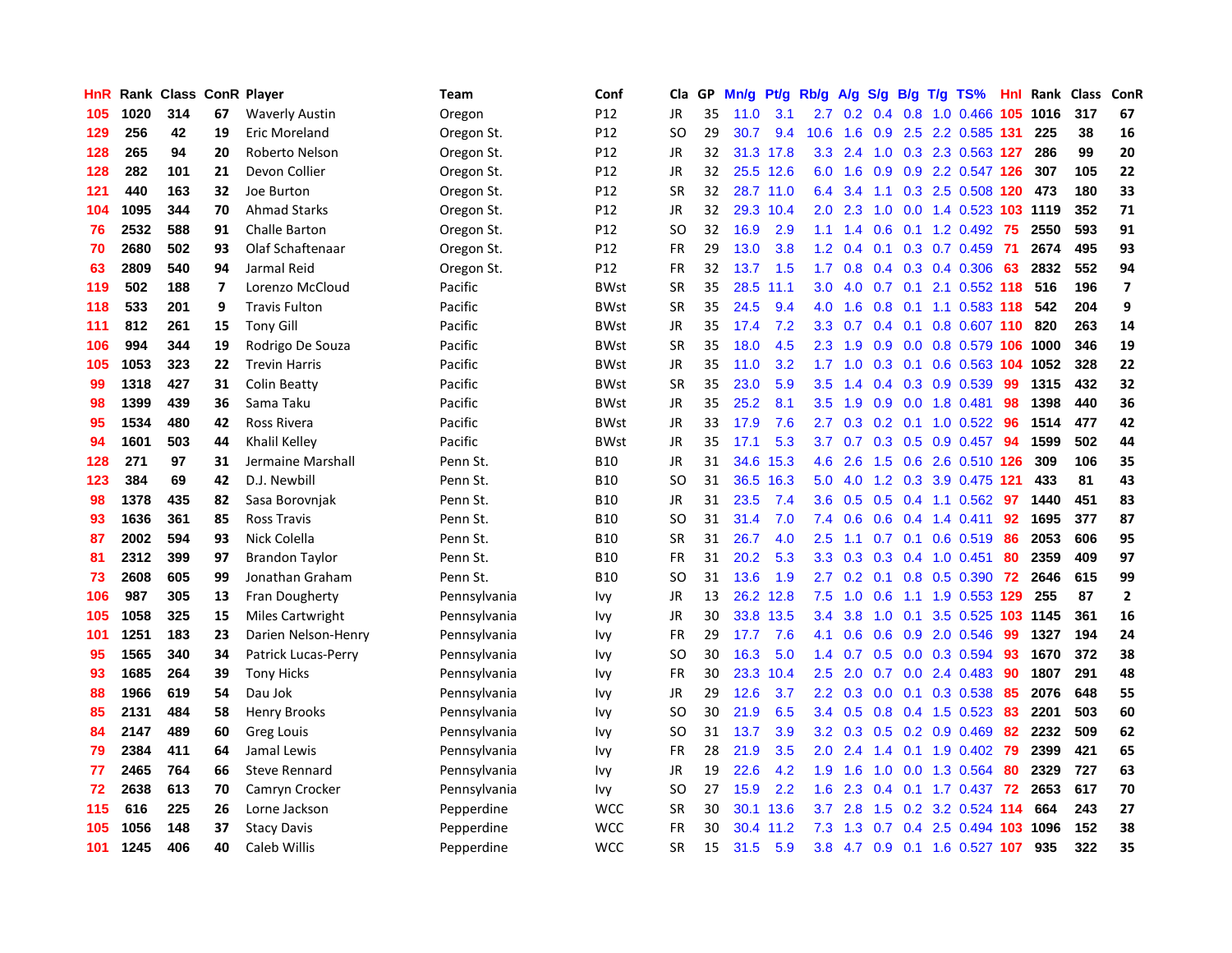| HnR |      | Rank Class ConR Player |     |                         | Team                | Conf        | Cla       | GP | Mn/g | Pt/g      | Rb/g             | A/g           | S/g              |  | B/g T/g TS%                | Hnl | Rank | <b>Class</b> | <b>ConR</b> |
|-----|------|------------------------|-----|-------------------------|---------------------|-------------|-----------|----|------|-----------|------------------|---------------|------------------|--|----------------------------|-----|------|--------------|-------------|
| 100 | 1308 | 417                    | 41  | Nikolas Skouen          | Pepperdine          | <b>WCC</b>  | JR        | 30 | 22.5 | 8.0       |                  | $1.9\quad0.6$ |                  |  | $0.4$ 0.0 0.9 0.654        | 98  | 1358 | 425          | 43          |
| 96  | 1509 | 326                    | 51  | Jordan Baker            | Pepperdine          | <b>WCC</b>  | SO.       | 30 | 31.2 | 11.4      | 4.2              | 3.1           |                  |  | $0.9$ 0.2 3.4 0.489        | -95 | 1553 | 339          | 51          |
| 92  | 1706 | 273                    | 53  | <b>Jett Raines</b>      | Pepperdine          | <b>WCC</b>  | FR        | 30 | 22.3 | 6.6       | 3.8              | 0.2           |                  |  | $0.5$ 0.2 0.7 0.532        | -91 | 1756 | 281          | 54          |
| 90  | 1814 | 564                    | 56  | Moriba De Freitas       | Pepperdine          | <b>WCC</b>  | <b>JR</b> | 30 | 19.5 | 2.7       |                  | 4.7 0.7       |                  |  | 0.6 0.9 1.0 0.506          | -89 | 1846 | 578          | 56          |
| 60  | 2847 | 558                    | 77  | <b>Atif Russell</b>     | Pepperdine          | <b>WCC</b>  | <b>FR</b> | 28 | 13.5 | 2.7       | 1.6              | 0.4           |                  |  | 0.3 0.0 0.9 0.472          | -61 | 2853 | 563          | 77          |
| 49  | 2946 | 597                    | 79  | <b>Austin Mills</b>     | Pepperdine          | <b>WCC</b>  | FR        | 24 | 10.4 | 2.4       | 0.6              | 0.7           |                  |  | $0.3$ 0.0 1.1 0.443        | 52  | 2942 | 594          | 80          |
| 149 | 62   | 25                     | 9   | Travon Woodall          | Pittsburgh          | ВE          | <b>SR</b> | 33 | 28.6 | 11.5      | 2.6              | 5.1           |                  |  | 1.2 0.2 2.2 0.582          | 148 | 68   | 28           | 10          |
| 137 | 145  | 9                      | 19  | Steven Adams            | Pittsburgh          | BE          | FR        | 32 | 23.4 | 7.2       | 6.3              | 0.6           | 0.7              |  | 2.0 1.1 0.550 137          |     | 150  | 10           | 19          |
| 136 | 165  | 52                     | 22  | Lamar Patterson         | Pittsburgh          | ВE          | JR        | 33 | 27.0 | 10.0      | 4.3              | 2.8           |                  |  | 1.2 0.3 1.8 0.557 135      |     | 169  | 52           | 22          |
| 132 | 210  | 71                     | 26  | Talib Zanna             | Pittsburgh          | BE          | JR        | 33 | 23.9 | 9.6       | 6.1              | 0.6           |                  |  | 0.6 0.6 1.1 0.537 132 216  |     |      | 72           | 26          |
| 127 | 288  | 112                    | 31  | Dante Taylor            | Pittsburgh          | <b>BE</b>   | <b>SR</b> | 32 | 15.7 | 5.0       | 3.9 <sup>°</sup> | 0.5           |                  |  | 0.3 0.4 0.6 0.584 127      |     | 298  | 117          | 33          |
| 126 | 317  | 109                    | 33  | J.J. Moore              | Pittsburgh          | BE          | JR        | 33 | 18.7 | 8.0       | 3.0 <sub>1</sub> | 0.6           |                  |  | $0.5$ 0.0 0.6 0.553 126    |     | 325  | 113          | 35          |
| 120 | 473  | 51                     | 53  | James Robinson          | Pittsburgh          | BE          | FR        | 33 | 26.6 | 6.1       | 2.1              | 3.5           | 1.0              |  | 0.0 1.2 0.482 119          |     | 485  | 50           | 54          |
| 114 | 684  | 138                    | 70  | Cameron Wright          | Pittsburgh          | ВE          | <b>SO</b> | 31 | 14.6 | 4.3       | 1.4              | 1.1           |                  |  | 0.7 0.2 0.6 0.530 114      |     | 668  | 131          | 69          |
| 102 | 1180 | 169                    | 94  | Durand Johnson          | Pittsburgh          | ВE          | <b>FR</b> | 31 | 11.9 | 4.3       | 1.3              | 0.5           | 0.3              |  | 0.1 0.6 0.541 102 1151     |     |      | 165          | 92          |
| 95  | 1552 | 483                    | 106 | <b>Trey Zeigler</b>     | Pittsburgh          | BE          | JR        | 31 | 15.5 | 4.4       | 2.0 <sub>1</sub> | $-1.1$        | 0.3              |  | $0.3$ 1.1 0.452            | -96 | 1482 | 466          | 105         |
| 116 | 589  | 194                    | 24  | Ryan Nicholas           | Portland            | <b>WCC</b>  | <b>JR</b> | 32 | 31.1 | 13.0      | 8.7              | 1.1           | 0.9              |  | 0.2 2.0 0.508 115 616      |     |      | 201          | 25          |
| 106 | 976  | 207                    | 35  | Thomas van der Mars     | Portland            | <b>WCC</b>  | <b>SO</b> | 32 | 23.2 | 7.9       | 5.5              | 1.0           |                  |  | 0.4 0.7 1.3 0.567 105 1021 |     |      | 216          | 37          |
| 89  | 1880 | 417                    | 57  | <b>Riley Barker</b>     | Portland            | <b>WCC</b>  | <b>SO</b> | 30 | 16.8 | 3.7       | 3.9 <sup>°</sup> |               |                  |  | 0.4 0.3 1.2 1.0 0.481      | -89 | 1899 | 419          | 58          |
| 87  | 2014 | 598                    | 60  | Derrick Rodgers         | Portland            | <b>WCC</b>  | <b>SR</b> | 32 | 25.7 | 6.3       | 2.6              | 3.4           |                  |  | 0.8 0.2 2.8 0.484          | -86 | 2040 | 602          | 63          |
| 86  | 2035 | 452                    | 61  | Kevin Bailey            | Portland            | <b>WCC</b>  | <b>SO</b> | 29 | 24.9 | 11.4      | 2.6              | 0.9           | 0.8              |  | 0.5 2.8 0.510              | 86  | 2039 | 459          | 62          |
| 85  | 2112 | 355                    | 63  | <b>Bryce Pressley</b>   | Portland            | <b>WCC</b>  | FR        | 29 | 18.5 | 3.8       | 2.4              | 1.4           |                  |  | $0.8$ 0.3 1.1 0.462        | -85 | 2120 | 358          | 65          |
| 84  | 2146 | 674                    | 65  | Korey Thieleke          | Portland            | <b>WCC</b>  | JR        | 30 | 19.6 | 4.2       | $2.5\,$          | 0.9           | 1.0              |  | 0.9 1.2 0.438              | 84  | 2150 | 676          | 66          |
| 75  | 2562 | 464                    | 71  | <b>Oscars Reinfelds</b> | Portland            | <b>WCC</b>  | FR        | 27 | 15.9 | 4.1       | 1.8              | 1.4           | 0.5              |  | 0.0 1.4 0.455              | 75  | 2543 | 459          | 70          |
| 72  | 2641 | 816                    | 73  | <b>Tanner Riley</b>     | Portland            | <b>WCC</b>  | JR        | 30 | 13.6 | 5.2       | 0.9              | 0.5           | 0.2              |  | $0.0$ 0.8 0.470            | 72  | 2652 | 822          | 74          |
| 67  | 2744 | 638                    | 74  | David Carr              | Portland            | <b>WCC</b>  | <b>SO</b> | 17 | 22.0 | 4.6       | 1.8              | 2.3           |                  |  | 0.5 0.1 1.1 0.373 75       |     | 2562 | 596          | 72          |
| 100 | 1287 | 418                    | 20  | Aaron Moore             | Portland St.        | <b>BSky</b> | <b>SR</b> | 28 |      | 30.4 13.2 | 7.1              | 1.5           |                  |  | 0.6 0.9 2.1 0.559 100 1283 |     |      | 423          | 20          |
| 84  | 2179 | 633                    | 48  | Renado Parker           | Portland St.        | BSky        | <b>SR</b> | 27 |      | 27.6 11.4 | 5.1              | 0.8           |                  |  | $0.9$ 0.4 1.4 0.495        | -84 | 2163 | 632          | 47          |
| 84  | 2180 | 634                    | 49  | Lateef McMullan         | Portland St.        | BSky        | <b>SR</b> | 28 |      | 32.4 10.3 | 2.6              | 3.6           | 0.9 <sup>°</sup> |  | $0.0$ 1.5 0.528            | -83 | 2175 | 636          | 49          |
| 83  | 2230 | 644                    | 50  | Michael Harthun         | Portland St.        | <b>BSky</b> | <b>SR</b> | 26 | 30.7 | 11.3      | $2.4^{\circ}$    | 1.8           | 0.5              |  | $0.0$ 1.3 0.613            | -82 | 2221 | 644          | 50          |
| 79  | 2368 | 542                    | 60  | Dre' Winston            | Portland St.        | <b>BSky</b> | SO        | 25 | 24.1 | 7.0       | 3.2              | 2.3           | 1.1              |  | $0.0$ 1.8 $0.482$          | 80  | 2357 | 544          | 58          |
| 77  | 2480 | 579                    | 67  | <b>Gary Winston</b>     | Portland St.        | BSky        | <b>SO</b> | 28 | 26.6 | 7.9       | 2.1              | 2.3           | 0.8              |  | $0.0$ 2.1 $0.538$          | -77 | 2487 | 580          | 66          |
| 70  | 2686 | 731                    | 78  | Michael Harvey          | Portland St.        | <b>BSky</b> | <b>SR</b> | 28 | 11.3 | 3.3       | 1.8              | 0.3           | 0.3              |  | $0.2$ 0.6 0.511            | 70  | 2705 | 736          | 78          |
| 102 | 1199 | 399                    | 10  | Jourdan Demunyck        | <b>Prairie View</b> | SWAC        | <b>SR</b> | 32 | 30.3 | 15.7      | 6.5              | 1.5           | 1.5              |  | 0.2 2.7 0.468 102 1171     |     |      | 391          | 12          |
| 92  | 1702 | 539                    | 23  | Jules Montgomery        | <b>Prairie View</b> | <b>SWAC</b> | JR        | 34 | 22.7 | 7.6       |                  | 6.2 0.6       | 0.9              |  | $0.9$ $0.9$ $0.420$        | -91 | 1748 | 548          | 24          |
| 89  | 1910 | 598                    | 28  | Carl Blair              | <b>Prairie View</b> | <b>SWAC</b> | <b>JR</b> | 34 |      | 31.7 10.0 | 4.1              | 4.9           | 1.1              |  | 0.0 3.6 0.473              | 88  | 1938 | 611          | 28          |
| 85  | 2098 | 654                    | 34  | Demondre Chapman        | <b>Prairie View</b> | <b>SWAC</b> | JR        | 28 | 16.9 | 6.6       | 4.2              | 0.4           | 0.5              |  | 0.4 1.3 0.482              | -86 | 2065 | 645          | 31          |
| 82  | 2250 | 708                    | 40  | Josh Eleby              | <b>Prairie View</b> | <b>SWAC</b> | JR        | 32 | 14.0 | 5.9       | $2.4^{\circ}$    | 0.2           | 0.3              |  | 0.8 1.3 0.524              | 81  | 2277 | 715          | 40          |
| 82  | 2263 | 514                    | 42  | <b>Montrael Scott</b>   | <b>Prairie View</b> | <b>SWAC</b> | SO        | 34 | 19.8 | 5.1       | 2.9 <sup>°</sup> |               |                  |  | 1.2 0.8 0.2 1.1 0.506      | 81  | 2293 | 525          | 42          |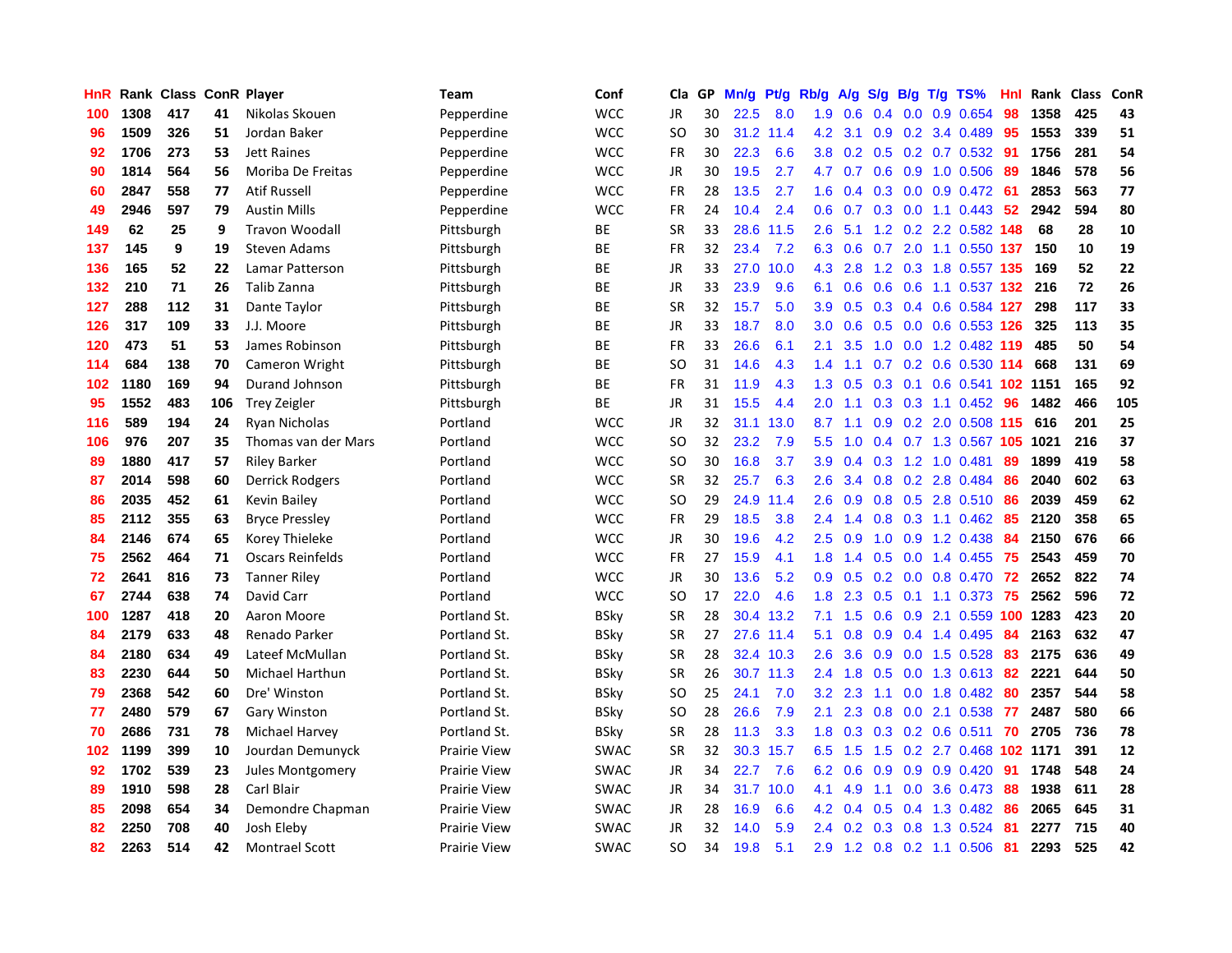| HnR |      | Rank Class ConR Player |     |                         | Team                | Conf        | Cla           | <b>GP</b> | Mn/g      | <b>Pt/g</b> | Rb/g             | A/g | S/g              |     | $B/g$ T/g TS%             | Hnl |      | Rank Class | <b>ConR</b>             |
|-----|------|------------------------|-----|-------------------------|---------------------|-------------|---------------|-----------|-----------|-------------|------------------|-----|------------------|-----|---------------------------|-----|------|------------|-------------------------|
| 76  | 2530 | 705                    | 52  | Ryan Gesiakowski        | <b>Prairie View</b> | <b>SWAC</b> | <b>SR</b>     | 34        | 23.4      | 6.9         | 2.3              | 0.8 | 1.1              | 0.1 | $0.7$ 0.431               | 75  | 2557 | 709        | 51                      |
| 68  | 2718 | 841                    | 64  | Rasi Jenkins            | <b>Prairie View</b> | <b>SWAC</b> | JR            | 34        | 15.4      | 2.4         | 3.1              | 0.3 |                  |     | 0.5 0.4 1.0 0.482 68      |     | 2750 | 848        | 65                      |
| 50  | 2942 | 776                    | 83  | Mayol Riathin           | <b>Prairie View</b> | <b>SWAC</b> | <b>SR</b>     | 23        | 14.1      | 2.4         | 3.1              | 0.1 |                  |     | $0.2$ 0.3 1.1 0.470       | -54 | 2919 | 773        | 77                      |
| 43  | 2970 | 780                    | 84  | Ronald Wright           | Prairie View        | <b>SWAC</b> | <b>SR</b>     | 30        | 9.9       | 1.5         | 1.5              | 0.6 |                  |     | $0.5$ 0.1 0.5 0.251       | 44  | 2974 | 780        | 85                      |
| 88  | 1957 | 432                    | 42  | Eric Washington         | Presbyterian        | BSou        | <sub>SO</sub> | 24        | 33.7      | 8.5         | 2.8              | 6.5 |                  |     | 1.4 0.0 3.5 0.556         | 93  | 1673 | 373        | 26                      |
| 84  | 2145 | 626                    | 52  | Khalid Mutakabbir       | Presbyterian        | BSou        | <b>SR</b>     | 32        | 37.3      | 15.7        | 3.1              | 2.5 | 1.1              |     | $0.1$ 3.0 $0.542$         | -83 | 2171 | 634        | 53                      |
| 81  | 2290 | 523                    | 64  | <b>William Truss</b>    | Presbyterian        | BSou        | <sub>SO</sub> | 32        | 20.4      | 6.8         | 4.6              | 0.4 | 0.5              |     | $0.5$ 1.1 0.618           | -80 | 2322 | 533        | 66                      |
| 77  | 2492 | 771                    | 77  | Joshua Clyburn          | Presbyterian        | BSou        | JR            | 29        | 28.4      | 10.0        | 5.8              | 0.6 |                  |     | 0.6 0.8 2.4 0.548         | 76  | 2507 | 779        | 77                      |
| 73  | 2598 | 600                    | 86  | Jordan Downing          | Presbyterian        | <b>BSou</b> | <sub>SO</sub> | 29        | 34.3      | 12.8        | 3.8              | 1.2 |                  |     | 0.4 0.2 1.7 0.539         | 72  | 2630 | 609        | 86                      |
| 69  | 2704 | 626                    | 91  | Ryan McTavish           | Presbyterian        | BSou        | SO            | 32        | 28.2      | 6.4         | 3.8 <sub>2</sub> | 0.7 |                  |     | $0.4$ 0.1 1.1 0.535       | -68 | 2738 | 635        | 91                      |
| 59  | 2851 | 761                    | 100 | Ryan Hargrave           | Presbyterian        | <b>BSou</b> | <b>SR</b>     | 22        | 13.3      | 3.7         | 2.1              | 0.5 |                  |     | $0.0$ $0.0$ $0.3$ $0.469$ | -61 | 2854 | 760        | 101                     |
| 55  | 2909 | 580                    | 102 | <b>Austin Anderson</b>  | Presbyterian        | BSou        | FR            | 32        | 19.4      | 2.4         | 1.5              | 1.2 |                  |     | $0.5$ 0.0 0.8 0.383       | -54 | 2921 | 585        | 103                     |
| 149 | 56   | 21                     | 1   | lan Hummer              | Princeton           | Ivy         | <b>SR</b>     | 28        | 34.0      | 16.3        | 6.4              | 4.1 | 1.3              |     | 0.8 2.8 0.562 149         |     | 62   | 25         | $\mathbf{1}$            |
| 115 | 636  | 207                    | 6   | <b>Will Barrett</b>     | Princeton           | Ivy         | JR            | 27        | 27.1      | 9.3         | 4.7              | 1.6 | 0.9              |     | 0.7 1.6 0.645 115         |     | 618  | 203        | $\overline{\mathbf{z}}$ |
| 113 | 711  | 230                    | 7   | T.J. Bray               | Princeton           | Ivy         | JR            | 28        | 34.8      | 9.9         | 3.8              | 3.6 | 1.8              |     | 0.1 1.6 0.563 113         |     | 706  | 227        | 8                       |
| 103 | 1137 | 240                    | 17  | Denton Koon             | Princeton           | Ivy         | SO            | 28        | 29.4      | 10.5        | 3.0 <sub>2</sub> | 1.4 | 0.6              |     | 0.4 2.0 0.606 102 1146    |     |      | 240        | 17                      |
| 98  | 1379 | 201                    | 26  | Hans Brase              | Princeton           | Ivy         | FR            | 28        | 17.9      | 5.4         | 4.2              | 0.9 | 0.3              |     | 0.6 1.4 0.514             | -98 | 1371 | 199        | 26                      |
| 91  | 1753 | 533                    | 45  | <b>Brendan Connolly</b> | Princeton           | Ivy         | <b>SR</b>     | 28        | 15.8      | 3.7         | 2.5              | 0.9 |                  |     | 0.3 0.3 0.5 0.510 91      |     | 1743 | 533        | 43                      |
| 89  | 1883 | 572                    | 50  | <b>Mack Darrow</b>      | Princeton           | Ivy         | <b>SR</b>     | 28        | 15.3      | 3.6         | 1.8              |     |                  |     | 1.0 0.3 0.1 0.4 0.510 89  |     | 1867 | 569        | 50                      |
| 73  | 2618 | 606                    | 69  | Clay Wilson             | Princeton           | Ivy         | SO            | 26        | 13.2      | 4.0         | 0.8              | 0.4 |                  |     | 0.3 0.0 0.7 0.505 74      |     | 2594 | 602        | 68                      |
| 64  | 2798 | 861                    | 71  | <b>Chris Clement</b>    | Princeton           | Ivy         | JR            | 28        | 12.3      | 1.8         | 1.1              | 0.5 |                  |     | 0.5 0.0 0.5 0.477         | -64 | 2815 | 868        | 71                      |
| 151 | 47   | 20                     | 8   | <b>Bryce Cotton</b>     | Providence          | BE          | JR            | 32        | 37.8      | 19.7        | 3.6              | 2.9 | 0.9 <sub>0</sub> |     | 0.1 1.5 0.589 152         |     | 43   | 17         | 8                       |
| 124 | 354  | 124                    | 36  | Kadeem Batts            | Providence          | BE          | JR            | 34        | 31.7 14.8 |             | 7.2              | 1.0 |                  |     | 0.6 0.7 2.1 0.519 122     |     | 403  | 136        | 42                      |
| 118 | 517  | 197                    | 57  | <b>Vincent Council</b>  | Providence          | ВE          | <b>SR</b>     | 24        | 33.7      | 10.5        | 3.1              | 6.8 | $1.4^{\circ}$    |     | 0.5 2.7 0.423 121         |     | 441  | 168        | 45                      |
| 114 | 655  | 130                    | 68  | LaDontae Henton         | Providence          | ВE          | <sub>SO</sub> | 34        | 34.2      | 13.0        | 8.3              | 1.0 | 1.0              |     | 0.6 2.0 0.491 113 717     |     |      | 145        | 74                      |
| 106 | 964  | 128                    | 84  | Kris Dunn               | Providence          | <b>BE</b>   | <b>FR</b>     | 25        | 27.2      | 5.7         | 4.8              | 3.2 |                  |     | 1.2 0.3 1.9 0.467 106     |     | 965  | 126        | 84                      |
| 95  | 1574 | 243                    | 107 | Josh Fortune            | Providence          | BE          | FR            | 34        | 23.1      | 5.5         | $2.4^{\circ}$    |     |                  |     | 1.4 0.7 0.3 1.4 0.434 93  |     | 1626 | 252        | 109                     |
| 74  | 2574 | 595                    | 126 | <b>Brice Kofane</b>     | Providence          | <b>BE</b>   | <sub>SO</sub> | 28        | 11.5      | 0.9         | $2.4^{\circ}$    | 0.3 |                  |     | 0.3 0.8 0.6 0.433 76      |     | 2535 | 591        | 126                     |
| 71  | 2659 | 820                    | 129 | Lee Goldsbrough         | Providence          | BE          | JR            | 30        | 12.8      | 1.8         | 2.5              | 0.4 |                  |     | 0.4 0.1 1.0 0.515 72      |     | 2635 | 817        | 128                     |
| 58  | 2876 | 879                    | 132 | <b>Ted Bancroft</b>     | Providence          | ВE          | <b>JR</b>     | 30        | 9.3       | 0.7         | 1.4              | 0.3 | 0.5              |     | $0.1$ 0.5 0.317           | -59 | 2872 | 876        | 132                     |
| 136 | 157  | 13                     | 18  | A.J. Hammons            | Purdue              | <b>B10</b>  | <b>FR</b>     | 34        | 23.1      | 10.6        | 6.0              | 0.6 | 0.3              |     | 2.0 1.6 0.526 136         |     | 164  | 11         | 18                      |
| 117 | 560  | 212                    | 55  | D.J. Byrd               | Purdue              | <b>B10</b>  | <b>SR</b>     | 34        | 30.8      | 10.1        | 4.1              | 2.7 | 0.9 <sub>0</sub> |     | 0.2 1.7 0.549             | 117 | 565  | 214        | 56                      |
| 114 | 656  | 212                    | 60  | Terone Johnson          | Purdue              | <b>B10</b>  | JR            | 33        | 32.1      | 13.5        | 4.7              | 2.9 | 0.5              |     | 0.2 2.0 0.465 114         |     | 654  | 215        | 60                      |
| 111 | 782  | 251                    | 65  | <b>Travis Carroll</b>   | Purdue              | <b>B10</b>  | <b>JR</b>     | 33        | 8.3       | 1.8         | 1.6              | 0.2 |                  |     | $0.2$ 0.4 0.2 0.642 111   |     | 784  | 249        | 66                      |
| 110 | 833  | 106                    | 67  | Ronnie Johnson          | Purdue              | <b>B10</b>  | <b>FR</b>     | 34        | 31.2      | 10.3        | $3.4^{\circ}$    | 4.1 |                  |     | 1.0 0.1 2.6 0.428 110 843 |     |      | 107        | 69                      |
| 109 | 849  | 109                    | 69  | <b>Rapheal Davis</b>    | Purdue              | <b>B10</b>  | <b>FR</b>     | 34        | 18.9      | 5.7         | 3.9 <sup>°</sup> | 0.9 |                  |     | 0.5 0.2 1.2 0.551 109     |     | 861  | 109        | 70                      |
| 106 | 966  | 202                    | 72  | Jacob Lawson            | Purdue              | <b>B10</b>  | <sub>SO</sub> | 28        | 11.0      | 2.2         | $2.2^{\circ}$    | 0.3 |                  |     | 0.4 0.6 0.4 0.564 106     |     | 963  | 201        | 73                      |
| 93  | 1673 | 263                    | 86  | Donnie Hale             | Purdue              | <b>B10</b>  | <b>FR</b>     | 32        | 14.5      | 3.8         | 2.8              | 0.3 | 0.3              |     | 0.3 0.6 0.450             | 93  | 1630 | 253        | 85                      |
| 90  | 1862 | 413                    | 91  | Anthony Johnson         | Purdue              | <b>B10</b>  | SO            | 34        | 18.0      | 4.9         | 2.9              |     |                  |     | 1.2 0.2 0.0 1.0 0.422 89  |     | 1856 | 409        | 91                      |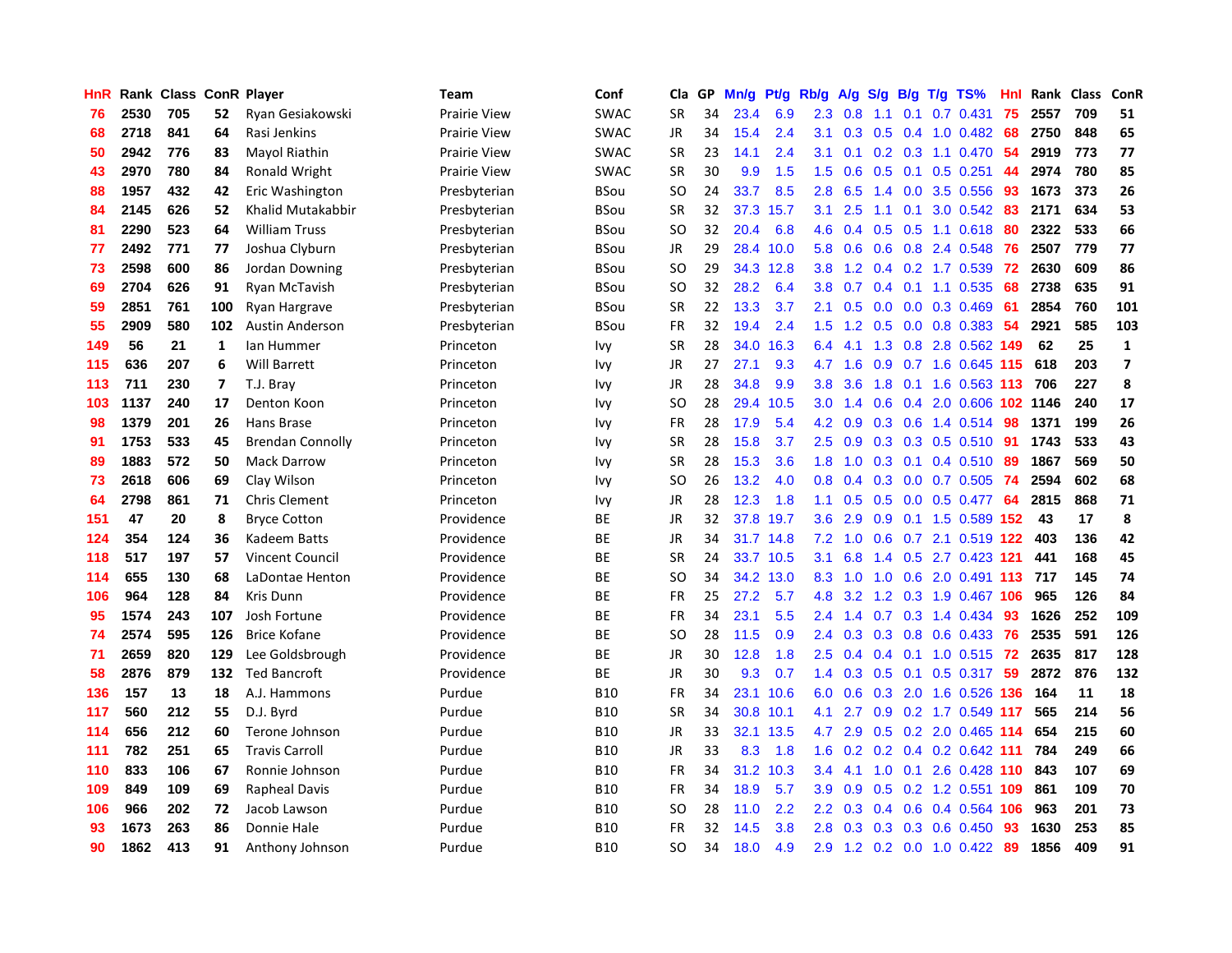| HnR | Rank |     |     | <b>Class ConR Player</b> | Team         | Conf        | Cla       | <b>GP</b> | Mn/g | <b>Pt/g</b> | Rb/g             | A/g | S/g | B/g | $T/g$ TS%                  | Hnl | Rank | <b>Class</b> | <b>ConR</b> |
|-----|------|-----|-----|--------------------------|--------------|-------------|-----------|-----------|------|-------------|------------------|-----|-----|-----|----------------------------|-----|------|--------------|-------------|
| 121 | 425  | 144 | 3   | Ike Azotam               | Quinnipiac   | <b>NEC</b>  | <b>JR</b> | 31        | 27.6 | 13.6        | 7.9              | 0.8 | 0.5 |     | 0.6 1.5 0.534 120          |     | 453  | 152          | 4           |
| 110 | 830  | 171 | 16  | <b>Ousmane Drame</b>     | Quinnipiac   | <b>NEC</b>  | SO.       | 31        | 21.6 | 9.6         | 7.3              | 0.3 |     |     | 0.3 1.2 2.0 0.546 109      |     | 862  | 177          | 16          |
| 99  | 1314 | 282 | 31  | Zaid Hearst              | Quinnipiac   | <b>NEC</b>  | SO        | 31        | 26.4 | 10.8        | 3.8 <sub>2</sub> | 1.4 |     |     | $0.5$ 0.5 1.5 0.529        | 99  | 1345 | 287          | 32          |
| 94  | 1588 | 347 | 43  | Evan Conti               | Quinnipiac   | <b>NEC</b>  | <b>SO</b> | 30        | 26.4 | 8.5         | 4.4              | 2.3 | 0.6 |     | 0.2 1.8 0.501              | 94  | 1607 | 353          | 45          |
| 92  | 1692 | 515 | 46  | Darien Johnson           | Quinnipiac   | <b>NEC</b>  | <b>SR</b> | 29        | 27.0 | 7.8         | 2.6              | 3.9 | 0.7 |     | 0.1 2.3 0.479              | 92  | 1689 | 519          | 46          |
| 90  | 1826 | 569 | 53  | Shaq Shannon             | Quinnipiac   | <b>NEC</b>  | JR        | 29        | 24.2 | 6.7         | 3.6              | 2.2 | 0.6 |     | 0.1 1.8 0.495              | 90  | 1812 | 567          | 51          |
| 89  | 1871 | 570 | 55  | Jamee Jackson            | Quinnipiac   | <b>NEC</b>  | <b>SR</b> | 29        | 27.7 | 7.9         | 5.7              | 0.3 |     |     | $0.5$ 0.9 1.5 0.476        | -90 | 1831 | 560          | 53          |
| 65  | 2788 | 753 | 101 | <b>Garvey Young</b>      | Quinnipiac   | <b>NEC</b>  | <b>SR</b> | 18        | 17.4 | 5.4         | $2.4^{\circ}$    | 0.5 |     |     | 0.4 0.1 1.2 0.449          | 72  | 2649 | 726          | 95          |
| 63  | 2808 | 539 | 103 | Kendrick Ray             | Quinnipiac   | <b>NEC</b>  | <b>FR</b> | 30        | 11.7 | 2.9         | 1.2              | 1.2 | 0.2 |     | $0.1$ 0.9 0.392            | 63  | 2823 | 547          | 104         |
| 127 | 296  | 48  | 1   | Javonte Green            | Radford      | <b>BSou</b> | SO        | 32        | 27.7 | 14.6        | 8.1              | 1.3 |     |     | 2.1 0.7 2.1 0.528 126 311  |     |      | 54           | 3           |
| 88  | 1927 | 427 | 40  | R.J. Price               | Radford      | <b>BSou</b> | SO        | 30        | 30.8 | 13.6        | $2.5^{\circ}$    | 2.5 |     |     | 1.1 0.1 2.3 0.501 88       |     | 1906 | 421          | 40          |
| 85  | 2105 | 477 | 49  | Jalen Carethers          | Radford      | <b>BSou</b> | SO        | 31        | 13.7 | 3.6         | 3.6 <sup>°</sup> | 0.5 | 0.5 |     | 1.1 0.5 0.408              | -85 | 2096 | 476          | 49          |
| 83  | 2191 | 365 | 56  | Ya Ya Anderson           | Radford      | <b>BSou</b> | <b>FR</b> | 30        | 23.1 | 8.8         | 2.4              | 1.3 | 0.7 |     | $0.1$ 1.1 0.489            | -83 | 2185 | 363          | 54          |
| 82  | 2273 | 392 | 63  | Rashun Davis             | Radford      | <b>BSou</b> | <b>FR</b> | 32        | 21.1 | 8.1         | $2.5^{\circ}$    | 2.3 |     |     | 1.2 0.0 2.5 0.467          | -81 | 2272 | 387          | 62          |
| 79  | 2369 | 543 | 68  | Kyle Noreen              | Radford      | <b>BSou</b> | SO        | 32        | 25.9 | 3.8         | 4.3              | 1.5 | 0.8 |     | $0.1$ 0.5 0.480            | 79  | 2376 | 546          | 68          |
| 76  | 2527 | 703 | 79  | <b>Blake Smith</b>       | Radford      | BSou        | <b>SR</b> | 31        | 18.5 | 4.7         | $2.2^{\circ}$    | 1.2 | 1.0 |     | $0.3$ 1.2 0.452            | 76  | 2516 | 702          | 78          |
| 70  | 2684 | 503 | 90  | <b>Brandon Holcomb</b>   | Radford      | <b>BSou</b> | <b>FR</b> | 32        | 16.0 | 2.8         | 2.9              | 0.4 | 0.4 |     | $1.0$ 0.9 0.448            | 70  | 2704 | 505          | 90          |
| 62  | 2821 | 547 | 99  | Kion Brown               | Radford      | <b>BSou</b> | <b>FR</b> | 29        | 15.4 | 5.2         | 2.8              | 0.4 | 0.3 |     | $0.1$ 1.5 0.455            | 63  | 2827 | 550          | 100         |
| 108 | 915  | 290 | 64  | Xavier Munford           | Rhode Island | A10         | JR        | 29        |      | 35.4 17.4   | 2.8              | 1.9 |     |     | 1.0 0.3 2.7 0.508 108 912  |     |      | 290          | 65          |
| 104 | 1084 | 365 | 79  | Nikola Malesevic         | Rhode Island | A10         | <b>SR</b> | 28        | 29.3 | 10.3        | 5.3              | 2.1 |     |     | 0.9 0.5 1.9 0.479 104 1058 |     |      | 362          | 76          |
| 101 | 1201 | 174 | 87  | Jordan Hare              | Rhode Island | A10         | FR        | 27        | 19.6 | 5.2         | 4.0              | 0.4 | 0.3 |     | 1.8 1.1 0.564 102 1170     |     |      | 169          | 85          |
| 100 | 1271 | 413 | 93  | Andre Malone             | Rhode Island | A10         | <b>SR</b> | 29        | 31.8 | 10.3        | 4.1              | 1.1 |     |     | 1.0 0.2 0.9 0.521 100 1258 |     |      | 414          | 93          |
| 97  | 1454 | 216 | 99  | Mike Aaman               | Rhode Island | A10         | <b>FR</b> | 25        | 15.0 | 4.7         | 3.7              | 0.2 |     |     | 0.4 0.2 0.6 0.534          | 97  | 1423 | 208          | 97          |
| 95  | 1551 | 338 | 103 | <b>Mike Powell</b>       | Rhode Island | A10         | SO        | 29        | 36.2 | 8.9         | 2.7              | 3.9 | 1.0 |     | $0.0$ 2.6 0.424            | 95  | 1550 | 337          | 104         |
| 84  | 2167 | 496 | 123 | T.J. Buchanan            | Rhode Island | A10         | <b>SO</b> | 28        | 17.9 | 3.4         | 2.1              | 1.0 | 0.5 |     | 0.2 0.8 0.505              | 84  | 2145 | 488          | 124         |
| 78  | 2443 | 688 | 128 | Ryan Brooks              | Rhode Island | A10         | <b>SR</b> | 29        | 13.0 | 1.6         | 3.1              | 0.2 |     |     | 0.1 0.7 0.6 0.437 78       |     | 2446 | 689          | 128         |
| 57  | 2887 | 766 | 138 | Alwayne Bigby            | Rhode Island | A10         | <b>SR</b> | 29        | 9.7  | 1.3         | $1.7^{\circ}$    |     |     |     | 0.2 0.3 0.1 0.5 0.451 57   |     | 2894 | 770          | 138         |
| 107 | 942  | 329 | 35  | Tamir Jackson            | Rice         | <b>CUSA</b> | <b>SR</b> | 31        | 35.2 | 17.7        | 6.0              | 2.5 |     |     | 1.4 0.1 2.9 0.469 107      |     | 954  | 331          | 35          |
| 92  | 1720 | 275 | 68  | <b>Max Guercy</b>        | Rice         | <b>CUSA</b> | FR        | 31        | 31.5 | 9.5         | 2.6              | 2.5 | 1.5 |     | 0.0 1.8 0.543 92           |     | 1721 | 272          | 67          |
| 84  | 2169 | 497 | 75  | Julian DeBose            | Rice         | <b>CUSA</b> | SO        | 31        | 32.4 | 10.4        | 4.3              | 1.3 | 1.2 |     | 0.3 1.7 0.524              | -84 | 2162 | 492          | 75          |
| 81  | 2316 | 529 | 81  | Seth Gearhart            | Rice         | <b>CUSA</b> | SO        | 20        | 29.2 | 7.0         | 3.0 <sub>2</sub> | 1.7 |     |     | 1.1 0.5 0.7 0.541          | 82  | 2254 | 515          | 81          |
| 78  | 2421 | 756 | 85  | Austin Ramljak           | Rice         | <b>CUSA</b> | JR        | 31        | 27.7 | 9.0         | 2.0              | 0.8 | 0.5 |     | 0.2 0.7 0.554              | 78  | 2428 | 757          | 86          |
| 65  | 2790 | 532 | 91  | Keith Washington         | Rice         | <b>CUSA</b> | <b>FR</b> | 29        | 20.7 | 4.3         | 1.9              | 2.1 | 0.8 |     | $0.0$ 1.9 $0.383$          | 65  | 2793 | 532          | 91          |
| 59  | 2856 | 562 | 93  | Ross Wilson              | Rice         | <b>CUSA</b> | <b>FR</b> | 31        | 18.0 | 3.1         | 2.3              | 0.7 | 0.3 |     | $0.1$ 1.3 0.516            | 59  | 2868 | 568          | 94          |
| 49  | 2950 | 895 | 96  | <b>Bahrom Firozgary</b>  | Rice         | <b>CUSA</b> | JR        | 31        | 8.6  | 1.5         | 1.2              | 0.1 |     |     | 0.1 0.1 0.4 0.584          | 48  | 2955 | 897          | 97          |
| 122 | 400  | 134 | 27  | Cedrick Lindsay          | Richmond     | A10         | JR        | 32        |      | 29.3 12.0   | 2.6              | 3.1 |     |     | 1.3 0.0 1.9 0.569 123      |     | 400  | 135          | 28          |
| 121 | 424  | 143 | 31  | Derrick Williams         | Richmond     | A10         | JR        | 25        |      | 26.1 11.4   | 5.4              | 1.4 |     |     | $0.7$ 0.4 2.2 0.628 126    |     | 318  | 110          | 20          |
| 120 | 453  | 170 | 35  | Darien Brothers          | Richmond     | A10         | <b>SR</b> | 34        | 29.2 | 14.1        | 2.4              | 1.2 | 1.0 |     | 0.2 1.3 0.584 119          |     | 480  | 184          | 37          |
| 115 | 626  | 70  | 46  | <b>Terry Allen</b>       | Richmond     | A10         | FR        | 34        | 13.3 | 4.4         | 3.4              | 0.6 |     |     | 0.5 0.4 0.8 0.597 114      |     | 652  | 71           | 49          |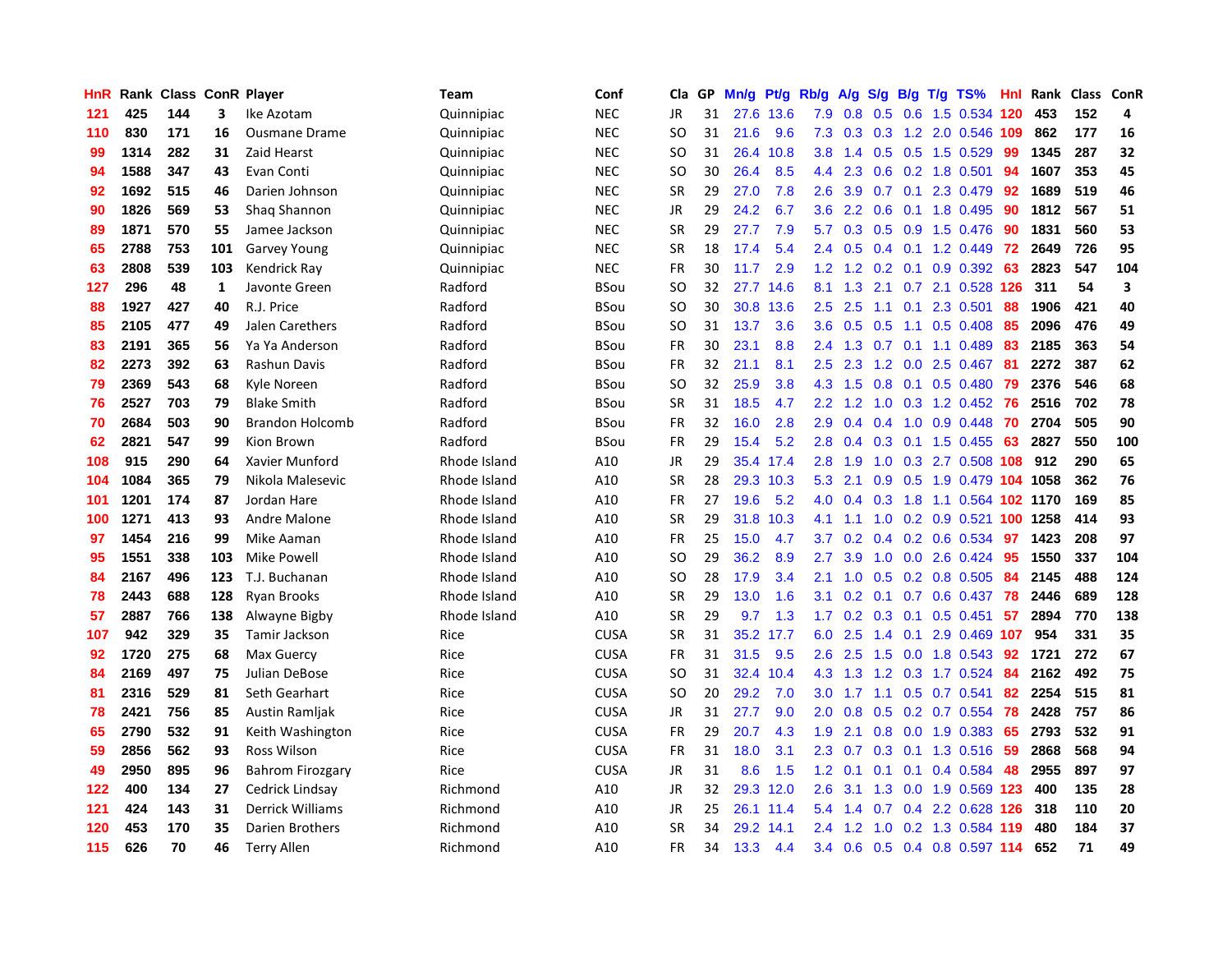| HnR | Rank | <b>Class</b> |                | <b>ConR Player</b>     | Team                 | Conf        | Cla           | GP | Mn/g | <b>Pt/g</b> | Rb/g             | A/g | S/g              | B/g | $T/g$ TS%                  | Hnl | Rank | <b>Class</b> | <b>ConR</b>             |
|-----|------|--------------|----------------|------------------------|----------------------|-------------|---------------|----|------|-------------|------------------|-----|------------------|-----|----------------------------|-----|------|--------------|-------------------------|
| 111 | 778  | 159          | 60             | Kendall Anthony        | Richmond             | A10         | SO            | 34 | 23.5 | 11.5        | 1.4              | 1.2 | 0.7              |     | 0.0 1.2 0.555 111          |     | 802  | 162          | 60                      |
| 107 | 934  | 324          | 65             | Greg Robbins           | Richmond             | A10         | <b>SR</b>     | 34 | 27.5 | 6.9         | 3.3              | 2.7 |                  |     | 1.0 0.6 1.8 0.569 107      |     | 958  | 332          | 68                      |
| 104 | 1068 | 152          | 75             | Alonzo Nelson-Ododa    | Richmond             | A10         | FR            | 34 | 19.2 | 3.9         | 4.0              | 0.7 |                  |     | 0.5 1.8 0.9 0.480 104 1082 |     |      | 148          | 77                      |
| 102 | 1164 | 245          | 85             | Wayne Sparrow          | Richmond             | A10         | <b>SO</b>     | 34 | 15.4 | 3.9         | 1.9              | 1.4 | 0.9              |     | 0.1 0.8 0.470 102 1195     |     |      | 249          | 86                      |
| 90  | 1834 | 302          | 112            | Deion Taylor           | Richmond             | A10         | FR            | 34 | 14.5 | 3.6         | 1.8              | 0.5 | $0.4^{\circ}$    |     | 0.2 0.6 0.558              | 89  | 1845 | 301          | 113                     |
| 68  | 2726 | 513          | 135            | <b>Trey Davis</b>      | Richmond             | A10         | FR            | 34 | 12.6 | 1.7         | 1.9              | 0.4 | 0.5              |     | $0.1$ 0.8 0.443            | 67  | 2751 | 518          | 135                     |
| 141 | 112  | 49           | $\overline{2}$ | Jonathan Thompson      | Rider                | <b>MAAC</b> | <b>SR</b>     | 34 | 33.9 | 13.1        | 3.9              | 3.1 | 1.5              |     | 0.6 2.1 0.616              | 141 | 116  | 52           | $\overline{2}$          |
| 111 | 793  | 253          | 14             | Danny Stewart          | Rider                | <b>MAAC</b> | JR            | 34 | 28.9 | 10.6        | 7.2              | 1.0 |                  |     | 0.7 0.7 2.2 0.538 111      |     | 800  | 256          | 14                      |
| 102 | 1183 | 369          | 32             | <b>Anthony Myles</b>   | Rider                | <b>MAAC</b> | JR            | 34 | 30.7 | 12.4        | 4.6              | 1.6 | 0.8              |     | 0.5 2.4 0.500 102 1193     |     |      | 378          | 31                      |
| 93  | 1668 | 528          | 48             | <b>Tommy Pereira</b>   | Rider                | <b>MAAC</b> | JR            | 34 | 13.9 | 3.9         | 1.1              | 0.5 |                  |     | $0.5$ 0.0 0.4 0.550        | -93 | 1668 | 523          | 49                      |
| 91  | 1785 | 393          | 51             | Junior Fortunat        | Rider                | <b>MAAC</b> | <b>SO</b>     | 32 | 15.6 | 4.7         | 3.5              | 0.3 |                  |     | $0.4$ 0.6 1.2 0.490        | -91 | 1765 | 393          | 51                      |
| 90  | 1825 | 568          | 54             | Nurideen Lindsey       | Rider                | <b>MAAC</b> | JR            | 32 | 22.8 | 8.0         | 2.8              | 1.6 |                  |     | 1.3 0.2 3.2 0.500          | -91 | 1779 | 557          | 52                      |
| 89  | 1914 | 319          | 58             | Zedric Sadler          | Rider                | <b>MAAC</b> | <b>FR</b>     | 32 | 22.3 | 5.1         | 2.8              | 1.2 | 0.6              |     | 0.3 1.6 0.506              | -89 | 1874 | 307          | 54                      |
| 79  | 2370 | 679          | 74             | Dera Nd-Ezuma          | Rider                | <b>MAAC</b> | <b>SR</b>     | 32 | 12.7 | 2.5         | 1.8              | 0.4 | 0.3              |     | 1.1 0.9 0.494              | 80  | 2348 | 670          | 75                      |
| 75  | 2559 | 462          | 78             | Shawn Valentine        | Rider                | <b>MAAC</b> | <b>FR</b>     | 34 | 16.0 | 2.8         | 2.7              | 0.5 | 0.6              |     | 0.3 1.1 0.434              | 75  | 2569 | 464          | 78                      |
| 121 | 428  | 82           | 4              | Lucky Jones            | <b>Robert Morris</b> | <b>NEC</b>  | <b>SO</b>     | 34 | 28.1 | 11.6        | 6.0              | 1.5 | 1.3              |     | 0.1 1.7 0.613 120          |     | 469  | 86           | 6                       |
| 119 | 484  | 182          | $\overline{7}$ | <b>Velton Jones</b>    | <b>Robert Morris</b> | <b>NEC</b>  | <b>SR</b>     | 31 | 25.2 | 10.6        | 1.7              | 5.1 | 1.6              | 0.1 | 2.5 0.497 120              |     | 471  | 179          | $\overline{\mathbf{z}}$ |
| 119 | 509  | 193          | 8              | Russell Johnson        | <b>Robert Morris</b> | <b>NEC</b>  | <b>SR</b>     | 31 |      | 27.0 10.9   | 5.8              | 2.0 |                  |     | 2.0 0.5 2.0 0.535 119      |     | 495  | 188          | 8                       |
| 117 | 564  | 182          | 10             | Karvel Anderson        | <b>Robert Morris</b> | <b>NEC</b>  | JR            | 33 | 25.0 | 12.5        | 2.6              | 1.1 |                  |     | 0.8 0.2 1.2 0.631 116      |     | 587  | 193          | 10                      |
| 101 | 1228 | 387          | 25             | Coron Williams         | <b>Robert Morris</b> | <b>NEC</b>  | JR            | 35 | 24.7 | 9.1         | $2.2\phantom{0}$ | 1.2 | 0.8              |     | $0.1$ 0.9 0.580            | 99  | 1302 | 410          | 29                      |
| 100 | 1270 | 404          | 27             | Mike McFadden          | <b>Robert Morris</b> | <b>NEC</b>  | <b>JR</b>     | 33 | 25.4 | 8.5         | 3.5              | 0.8 | 1.1              |     | 0.4 1.6 0.586              | 99  | 1312 | 412          | 30                      |
| 97  | 1468 | 456          | 39             | <b>Anthony Myers</b>   | <b>Robert Morris</b> | <b>NEC</b>  | JR            | 32 | 23.5 | 5.9         | 2.2              | 2.8 | 0.9              |     | $0.0$ 1.5 $0.496$          | 96  | 1498 | 471          | 40                      |
| 78  | 2460 | 435          | 85             | <b>Stephan Hawkins</b> | <b>Robert Morris</b> | <b>NEC</b>  | <b>FR</b>     | 35 | 11.9 | 2.5         | 2.2              | 0.2 | 0.2              |     | $0.7$ 0.7 0.512            | -76 | 2509 | 446          | 86                      |
| 62  | 2825 | 656          | 104            | David Appolon          | <b>Robert Morris</b> | <b>NEC</b>  | SO            | 29 | 13.7 | 2.8         | 1.7              | 0.7 | 0.6              |     | $0.0$ 1.0 $0.415$          | 64  | 2806 | 650          | 103                     |
| 141 | 115  | 23           | 16             | <b>Myles Mack</b>      | Rutgers              | <b>BE</b>   | <b>SO</b>     | 31 | 30.3 | 13.6        | 2.6              | 2.7 | 1.8              |     | $0.1$ 1.8 $0.620$          | 141 | 120  | 24           | 16                      |
| 111 | 776  | 275          | 77             | Dane Miller            | Rutgers              | ВE          | <b>SR</b>     | 31 | 25.8 | 6.5         | 4.6              | 2.6 |                  |     | 0.8 0.9 1.9 0.525 111      |     | 779  | 277          | 79                      |
| 110 | 837  | 173          | 80             | Eli Carter             | Rutgers              | <b>BE</b>   | <b>SO</b>     | 24 | 28.8 | 14.9        | 2.8              | 2.1 |                  |     | 1.0 0.1 2.8 0.516 111      |     | 763  | 160          | 77                      |
| 104 | 1082 | 337          | 89             | Wally Judge            | Rutgers              | ВE          | JR            | 31 | 22.2 | 7.1         | 5.4              | 1.0 |                  |     | 0.4 0.6 1.8 0.520 104 1081 |     |      | 340          | 89                      |
| 104 | 1104 | 230          | 90             | Kadeem Jack            | Rutgers              | ВE          | <sub>SO</sub> | 31 | 18.2 | 5.7         | 4.7              | 0.2 | 0.4              |     | 1.0 1.0 0.489 103 1106     |     |      | 231          | 91                      |
| 99  | 1363 | 291          | 103            | Jerome Seagears        | Rutgers              | <b>BE</b>   | <b>SO</b>     | 31 | 27.2 | 6.5         | $2.2\phantom{0}$ | 2.6 | 0.7              |     | $0.1$ 1.7 0.483            | 98  | 1362 | 293          | 102                     |
| 91  | 1772 | 540          | 111            | Austin Johnson         | Rutgers              | BE          | <b>SR</b>     | 31 | 17.5 | 5.7         | 2.5              | 0.7 | 0.3              |     | $0.2$ 1.2 $0.527$          | 91  | 1770 | 539          | 114                     |
| 88  | 1943 | 612          | 117            | Mike Poole             | Rutgers              | <b>BE</b>   | JR            | 31 | 18.6 | 4.4         | 3.0 <sub>2</sub> | 0.9 | 0.9 <sub>0</sub> |     | 0.3 1.0 0.387              | 88  | 1933 | 609          | 117                     |
| 81  | 2315 | 528          | 122            | <b>Malick Kone</b>     | Rutgers              | <b>BE</b>   | <sub>SO</sub> | 28 | 10.4 | 2.3         | 2.0              | 0.2 | 0.6              |     | 0.2 0.7 0.442              | 81  | 2278 | 522          | 122                     |
| 105 | 1016 | 214          | 13             | <b>Dylan Garrity</b>   | Sacramento St.       | <b>BSky</b> | <sub>SO</sub> | 28 | 33.8 | 11.6        | 2.6              | 5.1 | 0.9 <sub>0</sub> |     | 0.0 2.3 0.599 106          |     | 978  | 208          | 13                      |
| 99  | 1357 | 440          | 22             | John Dickson           | Sacramento St.       | <b>BSky</b> | <b>SR</b>     | 29 |      | 27.4 12.8   | 5.7              | 0.8 |                  |     | 0.8 0.9 1.6 0.491          | 98  | 1359 | 446          | 21                      |
| 93  | 1639 | 362          | 29             | Mikh McKinney          | Sacramento St.       | <b>BSky</b> | <b>SO</b>     | 29 |      | 30.5 12.3   | 3.3              | 2.6 |                  |     | 1.2 0.1 2.1 0.509          | 93  | 1637 | 359          | 32                      |
| 86  | 2076 | 612          | 46             | Konner Veteto          | Sacramento St.       | <b>BSky</b> | <b>SR</b>     | 28 | 23.4 | 10.2        | 5.9              | 0.2 | 0.3              |     | 0.3 1.9 0.515              | 85  | 2069 | 608          | 45                      |
| 84  | 2176 | 632          | 47             | Joe Eberhard           | Sacramento St.       | <b>BSky</b> | <b>SR</b>     | 29 | 32.1 | 6.9         | 5.2              | 1.3 | 0.5              |     | 0.2 0.8 0.512              | 83  | 2166 | 633          | 48                      |
| 69  | 2706 | 837          | 79             | Jackson Carbajal       | Sacramento St.       | <b>BSky</b> | JR            | 24 | 10.8 | 3.3         | 1.9              | 0.6 |                  |     | 0.4 0.0 0.5 0.379          | 70  | 2701 | 835          | 77                      |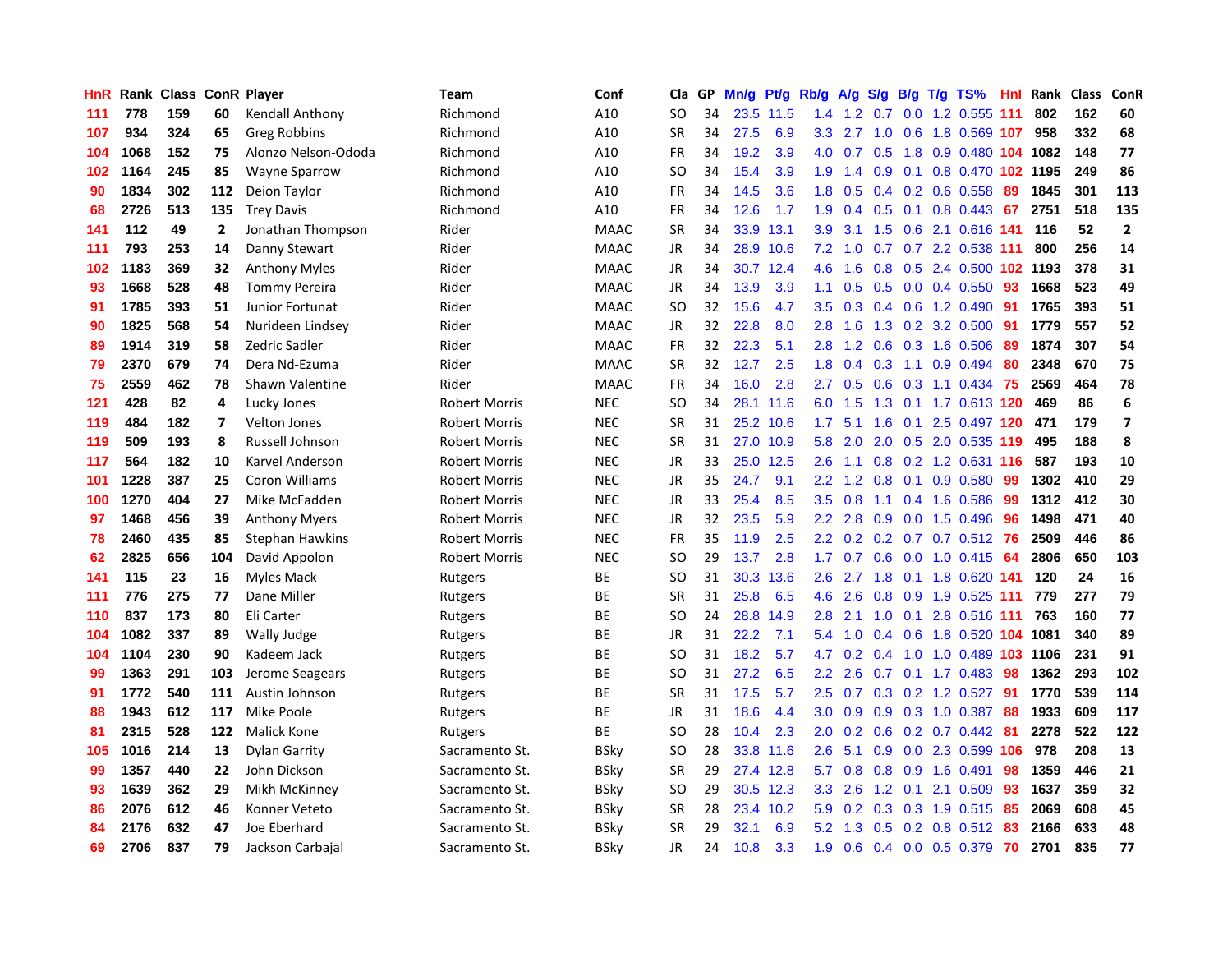| HnR |      | Rank Class ConR Player |     |                            | Team               | Conf        | Cla.          | <b>GP</b> | Mn/g | <b>Pt/g</b> | Rb/g             | A/g            | S/g | B/g | $T/g$ TS%                  | Hnl | Rank | <b>Class</b> | ConR                    |
|-----|------|------------------------|-----|----------------------------|--------------------|-------------|---------------|-----------|------|-------------|------------------|----------------|-----|-----|----------------------------|-----|------|--------------|-------------------------|
| 66  | 2768 | 857                    | 84  | Joey Quigley               | Sacramento St.     | BSky        | <b>JR</b>     | 29        | 10.8 | 2.1         |                  | $1.9\quad 0.3$ |     |     | 0.3 0.5 0.4 0.384          | 66  | 2791 | 862          | 85                      |
| 62  | 2819 | 545                    | 89  | Cody Demps                 | Sacramento St.     | <b>BSky</b> | <b>FR</b>     | 29        | 13.8 | 3.0         | 1.8              | 0.6            |     |     | $0.2$ 0.1 0.7 0.478 62     |     | 2836 | 554          | 89                      |
| 58  | 2873 | 763                    | 93  | Julian Demalleville        | Sacramento St.     | BSky        | <b>SR</b>     | 29        | 11.3 | 1.1         | 1.0              | 0.9            |     |     | $0.4$ 0.1 0.5 0.457 58     |     | 2879 | 765          | 92                      |
| 116 | 597  | 221                    | 12  | Shane Gibson               | Sacred Heart       | <b>NEC</b>  | <b>SR</b>     | 29        | 32.8 | 21.6        | 4.2              | 1.4            |     |     | 1.1 0.3 3.3 0.579 115      |     | 643  | 235          | 12                      |
| 99  | 1321 | 420                    | 32  | Louis Montes               | Sacred Heart       | <b>NEC</b>  | JR            | 29        | 30.9 | 14.4        | 6.2              | $-1.1$         | 1.1 |     | 0.5 2.2 0.536              | 98  | 1372 | 427          | 35                      |
| 86  | 2051 | 461                    | 63  | <b>Phil Gaetano</b>        | Sacred Heart       | <b>NEC</b>  | SO            | 28        | 35.4 | 4.8         | 2.7              | 7.9            | 0.9 |     | 0.0 3.5 0.479              | 85  | 2070 | 467          | 64                      |
| 86  | 2072 | 467                    | 66  | <b>Steve Glowiak</b>       | Sacred Heart       | <b>NEC</b>  | <b>SO</b>     | 28        | 30.1 | 10.4        | 3.0 <sub>2</sub> | 1.5            | 1.5 |     | $0.0$ 1.5 0.536            | 85  | 2104 | 478          | 67                      |
| 84  | 2182 | 364                    | 70  | De'Aires Tate              | Sacred Heart       | <b>NEC</b>  | <b>FR</b>     | 27        | 12.0 | 3.7         | 2.9              | 0.2            |     |     | 0.4 0.6 1.0 0.537          | 83  | 2203 | 368          | 70                      |
| 82  | 2240 | 646                    | 74  | Justin Swidowski           | Sacred Heart       | <b>NEC</b>  | <b>SR</b>     | 15        | 19.2 | 7.3         | 3.6              | 0.2            |     |     | $0.5$ 0.6 1.0 0.529        | -83 | 2205 | 640          | 71                      |
| 77  | 2506 | 699                    | 87  | Nick Greenbacker           | Sacred Heart       | <b>NEC</b>  | <b>SR</b>     | 29        | 19.0 | 4.0         | $2.7^{\circ}$    | 0.9            |     |     | 0.7 1.0 1.2 0.523 76       |     | 2527 | 705          | 89                      |
| 72  | 2632 | 488                    | 93  | <b>Tevin Falzon</b>        | Sacred Heart       | <b>NEC</b>  | <b>FR</b>     | 21        | 16.0 | 5.2         | 3.6              | 0.4            |     |     | $0.2$ 0.2 1.0 0.441 74     |     | 2593 | 473          | 91                      |
| 59  | 2862 | 875                    | 108 | Mostafa Abdel Latif        | Sacred Heart       | <b>NEC</b>  | JR            | 27        | 11.2 | 1.6         | 3.0 <sub>2</sub> | 0.1            |     |     | $0.1$ 0.6 0.7 0.427 59     |     | 2869 | 875          | 108                     |
| 100 | 1310 | 279                    | 30  | Earl Brown                 | Saint Francis (PA) | <b>NEC</b>  | <b>SO</b>     | 26        | 29.6 | 10.1        | 8.1              | 1.5            | 0.7 |     | 1.0 2.6 0.539 100 1254     |     |      | 266          | 26                      |
| 93  | 1659 | 260                    | 45  | <b>Ben Millaud-Meunier</b> | Saint Francis (PA) | <b>NEC</b>  | <b>FR</b>     | 20        | 17.0 | 9.3         | 1.7              | 0.8            | 0.5 |     | $0.0$ 1.7 $0.670$          | -98 | 1381 | 201          | 36                      |
| 87  | 2001 | 593                    | 60  | Anthony Ervin              | Saint Francis (PA) | <b>NEC</b>  | <b>SR</b>     | 24        | 13.6 | 4.5         | $2.4^{\circ}$    | 0.8            | 0.4 | 0.1 | $0.6$ 0.554                | -87 | 1982 | 588          | 58                      |
| 80  | 2367 | 541                    | 78  | Ollie Jackson              | Saint Francis (PA) | <b>NEC</b>  | SO            | 26        | 22.5 | 7.9         | 2.3              | 1.2            | 0.9 |     | 0.3 1.7 0.490              | 78  | 2429 | 560          | 80                      |
| 79  | 2375 | 545                    | 79  | Stephon Whyatt             | Saint Francis (PA) | <b>NEC</b>  | <sub>SO</sub> | 21        | 22.5 | 6.7         | 1.9              | 2.2            | 0.9 | 0.1 | 2.1 0.500                  | 78  | 2424 | 559          | 79                      |
| 79  | 2406 | 751                    | 80  | <b>Umar Shannon</b>        | Saint Francis (PA) | <b>NEC</b>  | JR            | 23        | 32.0 | 11.2        | 2.3              | 3.3            |     |     | $0.4$ 0.1 2.3 0.457        | 79  | 2402 | 748          | 78                      |
| 79  | 2408 | 555                    | 81  | Dominique Major            | Saint Francis (PA) | <b>NEC</b>  | <b>SO</b>     | 27        | 21.1 | 6.4         | 1.1              | 1.0            |     |     | 0.6 0.0 0.7 0.536 77       |     | 2458 | 570          | 83                      |
| 79  | 2414 | 420                    | 82  | Ronnie Drinnon             | Saint Francis (PA) | <b>NEC</b>  | <b>FR</b>     | 29        | 18.4 | 4.8         | 3.3 <sub>2</sub> | 0.4            |     |     | $0.3$ 0.1 1.0 0.585        | -77 | 2475 | 437          | 85                      |
| 78  | 2448 | 431                    | 83  | Stephon Mosley             | Saint Francis (PA) | <b>NEC</b>  | <b>FR</b>     | 18        | 24.2 | 8.3         | 4.6              | 0.4            |     |     | 0.2 0.3 2.0 0.538          | 78  | 2457 | 434          | 82                      |
| 70  | 2679 | 501                    | 96  | Greg Brown                 | Saint Francis (PA) | <b>NEC</b>  | <b>FR</b>     | 29        | 22.4 | 3.7         | 2.0              | 2.2            | 1.0 |     | $0.2$ 1.4 $0.358$          | 69  | 2722 | 511          | 97                      |
| 123 | 392  | 73                     | 26  | <b>Ronald Roberts</b>      | Saint Joseph's     | A10         | SO.           | 32        | 30.7 | 11.2        | 8.3              | 1.0            | 0.5 |     | 0.9 1.6 0.561 122          |     | -411 | 75           | 30                      |
| 119 | 492  | 168                    | 38  | C.J. Aiken                 | Saint Joseph's     | A10         | JR            | 31        | 31.7 | 10.4        | 5.6              | 0.9            | 0.5 |     | 2.6 1.1 0.580 119          |     | 494  | 164          | 39                      |
| 116 | 604  | 117                    | 44  | Halil Kanacevic            | Saint Joseph's     | A10         | SO            | 26        | 28.9 | 8.5         | 7.2              | 3.5            |     |     | 0.9 1.7 3.3 0.510 117      |     | 567  | 107          | 45                      |
| 112 | 745  | 239                    | 55  | Langston Galloway          | Saint Joseph's     | A10         | JR            | 32        |      | 35.7 13.8   | 3.6              | 2.3            |     |     | 1.4 0.3 1.5 0.549 112 755  |     |      | 240          | 58                      |
| 109 | 880  | 305                    | 62  | Carl Jones                 | Saint Joseph's     | A10         | <b>SR</b>     | 30        |      | 34.1 14.7   | $2.7^{\circ}$    | 2.6            |     |     | 0.9 0.2 2.0 0.526 108      |     | 888  | 308          | 63                      |
| 105 | 1022 | 217                    | 73  | Chris Wilson               | Saint Joseph's     | A10         | <sub>SO</sub> | 32        | 30.1 | 6.5         | 3.1              | 3.5            |     |     | 0.8 0.1 1.8 0.466 105 1034 |     |      | 221          | 75                      |
| 71  | 2671 | 825                    | 134 | Daryus Quarles             | Saint Joseph's     | A10         | <b>JR</b>     | 29        | 10.0 | 2.1         | 1.3              | 0.4            |     |     | $0.2$ 0.1 0.3 0.449        | -71 | 2655 | 823          | 134                     |
| 162 | 19   | 5                      | 1   | Dwayne Evans               | Saint Louis        | A10         | <b>JR</b>     | 35        | 29.6 | 14.0        | 7.7              | 1.1            |     |     | 1.3 0.7 1.8 0.605 162      |     | 21   | 6            | $\mathbf{1}$            |
| 128 | 279  | 99                     | 19  | Jordair Jett               | Saint Louis        | A10         | JR            | 35        | 26.3 | 9.0         | 2.9              | 3.2            |     |     | 1.1 0.2 2.1 0.557 127      |     | 289  | 100          | 19                      |
| 122 | 411  | 136                    | 29  | Mike McCall                | Saint Louis        | A10         | <b>JR</b>     | 35        | 29.1 | 9.3         | 2.5              | 2.7            | 1.3 |     | 0.1 1.4 0.540              | 122 | 420  | 137          | 31                      |
| 121 | 444  | 164                    | 33  | Kwamain Mitchell           | Saint Louis        | A10         | <b>SR</b>     | 24        | 30.2 | 10.6        | 2.3              | 3.1            | 1.7 |     | 0.0 2.0 0.508 121          |     | 434  | 164          | 33                      |
| 120 | 451  | 168                    | 34  | Cody Ellis                 | Saint Louis        | A10         | <b>SR</b>     | 35        | 26.1 | 10.1        | 3.5              | 0.9            | 1.1 |     | 0.3 0.9 0.504 120          |     | 465  | 175          | 36                      |
| 112 | 761  | 156                    | 57  | <b>Grandy Glaze</b>        | Saint Louis        | A10         | <sub>SO</sub> | 25        | 12.0 | 3.1         | 2.6              | 0.5            |     |     | 0.5 0.1 0.5 0.487 113 707  |     |      | 143          | 54                      |
| 112 | 763  | 245                    | 58  | Rob Loe                    | Saint Louis        | A10         | <b>JR</b>     | 35        | 22.9 | 7.0         | $3.4^{\circ}$    | 1.2            |     |     | 0.4 0.3 1.3 0.522 112 759  |     |      | 242          | 59                      |
| 109 | 845  | 296                    | 61  | Cory Remekun               | Saint Louis        | A10         | <b>SR</b>     | 33        | 18.1 | 4.5         | 2.9              | 0.4            |     |     | 0.4 1.2 0.8 0.558 110 826  |     |      | 292          | 61                      |
| 107 | 949  | 296                    | 67  | <b>Jake Barnett</b>        | Saint Louis        | A10         | <b>JR</b>     | 35        | 15.2 | 3.6         | 2.7              | 0.8            | 0.5 | 0.1 | 0.8 0.514 107              |     | 956  | 303          | 66                      |
| 146 | 77   | 34                     | 4   | Matthew Dellavedova        | Saint Mary's (CA)  | <b>WCC</b>  | <b>SR</b>     | 35        | 36.4 | 15.8        | 3.4              |                |     |     | 6.4 1.1 0.1 2.8 0.558 146  |     | 82   | 36           | $\overline{\mathbf{A}}$ |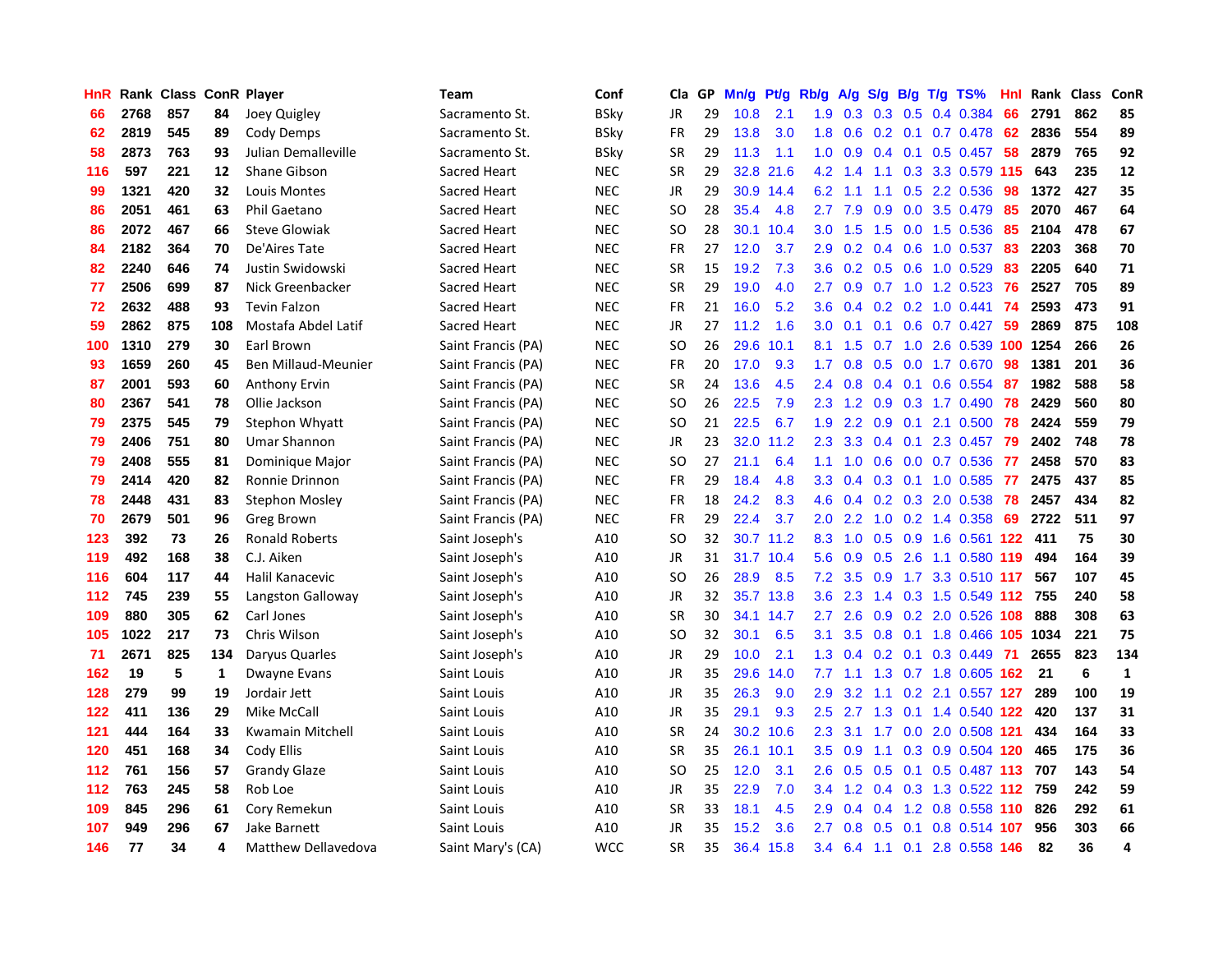| HnR |      | Rank Class ConR Player |     |                        | <b>Team</b>       | Conf        | Cla           | <b>GP</b> | Mn/g      | <b>Pt/g</b> | Rb/g             | A/g         |     |  | S/g B/g T/g TS%                   | Hnl | Rank | Class | ConR |
|-----|------|------------------------|-----|------------------------|-------------------|-------------|---------------|-----------|-----------|-------------|------------------|-------------|-----|--|-----------------------------------|-----|------|-------|------|
| 133 | 199  | 67                     | 9   | Beau Levesque          | Saint Mary's (CA) | <b>WCC</b>  | JR            | 35        |           | 23.0 10.6   | 4.4              | 1.3         | 0.6 |  | $0.2$ 1.1 $0.620$                 | 132 | 208  | 70    | 9    |
| 132 | 209  | 35                     | 10  | <b>Brad Waldow</b>     | Saint Mary's (CA) | <b>WCC</b>  | SO            | 35        |           | 22.6 10.2   |                  |             |     |  | 6.0 0.3 0.2 0.9 1.1 0.603 132 218 |     |      | 36    | 10   |
| 123 | 393  | 145                    | 20  | Mitchell Young         | Saint Mary's (CA) | WCC         | <b>SR</b>     | 35        | 20.4      | 7.7         | 5.6              | 0.9         |     |  | 0.7 0.3 1.2 0.559 122 406         |     |      | 154   | 20   |
| 119 | 479  | 161                    | 22  | Stephen Holt           | Saint Mary's (CA) | WCC         | <b>JR</b>     | 31        | 32.4      | 11.6        | 5.4              | 1.5         |     |  | 1.2 0.0 1.4 0.540 120             |     | 461  | 157   | 22   |
| 114 | 675  | 216                    | 28  | James Walker           | Saint Mary's (CA) | <b>WCC</b>  | JR            | 28        | 21.6      | 6.9         | 3.5              | 1.0         | 1.0 |  | 0.1 1.1 0.581 115 617             |     |      | 202   | 26   |
| 111 | 809  | 260                    | 30  | Jorden Page            | Saint Mary's (CA) | WCC         | JR            | 33        | 19.1      | 6.4         | 1.4              | 1.8         | 0.7 |  | 0.1 1.4 0.564 111                 |     | 797  | 254   | 30   |
| 96  | 1493 | 464                    | 50  | Matt Hodgson           | Saint Mary's (CA) | <b>WCC</b>  | JR            | 32        | 9.9       | 2.8         | 2.0              | 0.2         |     |  | $0.1$ 0.8 0.7 0.572               | 97  | 1459 | 458   | 47   |
| 95  | 1545 | 236                    | 52  | Jordan Giusti          | Saint Mary's (CA) | <b>WCC</b>  | <b>FR</b>     | 35        | 16.5      | 2.8         |                  | $1.7$ $1.2$ |     |  | $0.8$ 0.2 0.6 0.469               | 95  | 1549 | 237   | 50   |
| 110 | 827  | 290                    | 15  | Yvon Raymond           | Saint Peter's     | <b>MAAC</b> | <b>SR</b>     | 30        | 29.7      | 10.4        | 5.1              | 2.5         | 1.5 |  | 0.8 2.2 0.497 109                 |     | 858  | 302   | 16   |
| 99  | 1334 | 285                    | 38  | Desmond Washington     | Saint Peter's     | <b>MAAC</b> | SO            | 30        | 34.4      | 14.6        | $3.4^{\circ}$    | 1.0         |     |  | 1.4 0.1 1.6 0.511                 | -98 | 1357 | 291   | 40   |
| 97  | 1461 | 455                    | 43  | Chris Burke            | Saint Peter's     | <b>MAAC</b> | <b>JR</b>     | 30        | 23.5      | 5.5         | 4.2              | 1.1         |     |  | 0.8 0.9 1.3 0.573 96              |     | 1490 | 469   | 45   |
| 89  | 1904 | 575                    | 56  | <b>Blaise Ffrench</b>  | Saint Peter's     | <b>MAAC</b> | <b>SR</b>     | 30        | 32.1      | 7.2         | 3.7              | 4.5         |     |  | 1.4 0.2 2.6 0.421                 | -88 | 1919 | 579   | 58   |
| 87  | 2006 | 444                    | 63  | Markese Tucker         | Saint Peter's     | <b>MAAC</b> | <b>SO</b>     | 28        | 13.0      | 5.1         | 2.0              | 0.1         |     |  | $0.2$ 0.2 0.5 0.500               | 86  | 2019 | 450   | 65   |
| 85  | 2132 | 621                    | 67  | Darius Conley          | Saint Peter's     | <b>MAAC</b> | <b>SR</b>     | 30        | 23.8      | 8.4         | 4.6              | 0.7         |     |  | $0.4$ 0.7 1.9 0.459               | -84 | 2142 | 623   | 67   |
| 57  | 2895 | 575                    | 82  | Chazz Patterson        | Saint Peter's     | <b>MAAC</b> | <b>FR</b>     | 28        | 14.2      | 2.1         | 1.2              | 0.5         |     |  | $0.7$ $0.2$ $0.9$ $0.408$         | 57  | 2884 | 571   | 82   |
| 52  | 2927 | 775                    | 83  | <b>Chris Prescott</b>  | Saint Peter's     | <b>MAAC</b> | <b>SR</b>     | 28        | 11.6      | 2.8         | 0.8 <sub>0</sub> | 0.3         |     |  | $0.2$ 0.1 0.5 0.410               | -53 | 2933 | 776   | 83   |
| 102 | 1153 | 383                    | 23  | Darius Gatson          | Sam Houston St.   | Southland   | <b>SR</b>     | 33        | 27.5      | 8.6         | 3.4              | 3.4         |     |  | 1.2 0.1 1.9 0.507 102 1177        |     |      | 393   | 25   |
| 102 | 1198 | 374                    | 24  | <b>DeMarcus Gatlin</b> | Sam Houston St.   | Southland   | JR            | 23        | 22.9      | 8.6         | 4.0              | 1.9         |     |  | 1.2 0.3 1.9 0.510 106             |     | 983  | 307   | 17   |
| 98  | 1405 | 442                    | 27  | James Thomas           | Sam Houston St.   | Southland   | JR            | 33        | 27.8      | 9.6         | 5.8              | 0.8         |     |  | 0.7 0.2 1.3 0.496 97              |     | 1424 | 444   | 28   |
| 98  | 1416 | 446                    | 28  | Will Bond              | Sam Houston St.   | Southland   | JR            | 34        | 16.7      | 6.0         | 2.6              | 0.7         |     |  | 0.5 0.1 0.4 0.519 97              |     | 1450 | 453   | 29   |
| 95  | 1558 | 486                    | 33  | <b>Terrance Motley</b> | Sam Houston St.   | Southland   | JR            | 31        | 16.7      | 6.6         | 5.0              | 0.3         |     |  | 0.7 0.4 1.3 0.447 94              |     | 1575 | 491   | 33   |
| 94  | 1623 | 252                    | 35  | Paul Baxter            | Sam Houston St.   | Southland   | <b>FR</b>     | 33        | 22.5      | 7.5         | 2.8              | 2.4         | 0.8 |  | 0.2 1.6 0.464                     | -93 | 1649 | 257   | 36   |
| 93  | 1650 | 521                    | 36  | <b>Nathaniel Mason</b> | Sam Houston St.   | Southland   | JR            | 34        | 14.3      | 5.9         | 2.6              | 0.6         |     |  | $0.3$ 0.0 1.1 0.495               | 92  | 1679 | 527   | 38   |
| 85  | 2141 | 487                    | 48  | Marquel McKinney       | Sam Houston St.   | Southland   | <b>SO</b>     | 32        | 21.4      | 6.0         | 2.9              | 0.8         |     |  | $0.7$ 0.0 1.0 0.491               | -84 | 2136 | 486   | 46   |
| 81  | 2323 | 530                    | 58  | Michael Holyfield      | Sam Houston St.   | Southland   | <b>SO</b>     | 34        | 15.1      | 2.9         | 4.4              | 0.2         | 0.3 |  | $0.8$ 1.2 0.481                   | 80  | 2342 | 536   | 56   |
| 78  | 2439 | 760                    | 63  | Jeremy McKay           | Sam Houston St.   | Southland   | JR            | 31        | 13.8      | 3.9         | 1.3              | 1.1         |     |  | $0.4$ 0.1 0.5 0.408               | 78  | 2435 | 761   | 63   |
| 78  | 2441 | 761                    | 65  | Aaron Harwell          | Sam Houston St.   | Southland   | JR            | 34        | 16.1      | 2.1         | 2.1              | 2.7         |     |  | 0.7 0.1 1.7 0.366 77              |     | 2464 | 767   | 65   |
| 112 | 750  | 90                     | 10  | <b>Tim Williams</b>    | Samford           | Southern    | <b>FR</b>     | 32        |           | 35.0 14.2   | 7.1              | 0.8         |     |  | 1.5 1.1 1.5 0.569 111             |     | 770  | 92    | 10   |
| 91  | 1803 | 294                    | 37  | Clide Geffrard         | Samford           | Southern    | FR            | 32        | 28.0 11.1 |             | 4.4              | 0.9         |     |  | 0.7 0.5 1.5 0.560                 | 90  | 1821 | 296   | 37   |
| 90  | 1844 | 407                    | 39  | Raijon Kelly           | Samford           | Southern    | <b>SO</b>     | 32        | 36.9      | 14.1        | 2.3              | 4.7         | 0.8 |  | $0.1$ 3.2 0.523                   | -89 | 1873 | 412   | 40   |
| 81  | 2284 | 520                    | 59  | <b>Tyler Hood</b>      | Samford           | Southern    | <b>SO</b>     | 25        | 26.0      | 9.1         | 3.0 <sub>2</sub> | 0.9         | 0.8 |  | $0.4$ 1.1 0.533                   | -82 | 2264 | 519   | 58   |
| 80  | 2361 | 540                    | 63  | <b>Connor Miller</b>   | Samford           | Southern    | <b>SO</b>     | 32        | 34.4      | 6.3         | 3.5              | 2.4         | 1.0 |  | 0.2 2.1 0.475                     | -79 | 2383 | 548   | 65   |
| 79  | 2381 | 547                    | 65  | Brandon Hayman         | Samford           | Southern    | <b>SO</b>     | 27        | 10.5      | 2.5         | $1.5^{\circ}$    | 0.2         | 0.4 |  | $0.2$ 0.4 0.609                   | 79  | 2395 | 551   | 67   |
| 67  | 2741 | 518                    | 85  | <b>Russell Wilson</b>  | Samford           | Southern    | <b>FR</b>     | 32        | 20.9      | 2.8         | $2.4^{\circ}$    | 2.0         | 0.9 |  | 0.1 1.9 0.506                     | 67  | 2763 | 522   | 86   |
| 49  | 2944 | 893                    | 102 | Will Cook              | Samford           | Southern    | <b>JR</b>     | 23        | 19.1      | 3.4         | 2.7              | 0.5         |     |  | $0.3$ 0.0 1.0 0.429               | -56 | 2905 | 884   | 99   |
| 124 | 359  | 63                     | 17  | Christopher Anderson   | San Diego         | <b>WCC</b>  | <b>SO</b>     | 33        | 32.3      | 9.4         | 3.8              | 5.7         |     |  | 2.1 0.2 2.8 0.491 124             |     | 356  | 62    | 16   |
| 115 | 644  | 127                    | 27  | Johnny Dee             | San Diego         | <b>WCC</b>  | <sub>SO</sub> | 34        | 31.2      | 15.0        | 3.1              | 0.9         | 0.8 |  | 0.0 1.3 0.574 114                 |     | 675  | 132   | 28   |
| 108 | 902  | 313                    | 34  | Chris Manresa          | San Diego         | <b>WCC</b>  | <b>SR</b>     | 27        | 24.7      | 9.0         | 7.1              | 1.1         | 0.5 |  | 0.6 1.6 0.506 111                 |     | 796  | 285   | 29   |
| 99  | 1369 | 445                    | 44  | Ken Rancifer           | San Diego         | <b>WCC</b>  | <b>SR</b>     | 34        |           | 26.9 10.2   |                  |             |     |  | 3.7 1.2 0.5 0.3 1.6 0.537         | 98  | 1392 | 453   | 45   |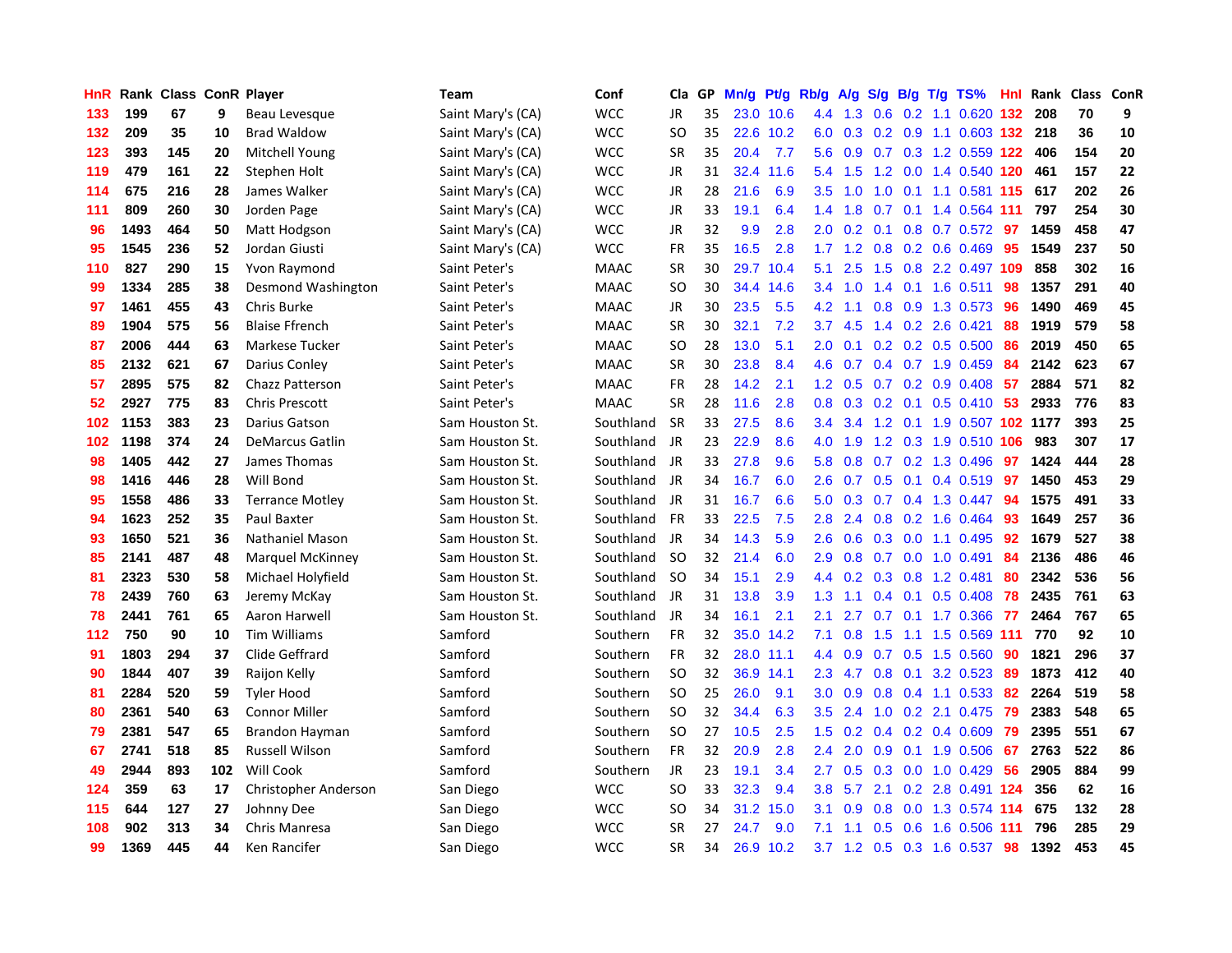| HnR |      | Rank Class ConR Player |                          |                        | Team          | Conf       | Cla           | <b>GP</b> | Mn/g | <b>Pt/g</b> | Rb/g             | A/g         | S/g              |     | B/g T/g TS%                   | Hnl | Rank | <b>Class</b>   | ConR             |
|-----|------|------------------------|--------------------------|------------------------|---------------|------------|---------------|-----------|------|-------------|------------------|-------------|------------------|-----|-------------------------------|-----|------|----------------|------------------|
| 98  | 1376 | 434                    | 45                       | Paul Cooper            | San Diego     | <b>WCC</b> | JR            | 24        | 16.9 | 6.2         | 1.6              | 0.6         |                  |     | 0.8 0.0 0.7 0.509             | 98  | 1379 | 430            | 44               |
| 92  | 1715 | 523                    | 55                       | <b>Cameron Miles</b>   | San Diego     | <b>WCC</b> | <b>SR</b>     | 34        | 17.5 | 4.9         | 1.6              |             |                  |     | 1.7 0.8 0.0 1.3 0.485 91      |     | 1736 | 532            | 53               |
| 83  | 2235 | 380                    | 67                       | Jito Kok               | San Diego     | <b>WCC</b> | FR            | 34        | 18.3 | 3.2         | 3.2              | 0.0         |                  |     | $0.2$ 1.6 1.1 0.512 82        |     | 2244 | 380            | 68               |
| 83  | 2237 | 509                    | 68                       | John Sinis             | San Diego     | <b>WCC</b> | <b>SO</b>     | 33        | 15.3 | 4.1         | 2.5              | 0.3         |                  |     | 0.3 0.3 0.8 0.521             | 82  | 2230 | 508            | 67               |
| 76  | 2520 | 781                    | 69                       | Dennis Kramer          | San Diego     | <b>WCC</b> | JR            | 32        | 14.6 | 4.2         | 2.7              | 0.2         |                  |     | $0.2$ 0.4 1.1 0.500           | 76  | 2503 | 778            | 69               |
| 63  | 2814 | 653                    | 76                       | Simi Fajemisin         | San Diego     | <b>WCC</b> | <b>SO</b>     | 34        | 10.5 | 2.1         | 2.0              | 0.1         |                  |     | $0.1$ 0.4 0.9 0.543           | 62  | 2835 | 657            | 76               |
| 159 | 23   | 8                      | $\mathbf{1}$             | Jamaal Franklin        | San Diego St. | <b>MWC</b> | JR            | 32        | 33.1 | 16.9        | 9.5              | 3.3         | 1.6              |     | 0.8 3.4 0.530                 | 160 | 23   | $\overline{7}$ | $\mathbf{1}$     |
| 138 | 141  | 66                     | 10                       | Chase Tapley           | San Diego St. | <b>MWC</b> | <b>SR</b>     | 33        | 30.8 | 13.5        | 3.2              |             |                  |     | 2.7 1.4 0.5 1.3 0.544 137     |     | 155  | 73             | 11               |
| 115 | 623  | 69                     | 27                       | Skylar Spencer         | San Diego St. | <b>MWC</b> | FR            | 34        | 14.2 | 2.9         | 2.9              | 0.2         |                  |     | 0.3 1.5 0.5 0.610 114         |     | 681  | 77             | 28               |
| 114 | 652  | 239                    | 29                       | Deshawn Stephens       | San Diego St. | <b>MWC</b> | <b>SR</b>     | 34        | 21.7 | 6.1         | 5.1              |             |                  |     | 0.2 0.6 0.5 0.8 0.577 113 708 |     |      | 256            | 30               |
| 114 | 665  | 133                    | 31                       | J.J. O'Brien           | San Diego St. | <b>MWC</b> | <b>SO</b>     | 34        | 27.0 | 7.2         | 4.5              | 1.5         |                  |     | 0.9 0.4 1.4 0.520 113 723     |     |      | 149            | 32               |
| 112 | 765  | 246                    | 36                       | Xavier Thames          | San Diego St. | <b>MWC</b> | JR            | 30        | 28.7 | 9.5         | 2.7              | 2.4         |                  |     | 1.0 0.3 1.8 0.486 112 749     |     |      | 239            | 33               |
| 102 | 1150 | 167                    | 49                       | <b>Winston Shepard</b> | San Diego St. | <b>MWC</b> | FR            | 31        | 20.3 | 5.7         | 3.5              | 2.0         | 0.4              |     | 0.4 2.0 0.458 102 1147        |     |      | 164            | 49               |
| 98  | 1380 | 448                    | 53                       | James Rahon            | San Diego St. | <b>MWC</b> | <b>SR</b>     | 32        | 22.8 | 7.0         | 1.8              | 0.6         |                  |     | 0.6 0.1 0.5 0.462 99          |     | 1339 | 439            | 53               |
| 129 | 254  | 90                     | 12                       | Cole Dickerson         | San Francisco | <b>WCC</b> | JR            | 31        |      | 33.0 15.2   | 9.8              | 1.4         | 0.9 <sub>0</sub> |     | 0.3 2.5 0.546 128             |     | 268  | 91             | 12               |
| 127 | 290  | 103                    | 14                       | Cody Doolin            | San Francisco | <b>WCC</b> | JR            | 31        |      | 33.7 12.2   | 3.1              | 5.6         | 1.6              | 0.1 | 2.7 0.533 126                 |     | 313  | 107            | 14               |
| 111 | 775  | 94                     | 29                       | Mark Tollefsen         | San Francisco | <b>WCC</b> | <b>FR</b>     | 31        | 19.8 | 7.2         | 3.0 <sub>2</sub> | 0.5         |                  |     | 0.4 0.6 0.5 0.680 111         |     | 799  | 98             | 31               |
| 106 | 978  | 304                    | 36                       | De'End Parker          | San Francisco | <b>WCC</b> | JR            | 29        |      | 27.3 11.7   |                  | $3.0$ $2.0$ |                  |     | 0.6 0.1 1.2 0.511 106         |     | 986  | 308            | 36               |
| 97  | 1469 | 219                    | 47                       | <b>Avry Holmes</b>     | San Francisco | <b>WCC</b> | <b>FR</b>     | 29        | 19.1 | 6.7         | 1.7 <sub>z</sub> | 0.9         |                  |     | 0.4 0.0 1.0 0.607 96          |     | 1481 | 216            | 48               |
| 96  | 1491 | 224                    | 49                       | Tim Derksen            | San Francisco | <b>WCC</b> | FR            | 31        | 22.0 | 7.4         | 3.8              | 0.6         |                  |     | 0.6 0.2 1.5 0.564             | -96 | 1510 | 224            | 49               |
| 85  | 2120 | 482                    | 64                       | <b>Chris Adams</b>     | San Francisco | <b>WCC</b> | <b>SO</b>     | 28        | 19.2 | 4.7         | 1.3              | 0.9         |                  |     | 0.5 0.0 0.6 0.569             | 86  | 2035 | 457            | 61               |
| 63  | 2811 | 542                    | 75                       | Matt Christiansen      | San Francisco | <b>WCC</b> | FR            | 26        | 11.7 | 2.1         | 1.8              | 0.3         |                  |     | $0.1$ 0.4 0.5 0.491           | 65  | 2795 | 533            | 75               |
| 50  | 2937 | 592                    | 78                       | Tao Xu                 | San Francisco | <b>WCC</b> | <b>FR</b>     | 27        | 13.9 | 3.3         | 1.3              | 0.2         |                  |     | $0.3$ 0.1 1.1 0.484           | -54 | 2927 | 588            | 79               |
| 114 | 657  | 242                    | 15                       | James Kinney           | San Jose St.  | <b>WAC</b> | <b>SR</b>     | 14        | 33.9 | 20.6        | 5.5              | 2.6         |                  |     | 2.4 0.1 2.8 0.498 145         |     | 86   | 40             | 3                |
| 101 | 1235 | 391                    | 34                       | Chris Cunningham       | San Jose St.  | <b>WAC</b> | JR            | 29        | 31.3 | 10.7        | 9.0              | 1.2         |                  |     | 0.7 0.5 3.0 0.505             | 97  | 1457 | 457            | 42               |
| 93  | 1663 | 525                    | 50                       | Alex Brown             | San Jose St.  | <b>WAC</b> | JR            | 26        | 21.6 | 4.6         | 4.7              |             |                  |     | 0.3 0.4 1.9 0.7 0.502 90      |     | 1819 | 569            | 57               |
| 89  | 1868 | 415                    | 59                       | D.J. Brown             | San Jose St.  | <b>WAC</b> | <b>SO</b>     | 29        | 32.8 | 9.2         | 3.3 <sub>2</sub> |             |                  |     | 3.7 1.0 0.0 2.3 0.459 86      |     | 2056 | 464            | 64               |
| 88  | 1936 | 578                    | 62                       | Chris Jones            | San Jose St.  | <b>WAC</b> | <b>SR</b>     | 24        | 12.2 | 3.1         | 2.0              | 0.8         |                  |     | $0.3$ 0.2 0.4 0.451           | -85 | 2110 | 615            | 66               |
| 81  | 2291 | 717                    | 72                       | Louis Garrett          | San Jose St.  | <b>WAC</b> | <b>JR</b>     | 25        | 20.5 | 6.9         | 2.3              | 0.9         |                  |     | $0.7$ $0.2$ 1.4 $0.450$       | 79  | 2403 | 749            | 75               |
| 74  | 2566 | 710                    | 80                       | Lavanne Pennington     | San Jose St.  | <b>WAC</b> | <b>SR</b>     | 26        | 19.3 | 7.5         | 2.5              | 0.4         | 0.5              |     | $0.0$ 1.5 0.435               | 73  | 2625 | 723            | 81               |
| 72  | 2637 | 815                    | 81                       | Xavier Jones           | San Jose St.  | <b>WAC</b> | JR            | 27        | 18.0 | 4.6         | 2.0              | 1.5         | 0.6              |     | 0.1 1.3 0.382 70              |     | 2697 | 833            | 82               |
| 57  | 2879 | 668                    | 84                       | Stephon Smith          | San Jose St.  | <b>WAC</b> | <b>SO</b>     | 28        | 15.5 | 2.9         | 2.8              | 0.3         |                  |     | $0.4$ 0.3 1.0 0.352           | -56 | 2904 | 673            | 85               |
| 40  | 2980 | 611                    | 88                       | David Andoh            | San Jose St.  | <b>WAC</b> | FR            | 21        | 11.8 | 2.3         | 2.0              | 0.1         | 0.1              |     | $0.0$ 0.7 0.378               | 43  | 2978 | 609            | 88               |
| 140 | 125  | 57                     | 6                        | Kevin Foster           | Santa Clara   | <b>WCC</b> | <b>SR</b>     | 38        | 32.4 | 19.3        | $2.7^{\circ}$    | 4.3         |                  |     | 2.4 0.1 3.4 0.534 140         |     | 133  | 62             | $\boldsymbol{6}$ |
| 138 | 142  | 67                     | $\overline{\phantom{a}}$ | Marc Trasolini         | Santa Clara   | <b>WCC</b> | <b>SR</b>     | 38        |      | 30.9 15.4   | 7.4              |             |                  |     | 0.9 0.8 1.4 1.7 0.592 137 152 |     |      | 70             | $\overline{7}$   |
| 126 | 319  | 110                    | 15                       | Evan Roguemore         | Santa Clara   | <b>WCC</b> | <b>JR</b>     | 38        |      | 31.4 12.0   | 3.2              | 5.2         |                  |     | 1.2 0.2 2.2 0.555 125         |     | 329  | 116            | 15               |
| 116 | 606  | 118                    | 25                       | <b>Brandon Clark</b>   | Santa Clara   | <b>WCC</b> | <sub>SO</sub> | 38        | 18.5 | 7.2         | 1.8              | 2.7         |                  |     | 0.7 0.1 1.5 0.567 115 614     |     |      | 124            | 24               |
| 110 | 820  | 287                    | 31                       | <b>Raymond Cowels</b>  | Santa Clara   | <b>WCC</b> | <b>SR</b>     | 38        | 26.2 | 9.4         | 4.3              | 0.5         | 1.5              |     | 0.2 0.9 0.552 110             |     | 827  | 293            | 32               |
| 98  | 1401 | 303                    | 46                       | Yannick Atanga         | Santa Clara   | <b>WCC</b> | SO            | 38        | 18.1 | 2.6         |                  |             |                  |     | 6.2 0.2 0.3 1.0 0.6 0.490     | 98  | 1402 | 304            | 46               |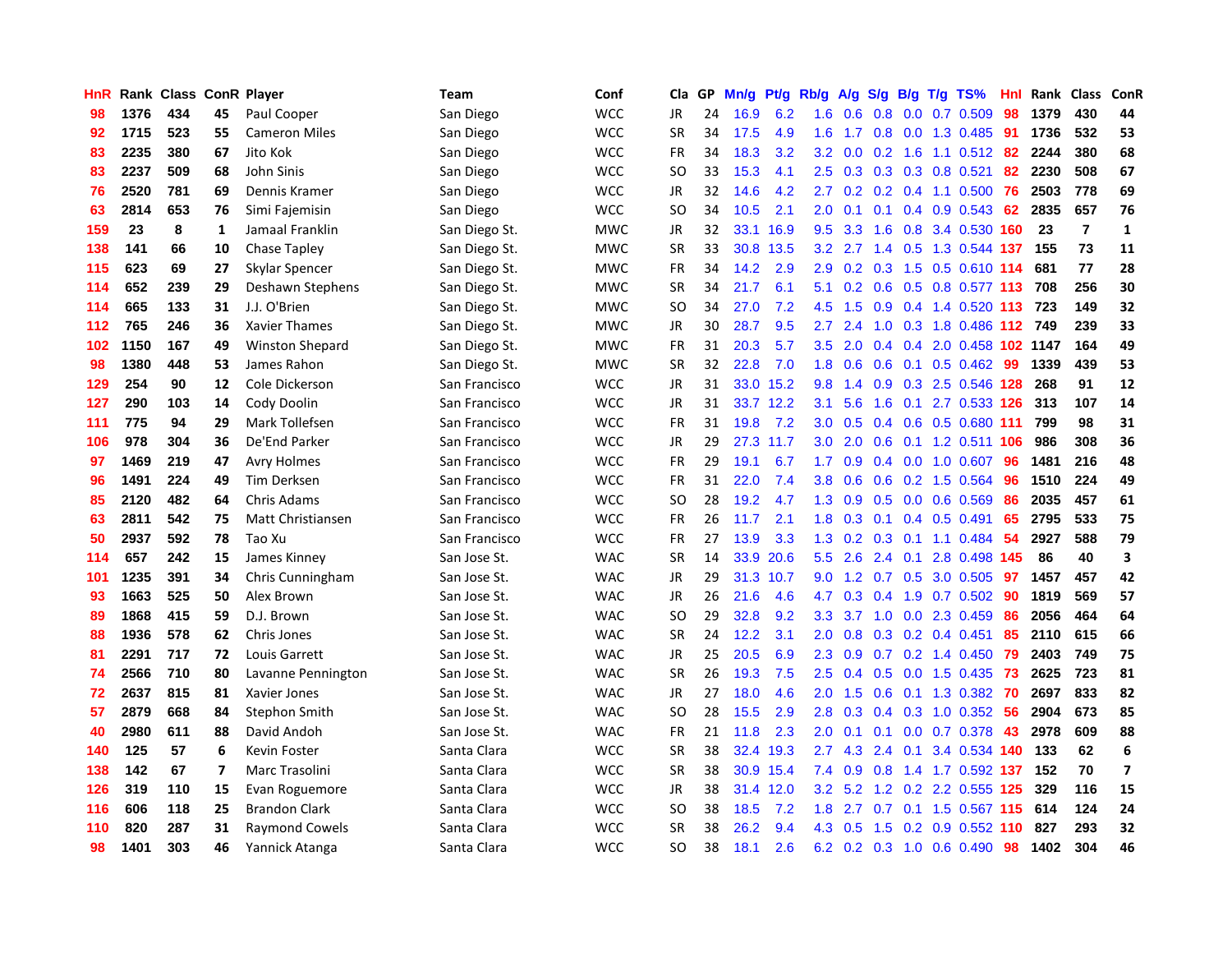| HnR |      | Rank Class ConR Player |    |                            | Team                | Conf        | Cla.          | <b>GP</b> | Mn/g      | Pt/g      | Rb/g             | A/g             | S/g |     | B/g T/g TS%                          | Hnl | Rank | <b>Class</b> | <b>ConR</b>  |
|-----|------|------------------------|----|----------------------------|---------------------|-------------|---------------|-----------|-----------|-----------|------------------|-----------------|-----|-----|--------------------------------------|-----|------|--------------|--------------|
| 85  | 2104 | 476                    | 62 | <b>Robert Garrett</b>      | Santa Clara         | <b>WCC</b>  | <b>SO</b>     | 32        | 10.5      | 2.1       |                  | $2.2 \quad 0.1$ |     |     | $0.2$ 1.3 0.5 0.496                  | 87  | 2008 | 447          | 59           |
| 72  | 2628 | 812                    | 72 | John McArthur              | Santa Clara         | <b>WCC</b>  | <b>JR</b>     | 38        | 13.2      | 2.0       | $2.4^{\circ}$    |                 |     |     | 0.2 0.3 0.2 0.4 0.475 72 2641        |     |      | 820          | 73           |
| 129 | 259  | 107                    | 1  | <b>Rashad Hassan</b>       | Savannah St.        | <b>MEAC</b> | <b>SR</b>     | 34        | 25.6      | 12.6      | 5.8              | 0.7             |     |     | 0.6 0.7 2.3 0.562 128 271            |     |      | 112          | $\mathbf{1}$ |
| 117 | 568  | 214                    | 5  | <b>Arnold Louis</b>        | Savannah St.        | <b>MEAC</b> | <b>SR</b>     | 33        | 25.8      | 8.3       | 7.8              | 0.8             |     |     | 1.4 0.3 2.2 0.500 117                |     | 562  | 213          | 5            |
| 109 | 865  | 272                    | 12 | Jyles Smith                | Savannah St.        | <b>MEAC</b> | JR            | 34        | 20.3      | 2.9       | 5.1              | 0.6             | 1.0 |     | 2.6 1.1 0.429 108                    |     | 886  | 280          | 13           |
| 102 | 1196 | 398                    | 20 | Preston Blackmon           | Savannah St.        | <b>MEAC</b> | SR            | 34        | 29.6      | 11.8      | 1.9              | 3.6             | 1.0 | 0.1 | 3.6 0.476 101 1215                   |     |      | 406          | 21           |
| 101 | 1252 | 397                    | 21 | Deven Williams             | Savannah St.        | <b>MEAC</b> | JR            | 26        | 16.3      | 7.9       | 0.8              | 0.6             | 0.5 |     | 0.0 1.0 0.524 102 1161               |     |      | 367          | 19           |
| 87  | 1981 | 590                    | 47 | Cedric Smith               | Savannah St.        | <b>MEAC</b> | <b>SR</b>     | 34        | 26.2      | 4.0       | 3.6              | 1.4             |     |     | 1.4 0.1 1.9 0.386                    | -87 | 1987 | 590          | 47           |
| 73  | 2620 | 484                    | 85 | Khiry White                | Savannah St.        | <b>MEAC</b> | <b>FR</b>     | 32        | 20.7      | 3.0       | 2.1              | 1.0             | 1.3 | 0.1 | 2.1 0.444 74                         |     | 2590 | 472          | 84           |
| 70  | 2688 | 830                    | 87 | Stephen Wilson             | Savannah St.        | <b>MEAC</b> | JR            | 33        | 12.5      | 2.5       | 0.7              | 1.0             |     |     | 0.5 0.0 0.8 0.413 70                 |     | 2699 | 834          | 87           |
| 61  | 2838 | 869                    | 98 | Robert Burger              | Savannah St.        | <b>MEAC</b> | <b>JR</b>     | 34        | 12.9      | 1.7       | 0.9 <sub>0</sub> | 0.4             |     |     | 0.9 0.0 0.8 0.411 61                 |     | 2848 | 873          | 99           |
| 114 | 660  | 244                    | 10 | <b>Brandon Fortenberry</b> | SE Louisiana        | Southland   | <b>SR</b>     | 31        | 35.5      | 14.6      | 4.5              | 2.8             |     |     | $0.9$ $0.3$ $1.9$ $0.513$ <b>113</b> |     | 697  | 254          | 11           |
| 103 | 1112 | 372                    | 18 | Roosevelt Johnson          | SE Louisiana        | Southland   | <b>SR</b>     | 28        | 24.9      | 10.6      | 8.3              | 0.9             | 0.8 |     | 0.7 2.3 0.453 105 1035               |     |      | 355          | 19           |
| 99  | 1341 | 286                    | 26 | Onochie Ochie              | SE Louisiana        | Southland   | <b>SO</b>     | 24        | 11.4      | 6.2       | 2.6              | 0.2             |     |     | 0.4 0.5 0.7 0.611 103 1109           |     |      | 233          | 21           |
| 85  | 2124 | 665                    | 46 | Dre Evans                  | SE Louisiana        | Southland   | JR.           | 31        | 31.2      | 9.3       | 2.2              | 2.4             |     |     | 0.7 0.1 2.0 0.527                    | 84  | 2144 | 674          | 47           |
| 81  | 2297 | 719                    | 57 | Antonnio Benton            | <b>SE Louisiana</b> | Southland   | JR.           | 29        | 21.0      | 4.5       |                  | $3.7 \quad 0.4$ |     |     | 0.4 0.8 0.9 0.518 81                 |     | 2299 | 719          | 55           |
| 80  | 2339 | 730                    | 59 | Jeffery Ricard             | SE Louisiana        | Southland   | JR            | 31        | 28.4      | 9.0       | $2.5^{\circ}$    | 1.5             |     |     | $0.6$ $0.2$ $2.2$ $0.451$            | -79 | 2363 | 737          | 58           |
| 79  | 2397 | 414                    | 61 | Roger Woods                | SE Louisiana        | Southland   | <b>FR</b>     | 30        | 19.4      | 4.1       | 3.9 <sup>°</sup> | 1.0             |     |     | 0.4 0.2 1.4 0.517 79                 |     | 2409 | 422          | 62           |
| 77  | 2481 | 692                    | 67 | <b>Todd Nelson</b>         | SE Louisiana        | Southland   | <b>SR</b>     | 30        | 16.3      | 5.6       | 1.2              | 0.4             |     |     | 0.3 0.1 0.7 0.505 77                 |     | 2496 | 697          | 67           |
| 45  | 2962 | 899                    | 88 | Jeremy Campbell            | SE Louisiana        | Southland   | <b>JR</b>     | 29        | 10.1      | 1.6       | 1.1              | $0.4^{\circ}$   |     |     | $0.2$ 0.2 0.6 0.356                  | -45 | 2969 | 901          | 88           |
| 106 | 999  | 309                    | 26 | <b>Tyler Stone</b>         | SE Missouri St.     | OVC         | <b>JR</b>     | 33        | 32.2      | 15.5      | 7.8              | 1.2             |     |     | 0.8 1.3 1.5 0.540 105 1017           |     |      | 318          | 27           |
| 105 | 1064 | 225                    | 28 | Nino Johnson               | SE Missouri St.     | OVC         | <b>SO</b>     | 33        | 27.7 11.1 |           | 8.8              | 1.1             | 0.6 |     | 2.5 2.3 0.560 104 1066               |     |      | 226          | 29           |
| 101 | 1241 | 404                    | 32 | Corey Wilford              | SE Missouri St.     | <b>OVC</b>  | SR            | 31        |           | 28.7 14.4 | 3.6              | $2.2^{\circ}$   |     |     | 0.8 0.3 1.8 0.588 101 1209           |     |      | 404          | 32           |
| 91  | 1799 | 549                    | 53 | <b>Marland Smith</b>       | SE Missouri St.     | <b>OVC</b>  | <b>SR</b>     | 33        | 29.2      | 10.1      | 3.9 <sup>°</sup> | 2.2             |     |     | 0.8 0.2 1.3 0.585                    | 90  | 1800 | 548          | 53           |
| 89  | 1890 | 587                    | 57 | <b>Lucas Nutt</b>          | SE Missouri St.     | <b>OVC</b>  | JR            | 33        | 28.5      | 5.6       | 2.2              | 5.4             | 0.8 | 0.1 | 2.2 0.603                            | -89 | 1893 | 589          | 56           |
| 87  | 1986 | 626                    | 59 | A.J. Jones                 | SE Missouri St.     | <b>OVC</b>  | JR            | 33        | 20.2      | 8.6       | 3.3              | 1.6             | 0.6 |     | 0.3 2.1 0.536                        | 87  | 1989 | 628          | 58           |
| 84  | 2173 | 631                    | 68 | Nick Niernczyk             | SE Missouri St.     | <b>OVC</b>  | <b>SR</b>     | 31        | 23.1      | 7.5       | 2.1              | 1.5             |     |     | 0.8 0.1 0.7 0.532 84                 |     | 2143 | 624          | 66           |
| 103 | 1120 | 351                    | 32 | <b>Clarence Trent</b>      | Seattle             | <b>WAC</b>  | JR            | 30        | 21.7      | 9.8       | 5.8              | 1.2             |     |     | 1.0 0.6 2.7 0.485 103 1144           |     |      | 360          | 34           |
| 98  | 1381 | 449                    | 41 | Prince Obasi               | Seattle             | <b>WAC</b>  | <b>SR</b>     | 30        | 29.8      | 8.3       | 4.6              | 4.3             |     |     | 1.1 0.2 2.7 0.461 98                 |     | 1399 | 454          | 39           |
| 95  | 1555 | 339                    | 46 | Jarell Flora               | Seattle             | <b>WAC</b>  | <sub>SO</sub> | 28        | 16.8      | 5.9       | 2.4              | 0.8             | 1.0 |     | 0.2 1.3 0.522 95                     |     | 1551 | 338          | 44           |
| 95  | 1567 | 489                    | 47 | D'Vonne Pickett            | Seattle             | <b>WAC</b>  | JR            | 30        | 25.4      | 7.0       | 3.4              | 3.3             |     |     | 1.4 0.2 2.4 0.472 94                 |     | 1584 | 494          | 48           |
| 95  | 1573 | 242                    | 48 | Deshaun Sunderhaus         | Seattle             | <b>WAC</b>  | FR            | 29        | 22.9      | 9.4       | 6.0              | 0.7             |     |     | 0.4 0.8 2.3 0.508 94                 |     | 1579 | 243          | 47           |
| 91  | 1780 | 543                    | 55 | Louis Green                | Seattle             | <b>WAC</b>  | <b>SR</b>     | 30        | 17.3      | 5.6       | 4.1              | 0.3             | 0.1 |     | 0.6 1.3 0.572 90                     |     | 1789 | 544          | 54           |
| 91  | 1809 | 551                    | 56 | Chad Rasmussen             | Seattle             | <b>WAC</b>  | <b>SR</b>     | 30        | 25.6      | 9.6       | 2.8              | 1.2             | 0.8 |     | 0.1 1.5 0.515 90                     |     | 1814 | 553          | 56           |
| 81  | 2292 | 395                    | 73 | Luiz Bidart                | Seattle             | <b>WAC</b>  | <b>FR</b>     | 25        | 13.2      | 2.8       | 2.0              | 1.0             |     |     | $0.2$ 0.0 1.0 0.664 82               |     | 2262 | 385          | 72           |
| 77  | 2487 | 694                    | 78 | <b>Allen Tate</b>          | Seattle             | <b>WAC</b>  | <b>SR</b>     | 24        | 15.7      | 3.5       | 3.1              | 0.7             |     |     | 1.0 0.1 1.2 0.414 78                 |     | 2425 | 686          | 77           |
| 44  | 2967 | 604                    | 87 | Jack Crook                 | Seattle             | <b>WAC</b>  | <b>FR</b>     | 27        | 10.3      | 2.5       | 2.1              | 0.1             |     |     | $0.3$ 0.1 1.0 0.399                  | -45 | 2968 | 604          | 87           |
| 145 | 86   | 30                     | 12 | Edwin Fuguan               | Seton Hall          | ВE          | JR            | 33        | 32.3      | 16.5      | 5.8              | 1.9             |     |     | 2.4 0.5 2.5 0.538 143                |     | 98   | 30           | 12           |
| 115 | 628  | 124                    | 66 | <b>Brandon Mobley</b>      | Seton Hall          | <b>BE</b>   | <b>SO</b>     | 22        | 21.4      | 9.0       | 5.5              |                 |     |     | 0.7 0.3 1.0 1.6 0.611 121            |     | 442  | 82           | 46           |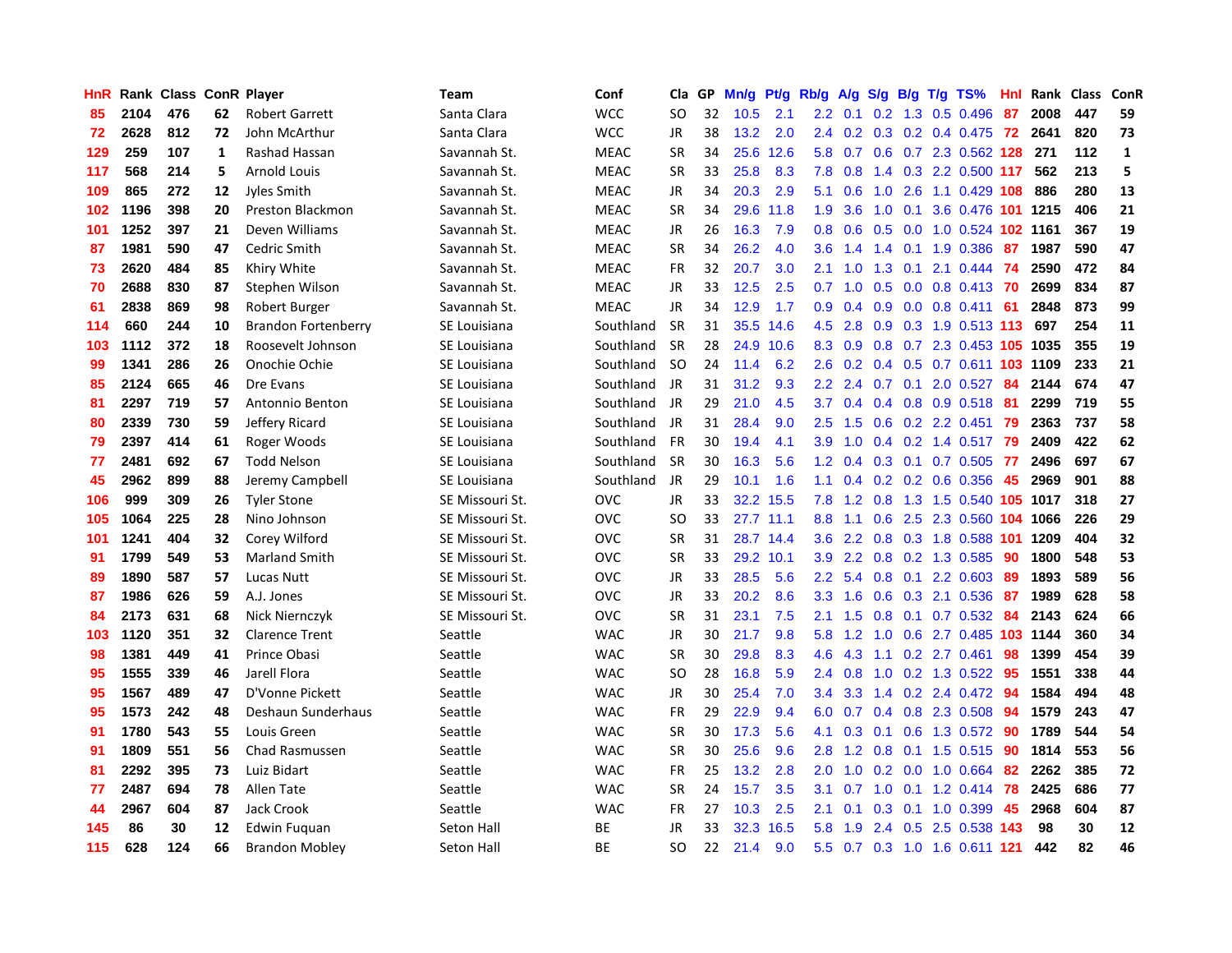| HnR |      | Rank Class |     | <b>ConR Player</b>        | <b>Team</b>      | Conf        | Cla           | GP. | Mn/g | Pt/g      | Rb/g             | A/g             |                  |     | S/g B/g T/g TS%              |     | Hnl Rank | <b>Class</b> | ConR         |
|-----|------|------------|-----|---------------------------|------------------|-------------|---------------|-----|------|-----------|------------------|-----------------|------------------|-----|------------------------------|-----|----------|--------------|--------------|
| 114 | 689  | 221        | 71  | <b>Gene Teague</b>        | Seton Hall       | ВE          | JR            | 33  |      | 28.4 11.2 |                  | $7.2$ 1.5       |                  |     | 0.3 0.5 2.7 0.561 112 740    |     |          | 234          | 75           |
| 106 | 982  | 209        | 85  | Aaron Cosby               | Seton Hall       | ВE          | SO            | 31  |      | 31.2 12.6 | $2.5^{\circ}$    | 3.0             |                  |     | 0.4 0.0 2.8 0.572 105 1024   |     |          | 218          | 88           |
| 99  | 1311 | 424        | 101 | Kyle Smyth                | Seton Hall       | ВE          | <b>SR</b>     | 33  | 25.5 | 5.1       | $2.2^{\circ}$    | 2.1             |                  |     | $0.9$ 0.1 0.7 0.540          | 98  | 1365     | 448          | 103          |
| 89  | 1895 | 592        | 116 | <b>Brian Oliver</b>       | Seton Hall       | <b>BE</b>   | <b>JR</b>     | 26  | 23.9 | 7.7       | 3.7              | 1.0             | 0.6              |     | 0.3 1.8 0.477                | 92  | 1697     | 533          | 111          |
| 83  | 2201 | 368        | 120 | <b>Tom Maayan</b>         | Seton Hall       | BE          | <b>FR</b>     | 33  | 21.5 | 1.8       | 1.7              | 3.1             |                  |     | 1.4 0.1 2.8 0.417 82         |     | 2229     | 375          | 121          |
| 79  | 2383 | 548        | 123 | <b>Haralds Karlis</b>     | Seton Hall       | <b>BE</b>   | <b>SO</b>     | 31  | 17.4 | 2.8       | 2.2              | 1.0             |                  |     | $0.4$ 0.2 0.7 0.432          | -80 | 2356     | 543          | 123          |
| 124 | 367  | 138        | 8   | O.D. Anosike              | Siena            | <b>MAAC</b> | <b>SR</b>     | 32  | 37.1 | 13.3      | 11.4             | 1.6             | 0.9              |     | 0.8 2.7 0.511 122            |     | 412      | 158          | 9            |
| 88  | 1923 | 426        | 59  | Rob Poole                 | Siena            | <b>MAAC</b> | <sub>SO</sub> | 28  | 35.1 | 11.8      | 4.7              | 1.3             | 1.0              |     | 0.2 1.8 0.518                | 88  | 1917     | 423          | 57           |
| 87  | 2016 | 448        | 64  | <b>Trenity Burdine</b>    | Siena            | <b>MAAC</b> | <sub>SO</sub> | 23  | 28.5 | 8.2       | 4.0              | 0.9             | 0.8              |     | 0.4 1.3 0.568 87             |     | 1956     | 430          | 60           |
| 83  | 2195 | 692        | 68  | Davis Martens             | Siena            | <b>MAAC</b> | JR            | 31  | 10.1 | 3.0       |                  | $2.3 \quad 0.4$ |                  |     | 0.1 0.3 0.6 0.452 82         |     | 2231     | 703          | 69           |
| 82  | 2252 | 513        | 71  | Evan Hymes                | Siena            | <b>MAAC</b> | <b>SO</b>     | 31  | 33.7 | 10.6      | 1.7 <sub>z</sub> | 3.7             |                  |     | $0.9$ $0.0$ $3.9$ $0.472$ 81 |     | 2270     | 521          | 72           |
| 81  | 2301 | 396        | 73  | <b>Brett Bisping</b>      | Siena            | <b>MAAC</b> | FR            | 25  | 14.0 | 3.2       | 2.6              | 0.4             |                  |     | $0.5$ 0.1 0.8 0.506          | -80 | 2335     | 403          | 74           |
| 78  | 2420 | 558        | 75  | Imoh Silas                | Siena            | <b>MAAC</b> | <sub>SO</sub> | 30  | 16.8 | 3.6       | 3.0 <sub>2</sub> | 0.3             | 0.3              |     | 1.0 1.4 0.581                | 78  | 2452     | 567          | 76           |
| 78  | 2455 | 571        | 77  | Rakeem Brookins           | Siena            | <b>MAAC</b> | SO            | 20  | 33.1 | 11.3      | 2.0 <sub>1</sub> | 2.3             | 2.0              | 0.1 | 3.1 0.438                    | -81 | 2313     | 531          | 73           |
| 42  | 2971 | 606        | 84  | <b>Rich Audu</b>          | Siena            | <b>MAAC</b> | <b>FR</b>     | 30  | 13.8 | 2.8       | 0.7              | 0.4             | 0.2              |     | $0.0$ 0.9 0.431              | 43  | 2977     | 608          | 84           |
| 107 | 951  | 333        | 25  | Jerome Jones              | SIU-Edwardsville | <b>OVC</b>  | <b>SR</b>     | 20  | 31.9 | 16.2      | 5.3              | 0.9             | 1.3              |     | 0.4 2.4 0.561 114            |     | 674      | 247          | 16           |
| 96  | 1508 | 487        | 41  | Mark Yelovich             | SIU-Edwardsville | OVC         | <b>SR</b>     | 22  | 27.0 | 11.6      | 5.9              | 1.4             | 0.9              |     | 0.4 1.9 0.479                | 97  | 1445     | 466          | 38           |
| 89  | 1905 | 420        | 58  | <b>Kris Davis</b>         | SIU-Edwardsville | OVC         | <b>SO</b>     | 27  |      | 35.6 11.7 | 2.7              | 3.6             |                  |     | $1.1$ 0.1 2.3 0.488          | -87 | 1996     | 441          | 59           |
| 85  | 2097 | 474        | 64  | <b>Michael Messer</b>     | SIU-Edwardsville | OVC         | SO            | 27  | 28.7 | 8.9       | 4.4              | 1.6             |                  |     | $0.6$ $0.1$ 1.6 $0.540$      | -83 | 2177     | 495          | 68           |
| 85  | 2127 | 668        | 66  | Tim Johnson               | SIU-Edwardsville | OVC         | JR            | 27  | 22.1 | 7.3       | 2.8              | 1.4             |                  |     | 0.6 0.4 1.7 0.513 83         |     | 2204     | 694          | 69           |
| 81  | 2317 | 665        | 72  | Derian Shaffer            | SIU-Edwardsville | OVC         | <b>SR</b>     | 27  | 21.9 | 6.2       | 4.6              | 0.4             |                  |     | $0.3$ 0.7 1.6 0.506          | -79 | 2394     | 680          | 75           |
| 65  | 2782 | 751        | 91  | Reggie Reed               | SIU-Edwardsville | OVC         | <b>SR</b>     | 23  | 18.0 | 1.4       | 1.4              | 2.9             |                  |     | 0.7 0.0 2.0 0.410            | 66  | 2784     | 750          | 91           |
| 52  | 2932 | 891        | 97  | Ray Lester                | SIU-Edwardsville | OVC         | JR            | 26  | 14.4 | 2.4       | 2.7              | 0.2             |                  |     | 0.3 0.2 1.0 0.422            | 51  | 2945     | 894          | 97           |
| 123 | 388  | 71         | 13  | Jalen Jones               | SMU              | <b>CUSA</b> | <b>SO</b>     | 32  | 32.4 | 14.0      | 7.7              | 1.0             |                  |     | 1.2 0.7 2.2 0.558 122        |     | 401      | 71           | 14           |
| 102 | 1176 | 249        | 44  | Cannen Cunningham         | SMU              | <b>CUSA</b> | <b>SO</b>     | 32  | 32.3 | 9.3       | 6.2              | 1.6             |                  |     | 1.1 1.8 2.4 0.546 102 1187   |     |          | 247          | 43           |
| 100 | 1300 | 274        | 46  | Ryan Manuel               | SMU              | <b>CUSA</b> | <b>SO</b>     | 32  | 34.1 | 12.1      |                  | 4.2 2.3         |                  |     | 1.2 0.2 2.4 0.568            | -99 | 1298     | 281          | 47           |
| 96  | 1504 | 470        | 57  | <b>Nick Russell</b>       | SMU              | <b>CUSA</b> | JR            | 32  | 36.2 | 14.0      | 3.6              |                 |                  |     | 4.3 1.5 0.3 3.8 0.465 96     |     | 1505     | 473          | 56           |
| 96  | 1507 | 471        | 58  | Shawn Williams            | SMU              | <b>CUSA</b> | JR            | 32  | 33.8 | 8.5       | 5.2              |                 |                  |     | 1.7 0.9 0.8 1.5 0.542 96     |     | 1507     | 474          | 57           |
| 74  | 2577 | 469        | 87  | Brian Bernardi            | SMU              | <b>CUSA</b> | FR            | 31  | 11.2 | 3.5       | 1.0              | 0.3             |                  |     | $0.2$ 0.0 0.7 0.591          | -74 | 2580     | 468          | 89           |
| 65  | 2784 | 752        | 90  | London Giles              | SMU              | <b>CUSA</b> | <b>SR</b>     | 26  | 13.8 | 2.8       | 1.2              | 0.7             |                  |     | $0.7$ $0.0$ $0.9$ $0.468$    | 68  | 2747     | 746          | 90           |
| 154 | 36   | 16         | 1   | <b>Augustine Rubit</b>    | South Alabama    | Sun Belt    | JR            | 30  | 33.2 | 19.4      | 10.5             | 1.1             | 0.7              |     | 1.2 2.5 0.555 149            |     | 67       | 24           | $\mathbf{1}$ |
| 115 | 612  | 223        | 16  | Javier Carter             | South Alabama    | Sun Belt    | <b>SR</b>     | 29  | 24.3 | 7.1       | 6.7              | 0.6             | 0.9              |     | 2.5 1.4 0.577 112            |     | 735      | 265          | 19           |
| 104 | 1087 | 229        | 31  | <b>Mychal Ammons</b>      | South Alabama    | Sun Belt    | <b>SO</b>     | 30  | 28.4 | 10.8      | 6.3              | 1.1             | 0.9 <sup>°</sup> |     | 0.9 2.1 0.520 100 1251       |     |          | 265          | 37           |
| 101 | 1224 | 385        | 36  | Xavier Roberson           | South Alabama    | Sun Belt    | JR            | 11  | 26.7 | 13.6      | 3.5              | 1.5             | 1.2              |     | 0.1 1.8 0.607 116            |     | 607      | 197          | 15           |
| 86  | 2073 | 646        | 62  | Antoine Allen             | South Alabama    | Sun Belt    | JR            | 30  | 26.3 | 9.1       | 3.0 <sub>2</sub> | 1.4             |                  |     | 1.3 0.2 2.0 0.431            | 83  | 2200     | 693          | 66           |
| 76  | 2511 | 777        | 80  | Dre Conner                | South Alabama    | Sun Belt    | JR            | 28  | 21.7 | 5.1       | $1.4^{\circ}$    | 2.2             |                  |     | 0.5 0.0 1.8 0.483 75         |     | 2555     | 790          | 82           |
| 66  | 2758 | 743        | 89  | Freddie Goldstein         | South Alabama    | Sun Belt    | <b>SR</b>     | 19  | 28.8 | 7.9       | $2.3^{\circ}$    | 2.4             |                  |     | 1.2 0.1 3.7 0.426            | 78  | 2410     | 684          | 73           |
| 66  | 2771 | 526        | 90  | <b>Barrington Stevens</b> | South Alabama    | Sun Belt    | <b>FR</b>     | 28  | 19.8 | 3.7       | 1.3              | 1.0             | 0.6              |     | $0.1$ 1.4 0.491              | 65  | 2796     | 534          | 93           |
| 61  | 2836 | 758        | 94  | <b>Trey Anderson</b>      | South Alabama    | Sun Belt    | <b>SR</b>     | 20  | 17.1 | 3.7       | 1.9              |                 |                  |     | 1.2 0.7 0.1 1.3 0.403        | 66  | 2786     | 751          | 92           |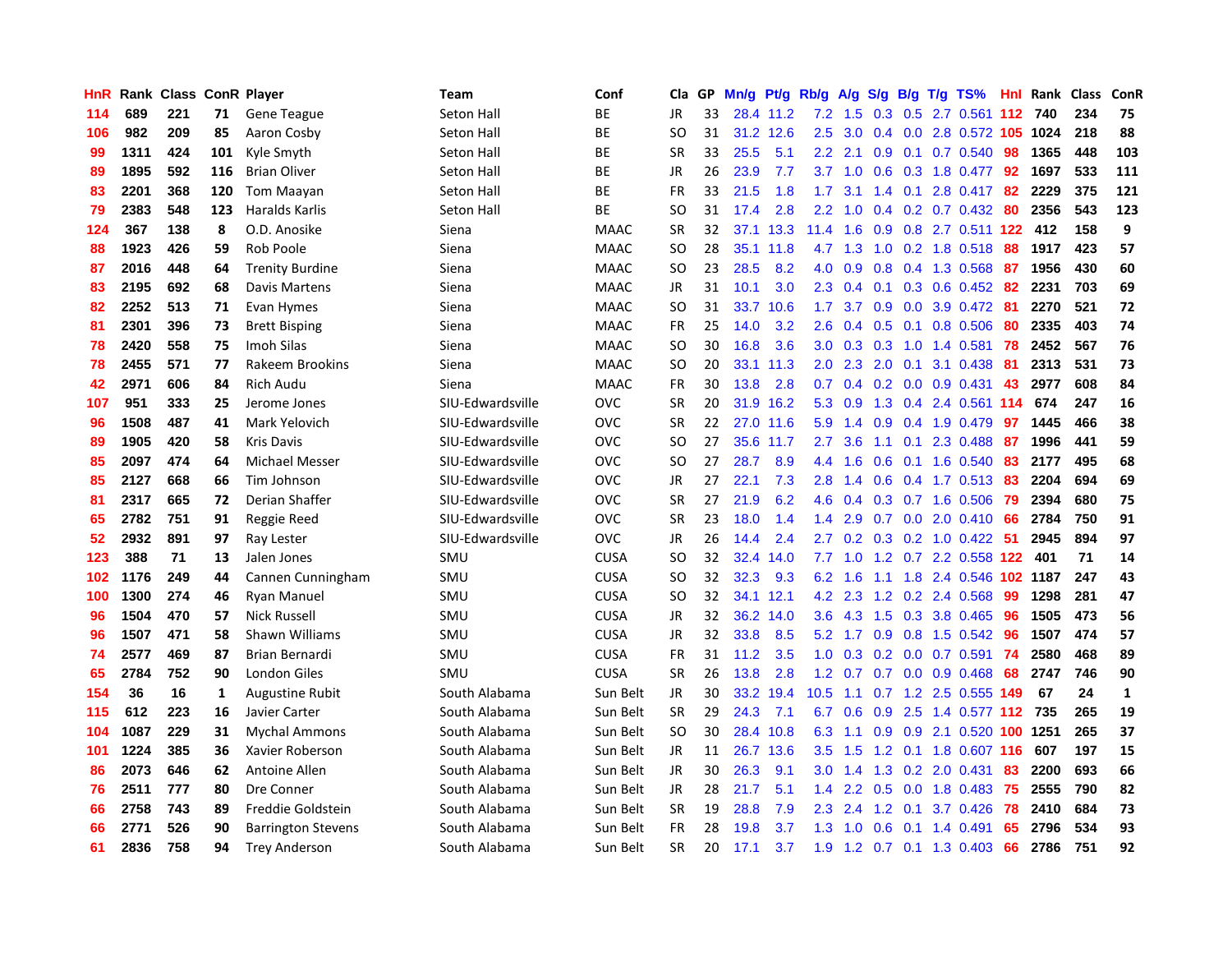| HnR | Rank | <b>Class ConR Player</b> |     |                            | Team               | Conf        | Cla       | <b>GP</b> | Mn/g | <b>Pt/g</b> | Rb/g             | A/g    | S/g |  | B/g T/g TS%                        | Hnl | Rank | <b>Class</b> | ConR |
|-----|------|--------------------------|-----|----------------------------|--------------------|-------------|-----------|-----------|------|-------------|------------------|--------|-----|--|------------------------------------|-----|------|--------------|------|
| 118 | 515  | 171                      | 34  | <b>Brenton Williams</b>    | South Carolina     | <b>SEC</b>  | JR        | 31        |      | 21.0 11.0   | 1.8              | 1.4    |     |  | 0.7 0.1 1.2 0.595 117              |     | 551  | 182          | 36   |
| 113 | 726  | 83                       | 47  | <b>Michael Carrera</b>     | South Carolina     | <b>SEC</b>  | <b>FR</b> | 27        | 21.1 | 9.9         | 7.2              | 0.6    |     |  | 0.3 0.6 1.9 0.521 115 612          |     |      | 65           | 41   |
| 103 | 1122 | 376                      | 72  | Lakeem Jackson             | South Carolina     | <b>SEC</b>  | <b>SR</b> | 32        | 28.7 | 7.5         | 5.9              | 1.8    |     |  | 0.8 0.7 1.9 0.531 101 1200         |     |      | 400          | 76   |
| 102 | 1190 | 370                      | 77  | <b>Brian Richardson</b>    | South Carolina     | <b>SEC</b>  | JR        | 31        | 18.2 | 7.5         | $2.2^{\circ}$    | 1.0    |     |  | 0.5 0.4 1.0 0.523 100 1253         |     |      | 395          | 79   |
| 91  | 1774 | 556                      | 96  | <b>RJ Slawson</b>          | South Carolina     | <b>SEC</b>  | JR        | 32        | 15.9 | 4.2         | 3.3 <sub>2</sub> | 0.5    | 0.5 |  | $0.6$ 1.1 0.516                    | 90  | 1842 | 576          | 98   |
| 91  | 1812 | 299                      | 97  | Laimonas Chatkevicius      | South Carolina     | SEC         | FR        | 23        | 13.2 | 4.4         | 3.2              | 0.5    |     |  | $0.1$ 0.6 1.4 0.490                | 90  | 1844 | 300          | 99   |
| 89  | 1877 | 310                      | 100 | Mindaugas Kacinas          | South Carolina     | <b>SEC</b>  | <b>FR</b> | 31        | 19.5 | 4.9         | 3.7              | 0.7    |     |  | $0.3$ 0.5 1.5 0.563                | -88 | 1925 | 317          | 103  |
| 86  | 2029 | 635                      | 105 | Eric Smith                 | South Carolina     | <b>SEC</b>  | JR        | 32        | 27.7 | 5.7         | 1.8              | 3.1    |     |  | 0.6 0.0 2.2 0.410                  | -85 | 2095 | 654          | 112  |
| 84  | 2165 | 684                      | 112 | <b>Bruce Ellington</b>     | South Carolina     | <b>SEC</b>  | JR        | 23        | 32.2 | 9.9         | 2.6              | 2.7    |     |  | 1.3 0.2 2.9 0.420                  | 90  | 1826 | 571          | 97   |
| 68  | 2728 | 633                      | 121 | Damien Leonard             | South Carolina     | <b>SEC</b>  | SO        | 28        | 14.8 | 4.0         | 1.9              | 0.6    |     |  | 0.3 0.0 1.0 0.426 69               |     | 2721 | 631          | 123  |
| 107 | 933  | 295                      | 14  | Matthew Hezekiah           | South Carolina St. | <b>MEAC</b> | JR        | 30        | 31.7 | 12.9        | 7.4              | 0.6    |     |  | 0.9 1.2 1.7 0.567 106              |     | 994  | 310          | 16   |
| 91  | 1769 | 537                      | 40  | <b>Khalif Toombs</b>       | South Carolina St. | <b>MEAC</b> | <b>SR</b> | 30        | 36.0 | 12.3        | 3.3 <sub>2</sub> | 5.3    |     |  | 1.6 0.0 3.1 0.478                  | 90  | 1827 | 557          | 43   |
| 87  | 2018 | 337                      | 51  | Darryl Palmer              | South Carolina St. | <b>MEAC</b> | FR        | 30        | 27.4 | 9.5         | 5.9              | 0.9    | 0.6 |  | 1.5 1.5 0.486                      | 85  | 2080 | 351          | 52   |
| 69  | 2699 | 835                      | 88  | Adama "Louie" Adams        | South Carolina St. | <b>MEAC</b> | JR        | 25        | 29.0 | 9.6         | 2.2              | 2.6    |     |  | 0.8 0.3 3.2 0.509                  | 69  | 2706 | 836          | 88   |
| 68  | 2733 | 634                      | 92  | Devin Joint                | South Carolina St. | <b>MEAC</b> | <b>SO</b> | 16        | 22.9 | 4.8         | 5.3              | 0.6    |     |  | 0.9 0.6 1.0 0.393                  | 68  | 2724 | 632          | 90   |
| 59  | 2854 | 662                      | 99  | Luka Radovic               | South Carolina St. | <b>MEAC</b> | SO.       | 30        | 15.1 | 3.2         | 3.1              | 0.2    |     |  | $0.2$ 0.2 0.8 0.444                | 58  | 2876 | 667          | 103  |
| 59  | 2863 | 564                      | 100 | Shaquille Mitchell         | South Carolina St. | <b>MEAC</b> | <b>FR</b> | 28        | 22.8 | 5.5         | 4.3              | $-1.1$ | 0.8 |  | 0.1 1.9 0.346                      | -59 | 2865 | 566          | 100  |
| 57  | 2883 | 571                      | 106 | <b>Patrick Myers</b>       | South Carolina St. | <b>MEAC</b> | <b>FR</b> | 30        | 20.1 | 3.9         | 2.6              | 1.1    | 0.7 |  | $0.1$ 1.4 0.368                    | 56  | 2902 | 577          | 108  |
| 103 | 1121 | 375                      | 14  | Juevol Myles               | South Dakota       | Summit      | <b>SR</b> | 30        |      | 32.3 15.4   | 3.5              |        |     |  | 3.0 1.2 0.0 1.9 0.534 103 1122     |     |      | 377          | 13   |
| 97  | 1449 | 313                      | 24  | <b>Brandon Bos</b>         | South Dakota       | Summit      | <b>SO</b> | 29        |      | 27.9 11.0   | 3.9 <sup>°</sup> | 1.9    |     |  | $0.6$ 0.0 1.2 0.601                | 97  | 1430 | 313          | 23   |
| 96  | 1486 | 462                      | 25  | <b>Trevor Gruis</b>        | South Dakota       | Summit      | JR        | 30        | 31.1 | 12.3        | 6.1              | 1.9    |     |  | $0.7$ $0.9$ 2.7 $0.593$            | -96 | 1479 | 464          | 25   |
| 89  | 1911 | 317                      | 38  | Casey Kasperbauer          | South Dakota       | Summit      | FR        | 29        | 27.6 | 8.8         | 2.0              | 1.8    | 1.0 |  | $0.0$ 0.9 0.617                    | 88  | 1903 | 313          | 38   |
| 88  | 1924 | 602                      | 40  | Karim Rowson               | South Dakota       | Summit      | JR        | 30        | 20.4 | 7.9         | 3.9 <sub>2</sub> | 0.7    |     |  | 0.8 0.4 1.5 0.519                  | 88  | 1915 | 601          | 39   |
| 87  | 1985 | 625                      | 42  | <b>Steve Tecker</b>        | South Dakota       | Summit      | JR        | 29        | 20.1 | 5.3         | 3.5              | 1.3    |     |  | 0.8 0.0 1.1 0.585                  | 87  | 1969 | 621          | 41   |
| 80  | 2337 | 404                      | 52  | <b>Tyler Flack</b>         | South Dakota       | Summit      | FR        | 29        | 19.6 | 5.1         | 3.9              | 0.7    |     |  | 0.4 1.4 1.3 0.474 80               |     | 2321 | 400          | 50   |
| 69  | 2701 | 735                      | 67  | Jordan Boots               | South Dakota       | Summit      | <b>SR</b> | 30        | 17.1 | 3.6         | 0.8              | 1.2    | 0.5 |  | $0.0$ 1.0 0.514                    | -69 | 2715 | 738          | 68   |
| 162 | 18   | 8                        | 1   | Nate Wolters               | South Dakota St.   | Summit      | <b>SR</b> | 33        | 38.1 | 22.3        | 5.6              | 5.8    |     |  | 1.7 0.1 2.3 0.599 164              |     | -18  | 9            | 1    |
| 104 | 1107 | 347                      | 13  | Marcus Heemstra            | South Dakota St.   | Summit      | JR        | 34        | 11.8 | 4.2         | $2.7^{\circ}$    |        |     |  | 0.8 0.3 0.5 0.8 0.594 102 1179     |     |      | 373          | 15   |
| 101 | 1238 | 392                      | 16  | Brayden Carlson            | South Dakota St.   | Summit      | JR        | 35        | 34.6 | 9.1         | 3.9 <sub>2</sub> | 2.5    |     |  | $0.8$ 0.3 1.2 0.547                | -99 | 1314 | 414          | 18   |
| 100 | 1267 | 402                      | 17  | Jordan Dykstra             | South Dakota St.   | Summit      | JR        | 35        | 32.5 | 12.5        | 7.9              | 1.4    |     |  | $0.5$ 0.5 1.9 0.558                | -99 | 1341 | 421          | 19   |
| 99  | 1322 | 429                      | 19  | <b>Tony Fiegen</b>         | South Dakota St.   | Summit      | <b>SR</b> | 35        | 31.9 | 10.2        | 5.4              | 1.5    | 0.5 |  | 0.2 1.5 0.571                      | 98  | 1405 | 455          | 22   |
| 94  | 1599 | 502                      | 31  | Chad White                 | South Dakota St.   | Summit      | JR        | 28        | 31.7 | 9.9         | 3.8              | 1.2    |     |  | $0.6$ 0.4 1.4 0.605                | 96  | 1478 | 463          | 24   |
| 68  | 2719 | 630                      | 68  | <b>Taevaunn Prince</b>     | South Dakota St.   | Summit      | <b>SO</b> | 25        | 14.1 | 4.4         | 2.1              | 0.6    |     |  | $0.3$ 0.0 0.8 0.456                | 72  | 2654 | 618          | 67   |
| 59  | 2868 | 568                      | 72  | Jake Bittle                | South Dakota St.   | Summit      | FR        | 24        | 12.3 | 2.5         | 1.1              | 0.9    | 0.6 |  | 0.0 1.2 0.496                      | 63  | 2833 | 553          | 71   |
| 119 | 478  | 89                       | 55  | <b>Anthony Collins</b>     | South Florida      | BE          | <b>SO</b> | 30        | 35.9 | 8.6         | 2.3              | 6.5    | 1.5 |  | 0.2 2.7 0.469 120                  |     | 476  | 88           | 50   |
| 112 | 760  | 270                      | 76  | Jawanza Poland             | South Florida      | BE          | <b>SR</b> | 31        | 22.3 | 8.4         | 4.1              | 0.5    |     |  | 1.0 0.2 1.3 0.503 111              |     | 765  | 274          | 78   |
| 109 | 860  | 270                      | 81  | Victor Rudd                | South Florida      | BE          | JR        | 30        | 34.1 | 12.3        | 6.9              | 1.1    |     |  | 0.7 0.5 1.8 0.480 109 872          |     |      | 275          | 81   |
| 102 | 1163 | 389                      | 92  | <b>Toarlyn Fitzpatrick</b> | South Florida      | ВE          | SR        | 31        | 34.4 | 9.9         | 5.3              | 0.9    |     |  | 0.8 0.9 1.4 0.481 102 1191         |     |      | 398          | 94   |
| 101 | 1255 | 185                      | 97  | Zach LeDay                 | South Florida      | <b>BE</b>   | <b>FR</b> | 31        | 16.9 | 4.8         |                  |        |     |  | 2.5 0.3 0.4 0.5 0.4 0.495 100 1264 |     |      | 183          | 97   |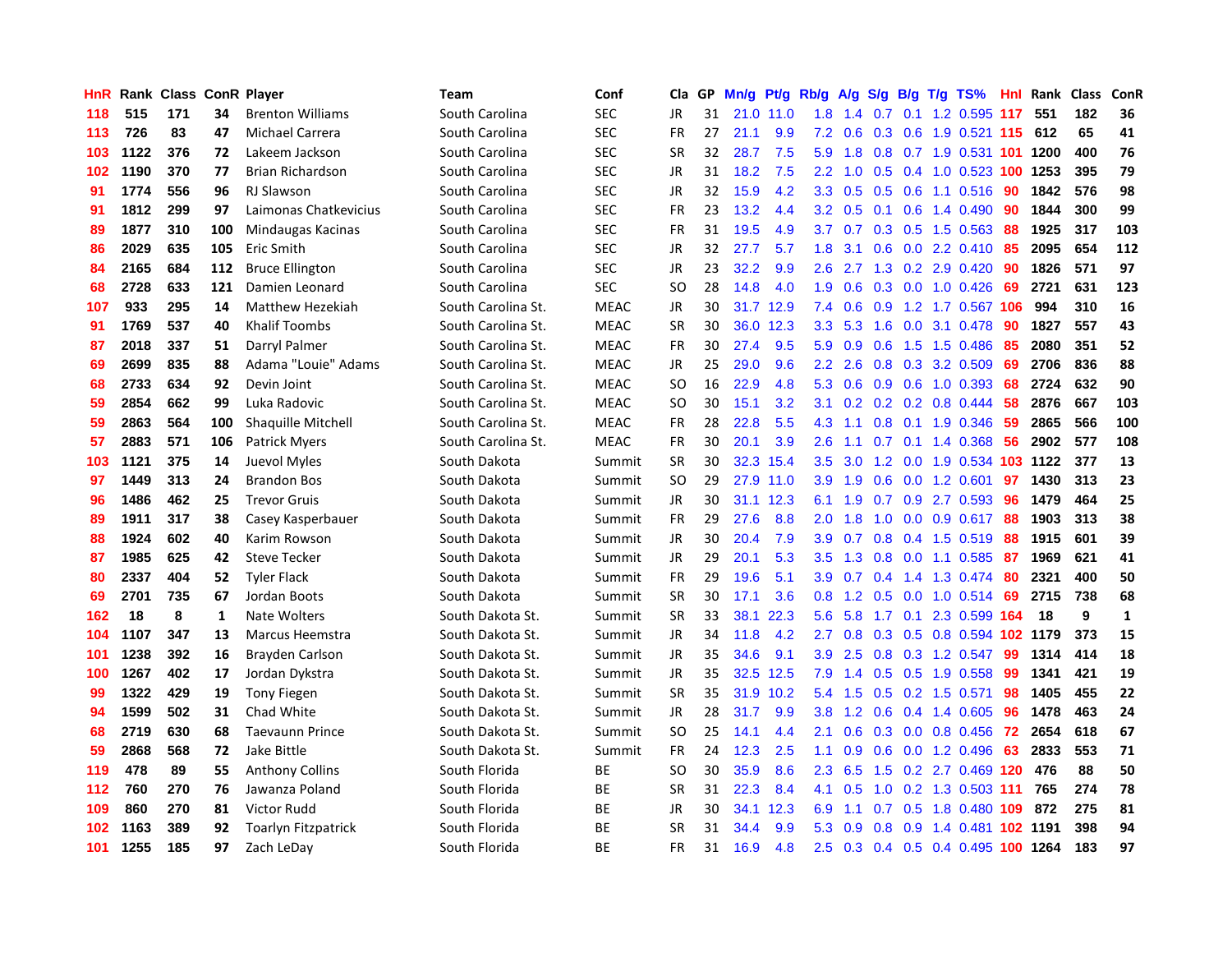| HnR |      | Rank Class |     | <b>ConR Player</b>         | Team              | Conf        | Cla       | <b>GP</b> | Mn/g | <b>Pt/g</b> | Rb/g             | A/g             | S/g              |  | B/g T/g TS%                  | Hnl | Rank | <b>Class</b> | <b>ConR</b>             |
|-----|------|------------|-----|----------------------------|-------------------|-------------|-----------|-----------|------|-------------|------------------|-----------------|------------------|--|------------------------------|-----|------|--------------|-------------------------|
| 100 | 1283 | 410        | 98  | <b>Martino Brock</b>       | South Florida     | ВE          | JR        | 31        | 25.3 | 5.5         |                  | $3.7 \quad 1.2$ |                  |  | 1.1 0.3 0.9 0.444 100 1286   |     |      | 407          | 98                      |
| 90  | 1850 | 566        | 115 | Kore White                 | South Florida     | <b>BE</b>   | <b>SR</b> | 25        | 14.2 | 2.7         | 2.6              |                 |                  |  | $0.4$ 0.4 0.5 0.7 0.441      | 90  | 1791 | 545          | 116                     |
| 86  | 2036 | 343        | 118 | Javontae Hawkins           | South Florida     | BE          | <b>FR</b> | 26        | 14.4 | 4.5         | 1.6              | 0.4             |                  |  | 0.3 0.1 0.9 0.513 87         |     | 1967 | 329          | 118                     |
| 145 | 83   | 12         | 1   | <b>Macolm Miller</b>       | Southern          | <b>SWAC</b> | <b>SO</b> | 33        | 26.2 | 15.5        |                  | $5.9\quad0.8$   |                  |  | 1.2 0.6 1.0 0.637 145        |     | 88   | 14           | $\mathbf{1}$            |
| 109 | 868  | 301        | 6   | Derick Beltran             | Southern          | <b>SWAC</b> | <b>SR</b> | 33        | 34.8 | 16.0        | 4.4              | 1.5             |                  |  | 1.3 0.5 1.7 0.534 109        |     | 874  | 305          | 6                       |
| 99  | 1348 | 437        | 13  | Jameel Grace               | Southern          | SWAC        | SR        | 30        | 27.3 | 9.0         | 2.9              | 3.6             |                  |  | 1.4 0.0 2.0 0.479            | -99 | 1320 | 433          | 14                      |
| 98  | 1403 | 441        | 14  | <b>Brandon Moore</b>       | Southern          | <b>SWAC</b> | JR        | 29        | 28.4 | 6.2         | 7.0              | 0.9             | 0.8              |  | 1.8 1.4 0.550                | 98  | 1390 | 436          | 16                      |
| 95  | 1548 | 337        | 19  | Javan Mitchell             | Southern          | SWAC        | <b>SO</b> | 33        | 24.6 | 9.4         | 4.9              | 0.7             |                  |  | 0.5 0.9 1.6 0.506            | -95 | 1545 | 335          | 20                      |
| 88  | 1967 | 620        | 29  | Christopher Hyder          | Southern          | <b>SWAC</b> | JR        | 33        | 19.1 | 1.9         | 2.0              | 2.4             | 1.4              |  | $0.0$ 1.1 $0.454$            | -87 | 1950 | 615          | 29                      |
| 80  | 2343 | 732        | 44  | Yondarius Johnson          | Southern          | <b>SWAC</b> | JR        | 32        | 17.5 | 6.4         | 2.3              | 0.6             |                  |  | $0.3$ 0.1 0.8 0.461          | 80  | 2319 | 724          | 44                      |
| 77  | 2483 | 693        | 48  | Madut Bol                  | Southern          | <b>SWAC</b> | <b>SR</b> | 32        | 9.3  | 1.9         |                  |                 |                  |  | 1.3 0.2 0.3 0.3 0.2 0.625 77 |     | 2473 | 692          | 47                      |
| 57  | 2888 | 671        | 73  | <b>Cameron Monroe</b>      | Southern          | <b>SWAC</b> | <b>SO</b> | 33        | 16.3 | 2.0         | 1.3              | 1.1             |                  |  | 0.5 0.0 1.0 0.384 57         |     | 2895 | 669          | 73                      |
| 131 | 230  | 98         | 12  | Jeff Early                 | Southern Illinois | <b>MVC</b>  | <b>SR</b> | 30        | 30.4 | 13.0        | 7.2              | 1.1             |                  |  | 1.7 0.1 1.6 0.552 131        |     | 222  | 95           | 12                      |
| 130 | 238  | 101        | 13  | Desmar Jackson             | Southern Illinois | <b>MVC</b>  | <b>SR</b> | 31        | 29.8 | 15.1        | 5.4              | 2.0             | 1.9              |  | 0.5 2.7 0.518 129            |     | 261  | 109          | 13                      |
| 101 | 1257 | 265        | 51  | <b>Dantiel Daniels</b>     | Southern Illinois | <b>MVC</b>  | SO        | 27        | 22.7 | 7.7         | 3.2              | 0.5             | 0.8              |  | 0.9 1.3 0.573 101            |     | 1237 | 260          | 50                      |
| 100 | 1299 | 191        | 53  | Jalen Pendleton            | Southern Illinois | <b>MVC</b>  | <b>FR</b> | 30        | 12.5 | 4.4         | 2.1              | 1.0             | 0.6              |  | $0.0$ 1.1 0.528              | 99  | 1316 | 188          | 54                      |
| 92  | 1701 | 271        | 63  | <b>Anthony Beane</b>       | Southern Illinois | <b>MVC</b>  | <b>FR</b> | 31        | 29.1 | 9.1         | $2.5^{\circ}$    | 1.5             | 1.0              |  | 0.1 1.6 0.474 91             |     | 1732 | 277          | 65                      |
| 91  | 1784 | 544        | 68  | <b>Kendal Brown-Surles</b> | Southern Illinois | <b>MVC</b>  | <b>SR</b> | 30        | 30.0 | 5.7         | 1.8              | 2.4             | 1.2              |  | $0.1$ 1.5 0.465              | -91 | 1761 | 537          | 67                      |
| 85  | 2092 | 616        | 71  | T.J. Lindsay               | Southern Illinois | <b>MVC</b>  | <b>SR</b> | 31        | 19.5 | 3.7         |                  |                 |                  |  | 1.7 1.2 0.7 0.1 0.6 0.492 85 |     | 2117 | 617          | 72                      |
| 80  | 2352 | 537        | 76  | Josh Swan                  | Southern Illinois | <b>MVC</b>  | SO.       | 22        | 17.4 | 4.5         | 2.3              | 0.7             |                  |  | 0.6 0.1 0.9 0.476 82         |     | 2233 | 510          | 76                      |
| 56  | 2896 | 881        | 84  | Davante Drinkard           | Southern Illinois | <b>MVC</b>  | JR        | 29        | 12.6 | 1.9         |                  | $1.9 \quad 0.2$ |                  |  | $0.0$ 0.4 0.8 0.437 57       |     | 2892 | 883          | 84                      |
| 129 | 262  | 92         | 8   | <b>Michael Craig</b>       | Southern Miss.    | <b>CUSA</b> | JR        | 24        | 19.7 | 9.0         | 5.0              | 2.2             | 1.5              |  | 0.2 1.9 0.614 138            |     | 144  | 43           | $\overline{\mathbf{4}}$ |
| 125 | 342  | 130        | 12  | Dwayne Davis               | Southern Miss.    | <b>CUSA</b> | SR        | 34        | 30.2 | 16.0        | 4.5              | 2.6             |                  |  | 1.1 0.2 3.4 0.594 125        |     | 342  | 133          | 10                      |
| 122 | 402  | 135        | 14  | Daveon Boardingham         | Southern Miss.    | <b>CUSA</b> | JR        | 36        | 20.5 | 8.6         | 4.0              | 0.3             | 0.9 <sup>°</sup> |  | 1.3 1.1 0.595 121            |     | 424  | 141          | 15                      |
| 119 | 489  | 166        | 17  | Neil Watson                | Southern Miss.    | <b>CUSA</b> | JR        | 36        | 32.4 | 9.8         | 2.8              | 4.9             | 1.8              |  | $0.0$ 2.5 0.624 118          |     | 521  | 174          | 17                      |
| 114 | 666  | 77         | 21  | Norville Carey             | Southern Miss.    | <b>CUSA</b> | FR        | 37        | 10.9 | 4.2         | 2.2              | 0.2             | 0.6              |  | 0.4 0.8 0.548 113            |     | 699  | 80           | 25                      |
| 114 | 671  | 246        | 22  | Johnathan Mills            | Southern Miss.    | <b>CUSA</b> | <b>SR</b> | 37        | 29.1 | 9.3         | 8.1              | 1.5             |                  |  | 1.0 0.4 1.9 0.528 113 703    |     |      | 255          | 26                      |
| 112 | 746  | 240        | 29  | Jerrold Brooks             | Southern Miss.    | <b>CUSA</b> | JR        | 37        | 30.5 | 10.9        | 2.5              | 2.3             |                  |  | 1.4 0.0 1.3 0.530 111        |     | 771  | 244          | 29                      |
| 108 | 923  | 294        | 34  | Cedric Jenkins             | Southern Miss.    | <b>CUSA</b> | JR        | 35        | 13.6 | 4.7         | 1.4              | 0.8             |                  |  | 1.0 0.1 0.7 0.502 <b>107</b> |     | 947  | 301          | 34                      |
| 94  | 1613 | 508        | 65  | <b>Rashard McGill</b>      | Southern Miss.    | <b>CUSA</b> | JR        | 37        | 20.1 | 5.0         | 3.2              | 0.8             |                  |  | 0.6 0.2 1.2 0.512 93         |     | 1639 | 516          | 65                      |
| 117 | 579  | 217        | 7   | Jackson Stevenett          | Southern Utah     | <b>BSky</b> | <b>SR</b> | 30        | 33.8 | 17.6        | 6.1              | 1.8             | 0.8              |  | 0.7 2.1 0.540 117            |     | 566  | 215          | 8                       |
| 97  | 1467 | 475        | 25  | Damon Heuir                | Southern Utah     | <b>BSky</b> | SR        | 30        | 31.1 | 15.5        | 4.0              | 3.2             |                  |  | 0.8 0.2 3.3 0.494            | 96  | 1465 | 475          | 27                      |
| 88  | 1928 | 604        | 40  | Jayson Cheesman            | Southern Utah     | <b>BSky</b> | JR        | 31        | 21.1 | 6.8         | 6.0              | 0.9             |                  |  | $0.2$ 1.9 1.6 0.441          | 88  | 1939 | 612          | 40                      |
| 78  | 2428 | 563        | 63  | Cal Hanks                  | Southern Utah     | BSky        | SO.       | 31        | 13.5 | 3.6         | 3.0 <sub>2</sub> | 0.3             |                  |  | 0.2 1.2 1.0 0.483            | -78 | 2449 | 565          | 64                      |
| 78  | 2431 | 759        | 64  | <b>Wade Collie</b>         | Southern Utah     | <b>BSky</b> | JR        | 23        | 22.3 | 7.0         | 3.6              | 1.5             | 0.8              |  | 0.2 2.1 0.514 79             |     | 2406 | 750          | 60                      |
| 77  | 2462 | 436        | 65  | A.J. Hess                  | Southern Utah     | BSky        | FR        | 31        | 20.7 | 5.8         | 2.6              | 1.0             |                  |  | 0.5 0.2 0.9 0.525 77         |     | 2486 | 441          | 65                      |
| 75  | 2556 | 708        | 70  | Jordan Johnson             | Southern Utah     | <b>BSky</b> | <b>SR</b> | 31        | 20.5 | 3.6         | 3.3 <sub>2</sub> | 1.5             |                  |  | 1.0 0.3 1.5 0.512 74         |     | 2574 | 714          | 72                      |
| 66  | 2765 | 856        | 83  | Jaren Jeffery              | Southern Utah     | BSky        | JR        | 30        | 16.3 | 3.5         | 3.3 <sub>2</sub> | 0.5             |                  |  | 0.5 0.2 1.2 0.475            | -66 | 2778 | 859          | 83                      |
| 54  | 2911 | 675        | 95  | Chris Nsenki               | Southern Utah     | <b>BSkv</b> | <b>SO</b> | 31        | 13.0 | 2.3         |                  |                 |                  |  | 0.4 1.2 0.2 0.0 0.7 0.455 54 |     | 2922 | 676          | 95                      |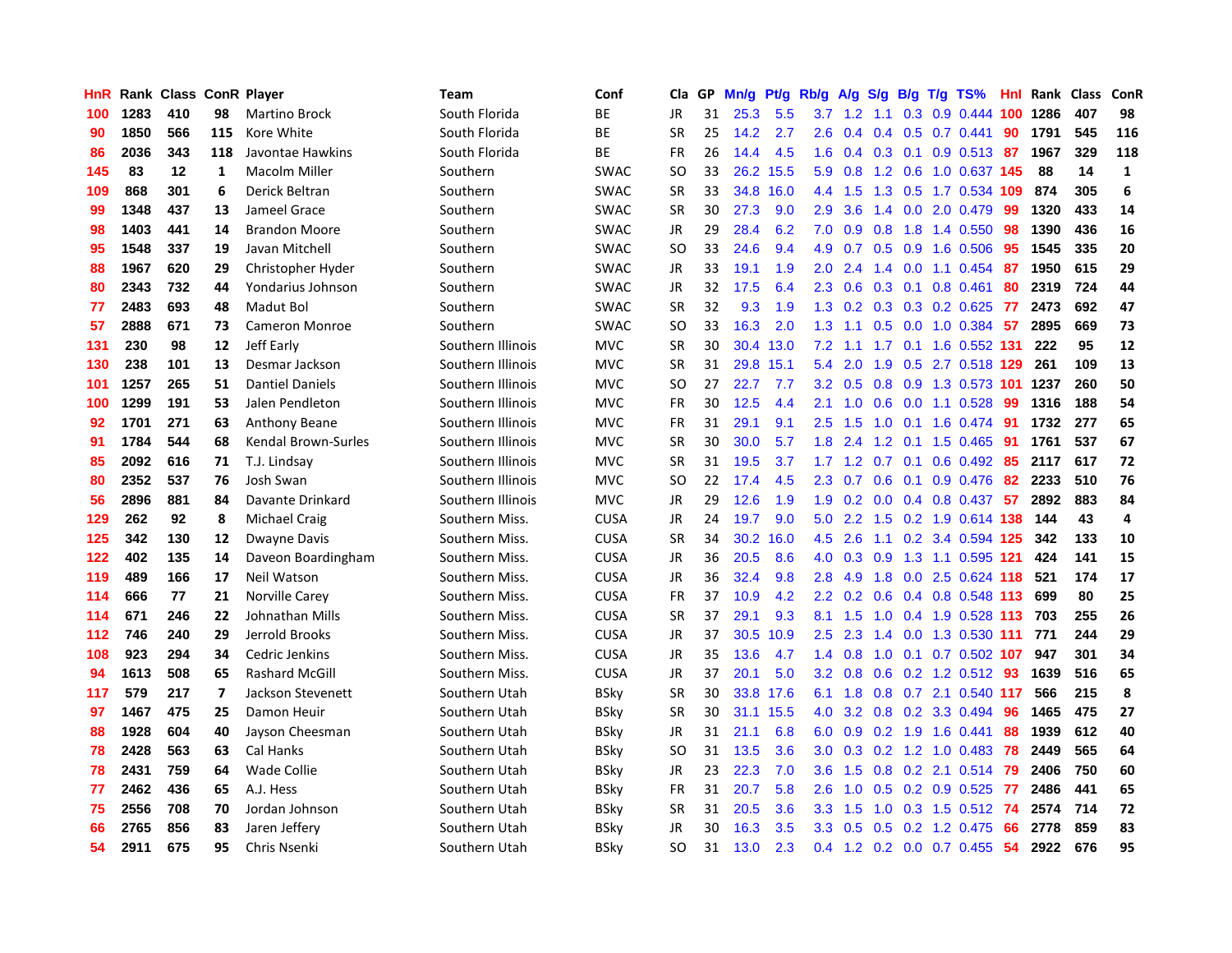| HnR |      | Rank Class |              | <b>ConR Player</b>      | <b>Team</b>       | Conf            | Cla       | <b>GP</b> | Mn/g | <b>Pt/g</b> | Rb/g             | A/g | S/g | B/g | $T/g$ TS%                  | Hnl | Rank | Class | <b>ConR</b>  |
|-----|------|------------|--------------|-------------------------|-------------------|-----------------|-----------|-----------|------|-------------|------------------|-----|-----|-----|----------------------------|-----|------|-------|--------------|
| 131 | 228  | 96         | 15           | Eric Mosley             | St. Bonaventure   | A10             | <b>SR</b> | 29        |      | 22.8 13.2   | 1.9              | 2.1 | 1.3 |     | 0.1 1.5 0.608 131          |     | 236  | 99    | 14           |
| 128 | 278  | 109        | 18           | Demitrius Conger        | St. Bonaventure   | A10             | <b>SR</b> | 29        |      | 36.4 14.3   | 7.1              |     |     |     | 3.2 0.9 0.6 2.4 0.598 127  |     | 287  | 114   | 17           |
| 104 | 1102 | 370        | 81           | Chris Johnson           | St. Bonaventure   | A10             | <b>SR</b> | 29        | 28.9 | 12.6        | $3.4^{\circ}$    | 1.7 |     |     | 0.9 0.1 1.6 0.539 103 1099 |     |      | 372   | 80           |
| 98  | 1418 | 459        | 96           | <b>Marquise Simmons</b> | St. Bonaventure   | A10             | <b>SR</b> | 29        | 19.8 | 6.2         | 4.9              | 0.2 |     |     | $0.3$ 0.2 0.9 0.561        | 97  | 1417 | 458   | 96           |
| 96  | 1498 | 324        | 101          | Youssou Ndoye           | St. Bonaventure   | A10             | <b>SO</b> | 29        | 21.4 | 6.9         | 4.9              | 0.6 | 0.4 | 1.4 | 2.1 0.544                  | 96  | 1500 | 324   | 101          |
| 95  | 1582 | 494        | 104          | <b>Matthew Wright</b>   | St. Bonaventure   | A10             | JR        | 26        | 23.8 | 7.3         | 1.7              | 2.0 | 0.8 |     | 0.1 1.8 0.546              | 96  | 1501 | 472   | 102          |
| 94  | 1594 | 348        | 105          | Jordan Gathers          | St. Bonaventure   | A10             | SO.       | 29        | 15.5 | 3.5         | 1.2              | 1.8 | 0.7 |     | $0.1$ 0.9 0.528            | 94  | 1594 | 348   | 105          |
| 90  | 1843 | 572        | 113          | <b>Charlon Kloof</b>    | St. Bonaventure   | A10             | JR        | 29        | 20.7 | 5.3         | 1.7              | 2.0 | 0.8 |     | $0.3$ 1.7 $0.512$          | -90 | 1835 | 572   | 112          |
| 75  | 2560 | 709        | 133          | Michael Davenport       | St. Bonaventure   | A10             | <b>SR</b> | 28        | 11.1 | 2.5         | 1.2              | 0.9 | 0.5 |     | $0.0$ 0.8 0.447            | -75 | 2558 | 710   | 132          |
| 131 | 221  | 38         | $\mathbf{1}$ | Jalen Cannon            | St. Francis (NY)  | <b>NEC</b>      | <b>SO</b> | 30        | 30.3 | 14.7        | 8.8              | 0.7 |     |     | 1.0 0.4 1.4 0.587 131      |     | 240  | 42    | $\mathbf{1}$ |
| 106 | 992  | 343        | 18           | <b>Travis Nichols</b>   | St. Francis (NY)  | <b>NEC</b>      | <b>SR</b> | 28        | 17.8 | 9.6         | 4.1              | 0.4 |     |     | 0.3 0.1 0.8 0.552 107      |     | 960  | 333   | 17           |
| 104 | 1098 | 368        | 22           | Akeem Johnson           | St. Francis (NY)  | <b>NEC</b>      | <b>SR</b> | 30        | 25.5 | 10.0        | 5.8              | 1.6 |     |     | 0.6 0.7 2.0 0.516 103 1102 |     |      | 373   | 23           |
| 92  | 1705 | 540        | 47           | Ben Mockford            | St. Francis (NY)  | <b>NEC</b>      | JR        | 30        | 28.6 | 11.1        | 1.6              | 1.0 | 0.6 |     | 0.0 0.8 0.562 92           |     | 1713 | 537   | 47           |
| 92  | 1738 | 382        | 49           | <b>Brent Jones</b>      | St. Francis (NY)  | <b>NEC</b>      | <b>SO</b> | 30        | 20.9 | 6.0         | 2.3              | 4.2 | 1.0 |     | $0.1$ 2.7 $0.418$          | -91 | 1741 | 385   | 48           |
| 87  | 2005 | 596        | 61           | Dre Calloway            | St. Francis (NY)  | <b>NEC</b>      | <b>SR</b> | 29        | 19.1 | 5.2         | 1.4              | 2.8 | 1.0 |     | 0.1 1.8 0.454              | 87  | 1993 | 593   | 59           |
| 86  | 2060 | 462        | 65           | Kevin Douglas           | St. Francis (NY)  | <b>NEC</b>      | SO.       | 16        | 19.6 | 7.4         | 3.4              | 0.4 |     |     | $0.4$ 0.6 1.1 0.534        | -88 | 1929 | 425   | 56           |
| 69  | 2709 | 838        | 97           | Aleksandar Isailovic    | St. Francis (NY)  | <b>NEC</b>      | JR        | 30        | 17.7 | 3.4         | 1.3              | 0.6 | 0.6 |     | $0.1$ 0.4 0.432            | 68  | 2725 | 841   | 98           |
| 67  | 2745 | 639        | 99           | PJ Santavenere          | St. Francis (NY)  | <b>NEC</b>      | <b>SO</b> | 27        | 11.0 | 3.0         | 1.0              | 0.3 | 0.5 |     | $0.0$ 0.4 0.463            | 68  | 2746 | 637   | 100          |
| 67  | 2749 | 521        | 100          | Anthony White           | St. Francis (NY)  | <b>NEC</b>      | <b>FR</b> | 26        | 12.6 | 2.0         |                  |     |     |     | 1.7 1.0 0.6 0.2 0.7 0.338  | 68  | 2740 | 517   | 99           |
| 125 | 346  | 61         | 35           | D'Angelo Harrison       | St. John's        | <b>BE</b>       | <b>SO</b> | 27        |      | 35.0 17.8   | 4.3              | 2.3 |     |     | 1.4 0.3 2.2 0.516 128 273  |     |      | 49    | 30           |
| 123 | 380  | 68         | 41           | Sir'Dominic Pointer     | St. John's        | ВE              | SO        | 32        | 26.9 | 6.9         | 5.5 <sub>1</sub> | 2.8 |     |     | 1.4 0.9 1.8 0.562 122      |     | 408  | 74    | 44           |
| 121 | 432  | 47         | 46           | JaKarr Sampson          | St. John's        | BE              | <b>FR</b> | 33        | 31.5 | 14.9        | 6.6              | 1.1 | 1.1 |     | 1.1 2.0 0.474 119          |     | 479  | 48    | 52           |
| 117 | 570  | 63         | 62           | Chris Obekpa            | St. John's        | ВE              | <b>FR</b> | 33        | 26.0 | 3.9         | 6.2              | 1.1 | 0.9 |     | 4.0 1.3 0.441 115          |     | 611  | 64    | 64           |
| 105 | 1048 | 223        | 88           | <b>Phil Greene</b>      | St. John's        | <b>BE</b>       | <b>SO</b> | 33        | 33.0 | 10.1        | 2.7              | 2.5 | 0.6 |     | $0.1$ 1.3 0.420            | 103 | 1098 | 229   | 90           |
| 98  | 1387 | 299        | 104          | <b>Amir Garrett</b>     | St. John's        | <b>BE</b>       | <b>SO</b> | 33        | 20.1 | 5.4         | 4.3              | 0.7 | 0.5 |     | 0.4 1.1 0.469              | 97  | 1442 | 315   | 104          |
| 90  | 1842 | 406        | 114          | Jamal Branch            | St. John's        | <b>BE</b>       | <b>SO</b> | 17        | 23.2 | 6.1         | $2.4^{\circ}$    | 2.7 | 1.1 |     | $0.1$ 1.9 0.414            | 95  | 1523 | 330   | 107          |
| 71  | 2655 | 818        | 128          | Marc-Antoine Bourgault  | St. John's        | ВE              | JR        | 29        | 10.3 | 2.9         | 1.0 <sub>1</sub> | 0.3 |     |     | 0.2 0.1 0.4 0.435 72 2651  |     |      | 821   | 129          |
| 151 | 48   | 21         | 4            | Dwight Powell           | Stanford          | P12             | JR        | 34        | 30.4 | 14.9        | 8.4              | 2.1 |     |     | 0.8 1.1 2.4 0.542 149      |     | 57   | 20    | 4            |
| 136 | 164  | 51         | 12           | <b>Josh Huestis</b>     | Stanford          | P12             | JR        | 34        | 32.1 | 10.5        | 9.0              | 0.9 |     |     | 0.8 2.1 1.4 0.523 134      |     | 189  | 61    | 12           |
| 120 | 468  | 159        | 35           | John Gage               | Stanford          | P12             | <b>JR</b> | 34        | 13.1 | 5.8         | 2.1              | 0.3 |     |     | 0.4 0.1 0.6 0.606 118      |     | 525  | 176   | 36           |
| 116 | 591  | 114        | 39           | Chasson Randle          | Stanford          | P12             | <b>SO</b> | 34        | 31.0 | 13.6        | 2.9              | 2.6 | 1.1 | 0.1 | 2.3 0.517 115              |     | 639  | 127   | 42           |
| 109 | 844  | 295        | 52           | Andy Brown              | Stanford          | P12             | SR        | 32        | 23.1 | 6.4         | 2.7              | 1.1 |     |     | 1.1 0.2 1.0 0.538 109      |     | 882  | 307   | 55           |
| 108 | 917  | 291        | 58           | Aaron Bright            | Stanford          | P12             | JR        | 30        | 30.2 | 9.3         | 1.3              | 3.4 | 0.5 |     | 0.0 1.6 0.479 109          |     | 856  | 273   | 52           |
| 90  | 1822 | 555        | 83           | <b>Gabriel Harris</b>   | Stanford          | P12             | <b>SR</b> | 31        | 10.6 | 2.5         | 1.4              | 0.5 | 0.5 |     | 0.0 0.5 0.488              | 90  | 1813 | 552   | 83           |
| 88  | 1937 | 322        | 85           | Rosco Allen             | Stanford          | P <sub>12</sub> | <b>FR</b> | 33        | 11.8 | 3.2         | 2.1              | 0.5 | 0.6 |     | $0.1$ 0.9 0.441            | 87  | 1955 | 327   | 85           |
| 170 | 10   | 3          | 1            | <b>Taylor Smith</b>     | Stephen F. Austin | Southland       | <b>SR</b> | 32        | 33.8 | 15.7        | 9.2              | 1.8 |     |     | 1.0 2.8 1.9 0.646 170      |     | - 11 | 4     | $\mathbf{1}$ |
| 114 | 692  | 253        | 11           | Hal Bateman             | Stephen F. Austin | Southland       | <b>SR</b> | 32        | 27.7 | 7.3         | 2.9              | 5.7 | 1.6 |     | 0.2 2.7 0.457 113          |     | 693  | 252   | 10           |
| 108 | 894  | 281        | 13           | Desmond Haymon          | Stephen F. Austin | Southland       | JR        | 32        | 30.5 | 10.6        | 4.9              | 1.2 | 0.6 |     | 0.0 1.3 0.539 108          |     | 900  | 287   | 13           |
| 108 | 901  | 312        | 14           | <b>Antonio Bostic</b>   | Stephen F. Austin | Southland       | <b>SR</b> | 32        |      | 31.6 10.8   | $3.4^{\circ}$    | 1.6 |     |     | 1.4 0.3 1.5 0.485 108      |     | 904  | 313   | 14           |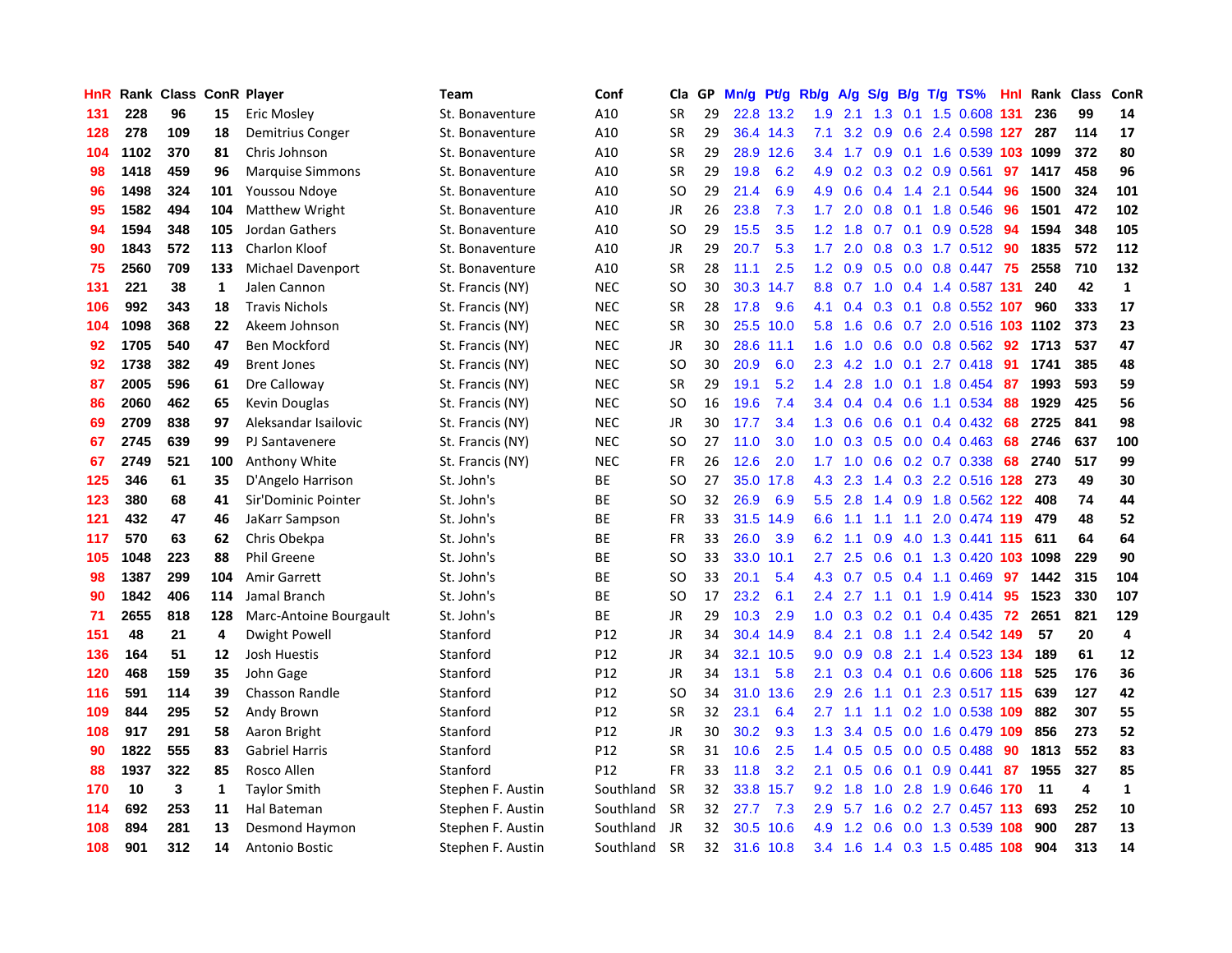| HnR |      | Rank Class ConR Player |                |                                | Team               | Conf       | Cla       | <b>GP</b> | Mn/g | <b>Pt/g</b> | Rb/g             | A/g |                  |     | $S/g$ B/g T/g TS%              | <b>Hnl</b> | Rank | <b>Class</b> | <b>ConR</b>    |
|-----|------|------------------------|----------------|--------------------------------|--------------------|------------|-----------|-----------|------|-------------|------------------|-----|------------------|-----|--------------------------------|------------|------|--------------|----------------|
| 106 | 967  | 203                    | 16             | Jacob Parker                   | Stephen F. Austin  | Southland  | <b>SO</b> | 32        | 23.5 | 7.2         | 4.3              | 1.4 | 0.7              |     | 0.3 1.3 0.543 106              |            | 975  | 206          | 16             |
| 105 | 1033 | 141                    | 17             | <b>Thomas Walkup</b>           | Stephen F. Austin  | Southland  | FR        | 32        | 18.5 | 4.4         | 3.6              |     |                  |     | 1.3 0.8 0.1 0.9 0.538 105 1040 |            |      | 139          | 20             |
| 78  | 2440 | 427                    | 64             | <b>Trey Pinkney</b>            | Stephen F. Austin  | Southland  | FR        | 32        | 9.1  | 1.3         | 0.6              | 1.4 |                  |     | $0.6$ 0.0 0.8 0.396            | 78         | 2445 | 430          | 64             |
| 111 | 801  | 281                    | 13             | Adam Pegg                      | Stetson            | ASun       | <b>SR</b> | 30        | 28.4 | 15.7        | 6.3              | 1.0 |                  |     | 0.4 0.4 2.2 0.579 111          |            | 766  | 275          | 12             |
| 102 | 1167 | 365                    | 21             | <b>Willie Green</b>            | Stetson            | ASun       | <b>JR</b> | 31        | 27.1 | 8.3         | 6.6              | 2.0 | 0.5              |     | 1.3 2.0 0.577 102 1180         |            |      | 374          | 22             |
| 101 | 1234 | 401                    | 25             | <b>Joel Naburgs</b>            | Stetson            | ASun       | <b>SR</b> | 31        | 28.7 | 10.1        | 4.3              | 3.9 |                  |     | $0.7$ $0.3$ $2.5$ $0.553$ 101  |            | 1231 | 410          | 25             |
| 100 | 1276 | 406                    | 26             | <b>Chris Perez</b>             | Stetson            | ASun       | JR        | 31        | 30.6 | 15.1        | 4.1              | 1.9 |                  |     | 1.1 0.0 2.6 0.545              | 100        | 1261 | 399          | 26             |
| 91  | 1763 | 554                    | 40             | Aaron Graham                   | Stetson            | ASun       | JR        | 30        | 27.2 | 11.2        | 3.6              | 2.0 | 0.9 <sub>0</sub> | 0.1 | 2.1 0.520                      | 91         | 1751 | 549          | 38             |
| 83  | 2219 | 699                    | 58             | <b>Hunter Miller</b>           | Stetson            | ASun       | JR        | 31        | 21.8 | 3.4         | 2.5              | 2.8 | 0.8              |     | 0.0 1.8 0.570                  | 83         | 2215 | 697          | 58             |
| 68  | 2721 | 738                    | 76             | Liam McInerney                 | Stetson            | ASun       | <b>SR</b> | 31        | 16.5 | 2.5         | 2.3              | 0.8 |                  |     | $0.5$ 0.2 0.9 0.470            | -68        | 2736 | 743          | 76             |
| 49  | 2949 | 681                    | 87             | Dennis Diaz                    | Stetson            | ASun       | <b>SO</b> | 30        | 9.2  | 1.6         | 0.9 <sub>0</sub> |     |                  |     | 0.7 0.2 0.0 0.7 0.457 49       |            | 2952 | 683          | 87             |
| 151 | 46   | 3                      | $\mathbf{1}$   | Jameel Warney                  | <b>Stony Brook</b> | <b>AEC</b> | FR        | 33        | 27.2 | 12.4        | 7.2              | 0.9 |                  |     | 0.7 1.5 1.2 0.605 151          |            | 49   | 4            | $\mathbf{1}$   |
| 145 | 87   | 39                     | $\overline{2}$ | <b>Tommy Brenton</b>           | <b>Stony Brook</b> | <b>AEC</b> | <b>SR</b> | 33        | 31.3 | 8.4         | 8.5              | 4.8 | 1.6              |     | 0.2 2.2 0.508 144              |            | 91   | 43           | $\overline{2}$ |
| 111 | 798  | 256                    | 15             | Anthony Jackson                | <b>Stony Brook</b> | <b>AEC</b> | JR        | 30        | 27.5 | 11.3        | 2.1              | 1.9 |                  |     | 0.8 0.1 2.0 0.558 111          |            | 776  | 246          | 14             |
| 111 | 799  | 257                    | 16             | Dave Coley                     | <b>Stony Brook</b> | <b>AEC</b> | JR        | 33        | 27.1 | 11.1        | 4.2              | 1.4 | 1.0              |     | 0.2 2.0 0.493                  | -111       | 811  | 258          | 16             |
| 110 | 823  | 289                    | 18             | <b>Marcus Rouse</b>            | <b>Stony Brook</b> | <b>AEC</b> | <b>SR</b> | 33        | 19.4 | 5.8         | 1.7 <sub>2</sub> | 0.8 |                  |     | 1.1 0.1 0.4 0.567 110          |            | 833  | 295          | 19             |
| 102 | 1174 | 168                    | 26             | Carson Puriefoy                | Stony Brook        | <b>AEC</b> | FR        | 33        | 14.8 | 5.3         | 1.8              | 1.2 | 0.5              |     | 0.0 1.3 0.513 102 1190         |            |      | 170          | 26             |
| 97  | 1471 | 457                    | 32             | Eric McAlister                 | <b>Stony Brook</b> | <b>AEC</b> | JR        | 33        | 17.3 | 4.4         | 2.8              | 0.4 |                  |     | $0.2$ 0.6 0.7 0.535            | 96         | 1480 | 465          | 32             |
| 93  | 1657 | 510                    | 38             | Ron Bracey                     | Stony Brook        | <b>AEC</b> | <b>SR</b> | 26        | 12.2 | 4.5         | $2.2^{\circ}$    |     |                  |     | 0.2 0.2 0.1 0.7 0.488 95       |            | 1561 | 495          | 37             |
| 82  | 2266 | 712                    | 54             | <b>Anthony Mayo</b>            | Stony Brook        | <b>AEC</b> | JR        | 33        | 12.0 | 2.3         | $2.5^{\circ}$    | 0.3 |                  |     | 0.2 0.8 0.8 0.452 82           |            | 2265 | 709          | 54             |
| 163 | 17   | 5                      | 3              | <b>Michael Carter-Williams</b> | Syracuse           | <b>BE</b>  | <b>SO</b> | 40        |      | 35.2 11.9   | 5.0              | 7.3 |                  |     | 2.7 0.5 3.5 0.487 163          |            | 20   | 5            | 4              |
| 147 | 71   | 31                     | 10             | James Southerland              | Syracuse           | BE         | <b>SR</b> | 34        | 29.5 | 13.3        | 5.2              | 1.1 | $1.4^{\circ}$    |     | 0.8 1.1 0.583 150              |            | 56   | 23           | 9              |
| 134 | 182  | 60                     | 23             | C.J. Fair                      | Syracuse           | <b>BE</b>  | JR        | 40        |      | 34.9 14.5   | 6.9              | 0.7 |                  |     | 1.1 1.1 1.6 0.538 134          |            | 193  | 64           | 23             |
| 131 | 216  | 91                     | 28             | <b>Brandon Triche</b>          | Syracuse           | ВE         | <b>SR</b> | 40        | 33.7 | 13.6        | $3.4^{\circ}$    | 3.6 | 1.3              |     | $0.1$ 2.7 0.514 131            |            | 228  | 97           | 27             |
| 124 | 369  | 65                     | 38             | Rakeem Christmas               | Syracuse           | <b>BE</b>  | SO        | 40        | 20.9 | 5.1         | 4.6              | 0.2 | 0.5              |     | 1.8 0.9 0.537 123              |            | 381  | 68           | 37             |
| 124 | 375  | 131                    | 40             | Baye Moussa Keita              | Syracuse           | ВE         | JR        | 40        | 16.8 | 3.7         | 3.7              |     |                  |     | $0.2$ 0.6 1.2 0.6 0.613 123    |            | 389  | 131          | 38             |
| 115 | 643  | 72                     | 67             | Jerami Grant                   | Syracuse           | <b>BE</b>  | <b>FR</b> | 40        | 14.3 | 3.9         | 3.0 <sub>2</sub> |     |                  |     | 0.5 0.4 0.5 0.7 0.505 114      |            | 663  | 73           | 68             |
| 100 | 1305 | 276                    | 100            | <b>Trevor Cooney</b>           | Syracuse           | <b>BE</b>  | SO        | 39        | 11.2 | 3.4         | 0.8              | 0.6 |                  |     | 0.7 0.1 0.4 0.433 100 1291     |            |      | 276          | 99             |
| 115 | 634  | 125                    | 38             | Devonta Abron                  | <b>TCU</b>         | <b>B12</b> | <b>SO</b> | 32        | 21.3 | 7.4         | 5.9              | 0.5 | 0.5              |     | 0.7 1.3 0.550 112 730          |            |      | 151          | 42             |
| 111 | 787  | 161                    | 47             | Kyan Anderson                  | <b>TCU</b>         | <b>B12</b> | <b>SO</b> | 32        | 33.9 | 12.0        | 1.8              | 3.4 | 1.4              |     | 0.0 2.7 0.514 109              |            | 867  | 180          | 49             |
| 104 | 1099 | 369                    | 60             | <b>Adrick McKinney</b>         | <b>TCU</b>         | <b>B12</b> | <b>SR</b> | 32        | 23.9 | 7.5         | 6.4              | 0.8 | 0.6              |     | 0.4 1.6 0.466 102 1189         |            |      | 397          | 60             |
| 97  | 1440 | 467                    | 69             | <b>Connell Crossland</b>       | <b>TCU</b>         | <b>B12</b> | <b>SR</b> | 32        | 23.3 | 6.3         | 5.4              | 0.6 |                  |     | 0.5 0.4 1.3 0.490              | 95         | 1539 | 487          | 69             |
| 87  | 2017 | 600                    | 74             | Garlon Green                   | <b>TCU</b>         | <b>B12</b> | <b>SR</b> | 32        | 30.2 | 9.7         | 3.5              | 1.1 | 0.5              |     | 0.3 2.1 0.447                  | 85         | 2102 | 614          | 74             |
| 85  | 2135 | 622                    | 75             | Nate Butler                    | <b>TCU</b>         | <b>B12</b> | <b>SR</b> | 31        | 27.1 | 4.9         | 2.6              | 1.6 | 1.0              |     | $0.6$ 1.5 0.435                | -83        | 2173 | 635          | 75             |
| 65  | 2783 | 529                    | 84             | <b>Charles Hill</b>            | <b>TCU</b>         | <b>B12</b> | FR        | 24        | 20.4 | 4.6         | 1.9              | 0.8 |                  |     | 0.3 0.3 1.1 0.394              | 69         | 2712 | 508          | 85             |
| 52  | 2930 | 890                    | 87             | Jarvis Ray                     | TCU                | <b>B12</b> | JR        | 10        | 25.7 | 6.2         | 1.9              | 1.1 |                  |     | 0.9 0.3 1.7 0.371              | 72         | 2639 | 819          | 82             |
| 150 | 54   | 20                     | 3              | Khalif Wyatt                   | Temple             | A10        | <b>SR</b> | 34        | 33.4 | 20.5        | 2.9              | 4.0 |                  |     | 1.7 0.2 3.1 0.559 149          |            | 61   | 24           | 3              |
| 122 | 408  | 152                    | 28             | Rahlir Jefferson               | Temple             | A10        | <b>SR</b> | 33        | 31.6 | 8.9         | 6.1              | 3.4 | 1.7              |     | 1.0 1.7 0.473 122              |            | 410  | 157          | 29             |
| 122 | 418  | 155                    | 30             | Jake O'Brien                   | Temple             | A10        | SR        | 34        | 20.3 | 9.3         | 3.3 <sub>2</sub> | 0.5 |                  |     | 0.4 0.8 1.0 0.617 121          |            | 429  | 163          | 32             |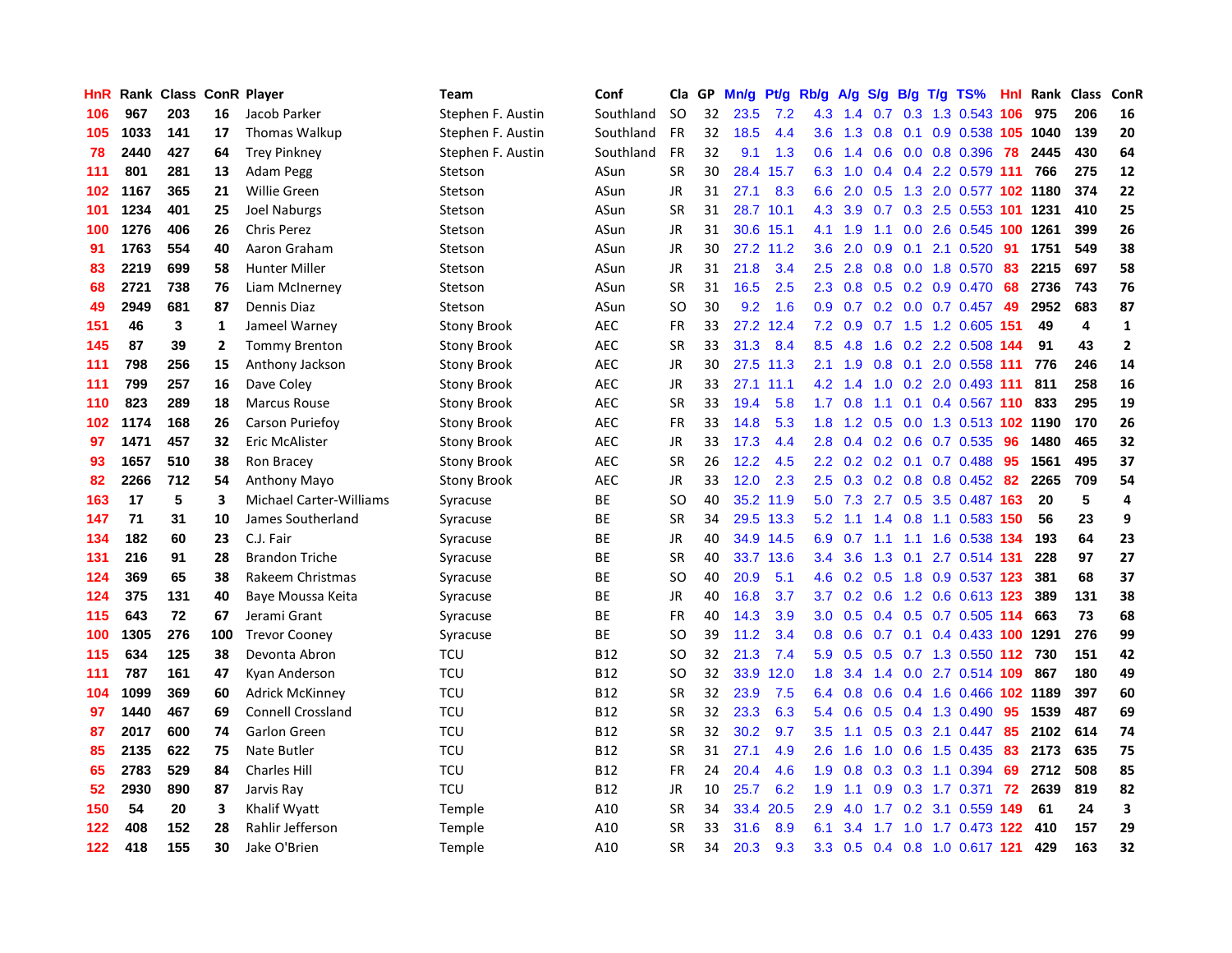| HnR | Rank | <b>Class ConR Player</b> |                |                         | <b>Team</b>           | Conf       | Cla           | GP. | Mn/g | Pt/g      | Rb/g             | A/g       | S/g              |     | B/g T/g TS%                   | Hnl | Rank | <b>Class</b> | ConR           |
|-----|------|--------------------------|----------------|-------------------------|-----------------------|------------|---------------|-----|------|-----------|------------------|-----------|------------------|-----|-------------------------------|-----|------|--------------|----------------|
| 116 | 588  | 113                      | 43             | Anthony Lee             | Temple                | A10        | SO            | 32  | 23.9 | 9.8       |                  |           |                  |     | 6.8 0.3 0.4 0.8 1.0 0.556 116 |     | 591  | 115          | 46             |
| 114 | 648  | 236                      | 49             | Scootie Randall         | Temple                | A10        | <b>SR</b>     | 34  | 34.9 | 11.3      | 6.3              | 2.1       |                  |     | 1.0 0.2 1.4 0.493 114         |     | 660  | 242          | 51             |
| 104 | 1105 | 231                      | 82             | <b>Will Cummings</b>    | Temple                | A10        | SO            | 34  | 23.2 | 5.8       | $2.2^{\circ}$    | 1.9       |                  |     | 1.4 0.3 1.3 0.475 103 1108    |     |      | 232          | 81             |
| 101 | 1249 | 407                      | 91             | T.J. DiLeo              | Temple                | A10        | <b>SR</b>     | 32  | 19.1 | 2.9       | 1.9              | 1.8       | 0.8              |     | 0.2 0.4 0.564 101 1207        |     |      | 402          | 87             |
| 79  | 2382 | 745                      | 126            | <b>Dalton Pepper</b>    | Temple                | A10        | JR            | 29  | 11.3 | 2.9       | 1.3              | 0.6       |                  |     | $0.4$ 0.2 0.5 0.416           | -81 | 2288 | 716          | 126            |
| 153 | 39   | $\overline{7}$           | 3              | Jarnell Stokes          | Tennessee             | <b>SEC</b> | <b>SO</b>     | 33  |      | 28.8 12.4 | 9.6              | 1.3       | 0.7              |     | 1.1 2.1 0.538 153             |     | 42   | 8            | $\overline{a}$ |
| 126 | 301  | 106                      | 26             | Jordan McRae            | Tennessee             | <b>SEC</b> | JR            | 33  | 33.5 | 15.7      | 4.1              | 2.0       | 0.8              |     | 0.9 2.8 0.541 126             |     | 324  | 112          | 27             |
| 119 | 510  | 170                      | 33             | <b>Trae Golden</b>      | Tennessee             | <b>SEC</b> | JR            | 31  | 30.3 | 12.1      | 2.9              | 3.9       | 0.3              |     | 0.0 2.0 0.507 119             |     | 500  | 168          | 32             |
| 107 | 947  | 198                      | 57             | Josh Richardson         | Tennessee             | <b>SEC</b> | <sub>SO</sub> | 33  | 30.7 | 7.9       | 4.3              | 1.5       |                  |     | 1.1 0.7 1.7 0.522 106         |     | 966  | 202          | 59             |
| 102 | 1154 | 384                      | 74             | Kenny Hall              | Tennessee             | <b>SEC</b> | <b>SR</b>     | 31  | 19.4 | 5.6       | 4.1              | 0.4       |                  |     | 0.2 0.4 1.2 0.574 102 1163    |     |      | 388          | 73             |
| 91  | 1771 | 539                      | 95             | Skylar McBee            | Tennessee             | <b>SEC</b> | <b>SR</b>     | 33  | 25.0 | 5.5       | 1.2 <sub>1</sub> | 0.5       |                  |     | $0.3$ 0.0 0.4 0.488           | -91 | 1780 | 541          | 95             |
| 86  | 2032 | 342                      | 106            | Armani Moore            | Tennessee             | <b>SEC</b> | <b>FR</b>     | 30  | 13.3 | 2.4       | 2.6              | 0.7       |                  |     | $0.6$ 0.6 1.0 0.409           | -87 | 1983 | 333          | 106            |
| 131 | 224  | 94                       | 5              | <b>Robert Covington</b> | Tennessee St.         | <b>OVC</b> | <b>SR</b>     | 23  |      | 31.0 17.0 | 8.0              | 1.3       | 2.2              |     | 1.7 2.4 0.559 144             |     | 92   | 44           | $\mathbf{1}$   |
| 127 | 292  | 114                      | $\overline{7}$ | Kellen Thornton         | Tennessee St.         | <b>OVC</b> | <b>SR</b>     | 33  | 31.1 | 15.8      | 8.0              | 1.1       | 0.9 <sup>°</sup> |     | 0.7 2.3 0.582 123             |     | 394  | 151          | 8              |
| 125 | 325  | 113                      | 8              | <b>Patrick Miller</b>   | Tennessee St.         | <b>OVC</b> | JR            | 33  | 35.9 | 14.8      | 4.3              | 5.8       | 1.7              |     | 0.3 3.4 0.545                 | 121 | 425  | 142          | 9              |
| 97  | 1474 | 478                      | 38             | Jordan Cyphers          | Tennessee St.         | <b>OVC</b> | <b>SR</b>     | 32  | 28.9 | 12.1      | 2.3              | 1.0       | 0.6              |     | 0.4 1.4 0.555                 | -94 | 1610 | 505          | 45             |
| 94  | 1604 | 351                      | 47             | M.J. Rhett              | Tennessee St.         | <b>OVC</b> | <sub>SO</sub> | 32  | 21.5 | 5.3       | 6.1              | 0.5       | 0.8              |     | 1.0 1.9 0.547                 | -91 | 1747 | 386          | 52             |
| 79  | 2387 | 746                      | 76             | Michael Green           | Tennessee St.         | <b>OVC</b> | <b>JR</b>     | 29  | 13.8 | 3.6       | $2.2^{\circ}$    | 0.1       |                  |     | $0.2$ 0.8 0.7 0.507           | 78  | 2441 | 764          | 77             |
| 66  | 2762 | 640                      | 89             | Jay Harris              | Tennessee St.         | <b>OVC</b> | <sub>SO</sub> | 28  | 12.9 | 3.2       | 1.2              | $-1.1$    |                  |     | 0.5 0.0 1.4 0.489             | 66  | 2770 | 644          | 89             |
| 64  | 2801 | 862                      | 92             | DeShawn Dockery         | Tennessee St.         | <b>OVC</b> | JR            | 28  | 18.3 | 2.7       | 1.5              | 2.0       |                  |     | 0.6 0.1 1.8 0.425             | -66 | 2777 | 858          | 90             |
| 56  | 2900 | 769                      | 93             | <b>Tashon Fredrick</b>  | Tennessee St.         | OVC        | <b>SR</b>     | 28  | 13.6 | 1.9       | 1.3              | 0.5       |                  |     | $0.4$ 0.1 0.5 0.412 57        |     | 2889 | 768          | 93             |
| 136 | 167  | 73                       | 4              | <b>Jud Dillard</b>      | Tennessee Tech        | <b>OVC</b> | <b>SR</b>     | 29  | 33.9 | 19.3      | 7.8              | 2.3       | 1.1              |     | 0.3 3.0 0.557 135             |     | 171  | 77           | 5              |
| 115 | 637  | 208                      | 15             | Dennis Ogbe             | <b>Tennessee Tech</b> | <b>OVC</b> | JR            | 29  | 25.5 | 10.8      | 5.4              | 0.8       | 0.5              |     | 1.0 1.4 0.681 114             |     | 647  | 212          | 15             |
| 86  | 2087 | 652                      | 63             | Matt Marseille          | Tennessee Tech        | <b>OVC</b> | JR            | 27  | 15.6 | 5.2       | 3.5              | 0.5       | 0.4              |     | $0.3$ 1.1 $0.516$             | -85 | 2077 | 649          | 62             |
| 85  | 2129 | 669                      | 67             | Jeremiah Samarrippas    | Tennessee Tech        | <b>OVC</b> | JR            | 29  | 30.7 | 9.5       |                  | $1.7$ 4.2 | 1.8              | 0.1 | 3.3 0.474                     | -85 | 2126 | 670          | 65             |
| 82  | 2262 | 389                      | 71             | <b>Anthony Morse</b>    | Tennessee Tech        | <b>OVC</b> | <b>FR</b>     | 29  | 11.9 | 2.6       | 2.6              | 0.1       | 0.3              |     | 1.1 0.9 0.514 82              |     | 2260 | 384          | 71             |
| 72  | 2626 | 609                      | 84             | Javon McKay             | Tennessee Tech        | <b>OVC</b> | SO            | 29  | 20.7 | 3.6       | 3.3 <sub>2</sub> | 0.8       |                  |     | 0.6 0.4 1.3 0.464 72          |     | 2636 | 611          | 85             |
| 71  | 2666 | 497                      | 85             | Lanerryl Johnson        | <b>Tennessee Tech</b> | <b>OVC</b> | <b>FR</b>     | 28  | 19.7 | 7.6       | 1.4              | 1.4       |                  |     | 0.6 0.1 2.4 0.454 71          |     | 2668 | 492          | 87             |
| 56  | 2902 | 770                      | 94             | <b>Terrell Barnes</b>   | Tennessee Tech        | <b>OVC</b> | <b>SR</b>     | 28  | 18.8 | 2.0       | 3.5              | 0.6       |                  |     | 0.4 0.1 1.4 0.364 56          |     | 2899 | 771          | 94             |
| 53  | 2921 | 677                      | 96             | <b>Mitchell Hill</b>    | <b>Tennessee Tech</b> | OVC        | <b>SO</b>     | 29  | 9.6  | 1.6       | $0.4^{\circ}$    | 0.4       |                  |     | 0.2 0.0 0.3 0.517 53          |     | 2931 | 679          | 96             |
| 37  | 2985 | 613                      | 102            | <b>Ammanuel Diressa</b> | Tennessee Tech        | <b>OVC</b> | <b>FR</b>     | 28  | 9.2  | 1.8       | 0.8              | 0.3       |                  |     | 0.3 0.0 0.5 0.395             | 37  | 2985 | 613          | 102            |
| 112 | 771  | 158                      | 18             | Myles Taylor            | Tennessee-Martin      | <b>OVC</b> | <b>SO</b>     | 29  | 27.8 | 16.2      | 7.2              | 0.7       | 0.9              |     | 0.5 2.1 0.544 112 758         |     |      | 159          | 19             |
| 95  | 1577 | 493                      | 45             | Mike Liabo              | Tennessee-Martin      | <b>OVC</b> | JR            | 30  | 27.1 | 13.4      | 3.2              | 2.2       | 0.6              |     | $0.1$ 1.9 0.508               | 94  | 1614 | 509          | 46             |
| 81  | 2321 | 667                      | 73             | Jeremy Washington       | Tennessee-Martin      | <b>OVC</b> | <b>SR</b>     | 24  | 24.5 | 7.0       | 4.8              | 1.4       | 0.5              |     | $0.7$ 1.1 0.467               | -80 | 2326 | 667          | 73             |
| 80  | 2327 | 531                      | 74             | <b>Terence Smith</b>    | Tennessee-Martin      | <b>OVC</b> | <sub>SO</sub> | 20  | 27.8 | 10.6      | 3.1              | 2.3       | 0.7              |     | $0.2$ 2.6 0.541               | -81 | 2302 | 527          | 72             |
| 79  | 2419 | 557                      | 77             | <b>Tobias Dowdell</b>   | Tennessee-Martin      | <b>OVC</b> | SO            | 29  | 11.1 | 2.5       | 2.8              | 0.2       |                  |     | $0.3$ 0.2 0.4 0.500           | 78  | 2451 | 566          | 79             |
| 77  | 2499 | 773                      | 81             | Justin Childs           | Tennessee-Martin      | <b>OVC</b> | <b>JR</b>     | 29  | 24.7 | 8.4       | 3.8 <sub>2</sub> | 1.9       |                  |     | 1.3 0.3 2.9 0.453             | -76 | 2515 | 781          | 82             |
| 72  | 2624 | 486                      | 83             | Dee Oldham              | Tennessee-Martin      | <b>OVC</b> | <b>FR</b>     | 28  | 18.9 | 3.3       | 2.6              | 1.3       | 1.0              |     | $0.1$ 0.9 0.442               | -72 | 2640 | 485          | 86             |
| 67  | 2746 | 847                      | 88             | <b>Bobby Jones</b>      | Tennessee-Martin      | OVC        | <b>JR</b>     | 27  | 14.2 | 5.0       | 1.9              |           |                  |     | 0.4 0.6 0.2 0.9 0.443         | 67  | 2762 | 852          | 88             |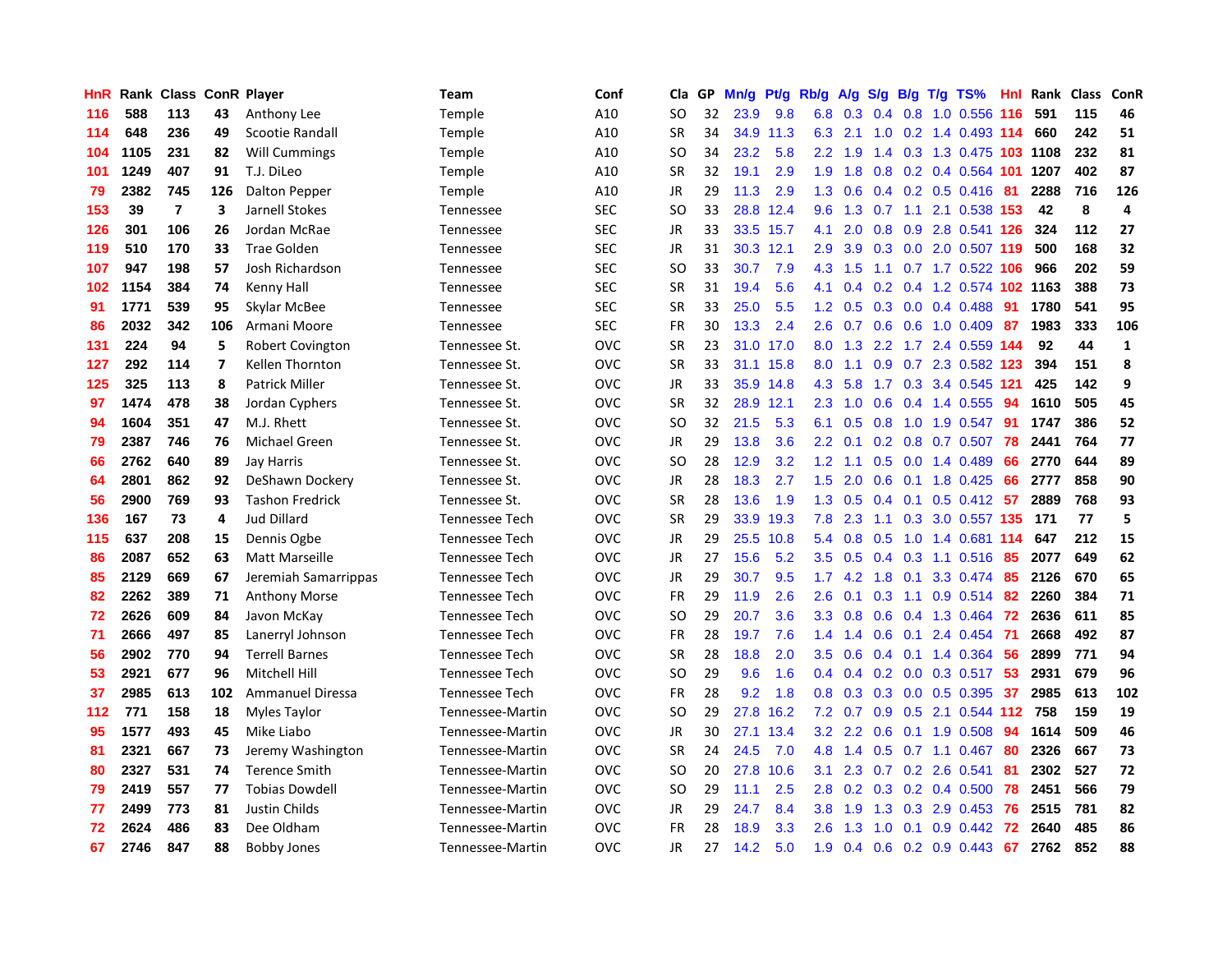| HnR |      | Rank Class ConR Player |     |                         | Team                  | Conf        | Cla           | <b>GP</b> | Mn/g | <b>Pt/g</b> | Rb/g             | A/g            | S/g              |     | B/g T/g TS%                         | Hnl | Rank | <b>Class</b>   | <b>ConR</b> |
|-----|------|------------------------|-----|-------------------------|-----------------------|-------------|---------------|-----------|------|-------------|------------------|----------------|------------------|-----|-------------------------------------|-----|------|----------------|-------------|
| 65  | 2781 | 528                    | 90  | <b>B.J. McLaughlin</b>  | Tennessee-Martin      | <b>OVC</b>  | FR            | 29        | 15.7 | 3.9         | 2.9              | 0.8            |                  |     | $0.5$ 0.2 1.1 0.450                 | 65  | 2803 | 537            | 92          |
| 49  | 2947 | 894                    | 98  | Omari Minor             | Tennessee-Martin      | <b>OVC</b>  | JR            | 27        | 10.3 | 0.9         |                  | $0.9\quad 0.8$ |                  |     | 0.5 0.1 0.6 0.407 50                |     | 2951 | 895            | 99          |
| 48  | 2953 | 682                    | 99  | Khristian Taylor        | Tennessee-Martin      | <b>OVC</b>  | SO            | 22        | 12.7 | 1.7         | 1.3              | 1.3            |                  |     | $0.4$ 0.1 1.4 0.400                 | -51 | 2947 | 681            | 98          |
| 41  | 2978 | 610                    | 101 | DeMarc Richardson       | Tennessee-Martin      | <b>OVC</b>  | <b>FR</b>     | 24        | 13.0 | 1.3         | 0.8              | 0.9            |                  |     | $0.3$ 0.0 0.9 0.405                 | -44 | 2976 | 607            | 101         |
| 123 | 386  | 70                     | 23  | Sheldon McClellan       | Texas                 | <b>B12</b>  | <b>SO</b>     | 34        | 27.3 | 13.5        | 3.9              | 0.9            | 0.8              |     | 0.1 1.7 0.512 120                   |     | 452  | 84             | 25          |
| 122 | 404  | 75                     | 24  | Myck Kabongo            | Texas                 | <b>B12</b>  | SO.           | 11        | 37.3 | 14.6        | 5.0              | 5.5            |                  |     | 2.0 0.0 3.4 0.542 155               |     | 33   | $\overline{7}$ | 5           |
| 112 | 754  | 154                    | 45  | Jonathan Holmes         | Texas                 | <b>B12</b>  | <b>SO</b>     | 29        | 20.5 | 6.4         | 5.6              | 0.4            |                  |     | 0.6 0.7 1.3 0.514 111               |     | 807  | 165            | 47          |
| 111 | 794  | 164                    | 48  | Julien Lewis            | Texas                 | <b>B12</b>  | <b>SO</b>     | 33        | 26.9 | 11.2        | 3.3              | 1.1            | 1.1              |     | 0.1 1.7 0.509 109                   |     | 871  | 182            | 50          |
| 111 | 802  | 100                    | 49  | Ioannis Papapetrou      | Texas                 | <b>B12</b>  | FR            | 34        | 24.3 | 8.3         | 4.4              | 1.2            |                  |     | 0.6 0.7 1.7 0.520 109               |     | 884  | 113            | 51          |
| 109 | 854  | 112                    | 52  | Prince Ibeh             | Texas                 | <b>B12</b>  | FR            | 34        | 10.4 | 2.2         | 2.6              |                |                  |     | $0.0$ $0.2$ $1.2$ $0.5$ $0.528$ 107 |     | 940  | 121            | 54          |
| 105 | 1047 | 146                    | 59  | Javan Felix             | Texas                 | <b>B12</b>  | <b>FR</b>     | 34        | 27.2 | 6.8         | 2.6              | 4.1            |                  |     | 1.0 0.0 2.5 0.421 103 1134          |     |      | 162            | 59          |
| 101 | 1220 | 178                    | 62  | <b>Connor Lammert</b>   | Texas                 | B12         | FR            | 34        | 20.8 | 4.5         | 4.2              | 0.9            |                  |     | $0.3$ 0.4 1.0 0.529                 | -99 | 1319 | 190            | 64          |
| 100 | 1268 | 187                    | 63  | Cameron Ridley          | Texas                 | <b>B12</b>  | FR            | 33        | 16.4 | 4.1         | 4.3              | 0.1            | 0.5              |     | 1.4 1.4 0.428                       | -99 | 1350 | 197            | 65          |
| 80  | 2330 | 402                    | 78  | Demarcus Holland        | Texas                 | B12         | FR            | 34        | 16.5 | 3.6         | 1.4              | 1.0            |                  |     | 0.7 0.2 1.3 0.412 79                |     | 2390 | 417            | 80          |
| 135 | 177  | 77                     | 14  | <b>Elston Turner</b>    | Texas A&M             | <b>SEC</b>  | <b>SR</b>     | 32        | 35.6 | 17.5        | 3.0 <sub>2</sub> | 2.3            | 1.0              |     | 0.2 1.8 0.540 135 173               |     |      | 78             | 13          |
| 124 | 370  | 66                     | 29  | Kourtney Roberson       | Texas A&M             | <b>SEC</b>  | <sub>SO</sub> | 33        | 24.7 | 6.9         | 6.6              | 0.8            |                  |     | 0.7 0.8 1.2 0.610 123               |     | 385  | 69             | 29          |
| 116 | 581  | 190                    | 38  | <b>Fabyon Harris</b>    | Texas A&M             | <b>SEC</b>  | <b>JR</b>     | 32        | 30.2 | 12.0        | 2.3              | 1.3            |                  |     | 1.2 0.0 1.6 0.586 116               |     | 589  | 195            | 38          |
| 113 | 702  | 256                    | 45  | Ray Turner              | Texas A&M             | <b>SEC</b>  | <b>SR</b>     | 33        | 23.4 | 9.2         | 6.2              | 0.2            |                  |     | 0.4 0.7 1.7 0.537 113 714           |     |      | 258            | 45          |
| 111 | 786  | 97                     | 48  | Alex Caruso             | Texas A&M             | <b>SEC</b>  | <b>FR</b>     | 33        | 24.7 | 5.5         | 3.2              | 3.4            |                  |     | 1.8 0.5 2.3 0.447 111               |     | 801  | 99             | 49          |
| 92  | 1699 | 269                    | 92  | J'Mychal Reese          | Texas A&M             | <b>SEC</b>  | FR            | 33        | 26.2 | 6.2         | 2.3              | 1.9            |                  |     | 0.6 0.1 2.1 0.442 92                |     | 1706 | 268            | 93          |
| 86  | 2066 | 464                    | 110 | Jordan Green            | Texas A&M             | <b>SEC</b>  | <b>SO</b>     | 31        | 12.4 | 2.8         | 1.5              | 1.1            |                  |     | $0.4$ 0.1 1.0 0.451                 | 86  | 2031 | 455            | 109         |
| 80  | 2336 | 729                    | 113 | Andrew Young            | Texas A&M             | <b>SEC</b>  | JR            | 32        | 13.1 | 2.8         | 2.9              | 0.3            |                  |     | 0.2 0.4 0.8 0.417 80                |     | 2325 | 726            | 113         |
| 72  | 2629 | 721                    | 120 | Jarod Jahns             | Texas A&M             | <b>SEC</b>  | <b>SR</b>     | 32        | 14.5 | 1.6         | 1.9              | 0.4            | 0.3              |     | $0.3$ 0.4 0.481                     | 72  | 2629 | 724            | 120         |
| 124 | 372  | 139                    | 3   | <b>Fred Sturdivant</b>  | <b>Texas Southern</b> | <b>SWAC</b> | <b>SR</b>     | 31        | 29.5 | 11.1        | 8.2              | 0.6            | 0.8              |     | 3.2 1.5 0.588 123                   |     | 391  | 149            | 3           |
| 99  | 1347 | 436                    | 12  | <b>Omar Strong</b>      | <b>Texas Southern</b> | <b>SWAC</b> | <b>SR</b>     | 31        | 35.5 | 17.0        | 3.4              | 2.1            | 0.9 <sub>0</sub> |     | $0.0$ 2.2 $0.556$                   | 98  | 1356 | 445            | 15          |
| 98  | 1419 | 448                    | 15  | Aaron Clayborn          | <b>Texas Southern</b> | <b>SWAC</b> | JR            | 31        | 21.2 | 7.6         | 5.4              | 0.7            |                  |     | 0.5 0.4 1.3 0.569                   | 97  | 1433 | 448            | 17          |
| 97  | 1457 | 454                    | 16  | Ray Penn                | <b>Texas Southern</b> | <b>SWAC</b> | JR            | 31        |      | 34.0 12.2   | $2.4^{\circ}$    | 5.7            |                  |     | 0.8 0.1 2.8 0.487 96                |     | 1477 | 462            | 18          |
| 93  | 1641 | 363                    | 21  | <b>Madarious Gibbs</b>  | <b>Texas Southern</b> | <b>SWAC</b> | <sub>SO</sub> | 31        | 27.7 | 6.5         | 3.7              | 2.9            |                  |     | 1.0 0.0 1.2 0.521                   | 93  | 1656 | 366            | 21          |
| 92  | 1728 | 526                    | 25  | <b>Kyrie Sutton</b>     | <b>Texas Southern</b> | SWAC        | <b>SR</b>     | 31        | 15.1 | 5.1         | 4.3              | 0.2            |                  |     | 0.2 0.8 1.1 0.505                   | 91  | 1734 | 531            | 22          |
| 91  | 1795 | 561                    | 27  | Lawrence Johnson-Danner | <b>Texas Southern</b> | <b>SWAC</b> | JR            | 31        | 25.2 | 8.5         | 3.0 <sub>2</sub> | 1.0            | 0.6              |     | $0.1$ 0.9 0.558                     | 90  | 1801 | 563            | 25          |
| 55  | 2910 | 772                    | 77  | Dexter Ellington        | <b>Texas Southern</b> | <b>SWAC</b> | <b>SR</b>     | 22        | 17.1 | 2.3         | 1.8              | 1.0            |                  |     | 0.4 0.0 0.5 0.347                   | 62  | 2837 | 757            | 67          |
| 125 | 339  | 118                    | 6   | Joel Wright             | Texas St.             | <b>WAC</b>  | <b>JR</b>     | 34        | 26.8 | 17.8        | 6.9              | 1.7            | 1.3              |     | 0.6 3.6 0.547 124                   |     | 357  | 122            | 8           |
| 99  | 1365 | 443                    | 40  | <b>Matt Staff</b>       | Texas St.             | <b>WAC</b>  | <b>SR</b>     | 34        | 26.8 | 11.2        |                  | $5.7$ 1.0      | 0.8              | 1.4 | 2.2 0.530                           | 98  | 1382 | 451            | 38          |
| 95  | 1536 | 490                    | 45  | Vonn Jones              | Texas St.             | <b>WAC</b>  | <b>SR</b>     | 34        | 18.1 | 5.1         | 1.6              | 2.6            |                  |     | 1.5 0.0 1.4 0.503 95                |     | 1554 | 491            | 45          |
| 87  | 2013 | 633                    | 65  | Deonte' Jones           | Texas St.             | <b>WAC</b>  | JR            | 31        | 16.1 | 5.2         | 1.5              |                |                  |     | 0.6 0.2 0.0 0.3 0.638               | -86 | 2016 | 635            | 63          |
| 85  | 2116 | 661                    | 66  | Reid Koenen             | Texas St.             | <b>WAC</b>  | JR            | 33        | 23.4 | 8.1         | 3.0 <sub>2</sub> | 0.7            |                  |     | $0.8$ 0.4 1.5 0.545                 | 85  | 2115 | 663            | 67          |
| 85  | 2122 | 664                    | 67  | <b>Corey Stern</b>      | Texas St.             | <b>WAC</b>  | JR            | 33        | 21.3 | 6.8         | 4.2              | 0.8            |                  |     | $0.3$ $0.5$ 1.1 $0.509$             | 85  | 2124 | 668            | 68          |
| 83  | 2206 | 695                    | 70  | Phil Hawkins            | Texas St.             | <b>WAC</b>  | JR            | 34        | 26.0 | 6.4         | 2.5              | 2.6            | 0.8              |     | 0.0 1.8 0.480                       | 83  | 2213 | 696            | 70          |
| 83  | 2217 | 507                    | 71  | <b>Wesley Davis</b>     | Texas St.             | <b>WAC</b>  | SO.           | 33        | 23.3 | 6.5         |                  |                |                  |     | 2.2 1.2 1.5 0.2 1.1 0.455           | 83  | 2214 | 505            | 71          |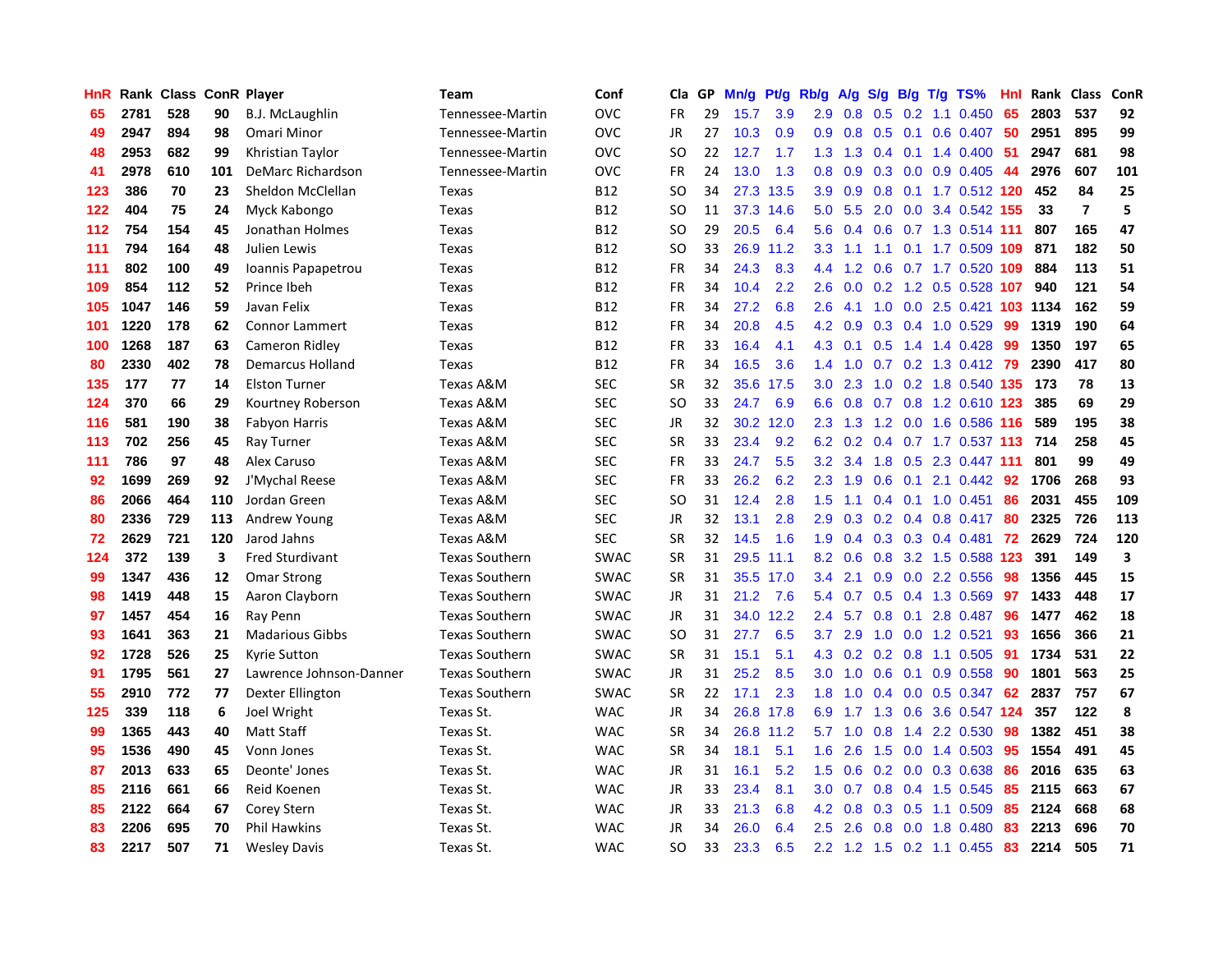| HnR | Rank | <b>Class</b> |                | <b>ConR Player</b>      | <b>Team</b>        | Conf       | Cla           | <b>GP</b> | Mn/g | <b>Pt/g</b> | Rb/g             | A/g | S/g           |               | B/g T/g TS%               | Hnl | Rank | <b>Class</b> | ConR |
|-----|------|--------------|----------------|-------------------------|--------------------|------------|---------------|-----------|------|-------------|------------------|-----|---------------|---------------|---------------------------|-----|------|--------------|------|
| 125 | 338  | 117          | 21             | Jaye Crockett           | <b>Texas Tech</b>  | <b>B12</b> | JR            | 31        | 24.9 | 11.9        | 6.5              | 0.6 |               |               | 1.3 0.3 1.7 0.564 124     |     | 363  | 125          | 22   |
| 116 | 582  | 191          | 33             | Dejan Kravic            | <b>Texas Tech</b>  | <b>B12</b> | JR            | 31        | 21.5 | 9.0         | 5.2              |     |               |               | 1.2 0.7 1.3 1.8 0.529 115 |     | 609  | 198          | 36   |
| 107 | 943  | 196          | 55             | Jordan Tolbert          | <b>Texas Tech</b>  | <b>B12</b> | SO            | 31        | 23.0 | 9.9         | 5.5              | 0.4 |               |               | 0.7 0.7 1.8 0.547 106     |     | 980  | 209          | 56   |
| 92  | 1727 | 276          | 71             | Josh Gray               | <b>Texas Tech</b>  | <b>B12</b> | FR            | 31        | 26.7 | 9.3         | 2.5              | 3.2 | 2.0           |               | $0.1$ 3.3 0.429           | -91 | 1758 | 282          | 72   |
| 82  | 2272 | 391          | 76             | <b>Dusty Hannahs</b>    | <b>Texas Tech</b>  | <b>B12</b> | <b>FR</b>     | 31        | 22.4 | 6.9         | 1.1              | 0.4 | 0.5           |               | 0.0 0.9 0.542             | -81 | 2290 | 390          | 76   |
| 80  | 2325 | 726          | 77             | Jamal Williams          | <b>Texas Tech</b>  | <b>B12</b> | JR            | 29        | 20.1 | 4.7         | 2.1              | 1.4 |               |               | 0.4 0.1 1.0 0.470         | -81 | 2305 | 723          | 77   |
| 71  | 2663 | 727          | 82             | <b>Ty Nurse</b>         | <b>Texas Tech</b>  | <b>B12</b> | <b>SR</b>     | 29        | 14.4 | 2.5         | 0.6              | 0.8 | 0.6           |               | $0.0$ 0.4 0.480           | -71 | 2672 | 731          | 84   |
| 68  | 2730 | 844          | 83             | Daylen Robinson         | <b>Texas Tech</b>  | <b>B12</b> | JR            | 30        | 16.5 | 3.1         | 1.3              | 1.9 | 0.9           |               | 0.0 1.8 0.361             | 68  | 2744 | 847          | 86   |
| 62  | 2818 | 655          | 85             | <b>Trency Jackson</b>   | <b>Texas Tech</b>  | <b>B12</b> | <sub>SO</sub> | 12        | 22.4 | 6.6         | 2.3              | 1.3 | 1.3           |               | $0.0$ 2.0 $0.391$         | 76  | 2520 | 587          | 81   |
| 62  | 2822 | 548          | 86             | <b>Toddrick Gotcher</b> | <b>Texas Tech</b>  | <b>B12</b> | FR            | 31        | 12.8 | 2.2         | 1.4              | 0.5 |               |               | 0.4 0.0 0.5 0.418 61      |     | 2847 | 558          | 87   |
| 124 | 351  | 123          | $\overline{7}$ | <b>Brandon Edwards</b>  | Texas-Arlington    | <b>WAC</b> | JR            | 33        | 24.5 | 7.8         | 7.3              | 0.8 |               |               | 0.6 0.9 1.1 0.617 124     |     | 361  | 124          | 9    |
| 116 | 583  | 218          | 14             | Jordan Reves            | Texas-Arlington    | <b>WAC</b> | <b>SR</b>     | 33        | 29.4 | 8.5         | 8.2              | 1.0 | 1.1           |               | 2.1 1.8 0.491 116         |     | 595  | 222          | 16   |
| 107 | 930  | 322          | 27             | Kevin Butler            | Texas-Arlington    | <b>WAC</b> | <b>SR</b>     | 33        | 27.3 | 11.2        | 4.7              | 1.1 | 1.3           |               | 0.1 1.7 0.515 107         |     | 943  | 325          | 27   |
| 106 | 995  | 307          | 30             | <b>Greg Gainey</b>      | Texas-Arlington    | <b>WAC</b> | JR            | 33        | 16.1 | 6.8         | 3.6              | 0.4 | 0.6           |               | 0.2 1.1 0.554 105 1009    |     |      | 314          | 30   |
| 97  | 1434 | 464          | 43             | Karol Gruszecki         | Texas-Arlington    | <b>WAC</b> | <b>SR</b>     | 33        | 22.6 | 9.1         | 2.6              | 1.0 | 1.0           |               | $0.1$ 1.7 0.529           | 97  | 1448 | 468          | 40   |
| 92  | 1725 | 525          | 52             | <b>Cameron Catlett</b>  | Texas-Arlington    | <b>WAC</b> | <b>SR</b>     | 29        | 23.7 | 5.8         | 2.9              | 3.1 | 1.0           | 0.1           | 2.1 0.404                 | 93  | 1659 | 515          | 49   |
| 87  | 1987 | 627          | 64             | Shaquille White-Miller  | Texas-Arlington    | <b>WAC</b> | JR            | 31        | 24.7 | 4.9         | 1.5              | 3.9 | 0.6           |               | 0.0 2.3 0.405             | 88  | 1914 | 600          | 59   |
| 79  | 2405 | 554          | 76             | Jamel Outler            | Texas-Arlington    | <b>WAC</b> | <sub>SO</sub> | 33        | 16.9 | 6.7         | 1.4              | 0.5 | 0.6           |               | 0.0 1.2 0.450             | 79  | 2401 | 552          | 74   |
| 78  | 2442 | 428          | 77             | <b>Drew Charles</b>     | Texas-Arlington    | <b>WAC</b> | <b>FR</b>     | 32        | 16.0 | 4.3         | 1.8              | 1.2 |               |               | $0.9$ 0.0 1.6 0.449       | 78  | 2431 | 427          | 78   |
| 109 | 879  | 304          | 3              | <b>Brandon Provost</b>  | Texas-Pan American | GWC        | <b>SR</b>     | 31        | 34.0 | 15.0        | 4.2              | 2.2 |               |               | 1.0 0.3 2.0 0.615 109     |     | 850  | 298          | 3    |
| 88  | 1944 | 580          | 13             | Jesus M. Delgado        | Texas-Pan American | GWC        | <b>SR</b>     | 32        | 27.7 | 9.9         | 3.3 <sub>2</sub> | 2.0 |               |               | 1.1 0.1 1.7 0.515         | -88 | 1940 | 581          | 14   |
| 87  | 2003 | 595          | 15             | Aaron Urbanus           | Texas-Pan American | <b>GWC</b> | <b>SR</b>     | 32        | 31.6 | 10.7        | 3.1              | 3.8 | 1.1           | 0.1           | 2.7 0.503                 | -87 | 2000 | 595          | 16   |
| 82  | 2249 | 707          | 22             | Justin Leathers         | Texas-Pan American | GWC        | JR            | 32        | 22.5 | 7.3         | 4.6              | 1.0 | 1.0           |               | 0.3 1.8 0.475             | 82  | 2249 | 705          | 21   |
| 79  | 2403 | 417          | 27             | <b>Shaquille Hines</b>  | Texas-Pan American | GWC        | <b>FR</b>     | 31        | 14.9 | 4.0         | 2.8              | 0.4 | 0.6           |               | $0.7$ 0.9 0.519           | 79  | 2397 | 420          | 27   |
| 77  | 2474 | 577          | 30             | Lauri Toivonen          | Texas-Pan American | GWC        | <b>SO</b>     | 32        | 19.6 | 3.6         | 3.4              | 1.0 | 0.7           | 0.1           | 0.8 0.550                 | 77  | 2484 | 579          | 31   |
| 77  | 2491 | 695          | 32             | Ruben Cabrera           | Texas-Pan American | GWC        | <b>SR</b>     | 32        | 14.2 | 5.9         | 2.8              | 0.3 | 0.1           |               | $0.1$ 1.2 0.537           | 77  | 2497 | 698          | 32   |
| 73  | 2617 | 810          | 36             | Josh Cleveland          | Texas-Pan American | <b>GWC</b> | JR            | 28        | 11.7 | 4.0         | 2.3              | 0.2 |               |               | 0.3 0.3 0.7 0.463 73      |     | 2620 | 812          | 36   |
| 66  | 2777 | 858          | 41             | Jamal Dantzler          | Texas-Pan American | GWC        | JR            | 32        | 12.2 | 2.5         | 1.8              | 0.5 |               |               | $0.4$ 0.1 0.6 0.435 65    |     | 2800 | 864          | 41   |
| 45  | 2964 | 901          | 45             | Hurley Johnson          | Texas-Pan American | GWC        | JR            | 29        | 10.2 | 2.8         | 0.8              | 0.3 |               |               | 0.3 0.0 0.9 0.465 45      |     | 2967 | 900          | 45   |
| 41  | 2979 | 905          | 47             | DeMarko Nash            | Texas-Pan American | GWC        | JR            | 29        | 10.8 | 1.3         | 0.5              | 1.4 |               |               | 0.4 0.0 1.2 0.317 42      |     | 2981 | 905          | 47   |
| 113 | 718  | 234          | 18             | <b>Michael Hale</b>     | Texas-San Antonio  | <b>WAC</b> | JR            | 30        | 36.2 | 15.6        | 3.1              | 3.8 | 1.5           |               | $0.0$ 2.7 $0.525$         | 114 | 679  | 223          | 17   |
| 101 | 1239 | 403          | 35             | Kannon Burrage          | Texas-San Antonio  | <b>WAC</b> | SR            | 32        |      | 35.0 17.2   | 4.9              | 1.3 | 0.9           | 0.1           | 2.4 0.486                 | 99  | 1299 | 425          | 37   |
| 100 | 1266 | 401          | 37             | Jeromie Hill            | Texas-San Antonio  | <b>WAC</b> | JR            | 26        | 31.0 | 13.1        | 6.5              | 1.4 | 1.1           | $0.4^{\circ}$ | 2.5 0.493 103 1112        |     |      | 350          | 31   |
| 89  | 1879 | 583          | 60             | <b>Edrico McGregor</b>  | Texas-San Antonio  | <b>WAC</b> | JR            | 32        | 16.7 | 4.0         | 4.6              | 0.6 | $0.4^{\circ}$ |               | 0.3 1.4 0.617             | 88  | 1927 | 606          | 60   |
| 85  | 2139 | 672          | 68             | Jordan Sims             | Texas-San Antonio  | <b>WAC</b> | JR            | 32        | 31.5 | 6.5         | 3.7              | 1.3 | 1.0           | 0.1           | 0.9 0.494                 | 83  | 2174 | 684          | 69   |
| 81  | 2322 | 668          | 74             | Larry Wilkins           | Texas-San Antonio  | <b>WAC</b> | <b>SR</b>     | 32        | 21.7 | 4.7         | 3.7              | 0.7 |               |               | 0.8 0.2 1.2 0.507 79      |     | 2367 | 674          | 73   |
| 69  | 2702 | 836          | 83             | Hyjii Thomas            | Texas-San Antonio  | <b>WAC</b> | JR            | 32        | 22.8 | 4.8         | 2.1              | 0.8 |               |               | $0.4$ 0.1 1.6 0.453       | 68  | 2742 | 846          | 83   |
| 120 | 450  | 153          | 8              | Rian Pearson            | Toledo             | MAC        | JR            | 28        | 33.3 | 17.9        | 6.7              | 1.7 | $-1.7$        | 0.1           | 2.8 0.519 120             |     | 462  | 158          | 8    |
| 110 | 840  | 174          | 20             | <b>Julius Brown</b>     | Toledo             | <b>MAC</b> | SO.           | 28        | 33.6 | 13.1        | 3.1              |     |               |               | 6.0 1.1 0.1 3.1 0.489 109 |     | 846  | 172          | 18   |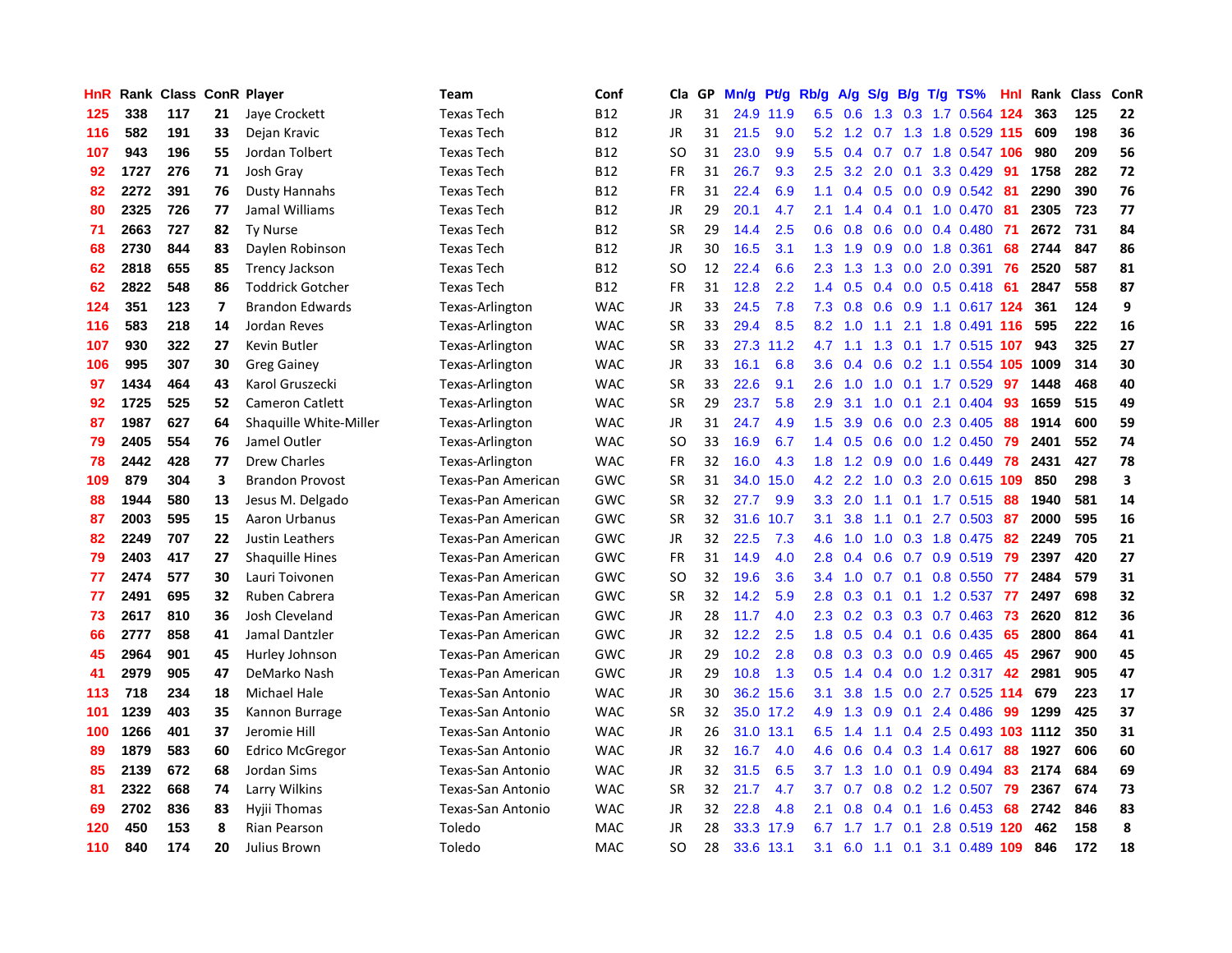| HnR |      | Rank Class ConR Player |              |                         | Team   | Conf        | Cla       | GP | Mn/g | <b>Pt/g</b> | Rb/g             | A/g            |                  |  | S/g B/g T/g TS%            | Hnl | Rank | <b>Class</b> | ConR         |
|-----|------|------------------------|--------------|-------------------------|--------|-------------|-----------|----|------|-------------|------------------|----------------|------------------|--|----------------------------|-----|------|--------------|--------------|
| 99  | 1358 | 289                    | 42           | Matt Smith              | Toledo | <b>MAC</b>  | <b>SO</b> | 28 | 26.3 | 9.8         | 3.6 <sub>2</sub> | 0.6            |                  |  | 0.4 0.9 1.3 0.650          | 99  | 1347 | 288          | 43           |
| 96  | 1497 | 467                    | 47           | Reese Holliday          | Toledo | MAC         | JR        | 28 | 22.9 | 7.8         | 4.6              |                |                  |  | 1.0 0.4 0.1 1.0 0.565      | -96 | 1493 | 470          | 48           |
| 95  | 1579 | 499                    | 51           | Dominique Buckley       | Toledo | <b>MAC</b>  | <b>SR</b> | 28 | 32.2 | 9.7         | 2.7              | 1.9            |                  |  | 1.4 0.2 1.3 0.549          | 95  | 1564 | 498          | 53           |
| 95  | 1583 | 245                    | 52           | Nathan Boothe           | Toledo | MAC         | <b>FR</b> | 28 | 24.6 | 8.3         | 5.2              | 0.7            |                  |  | 0.6 1.5 1.1 0.486          | 94  | 1576 | 242          | 55           |
| 66  | 2764 | 855                    | 104          | <b>Richard Wonnell</b>  | Toledo | MAC         | JR        | 28 | 12.4 | 1.0         | 2.1              | 0.3            |                  |  | 0.3 0.3 0.2 0.540          | 66  | 2775 | 857          | 105          |
| 60  | 2845 | 556                    | 108          | Josh Lemons             | Toledo | MAC         | FR        | 27 | 14.1 | 1.0         | 0.6              | 0.9            |                  |  | 1.1 0.2 0.6 0.326          | -61 | 2850 | 560          | 107          |
| 147 | 69   | 29                     | $\mathbf{1}$ | Jerrelle Benimon        | Towson | CAA         | <b>SR</b> | 31 | 36.0 | 17.1        | 11.2             | 2.5            |                  |  | 0.7 1.9 3.9 0.582 147      |     | 74   | 32           | $\mathbf{1}$ |
| 100 | 1277 | 407                    | 26           | <b>Marcus Damas</b>     | Towson | CAA         | JR        | 30 |      | 31.1 11.4   | 5.3              | 1.6            |                  |  | 0.7 1.0 1.9 0.524 100 1247 |     |      | 393          | 24           |
| 98  | 1389 | 451                    | 30           | <b>Bilal Dixon</b>      | Towson | CAA         | <b>SR</b> | 31 | 24.7 | 6.9         | 7.3              | 0.3            |                  |  | 0.3 1.2 1.3 0.527          | -98 | 1385 | 452          | 28           |
| 93  | 1665 | 527                    | 41           | Rafriel Guthrie         | Towson | CAA         | JR        | 31 | 20.9 | 8.1         | 2.6              |                |                  |  | 1.0 0.8 0.1 1.4 0.510 93   |     | 1661 | 521          | 38           |
| 90  | 1828 | 300                    | 45           | Jerome Hairston         | Towson | CAA         | <b>FR</b> | 31 | 29.2 | 9.9         | 2.0 <sub>1</sub> | 2.5            |                  |  | 1.1 0.0 2.6 0.478 90       |     | 1817 | 294          | 45           |
| 89  | 1909 | 597                    | 50           | Mike Burwell            | Towson | CAA         | JR        | 31 | 27.3 | 9.0         | 3.2 <sub>2</sub> | 0.7            |                  |  | 0.5 0.4 1.4 0.502 88       |     | 1905 | 595          | 50           |
| 76  | 2517 | 450                    | 75           | Timajh Parker-Rivera    | Towson | CAA         | FR        | 31 | 15.3 | 2.8         | 3.1              | 0.2            |                  |  | $0.2$ 0.5 0.8 0.506        | -76 | 2513 | 448          | 75           |
| 70  | 2676 | 622                    | 79           | Kris Walden             | Towson | CAA         | <b>SO</b> | 31 | 16.7 | 3.1         | 1.4              | 1.3            | 0.7              |  | $0.1$ 1.0 0.408            | -70 | 2695 | 627          | 80           |
| 113 | 704  | 257                    | 19           | <b>Emil Jones</b>       | Troy   | Sun Belt    | <b>SR</b> | 33 | 32.8 | 11.4        | 5.6              | 2.9            | 1.7              |  | 0.6 1.5 0.467 112 738      |     |      | 267          | 20           |
| 99  | 1326 | 430                    | 40           | Ray Chambers            | Troy   | Sun Belt    | SR        | 33 | 23.0 | 8.2         | 5.8              | 0.2            | 0.2              |  | 0.4 0.8 0.567              | 98  | 1363 | 447          | 40           |
| 89  | 1865 | 579                    | 52           | <b>Westley Hinton</b>   | Troy   | Sun Belt    | <b>JR</b> | 27 | 13.9 | 4.5         | 2.9              | 0.4            |                  |  | 0.4 0.4 0.7 0.517          | 90  | 1824 | 570          | 50           |
| 89  | 1884 | 584                    | 53           | <b>Antoine Myers</b>    | Troy   | Sun Belt    | JR        | 33 | 25.1 | 8.0         | 2.8              | 2.6            |                  |  | $1.1$ 0.1 2.2 0.488        | 88  | 1904 | 594          | 54           |
| 85  | 2101 | 655                    | 63           | <b>Hunter Williams</b>  | Troy   | Sun Belt    | JR        | 33 | 34.7 | 10.4        | 2.0 <sub>1</sub> | 3.3            |                  |  | 0.7 0.0 2.0 0.473 85       |     | 2121 | 666          | 62           |
| 85  | 2103 | 656                    | 64           | Josh Warren             | Troy   | Sun Belt    | JR        | 33 | 13.2 | 2.5         | 3.3              | 0.2            |                  |  | $0.3$ 0.6 0.5 0.560        | -85 | 2125 | 669          | 63           |
| 79  | 2386 | 549                    | 72           | Deonata Jethroe         | Troy   | Sun Belt    | <b>SO</b> | 32 | 17.8 | 5.9         | 2.9              | 0.4            | 0.3              |  | 0.1 0.7 0.452 79           |     | 2393 | 550          | 72           |
| 70  | 2683 | 828                    | 85           | Tevin Calhoun           | Troy   | Sun Belt    | JR        | 33 | 18.5 | 5.5         | 2.3              | 0.5            |                  |  | $0.2$ 0.1 0.7 0.415        | 69  | 2708 | 837          | 87           |
| 62  | 2830 | 867                    | 93           | Jeff Mullahey           | Troy   | Sun Belt    | JR        | 32 | 15.3 | 3.1         | 1.3              | 0.3            | 0.5              |  | $0.0$ 0.6 0.478            | 62  | 2843 | 872          | 95           |
| 59  | 2858 | 872                    | 95           | R.J. Scott              | Troy   | Sun Belt    | JR        | 19 | 19.8 | 5.4         | 1.7              | 0.7            | 0.5              |  | $0.1$ 1.1 0.431            | 66  | 2769 | 854          | 90           |
| 141 | 121  | 37                     | 3            | Josh Davis              | Tulane | <b>CUSA</b> | JR        | 35 |      | 35.7 17.6   | 10.7             | 1.7            | 0.8              |  | 0.9 2.6 0.549 140          |     | 128  | 37           | 3            |
| 109 | 862  | 179                    | 33           | <b>Ricky Tarrant</b>    | Tulane | <b>CUSA</b> | <b>SO</b> | 35 |      | 35.3 15.7   | 2.8              | 3.6            |                  |  | 1.3 0.1 2.5 0.526 109      |     | 878  | 183          | 33           |
| 97  | 1436 | 466                    | 52           | Jordan Callahan         | Tulane | <b>CUSA</b> | <b>SR</b> | 35 |      | 30.2 10.6   | 2.6              | 1.9            |                  |  | 1.3 0.0 1.2 0.521 97       |     | 1444 | 465          | 51           |
| 97  | 1460 | 471                    | 55           | <b>Kendall Timmons</b>  | Tulane | CUSA        | <b>SR</b> | 35 | 29.7 | 8.6         | 4.5              | $2.2^{\circ}$  |                  |  | 1.3 0.3 1.9 0.493          | -96 | 1468 | 477          | 54           |
| 92  | 1695 | 268                    | 67           | Kajon Mack              | Tulane | CUSA        | <b>FR</b> | 29 | 9.8  | 2.7         | 1.2 <sub>1</sub> | 0.6            | 0.6              |  | 0.1 0.5 0.524 92           |     | 1680 | 263          | 66           |
| 88  | 1929 | 428                    | 72           | <b>Trevante Drye</b>    | Tulane | CUSA        | <b>SO</b> | 35 | 22.7 | 4.6         | 5.0              | 0.4            |                  |  | 0.5 0.2 1.0 0.550          | 88  | 1930 | 426          | 72           |
| 83  | 2227 | 643                    | 76           | <b>Ben Cherry</b>       | Tulane | CUSA        | <b>SR</b> | 34 | 14.4 | 4.4         |                  | $0.9\quad 0.5$ |                  |  | 0.3 0.0 0.6 0.622 83       |     | 2209 | 641          | 79           |
| 113 | 731  | 86                     | 28           | James Woodard           | Tulsa  | <b>CUSA</b> | <b>FR</b> | 32 | 29.4 | 12.0        | 5.9              | 2.0            | 1.0              |  | 0.2 2.3 0.517 112 762      |     |      | 89           | 28           |
| 110 | 817  | 101                    | 32           | D'Andre Wright          | Tulsa  | CUSA        | <b>FR</b> | 24 | 16.8 | 8.5         | 5.1              | 0.3            | 0.0 <sub>1</sub> |  | 1.0 1.3 0.564 114          |     | 658  | 72           | 22           |
| 107 | 962  | 336                    | 36           | Kauri Black             | Tulsa  | <b>CUSA</b> | <b>SR</b> | 33 | 21.3 | 7.1         | 4.4              | 0.7            |                  |  | 0.8 0.6 1.3 0.607 105 1038 |     |      | 358          | 37           |
| 98  | 1396 | 454                    | 50           | <b>Scottie Haralson</b> | Tulsa  | <b>CUSA</b> | <b>SR</b> | 33 |      | 33.1 11.3   | 3.9 <sub>2</sub> |                |                  |  | 1.4 0.5 0.2 1.3 0.512 96   |     | 1462 | 473          | 52           |
| 97  | 1442 | 213                    | 53           | Shaquille Harrison      | Tulsa  | <b>CUSA</b> | <b>FR</b> | 33 | 26.9 | 6.8         | 3.8 <sub>2</sub> | 2.8            |                  |  | 1.7 0.4 2.4 0.445          | -95 | 1519 | 227          | 58           |
| 96  | 1513 | 227                    | 59           | Rashad Ray              | Tulsa  | CUSA        | FR        | 31 | 21.8 | 7.2         | 2.5              | 1.7            | 1.0              |  | $0.1$ 1.9 $0.519$          | -95 | 1565 | 239          | 61           |
| 94  | 1585 | 496                    | 64           | <b>Patrick Swilling</b> | Tulsa  | <b>CUSA</b> | JR        | 26 | 25.8 | 10.7        | $2.2\phantom{0}$ | 1.6            | 0.4              |  | 0.0 1.9 0.538              | 94  | 1587 | 497          | 62           |
| 85  | 2130 | 670                    | 74           | Tim Peete               | Tulsa  | <b>CUSA</b> | <b>JR</b> | 33 | 18.5 | 3.0         | 2.9 <sup>°</sup> |                |                  |  | 1.4 0.8 0.1 1.0 0.415      | 83  | 2172 | 683          | 77           |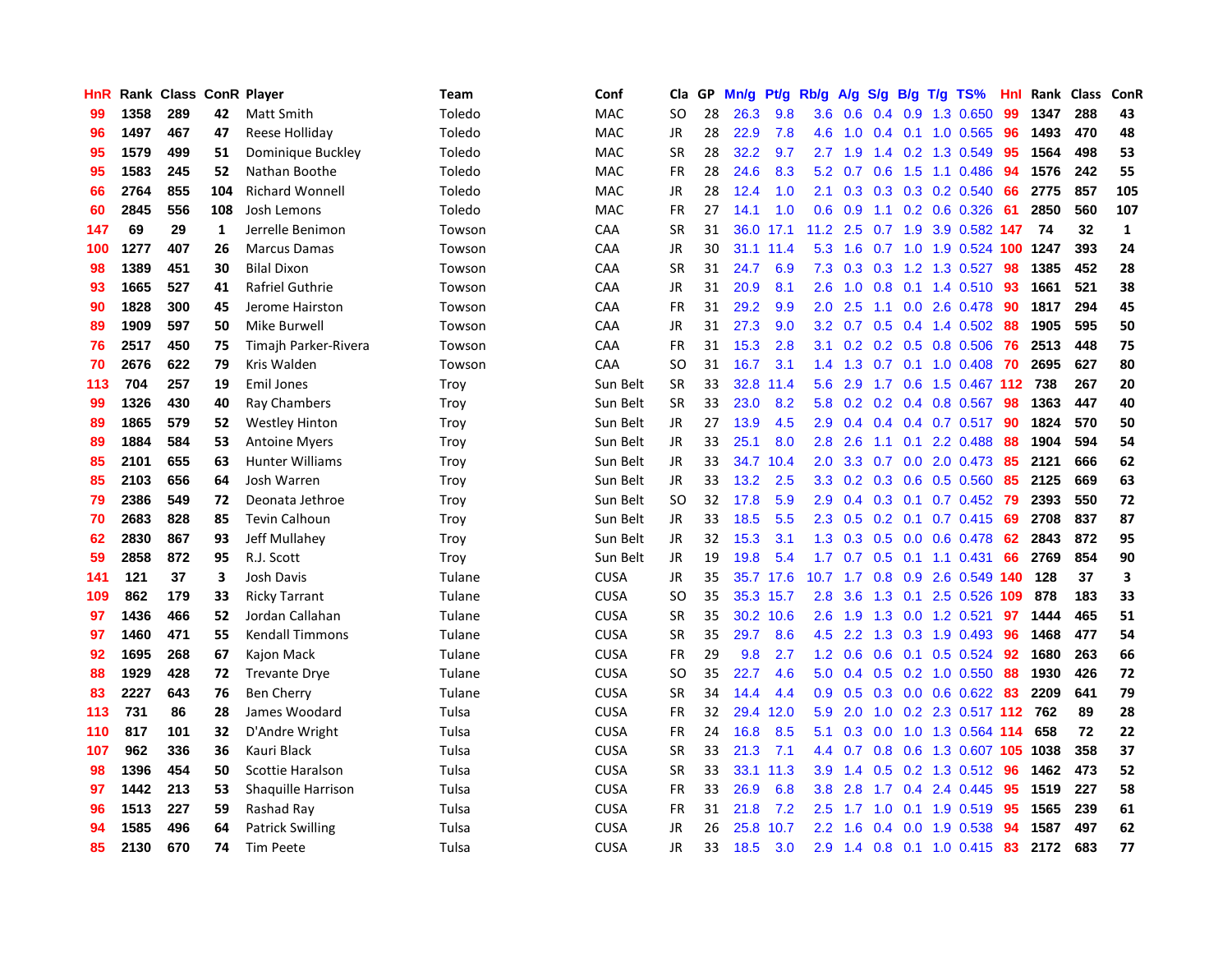| HnR |      | Rank Class ConR Player |    |                        | Team                 | Conf        | Cla           | <b>GP</b> | Mn/g | <b>Pt/g</b> | Rb/g             | A/g       |                  |  | S/g B/g T/g TS%                    | Hnl | Rank | <b>Class</b> | ConR |
|-----|------|------------------------|----|------------------------|----------------------|-------------|---------------|-----------|------|-------------|------------------|-----------|------------------|--|------------------------------------|-----|------|--------------|------|
| 57  | 2892 | 574                    | 94 | Zeldric King           | Tulsa                | <b>CUSA</b> | FR            | 21        | 16.2 | 3.7         | 2.3              | 0.3       | 0.5              |  | $0.0$ 1.9 $0.616$                  | 64  | 2808 | 539          | 93   |
| 114 | 658  | 131                    | 9  | Johnathan Jordan       | Tx.A&M-Corp. Christi | Southland   | <b>SO</b>     | 29        |      | 36.6 12.8   |                  | 4.8 5.5   |                  |  | 1.3 0.2 2.8 0.484 113              |     | 690  | 137          | 9    |
| 93  | 1654 | 365                    | 37 | Nate Maxey             | Tx.A&M-Corp. Christi | Southland   | <b>SO</b>     | 28        | 15.3 | 4.5         | 2.9              | 0.1       |                  |  | $0.3$ 2.0 0.6 0.681                | 93  | 1646 | 362          | 35   |
| 88  | 1955 | 615                    | 42 | <b>William Nelson</b>  | Tx.A&M-Corp. Christi | Southland   | JR            | 28        | 29.5 | 13.6        | 7.5              | 1.0       |                  |  | $0.6$ 0.1 2.9 0.464                | -87 | 1962 | 618          | 43   |
| 86  | 2031 | 636                    | 44 | Zane Knowles           | Tx.A&M-Corp. Christi | Southland   | JR            | 24        | 15.3 | 5.3         | 4.0              | 0.1       |                  |  | 0.3 0.8 0.8 0.527 87               |     | 1971 | 622          | 44   |
| 79  | 2388 | 550                    | 60 | Hameed Ali             | Tx.A&M-Corp. Christi | Southland   | <b>SO</b>     | 29        | 28.3 | 7.5         | 1.8              | 1.9       |                  |  | 1.4 0.2 1.2 0.451                  | 79  | 2405 | 553          | 61   |
| 79  | 2413 | 753                    | 62 | Joy Williamson         | Tx.A&M-Corp. Christi | Southland   | JR            | 26        | 29.2 | 8.3         | 4.0              | 1.2       |                  |  | 1.3 0.2 1.9 0.469                  | 79  | 2391 | 746          | 60   |
| 73  | 2613 | 482                    | 74 | Brandon Pye            | Tx.A&M-Corp. Christi | Southland   | <b>FR</b>     | 29        | 15.8 | 4.1         | 1.1              | 0.4       |                  |  | 0.6 0.0 0.3 0.490                  | 72  | 2634 | 484          | 73   |
| 49  | 2945 | 596                    | 87 | Dale Francis           | Tx.A&M-Corp. Christi | Southland   | <b>FR</b>     | 29        | 15.2 | 2.0         | 2.0              | 0.1       |                  |  | 0.3 0.2 0.7 0.460                  | 49  | 2953 | 597          | 87   |
| 125 | 330  | 115                    | 11 | Jordan Swing           | <b>UAB</b>           | <b>CUSA</b> | JR            | 33        | 30.5 | 14.0        | 5.8              |           |                  |  | 2.7 1.3 0.4 1.8 0.584 125          |     | 345  | 119          | 11   |
| 111 | 779  | 250                    | 30 | Rod Rucker             | <b>UAB</b>           | <b>CUSA</b> | JR            | 33        | 33.1 | 14.5        |                  | 8.2 2.3   |                  |  | 1.1 0.7 2.6 0.492 111              |     | 781  | 248          | 30   |
| 99  | 1355 | 432                    | 48 | Fahro Alihodzic        | <b>UAB</b>           | <b>CUSA</b> | JR            | 33        | 25.5 | 9.7         | 4.5              | 0.8       |                  |  | 1.1 0.6 1.2 0.516 99               |     | 1351 | 423          | 48   |
| 95  | 1530 | 478                    | 60 | <b>Robert Williams</b> | <b>UAB</b>           | <b>CUSA</b> | <b>JR</b>     | 33        | 26.6 | 8.5         | 6.0              | 1.4       | 0.9              |  | 0.3 2.1 0.532 95                   |     | 1535 | 486          | 59   |
| 90  | 1840 | 563                    | 69 | <b>Terence Jones</b>   | <b>UAB</b>           | <b>CUSA</b> | <b>SR</b>     | 33        | 26.1 | 8.3         | 1.8              | 3.6       |                  |  | 1.1 0.1 3.0 0.455                  | 90  | 1834 | 561          | 69   |
| 88  | 1926 | 603                    | 71 | <b>Preston Purifoy</b> | <b>UAB</b>           | <b>CUSA</b> | JR            | 33        | 21.9 | 7.7         | 2.9              | 0.7       |                  |  | 0.7 0.3 1.5 0.545                  | 88  | 1921 | 603          | 71   |
| 87  | 1984 | 624                    | 73 | Quincy Taylor          | <b>UAB</b>           | <b>CUSA</b> | JR            | 33        | 21.8 | 4.0         | 1.8              | 3.0       |                  |  | 1.1 0.1 1.8 0.514 87               |     | 1977 | 624          | 73   |
| 133 | 195  | 65                     | 3  | Corey Hawkins          | <b>UC Davis</b>      | <b>BWst</b> | JR            | 28        | 34.0 | 20.3        | 5.6              | 3.3       | 1.5              |  | 0.3 2.6 0.595 136                  |     | 159  | 46           | 3    |
| 111 | 791  | 162                    | 14 | John Adenrele          | <b>UC Davis</b>      | <b>BWst</b> | <sub>SO</sub> | 31        |      | 24.7 12.6   | 5.9              | 1.1       | 0.6              |  | 1.5 2.2 0.583 109                  |     | 852  | 174          | 15   |
| 99  | 1350 | 429                    | 35 | Ryan Sypkens           | <b>UC Davis</b>      | <b>BWst</b> | JR            | 29        |      | 30.9 14.1   | 3.3              |           |                  |  | 1.6 0.4 0.2 1.5 0.629 98           |     | 1383 | 432          | 34   |
| 90  | 1859 | 577                    | 55 | Josh Ritchart          | <b>UC Davis</b>      | <b>BWst</b> | JR            | 30        | 21.2 | 7.8         | 3.6              | 1.2       |                  |  | 0.4 0.3 1.2 0.562 88               |     | 1923 | 605          | 57   |
| 88  | 1941 | 579                    | 59 | Ryan Howley            | <b>UC Davis</b>      | <b>BWst</b> | <b>SR</b>     | 30        | 24.7 | 6.1         | 7.5              | 1.0       |                  |  | 0.4 0.3 1.3 0.526                  | 87  | 1991 | 592          | 62   |
| 84  | 2183 | 635                    | 65 | Paolo Mancasola        | <b>UC Davis</b>      | <b>BWst</b> | <b>SR</b>     | 31        | 28.9 | 5.2         | 1.7              | 3.9       |                  |  | 0.5 0.0 2.6 0.478 82               |     | 2235 | 646          | 65   |
| 83  | 2213 | 698                    | 66 | <b>Tyler Lee</b>       | <b>UC Davis</b>      | <b>BWst</b> | JR            | 31        | 23.5 | 5.1         | 1.5              | 1.6       |                  |  | 0.5 0.0 0.8 0.660                  | 82  | 2269 | 711          | 67   |
| 118 | 548  | 105                    | 10 | <b>Will Davis</b>      | UC Irvine            | <b>BWst</b> | <b>SO</b>     | 36        | 25.3 | 9.7         | 6.8              | 0.6       |                  |  | $0.5$ 2.4 1.6 0.555 118            |     | 536  | 100          | 8    |
| 106 | 989  | 132                    | 17 | Alex Young             | UC Irvine            | <b>BWst</b> | FR            | 37        | 28.4 | 9.2         | 3.3              | 3.9       |                  |  | 0.8 0.2 1.5 0.495 106              |     | 995  | 130          | 18   |
| 104 | 1086 | 340                    | 24 | Chris McNealy          | UC Irvine            | <b>BWst</b> | JR            | 37        | 25.4 | 9.2         |                  | $4.2$ 2.0 |                  |  | 0.7 0.2 1.1 0.502 104 1084         |     |      | 342          | 24   |
| 103 | 1109 | 371                    | 25 | Adam Folker            | UC Irvine            | <b>BWst</b> | <b>SR</b>     | 32        | 25.3 | 9.3         |                  |           |                  |  | 6.3 1.1 0.4 0.3 1.8 0.552 104 1087 |     |      | 368          | 25   |
| 103 | 1133 | 378                    | 26 | Daman Starring         | UC Irvine            | <b>BWst</b> | <b>SR</b>     | 36        | 30.4 | 12.9        | 3.9              | 2.0       |                  |  | 0.9 0.1 1.9 0.542 103 1138         |     |      | 380          | 26   |
| 102 | 1159 | 244                    | 27 | <b>Travis Souza</b>    | UC Irvine            | <b>BWst</b> | SO            | 31        | 10.3 | 3.5         | 1.3              | 0.6       |                  |  | 0.1 0.0 0.3 0.690 102 1156         |     |      | 241          | 27   |
| 100 | 1275 | 415                    | 28 | Mike Wilder            | UC Irvine            | <b>BWst</b> | <b>SR</b>     | 37        | 31.1 | 8.6         | 5.4              | 3.0       | 0.9 <sub>0</sub> |  | 0.1 1.4 0.470 100 1260             |     |      | 415          | 29   |
| 71  | 2654 | 725                    | 76 | <b>Derick Flowers</b>  | UC Irvine            | <b>BWst</b> | <b>SR</b>     | 37        | 12.5 | 2.8         | 1.5              | 1.5       |                  |  | $0.4$ 0.1 1.0 0.400                | -71 | 2665 | 730          | 75   |
| 105 | 1019 | 313                    | 20 | <b>Chris Patton</b>    | <b>UC Riverside</b>  | <b>BWst</b> | JR            | 30        | 28.0 | 13.5        | 5.4              | 1.5       | 0.6              |  | 0.5 2.8 0.557 105 1039             |     |      | 322          | 21   |
| 91  | 1811 | 298                    | 53 | <b>Taylor Johns</b>    | <b>UC Riverside</b>  | <b>BWst</b> | FR            | 24        | 20.9 | 6.9         | 4.6              | 0.7       | 0.8              |  | 1.1 1.5 0.524                      | -93 | 1672 | 261          | 46   |
| 89  | 1887 | 312                    | 57 | Josh Fox               | <b>UC Riverside</b>  | <b>BWst</b> | FR            | 28        | 26.8 | 9.3         | 6.5              | 1.3       | 0.3              |  | 0.4 2.0 0.496                      | -89 | 1886 | 310          | 56   |
| 88  | 1942 | 611                    | 60 | <b>Chris Harriel</b>   | <b>UC Riverside</b>  | <b>BWst</b> | JR            | 29        | 27.8 | 10.6        | 3.5              | 1.8       |                  |  | 1.3 0.5 1.6 0.438 87               |     | 1960 | 616          | 60   |
| 80  | 2364 | 677                    | 70 | Robert Smith           | <b>UC Riverside</b>  | <b>BWst</b> | <b>SR</b>     | 30        | 32.4 | 6.4         | 3.5              | 3.1       |                  |  | 1.1 0.0 2.7 0.448 79               |     | 2381 | 677          | 70   |
| 75  | 2565 | 797                    | 72 | Lucas Devenny          | <b>UC Riverside</b>  | <b>BWst</b> | JR            | 30        | 14.9 | 1.8         | 3.8 <sub>2</sub> | 0.6       |                  |  | 0.2 0.3 0.6 0.427 74               |     | 2592 | 803          | 72   |
| 72  | 2635 | 612                    | 75 | <b>Austin Quick</b>    | <b>UC Riverside</b>  | <b>BWst</b> | <b>SO</b>     | 31        | 19.1 | 4.1         | 1.6              | 1.6       | 0.8              |  | 0.0 1.5 0.474                      | -71 | 2673 | 623          | 76   |
| 63  | 2812 | 543                    | 79 | Steven Jones           | <b>UC Riverside</b>  | <b>BWst</b> | FR            | 28        | 12.9 | 2.6         | 1.0              |           |                  |  | 1.0 0.4 0.1 0.6 0.416              | 63  | 2831 | 551          | 80   |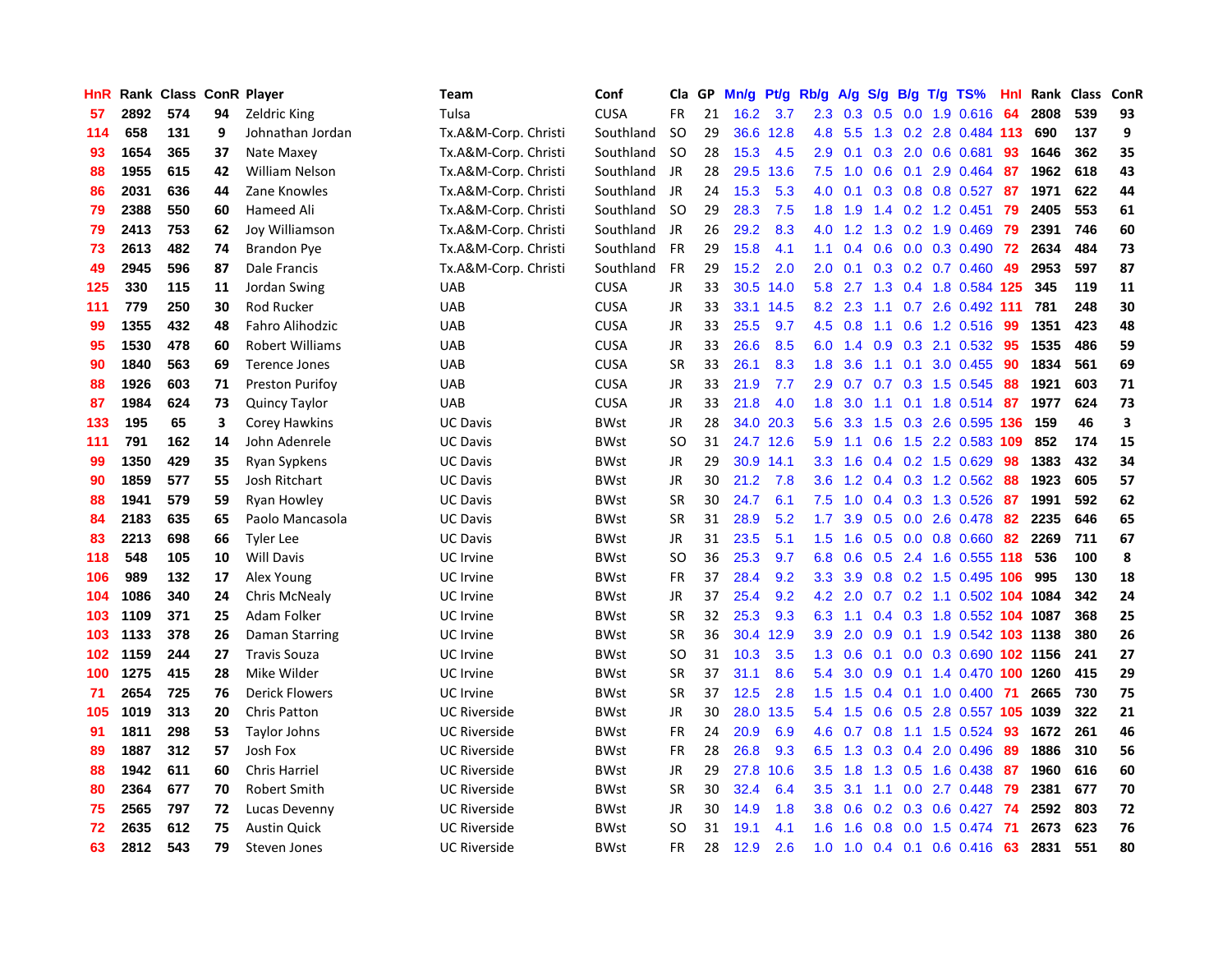| HnR |      | Rank Class ConR Player |                |                         | Team                    | Conf        | Cla           | GP | Mn/g | <b>Pt/g</b> | Rb/g          | A/g             |     |     | $S/g$ B/g T/g TS%         | Hnl |      | Rank Class | ConR                    |
|-----|------|------------------------|----------------|-------------------------|-------------------------|-------------|---------------|----|------|-------------|---------------|-----------------|-----|-----|---------------------------|-----|------|------------|-------------------------|
| 62  | 2827 | 549                    | 80             | Davin Guinn             | <b>UC Riverside</b>     | <b>BWst</b> | <b>FR</b>     | 20 | 18.7 | 4.4         | 3.3           | 0.4             | 0.4 |     | 0.2 1.3 0.429             | 66  | 2787 | 530        | 79                      |
| 145 | 85   | 13                     | $\mathbf{2}$   | Alan Williams           | <b>UC Santa Barbara</b> | <b>BWst</b> | SO            | 28 |      | 28.3 17.1   | 10.7          | 0.9             |     |     | 1.0 2.3 2.4 0.519 149     |     | 60   | 11         | 1                       |
| 99  | 1343 | 428                    | 34             | Kyle Boswell            | UC Santa Barbara        | BWst        | JR            | 29 |      | 30.7 13.0   | 2.0           | 1.4             |     |     | 0.6 0.0 1.4 0.612 98      |     | 1393 | 437        | 35                      |
| 97  | 1465 | 474                    | 39             | Nate Garth              | <b>UC Santa Barbara</b> | <b>BWst</b> | <b>SR</b>     | 21 | 19.3 | 4.9         | 1.8           | 3.8             |     |     | $0.5$ 0.0 1.7 0.498       | 97  | 1447 | 467        | 39                      |
| 94  | 1618 | 251                    | 46             | <b>Taran Brown</b>      | <b>UC Santa Barbara</b> | <b>BWst</b> | FR            | 31 | 30.0 | 11.1        | 5.3           | 2.0             | 0.8 |     | 1.0 2.4 0.471             | 92  | 1685 | 265        | 47                      |
| 91  | 1759 | 390                    | 52             | T.J. Taylor             | <b>UC Santa Barbara</b> | <b>BWst</b> | <b>SO</b>     | 31 | 25.2 | 4.8         | 1.6           | 4.1             | 0.5 |     | 0.0 1.8 0.576             | 90  | 1825 | 403        | 53                      |
| 88  | 1919 | 320                    | 58             | Michael Bryson          | <b>UC Santa Barbara</b> | <b>BWst</b> | FR            | 30 | 25.8 | 8.4         | 3.5           | 1.3             | 0.8 |     | 0.6 2.1 0.524             | 87  | 1951 | 326        | 58                      |
| 73  | 2615 | 483                    | 73             | Sam Beeler              | <b>UC Santa Barbara</b> | <b>BWst</b> | <b>FR</b>     | 31 | 10.0 | 2.7         | 2.1           | 0.1             |     |     | $0.1$ $0.3$ $0.7$ $0.532$ | 71  | 2659 | 490        | 74                      |
| 69  | 2707 | 627                    | 77             | Lewis Thomas            | <b>UC Santa Barbara</b> | <b>BWst</b> | <sub>SO</sub> | 31 | 13.7 | 1.8         | 2.7           | 0.7             | 0.3 |     | 0.3 0.8 0.412 68          |     | 2749 | 639        | 77                      |
| 41  | 2977 | 609                    | 85             | Duke DaRe               | <b>UC Santa Barbara</b> | <b>BWst</b> | <b>FR</b>     | 26 | 11.8 | 1.0         | 1.2           | 1.2             |     |     | 0.5 0.0 1.0 0.273 44      |     | 2975 | 606        | 85                      |
| 137 | 152  | 10                     | 10             | Jordan Adams            | UCLA                    | P12         | <b>FR</b>     | 33 |      | 30.3 15.3   | 3.8           | 1.8             |     |     | 2.2 0.4 1.2 0.567 137 149 |     |      | 9          | 9                       |
| 133 | 197  | 15                     | 14             | Kyle Anderson           | <b>UCLA</b>             | P12         | <b>FR</b>     | 35 | 29.9 | 9.7         | 8.6           | 3.5             |     |     | 1.8 0.9 2.1 0.481 132 211 |     |      | 15         | 15                      |
| 124 | 363  | 37                     | 26             | Shabazz Muhammad        | <b>UCLA</b>             | P12         | <b>FR</b>     | 32 | 30.8 | 17.9        | 5.2           | 0.8             |     |     | 0.7 0.1 1.6 0.524 124     |     | 355  | 35         | 25                      |
| 115 | 633  | 233                    | 42             | Larry Drew              | <b>UCLA</b>             | P12         | <b>SR</b>     | 35 | 35.5 | 7.5         | 2.4           | 7.3             |     |     | 1.4 0.2 2.5 0.518 114     |     | 657  | 241        | 43                      |
| 111 | 795  | 254                    | 50             | <b>Travis Wear</b>      | <b>UCLA</b>             | P12         | JR            | 32 | 28.8 | 10.9        | 5.2           | 0.5             |     |     | 0.7 1.0 1.4 0.539 111     |     | 768  | 243        | 49                      |
| 107 | 956  | 299                    | 62             | David Wear              | <b>UCLA</b>             | P12         | JR            | 34 | 23.4 | 7.1         | 5.0           | 1.0             |     |     | 0.5 0.3 0.9 0.490 106     |     | 962  | 304        | 61                      |
| 99  | 1373 | 296                    | 77             | Norman Powell           | <b>UCLA</b>             | P12         | SO            | 35 | 22.1 | 6.1         | $2.2^{\circ}$ | 1.1             |     |     | $0.7$ $0.5$ 1.1 $0.525$   | -98 | 1388 | 300        | 77                      |
| 119 | 511  | 194                    | 6              | <b>Ryan Cook</b>        | <b>UMBC</b>             | <b>AEC</b>  | <b>SR</b>     | 31 | 31.8 | 15.4        | 6.1           | 1.9             | 1.1 |     | 0.3 2.6 0.566 117         |     | 578  | 219        | $\overline{\mathbf{z}}$ |
| 98  | 1382 | 436                    | 31             | <b>Chase Plummer</b>    | <b>UMBC</b>             | <b>AEC</b>  | JR            | 31 |      | 26.9 11.8   | 6.4           | 2.1             |     |     | 1.7 0.4 2.9 0.440         | 97  | 1454 | 455        | 31                      |
| 87  | 1996 | 630                    | 45             | <b>Brett Roseboro</b>   | <b>UMBC</b>             | <b>AEC</b>  | JR            | 19 | 25.7 | 9.9         | 6.3           | 0.6             |     |     | 0.8 1.2 2.0 0.483 90      |     | 1790 | 559        | 42                      |
| 84  | 2143 | 488                    | 49             | Joey Getz               | <b>UMBC</b>             | <b>AEC</b>  | SO            | 26 | 17.7 | 5.8         |               | $1.7 \quad 1.1$ |     |     | $0.7$ 0.0 1.2 0.589       | 84  | 2149 | 489        | 49                      |
| 82  | 2282 | 655                    | 55             | <b>Brian Neller</b>     | <b>UMBC</b>             | <b>AEC</b>  | <b>SR</b>     | 31 | 29.2 | 10.2        | 1.9           | 1.0             | 1.0 |     | $0.0$ 1.0 $0.520$         | 80  | 2324 | 666        | 56                      |
| 73  | 2616 | 719                    | 65             | Adrian Satchell         | <b>UMBC</b>             | <b>AEC</b>  | <b>SR</b>     | 31 | 18.4 | 3.5         | 3.2           | 0.9             |     |     | $0.5$ $0.3$ $0.7$ $0.426$ | -71 | 2660 | 728        | 66                      |
| 67  | 2748 | 520                    | 69             | <b>Malik Garner</b>     | <b>UMBC</b>             | <b>AEC</b>  | <b>FR</b>     | 31 | 18.3 | 2.9         | 2.8           | 0.7             |     |     | $0.5$ $0.3$ $1.0$ $0.476$ | -66 | 2792 | 531        | 72                      |
| 64  | 2794 | 535                    | 72             | Aaron Morgan            | <b>UMBC</b>             | <b>AEC</b>  | <b>FR</b>     | 30 | 24.6 | 4.5         | 2.1           | 2.3             | 0.6 | 0.1 | 2.8 0.406                 | -64 | 2810 | 540        | 73                      |
| 61  | 2841 | 870                    | 74             | <b>Quentin Jones</b>    | <b>UMBC</b>             | <b>AEC</b>  | JR            | 19 | 25.1 | 3.2         | 2.7           | 2.5             |     |     | 0.5 0.1 1.3 0.365         | -69 | 2720 | 840        | 69                      |
| 98  | 1415 | 445                    | 22             | <b>Fred Chatmon</b>     | <b>UMKC</b>             | Summit      | JR            | 29 | 23.7 | 7.4         | 7.3           |                 |     |     | 0.2 0.5 1.0 1.6 0.531 98  |     | 1396 | 438        | 21                      |
| 94  | 1591 | 501                    | 29             | <b>Thomas Staton</b>    | UMKC                    | Summit      | <b>SR</b>     | 32 | 24.0 | 9.9         | 2.0           | 1.6             |     |     | 1.1 0.1 1.9 0.512 93      |     | 1653 | 513        | 31                      |
| 94  | 1592 | 499                    | 30             | Nelson Kirksey          | UMKC                    | Summit      | JR            | 31 | 20.4 | 7.4         | 3.4           | 0.7             |     |     | $0.9$ 0.2 1.6 0.580       | -93 | 1631 | 513        | 28                      |
| 92  | 1735 | 528                    | 33             | <b>Brad Reid</b>        | <b>UMKC</b>             | Summit      | <b>SR</b>     | 32 | 12.9 | 3.3         | 3.5           | 0.2             |     |     | 0.2 0.9 0.5 0.540         | 90  | 1803 | 550        | 34                      |
| 91  | 1758 | 389                    | 34             | Estan Tyler             | <b>UMKC</b>             | Summit      | <b>SO</b>     | 31 | 31.7 | 11.4        | 2.4           | 3.0             |     |     | $0.6$ $0.0$ 2.8 $0.558$   | 90  | 1808 | 402        | 35                      |
| 80  | 2366 | 740                    | 54             | Kirk Korver             | <b>UMKC</b>             | Summit      | JR            | 32 | 20.7 | 5.8         | 2.6           | 0.5             |     |     | 0.5 0.3 1.3 0.547         | 78  | 2422 | 755        | 55                      |
| 75  | 2557 | 796                    | 62             | Nate Rogers             | <b>UMKC</b>             | Summit      | JR            | 29 | 22.9 | 6.7         | 2.1           | 2.0             | 0.9 | 0.1 | 2.4 0.444                 | 75  | 2561 | 794        | 62                      |
| 71  | 2657 | 819                    | 65             | <b>Trinity Hall</b>     | <b>UMKC</b>             | Summit      | <b>JR</b>     | 24 | 19.5 | 6.0         | 3.6           | 0.5             | 0.5 |     | 0.5 1.5 0.424             | -73 | 2622 | 813        | 65                      |
| 63  | 2810 | 541                    | 69             | Mason Wedel             | UMKC                    | Summit      | FR            | 28 | 11.8 | 1.5         | 1.1           | 0.8             |     |     | 0.5 0.0 0.5 0.378         | 63  | 2821 | 545        | 70                      |
| 158 | 24   | 2                      | $\overline{2}$ | <b>Anthony Bennett</b>  | UNLV                    | <b>MWC</b>  | <b>FR</b>     | 35 | 27.1 | 16.1        | 8.1           | 1.0             |     |     | 0.7 1.2 1.9 0.603 157     |     | 28   | 3          | $\overline{2}$          |
| 127 | 287  | 47                     | 17             | Khem Birch              | <b>UNLV</b>             | <b>MWC</b>  | SO            | 26 | 21.8 | 7.2         | 5.7           | 0.6             |     |     | 0.7 2.6 1.2 0.583 131     |     | 224  | 37         | 15                      |
| 127 | 291  | 113                    | 18             | <b>Anthony Marshall</b> | UNLV                    | <b>MWC</b>  | <b>SR</b>     | 35 |      | 33.9 10.4   | 4.1           | 5.8             | 1.3 |     | 0.3 2.7 0.573 126         |     | 308  | 122        | 19                      |
| 114 | 663  | 132                    | 30             | <b>Bryce Jones</b>      | <b>UNLV</b>             | <b>MWC</b>  | SO            | 35 |      | 26.0 10.3   | 4.4           |                 |     |     | 2.3 0.9 0.3 2.3 0.509 114 |     | 683  | 135        | 29                      |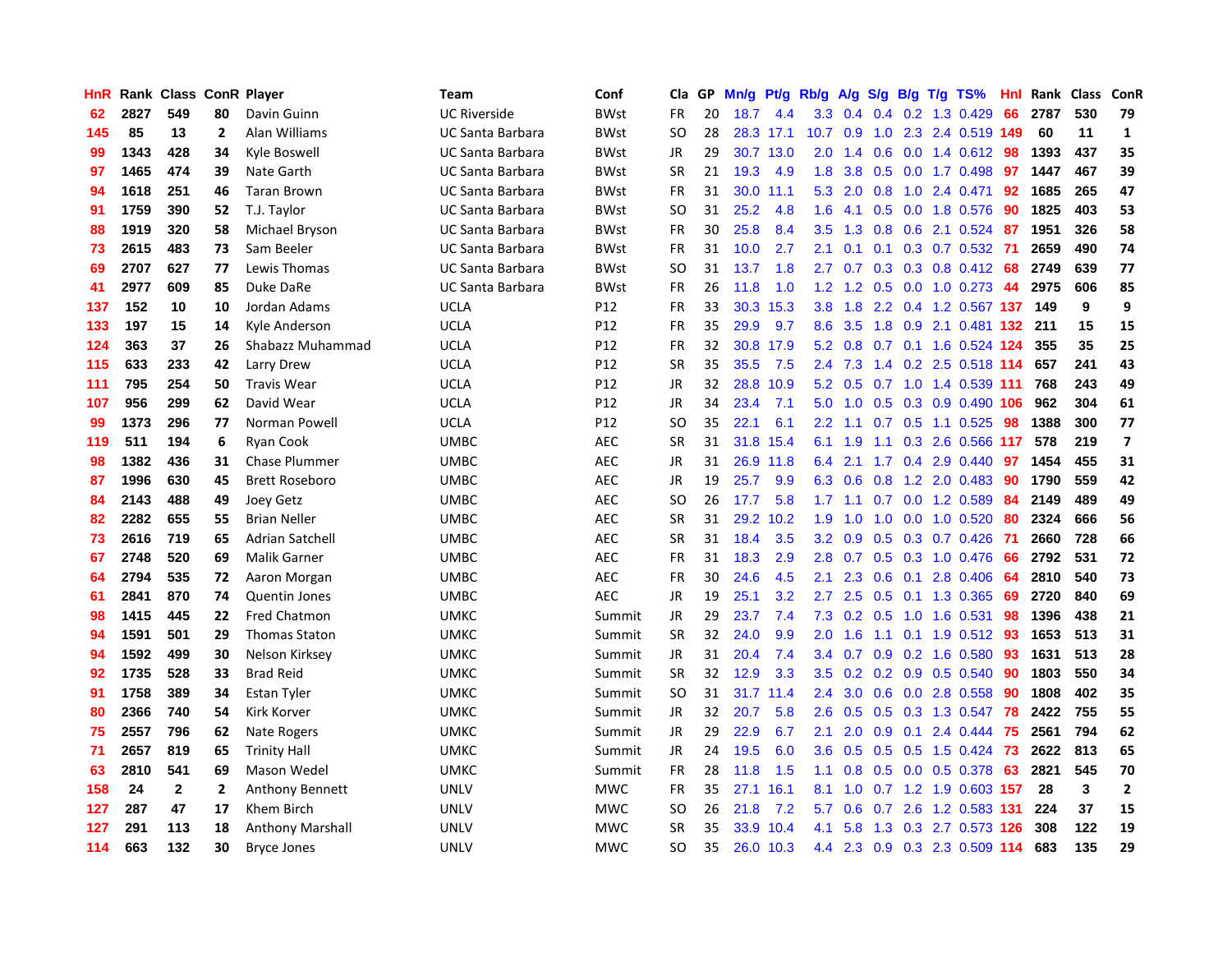| HnR |      | Rank Class ConR Player |    |                         | Team               | Conf       | Cla           | <b>GP</b> | Mn/g      | Pt/g      | Rb/g             | A/g       |     |  | S/g B/g T/g TS%                | Hnl | Rank | <b>Class</b> | <b>ConR</b>             |
|-----|------|------------------------|----|-------------------------|--------------------|------------|---------------|-----------|-----------|-----------|------------------|-----------|-----|--|--------------------------------|-----|------|--------------|-------------------------|
| 112 | 747  | 89                     | 33 | Katin Reinhardt         | <b>UNLV</b>        | <b>MWC</b> | <b>FR</b>     | 35        | 29.2 10.1 |           | 2.0              | 2.5       | 0.9 |  | 0.2 1.9 0.498 112 761          |     |      | 88           | 35                      |
| 110 | 836  | 265                    | 37 | <b>Mike Moser</b>       | UNLV               | <b>MWC</b> | JR            | 28        | 21.3      | 7.1       | 6.1              |           |     |  | 1.4 0.8 0.7 1.7 0.448 111      |     | 804  | 257          | 37                      |
| 108 | 907  | 314                    | 40 | <b>Quintrell Thomas</b> | <b>UNLV</b>        | <b>MWC</b> | <b>SR</b>     | 32        | 12.4      | 3.7       | 3.5              | 0.3       |     |  | 0.3 0.4 0.7 0.546 108          |     | 909  | 316          | 40                      |
| 105 | 1030 | 356                    | 46 | <b>Justin Hawkins</b>   | <b>UNLV</b>        | <b>MWC</b> | <b>SR</b>     | 35        | 22.4      | 4.9       | 2.5              |           |     |  | 1.7 1.4 0.4 0.9 0.425 105 1047 |     |      | 360          | 46                      |
| 129 | 255  | 91                     | 18 | Dewayne Dedmon          | <b>USC</b>         | P12        | <b>JR</b>     | 31        | 22.3      | 6.7       | 7.0              | 0.6       | 1.1 |  | 2.1 1.6 0.521 129              |     | 257  | 88           | 19                      |
| 126 | 320  | 111                    | 23 | Omar Oraby              | <b>USC</b>         | P12        | JR            | 32        | 14.6      | 6.3       | 3.9              | 0.3       |     |  | 0.2 1.5 1.1 0.605 125          |     | 341  | 117          | 23                      |
| 123 | 390  | 143                    | 29 | Eric Wise               | <b>USC</b>         | P12        | <b>SR</b>     | 32        | 30.7      | 11.9      |                  | $5.7$ 1.7 |     |  | 1.0 0.3 1.7 0.515 122          |     | 414  | 159          | 29                      |
| 108 | 892  | 310                    | 56 | Aaron Fuller            | <b>USC</b>         | P12        | <b>SR</b>     | 32        | 14.7      | 4.1       | 3.6              | 0.2       |     |  | 0.4 0.3 0.7 0.526 108          |     | 913  | 317          | 58                      |
| 107 | 952  | 334                    | 60 | Jio Fontan              | <b>USC</b>         | P12        | <b>SR</b>     | 32        | 33.0      | 9.3       | 1.7              | 5.3       | 0.8 |  | 0.1 2.8 0.440 106              |     | 977  | 338          | 62                      |
| 107 | 961  | 200                    | 64 | <b>Byron Wesley</b>     | <b>USC</b>         | P12        | <sub>SO</sub> | 32        |           | 31.9 10.2 |                  | 4.3 1.9   |     |  | 0.7 0.3 2.0 0.522 106          |     | 981  | 210          | 64                      |
| 104 | 1100 | 345                    | 71 | JT Terrell              | <b>USC</b>         | P12        | <b>JR</b>     | 31        |           | 27.9 11.7 | 2.1              | 0.8       |     |  | 0.8 0.1 1.6 0.504 104 1092     |     |      | 344          | 68                      |
| 79  | 2418 | 422                    | 89 | Chass Bryan             | <b>USC</b>         | P12        | <b>FR</b>     | 31        | 10.7      | 1.8       | 0.8              | 1.3       |     |  | 0.3 0.0 0.8 0.483 78           |     | 2416 | 424          | 89                      |
| 117 | 567  | 184                    | 7  | <b>Torrey Craig</b>     | <b>USC Upstate</b> | ASun       | <b>JR</b>     | 33        |           | 31.0 17.2 | 6.9              | 1.9       | 1.0 |  | 0.8 2.7 0.541 117              |     | 569  | 186          | $\overline{7}$          |
| 115 | 631  | 206                    | 10 | Ricardo Glenn           | <b>USC Upstate</b> | ASun       | JR            | 33        |           | 26.2 10.5 | 8.1              | 2.2       |     |  | 0.7 0.2 1.8 0.580 115          |     | 634  | 209          | 10                      |
| 105 | 1060 | 327                    | 18 | <b>Jodd Maxey</b>       | <b>USC Upstate</b> | ASun       | JR            | 33        | 24.3      | 7.7       | 5.9              | 1.9       |     |  | 1.1 1.6 1.6 0.503 105          |     | 1051 | 327          | 17                      |
| 94  | 1609 | 353                    | 33 | <b>Ty Greene</b>        | USC Upstate        | ASun       | SO            | 33        | 33.2      | 12.6      | 2.8              | 2.5       | 1.5 |  | $0.1$ 1.5 0.518                | -94 | 1602 | 350          | 31                      |
| 92  | 1724 | 379                    | 35 | <b>Adrian Rogers</b>    | <b>USC Upstate</b> | ASun       | SO            | 33        | 22.8      | 8.7       | $2.4^{\circ}$    | 2.4       | 0.6 |  | $0.1$ 1.9 0.528                | 92  | 1708 | 379          | 37                      |
| 88  | 1932 | 606                    | 48 | Babatunde Olomuwiya     | <b>USC Upstate</b> | ASun       | JR            | 33        | 17.2      | 4.3       | 3.6              | 0.8       |     |  | $0.2$ 0.9 0.9 0.562 88         |     | 1922 | 604          | 47                      |
| 82  | 2243 | 512                    | 60 | <b>Fred Miller</b>      | <b>USC Upstate</b> | ASun       | <sub>SO</sub> | 30        | 15.9      | 4.7       |                  |           |     |  | 1.6 1.7 1.0 0.0 1.1 0.455      | 83  | 2191 | 501          | 56                      |
| 73  | 2605 | 604                    | 70 | Mario Blessing          | <b>USC Upstate</b> | ASun       | SO            | 33        | 20.2      | 3.5       |                  | $1.7$ 1.8 |     |  | 0.7 0.1 1.6 0.466 73           |     | 2611 | 607          | 69                      |
| 46  | 2960 | 779                    | 89 | Rob Elam                | <b>USC Upstate</b> | ASun       | <b>SR</b>     | 31        | 10.2      | 0.8       | 1.1              | 0.5       |     |  | $0.3$ 0.2 0.3 0.284            | -47 | 2960 | 779          | 89                      |
| 134 | 189  | 81                     | 13 | Jason Washburn          | Utah               | P12        | <b>SR</b>     | 33        | 25.8      | 11.9      | 6.8              | 0.7       |     |  | 0.3 1.5 1.6 0.583 132          |     | 207  | 90           | 13                      |
| 114 | 661  | 74                     | 44 | Jordan Loveridge        | Utah               | P12        | <b>FR</b>     | 32        | 31.7 12.1 |           | 7.0              | 2.0       |     |  | 0.8 0.4 2.0 0.489 113          |     | 687  | 78           | 45                      |
| 113 | 714  | 258                    | 48 | Jarred DuBois           | Utah               | P12        | <b>SR</b>     | 32        | 30.5      | 12.4      | 2.7              | 3.1       | 0.8 |  | 0.0 2.2 0.565 112 739          |     |      | 268          | 48                      |
| 107 | 954  | 199                    | 61 | Dallin Bachynski        | Utah               | P12        | <sub>SO</sub> | 27        | 11.1      | 3.7       | $3.4^{\circ}$    | 0.6       |     |  | 0.3 0.6 0.9 0.493 107          |     | 961  | 200          | 60                      |
| 104 | 1091 | 155                    | 69 | Dakarai Tucker          | Utah               | P12        | <b>FR</b>     | 25        | 11.1      | 3.1       | 1.2 <sub>1</sub> | 0.4       |     |  | 0.4 0.2 0.3 0.614 103 1118     |     |      | 158          | 70                      |
| 102 | 1181 | 170                    | 73 | <b>Brandon Taylor</b>   | Utah               | P12        | <b>FR</b>     | 29        | 20.8      | 6.9       | 1.6              | 2.0       |     |  | 0.9 0.0 1.7 0.561 101 1213     |     |      | 171          | 73                      |
| 99  | 1342 | 427                    | 75 | Renan Lenz              | Utah               | P12        | JR            | 32        | 8.6       | 2.3       | 1.6              | 0.4       |     |  | 0.3 0.4 0.5 0.522 98           |     | 1380 | 431          | 76                      |
| 93  | 1681 | 533                    | 81 | Glen Dean               | Utah               | P12        | JR            | 33        | 25.4      | 5.5       | 2.1              | 2.1       |     |  | $0.5$ 0.0 1.5 0.493            | 92  | 1717 | 539          | 82                      |
| 92  | 1694 | 516                    | 82 | <b>Cedric Martin</b>    | Utah               | P12        | <b>SR</b>     | 30        | 27.2      | 3.7       | 2.3              | 2.0       | 1.1 |  | $0.3$ 1.0 0.487                | -94 | 1597 | 503          | 81                      |
| 82  | 2251 | 384                    | 87 | Justin Seymour          | Utah               | P12        | FR            | 25        | 11.6      | 3.3       | 2.0              | 0.8       |     |  | $0.3$ 0.0 1.0 0.464            | 83  | 2178 | 362          | 87                      |
| 130 | 245  | 84                     | 5  | Spencer Butterfield     | Utah St.           | <b>WAC</b> | JR            | 29        |           | 29.3 12.2 | 6.6              | 2.7       |     |  | 0.7 0.3 1.6 0.631 128          |     | 267  | 90           | $\overline{\mathbf{z}}$ |
| 120 | 464  | 156                    | 10 | Jarred Shaw             | Utah St.           | <b>WAC</b> | JR            | 31        |           | 29.3 14.2 | 8.4              | 0.8       | 0.3 |  | 1.0 2.1 0.567 117              |     | 579  | 188          | 15                      |
| 118 | 516  | 196                    | 11 | Kyisean Reed            | Utah St.           | <b>WAC</b> | <b>SR</b>     | 16        |           | 30.4 12.1 | 6.5              | 1.6       | 1.6 |  | 1.8 1.6 0.601 132 212          |     |      | 92           | 5                       |
| 113 | 699  | 223                    | 17 | Preston Medlin          | Utah St.           | <b>WAC</b> | JR            | 16        |           | 36.1 16.3 | 3.5              |           |     |  | 3.2 1.0 0.2 2.0 0.615 121      |     | 428  | 143          | 12                      |
| 99  | 1330 | 284                    | 39 | <b>Ben Clifford</b>     | Utah St.           | <b>WAC</b> | <sub>SO</sub> | 31        | 20.4      | 5.5       | 3.9              | 1.0       |     |  | $0.3$ 0.7 0.9 0.589            | 97  | 1456 | 317          | 41                      |
| 97  | 1428 | 210                    | 42 | <b>Marcel Davis</b>     | Utah St.           | <b>WAC</b> | FR            | 31        | 27.3      | 7.1       | 2.1              | 3.3       | 0.9 |  | 0.0 2.2 0.489                  | 95  | 1556 | 238          | 46                      |
| 94  | 1616 | 509                    | 49 | <b>TeNale Roland</b>    | Utah St.           | <b>WAC</b> | JR            | 31        | 21.7      | 6.1       | $2.5\,$          | 2.0       | 0.5 |  | $0.1$ 1.5 0.505                | 91  | 1742 | 547          | 52                      |
| 92  | 1743 | 549                    | 53 | Marvin Jean             | Utah St.           | <b>WAC</b> | <b>JR</b>     | 31        | 22.1      | 4.8       |                  | $2.7$ 1.8 |     |  | 0.6 0.4 1.4 0.490              | 89  | 1860 | 582          | 58                      |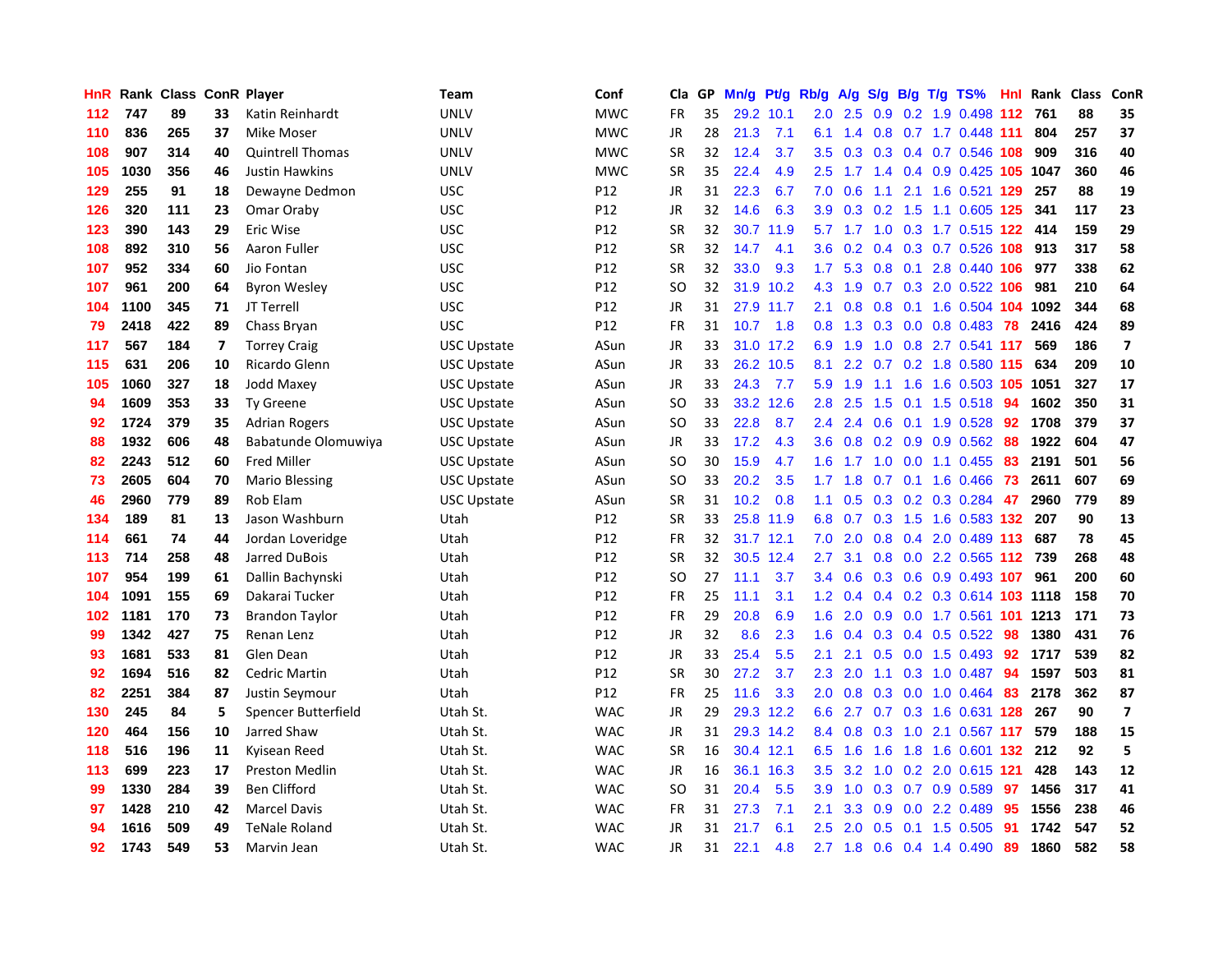| HnR |      | Rank Class ConR Player |              |                         | Team        | Conf        | Cla           | <b>GP</b> | Mn/g | <b>Pt/g</b> | Rb/g             | A/g            | S/g              |     | $B/g$ T/g TS%                       | Hnl | Rank  | <b>Class</b> | ConR           |
|-----|------|------------------------|--------------|-------------------------|-------------|-------------|---------------|-----------|------|-------------|------------------|----------------|------------------|-----|-------------------------------------|-----|-------|--------------|----------------|
| 88  | 1949 | 430                    | 63           | Jordan Stone            | Utah St.    | <b>WAC</b>  | SO            | 27        | 11.8 | 2.6         | 2.7              | 0.4            | 0.1              |     | $0.4$ 0.5 0.507                     | 86  | 2013  | 448          | 62             |
| 118 | 540  | 176                    | 1            | Ben Aird                | Utah Valley | GWC         | JR            | 30        | 33.6 | 15.1        |                  | $9.0\quad 0.9$ |                  |     | 0.8 1.9 1.2 0.611 119               |     | 486   | 161          | $\mathbf{1}$   |
| 92  | 1714 | 522                    | 11           | <b>Nick Thompson</b>    | Utah Valley | GWC         | <b>SR</b>     | 32        | 32.1 | 9.9         | 7.9              | 4.2            | 1.0              |     | 0.1 3.3 0.517 91                    |     | 1766  | 538          | 12             |
| 86  | 2052 | 606                    | 17           | Alfonzo Hubbard         | Utah Valley | GWC         | <b>SR</b>     | 19        |      | 28.9 11.6   |                  | 4.7 1.8        | 0.8              |     | 0.3 1.6 0.529                       | 88  | 1926  | 580          | 13             |
| 86  | 2077 | 647                    | 19           | <b>Holton Hunsaker</b>  | Utah Valley | GWC         | <b>JR</b>     | 32        | 33.4 | 13.2        | 2.2              | 3.1            |                  |     | 1.4 0.0 2.3 0.558                   | 85  | 2116  | 664          | 20             |
| 81  | 2307 | 722                    | 24           | Jason Johnson           | Utah Valley | GWC         | JR            | 31        | 28.7 | 9.7         | 2.7              | 2.0            | 0.9              |     | 0.1 1.5 0.521                       | 80  | 2330  | 728          | 25             |
| 78  | 2438 | 687                    | 29           | Zach Jones              | Utah Valley | GWC         | <b>SR</b>     | 31        | 13.4 | 3.6         | 2.3              | 0.5            |                  |     | $0.4$ 0.5 0.4 0.500                 | 77  | 2471  | 691          | 30             |
| 62  | 2823 | 865                    | 42           | Kaewe Enos              | Utah Valley | GWC         | JR            | 30        | 13.1 | 2.8         | 0.7              | 0.9            |                  |     | 0.3 0.0 0.7 0.560                   | 62  | 2839  | 870          | 43             |
| 62  | 2833 | 868                    | 43           | Antoine Hosley          | Utah Valley | GWC         | JR            | 28        | 18.0 | 6.1         | 1.2              | 0.8            | 0.6              |     | $0.0$ 1.3 0.453                     | 63  | 2829  | 869          | 42             |
| 61  | 2843 | 871                    | 44           | <b>Taylor Brown</b>     | Utah Valley | GWC         | JR            | 32        | 17.0 | 2.1         | 1.5              | 1.0            |                  |     | $0.6$ $0.2$ $0.5$ $0.429$           | 60  | 2860  | 874          | 44             |
| 136 | 159  | 49                     | 4            | John Bohannon           | <b>UTEP</b> | <b>CUSA</b> | <b>JR</b>     | 29        | 24.8 | 10.2        | 6.3              | 1.4            |                  |     | 0.7 1.7 1.9 0.599 138               |     | - 145 | 44           | 5              |
| 120 | 454  | 83                     | 16           | McKenzie Moore          | <b>UTEP</b> | <b>CUSA</b> | <sub>SO</sub> | 25        | 24.4 | 8.6         | 5.2              | 2.0            |                  |     | 1.4 0.8 2.3 0.551 123               |     | 378   | 67           | 13             |
| 113 | 728  | 264                    | 27           | Jacques Streeter        | <b>UTEP</b> | <b>CUSA</b> | <b>SR</b>     | 32        | 34.3 | 7.9         | 2.0              | 5.3            | 0.9              |     | 0.0 1.7 0.554 111                   |     | 789   | 283          | 31             |
| 106 | 1000 | 213                    | 37           | Julian Washburn         | <b>UTEP</b> | <b>CUSA</b> | SO            | 32        | 34.6 | 12.3        | 4.2              | 1.7            | 0.9 <sub>0</sub> |     | 0.3 1.8 0.488 104 1072              |     |       | 227          | 40             |
| 103 | 1132 | 239                    | 42           | <b>Cedrick Lang</b>     | <b>UTEP</b> | <b>CUSA</b> | SO.           | 32        | 21.3 | 5.7         | 5.3              | 0.4            |                  |     | 0.4 0.4 1.0 0.567 101               |     | 1212  | 255          | 45             |
| 97  | 1429 | 462                    | 51           | Konner Tucker           | <b>UTEP</b> | <b>CUSA</b> | SR            | 25        | 30.5 | 10.1        |                  | $1.7$ 1.4      |                  |     | 0.4 0.0 1.7 0.580 100 1262          |     |       | 416          | 46             |
| 96  | 1487 | 322                    | 56           | C.J. Cooper             | <b>UTEP</b> | <b>CUSA</b> | <sub>SO</sub> | 32        | 15.8 | 5.1         | 0.8              | 1.0            | 0.3              |     | $0.0$ 0.8 0.568                     | 95  | 1555  | 340          | 60             |
| 95  | 1578 | 244                    | 62           | Chris Washburn          | <b>UTEP</b> | <b>CUSA</b> | <b>FR</b>     | 32        | 14.9 | 4.4         | 2.9              | 0.6            |                  |     | $0.8$ 0.5 1.5 0.481                 | 93  | 1636  | 254          | 64             |
| 72  | 2644 | 617                    | 89           | Jalen Ragland           | <b>UTEP</b> | <b>CUSA</b> | SO            | 24        | 13.7 | 3.8         | 0.9 <sup>°</sup> |                |                  |     | 0.4 0.1 0.1 0.2 0.438 74            |     | 2572  | 598          | 88             |
| 149 | 59   | 23                     | 1            | Ryan Broekhoff          | Valparaiso  | Hor.        | <b>SR</b>     | 33        |      | 32.2 15.7   | 7.3              | 2.3            |                  |     | 1.0 0.8 1.9 0.615 149               |     | 63    | 26           | $\mathbf{1}$   |
| 132 | 206  | 88                     | 3            | Kevin Van Wijk          | Valparaiso  | Hor.        | SR            | 34        | 23.0 | 12.4        | 5.5              | 0.6            | 0.6              |     | 0.6 2.1 0.666 131                   |     | 223   | 96           | $\overline{a}$ |
| 115 | 638  | 234                    | 14           | <b>Bobby Capobianco</b> | Valparaiso  | Hor.        | <b>SR</b>     | 30        | 16.2 | 5.9         | 4.5              | 0.7            |                  |     | $0.5$ 0.4 1.0 0.584 115             |     | 636   | 231          | 13             |
| 114 | 669  | 245                    | 16           | Matt Kenney             | Valparaiso  | Hor.        | <b>SR</b>     | 33        | 25.2 | 8.3         | 3.1              | 3.0            | 0.6              |     | 0.5 1.8 0.597 113                   |     | 688   | 251          | 16             |
| 108 | 918  | 316                    | 21           | Erik Buggs              | Valparaiso  | Hor.        | <b>SR</b>     | 34        | 28.2 | 7.0         | 2.6              | 3.7            | 1.6              |     | 0.3 2.5 0.551 107                   |     | 939   | 323          | 22             |
| 101 | 1260 | 410                    | 34           | Will Bogan              | Valparaiso  | Hor.        | <b>SR</b>     | 34        | 26.6 | 6.4         | 1.1              | 1.4            | 0.9              |     | 0.1 1.2 0.590 100 1279              |     |       | 421          | 34             |
| 97  | 1448 | 469                    | 40           | <b>Ben Boggs</b>        | Valparaiso  | Hor.        | <b>SR</b>     | 33        | 17.9 | 5.6         | 2.3              | 0.5            |                  |     | $0.5$ 0.0 0.8 0.589                 | 97  | 1460  | 471          | 40             |
| 95  | 1576 | 492                    | 44           | LaVonte Dority          | Valparaiso  | Hor.        | <b>JR</b>     | 25        | 21.3 | 8.6         | $1.2^{\circ}$    | 1.9            |                  |     | 0.7 0.1 2.1 0.506 98                |     | 1384  | 433          | 39             |
| 91  | 1773 | 555                    | 49           | Jordan Coleman          | Valparaiso  | Hor.        | JR            | 29        | 14.9 | 4.4         | $2.5^{\circ}$    | 0.4            |                  |     | $0.6$ $0.3$ $0.9$ $0.490$ <b>92</b> |     | 1691  | 531          | 46             |
| 132 | 202  | 34                     | 19           | Kedren Johnson          | Vanderbilt  | <b>SEC</b>  | <b>SO</b>     | 33        | 31.7 | 13.5        | 3.5              | 3.6            |                  |     | 1.0 0.5 2.8 0.524 132 210           |     |       | 35           | 19             |
| 110 | 822  | 102                    | 50           | Sheldon Jeter           | Vanderbilt  | <b>SEC</b>  | FR            | 33        | 17.5 | 5.5         | 3.4              | 0.4            | 0.5              |     | 0.5 0.8 0.573 110 825               |     |       | 103          | 50             |
| 106 | 965  | 201                    | 59           | Dai-Jon Parker          | Vanderbilt  | <b>SEC</b>  | SO            | 25        | 28.5 | 7.2         | 4.4              | 2.4            |                  |     | 0.7 0.3 1.5 0.529 107               |     | 941   | 198          | 57             |
| 104 | 1072 | 332                    | 67           | Rod Odom                | Vanderbilt  | <b>SEC</b>  | JR            | 33        | 30.3 | 10.4        | 4.5              | 0.8            | 0.5              |     | 0.8 1.3 0.485 104 1060              |     |       | 330          | 65             |
| 104 | 1106 | 159                    | 70           | Kevin Bright            | Vanderbilt  | <b>SEC</b>  | FR            | 33        | 29.3 | 6.9         | 5.5              | 1.2            | 0.6              |     | 0.4 1.5 0.556 103 1105              |     |       | 154          | 69             |
| 103 | 1139 | 356                    | 73           | Kyle Fuller             | Vanderbilt  | <b>SEC</b>  | JR            | 33        | 26.2 | 8.7         | 2.3              | 2.0            | 0.6              |     | 0.1 1.4 0.485 102 1150              |     |       | 362          | 72             |
| 99  | 1372 | 295                    | 85           | Josh Henderson          | Vanderbilt  | <b>SEC</b>  | <sub>SO</sub> | 33        | 20.5 | 5.4         | 3.4              | 0.8            |                  |     | 0.5 0.9 1.5 0.473 98                |     | 1368  | 296          | 83             |
| 86  | 2078 | 469                    | 111          | <b>Shelby Moats</b>     | Vanderbilt  | <b>SEC</b>  | <sub>SO</sub> | 31        | 16.6 | 3.0         | 2.9              | 0.7            |                  |     | 0.3 0.1 0.7 0.452 86                |     | 2015  | 449          | 107            |
| 156 | 31   | 12                     | $\mathbf{2}$ | Juvonte Reddic          | VCU         | A10         | JR            | 36        | 27.9 | 14.6        | 8.1              | 0.6            |                  |     | 1.4 0.9 1.6 0.593 155               |     | 34    | 11           | $\overline{2}$ |
| 142 | 104  | 21                     | 6            | <b>Treveon Graham</b>   | VCU         | A10         | <sub>SO</sub> | 36        | 27.6 | 15.1        | 5.8              | 1.6            | 0.9              | 0.1 | 1.6 0.549 142                       |     | 109   | 22           | 6              |
| 134 | 185  | 32                     | 11           | <b>Briante Weber</b>    | <b>VCU</b>  | A10         | SO            | 36        | 20.9 | 5.4         |                  |                |                  |     | 2.8 2.7 2.7 0.3 1.1 0.507 134       |     | 194   | 32           | 11             |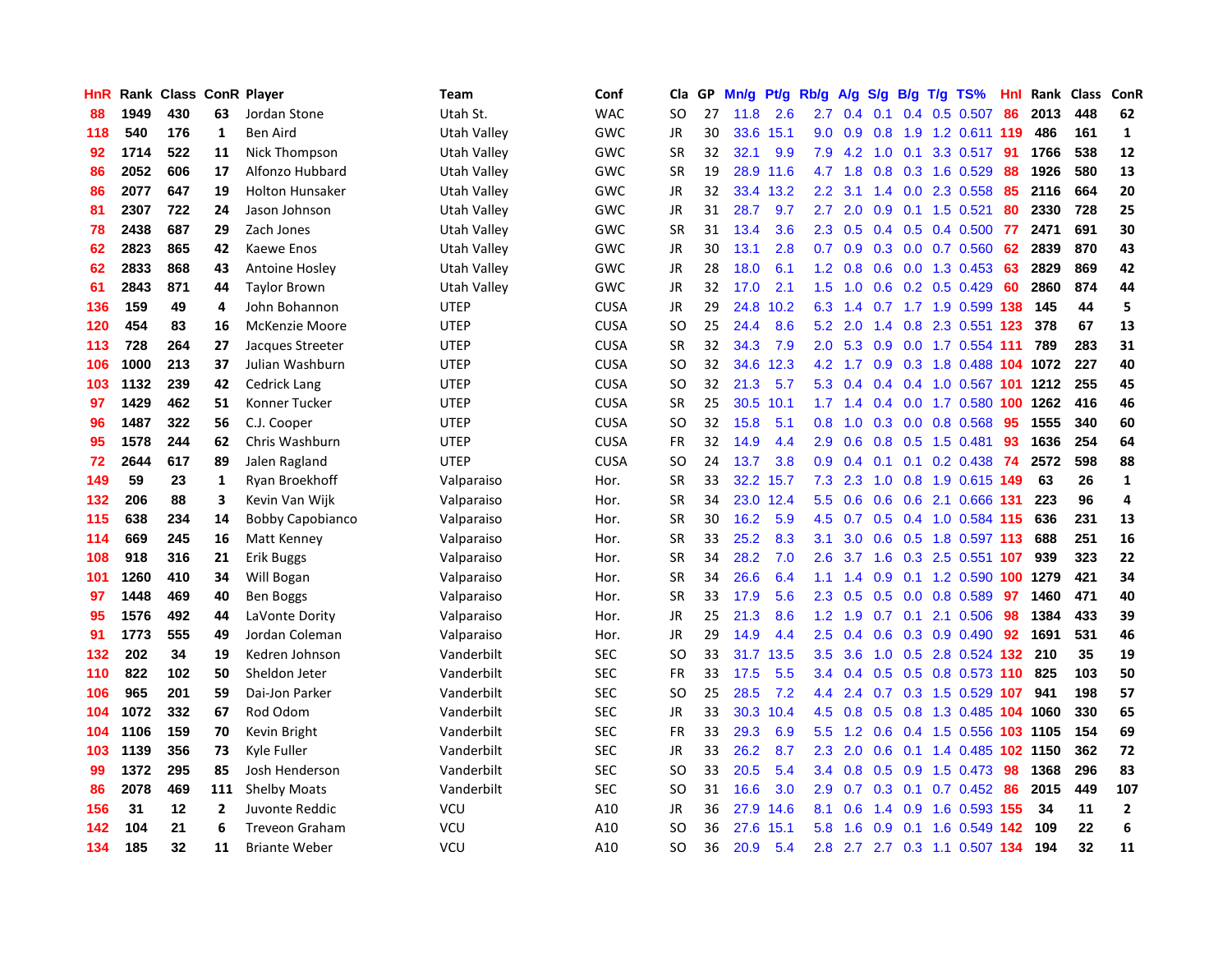| HnR | Rank | <b>Class</b> |              | <b>ConR Player</b>     | Team          | Conf       | Cla           | <b>GP</b> | Mn/g | <b>Pt/g</b> | Rb/g             | A/g | S/g           | B/g | $T/g$ TS%                  | Hnl | Rank | <b>Class</b> | ConR                    |
|-----|------|--------------|--------------|------------------------|---------------|------------|---------------|-----------|------|-------------|------------------|-----|---------------|-----|----------------------------|-----|------|--------------|-------------------------|
| 130 | 242  | 103          | 16           | Darius Theus           | VCU           | A10        | <b>SR</b>     | 35        | 26.4 | 6.8         | 1.6              | 4.8 | $2.4^{\circ}$ |     | 0.3 1.9 0.532 130          |     | 248  | 106          | 16                      |
| 124 | 360  | 136          | 24           | <b>Troy Daniels</b>    | VCU           | A10        | <b>SR</b>     | 36        |      | 26.3 12.3   | 3.1              | 0.6 |               |     | 0.9 0.1 0.9 0.595 124      |     | 364  | 139          | 25                      |
| 121 | 429  | 145          | 32           | Rob Brandenberg        | VCU           | A10        | JR            | 35        | 24.1 | 10.4        | 2.7              | 1.4 |               |     | 1.3 0.2 1.3 0.502 121      |     | 435  | 145          | 34                      |
| 108 | 913  | 117          | 63           | Melvin Johnson         | VCU           | A10        | <b>FR</b>     | 35        | 17.3 | 6.9         | 1.5              | 1.0 | 0.8           |     | $0.0$ 1.0 0.484 108        |     | 893  | 115          | 64                      |
| 87  | 1983 | 437          | 118          | <b>Jarred Guest</b>    | <b>VCU</b>    | A10        | <sub>SO</sub> | 35        | 10.5 | 2.1         | 2.5              | 0.2 | 0.5           |     | $0.3$ 0.6 0.472            | -87 | 1946 | 427          | 117                     |
| 131 | 234  | 81           | 3            | <b>Brian Voelkel</b>   | Vermont       | <b>AEC</b> | JR            | 33        | 31.6 | 6.0         | 8.6              | 4.9 |               |     | 1.4 0.2 2.4 0.532 130      |     | 250  | 85           | $\overline{\mathbf{3}}$ |
| 116 | 600  | 199          | 10           | <b>Clancy Rugg</b>     | Vermont       | <b>AEC</b> | JR            | 33        | 28.4 | 11.4        | 5.7              | 0.6 | 0.6           |     | 0.4 1.5 0.571 115          |     | 635  | 210          | 10                      |
| 113 | 715  | 233          | 11           | Luke Apfeld            | Vermont       | <b>AEC</b> | JR            | 28        | 23.1 | 10.7        | 4.4              | 0.6 | 0.8           |     | 0.4 1.4 0.546 114          |     | 649  | 213          | 11                      |
| 105 | 1046 | 145          | 23           | Ethan O'Day            | Vermont       | <b>AEC</b> | <b>FR</b>     | 33        | 21.8 | 6.8         | 4.2              | 0.5 | 0.6           |     | 1.1 1.2 0.537 104 1073     |     |      | 146          | 23                      |
| 105 | 1049 | 321          | 24           | Sandro Carissimo       | Vermont       | <b>AEC</b> | JR            | 33        | 29.7 | 10.0        | 2.8              | 2.3 |               |     | 1.0 0.2 1.4 0.526 104 1077 |     |      | 337          | 24                      |
| 101 | 1256 | 409          | 28           | <b>Trey Blue</b>       | Vermont       | <b>AEC</b> | <b>SR</b>     | 33        | 20.8 | 8.6         | 2.1              | 0.9 |               |     | 0.8 0.1 1.6 0.527 100 1282 |     |      | 422          | 29                      |
| 79  | 2407 | 418          | 59           | Brendan Kilpatrick     | Vermont       | <b>AEC</b> | <b>FR</b>     | 31        | 11.1 | 2.9         | $1.5^{\circ}$    | 0.5 |               |     | $0.3$ 0.2 0.7 0.500        | -79 | 2392 | 418          | 62                      |
| 75  | 2542 | 787          | 63           | Candon Rusin           | Vermont       | <b>AEC</b> | JR            | 28        | 22.3 | 7.5         | 1.4              | 0.3 | 0.4           |     | $0.1$ 1.6 0.480            | 80  | 2337 | 731          | 58                      |
| 67  | 2751 | 850          | 70           | Josh Elbaum            | Vermont       | <b>AEC</b> | JR            | 32        | 13.9 | 1.6         | 1.7              | 0.9 | 0.8           |     | $0.1$ 1.0 0.382            | 67  | 2764 | 853          | 70                      |
| 142 | 106  | 22           | 14           | JayVaughn Pinkston     | Villanova     | <b>BE</b>  | <b>SO</b>     | 34        | 26.1 | 13.3        | 5.0              | 1.7 | 1.0           |     | 0.5 2.5 0.548 142          |     | 112  | 23           | 14                      |
| 132 | 207  | 89           | 25           | Mouphtaou Yarou        | Villanova     | BE         | SR            | 34        | 28.1 | 9.9         | 7.8              | 0.9 | 0.6           |     | 0.6 1.6 0.537 132          |     | 213  | 93           | 25                      |
| 122 | 401  | 150          | 44           | <b>Maurice Sutton</b>  | Villanova     | <b>BE</b>  | <b>SR</b>     | 31        | 9.5  | 3.2         | 2.7              | 0.4 | 0.4           |     | 0.9 0.9 0.535 123          |     | 390  | 148          | 39                      |
| 118 | 532  | 100          | 60           | Darrun Hilliard        | Villanova     | ВE         | <sub>SO</sub> | 34        | 29.9 | 11.4        | 2.8              | 1.6 | 1.6           |     | 0.3 1.9 0.527 118          |     | 533  | 99           | 59                      |
| 115 | 621  | 68           | 64           | Ryan Arcidiacono       | Villanova     | <b>BE</b>  | <b>FR</b>     | 34        | 34.0 | 11.9        | 2.1              | 3.5 |               |     | 1.1 0.0 2.8 0.529 115 621  |     |      | 67           | 65                      |
| 113 | 710  | 229          | 73           | James Bell             | Villanova     | ВE         | JR            | 34        | 28.5 | 8.6         | 4.2              | 1.4 |               |     | 1.1 0.4 2.0 0.540 113 701  |     |      | 226          | 72                      |
| 106 | 1002 | 135          | 86           | Daniel Ochefu          | Villanova     | BE         | <b>FR</b>     | 34        | 17.5 | 3.5         | 4.1              | 0.6 |               |     | 0.7 0.7 1.2 0.461 106 1001 |     |      | 132          | 86                      |
| 101 | 1237 | 263          | 95           | Achraf Yacoubou        | Villanova     | ВE         | SO            | 31        | 12.0 | 2.9         | 2.6              | 0.5 | 0.3           |     | 0.0 0.9 0.548 101          |     | 1201 | 252          | 95                      |
| 86  | 2058 | 643          | 119          | Tony Chennault         | Villanova     | <b>BE</b>  | JR            | 34        | 18.5 | 3.6         | 1.8              | 1.5 | 0.9           |     | $0.0$ 1.4 $0.417$          | 86  | 2033 | 637          | 119                     |
| 151 | 45   | 19           | 5            | Akil Mitchell          | Virginia      | <b>ACC</b> | JR            | 35        | 30.5 | 13.1        | 8.9              | 1.5 | 1.3           |     | 0.4 1.8 0.573 150          |     | 54   | 19           | $\overline{\mathbf{z}}$ |
| 142 | 107  | 32           | 10           | <b>Joe Harris</b>      | Virginia      | <b>ACC</b> | <b>JR</b>     | 35        | 32.5 | 16.3        | 4.0              | 2.2 | 0.9           |     | 0.5 2.0 0.590              | 140 | 129  | 38           | 11                      |
| 125 | 328  | 32           | 25           | Justin Anderson        | Virginia      | <b>ACC</b> | <b>FR</b>     | 35        | 24.0 | 7.6         | 3.3 <sub>2</sub> | 2.3 | 0.9           |     | 1.2 1.2 0.519 124          |     | 360  | 36           | 28                      |
| 123 | 387  | 42           | 30           | Mike Tobey             | Virginia      | <b>ACC</b> | <b>FR</b>     | 30        | 13.9 | 6.8         | 2.9              | 0.4 |               |     | 0.1 0.6 0.7 0.564 123      |     | 375  | 39           | 29                      |
| 112 | 764  | 92           | 49           | Evan Nolte             | Virginia      | <b>ACC</b> | <b>FR</b>     | 35        | 19.8 | 5.7         | $2.4^{\circ}$    | 1.0 |               |     | 0.8 0.5 0.6 0.571 111      |     | 806  | 100          | 51                      |
| 110 | 832  | 172          | 52           | <b>Darion Atkins</b>   | Virginia      | <b>ACC</b> | <sub>SO</sub> | 26        | 15.7 | 4.7         | 3.1              | 0.3 | 0.4           |     | 1.1 0.8 0.502 109          |     | 854  | 175          | 54                      |
| 99  | 1315 | 425          | 70           | Jontel Evans           | Virginia      | <b>ACC</b> | <b>SR</b>     | 26        | 29.0 | 4.2         | 2.4              | 4.8 | 1.0           |     | 0.0 2.4 0.395              | 106 | 989  | 342          | 58                      |
| 99  | 1366 | 292          | 74           | Paul Jesperson         | Virginia      | <b>ACC</b> | SO            | 35        | 25.7 | 4.7         | $2.2^{\circ}$    | 0.9 | 0.5           |     | $0.5$ 0.9 0.500            | 98  | 1408 | 307          | 74                      |
| 79  | 2409 | 419          | 93           | <b>Teven Jones</b>     | Virginia      | ACC        | <b>FR</b>     | 30        | 13.5 | 2.9         | 0.7              | 1.1 | 0.5           |     | $0.1$ 0.9 0.509            | 80  | 2315 | 397          | 93                      |
| 179 | 4    | $\mathbf{2}$ | $\mathbf{1}$ | <b>Erick Green</b>     | Virginia Tech | <b>ACC</b> | <b>SR</b>     | 32        | 36.4 | 25.0        | 4.0              | 3.8 | 1.3           |     | 0.2 2.2 0.586 178          |     | 5    | $\mathbf{2}$ | $\mathbf{1}$            |
| 99  | 1332 | 422          | 71           | Jarell Eddie           | Virginia Tech | <b>ACC</b> | <b>JR</b>     | 32        | 30.3 | 12.3        | 5.6              | 1.3 | 0.3           |     | 0.8 2.1 0.519              | 98  | 1355 | 424          | 71                      |
| 94  | 1611 | 507          | 82           | <b>Cadarian Raines</b> | Virginia Tech | <b>ACC</b> | JR            | 32        | 24.7 | 6.6         | 6.4              | 0.6 |               |     | 0.4 1.1 1.1 0.476 93       |     | 1632 | 514          | 82                      |
| 94  | 1624 | 356          | 83           | C.J. Barksdale         | Virginia Tech | <b>ACC</b> | <sub>SO</sub> | 31        | 21.5 | 5.6         | 4.7              | 0.6 |               |     | $0.4$ 0.5 0.9 0.561        | -93 | 1644 | 361          | 83                      |
| 83  | 2216 | 506          | 91           | Robert Brown           | Virginia Tech | <b>ACC</b> | SO            | 31        | 27.3 | 8.3         | 2.4              | 2.1 | 0.6           |     | $0.3$ 2.4 $0.401$          | 83  | 2180 | 496          | 91                      |
| 76  | 2524 | 453          | 96           | Joey van Zegeren       | Virginia Tech | <b>ACC</b> | <b>FR</b>     | 32        | 14.6 | 3.3         | 3.1              | 0.1 | 0.3           |     | $0.7$ 1.1 0.507            | 75  | 2541 | 457          | 96                      |
| 70  | 2690 | 504          | 99           | Marshall Wood          | Virginia Tech | <b>ACC</b> | <b>FR</b>     | 25        | 16.4 | 3.6         | 3.8              | 0.5 |               |     | $0.1$ 0.4 0.9 0.421        | 72  | 2627 | 481          | 98                      |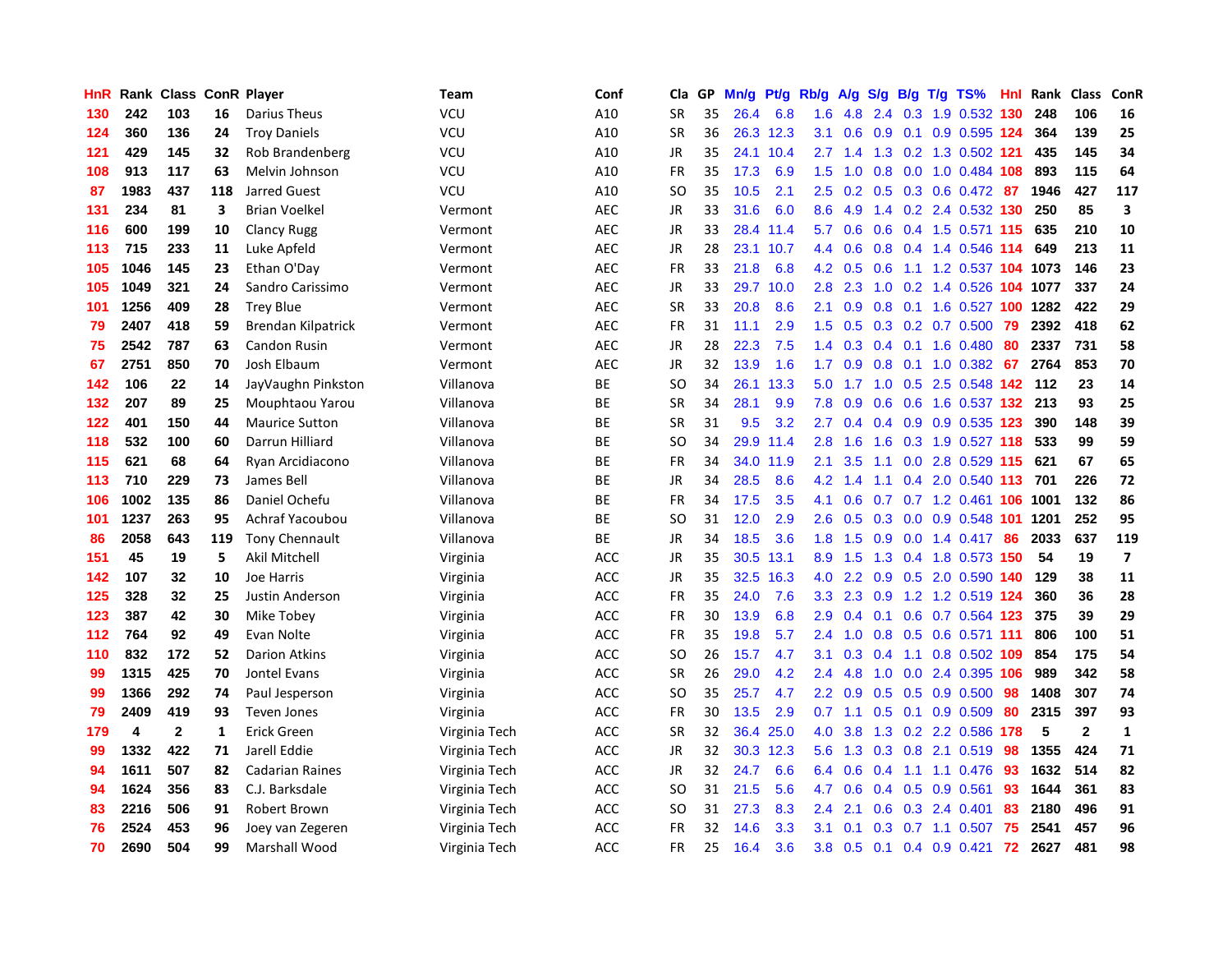| <b>HnR</b> |      | Rank Class ConR Player |     |                           | Team               | Conf            | Cla       | GP | Mn/g | <b>Pt/g</b> | Rb/g             | A/g             | S/g           |     | $B/g$ T/g TS%              | Hnl | Rank | <b>Class</b> | ConR |
|------------|------|------------------------|-----|---------------------------|--------------------|-----------------|-----------|----|------|-------------|------------------|-----------------|---------------|-----|----------------------------|-----|------|--------------|------|
| 64         | 2803 | 650                    | 100 | Marquis Rankin            | Virginia Tech      | ACC             | SO        | 29 | 19.1 | 3.4         | 1.0              | 0.9             | 0.6           |     | $0.0$ 1.1 $0.485$          | 66  | 2789 | 646          | 100  |
| 57         | 2878 | 667                    | 101 | Will Johnston             | Virginia Tech      | ACC             | SO        | 29 | 11.1 | 2.0         | $0.4^{\circ}$    | 0.3             |               |     | $0.2$ 0.0 0.2 0.504        | 58  | 2874 | 666          | 101  |
| 114        | 649  | 237                    | 8   | Stan Okoye                | VMI                | <b>BSou</b>     | <b>SR</b> | 31 |      | 32.6 21.5   | $9.4^{\circ}$    | 2.6             |               |     | 1.5 0.4 3.2 0.534 114      |     | 670  | 246          | 10   |
| 107        | 953  | 297                    | 12  | D.J. Covington            | VMI                | <b>BSou</b>     | JR        | 31 |      | 29.2 15.0   | 7.2              | 0.8             | 1.3           |     | 3.0 2.1 0.576 106          |     | 970  | 305          | 14   |
| 90         | 1845 | 573                    | 36  | <b>Rodney Glasgow</b>     | VMI                | <b>BSou</b>     | <b>JR</b> | 28 |      | 30.4 11.7   | $2.5\,$          | 4.8             | 1.3           |     | 0.0 1.9 0.574              | 90  | 1793 | 560          | 34   |
| 76         | 2519 | 587                    | 78  | <b>Brian Brown</b>        | VMI                | <b>BSou</b>     | <b>SO</b> | 31 | 26.0 | 8.5         | 2.1              | 1.0             | 0.6           |     | $0.0$ 0.8 0.546            | 76  | 2528 | 589          | 79   |
| 76         | 2528 | 704                    | 80  | Nick Gore                 | VMI                | <b>BSou</b>     | <b>SR</b> | 31 | 23.5 | 4.9         | 4.4              | 2.4             | 1.0           |     | $0.1$ 1.2 0.465            | 76  | 2533 | 707          | 82   |
| 70         | 2675 | 500                    | 89  | Phillip Anglade           | VMI                | <b>BSou</b>     | FR        | 31 | 13.0 | 2.9         | 2.9              | 0.0             | 0.5           |     | 0.6 0.3 0.532              | 70  | 2691 | 503          | 89   |
| 65         | 2786 | 531                    | 97  | <b>Tim Marshall</b>       | VMI                | <b>BSou</b>     | FR        | 31 | 15.3 | 6.5         | $1.4^{\circ}$    | 0.5             | 0.5           |     | $0.0$ 0.8 0.471            | 64  | 2807 | 538          | 98   |
| 63         | 2806 | 755                    | 98  | Joe Carr                  | VMI                | <b>BSou</b>     | <b>SR</b> | 29 | 12.3 | 1.8         | 1.8              | 1.7             |               |     | 0.8 0.0 1.3 0.481          | 64  | 2816 | 755          | 99   |
| 50         | 2939 | 594                    | 104 | <b>Dorian Albritton</b>   | VMI                | <b>BSou</b>     | <b>FR</b> | 25 | 11.1 | 3.9         | $1.4^{\circ}$    | 0.6             |               |     | $0.2$ 0.0 0.7 0.419 52     |     | 2939 | 592          | 104  |
| 120        | 452  | 169                    | 5   | Jonathon Williams         | Wagner             | <b>NEC</b>      | <b>SR</b> | 27 | 30.4 | 15.6        | 6.4              | 1.0             |               |     | 1.1 0.4 2.5 0.595 123      |     | 388  | 147          | 3    |
| 118        | 547  | 104                    | 9   | Mario Moody               | Wagner             | <b>NEC</b>      | <b>SO</b> | 30 | 16.7 | 6.9         | 5.3              | 0.4             | 1.0           |     | 1.3 1.0 0.542 117          |     | 559  | 105          | 9    |
| 112        | 756  | 243                    | 14  | Kenneth Ortiz             | Wagner             | <b>NEC</b>      | JR        | 31 | 33.9 | 11.8        | 4.3              | 5.4             | 2.0           | 0.1 | 3.9 0.494 111              |     | 792  | 252          | 14   |
| 100        | 1289 | 271                    | 29  | <b>Marcus Burton</b>      | Wagner             | <b>NEC</b>      | <b>SO</b> | 25 | 23.9 | 8.6         | 1.9              | 2.2             | 1.2           |     | 0.2 1.1 0.476 100          |     | 1287 | 272          | 28   |
| 97         | 1452 | 453                    | 38  | <b>Latif Rivers</b>       | Wagner             | <b>NEC</b>      | JR        | 20 | 29.2 | 13.0        | 2.6              | 1.7             | 0.8           |     | 0.2 2.0 0.537              | 96  | 1471 | 461          | 38   |
| 95         | 1544 | 481                    | 42  | Orlando Parker            | Wagner             | <b>NEC</b>      | <b>JR</b> | 31 | 20.9 | 5.5         | 4.3              | 0.5             | 0.8           |     | $0.7$ 0.8 0.509            | 94  | 1583 | 493          | 43   |
| 91         | 1789 | 291                    | 50  | <b>Eric Fanning</b>       | Wagner             | <b>NEC</b>      | <b>FR</b> | 22 | 16.7 | 6.4         | 2.9 <sup>°</sup> | 0.4             |               |     | $0.5$ 0.1 1.5 0.557        | 91  | 1745 | 279          | 49   |
| 86         | 2086 | 651                    | 68  | Naofall Folahan           | Wagner             | <b>NEC</b>      | JR        | 29 | 14.6 | 3.0         |                  | $3.3 \quad 0.0$ |               |     | 0.0 1.5 0.8 0.531          | 85  | 2086 | 651          | 66   |
| 82         | 2244 | 647                    | 75  | Josh Thompson             | Wagner             | <b>NEC</b>      | <b>SR</b> | 30 | 24.1 | 3.7         | 2.9 <sup>°</sup> | 1.3             |               |     | 0.9 0.5 1.4 0.464          | -82 | 2224 | 645          | 74   |
| 67         | 2742 | 519                    | 98  | Dwaun Anderson            | Wagner             | <b>NEC</b>      | FR        | 31 | 15.5 | 4.2         | $2.5\,$          | 0.5             |               |     | 0.6 0.5 1.7 0.404          | 66  | 2766 | 524          | 101  |
| 129        | 252  | 89                     | 20  | <b>Travis McKie</b>       | <b>Wake Forest</b> | <b>ACC</b>      | JR        | 31 | 32.2 | 13.5        | 7.0              | 1.2             | $1.4^{\circ}$ |     | 1.0 1.8 0.551 129          |     | 259  | 89           | 20   |
| 115        | 635  | 71                     | 44  | Devin Thomas              | <b>Wake Forest</b> | <b>ACC</b>      | <b>FR</b> | 31 | 27.3 | 9.1         | 7.5              | 1.3             | 1.0           |     | 1.4 2.5 0.510              | 115 | 642  | 70           | 45   |
| 112        | 742  | 267                    | 48  | C.J. Harris               | <b>Wake Forest</b> | <b>ACC</b>      | <b>SR</b> | 31 | 32.8 | 15.4        | 2.3              | 1.9             | 0.8           | 0.1 | 2.5 0.609                  | 112 | 745  | 269          | 48   |
| 105        | 1063 | 149                    | 62  | Aaron Roundtree           | <b>Wake Forest</b> | <b>ACC</b>      | FR        | 30 | 10.9 | 2.2         | 1.8              | 0.6             | 0.8           |     | 0.9 0.6 0.556 105 1049     |     |      | 141          | 63   |
| 95         | 1563 | 240                    | 81  | Codi Miller-McIntyre      | <b>Wake Forest</b> | <b>ACC</b>      | <b>FR</b> | 30 | 28.9 | 8.1         | $2.7^{\circ}$    | 2.6             |               |     | 0.6 0.0 1.9 0.466          | 95  | 1521 | 229          | 81   |
| 93         | 1656 | 259                    | 85  | Arnaud William Adala Moto | <b>Wake Forest</b> | <b>ACC</b>      | FR        | 31 | 16.3 | 5.6         | 3.9 <sup>°</sup> | 0.5             |               |     | 0.6 0.1 1.1 0.456          | -93 | 1645 | 256          | 84   |
| 90         | 1841 | 405                    | 86  | <b>Chase Fischer</b>      | <b>Wake Forest</b> | <b>ACC</b>      | <b>SO</b> | 31 | 14.2 | 4.5         | 1.1              | 0.6             |               |     | $0.4$ 0.1 0.6 0.545        | -90 | 1832 | 404          | 87   |
| 88         | 1951 | 326                    | 89  | <b>Madison Jones</b>      | Wake Forest        | <b>ACC</b>      | FR        | 31 | 18.8 | 3.6         | 1.1              | 2.1             |               |     | 1.3 0.3 1.8 0.493          | -88 | 1936 | 321          | 89   |
| 71         | 2667 | 498                    | 98  | <b>Tyler Cavanaugh</b>    | <b>Wake Forest</b> | <b>ACC</b>      | <b>FR</b> | 31 | 16.7 | 5.0         | $2.5\,$          | 0.5             |               |     | $0.2$ 0.2 1.2 0.421        | 71  | 2677 | 497          | 99   |
| 136        | 153  | 47                     | 11  | C.J. Wilcox               | Washington         | P <sub>12</sub> | JR        | 34 | 34.8 | 16.8        | 4.3              | 1.9             | 1.1           |     | 1.1 1.9 0.531 136          |     | 165  | 50           | 11   |
| 119        | 507  | 192                    | 37  | Aziz N'Diaye              | Washington         | P12             | <b>SR</b> | 34 | 28.7 | 8.9         | 9.1              | 0.3             | 0.5           |     | 1.2 1.7 0.532 118          |     | 531  | 201          | 38   |
| 114        | 654  | 241                    | 43  | Abdul Gaddy               | Washington         | P12             | <b>SR</b> | 34 | 31.4 | 10.9        | 3.2              | 4.6             | 1.0           |     | 0.3 3.0 0.494 114          |     | 676  | 248          | 44   |
| 106        | 968  | 204                    | 65  | <b>Desmond Simmons</b>    | Washington         | P <sub>12</sub> | <b>SO</b> | 34 | 23.9 | 4.9         | 6.5              | 1.0             | 0.8           |     | 0.4 1.1 0.470              | 106 | 992  | 212          | 66   |
| 106        | 1004 | 346                    | 66  | <b>Scott Suggs</b>        | Washington         | P <sub>12</sub> | <b>SR</b> | 31 |      | 30.8 12.2   | 2.3              | 1.3             | 0.6           |     | 0.3 1.9 0.543 106          |     | 979  | 339          | 63   |
| 103        | 1146 | 166                    | 72  | <b>Andrew Andrews</b>     | Washington         | P12             | <b>FR</b> | 31 | 24.7 | 7.8         | 3.0 <sub>2</sub> | 2.3             |               |     | 0.7 0.2 1.8 0.475 103 1127 |     |      | 159          | 72   |
| 99         | 1370 | 294                    | 76  | Shawn Kemp                | Washington         | P12             | SO        | 27 | 18.8 | 6.3         | 3.0 <sub>1</sub> | 0.2             | 0.1           |     | 0.6 1.0 0.548 100 1290     |     |      | 275          | 75   |
| 89         | 1896 | 313                    | 84  | Jernard Jarreau           | Washington         | P <sub>12</sub> | <b>FR</b> | 31 | 12.7 | 3.2         | 2.6              | 0.3             | 0.4           | 0.4 | $0.8$ 0.464                | 89  | 1858 | 304          | 84   |
| 138        | 138  | 63                     | 8   | <b>Brock Motum</b>        | Washington St.     | P12             | <b>SR</b> | 32 |      | 35.3 18.7   | 6.3              | 1.1             |               |     | 0.6 0.8 2.4 0.538 137      |     | 151  | 69           | 10   |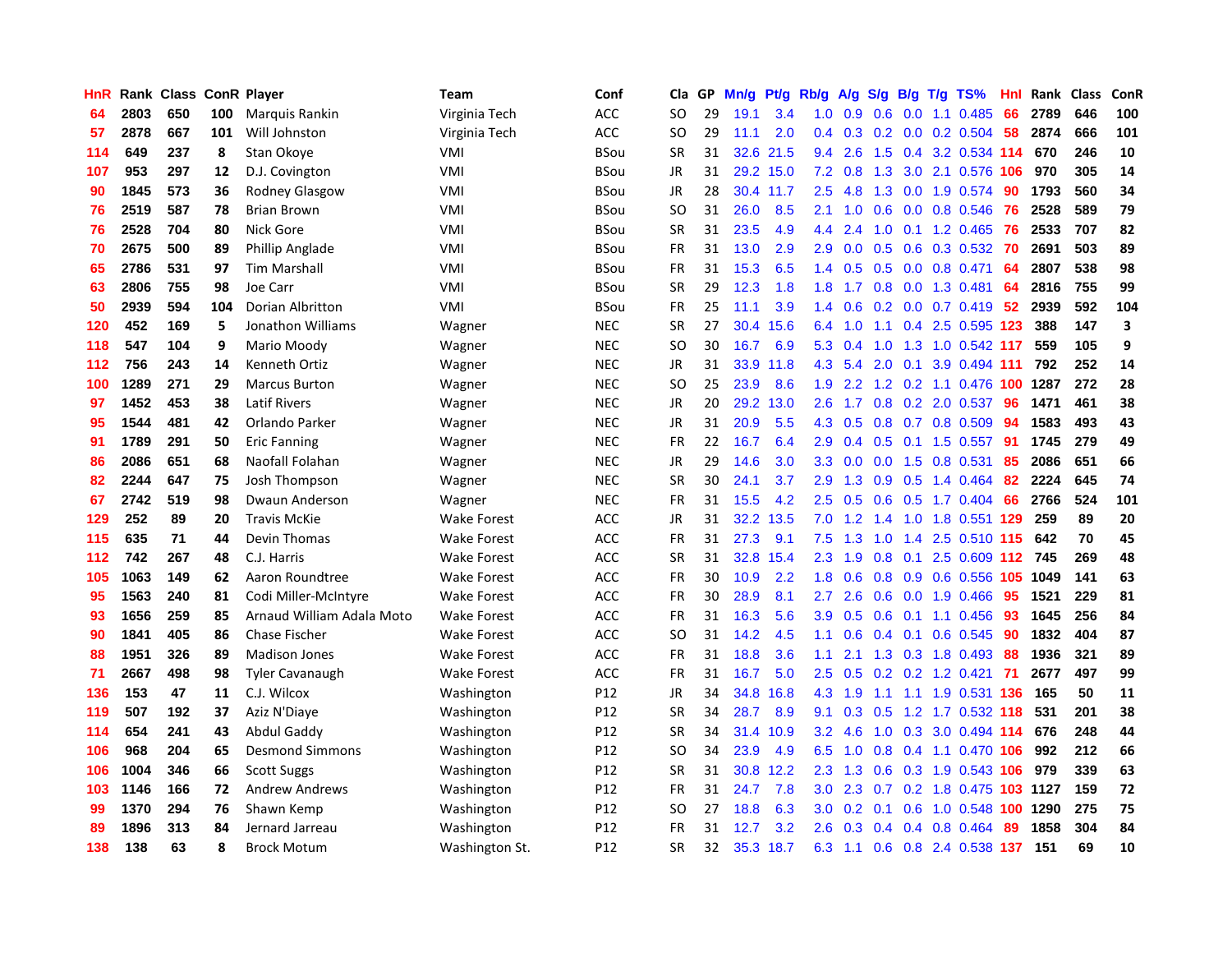| HnR | Rank | Class |                | <b>ConR Player</b>     | Team                    | Conf        | Cla           | <b>GP</b> | Mn/g | <b>Pt/g</b> | Rb/g             | A/g     | S/g              | B/g | $T/g$ TS%                  | Hnl | Rank | <b>Class</b> | ConR                    |
|-----|------|-------|----------------|------------------------|-------------------------|-------------|---------------|-----------|------|-------------|------------------|---------|------------------|-----|----------------------------|-----|------|--------------|-------------------------|
| 114 | 674  | 247   | 45             | Mychal Ladd            | Washington St.          | P12         | <b>SR</b>     | 26        |      | 31.3 10.5   |                  | 5.9 2.4 | 0.8              |     | 0.1 1.7 0.492 116          |     | 602  | 225          | 39                      |
| 109 | 863  | 180   | 54             | Royce Woolridge        | Washington St.          | P12         | SO            | 32        |      | 32.0 11.0   | 2.8              | 2.7     |                  |     | 1.0 0.1 2.1 0.548 108      |     | 887  | 186          | 56                      |
| 108 | 887  | 187   | 55             | DaVonte Lacy           | Washington St.          | P12         | SO            | 25        | 29.5 | 10.5        | 2.9              | 2.0     |                  |     | 0.9 0.0 1.8 0.555 109      |     | 868  | 181          | 54                      |
| 104 | 1089 | 341   | 68             | D.J. Shelton           | Washington St.          | P12         | JR            | 32        | 26.4 | 6.2         | 6.0              | 1.8     | 0.6              |     | 0.5 1.7 0.478 103 1103     |     |      | 347          | 69                      |
| 97  | 1472 | 320   | 78             | Dexter Kernich-Drew    | Washington St.          | P12         | <sub>SO</sub> | 32        | 23.3 | 6.4         | 2.4              | 1.3     |                  |     | $0.2$ 0.2 1.1 0.535        | 96  | 1497 | 323          | 78                      |
| 94  | 1584 | 495   | 79             | Will Dilorio           | Washington St.          | P12         | JR            | 30        | 16.3 | 3.2         | 2.1              | 0.7     | 0.6              |     | $0.0$ 0.6 0.597            | 94  | 1573 | 490          | 80                      |
| 76  | 2538 | 459   | 92             | <b>Junior Longrus</b>  | Washington St.          | P12         | <b>FR</b>     | 32        | 10.2 | 1.0         | 2.0              | 0.5     | 0.0 <sub>1</sub> |     | 0.6 0.6 0.378              | -75 | 2552 | 462          | 92                      |
| 132 | 212  | 73    | $\mathbf{1}$   | Davion Berry           | Weber St.               | BSky        | JR            | 37        | 32.1 | 15.2        | 4.2              | 3.8     | 1.2              |     | 0.3 2.0 0.597 131          |     | 220  | 75           | $\mathbf{1}$            |
| 125 | 331  | 126   | $\overline{2}$ | <b>Scott Bamforth</b>  | Weber St.               | <b>BSky</b> | <b>SR</b>     | 37        | 31.1 | 14.0        | 3.8              | 2.4     | 1.0              |     | 0.1 1.3 0.666 125          |     | 337  | 131          | 3                       |
| 121 | 423  | 142   | 4              | Kyle Tresnak           | Weber St.               | BSky        | JR            | 36        | 24.2 | 11.8        | 5.5              | 0.4     | 0.6              |     | 1.2 1.2 0.593 122 422      |     |      | 139          | 5                       |
| 120 | 445  | 165   | 5              | <b>Frank Otis</b>      | Weber St.               | <b>BSky</b> | <b>SR</b>     | 37        | 23.8 | 8.9         | 6.0              | 1.6     |                  |     | 0.8 0.6 1.5 0.632 120      |     | 457  | 172          | 6                       |
| 114 | 662  | 75    | 9              | Joel Bolomboy          | Weber St.               | BSky        | FR            | 37        | 21.7 | 7.0         | 7.1              | 0.4     |                  |     | $0.4$ 1.7 1.6 0.614 114    |     | 666  | 74           | ${\bf 10}$              |
| 102 | 1182 | 368   | 15             | Jordan Richardson      | Weber St.               | BSky        | JR            | 37        | 26.0 | 7.2         | 1.6              | 2.8     | 0.5              |     | 0.1 1.4 0.577 102 1188     |     |      | 376          | 17                      |
| 91  | 1810 | 399   | 37             | Gelaun Wheelwright     | Weber St.               | BSky        | SO.           | 37        | 21.7 | 6.3         | 2.2              | 1.6     |                  |     | $0.4$ 0.1 1.8 0.533        | 90  | 1797 | 400          | 36                      |
| 74  | 2581 | 596   | 73             | Royce Williams         | Weber St.               | <b>BSky</b> | <sub>SO</sub> | 33        | 9.7  | 2.5         | 1.0              | 0.6     | 0.2              |     | $0.1$ 0.7 0.587            | 75  | 2553 | 594          | ${\bf 71}$              |
| 66  | 2773 | 643   | 85             | James Hajek            | Weber St.               | BSky        | SO            | 34        | 10.2 | 2.1         | 2.2              | 0.1     |                  |     | $0.2$ 0.5 0.7 0.440        | 67  | 2760 | 641          | 82                      |
| 132 | 208  | 70    | 14             | Aaric Murray           | West Virginia           | B12         | <b>JR</b>     | 31        | 20.1 | 8.8         | 5.9              | 1.0     | 0.8              |     | 1.5 1.4 0.541 132          |     | 206  | 69           | 15                      |
| 113 | 730  | 85    | 42             | <b>Terry Henderson</b> | West Virginia           | <b>B12</b>  | <b>FR</b>     | 30        | 20.1 | 8.0         | $2.4^{\circ}$    | 0.8     | 0.6              |     | 0.2 0.9 0.577 113 710      |     |      | 83           | 40                      |
| 110 | 825  | 103   | 51             | <b>Eron Harris</b>     | West Virginia           | B12         | <b>FR</b>     | 31        | 22.0 | 9.8         | 2.3              | 1.0     |                  |     | 0.8 0.1 1.5 0.559 110 838  |     |      | 104          | 48                      |
| 108 | 909  | 191   | 53             | <b>Keaton Miles</b>    | West Virginia           | B12         | <sub>SO</sub> | 29        | 11.5 | 2.6         | 1.7 <sup>2</sup> | 0.8     |                  |     | 0.6 0.6 0.3 0.535 108      |     | 910  | 189          | 53                      |
| 105 | 1026 | 218   | 58             | Juwan Staten           | West Virginia           | B12         | SO            | 31        | 27.7 | 7.6         | 2.9              | 3.3     |                  |     | 1.2 0.1 1.5 0.459 105 1042 |     |      | 222          | 58                      |
| 102 | 1189 | 396   | 61             | Deniz Kilicli          | West Virginia           | B12         | <b>SR</b>     | 32        | 23.4 | 8.9         | 4.3              | 1.1     | 0.5              |     | 0.5 2.1 0.486 101          |     | 1208 | 403          | 61                      |
| 98  | 1393 | 301   | 67             | Gary Browne            | West Virginia           | B12         | SO            | 32        | 19.8 | 5.6         | 2.8              | 1.5     |                  |     | 0.8 0.0 1.3 0.461          | 98  | 1404 | 306          | 67                      |
| 97  | 1439 | 311   | 68             | Kevin Noreen           | West Virginia           | <b>B12</b>  | <b>SO</b>     | 31        | 18.2 | 3.0         | 4.4              | 0.8     | 0.4              |     | 0.3 0.8 0.538              | 97  | 1446 | 316          | 68                      |
| 92  | 1723 | 378   | 70             | Jabarie Hinds          | West Virginia           | B12         | <sub>SO</sub> | 32        | 22.8 | 7.4         | 1.8              | 1.6     | 0.8              |     | $0.1$ 1.7 0.419            | -91 | 1728 | 381          | 70                      |
| 88  | 1918 | 576   | 73             | Dominique Rutledge     | West Virginia           | <b>B12</b>  | <b>SR</b>     | 26        | 11.5 | 2.8         | 3.0 <sub>2</sub> | 0.4     | 0.5              |     | 0.3 1.3 0.510              | -89 | 1857 | 564          | 73                      |
| 114 | 678  | 217   | 7              | <b>Trey Sumler</b>     | Western Carolina        | Southern    | JR            | 32        | 37.7 | 18.4        | 4.5              | 3.6     |                  |     | 1.9 0.1 3.6 0.551 114      |     | 650  | 214          | $\overline{\mathbf{z}}$ |
| 95  | 1562 | 488   | 33             | Preston Ross           | Western Carolina        | Southern    | <b>JR</b>     | 33        | 17.2 | 6.3         | 3.9              | 0.8     |                  |     | $0.7$ 0.2 0.9 0.551        | -94 | 1569 | 489          | 33                      |
| 90  | 1856 | 576   | 40             | Tawaski King           | Western Carolina        | Southern    | JR            | 33        | 31.7 | 11.0        | 6.3              | 1.0     |                  |     | 0.8 0.6 1.6 0.513 89       |     | 1864 | 583          | 39                      |
| 89  | 1907 | 596   | 41             | <b>Tom Tankelewicz</b> | Western Carolina        | Southern    | <b>JR</b>     | 32        | 26.1 | 9.7         | 2.9              | 1.0     |                  |     | 0.7 0.3 1.0 0.569          | 88  | 1910 | 598          | 43                      |
| 87  | 1977 | 434   | 44             | James Sinclair         | Western Carolina        | Southern    | <b>SO</b>     | 33        | 29.6 | 7.4         | 4.4              | 2.2     | 1.2              |     | 0.4 1.3 0.492              | -87 | 1976 | 436          | 45                      |
| 86  | 2067 | 349   | 47             | Mike Brown             | Western Carolina        | Southern    | FR            | 33        | 16.6 | 3.5         | 3.2              | 1.1     | 0.7              |     | 0.3 0.7 0.485              | 85  | 2071 | 349          | 48                      |
| 85  | 2106 | 657   | 49             | <b>Brandon Boggs</b>   | <b>Western Carolina</b> | Southern    | JR            | 33        | 26.1 | 10.3        | 3.6              | 1.4     | 1.1              |     | $0.5$ 2.0 0.451            | 85  | 2106 | 659          | 50                      |
| 131 | 215  | 90    | $\mathbf{2}$   | <b>Terell Parks</b>    | Western Illinois        | Summit      | <b>SR</b>     | 26        | 31.4 | 12.7        | 9.6              | 1.6     | 1.0              |     | 2.5 1.9 0.546 137          |     | 147  | 68           | 3                       |
| 126 | 308  | 121   | 5              | Ceola Clark            | Western Illinois        | Summit      | <b>SR</b>     | 30        | 35.6 | 12.5        | 3.3 <sub>2</sub> | 4.1     | 1.9              |     | 0.1 1.9 0.597 125          |     | 335  | 130          | 4                       |
| 98  | 1417 | 447   | 23             | Michael Ochereobia     | Western Illinois        | Summit      | JR            | 31        | 8.9  | 3.4         | 2.6              | 0.0     |                  |     | $0.3$ 0.4 0.8 0.577        | -96 | 1509 | 475          | 26                      |
| 95  | 1553 | 496   | 27             | Jack Houpt             | Western Illinois        | Summit      | <b>SR</b>     | 31        | 33.5 | 7.4         | 4.1              | 1.1     |                  |     | $0.5$ $0.3$ 1.1 $0.613$    | -93 | 1633 | 509          | 29                      |
| 95  | 1556 | 484   | 28             | Adam Link              | Western Illinois        | Summit      | JR            | 31        | 32.8 | 9.9         | 4.1              | 1.4     | 0.9              |     | 0.5 1.6 0.565              | 93  | 1638 | 515          | 30                      |
| 86  | 2027 | 604   | 43             | Don McAvoy             | Western Illinois        | Summit      | <b>SR</b>     | 31        | 24.6 | 6.7         | 2.9              | 1.4     |                  |     | 0.7 0.4 1.6 0.466          | 85  | 2113 | 616          | 45                      |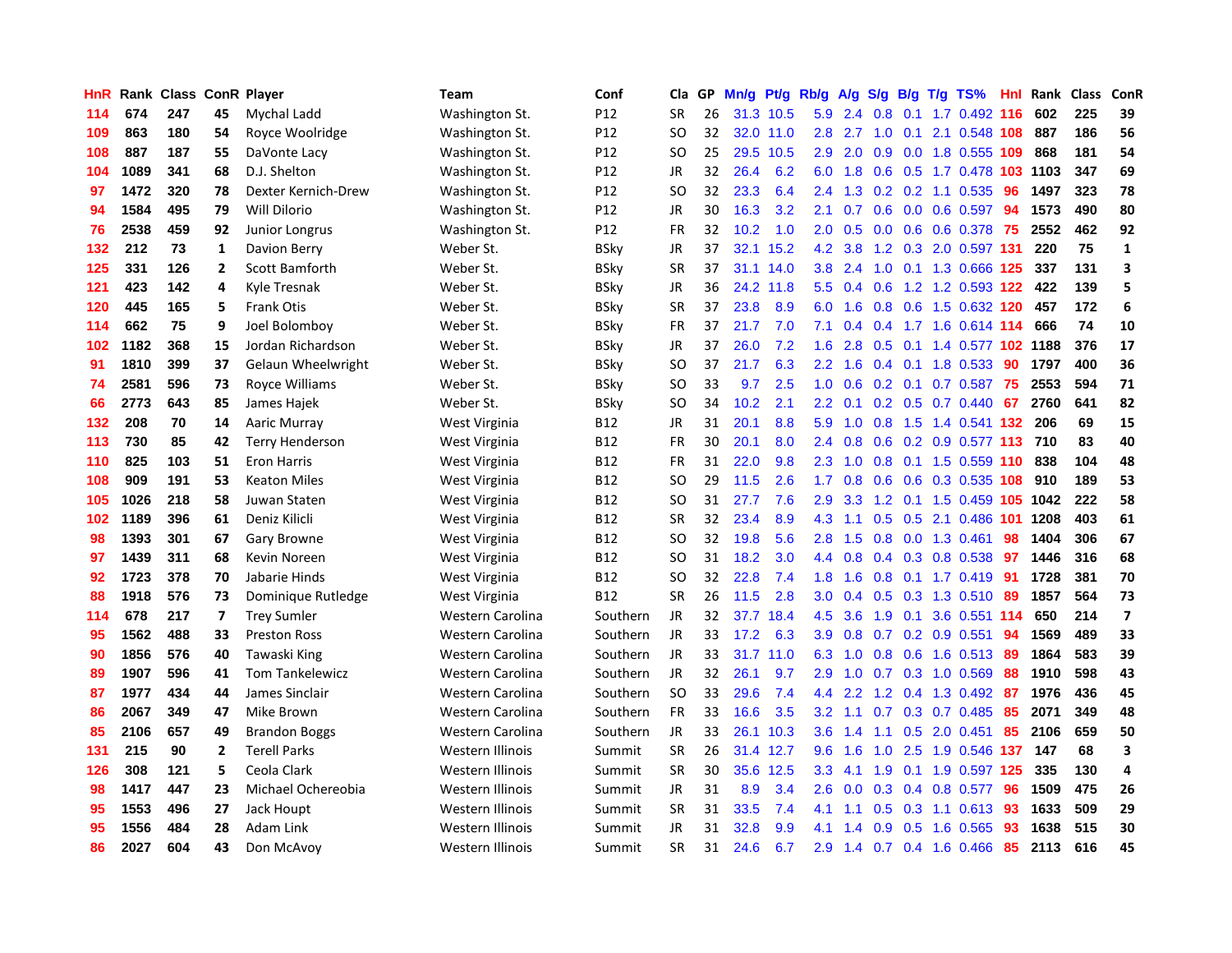| HnR |      | Rank Class ConR Player |                |                          | <b>Team</b>      | Conf        | Cla       | GP | Mn/g | <b>Pt/g</b> | Rb/g             | A/g             | S/g              |                 | $B/g$ T/g TS%                  | Hnl | Rank | <b>Class</b> | ConR           |
|-----|------|------------------------|----------------|--------------------------|------------------|-------------|-----------|----|------|-------------|------------------|-----------------|------------------|-----------------|--------------------------------|-----|------|--------------|----------------|
| 83  | 2204 | 503                    | 48             | Remy Roberts-Brunett     | Western Illinois | Summit      | <b>SO</b> | 23 | 27.8 | 6.5         | 2.0              | 2.0             | 0.5              |                 | $0.2$ 1.0 0.463                | 87  | 1984 | 438          | 42             |
| 56  | 2901 | 577                    | 73             | Jordan Foster            | Western Illinois | Summit      | FR        | 31 | 12.9 | 2.9         | 1.0              | 1.0             |                  |                 | 0.2 0.0 1.3 0.439              | 55  | 2914 | 581          | 73             |
| 123 | 394  | 146                    | $\overline{7}$ | Jamal Crook              | Western Kentucky | Sun Belt    | <b>SR</b> | 25 |      | 29.1 12.1   | 3.2              | 4.0             |                  |                 | 1.5 0.4 2.3 0.538 131          |     | 231  | 98           | 5              |
| 116 | 596  | 115                    | 15             | T.J. Price               | Western Kentucky | Sun Belt    | <b>SO</b> | 33 | 33.0 | 15.2        | 4.5              | 2.4             |                  |                 | 1.2 0.4 2.6 0.514 114          |     | 659  | 130          | 17             |
| 111 | 789  | 279                    | 20             | <b>Teeng Akol</b>        | Western Kentucky | Sun Belt    | <b>SR</b> | 27 | 15.8 | 6.7         | 3.8              | 0.6             |                  |                 | 0.1 1.3 1.2 0.548 112 746      |     |      | 270          | 21             |
| 110 | 819  | 169                    | 21             | George Fant              | Western Kentucky | Sun Belt    | <b>SO</b> | 35 | 29.0 | 12.8        | 6.6              | 0.7             | 0.7              | 1.1             | 2.7 0.510 107                  |     | 929  | 194          | 28             |
| 102 | 1192 | 172                    | 34             | Aleksejs Rostov          | Western Kentucky | Sun Belt    | FR        | 32 | 14.0 | 4.9         | 2.7              | 0.3             | 0.3              |                 | 0.1 1.0 0.649                  | 99  | 1330 | 195          | 39             |
| 100 | 1279 | 408                    | 38             | <b>Brandon Harris</b>    | Western Kentucky | Sun Belt    | JR        | 36 | 29.6 | 8.2         | 5.6              | 1.9             | 0.8              |                 | 0.0 1.4 0.490                  | 97  | 1425 | 445          | 42             |
| 89  | 1893 | 590                    | 55             | O'Karo Akamune           | Western Kentucky | Sun Belt    | <b>JR</b> | 36 | 13.4 | 2.9         | 2.7              | 0.3             |                  |                 | 0.7 0.3 0.8 0.545              | 86  | 2012 | 633          | 59             |
| 88  | 1920 | 424                    | 58             | Kevin Kaspar             | Western Kentucky | Sun Belt    | <b>SO</b> | 33 | 22.6 | 5.3         | 2.2              | 1.7             | 0.6              |                 | $0.0$ 1.4 $0.490$              | 87  | 1963 | 433          | 57             |
| 42  | 2975 | 904                    | 97             | Caden Dickerson          | Western Kentucky | Sun Belt    | JR        | 24 | 17.5 | 2.3         |                  | $1.2 \quad 0.6$ |                  |                 | $0.4$ 0.0 1.1 0.359            | 53  | 2930 | 889          | 97             |
| 142 | 110  | 34                     | 5              | Shayne Whittington       | Western Michigan | <b>MAC</b>  | JR        | 35 | 29.7 | 13.2        | 8.8              | 1.1             |                  |                 | 0.7 1.7 1.9 0.561 141          |     | 114  | 34           | 5              |
| 113 | 698  | 81                     | 13             | Darius Paul              | Western Michigan | MAC         | FR        | 35 |      | 24.8 10.5   | 5.7              | 1.7             |                  |                 | 0.5 0.4 2.1 0.513 113 704      |     |      | 82           | 13             |
| 104 | 1074 | 334                    | 25             | David Brown              | Western Michigan | <b>MAC</b>  | JR        | 22 | 23.8 | 11.0        | 2.4              | 1.1             | 1.5              |                 | 0.2 2.0 0.527 107              |     | 948  | 302          | 21             |
| 100 | 1306 | 423                    | 38             | Nate Hutcheson           | Western Michigan | <b>MAC</b>  | <b>SR</b> | 35 | 29.9 | 10.1        | 4.7              | 1.7             | 0.8              |                 | 0.6 2.0 0.494                  | 99  | 1305 | 428          | 39             |
| 97  | 1462 | 472                    | 44             | <b>Brandon Pokley</b>    | Western Michigan | <b>MAC</b>  | <b>SR</b> | 35 | 28.3 | 8.9         | 2.7              | 1.0             | 0.3              |                 | $0.1$ 1.5 0.585                | 96  | 1473 | 479          | 47             |
| 96  | 1518 | 229                    | 48             | <b>Connar Tava</b>       | Western Michigan | <b>MAC</b>  | <b>FR</b> | 35 | 17.0 | 4.5         | 3.4              | 1.1             | 0.7              |                 | 0.2 1.3 0.506                  | 95  | 1520 | 228          | 49             |
| 94  | 1587 | 346                    | 54             | <b>Austin Richie</b>     | Western Michigan | MAC         | <b>SO</b> | 35 | 26.6 | 6.1         | 1.5              | 3.0             | 0.6              |                 | 0.1 1.8 0.527                  | 94  | 1593 | 347          | 57             |
| 77  | 2478 | 443                    | 90             | Jared Klein              | Western Michigan | MAC         | FR        | 32 | 12.8 | 3.2         | 1.6              | 1.0             |                  |                 | 0.5 0.0 1.2 0.479 78           |     | 2443 | 429          | 88             |
| 150 | 51   | 22                     | 4              | Cleanthony Early         | Wichita St.      | <b>MVC</b>  | JR        | 39 | 25.1 | 13.9        | 5.4              | 0.6             |                  |                 | 0.7 0.9 1.6 0.560 149          |     | 65   | 23           | 5              |
| 146 | 80   | 36                     | $\overline{7}$ | Carl Hall                | Wichita St.      | <b>MVC</b>  | <b>SR</b> | 32 | 28.6 | 12.6        | 6.8              | 0.7             |                  |                 | 0.5 1.7 1.3 0.575 150          |     | 53   | 21           | $\overline{a}$ |
| 140 | 124  | 56                     | 8              | <b>Malcolm Armstead</b>  | Wichita St.      | <b>MVC</b>  | <b>SR</b> | 39 | 28.6 | 10.6        | 3.8              | 4.0             | 1.9              |                 | 0.1 2.3 0.505 139              |     | 135  | 64           | 9              |
| 122 | 403  | 44                     | 18             | Ron Baker                | Wichita St.      | <b>MVC</b>  | FR        | 18 | 26.1 | 8.7         | 3.2              | 1.8             | 0.8              |                 | 0.3 1.3 0.579 123              |     | 373  | 38           | 17             |
| 122 | 407  | 45                     | 19             | <b>Fred Van Vleet</b>    | Wichita St.      | <b>MVC</b>  | FR        | 39 | 16.2 | 4.3         | 1.8              | 2.3             | 0.9 <sub>0</sub> |                 | $0.1$ 1.2 0.483                | 121 | 431  | 45           | 19             |
| 122 | 421  | 80                     | 20             | <b>Tekele Cotton</b>     | Wichita St.      | <b>MVC</b>  | <b>SO</b> | 39 | 23.7 | 6.5         | 3.9              | 1.7             | 1.0              |                 | 0.2 1.1 0.504 121              |     | 446  | 83           | 20             |
| 118 | 537  | 204                    | 25             | <b>Demetric Williams</b> | Wichita St.      | <b>MVC</b>  | <b>SR</b> | 39 | 24.9 | 7.4         | 2.5              | 2.2             | 1.1              |                 | 0.0 1.6 0.492 117              |     | 572  | 218          | 25             |
| 115 | 610  | 202                    | 27             | Nick Wiggins             | Wichita St.      | <b>MVC</b>  | JR        | 36 | 12.8 | 4.9         | 1.8              | 0.3             |                  |                 | 0.3 0.2 0.6 0.573 115 627      |     |      | 206          | 27             |
| 105 | 1041 | 221                    | 43             | Jake White               | Wichita St.      | <b>MVC</b>  | <b>SO</b> | 37 | 10.9 | 3.6         | 2.9              |                 |                  |                 | 0.3 0.2 0.0 0.8 0.518 105 1048 |     |      | 223          | 43             |
| 103 | 1147 | 382                    | 48             | Ehimen Orukpe            | Wichita St.      | <b>MVC</b>  | <b>SR</b> | 36 | 15.1 | 2.6         | 4.4              | 0.2             |                  |                 | 0.3 1.4 1.3 0.452 103 1121     |     |      | 376          | 46             |
| 121 | 422  | 141                    | $\overline{7}$ | <b>Tim Rusthoven</b>     | William & Mary   | CAA         | JR        | 30 | 28.5 | 14.4        | 7.0              | 2.0             |                  |                 | 0.5 0.9 1.8 0.581 121          |     | 432  | 144          | $\overline{7}$ |
| 109 | 857  | 178                    | 17             | <b>Marcus Thornton</b>   | William & Mary   | CAA         | <b>SO</b> | 30 | 36.3 | 18.8        | 2.8              | 2.8             | 0.9              |                 | 0.5 3.1 0.592 109              |     | 865  | 179          | 17             |
| 98  | 1386 | 437                    | 29             | <b>Brandon Britt</b>     | William & Mary   | CAA         | JR        | 30 | 30.6 | 13.9        | 2.5              | 2.0             |                  | $1.1 \quad 0.1$ | 2.0 0.582                      | 98  | 1387 | 435          | 29             |
| 91  | 1790 | 560                    | 43             | Kyle Gaillard            | William & Mary   | CAA         | JR        | 30 | 33.6 | 8.5         | 5.3              | 2.1             | 0.6              |                 | $0.4$ 1.4 0.612                | 91  | 1778 | 556          | 44             |
| 88  | 1954 | 583                    | 51             | Matt Rum                 | William & Mary   | CAA         | <b>SR</b> | 30 | 30.2 | 5.3         | 4.8              | 2.7             | 1.0              |                 | $0.1$ 1.6 0.486                | 88  | 1944 | 582          | 53             |
| 83  | 2203 | 369                    | 63             | <b>Terry Tarpey</b>      | William & Mary   | CAA         | <b>FR</b> | 30 | 14.8 | 2.7         | 3.7              | 1.2             | 0.5              |                 | $0.5$ 1.0 0.415                | -83 | 2194 | 365          | 60             |
| 79  | 2376 | 742                    | 69             | Julian Boatner           | William & Mary   | CAA         | JR        | 29 | 11.2 | 2.9         | 0.9 <sub>0</sub> | 0.6             |                  |                 | $0.2$ 0.0 0.4 0.680            | 79  | 2369 | 739          | 70             |
| 52  | 2928 | 889                    | 85             | <b>Fred Heldring</b>     | William & Mary   | CAA         | JR        | 29 | 9.9  | 1.0         | 1.7 <sub>z</sub> | 0.6             |                  |                 | 0.2 0.3 0.6 0.387              | 52  | 2937 | 892          | 84             |
| 97  | 1445 | 452                    | 21             | Joab Jerome              | Winthrop         | <b>BSou</b> | <b>JR</b> | 30 | 30.8 | 10.7        | 4.9              | 2.2             |                  |                 | 0.7 0.3 3.2 0.548              | 97  | 1438 | 449          | 21             |
| 95  | 1566 | 497                    | 25             | Gideon Gamble            | Winthrop         | <b>BSou</b> | <b>SR</b> | 31 | 27.0 | 9.5         | 4.0              | 1.5             |                  |                 | 0.5 0.6 1.5 0.482              | 94  | 1578 | 501          | 25             |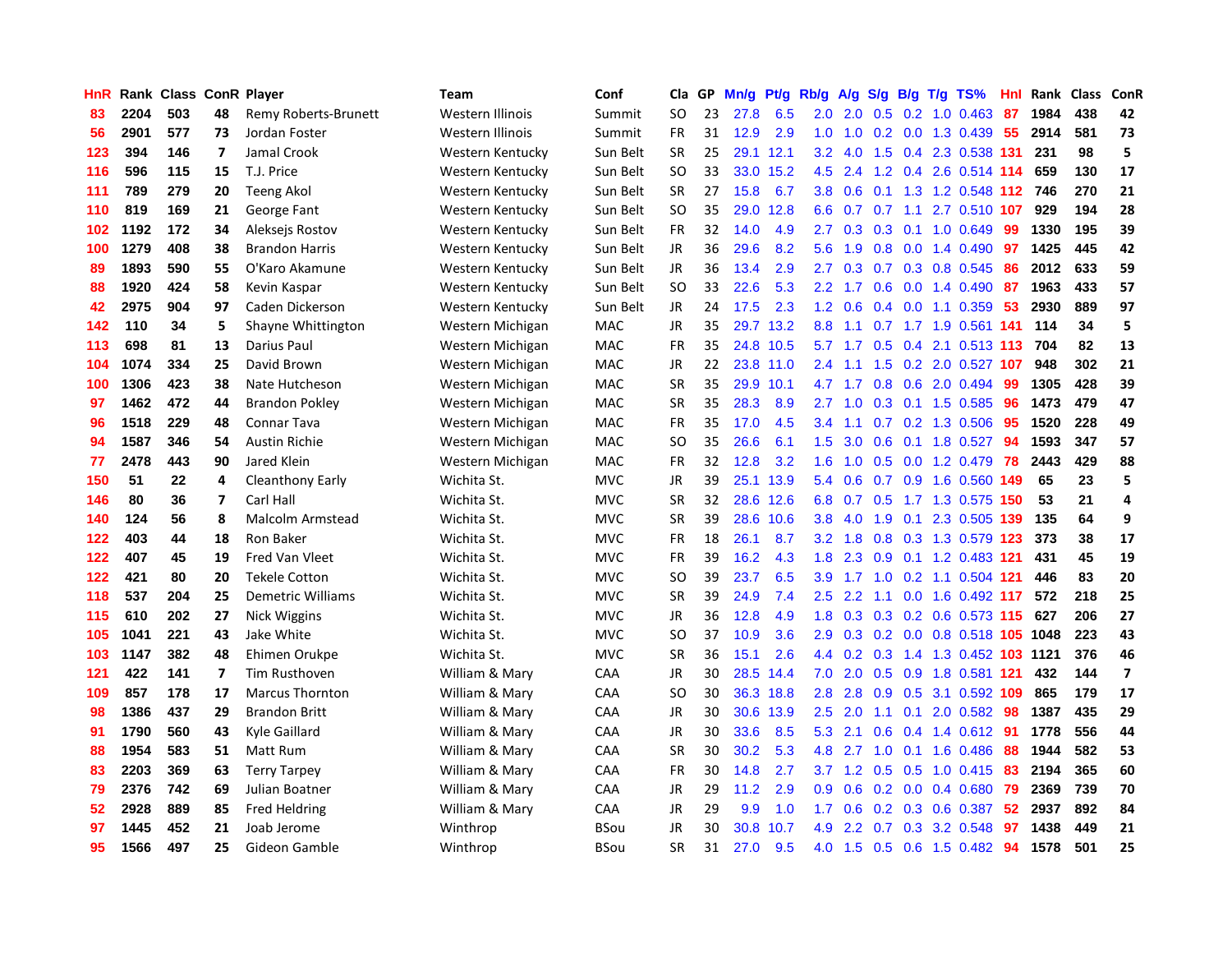| HnR              |      | Rank Class     |                         | <b>ConR Player</b>      | Team       | Conf       | Cla           | <b>GP</b> | Mn/g | <b>Pt/g</b> | Rb/g             | A/g | S/g |     | B/g T/g TS%                          | Hnl | Rank | Class          | ConR           |
|------------------|------|----------------|-------------------------|-------------------------|------------|------------|---------------|-----------|------|-------------|------------------|-----|-----|-----|--------------------------------------|-----|------|----------------|----------------|
| 91               | 1791 | 396            | 33                      | Larry Brown             | Winthrop   | BSou       | SO.           | 24        | 23.2 | 5.7         | 5.7              | 0.5 | 1.1 |     | 0.8 1.6 0.487                        | 92  | 1694 | 376            | 28             |
| 86               | 2047 | 459            | 47                      | Andre Smith             | Winthrop   | BSou       | SO            | 31        | 32.1 | 9.1         | 2.9 <sup>°</sup> | 2.2 |     |     | 1.0 0.1 1.9 0.504                    | -86 | 2049 | 462            | 46             |
| 85               | 2093 | 472            | 48                      | Derrick Henry           | Winthrop   | BSou       | SO            | 25        | 29.0 | 11.4        | $2.6\,$          | 1.6 |     |     | $0.5$ 0.0 1.7 0.463                  | -85 | 2074 | 469            | 48             |
| 83               | 2232 | 508            | 60                      | James Bourne            | Winthrop   | BSou       | <sub>SO</sub> | 30        | 25.1 | 5.9         | 3.8              | 0.2 | 0.5 |     | 0.1 1.3 0.634                        | -82 | 2219 | 506            | 56             |
| 82               | 2259 | 711            | 61                      | Steve Johnson           | Winthrop   | BSou       | JR            | 29        | 14.4 | 3.9         | 3.2              | 0.3 | 0.3 | 0.1 | $0.5$ 0.454                          | 82  | 2257 | 706            | 61             |
| 81               | 2300 | 660            | 67                      | Reggie King             | Winthrop   | BSou       | <b>SR</b>     | 24        | 15.5 | 1.7         | 2.2              | 1.4 |     |     | $0.4$ 0.1 0.6 0.513                  | -81 | 2276 | 654            | 63             |
| 74               | 2569 | 799            | 84                      | <b>Christian Farmer</b> | Winthrop   | BSou       | JR            | 26        | 13.9 | 5.7         | 0.8              | 0.4 | 0.2 |     | $0.1$ 0.7 0.476                      | -75 | 2556 | 791            | 83             |
| 66               | 2766 | 746            | 96                      | Shola Diop              | Winthrop   | BSou       | <b>SR</b>     | 31        | 8.3  | 1.9         | $1.5^{\circ}$    | 0.0 | 0.1 |     | $0.1$ 0.7 0.608                      | 66  | 2790 | 753            | 97             |
| 151              | 49   | 17             | 6                       | Jared Berggren          | Wisconsin  | <b>B10</b> | <b>SR</b>     | 35        | 28.5 | 11.0        | 6.9              | 0.9 | 0.6 |     | 2.1 1.0 0.533 151                    |     | 52   | 20             | 6              |
| 142              | 105  | $\overline{7}$ | 14                      | Sam Dekker              | Wisconsin  | <b>B10</b> | FR            | 35        | 22.3 | 9.6         | $3.4^{\circ}$    | 1.3 |     |     | 0.7  0.4  1.1  0.591 <b>142  111</b> |     |      | $\overline{7}$ | 14             |
| 135              | 171  | 30             | 20                      | Frank Kaminsky          | Wisconsin  | <b>B10</b> | SO            | 32        | 10.3 | 4.2         | 1.8              | 0.8 |     |     | 0.4 0.5 0.3 0.556 136                |     | 162  | 29             | 17             |
| 128              | 269  | 96             | 30                      | <b>Ben Brust</b>        | Wisconsin  | <b>B10</b> | JR            | 35        | 34.3 | 11.1        | 5.1              | 2.3 | 1.0 |     | 0.1 1.1 0.550 128 272                |     |      | 93             | 30             |
| 123              | 381  | 141            | 41                      | <b>Ryan Evans</b>       | Wisconsin  | <b>B10</b> | <b>SR</b>     | 35        | 29.1 | 10.1        | 7.3              | 2.0 | 0.7 |     | 0.8 1.6 0.403 123                    |     | 393  | 150            | 42             |
| 119              | 497  | 186            | 47                      | <b>Mike Bruesewitz</b>  | Wisconsin  | <b>B10</b> | <b>SR</b>     | 33        | 28.0 | 6.4         | 5.3              | 1.8 | 0.9 |     | 0.3 1.5 0.513 120                    |     | 475  | 182            | 47             |
| 116              | 587  | 112            | 57                      | Traevon Jackson         | Wisconsin  | <b>B10</b> | <b>SO</b>     | 35        | 27.8 | 6.9         | 2.5              | 2.8 | 1.0 |     | 0.2 2.1 0.465 116                    |     | 594  | 117            | 58             |
| 92               | 1688 | 265            | 87                      | <b>George Marshall</b>  | Wisconsin  | <b>B10</b> | <b>FR</b>     | 35        | 15.8 | 4.1         | 0.7              | 1.0 |     |     | $0.2$ 0.0 0.5 0.490                  | 92  | 1682 | 264            | 86             |
| 113              | 734  | 148            | 9                       | Karl Cochran            | Wofford    | Southern   | <b>SO</b>     | 32        | 30.8 | 15.6        | 4.3              | 1.7 | 2.0 |     | 0.8 2.3 0.452 112 732                |     |      | 152            | 9              |
| 107              | 928  | 195            | 17                      | Lee Skinner             | Wofford    | Southern   | <b>SO</b>     | 32        |      | 34.5 10.3   | 7.4              | 2.2 |     |     | 1.4 0.3 2.3 0.498 107                |     | 934  | 195            | 18             |
| 89               | 1913 | 318            | 42                      | <b>Spencer Collins</b>  | Wofford    | Southern   | FR            | 32        |      | 28.7 12.4   | 3.2              | 1.0 |     |     | 0.8 0.2 1.6 0.467 88                 |     | 1907 | 314            | 42             |
| 87               | 1989 | 438            | 45                      | John Swinton            | Wofford    | Southern   | <b>SO</b>     | 23        | 18.0 | 3.3         | 1.8              | 2.1 |     |     | 0.7 0.1 1.3 0.567 87                 |     | 1978 | 437            | 46             |
| 86               | 2037 | 453            | 46                      | Indiana Faithfull       | Wofford    | Southern   | <b>SO</b>     | 32        | 26.3 | 4.3         | 3.0 <sub>2</sub> | 3.5 | 1.0 |     | 0.2 2.1 0.484                        | 86  | 2029 | 454            | 47             |
| 85               | 2102 | 475            | 48                      | Jarell Byrd             | Wofford    | Southern   | <b>SO</b>     | 31        | 15.2 | 4.4         | 2.4              | 0.7 |     |     | $0.4$ 0.2 1.1 0.519                  | 85  | 2087 | 473            | 49             |
| 75               | 2551 | 794            | 74                      | Aerris Smith            | Wofford    | Southern   | JR            | 32        | 24.7 | 2.9         | 3.2              | 0.2 | 0.6 |     | 0.2 0.8 0.490                        | 75  | 2559 | 792            | 74             |
| 64               | 2793 | 534            | 88                      | C.J. Neumann            | Wofford    | Southern   | FR            | 29        | 12.1 | 2.4         | 1.8              | 0.2 | 0.3 |     | $0.1$ 0.7 0.542                      | -65 | 2798 | 536            | 88             |
| 55               | 2908 | 579            | 99                      | Justin Gordon           | Wofford    | Southern   | FR            | 32        | 8.5  | 1.7         | 1.3              | 0.4 |     |     | 0.2 0.2 0.6 0.414                    | 55  | 2912 | 580            | 100            |
| 131              | 231  | 80             | 4                       | Jerran Young            | Wright St. | Hor.       | <b>JR</b>     | 36        | 19.2 | 8.8         | 4.1              | 0.8 |     |     | 1.4 0.5 1.7 0.588 130 251            |     |      | 86             | 5              |
| 116              | 580  | 189            | 12                      | <b>Cole Darling</b>     | Wright St. | Hor.       | JR            | 22        | 24.4 | 11.3        | 4.6              | 0.6 |     |     | 1.3 0.4 1.7 0.552 125                |     | 343  | 118            | $\overline{7}$ |
| 113              | 729  | 235            | 18                      | Matt Vest               | Wright St. | Hor.       | <b>JR</b>     | 36        | 23.8 | 5.5         | 3.7              | 2.2 |     |     | 1.1 0.1 1.1 0.529 112 756            |     |      | 241            | 18             |
| 108              | 893  | 280            | 20                      | A.J. Pacher             | Wright St. | Hor.       | <b>JR</b>     | 33        | 14.1 | 5.4         | 2.8              | 0.8 |     |     | 0.3 0.2 0.8 0.513 108 914            |     |      | 291            | 20             |
| 107              | 948  | 124            | 23                      | JT Yoho                 | Wright St. | Hor.       | <b>FR</b>     | 36        | 16.8 | 6.5         | $2.4^{\circ}$    | 0.6 | 0.3 |     | 0.1 0.9 0.571 106                    |     | 988  | 128            | 23             |
| 103              | 1145 | 242            | 29                      | Kendall Griffin         | Wright St. | Hor.       | SO            | 36        | 29.0 | 6.3         | 2.3              | 2.0 | 1.0 |     | 0.3 1.5 0.597 102 1194               |     |      | 248            | 29             |
| 101              | 1243 | 395            | 32                      | Miles Dixon             | Wright St. | Hor.       | JR            | 36        | 23.0 | 8.5         | 1.5              | 1.3 | 0.8 |     | 0.2 1.4 0.485 100 1280               |     |      | 405            | 35             |
| 100              | 1265 | 267            | 35                      | Reggie Arceneaux        | Wright St. | Hor.       | SO.           | 34        | 29.4 | 8.9         | 2.3              | 2.5 | 0.8 |     | 0.0 2.2 0.472 100 1249               |     |      | 264            | 32             |
| 91               | 1788 | 395            | 51                      | <b>Tavares Sledge</b>   | Wright St. | Hor.       | <sub>SO</sub> | 34        | 17.4 | 4.1         | 4.1              | 0.4 |     |     | 0.7 0.3 1.0 0.435                    | -91 | 1782 | 396            | 52             |
| 69               | 2703 | 507            | 74                      | Joe Bramanti            | Wright St. | Hor.       | <b>FR</b>     | 35        | 14.4 | 1.6         | 1.7              | 1.1 |     |     | $0.4$ 0.0 1.2 0.514                  | 69  | 2717 | 509            | 74             |
| 141              | 119  | 53             | $\overline{\mathbf{z}}$ | Leonard Washington      | Wyoming    | MWC        | <b>SR</b>     | 32        |      | 30.4 12.5   | 8.2              |     |     |     | 1.7 1.3 1.7 2.1 0.531 140            |     | 125  | 59             | 9              |
| 126              | 306  | 50             | 19                      | Larry Nance             | Wyoming    | <b>MWC</b> | SO            | 33        |      | 32.0 10.7   | 6.9              | 1.2 |     |     | 1.3 0.7 1.5 0.591 124                |     | 359  | 63             | 20             |
| 115              | 630  | 231            | 28                      | Luke Martinez           | Wyoming    | <b>MWC</b> | <b>SR</b>     | 12        | 30.5 | 14.5        | 3.0 <sub>2</sub> | 1.5 | 2.1 |     | 0.2 1.8 0.635 143                    |     | 104  | 47             | $\overline{7}$ |
| 102 <sub>1</sub> | 1169 | 247            | 50                      | Derek Cooke             | Wyoming    | <b>MWC</b> | SO            | 34        | 13.0 | 3.1         |                  |     |     |     | 3.8 0.2 0.2 0.3 0.6 0.488 100 1296   |     |      | 279            | 50             |